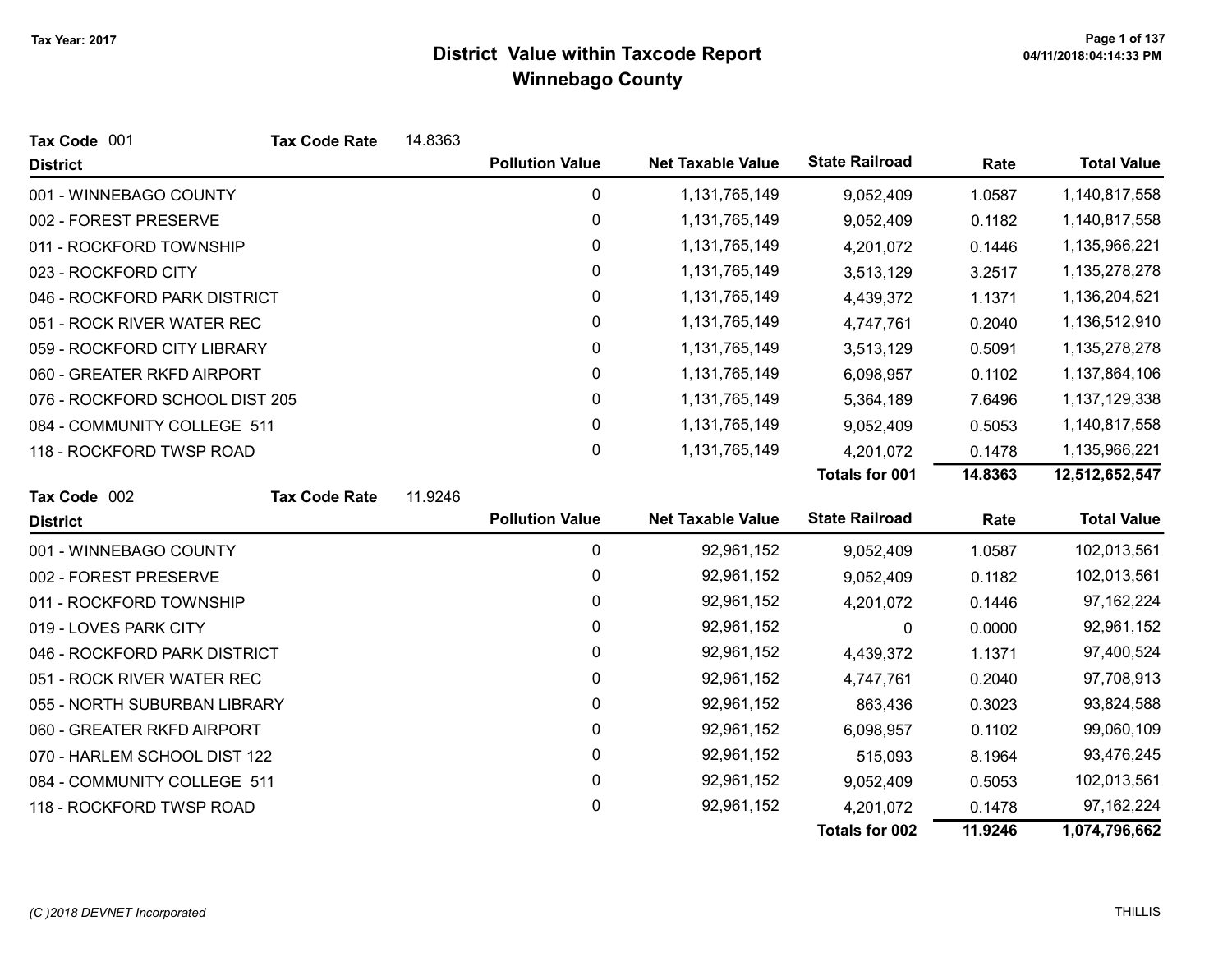| Tax Code 003                   | <b>Tax Code Rate</b> | 12.2950 |                        |                          |                       |         |                    |
|--------------------------------|----------------------|---------|------------------------|--------------------------|-----------------------|---------|--------------------|
| <b>District</b>                |                      |         | <b>Pollution Value</b> | <b>Net Taxable Value</b> | <b>State Railroad</b> | Rate    | <b>Total Value</b> |
| 001 - WINNEBAGO COUNTY         |                      |         | 0                      | 24,242,840               | 9,052,409             | 1.0587  | 33,295,249         |
| 002 - FOREST PRESERVE          |                      |         | $\pmb{0}$              | 24,242,840               | 9,052,409             | 0.1182  | 33,295,249         |
| 011 - ROCKFORD TOWNSHIP        |                      |         | 0                      | 24,242,840               | 4,201,072             | 0.1446  | 28,443,912         |
| 031 - CHERRY VALLEY FIRE       |                      |         | 0                      | 24,242,840               | 828,716               | 1.0261  | 25,071,556         |
| 046 - ROCKFORD PARK DISTRICT   |                      |         | $\pmb{0}$              | 24,242,840               | 4,439,372             | 1.1371  | 28,682,212         |
| 054 - CHERRY VALLEY LIBRARY    |                      |         | 0                      | 24,242,840               | 954,912               | 0.3974  | 25, 197, 752       |
| 060 - GREATER RKFD AIRPORT     |                      |         | 0                      | 24,242,840               | 6,098,957             | 0.1102  | 30,341,797         |
| 076 - ROCKFORD SCHOOL DIST 205 |                      |         | $\mathbf 0$            | 24,242,840               | 5,364,189             | 7.6496  | 29,607,029         |
| 084 - COMMUNITY COLLEGE 511    |                      |         | 0                      | 24,242,840               | 9,052,409             | 0.5053  | 33,295,249         |
| 118 - ROCKFORD TWSP ROAD       |                      |         | 0                      | 24,242,840               | 4,201,072             | 0.1478  | 28,443,912         |
|                                |                      |         |                        |                          | Totals for 003        | 12.2950 | 295,673,917        |
| Tax Code 005                   | <b>Tax Code Rate</b> | 11.8976 |                        |                          |                       |         |                    |
| <b>District</b>                |                      |         | <b>Pollution Value</b> | <b>Net Taxable Value</b> | <b>State Railroad</b> | Rate    | <b>Total Value</b> |
| 001 - WINNEBAGO COUNTY         |                      |         | $\pmb{0}$              | 9,760,336                | 9,052,409             | 1.0587  | 18,812,745         |
| 002 - FOREST PRESERVE          |                      |         | 0                      | 9,760,336                | 9,052,409             | 0.1182  | 18,812,745         |
| 011 - ROCKFORD TOWNSHIP        |                      |         | 0                      | 9,760,336                | 4,201,072             | 0.1446  | 13,961,408         |
| 031 - CHERRY VALLEY FIRE       |                      |         | 0                      | 9,760,336                | 828,716               | 1.0261  | 10,589,052         |
| 046 - ROCKFORD PARK DISTRICT   |                      |         | 0                      | 9,760,336                | 4,439,372             | 1.1371  | 14,199,708         |
| 060 - GREATER RKFD AIRPORT     |                      |         | 0                      | 9,760,336                | 6,098,957             | 0.1102  | 15,859,293         |
| 076 - ROCKFORD SCHOOL DIST 205 |                      |         | 0                      | 9,760,336                | 5,364,189             | 7.6496  | 15,124,525         |
| 084 - COMMUNITY COLLEGE 511    |                      |         | 0                      | 9,760,336                | 9,052,409             | 0.5053  | 18,812,745         |
| 118 - ROCKFORD TWSP ROAD       |                      |         | 0                      | 9,760,336                | 4,201,072             | 0.1478  | 13,961,408         |
|                                |                      |         |                        |                          | Totals for 005        | 11.8976 | 140,133,629        |
| Tax Code 006                   | <b>Tax Code Rate</b> | 11.7913 |                        |                          |                       |         |                    |
| <b>District</b>                |                      |         | <b>Pollution Value</b> | <b>Net Taxable Value</b> | <b>State Railroad</b> | Rate    | <b>Total Value</b> |
| 001 - WINNEBAGO COUNTY         |                      |         | 0                      | 123,940,532              | 9,052,409             | 1.0587  | 132,992,941        |
| 002 - FOREST PRESERVE          |                      |         | 0                      | 123,940,532              | 9,052,409             | 0.1182  | 132,992,941        |
| 006 - HARLEM TOWNSHIP          |                      |         | 0                      | 123,940,532              | 0                     | 0.1114  | 123,940,532        |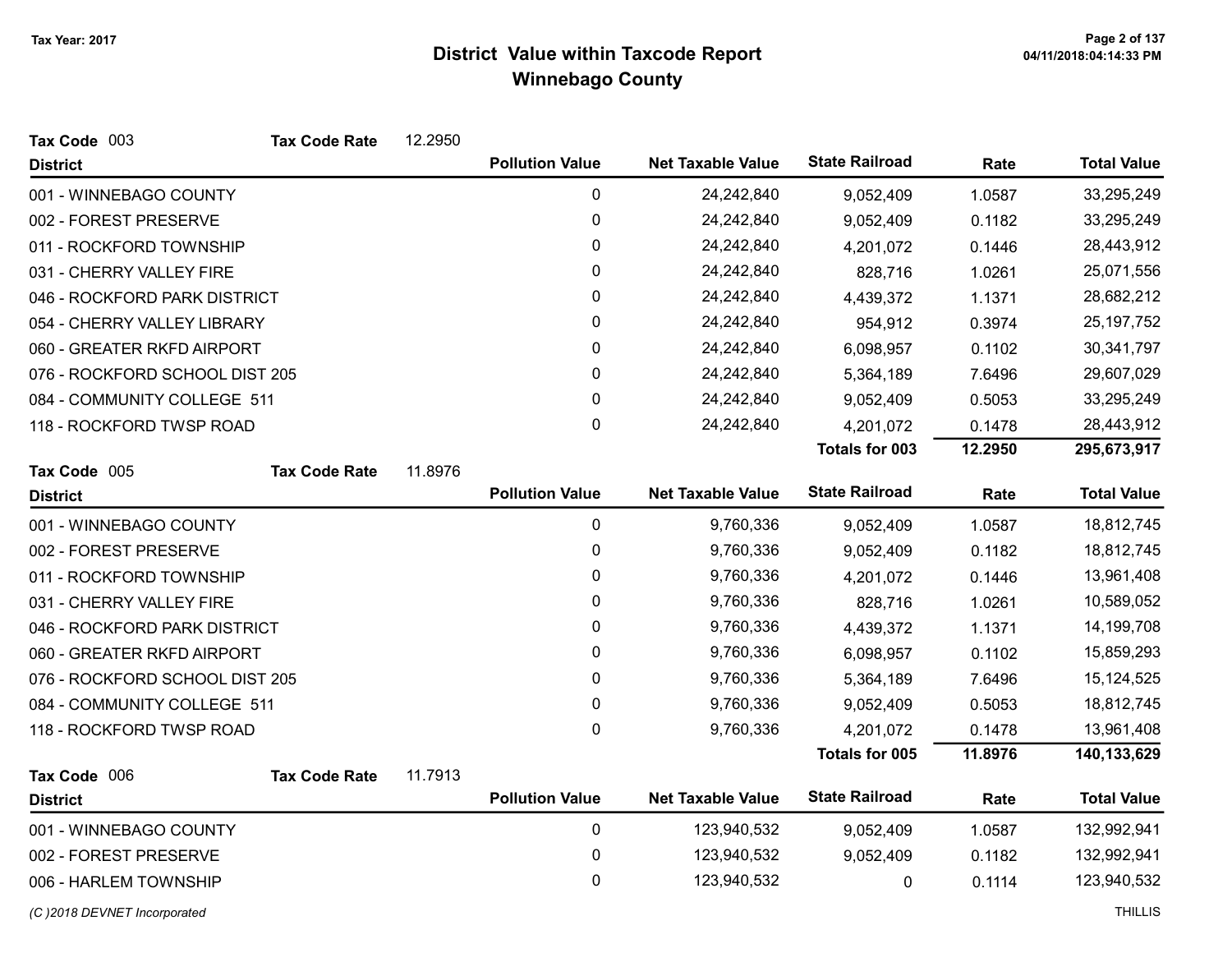| Tax Code 006                 | <b>Tax Code Rate</b> | 11.7913 |                        |                          |                       |         |                    |
|------------------------------|----------------------|---------|------------------------|--------------------------|-----------------------|---------|--------------------|
| <b>District</b>              |                      |         | <b>Pollution Value</b> | <b>Net Taxable Value</b> | <b>State Railroad</b> | Rate    | <b>Total Value</b> |
| 019 - LOVES PARK CITY        |                      |         | $\pmb{0}$              | 123,940,532              | 0                     | 0.0000  | 123,940,532        |
| 046 - ROCKFORD PARK DISTRICT |                      |         | 0                      | 123,940,532              | 4,439,372             | 1.1371  | 128,379,904        |
| 051 - ROCK RIVER WATER REC   |                      |         | 0                      | 123,940,532              | 4,747,761             | 0.2040  | 128,688,293        |
| 055 - NORTH SUBURBAN LIBRARY |                      |         | 0                      | 123,940,532              | 863,436               | 0.3023  | 124,803,968        |
| 060 - GREATER RKFD AIRPORT   |                      |         | 0                      | 123,940,532              | 6,098,957             | 0.1102  | 130,039,489        |
| 070 - HARLEM SCHOOL DIST 122 |                      |         | 0                      | 123,940,532              | 515,093               | 8.1964  | 124,455,625        |
| 084 - COMMUNITY COLLEGE 511  |                      |         | 0                      | 123,940,532              | 9,052,409             | 0.5053  | 132,992,941        |
| 113 - HARLEM TWSP ROAD       |                      |         | 0                      | 123,940,532              | 0                     | 0.0477  | 123,940,532        |
|                              |                      |         |                        |                          | <b>Totals for 006</b> | 11.7913 | 1,407,167,698      |
| Tax Code 007                 | <b>Tax Code Rate</b> | 11.5873 |                        |                          |                       |         |                    |
| <b>District</b>              |                      |         | <b>Pollution Value</b> | <b>Net Taxable Value</b> | <b>State Railroad</b> | Rate    | <b>Total Value</b> |
| 001 - WINNEBAGO COUNTY       |                      |         | 0                      | 3,580,105                | 9,052,409             | 1.0587  | 12,632,514         |
| 002 - FOREST PRESERVE        |                      |         | 0                      | 3,580,105                | 9,052,409             | 0.1182  | 12,632,514         |
| 006 - HARLEM TOWNSHIP        |                      |         | 0                      | 3,580,105                | 0                     | 0.1114  | 3,580,105          |
| 019 - LOVES PARK CITY        |                      |         | 0                      | 3,580,105                | 0                     | 0.0000  | 3,580,105          |
| 046 - ROCKFORD PARK DISTRICT |                      |         | 0                      | 3,580,105                | 4,439,372             | 1.1371  | 8,019,477          |
| 055 - NORTH SUBURBAN LIBRARY |                      |         | 0                      | 3,580,105                | 863,436               | 0.3023  | 4,443,541          |
| 060 - GREATER RKFD AIRPORT   |                      |         | 0                      | 3,580,105                | 6,098,957             | 0.1102  | 9,679,062          |
| 070 - HARLEM SCHOOL DIST 122 |                      |         | 0                      | 3,580,105                | 515,093               | 8.1964  | 4,095,198          |
| 084 - COMMUNITY COLLEGE 511  |                      |         | 0                      | 3,580,105                | 9,052,409             | 0.5053  | 12,632,514         |
| 113 - HARLEM TWSP ROAD       |                      |         | 0                      | 3,580,105                | 0                     | 0.0477  | 3,580,105          |
|                              |                      |         |                        |                          | <b>Totals for 007</b> | 11.5873 | 74,875,135         |
| Tax Code 008                 | <b>Tax Code Rate</b> | 11.3778 |                        |                          |                       |         |                    |
| <b>District</b>              |                      |         | <b>Pollution Value</b> | <b>Net Taxable Value</b> | <b>State Railroad</b> | Rate    | <b>Total Value</b> |
| 001 - WINNEBAGO COUNTY       |                      |         | $\pmb{0}$              | 44,223,184               | 9,052,409             | 1.0587  | 53,275,593         |
| 002 - FOREST PRESERVE        |                      |         | 0                      | 44,223,184               | 9,052,409             | 0.1182  | 53,275,593         |
| 011 - ROCKFORD TOWNSHIP      |                      |         | 0                      | 44,223,184               | 4,201,072             | 0.1446  | 48,424,256         |
| 019 - LOVES PARK CITY        |                      |         | 0                      | 44,223,184               | 0                     | 0.0000  | 44,223,184         |
| (C) 2018 DEVNET Incorporated |                      |         |                        |                          |                       |         | <b>THILLIS</b>     |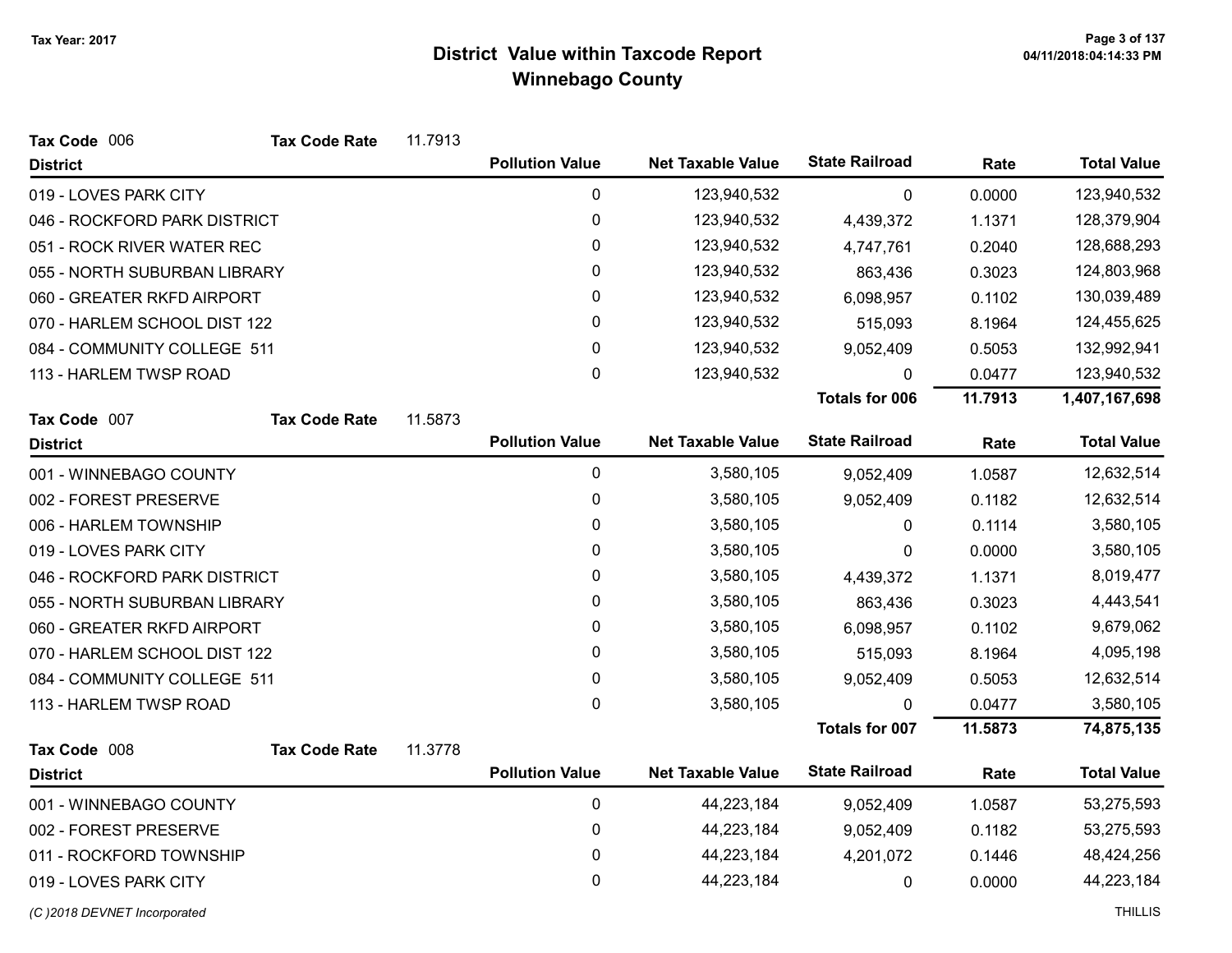| <b>State Railroad</b><br><b>Pollution Value</b><br><b>Net Taxable Value</b><br>Rate<br><b>District</b><br>0<br>44,223,184<br>046 - ROCKFORD PARK DISTRICT<br>1.1371<br>4,439,372<br>0<br>44,223,184<br>051 - ROCK RIVER WATER REC<br>0.2040<br>4,747,761<br>0<br>44,223,184<br>055 - NORTH SUBURBAN LIBRARY<br>863,436<br>0.3023<br>0<br>44,223,184<br>6,098,957<br>060 - GREATER RKFD AIRPORT<br>0.1102<br>0<br>076 - ROCKFORD SCHOOL DIST 205<br>44,223,184<br>5,364,189<br>7.6496<br>0<br>44,223,184<br>084 - COMMUNITY COLLEGE 511<br>0.5053<br>9,052,409<br>0<br>44,223,184<br>118 - ROCKFORD TWSP ROAD<br>4,201,072<br>0.1478<br><b>Totals for 008</b><br>11.3778<br>Tax Code 010<br><b>Tax Code Rate</b><br>12.3819<br><b>State Railroad</b><br><b>Pollution Value</b><br><b>Net Taxable Value</b><br>Rate<br><b>District</b><br>$\mathbf 0$<br>2,748,659<br>001 - WINNEBAGO COUNTY<br>1.0587<br>9,052,409<br>0<br>002 - FOREST PRESERVE<br>2,748,659<br>9,052,409<br>0.1182<br>0<br>011 - ROCKFORD TOWNSHIP<br>2,748,659<br>4,201,072<br>0.1446<br>0<br>2,748,659<br>037 - NORTH PARK FIRE<br>0.4573<br>440,322<br>0<br>2,748,659<br>1.1371<br>046 - ROCKFORD PARK DISTRICT<br>4,439,372<br>0<br>2,748,659<br>051 - ROCK RIVER WATER REC<br>4,747,761<br>0.2040<br>0<br>2,748,659<br>055 - NORTH SUBURBAN LIBRARY<br>863,436<br>0.3023<br>$\mathbf 0$<br>060 - GREATER RKFD AIRPORT<br>2,748,659<br>0.1102<br>6,098,957<br>0<br>2,748,659<br>070 - HARLEM SCHOOL DIST 122<br>515,093<br>8.1964<br>$\pmb{0}$<br>2,748,659<br>084 - COMMUNITY COLLEGE 511<br>9,052,409<br>0.5053<br>$\mathbf 0$<br>2,748,659<br>118 - ROCKFORD TWSP ROAD<br>4,201,072<br>0.1478<br><b>Totals for 010</b><br>12.3819<br>Tax Code 012<br><b>Tax Code Rate</b><br>9.9034<br><b>Pollution Value</b><br><b>Net Taxable Value</b><br><b>State Railroad</b><br>Rate<br><b>District</b><br>$\mathbf 0$<br>151,358<br>001 - WINNEBAGO COUNTY<br>9,052,409<br>1.0587<br>0<br>151,358<br>002 - FOREST PRESERVE<br>9,052,409<br>0.1182<br>0<br>006 - HARLEM TOWNSHIP<br>151,358<br>0<br>0.1114<br>$\mathbf{0}$<br>151,358<br>019 - LOVES PARK CITY<br>0.0000<br>0 | Tax Code 008 | <b>Tax Code Rate</b> | 11.3778 |  |  |                    |
|---------------------------------------------------------------------------------------------------------------------------------------------------------------------------------------------------------------------------------------------------------------------------------------------------------------------------------------------------------------------------------------------------------------------------------------------------------------------------------------------------------------------------------------------------------------------------------------------------------------------------------------------------------------------------------------------------------------------------------------------------------------------------------------------------------------------------------------------------------------------------------------------------------------------------------------------------------------------------------------------------------------------------------------------------------------------------------------------------------------------------------------------------------------------------------------------------------------------------------------------------------------------------------------------------------------------------------------------------------------------------------------------------------------------------------------------------------------------------------------------------------------------------------------------------------------------------------------------------------------------------------------------------------------------------------------------------------------------------------------------------------------------------------------------------------------------------------------------------------------------------------------------------------------------------------------------------------------------------------------------------------------------------------------------------------------------------------------------------------------------------------------------|--------------|----------------------|---------|--|--|--------------------|
|                                                                                                                                                                                                                                                                                                                                                                                                                                                                                                                                                                                                                                                                                                                                                                                                                                                                                                                                                                                                                                                                                                                                                                                                                                                                                                                                                                                                                                                                                                                                                                                                                                                                                                                                                                                                                                                                                                                                                                                                                                                                                                                                             |              |                      |         |  |  | <b>Total Value</b> |
|                                                                                                                                                                                                                                                                                                                                                                                                                                                                                                                                                                                                                                                                                                                                                                                                                                                                                                                                                                                                                                                                                                                                                                                                                                                                                                                                                                                                                                                                                                                                                                                                                                                                                                                                                                                                                                                                                                                                                                                                                                                                                                                                             |              |                      |         |  |  | 48,662,556         |
|                                                                                                                                                                                                                                                                                                                                                                                                                                                                                                                                                                                                                                                                                                                                                                                                                                                                                                                                                                                                                                                                                                                                                                                                                                                                                                                                                                                                                                                                                                                                                                                                                                                                                                                                                                                                                                                                                                                                                                                                                                                                                                                                             |              |                      |         |  |  | 48,970,945         |
|                                                                                                                                                                                                                                                                                                                                                                                                                                                                                                                                                                                                                                                                                                                                                                                                                                                                                                                                                                                                                                                                                                                                                                                                                                                                                                                                                                                                                                                                                                                                                                                                                                                                                                                                                                                                                                                                                                                                                                                                                                                                                                                                             |              |                      |         |  |  | 45,086,620         |
|                                                                                                                                                                                                                                                                                                                                                                                                                                                                                                                                                                                                                                                                                                                                                                                                                                                                                                                                                                                                                                                                                                                                                                                                                                                                                                                                                                                                                                                                                                                                                                                                                                                                                                                                                                                                                                                                                                                                                                                                                                                                                                                                             |              |                      |         |  |  | 50,322,141         |
|                                                                                                                                                                                                                                                                                                                                                                                                                                                                                                                                                                                                                                                                                                                                                                                                                                                                                                                                                                                                                                                                                                                                                                                                                                                                                                                                                                                                                                                                                                                                                                                                                                                                                                                                                                                                                                                                                                                                                                                                                                                                                                                                             |              |                      |         |  |  | 49,587,373         |
|                                                                                                                                                                                                                                                                                                                                                                                                                                                                                                                                                                                                                                                                                                                                                                                                                                                                                                                                                                                                                                                                                                                                                                                                                                                                                                                                                                                                                                                                                                                                                                                                                                                                                                                                                                                                                                                                                                                                                                                                                                                                                                                                             |              |                      |         |  |  | 53,275,593         |
|                                                                                                                                                                                                                                                                                                                                                                                                                                                                                                                                                                                                                                                                                                                                                                                                                                                                                                                                                                                                                                                                                                                                                                                                                                                                                                                                                                                                                                                                                                                                                                                                                                                                                                                                                                                                                                                                                                                                                                                                                                                                                                                                             |              |                      |         |  |  | 48,424,256         |
|                                                                                                                                                                                                                                                                                                                                                                                                                                                                                                                                                                                                                                                                                                                                                                                                                                                                                                                                                                                                                                                                                                                                                                                                                                                                                                                                                                                                                                                                                                                                                                                                                                                                                                                                                                                                                                                                                                                                                                                                                                                                                                                                             |              |                      |         |  |  | 543,528,110        |
|                                                                                                                                                                                                                                                                                                                                                                                                                                                                                                                                                                                                                                                                                                                                                                                                                                                                                                                                                                                                                                                                                                                                                                                                                                                                                                                                                                                                                                                                                                                                                                                                                                                                                                                                                                                                                                                                                                                                                                                                                                                                                                                                             |              |                      |         |  |  |                    |
|                                                                                                                                                                                                                                                                                                                                                                                                                                                                                                                                                                                                                                                                                                                                                                                                                                                                                                                                                                                                                                                                                                                                                                                                                                                                                                                                                                                                                                                                                                                                                                                                                                                                                                                                                                                                                                                                                                                                                                                                                                                                                                                                             |              |                      |         |  |  | <b>Total Value</b> |
|                                                                                                                                                                                                                                                                                                                                                                                                                                                                                                                                                                                                                                                                                                                                                                                                                                                                                                                                                                                                                                                                                                                                                                                                                                                                                                                                                                                                                                                                                                                                                                                                                                                                                                                                                                                                                                                                                                                                                                                                                                                                                                                                             |              |                      |         |  |  | 11,801,068         |
|                                                                                                                                                                                                                                                                                                                                                                                                                                                                                                                                                                                                                                                                                                                                                                                                                                                                                                                                                                                                                                                                                                                                                                                                                                                                                                                                                                                                                                                                                                                                                                                                                                                                                                                                                                                                                                                                                                                                                                                                                                                                                                                                             |              |                      |         |  |  | 11,801,068         |
|                                                                                                                                                                                                                                                                                                                                                                                                                                                                                                                                                                                                                                                                                                                                                                                                                                                                                                                                                                                                                                                                                                                                                                                                                                                                                                                                                                                                                                                                                                                                                                                                                                                                                                                                                                                                                                                                                                                                                                                                                                                                                                                                             |              |                      |         |  |  | 6,949,731          |
|                                                                                                                                                                                                                                                                                                                                                                                                                                                                                                                                                                                                                                                                                                                                                                                                                                                                                                                                                                                                                                                                                                                                                                                                                                                                                                                                                                                                                                                                                                                                                                                                                                                                                                                                                                                                                                                                                                                                                                                                                                                                                                                                             |              |                      |         |  |  | 3,188,981          |
|                                                                                                                                                                                                                                                                                                                                                                                                                                                                                                                                                                                                                                                                                                                                                                                                                                                                                                                                                                                                                                                                                                                                                                                                                                                                                                                                                                                                                                                                                                                                                                                                                                                                                                                                                                                                                                                                                                                                                                                                                                                                                                                                             |              |                      |         |  |  | 7,188,031          |
|                                                                                                                                                                                                                                                                                                                                                                                                                                                                                                                                                                                                                                                                                                                                                                                                                                                                                                                                                                                                                                                                                                                                                                                                                                                                                                                                                                                                                                                                                                                                                                                                                                                                                                                                                                                                                                                                                                                                                                                                                                                                                                                                             |              |                      |         |  |  | 7,496,420          |
|                                                                                                                                                                                                                                                                                                                                                                                                                                                                                                                                                                                                                                                                                                                                                                                                                                                                                                                                                                                                                                                                                                                                                                                                                                                                                                                                                                                                                                                                                                                                                                                                                                                                                                                                                                                                                                                                                                                                                                                                                                                                                                                                             |              |                      |         |  |  | 3,612,095          |
|                                                                                                                                                                                                                                                                                                                                                                                                                                                                                                                                                                                                                                                                                                                                                                                                                                                                                                                                                                                                                                                                                                                                                                                                                                                                                                                                                                                                                                                                                                                                                                                                                                                                                                                                                                                                                                                                                                                                                                                                                                                                                                                                             |              |                      |         |  |  | 8,847,616          |
|                                                                                                                                                                                                                                                                                                                                                                                                                                                                                                                                                                                                                                                                                                                                                                                                                                                                                                                                                                                                                                                                                                                                                                                                                                                                                                                                                                                                                                                                                                                                                                                                                                                                                                                                                                                                                                                                                                                                                                                                                                                                                                                                             |              |                      |         |  |  | 3,263,752          |
|                                                                                                                                                                                                                                                                                                                                                                                                                                                                                                                                                                                                                                                                                                                                                                                                                                                                                                                                                                                                                                                                                                                                                                                                                                                                                                                                                                                                                                                                                                                                                                                                                                                                                                                                                                                                                                                                                                                                                                                                                                                                                                                                             |              |                      |         |  |  | 11,801,068         |
|                                                                                                                                                                                                                                                                                                                                                                                                                                                                                                                                                                                                                                                                                                                                                                                                                                                                                                                                                                                                                                                                                                                                                                                                                                                                                                                                                                                                                                                                                                                                                                                                                                                                                                                                                                                                                                                                                                                                                                                                                                                                                                                                             |              |                      |         |  |  | 6,949,731          |
|                                                                                                                                                                                                                                                                                                                                                                                                                                                                                                                                                                                                                                                                                                                                                                                                                                                                                                                                                                                                                                                                                                                                                                                                                                                                                                                                                                                                                                                                                                                                                                                                                                                                                                                                                                                                                                                                                                                                                                                                                                                                                                                                             |              |                      |         |  |  | 82,899,561         |
|                                                                                                                                                                                                                                                                                                                                                                                                                                                                                                                                                                                                                                                                                                                                                                                                                                                                                                                                                                                                                                                                                                                                                                                                                                                                                                                                                                                                                                                                                                                                                                                                                                                                                                                                                                                                                                                                                                                                                                                                                                                                                                                                             |              |                      |         |  |  |                    |
|                                                                                                                                                                                                                                                                                                                                                                                                                                                                                                                                                                                                                                                                                                                                                                                                                                                                                                                                                                                                                                                                                                                                                                                                                                                                                                                                                                                                                                                                                                                                                                                                                                                                                                                                                                                                                                                                                                                                                                                                                                                                                                                                             |              |                      |         |  |  | <b>Total Value</b> |
|                                                                                                                                                                                                                                                                                                                                                                                                                                                                                                                                                                                                                                                                                                                                                                                                                                                                                                                                                                                                                                                                                                                                                                                                                                                                                                                                                                                                                                                                                                                                                                                                                                                                                                                                                                                                                                                                                                                                                                                                                                                                                                                                             |              |                      |         |  |  | 9,203,767          |
|                                                                                                                                                                                                                                                                                                                                                                                                                                                                                                                                                                                                                                                                                                                                                                                                                                                                                                                                                                                                                                                                                                                                                                                                                                                                                                                                                                                                                                                                                                                                                                                                                                                                                                                                                                                                                                                                                                                                                                                                                                                                                                                                             |              |                      |         |  |  | 9,203,767          |
|                                                                                                                                                                                                                                                                                                                                                                                                                                                                                                                                                                                                                                                                                                                                                                                                                                                                                                                                                                                                                                                                                                                                                                                                                                                                                                                                                                                                                                                                                                                                                                                                                                                                                                                                                                                                                                                                                                                                                                                                                                                                                                                                             |              |                      |         |  |  | 151,358            |
|                                                                                                                                                                                                                                                                                                                                                                                                                                                                                                                                                                                                                                                                                                                                                                                                                                                                                                                                                                                                                                                                                                                                                                                                                                                                                                                                                                                                                                                                                                                                                                                                                                                                                                                                                                                                                                                                                                                                                                                                                                                                                                                                             |              |                      |         |  |  | 151,358            |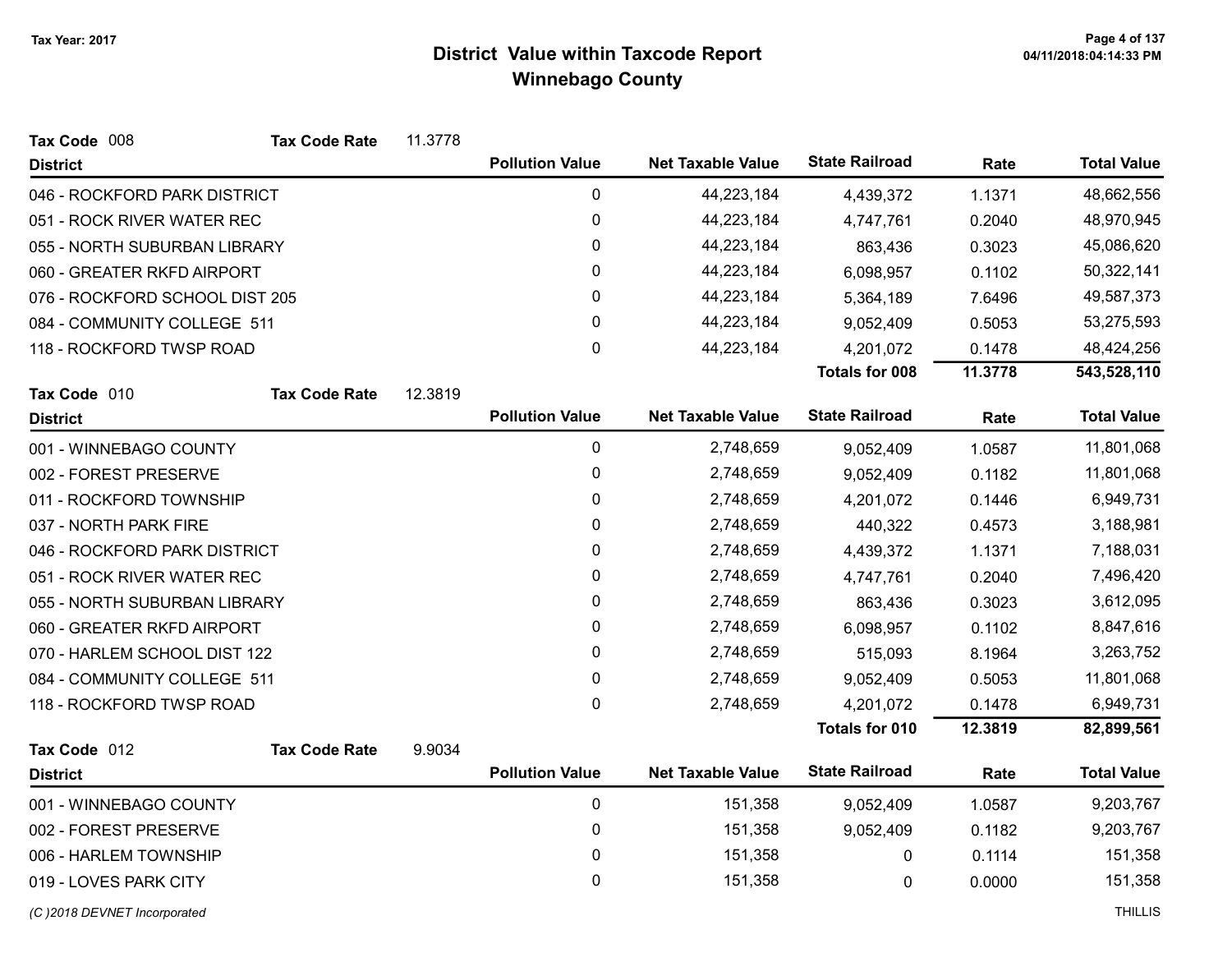| Tax Code 012                   | <b>Tax Code Rate</b> | 9.9034    |                        |                          |                       |           |                    |
|--------------------------------|----------------------|-----------|------------------------|--------------------------|-----------------------|-----------|--------------------|
| <b>District</b>                |                      |           | <b>Pollution Value</b> | <b>Net Taxable Value</b> | <b>State Railroad</b> | Rate      | <b>Total Value</b> |
| 055 - NORTH SUBURBAN LIBRARY   |                      |           | 0                      | 151,358                  | 863,436               | 0.3023    | 1,014,794          |
| 060 - GREATER RKFD AIRPORT     |                      |           | 0                      | 151,358                  | 6,098,957             | 0.1102    | 6,250,315          |
| 076 - ROCKFORD SCHOOL DIST 205 |                      |           | 0                      | 151,358                  | 5,364,189             | 7.6496    | 5,515,547          |
| 084 - COMMUNITY COLLEGE 511    |                      |           | 0                      | 151,358                  | 9,052,409             | 0.5053    | 9,203,767          |
| 113 - HARLEM TWSP ROAD         |                      |           | 0                      | 151,358                  | 0                     | 0.0477    | 151,358            |
|                                |                      |           |                        |                          | <b>Totals for 012</b> | 9.9034    | 40,846,031         |
| Tax Code 013                   | <b>Tax Code Rate</b> | 11.5328   |                        |                          |                       |           |                    |
| <b>District</b>                |                      |           | <b>Pollution Value</b> | <b>Net Taxable Value</b> | <b>State Railroad</b> | Rate      | <b>Total Value</b> |
| 001 - WINNEBAGO COUNTY         |                      |           | $\pmb{0}$              | 20,568,277               | 9,052,409             | 1.0587    | 29,620,686         |
| 002 - FOREST PRESERVE          |                      |           | 0                      | 20,568,277               | 9,052,409             | 0.1182    | 29,620,686         |
| 011 - ROCKFORD TOWNSHIP        |                      |           | 0                      | 20,568,277               | 4,201,072             | 0.1446    | 24,769,349         |
| 037 - NORTH PARK FIRE          |                      |           | 0                      | 20,568,277               | 440,322               | 0.4573    | 21,008,599         |
| 046 - ROCKFORD PARK DISTRICT   |                      |           | 0                      | 20,568,277               | 4,439,372             | 1.1371    | 25,007,649         |
| 051 - ROCK RIVER WATER REC     |                      |           | 0                      | 20,568,277               | 4,747,761             | 0.2040    | 25,316,038         |
| 060 - GREATER RKFD AIRPORT     |                      |           | 0                      | 20,568,277               | 6,098,957             | 0.1102    | 26,667,234         |
| 076 - ROCKFORD SCHOOL DIST 205 |                      |           | 0                      | 20,568,277               | 5,364,189             | 7.6496    | 25,932,466         |
| 084 - COMMUNITY COLLEGE 511    |                      |           | 0                      | 20,568,277               | 9,052,409             | 0.5053    | 29,620,686         |
| 118 - ROCKFORD TWSP ROAD       |                      |           | 0                      | 20,568,277               | 4,201,072             | 0.1478    | 24,769,349         |
|                                |                      |           |                        |                          | Totals for 013        | 11.5328   | 262,332,742        |
| Tax Code 014                   | <b>Tax Code Rate</b> | 14.8363   |                        |                          |                       |           |                    |
| <b>District</b>                |                      |           | <b>Pollution Value</b> | <b>Net Taxable Value</b> | <b>State Railroad</b> | Rate      | <b>Total Value</b> |
| 001 - WINNEBAGO COUNTY         |                      |           | $\pmb{0}$              | 1,691,985                | 9,052,409             | 1.0587    | 10,744,394         |
| 002 - FOREST PRESERVE          |                      |           | $\pmb{0}$              | 1,691,985                | 9,052,409             | 0.1182    | 10,744,394         |
| 011 - ROCKFORD TOWNSHIP        |                      |           | 0                      | 1,691,985                | 4,201,072             | 0.1446    | 5,893,057          |
| 023 - ROCKFORD CITY            |                      |           | 0                      | 1,691,985                | 3,513,129             | 3.2517    | 5,205,114          |
| 046 - ROCKFORD PARK DISTRICT   |                      | $\pmb{0}$ | 1,691,985              | 4,439,372                | 1.1371                | 6,131,357 |                    |
| 051 - ROCK RIVER WATER REC     |                      |           | 0                      | 1,691,985                | 4,747,761             | 0.2040    | 6,439,746          |
| 059 - ROCKFORD CITY LIBRARY    |                      |           | 0                      | 1,691,985                | 3,513,129             | 0.5091    | 5,205,114          |
|                                |                      |           |                        |                          |                       |           |                    |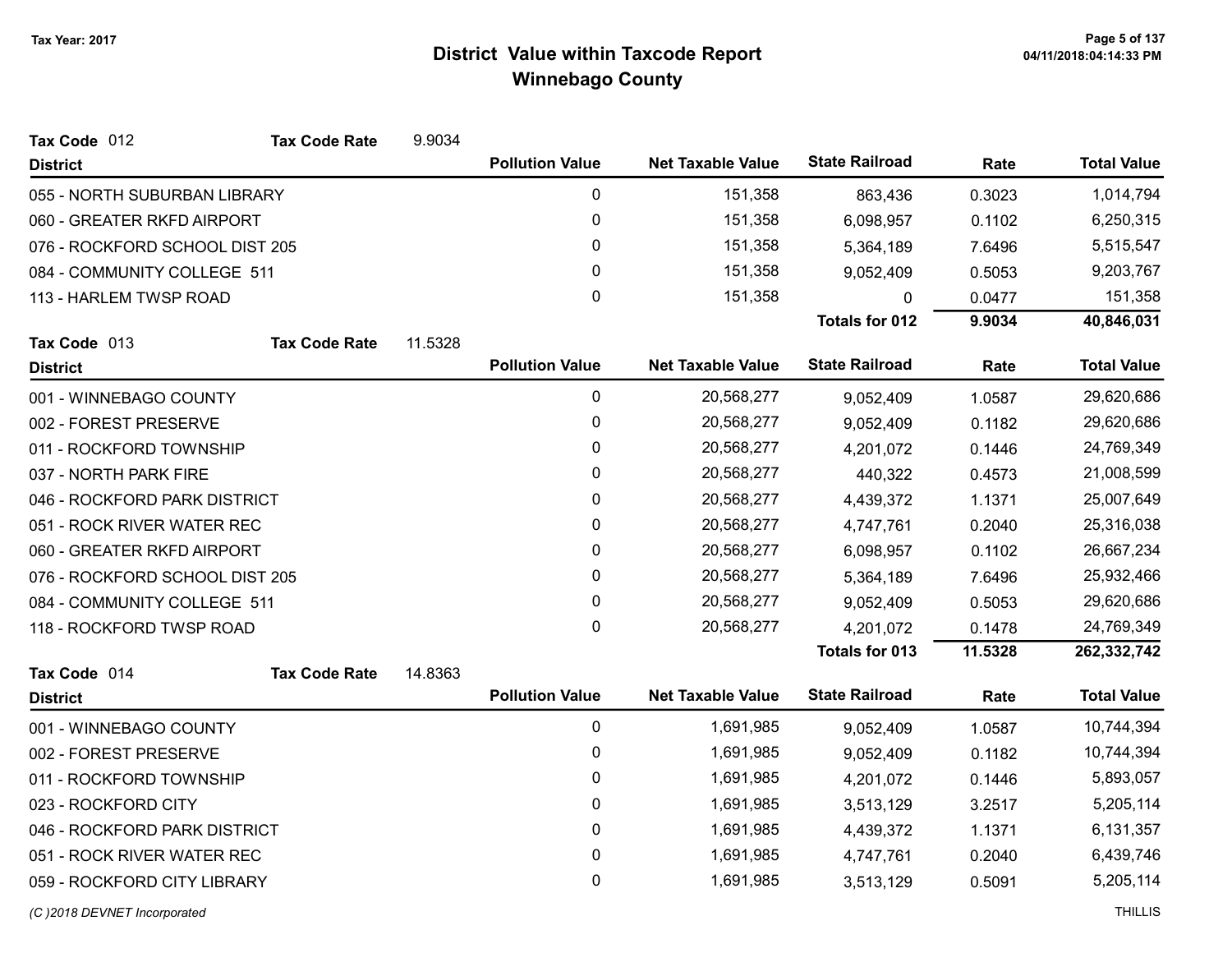| Tax Code 014                   | <b>Tax Code Rate</b> | 14.8363 |                        |                          |                       |            |                    |
|--------------------------------|----------------------|---------|------------------------|--------------------------|-----------------------|------------|--------------------|
| <b>District</b>                |                      |         | <b>Pollution Value</b> | <b>Net Taxable Value</b> | <b>State Railroad</b> | Rate       | <b>Total Value</b> |
| 060 - GREATER RKFD AIRPORT     |                      |         | $\pmb{0}$              | 1,691,985                | 6,098,957             | 0.1102     | 7,790,942          |
| 076 - ROCKFORD SCHOOL DIST 205 |                      |         | $\pmb{0}$              | 1,691,985                | 5,364,189             | 7.6496     | 7,056,174          |
| 084 - COMMUNITY COLLEGE 511    |                      |         | 0                      | 1,691,985                | 9,052,409             | 0.5053     | 10,744,394         |
| 104 - SOUTH ROCKFORD TIF       |                      |         | $\mathbf{0}$           | 842,784                  | $\mathbf{0}$          | 0.0000     | 842,784            |
| 118 - ROCKFORD TWSP ROAD       |                      |         | 0                      | 1,691,985                | 4,201,072             | 0.1478     | 5,893,057          |
|                                |                      |         |                        |                          | Totals for 014        | 14.8363    | 82,690,527         |
| Tax Code 016                   | <b>Tax Code Rate</b> | 11.0755 |                        |                          |                       |            |                    |
| <b>District</b>                |                      |         | <b>Pollution Value</b> | <b>Net Taxable Value</b> | <b>State Railroad</b> | Rate       | <b>Total Value</b> |
| 001 - WINNEBAGO COUNTY         |                      |         | $\pmb{0}$              | 4,247                    | 9,052,409             | 1.0587     | 9,056,656          |
| 002 - FOREST PRESERVE          |                      |         | 0                      | 4,247                    | 9,052,409             | 0.1182     | 9,056,656          |
| 011 - ROCKFORD TOWNSHIP        |                      |         | 0                      | 4,247                    | 4,201,072             | 0.1446     | 4,205,319          |
| 046 - ROCKFORD PARK DISTRICT   |                      |         | 0                      | 4,247                    | 4,439,372             | 1.1371     | 4,443,619          |
| 051 - ROCK RIVER WATER REC     |                      |         | 0                      | 4,247                    | 4,747,761             | 0.2040     | 4,752,008          |
| 060 - GREATER RKFD AIRPORT     |                      |         | 0                      | 4,247                    | 6,098,957             | 0.1102     | 6,103,204          |
| 076 - ROCKFORD SCHOOL DIST 205 |                      |         | 0                      | 4,247                    | 5,364,189             | 7.6496     | 5,368,436          |
| 084 - COMMUNITY COLLEGE 511    |                      |         | 0                      | 4,247                    | 9,052,409             | 0.5053     | 9,056,656          |
| 118 - ROCKFORD TWSP ROAD       |                      |         | 0                      | 4,247                    | 4,201,072             | 0.1478     | 4,205,319          |
|                                |                      |         |                        |                          | <b>Totals for 016</b> | 11.0755    | 56,247,873         |
| Tax Code 017                   | <b>Tax Code Rate</b> | 12.4990 |                        |                          |                       |            |                    |
| <b>District</b>                |                      |         | <b>Pollution Value</b> | <b>Net Taxable Value</b> | <b>State Railroad</b> | Rate       | <b>Total Value</b> |
| 001 - WINNEBAGO COUNTY         |                      |         | 0                      | 19,788,413               | 9,052,409             | 1.0587     | 28,840,822         |
| 002 - FOREST PRESERVE          |                      |         | 0                      | 19,788,413               | 9,052,409             | 0.1182     | 28,840,822         |
| 011 - ROCKFORD TOWNSHIP        |                      |         | $\pmb{0}$              | 19,788,413               | 4,201,072             | 0.1446     | 23,989,485         |
| 031 - CHERRY VALLEY FIRE       |                      |         | 0                      | 19,788,413               | 828,716               | 1.0261     | 20,617,129         |
| 046 - ROCKFORD PARK DISTRICT   |                      | 0       | 19,788,413             | 4,439,372                | 1.1371                | 24,227,785 |                    |
| 051 - ROCK RIVER WATER REC     |                      |         | 0                      | 19,788,413               | 4,747,761             | 0.2040     | 24,536,174         |
| 054 - CHERRY VALLEY LIBRARY    |                      |         | $\pmb{0}$              | 19,788,413               | 954,912               | 0.3974     | 20,743,325         |
| 060 - GREATER RKFD AIRPORT     |                      |         | $\mathbf 0$            | 19,788,413               | 6,098,957             | 0.1102     | 25,887,370         |
|                                |                      |         |                        |                          |                       |            |                    |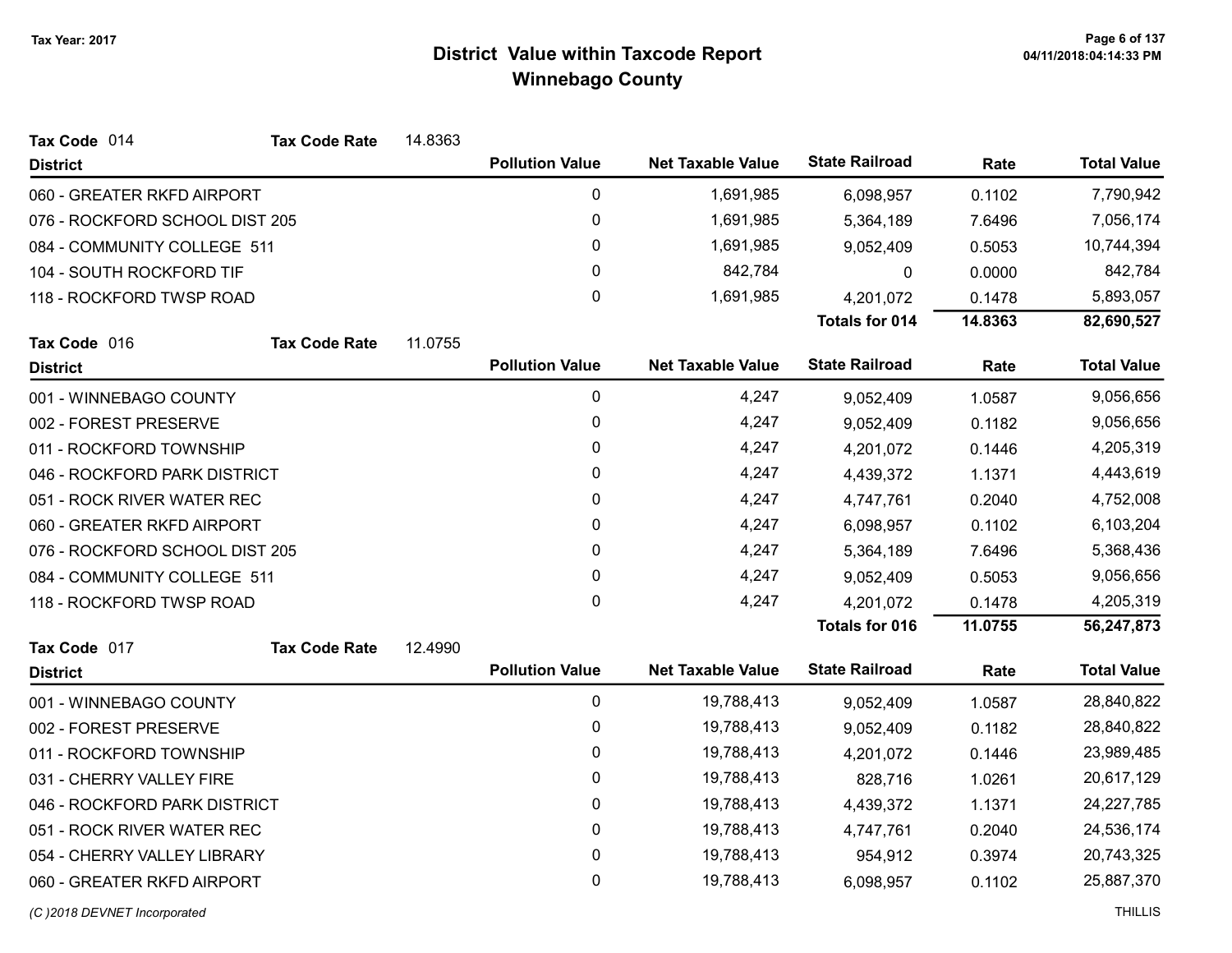| Tax Code 017                   | <b>Tax Code Rate</b> | 12.4990 |                        |                          |                       |         |                    |
|--------------------------------|----------------------|---------|------------------------|--------------------------|-----------------------|---------|--------------------|
| <b>District</b>                |                      |         | <b>Pollution Value</b> | <b>Net Taxable Value</b> | <b>State Railroad</b> | Rate    | <b>Total Value</b> |
| 076 - ROCKFORD SCHOOL DIST 205 |                      |         | 0                      | 19,788,413               | 5,364,189             | 7.6496  | 25,152,602         |
| 084 - COMMUNITY COLLEGE 511    |                      |         | $\pmb{0}$              | 19,788,413               | 9,052,409             | 0.5053  | 28,840,822         |
| 118 - ROCKFORD TWSP ROAD       |                      |         | 0                      | 19,788,413               | 4,201,072             | 0.1478  | 23,989,485         |
|                                |                      |         |                        |                          | <b>Totals for 017</b> | 12.4990 | 275,665,821        |
| Tax Code 018                   | <b>Tax Code Rate</b> | 12.1016 |                        |                          |                       |         |                    |
| <b>District</b>                |                      |         | <b>Pollution Value</b> | <b>Net Taxable Value</b> | <b>State Railroad</b> | Rate    | <b>Total Value</b> |
| 001 - WINNEBAGO COUNTY         |                      |         | $\pmb{0}$              | 45,714,721               | 9,052,409             | 1.0587  | 54,767,130         |
| 002 - FOREST PRESERVE          |                      |         | 0                      | 45,714,721               | 9,052,409             | 0.1182  | 54,767,130         |
| 011 - ROCKFORD TOWNSHIP        |                      |         | 0                      | 45,714,721               | 4,201,072             | 0.1446  | 49,915,793         |
| 031 - CHERRY VALLEY FIRE       |                      |         | 0                      | 45,714,721               | 828,716               | 1.0261  | 46,543,437         |
| 046 - ROCKFORD PARK DISTRICT   |                      |         | 0                      | 45,714,721               | 4,439,372             | 1.1371  | 50,154,093         |
| 051 - ROCK RIVER WATER REC     |                      |         | 0                      | 45,714,721               | 4,747,761             | 0.2040  | 50,462,482         |
| 060 - GREATER RKFD AIRPORT     |                      |         | 0                      | 45,714,721               | 6,098,957             | 0.1102  | 51,813,678         |
| 076 - ROCKFORD SCHOOL DIST 205 |                      |         | 0                      | 45,714,721               | 5,364,189             | 7.6496  | 51,078,910         |
| 084 - COMMUNITY COLLEGE 511    |                      |         | 0                      | 45,714,721               | 9,052,409             | 0.5053  | 54,767,130         |
| 118 - ROCKFORD TWSP ROAD       |                      |         | $\mathbf{0}$           | 45,714,721               | 4,201,072             | 0.1478  | 49,915,793         |
|                                |                      |         |                        |                          | <b>Totals for 018</b> | 12.1016 | 514, 185, 576      |
| Tax Code 019                   | <b>Tax Code Rate</b> | 11.2850 |                        |                          |                       |         |                    |
| <b>District</b>                |                      |         | <b>Pollution Value</b> | <b>Net Taxable Value</b> | <b>State Railroad</b> | Rate    | <b>Total Value</b> |
| 001 - WINNEBAGO COUNTY         |                      |         | 0                      | 0                        | 9,052,409             | 1.0587  | 9,052,409          |
| 002 - FOREST PRESERVE          |                      |         | 0                      | 0                        | 9,052,409             | 0.1182  | 9,052,409          |
| 006 - HARLEM TOWNSHIP          |                      |         | $\mathbf{0}$           | 0                        | 0                     | 0.1114  | $\Omega$           |
| 019 - LOVES PARK CITY          |                      |         | $\mathbf{0}$           | 0                        | $\mathbf{0}$          | 0.0000  | $\Omega$           |
| 046 - ROCKFORD PARK DISTRICT   |                      |         | 0                      | 0                        | 4,439,372             | 1.1371  | 4,439,372          |
| 060 - GREATER RKFD AIRPORT     |                      |         | $\mathbf{0}$           | 0                        | 6,098,957             | 0.1102  | 6,098,957          |
| 070 - HARLEM SCHOOL DIST 122   |                      |         | $\mathbf{0}$           | 0                        | 515,093               | 8.1964  | 515,093            |
| 084 - COMMUNITY COLLEGE 511    |                      |         | 0                      | 0                        | 9,052,409             | 0.5053  | 9,052,409          |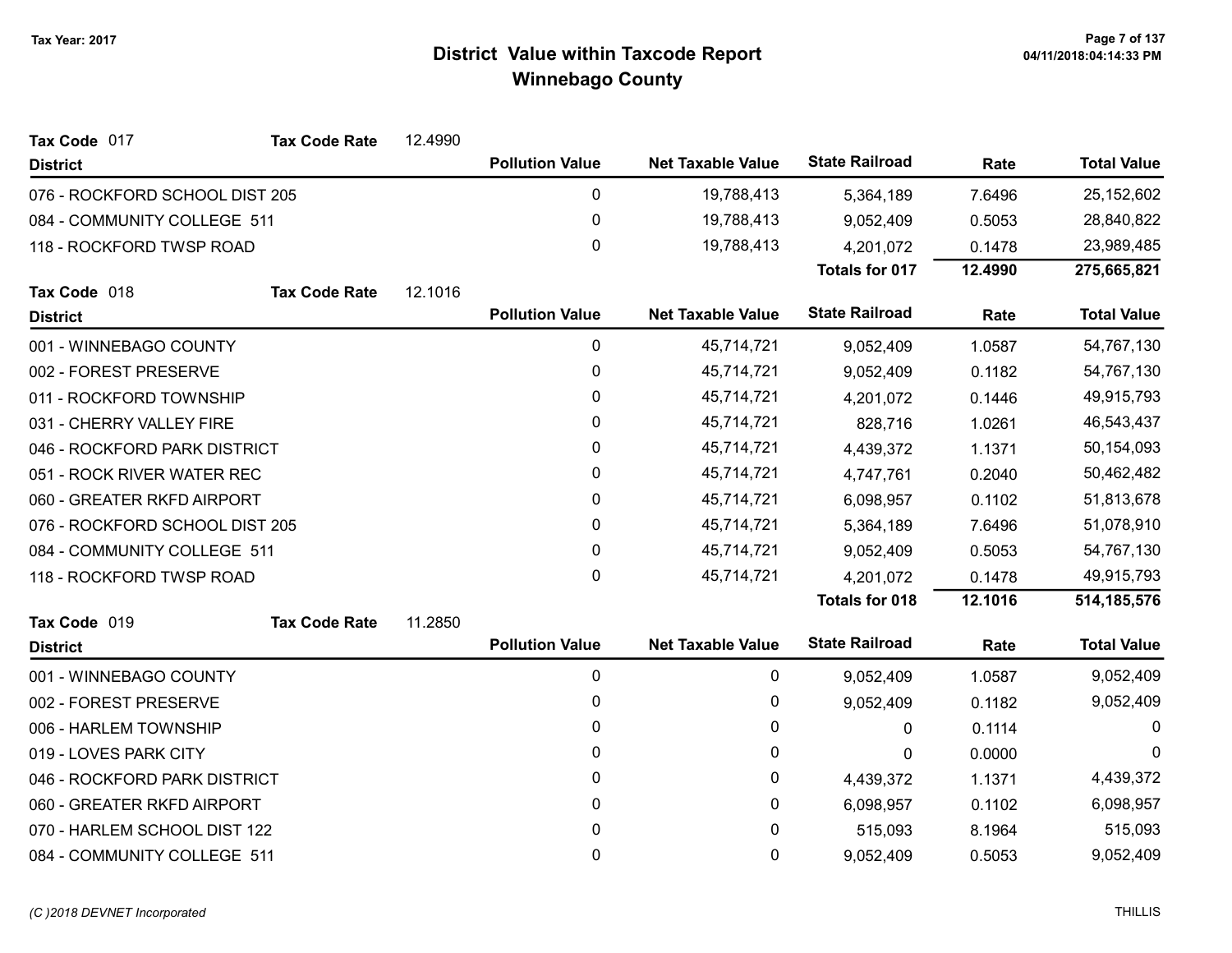| Tax Code 019                   | <b>Tax Code Rate</b> | 11.2850 |                        |                          |                       |         |                    |
|--------------------------------|----------------------|---------|------------------------|--------------------------|-----------------------|---------|--------------------|
| <b>District</b>                |                      |         | <b>Pollution Value</b> | <b>Net Taxable Value</b> | <b>State Railroad</b> | Rate    | <b>Total Value</b> |
| 113 - HARLEM TWSP ROAD         |                      |         | 0                      | 0                        | 0                     | 0.0477  | 0                  |
|                                |                      |         |                        |                          | <b>Totals for 019</b> | 11.2850 | 38,210,649         |
| Tax Code 020                   | <b>Tax Code Rate</b> | 11.0405 |                        |                          |                       |         |                    |
| <b>District</b>                |                      |         | <b>Pollution Value</b> | <b>Net Taxable Value</b> | <b>State Railroad</b> | Rate    | <b>Total Value</b> |
| 001 - WINNEBAGO COUNTY         |                      |         | 0                      | 19,258                   | 9,052,409             | 1.0587  | 9,071,667          |
| 002 - FOREST PRESERVE          |                      |         | 0                      | 19,258                   | 9,052,409             | 0.1182  | 9,071,667          |
| 006 - HARLEM TOWNSHIP          |                      |         | 0                      | 19,258                   | 0                     | 0.1114  | 19,258             |
| 019 - LOVES PARK CITY          |                      |         | 0                      | 19,258                   | 0                     | 0.0000  | 19,258             |
| 046 - ROCKFORD PARK DISTRICT   |                      |         | 0                      | 19,258                   | 4,439,372             | 1.1371  | 4,458,630          |
| 055 - NORTH SUBURBAN LIBRARY   |                      |         | 0                      | 19,258                   | 863,436               | 0.3023  | 882,694            |
| 060 - GREATER RKFD AIRPORT     |                      |         | 0                      | 19,258                   | 6,098,957             | 0.1102  | 6,118,215          |
| 076 - ROCKFORD SCHOOL DIST 205 |                      |         | 0                      | 19,258                   | 5,364,189             | 7.6496  | 5,383,447          |
| 084 - COMMUNITY COLLEGE 511    |                      |         | 0                      | 19,258                   | 9,052,409             | 0.5053  | 9,071,667          |
| 113 - HARLEM TWSP ROAD         |                      |         | 0                      | 19,258                   | 0                     | 0.0477  | 19,258             |
|                                |                      |         |                        |                          | <b>Totals for 020</b> | 11.0405 | 44, 115, 761       |
| Tax Code 021                   | <b>Tax Code Rate</b> | 15.3831 |                        |                          |                       |         |                    |
| <b>District</b>                |                      |         | <b>Pollution Value</b> | <b>Net Taxable Value</b> | <b>State Railroad</b> | Rate    | <b>Total Value</b> |
| 001 - WINNEBAGO COUNTY         |                      |         | 0                      | 14,841,466               | 9,052,409             | 1.0587  | 23,893,875         |
| 002 - FOREST PRESERVE          |                      |         | 0                      | 14,841,466               | 9,052,409             | 0.1182  | 23,893,875         |
| 011 - ROCKFORD TOWNSHIP        |                      |         | 0                      | 14,841,466               | 4,201,072             | 0.1446  | 19,042,538         |
| 023 - ROCKFORD CITY            |                      |         | 0                      | 14,841,466               | 3,513,129             | 3.2517  | 18,354,595         |
| 046 - ROCKFORD PARK DISTRICT   |                      |         | 0                      | 14,841,466               | 4,439,372             | 1.1371  | 19,280,838         |
| 051 - ROCK RIVER WATER REC     |                      |         | 0                      | 14,841,466               | 4,747,761             | 0.2040  | 19,589,227         |
| 059 - ROCKFORD CITY LIBRARY    |                      |         | 0                      | 14,841,466               | 3,513,129             | 0.5091  | 18,354,595         |
| 060 - GREATER RKFD AIRPORT     |                      |         | 0                      | 14,841,466               | 6,098,957             | 0.1102  | 20,940,423         |
| 070 - HARLEM SCHOOL DIST 122   |                      |         | 0                      | 14,841,466               | 515,093               | 8.1964  | 15,356,559         |
| 084 - COMMUNITY COLLEGE 511    |                      |         | 0                      | 14,841,466               | 9,052,409             | 0.5053  | 23,893,875         |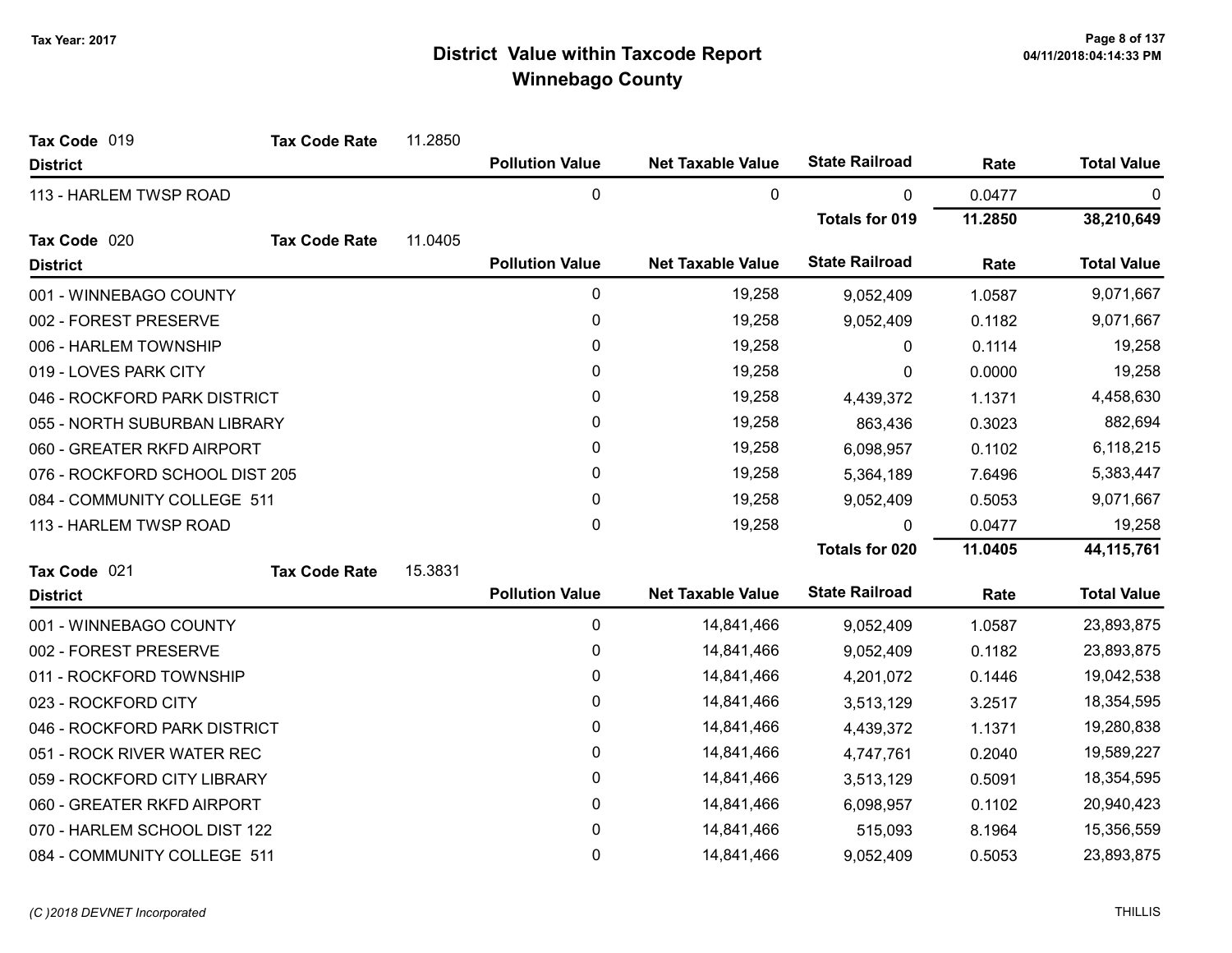| Tax Code 021                   | <b>Tax Code Rate</b> | 15.3831 |                        |                          |                       |         |                    |
|--------------------------------|----------------------|---------|------------------------|--------------------------|-----------------------|---------|--------------------|
| <b>District</b>                |                      |         | <b>Pollution Value</b> | <b>Net Taxable Value</b> | <b>State Railroad</b> | Rate    | <b>Total Value</b> |
| 118 - ROCKFORD TWSP ROAD       |                      |         | $\mathbf 0$            | 14,841,466               | 4,201,072             | 0.1478  | 19,042,538         |
|                                |                      |         |                        |                          | <b>Totals for 021</b> | 15.3831 | 221,642,938        |
| Tax Code 026                   | <b>Tax Code Rate</b> | 11.2445 |                        |                          |                       |         |                    |
| <b>District</b>                |                      |         | <b>Pollution Value</b> | <b>Net Taxable Value</b> | <b>State Railroad</b> | Rate    | <b>Total Value</b> |
| 001 - WINNEBAGO COUNTY         |                      |         | $\pmb{0}$              | 26,493,243               | 9,052,409             | 1.0587  | 35,545,652         |
| 002 - FOREST PRESERVE          |                      |         | $\pmb{0}$              | 26,493,243               | 9,052,409             | 0.1182  | 35,545,652         |
| 006 - HARLEM TOWNSHIP          |                      |         | $\pmb{0}$              | 26,493,243               | 0                     | 0.1114  | 26,493,243         |
| 019 - LOVES PARK CITY          |                      |         | 0                      | 26,493,243               | $\Omega$              | 0.0000  | 26,493,243         |
| 046 - ROCKFORD PARK DISTRICT   |                      |         | $\pmb{0}$              | 26,493,243               | 4,439,372             | 1.1371  | 30,932,615         |
| 051 - ROCK RIVER WATER REC     |                      |         | $\pmb{0}$              | 26,493,243               | 4,747,761             | 0.2040  | 31,241,004         |
| 055 - NORTH SUBURBAN LIBRARY   |                      |         | 0                      | 26,493,243               | 863,436               | 0.3023  | 27,356,679         |
| 060 - GREATER RKFD AIRPORT     |                      |         | 0                      | 26,493,243               | 6,098,957             | 0.1102  | 32,592,200         |
| 076 - ROCKFORD SCHOOL DIST 205 |                      |         | 0                      | 26,493,243               | 5,364,189             | 7.6496  | 31,857,432         |
| 084 - COMMUNITY COLLEGE 511    |                      |         | $\pmb{0}$              | 26,493,243               | 9,052,409             | 0.5053  | 35,545,652         |
| 113 - HARLEM TWSP ROAD         |                      |         | 0                      | 26,493,243               | $\mathbf{0}$          | 0.0477  | 26,493,243         |
|                                |                      |         |                        |                          | <b>Totals for 026</b> | 11.2445 | 340,096,615        |
| Tax Code 030                   | <b>Tax Code Rate</b> | 11.0755 |                        |                          |                       |         |                    |
| <b>District</b>                |                      |         | <b>Pollution Value</b> | <b>Net Taxable Value</b> | <b>State Railroad</b> | Rate    | <b>Total Value</b> |
| 001 - WINNEBAGO COUNTY         |                      |         | $\pmb{0}$              | 341,776                  | 9,052,409             | 1.0587  | 9,394,185          |
| 002 - FOREST PRESERVE          |                      |         | 0                      | 341,776                  | 9,052,409             | 0.1182  | 9,394,185          |
| 011 - ROCKFORD TOWNSHIP        |                      |         | 0                      | 341,776                  | 4,201,072             | 0.1446  | 4,542,848          |
| 019 - LOVES PARK CITY          |                      |         | $\mathbf{0}$           | 341,776                  | 0                     | 0.0000  | 341,776            |
| 046 - ROCKFORD PARK DISTRICT   |                      |         | 0                      | 341,776                  | 4,439,372             | 1.1371  | 4,781,148          |
| 051 - ROCK RIVER WATER REC     |                      |         | 0                      | 341,776                  | 4,747,761             | 0.2040  | 5,089,537          |
| 060 - GREATER RKFD AIRPORT     |                      |         | 0                      | 341,776                  | 6,098,957             | 0.1102  | 6,440,733          |
| 076 - ROCKFORD SCHOOL DIST 205 |                      |         | 0                      | 341,776                  | 5,364,189             | 7.6496  | 5,705,965          |
| 084 - COMMUNITY COLLEGE 511    |                      |         | $\mathbf 0$            | 341,776                  | 9,052,409             | 0.5053  | 9,394,185          |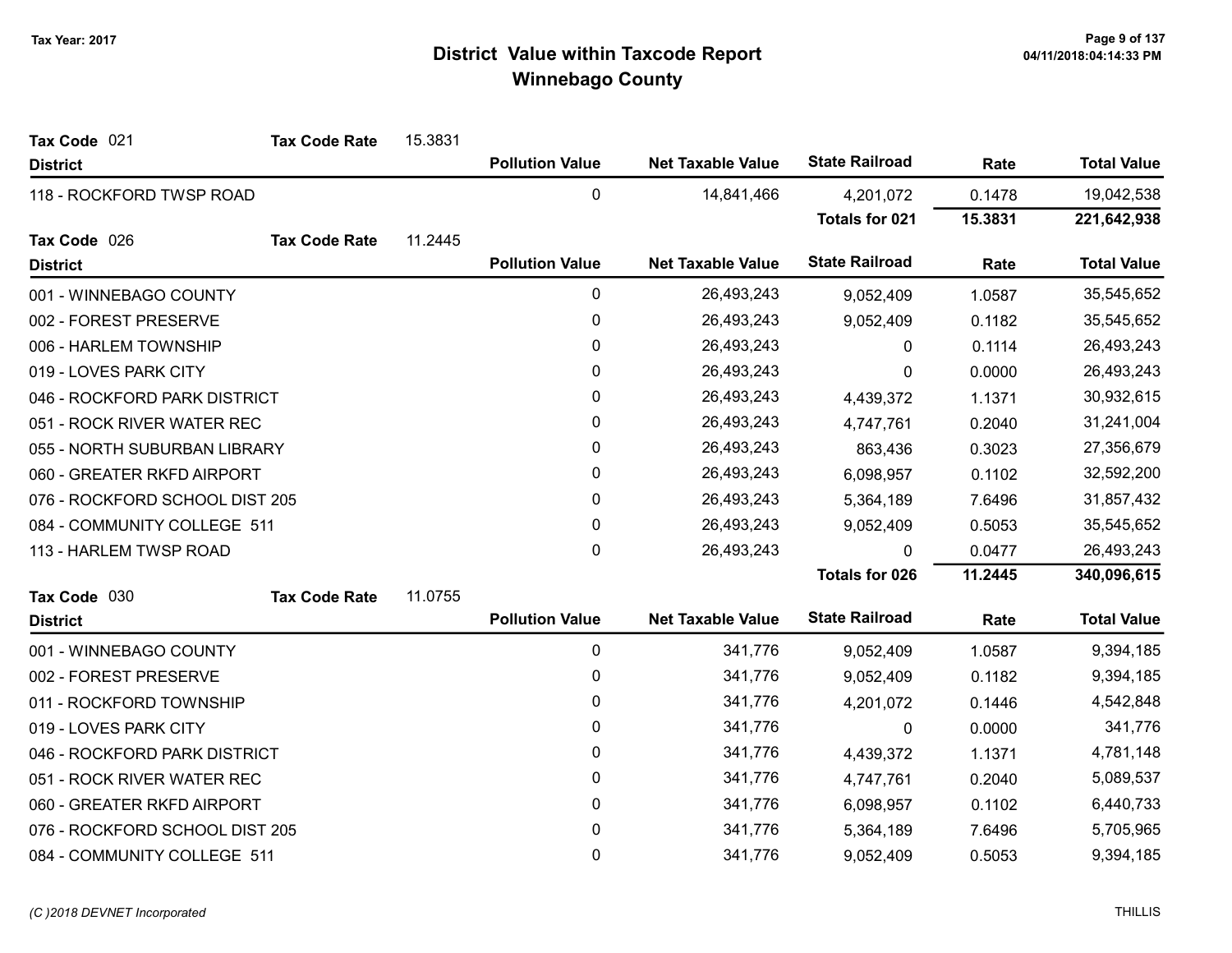| Tax Code 030                   | <b>Tax Code Rate</b> | 11.0755 |                        |                          |                       |         |                    |
|--------------------------------|----------------------|---------|------------------------|--------------------------|-----------------------|---------|--------------------|
| <b>District</b>                |                      |         | <b>Pollution Value</b> | <b>Net Taxable Value</b> | <b>State Railroad</b> | Rate    | <b>Total Value</b> |
| 118 - ROCKFORD TWSP ROAD       |                      |         | 0                      | 341,776                  | 4,201,072             | 0.1478  | 4,542,848          |
|                                |                      |         |                        |                          | Totals for 030        | 11.0755 | 59,627,410         |
| Tax Code 031                   | <b>Tax Code Rate</b> | 11.3288 |                        |                          |                       |         |                    |
| <b>District</b>                |                      |         | <b>Pollution Value</b> | <b>Net Taxable Value</b> | <b>State Railroad</b> | Rate    | <b>Total Value</b> |
| 001 - WINNEBAGO COUNTY         |                      |         | 0                      | 4,112,578                | 9,052,409             | 1.0587  | 13,164,987         |
| 002 - FOREST PRESERVE          |                      |         | 0                      | 4,112,578                | 9,052,409             | 0.1182  | 13,164,987         |
| 011 - ROCKFORD TOWNSHIP        |                      |         | 0                      | 4,112,578                | 4,201,072             | 0.1446  | 8,313,650          |
| 037 - NORTH PARK FIRE          |                      |         | 0                      | 4,112,578                | 440,322               | 0.4573  | 4,552,900          |
| 046 - ROCKFORD PARK DISTRICT   |                      |         | 0                      | 4,112,578                | 4,439,372             | 1.1371  | 8,551,950          |
| 060 - GREATER RKFD AIRPORT     |                      |         | 0                      | 4,112,578                | 6,098,957             | 0.1102  | 10,211,535         |
| 076 - ROCKFORD SCHOOL DIST 205 |                      |         | 0                      | 4,112,578                | 5,364,189             | 7.6496  | 9,476,767          |
| 084 - COMMUNITY COLLEGE 511    |                      |         | 0                      | 4,112,578                | 9,052,409             | 0.5053  | 13,164,987         |
| 118 - ROCKFORD TWSP ROAD       |                      |         | 0                      | 4,112,578                | 4,201,072             | 0.1478  | 8,313,650          |
|                                |                      |         |                        |                          | <b>Totals for 031</b> | 11.3288 | 88,915,413         |
| Tax Code 035                   | <b>Tax Code Rate</b> | 11.7206 |                        |                          |                       |         |                    |
| <b>District</b>                |                      |         | <b>Pollution Value</b> | <b>Net Taxable Value</b> | <b>State Railroad</b> | Rate    | <b>Total Value</b> |
| 001 - WINNEBAGO COUNTY         |                      |         | 0                      | 750,213                  | 9,052,409             | 1.0587  | 9,802,622          |
| 002 - FOREST PRESERVE          |                      |         | 0                      | 750,213                  | 9,052,409             | 0.1182  | 9,802,622          |
| 011 - ROCKFORD TOWNSHIP        |                      |         | 0                      | 750,213                  | 4,201,072             | 0.1446  | 4,951,285          |
| 019 - LOVES PARK CITY          |                      |         | 0                      | 750,213                  | $\mathbf 0$           | 0.0000  | 750,213            |
| 046 - ROCKFORD PARK DISTRICT   |                      |         | 0                      | 750,213                  | 4,439,372             | 1.1371  | 5,189,585          |
| 055 - NORTH SUBURBAN LIBRARY   |                      |         | 0                      | 750,213                  | 863,436               | 0.3023  | 1,613,649          |
| 060 - GREATER RKFD AIRPORT     |                      |         | 0                      | 750,213                  | 6,098,957             | 0.1102  | 6,849,170          |
| 070 - HARLEM SCHOOL DIST 122   |                      |         | 0                      | 750,213                  | 515,093               | 8.1964  | 1,265,306          |
| 084 - COMMUNITY COLLEGE 511    |                      |         | 0                      | 750,213                  | 9,052,409             | 0.5053  | 9,802,622          |
| 118 - ROCKFORD TWSP ROAD       |                      |         | 0                      | 750,213                  | 4,201,072             | 0.1478  | 4,951,285          |
|                                |                      |         |                        |                          | <b>Totals for 035</b> | 11.7206 | 54,978,359         |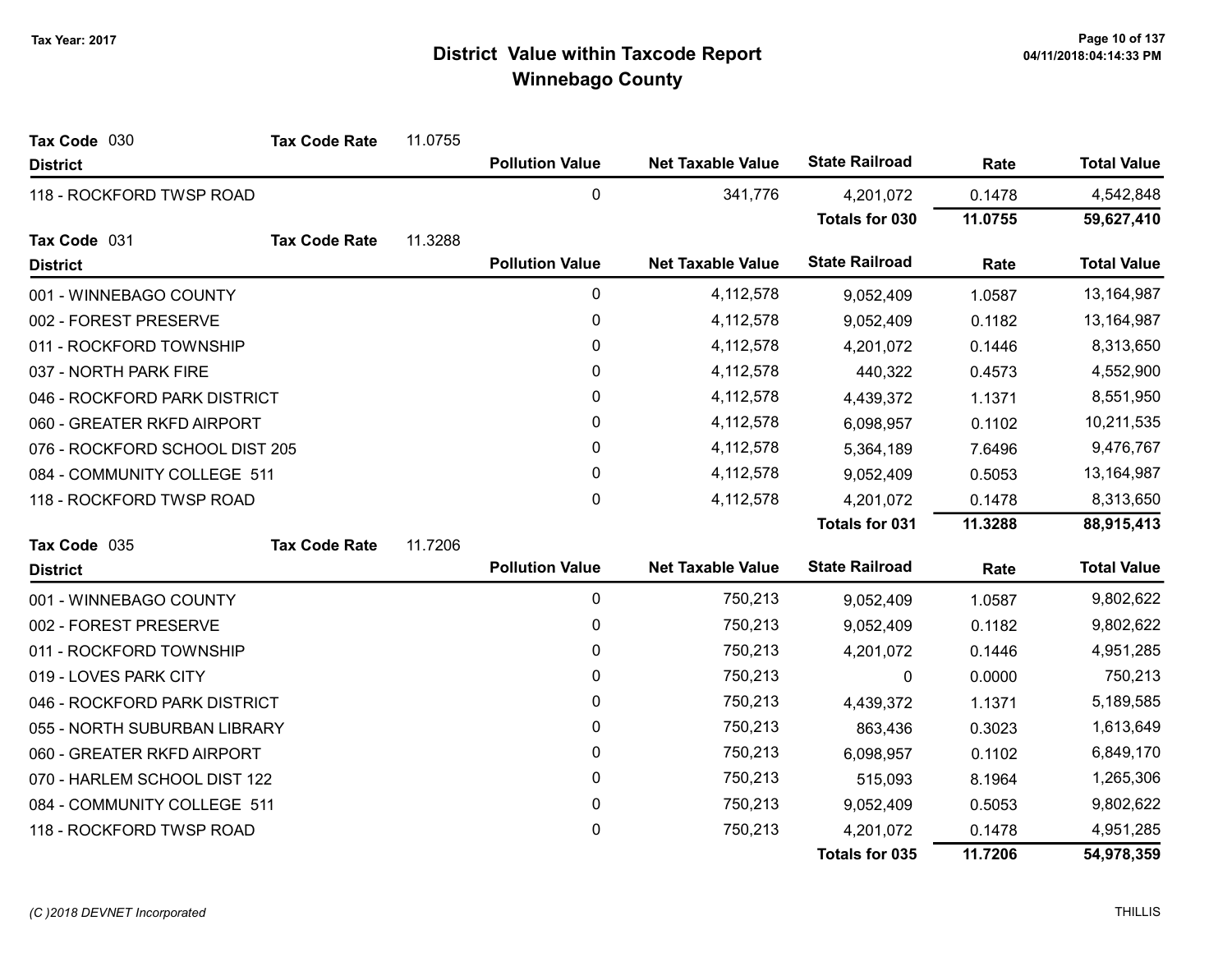| Tax Code 036                   | <b>Tax Code Rate</b> | 14.6323 |                        |                          |                       |         |                    |
|--------------------------------|----------------------|---------|------------------------|--------------------------|-----------------------|---------|--------------------|
| <b>District</b>                |                      |         | <b>Pollution Value</b> | <b>Net Taxable Value</b> | <b>State Railroad</b> | Rate    | <b>Total Value</b> |
| 001 - WINNEBAGO COUNTY         |                      |         | 0                      | 10,968,713               | 9,052,409             | 1.0587  | 20,021,122         |
| 002 - FOREST PRESERVE          |                      |         | 0                      | 10,968,713               | 9,052,409             | 0.1182  | 20,021,122         |
| 011 - ROCKFORD TOWNSHIP        |                      |         | 0                      | 10,968,713               | 4,201,072             | 0.1446  | 15,169,785         |
| 023 - ROCKFORD CITY            |                      |         | 0                      | 10,968,713               | 3,513,129             | 3.2517  | 14,481,842         |
| 046 - ROCKFORD PARK DISTRICT   |                      |         | 0                      | 10,968,713               | 4,439,372             | 1.1371  | 15,408,085         |
| 059 - ROCKFORD CITY LIBRARY    |                      |         | 0                      | 10,968,713               | 3,513,129             | 0.5091  | 14,481,842         |
| 060 - GREATER RKFD AIRPORT     |                      |         | 0                      | 10,968,713               | 6,098,957             | 0.1102  | 17,067,670         |
| 076 - ROCKFORD SCHOOL DIST 205 |                      |         | $\mathbf{0}$           | 10,968,713               | 5,364,189             | 7.6496  | 16,332,902         |
| 084 - COMMUNITY COLLEGE 511    |                      |         | $\mathbf 0$            | 10,968,713               | 9,052,409             | 0.5053  | 20,021,122         |
| 118 - ROCKFORD TWSP ROAD       |                      |         | 0                      | 10,968,713               | 4,201,072             | 0.1478  | 15,169,785         |
|                                |                      |         |                        |                          | <b>Totals for 036</b> | 14.6323 | 168, 175, 277      |
| Tax Code 038                   | <b>Tax Code Rate</b> | 14.8363 |                        |                          |                       |         |                    |
| <b>District</b>                |                      |         | <b>Pollution Value</b> | <b>Net Taxable Value</b> | <b>State Railroad</b> | Rate    | <b>Total Value</b> |
| 001 - WINNEBAGO COUNTY         |                      |         | $\mathbf 0$            | 0                        | 9,052,409             | 1.0587  | 9,052,409          |
| 002 - FOREST PRESERVE          |                      |         | 0                      | 0                        | 9,052,409             | 0.1182  | 9,052,409          |
| 011 - ROCKFORD TOWNSHIP        |                      |         | 0                      | 0                        | 4,201,072             | 0.1446  | 4,201,072          |
| 023 - ROCKFORD CITY            |                      |         | 0                      | 0                        | 3,513,129             | 3.2517  | 3,513,129          |
| 046 - ROCKFORD PARK DISTRICT   |                      |         | 0                      | 0                        | 4,439,372             | 1.1371  | 4,439,372          |
| 051 - ROCK RIVER WATER REC     |                      |         | 0                      | 0                        | 4,747,761             | 0.2040  | 4,747,761          |
| 059 - ROCKFORD CITY LIBRARY    |                      |         | 0                      | 0                        | 3,513,129             | 0.5091  | 3,513,129          |
| 060 - GREATER RKFD AIRPORT     |                      |         | 0                      | 0                        | 6,098,957             | 0.1102  | 6,098,957          |
| 076 - ROCKFORD SCHOOL DIST 205 |                      |         | 0                      | 0                        | 5,364,189             | 7.6496  | 5,364,189          |
| 084 - COMMUNITY COLLEGE 511    |                      |         | 0                      | 0                        | 9,052,409             | 0.5053  | 9,052,409          |
| 118 - ROCKFORD TWSP ROAD       |                      |         | 0                      | 0                        | 4,201,072             | 0.1478  | 4,201,072          |
|                                |                      |         |                        |                          | <b>Totals for 038</b> | 14.8363 | 63,235,908         |
| Tax Code 040                   | <b>Tax Code Rate</b> | 11.6311 |                        |                          |                       |         |                    |
| <b>District</b>                |                      |         | <b>Pollution Value</b> | <b>Net Taxable Value</b> | <b>State Railroad</b> | Rate    | <b>Total Value</b> |
| 001 - WINNEBAGO COUNTY         |                      |         |                        |                          |                       |         |                    |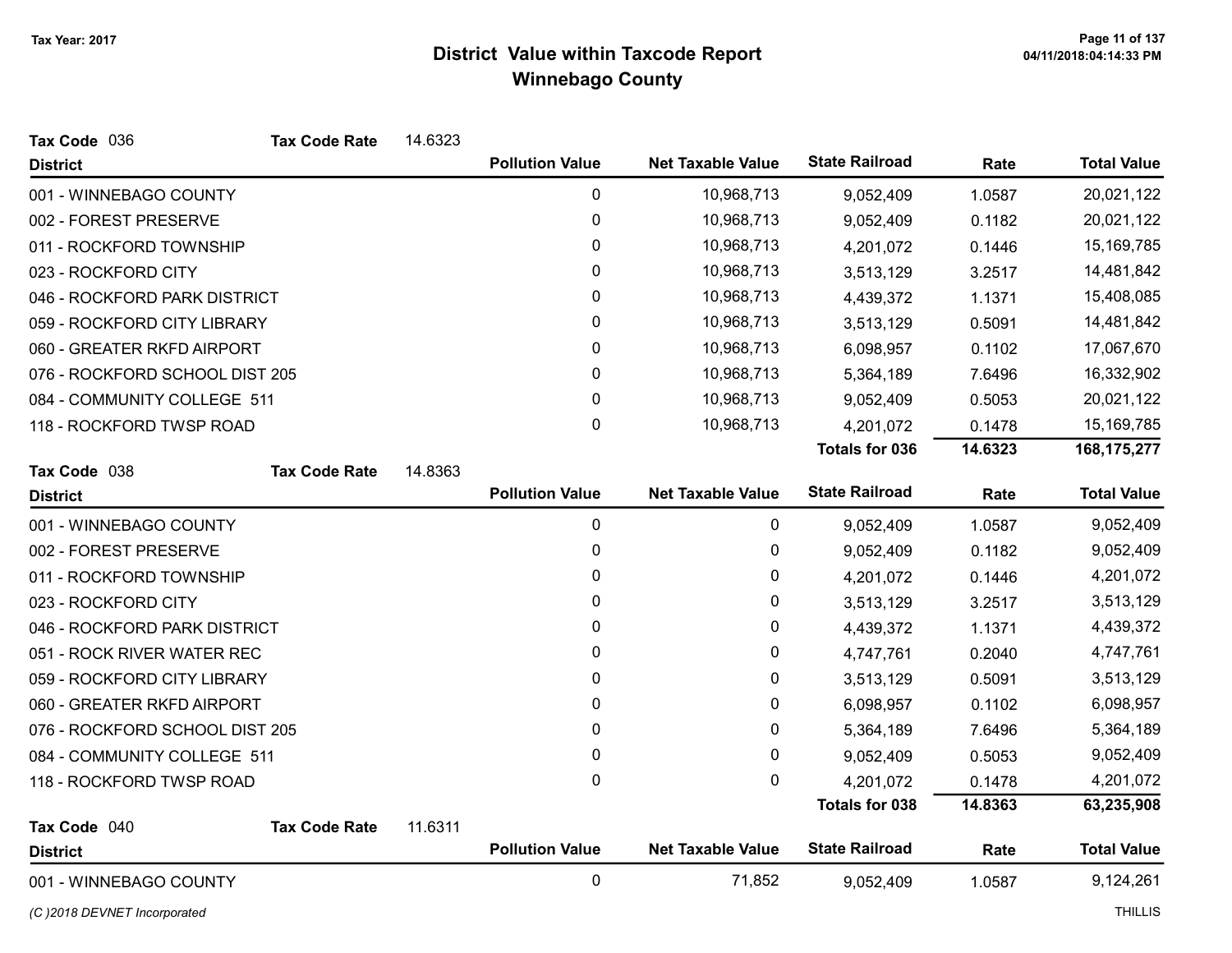| Tax Code 040                   | <b>Tax Code Rate</b> | 11.6311 |                        |                          |                       |         |                    |
|--------------------------------|----------------------|---------|------------------------|--------------------------|-----------------------|---------|--------------------|
| <b>District</b>                |                      |         | <b>Pollution Value</b> | <b>Net Taxable Value</b> | <b>State Railroad</b> | Rate    | <b>Total Value</b> |
| 002 - FOREST PRESERVE          |                      |         | $\mathbf 0$            | 71,852                   | 9,052,409             | 0.1182  | 9,124,261          |
| 011 - ROCKFORD TOWNSHIP        |                      |         | 0                      | 71,852                   | 4,201,072             | 0.1446  | 4,272,924          |
| 037 - NORTH PARK FIRE          |                      |         | 0                      | 71,852                   | 440,322               | 0.4573  | 512,174            |
| 046 - ROCKFORD PARK DISTRICT   |                      |         | 0                      | 71,852                   | 4,439,372             | 1.1371  | 4,511,224          |
| 055 - NORTH SUBURBAN LIBRARY   |                      |         | 0                      | 71,852                   | 863,436               | 0.3023  | 935,288            |
| 060 - GREATER RKFD AIRPORT     |                      |         | 0                      | 71,852                   | 6,098,957             | 0.1102  | 6,170,809          |
| 076 - ROCKFORD SCHOOL DIST 205 |                      |         | 0                      | 71,852                   | 5,364,189             | 7.6496  | 5,436,041          |
| 084 - COMMUNITY COLLEGE 511    |                      |         | 0                      | 71,852                   | 9,052,409             | 0.5053  | 9,124,261          |
| 118 - ROCKFORD TWSP ROAD       |                      |         | 0                      | 71,852                   | 4,201,072             | 0.1478  | 4,272,924          |
|                                |                      |         |                        |                          | <b>Totals for 040</b> | 11.6311 | 53,484,167         |
| Tax Code 042                   | <b>Tax Code Rate</b> | 11.7018 |                        |                          |                       |         |                    |
| <b>District</b>                |                      |         | <b>Pollution Value</b> | <b>Net Taxable Value</b> | <b>State Railroad</b> | Rate    | <b>Total Value</b> |
| 001 - WINNEBAGO COUNTY         |                      |         | 0                      | 3,226,526                | 9,052,409             | 1.0587  | 12,278,935         |
| 002 - FOREST PRESERVE          |                      |         | 0                      | 3,226,526                | 9,052,409             | 0.1182  | 12,278,935         |
| 006 - HARLEM TOWNSHIP          |                      |         | $\pmb{0}$              | 3,226,526                | 0                     | 0.1114  | 3,226,526          |
| 037 - NORTH PARK FIRE          |                      |         | 0                      | 3,226,526                | 440,322               | 0.4573  | 3,666,848          |
| 046 - ROCKFORD PARK DISTRICT   |                      |         | 0                      | 3,226,526                | 4,439,372             | 1.1371  | 7,665,898          |
| 051 - ROCK RIVER WATER REC     |                      |         | 0                      | 3,226,526                | 4,747,761             | 0.2040  | 7,974,287          |
| 055 - NORTH SUBURBAN LIBRARY   |                      |         | 0                      | 3,226,526                | 863,436               | 0.3023  | 4,089,962          |
| 060 - GREATER RKFD AIRPORT     |                      |         | $\pmb{0}$              | 3,226,526                | 6,098,957             | 0.1102  | 9,325,483          |
| 076 - ROCKFORD SCHOOL DIST 205 |                      |         | 0                      | 3,226,526                | 5,364,189             | 7.6496  | 8,590,715          |
| 084 - COMMUNITY COLLEGE 511    |                      |         | 0                      | 3,226,526                | 9,052,409             | 0.5053  | 12,278,935         |
| 113 - HARLEM TWSP ROAD         |                      |         | 0                      | 3,226,526                | 0                     | 0.0477  | 3,226,526          |
|                                |                      |         |                        |                          | <b>Totals for 042</b> | 11.7018 | 84,603,050         |
| Tax Code 044                   | <b>Tax Code Rate</b> | 11.1738 | <b>Pollution Value</b> | <b>Net Taxable Value</b> | <b>State Railroad</b> |         | <b>Total Value</b> |
| <b>District</b>                |                      |         |                        |                          |                       | Rate    |                    |
| 001 - WINNEBAGO COUNTY         |                      |         | $\mathbf 0$            | 16,844                   | 9,052,409             | 1.0587  | 9,069,253          |
| 002 - FOREST PRESERVE          |                      |         | 0                      | 16,844                   | 9,052,409             | 0.1182  | 9,069,253          |
| (C) 2018 DEVNET Incorporated   |                      |         |                        |                          |                       |         | <b>THILLIS</b>     |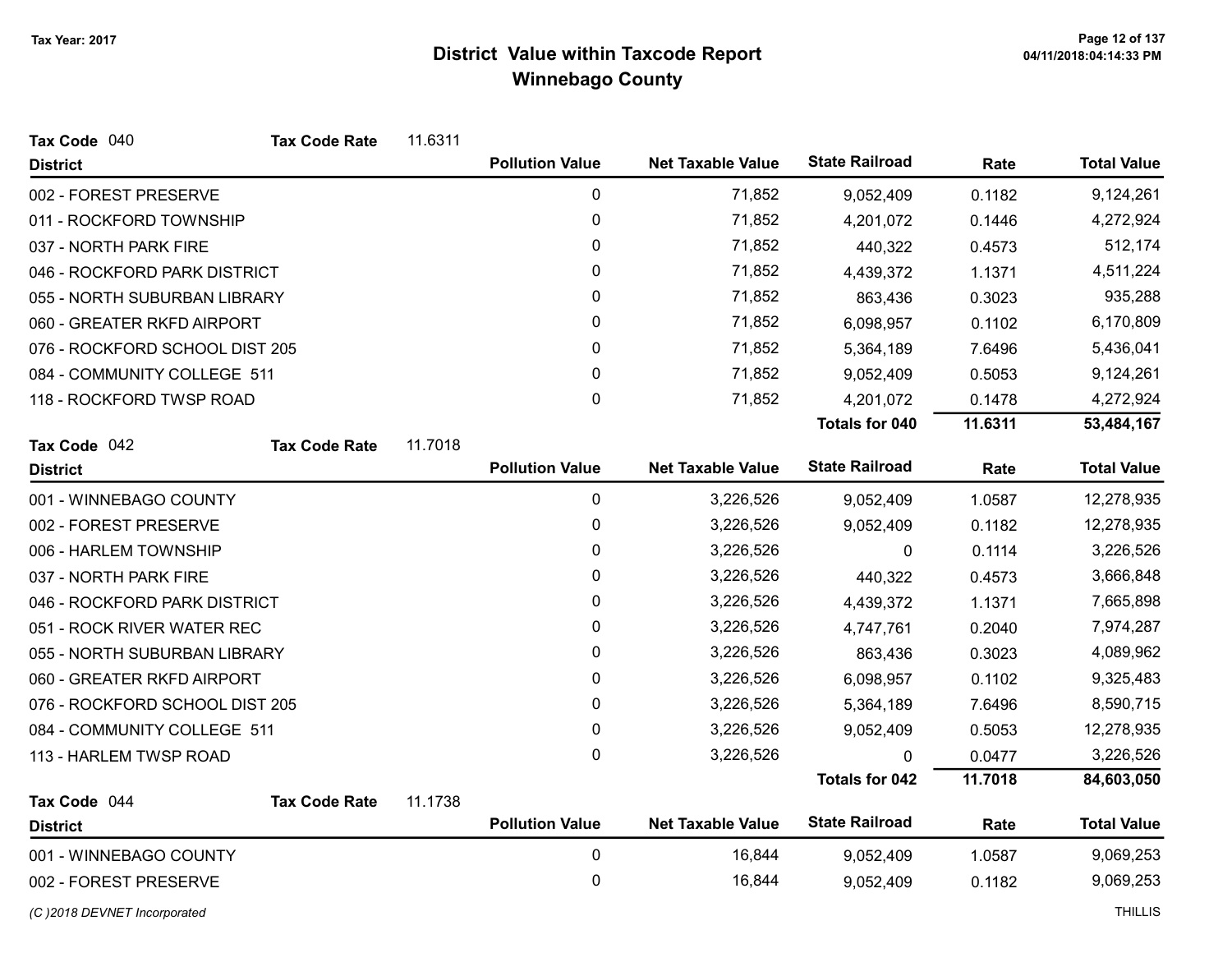| Tax Code 044                   | <b>Tax Code Rate</b> | 11.1738 |                        |                          |                       |         |                    |
|--------------------------------|----------------------|---------|------------------------|--------------------------|-----------------------|---------|--------------------|
| <b>District</b>                |                      |         | <b>Pollution Value</b> | <b>Net Taxable Value</b> | <b>State Railroad</b> | Rate    | <b>Total Value</b> |
| 011 - ROCKFORD TOWNSHIP        |                      |         | $\pmb{0}$              | 16,844                   | 4,201,072             | 0.1446  | 4,217,916          |
| 019 - LOVES PARK CITY          |                      |         | 0                      | 16,844                   | 0                     | 0.0000  | 16,844             |
| 046 - ROCKFORD PARK DISTRICT   |                      |         | 0                      | 16,844                   | 4,439,372             | 1.1371  | 4,456,216          |
| 055 - NORTH SUBURBAN LIBRARY   |                      |         | 0                      | 16,844                   | 863,436               | 0.3023  | 880,280            |
| 060 - GREATER RKFD AIRPORT     |                      |         | 0                      | 16,844                   | 6,098,957             | 0.1102  | 6,115,801          |
| 076 - ROCKFORD SCHOOL DIST 205 |                      |         | 0                      | 16,844                   | 5,364,189             | 7.6496  | 5,381,033          |
| 084 - COMMUNITY COLLEGE 511    |                      |         | 0                      | 16,844                   | 9,052,409             | 0.5053  | 9,069,253          |
| 118 - ROCKFORD TWSP ROAD       |                      |         | 0                      | 16,844                   | 4,201,072             | 0.1478  | 4,217,916          |
|                                |                      |         |                        |                          | <b>Totals for 044</b> | 11.1738 | 52,493,765         |
| Tax Code 045                   | <b>Tax Code Rate</b> | 10.1074 |                        |                          |                       |         |                    |
| <b>District</b>                |                      |         | <b>Pollution Value</b> | <b>Net Taxable Value</b> | <b>State Railroad</b> | Rate    | <b>Total Value</b> |
| 001 - WINNEBAGO COUNTY         |                      |         | 0                      | 307,532                  | 9,052,409             | 1.0587  | 9,359,941          |
| 002 - FOREST PRESERVE          |                      |         | 0                      | 307,532                  | 9,052,409             | 0.1182  | 9,359,941          |
| 006 - HARLEM TOWNSHIP          |                      |         | 0                      | 307,532                  | 0                     | 0.1114  | 307,532            |
| 019 - LOVES PARK CITY          |                      |         | 0                      | 307,532                  | 0                     | 0.0000  | 307,532            |
| 051 - ROCK RIVER WATER REC     |                      |         | 0                      | 307,532                  | 4,747,761             | 0.2040  | 5,055,293          |
| 055 - NORTH SUBURBAN LIBRARY   |                      |         | 0                      | 307,532                  | 863,436               | 0.3023  | 1,170,968          |
| 060 - GREATER RKFD AIRPORT     |                      |         | 0                      | 307,532                  | 6,098,957             | 0.1102  | 6,406,489          |
| 076 - ROCKFORD SCHOOL DIST 205 |                      |         | 0                      | 307,532                  | 5,364,189             | 7.6496  | 5,671,721          |
| 084 - COMMUNITY COLLEGE 511    |                      |         | 0                      | 307,532                  | 9,052,409             | 0.5053  | 9,359,941          |
| 113 - HARLEM TWSP ROAD         |                      |         | 0                      | 307,532                  | 0                     | 0.0477  | 307,532            |
|                                |                      |         |                        |                          | <b>Totals for 045</b> | 10.1074 | 47,306,890         |
| Tax Code 046                   | <b>Tax Code Rate</b> | 14.5755 |                        |                          |                       |         |                    |
| <b>District</b>                |                      |         | <b>Pollution Value</b> | <b>Net Taxable Value</b> | <b>State Railroad</b> | Rate    | <b>Total Value</b> |
| 001 - WINNEBAGO COUNTY         |                      |         | $\pmb{0}$              | 29,228                   | 9,052,409             | 1.0587  | 9,081,637          |
| 002 - FOREST PRESERVE          |                      |         | 0                      | 29,228                   | 9,052,409             | 0.1182  | 9,081,637          |
| 009 - OWEN TOWNSHIP            |                      |         | 0                      | 29,228                   | 390,686               | 0.1437  | 419,914            |
| 023 - ROCKFORD CITY            |                      |         | 0                      | 29,228                   | 3,513,129             | 3.2517  | 3,542,357          |
| (C) 2018 DEVNET Incorporated   |                      |         |                        |                          |                       |         | <b>THILLIS</b>     |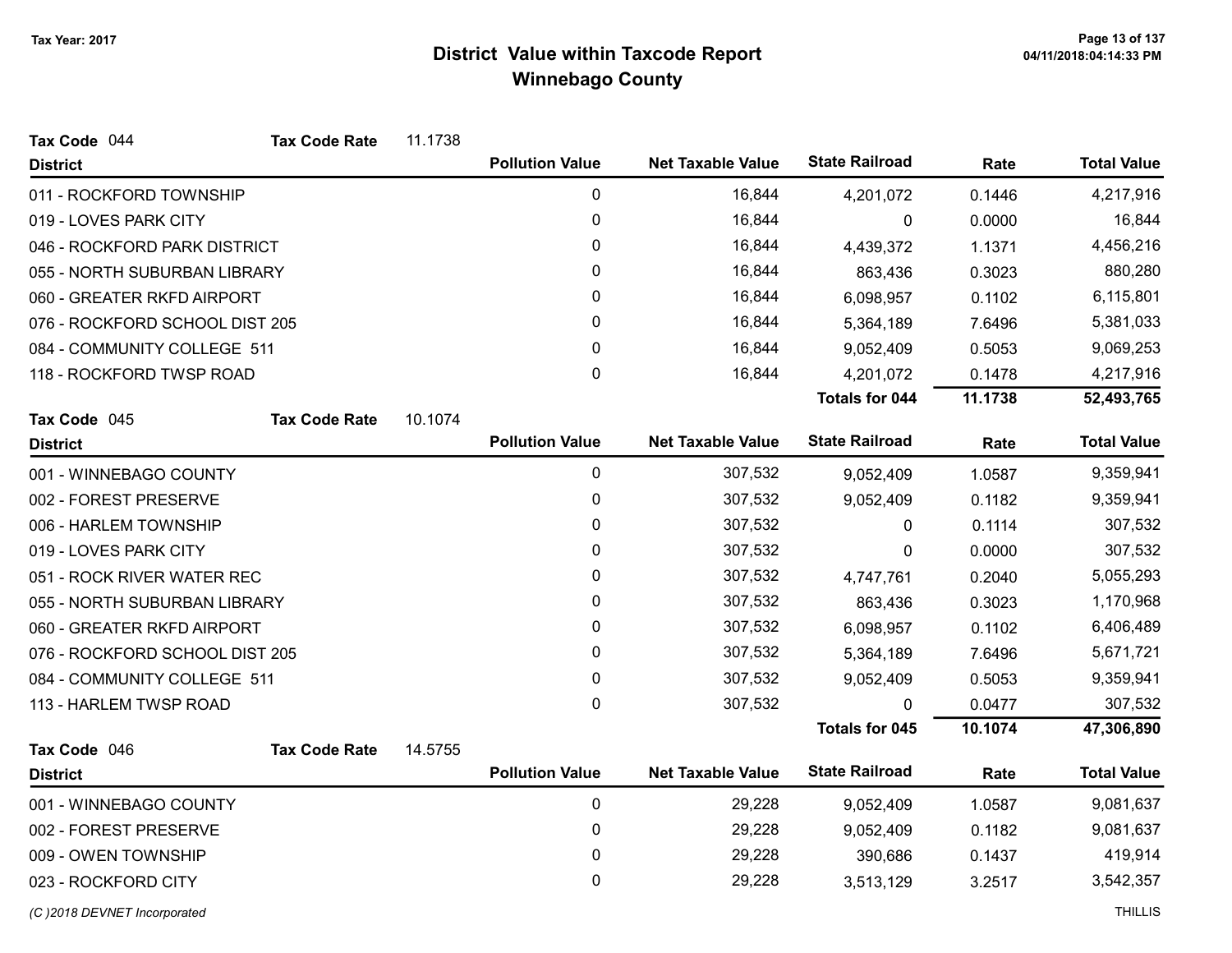| Tax Code 046                   | <b>Tax Code Rate</b> | 14.5755 |                        |                          |                       |         |                    |
|--------------------------------|----------------------|---------|------------------------|--------------------------|-----------------------|---------|--------------------|
| <b>District</b>                |                      |         | <b>Pollution Value</b> | <b>Net Taxable Value</b> | <b>State Railroad</b> | Rate    | <b>Total Value</b> |
| 046 - ROCKFORD PARK DISTRICT   |                      |         | 0                      | 29,228                   | 4,439,372             | 1.1371  | 4,468,600          |
| 059 - ROCKFORD CITY LIBRARY    |                      |         | $\pmb{0}$              | 29,228                   | 3,513,129             | 0.5091  | 3,542,357          |
| 076 - ROCKFORD SCHOOL DIST 205 |                      |         | 0                      | 29,228                   | 5,364,189             | 7.6496  | 5,393,417          |
| 084 - COMMUNITY COLLEGE 511    |                      |         | $\pmb{0}$              | 29,228                   | 9,052,409             | 0.5053  | 9,081,637          |
| 116 - OWEN TWSP ROAD           |                      |         | 0                      | 29,228                   | 390,686               | 0.2021  | 419,914            |
|                                |                      |         |                        |                          | <b>Totals for 046</b> | 14.5755 | 45,031,470         |
| Tax Code 047                   | <b>Tax Code Rate</b> | 14.8363 |                        |                          |                       |         |                    |
| <b>District</b>                |                      |         | <b>Pollution Value</b> | <b>Net Taxable Value</b> | <b>State Railroad</b> | Rate    | <b>Total Value</b> |
| 001 - WINNEBAGO COUNTY         |                      |         | 0                      | 3,861                    | 9,052,409             | 1.0587  | 9,056,270          |
| 002 - FOREST PRESERVE          |                      |         | $\pmb{0}$              | 3,861                    | 9,052,409             | 0.1182  | 9,056,270          |
| 011 - ROCKFORD TOWNSHIP        |                      |         | 0                      | 3,861                    | 4,201,072             | 0.1446  | 4,204,933          |
| 023 - ROCKFORD CITY            |                      |         | $\mathbf 0$            | 3,861                    | 3,513,129             | 3.2517  | 3,516,990          |
| 046 - ROCKFORD PARK DISTRICT   |                      |         | 0                      | 3,861                    | 4,439,372             | 1.1371  | 4,443,233          |
| 051 - ROCK RIVER WATER REC     |                      |         | 0                      | 3,861                    | 4,747,761             | 0.2040  | 4,751,622          |
| 059 - ROCKFORD CITY LIBRARY    |                      |         | 0                      | 3,861                    | 3,513,129             | 0.5091  | 3,516,990          |
| 060 - GREATER RKFD AIRPORT     |                      |         | $\pmb{0}$              | 3,861                    | 6,098,957             | 0.1102  | 6,102,818          |
| 076 - ROCKFORD SCHOOL DIST 205 |                      |         | 0                      | 3,861                    | 5,364,189             | 7.6496  | 5,368,050          |
| 084 - COMMUNITY COLLEGE 511    |                      |         | 0                      | 3,861                    | 9,052,409             | 0.5053  | 9,056,270          |
| 105 - LINCOLNWOOD TIF          |                      |         | $\mathbf{0}$           | 365,874                  | 0                     | 0.0000  | 365,874            |
| 118 - ROCKFORD TWSP ROAD       |                      |         | $\mathbf 0$            | 3,861                    | 4,201,072             | 0.1478  | 4,204,933          |
|                                |                      |         |                        |                          | <b>Totals for 047</b> | 14.8363 | 63,644,253         |
| Tax Code 048                   | <b>Tax Code Rate</b> | 14.8363 |                        |                          |                       |         |                    |
| <b>District</b>                |                      |         | <b>Pollution Value</b> | <b>Net Taxable Value</b> | <b>State Railroad</b> | Rate    | <b>Total Value</b> |
| 001 - WINNEBAGO COUNTY         |                      |         | $\pmb{0}$              | 138,449                  | 9,052,409             | 1.0587  | 9,190,858          |
| 002 - FOREST PRESERVE          |                      |         | $\pmb{0}$              | 138,449                  | 9,052,409             | 0.1182  | 9,190,858          |
| 011 - ROCKFORD TOWNSHIP        |                      |         | 0                      | 138,449                  | 4,201,072             | 0.1446  | 4,339,521          |
| 023 - ROCKFORD CITY            |                      |         | $\pmb{0}$              | 138,449                  | 3,513,129             | 3.2517  | 3,651,578          |
| 046 - ROCKFORD PARK DISTRICT   |                      |         | 0                      | 138,449                  | 4,439,372             | 1.1371  | 4,577,821          |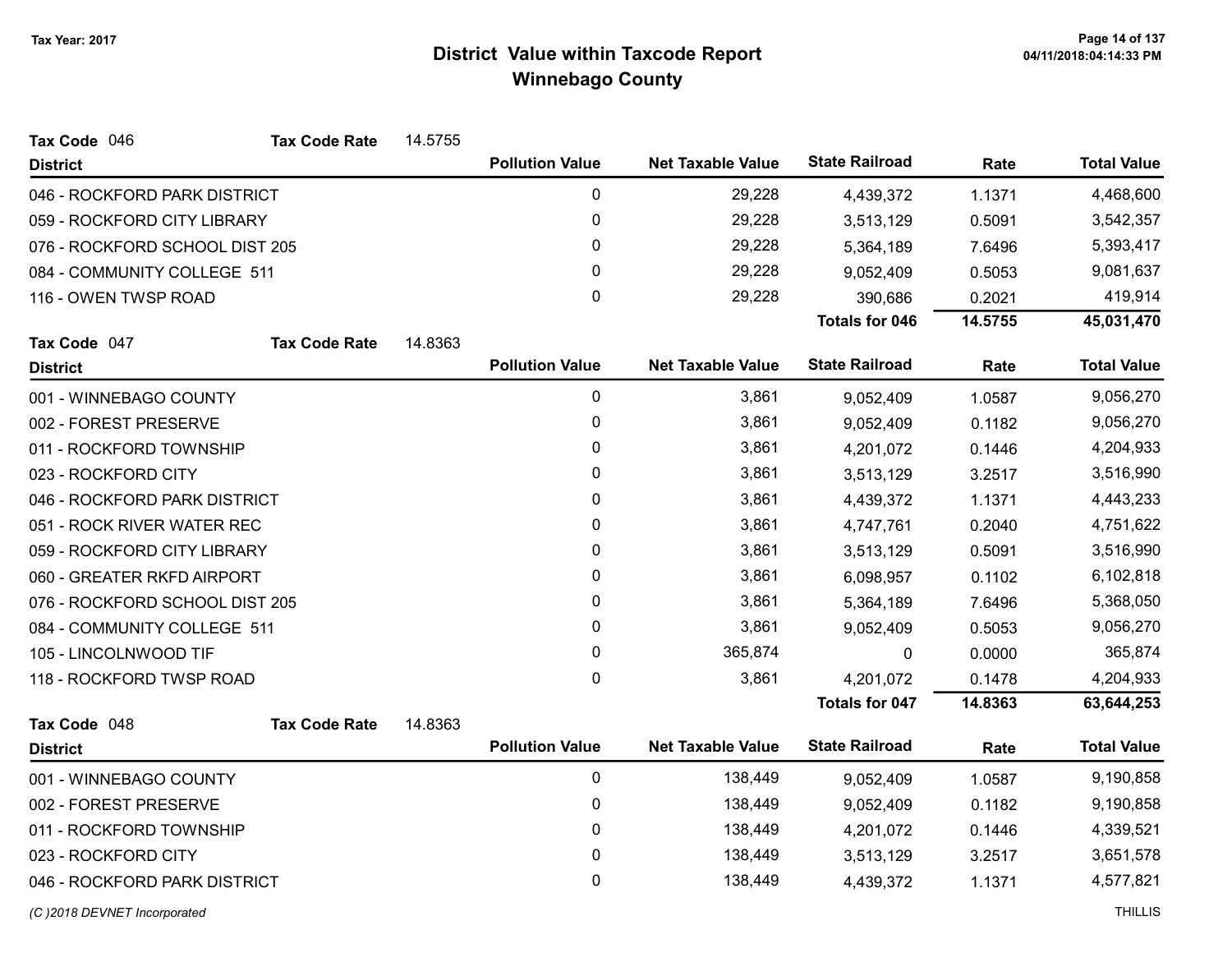| Tax Code 048                   | <b>Tax Code Rate</b> | 14.8363 |                        |                          |                       |         |                    |
|--------------------------------|----------------------|---------|------------------------|--------------------------|-----------------------|---------|--------------------|
| <b>District</b>                |                      |         | <b>Pollution Value</b> | <b>Net Taxable Value</b> | <b>State Railroad</b> | Rate    | <b>Total Value</b> |
| 051 - ROCK RIVER WATER REC     |                      |         | 0                      | 138,449                  | 4,747,761             | 0.2040  | 4,886,210          |
| 059 - ROCKFORD CITY LIBRARY    |                      |         | 0                      | 138,449                  | 3,513,129             | 0.5091  | 3,651,578          |
| 060 - GREATER RKFD AIRPORT     |                      |         | 0                      | 138,449                  | 6,098,957             | 0.1102  | 6,237,406          |
| 076 - ROCKFORD SCHOOL DIST 205 |                      |         | 0                      | 138,449                  | 5,364,189             | 7.6496  | 5,502,638          |
| 084 - COMMUNITY COLLEGE 511    |                      |         | 0                      | 138,449                  | 9,052,409             | 0.5053  | 9,190,858          |
| 107 - SPRINGFIELD CORNERS TIF  |                      |         | 0                      | 1,356,058                | 0                     | 0.0000  | 1,356,058          |
| 118 - ROCKFORD TWSP ROAD       |                      |         | 0                      | 138,449                  | 4,201,072             | 0.1478  | 4,339,521          |
|                                |                      |         |                        |                          | <b>Totals for 048</b> | 14.8363 | 66,114,905         |
| Tax Code 049                   | <b>Tax Code Rate</b> | 12.0858 |                        |                          |                       |         |                    |
| <b>District</b>                |                      |         | <b>Pollution Value</b> | <b>Net Taxable Value</b> | <b>State Railroad</b> | Rate    | <b>Total Value</b> |
| 001 - WINNEBAGO COUNTY         |                      |         | $\mathbf 0$            | 18,874,193               | 9,052,409             | 1.0587  | 27,926,602         |
| 002 - FOREST PRESERVE          |                      |         | 0                      | 18,874,193               | 9,052,409             | 0.1182  | 27,926,602         |
| 006 - HARLEM TOWNSHIP          |                      |         | $\pmb{0}$              | 18,874,193               | 0                     | 0.1114  | 18,874,193         |
| 025 - ROSCOE VILLAGE           |                      |         | 0                      | 18,874,193               | 0                     | 0.6667  | 18,874,193         |
| 035 - HARLEM-ROSCOE FIRE       |                      |         | $\pmb{0}$              | 18,874,193               | 358,028               | 0.7649  | 19,232,221         |
| 051 - ROCK RIVER WATER REC     |                      |         | 0                      | 18,874,193               | 4,747,761             | 0.2040  | 23,621,954         |
| 055 - NORTH SUBURBAN LIBRARY   |                      |         | 0                      | 18,874,193               | 863,436               | 0.3023  | 19,737,629         |
| 060 - GREATER RKFD AIRPORT     |                      |         | 0                      | 18,874,193               | 6,098,957             | 0.1102  | 24,973,150         |
| 070 - HARLEM SCHOOL DIST 122   |                      |         | 0                      | 18,874,193               | 515,093               | 8.1964  | 19,389,286         |
| 084 - COMMUNITY COLLEGE 511    |                      |         | $\pmb{0}$              | 18,874,193               | 9,052,409             | 0.5053  | 27,926,602         |
| 113 - HARLEM TWSP ROAD         |                      |         | $\mathbf 0$            | 18,874,193               | $\mathbf{0}$          | 0.0477  | 18,874,193         |
|                                |                      |         |                        |                          | <b>Totals for 049</b> | 12.0858 | 247,356,625        |
| Tax Code 050                   | <b>Tax Code Rate</b> | 11.6381 |                        |                          |                       |         |                    |
| <b>District</b>                |                      |         | <b>Pollution Value</b> | <b>Net Taxable Value</b> | <b>State Railroad</b> | Rate    | <b>Total Value</b> |
| 001 - WINNEBAGO COUNTY         |                      |         | $\mathbf 0$            | 6,007,320                | 9,052,409             | 1.0587  | 15,059,729         |
| 002 - FOREST PRESERVE          |                      |         | 0                      | 6,007,320                | 9,052,409             | 0.1182  | 15,059,729         |
| 011 - ROCKFORD TOWNSHIP        |                      |         | 0                      | 6,007,320                | 4,201,072             | 0.1446  | 10,208,392         |
| 038 - NORTHWEST FIRE           |                      |         | 0                      | 6,007,320                | 303,427               | 0.5626  | 6,310,747          |
| (C) 2018 DEVNET Incorporated   |                      |         |                        |                          |                       |         | <b>THILLIS</b>     |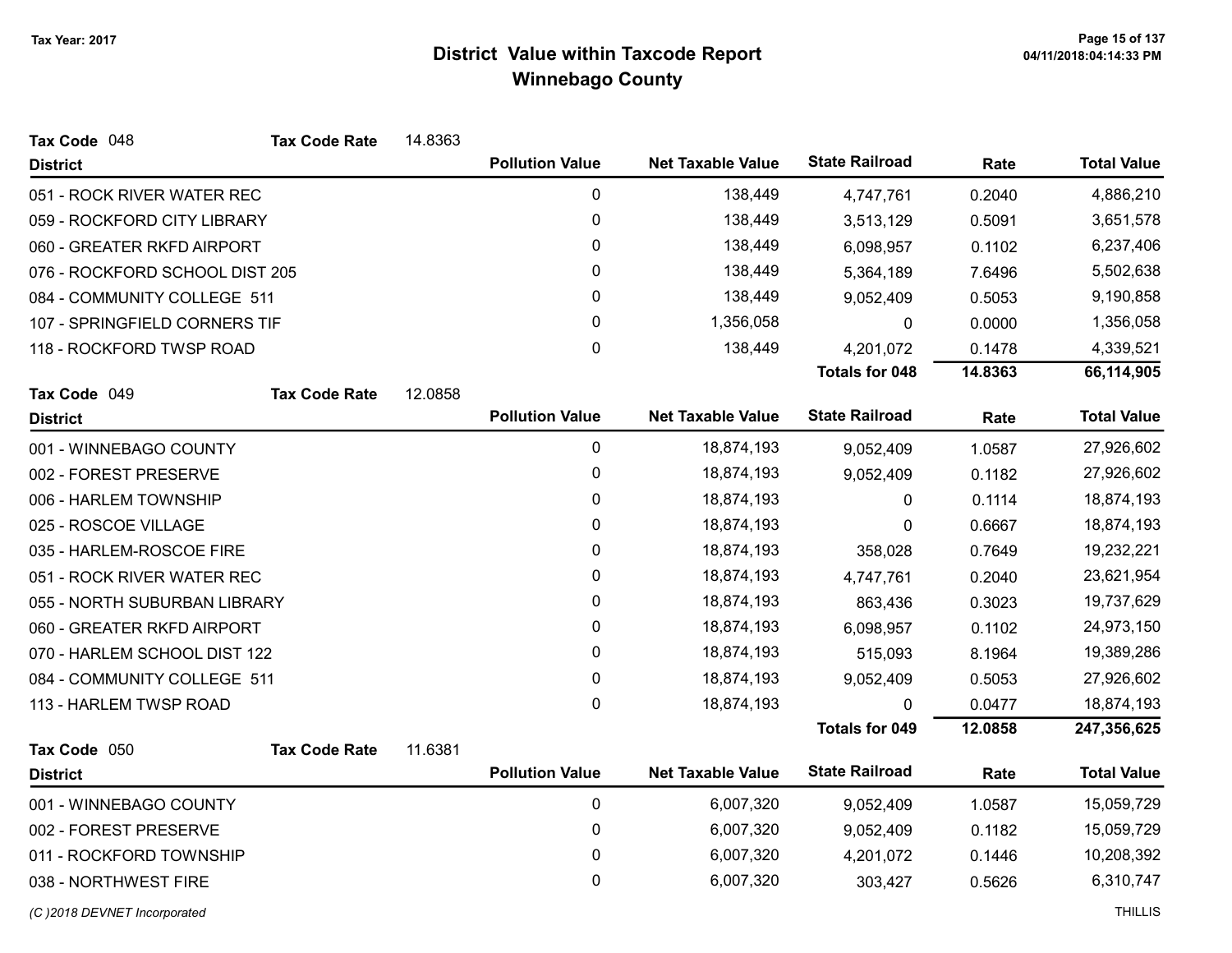| Tax Code 050                   | <b>Tax Code Rate</b> | 11.6381 |                        |                          |                       |           |                    |
|--------------------------------|----------------------|---------|------------------------|--------------------------|-----------------------|-----------|--------------------|
| <b>District</b>                |                      |         | <b>Pollution Value</b> | <b>Net Taxable Value</b> | <b>State Railroad</b> | Rate      | <b>Total Value</b> |
| 046 - ROCKFORD PARK DISTRICT   |                      |         | $\mathbf 0$            | 6,007,320                | 4,439,372             | 1.1371    | 10,446,692         |
| 051 - ROCK RIVER WATER REC     |                      |         | 0                      | 6,007,320                | 4,747,761             | 0.2040    | 10,755,081         |
| 060 - GREATER RKFD AIRPORT     |                      |         | 0                      | 6,007,320                | 6,098,957             | 0.1102    | 12,106,277         |
| 076 - ROCKFORD SCHOOL DIST 205 |                      |         | 0                      | 6,007,320                | 5,364,189             | 7.6496    | 11,371,509         |
| 084 - COMMUNITY COLLEGE 511    |                      |         | 0                      | 6,007,320                | 9,052,409             | 0.5053    | 15,059,729         |
| 118 - ROCKFORD TWSP ROAD       |                      |         | 0                      | 6,007,320                | 4,201,072             | 0.1478    | 10,208,392         |
|                                |                      |         |                        |                          | Totals for 050        | 11.6381   | 116,586,277        |
| Tax Code 051                   | <b>Tax Code Rate</b> | 11.4341 |                        |                          |                       |           |                    |
| <b>District</b>                |                      |         | <b>Pollution Value</b> | <b>Net Taxable Value</b> | <b>State Railroad</b> | Rate      | <b>Total Value</b> |
| 001 - WINNEBAGO COUNTY         |                      |         | $\mathbf 0$            | 8,570,785                | 9,052,409             | 1.0587    | 17,623,194         |
| 002 - FOREST PRESERVE          |                      |         | 0                      | 8,570,785                | 9,052,409             | 0.1182    | 17,623,194         |
| 011 - ROCKFORD TOWNSHIP        |                      |         | 0                      | 8,570,785                | 4,201,072             | 0.1446    | 12,771,857         |
| 038 - NORTHWEST FIRE           |                      |         | $\mathbf 0$            | 8,570,785                | 303,427               | 0.5626    | 8,874,212          |
| 046 - ROCKFORD PARK DISTRICT   |                      |         | 0                      | 8,570,785                | 4,439,372             | 1.1371    | 13,010,157         |
| 060 - GREATER RKFD AIRPORT     |                      |         | 0                      | 8,570,785                | 6,098,957             | 0.1102    | 14,669,742         |
| 076 - ROCKFORD SCHOOL DIST 205 |                      |         | 0                      | 8,570,785                | 5,364,189             | 7.6496    | 13,934,974         |
| 084 - COMMUNITY COLLEGE 511    |                      |         | $\pmb{0}$              | 8,570,785                | 9,052,409             | 0.5053    | 17,623,194         |
| 118 - ROCKFORD TWSP ROAD       |                      |         | $\mathbf 0$            | 8,570,785                | 4,201,072             | 0.1478    | 12,771,857         |
|                                |                      |         |                        |                          | Totals for 051        | 11.4341   | 128,902,381        |
| Tax Code 052                   | <b>Tax Code Rate</b> | 10.7348 |                        |                          |                       |           |                    |
| <b>District</b>                |                      |         | <b>Pollution Value</b> | <b>Net Taxable Value</b> | <b>State Railroad</b> | Rate      | <b>Total Value</b> |
| 001 - WINNEBAGO COUNTY         |                      |         | $\mathbf 0$            | 361,583                  | 9,052,409             | 1.0587    | 9,413,992          |
| 002 - FOREST PRESERVE          |                      |         | 0                      | 361,583                  | 9,052,409             | 0.1182    | 9,413,992          |
| 011 - ROCKFORD TOWNSHIP        |                      |         | $\mathbf{0}$           | 361,583                  | 4,201,072             | 0.1446    | 4,562,655          |
| 038 - NORTHWEST FIRE           |                      |         | 0                      | 361,583                  | 303,427               | 0.5626    | 665,010            |
| 046 - ROCKFORD PARK DISTRICT   |                      | 0       | 361,583                | 4,439,372                | 1.1371                | 4,800,955 |                    |
| 058 - WINNEBAGO LIBRARY        |                      |         | 0                      | 361,583                  | 0                     | 0.2160    | 361,583            |
| 060 - GREATER RKFD AIRPORT     |                      |         | 0                      | 361,583                  | 6,098,957             | 0.1102    | 6,460,540          |
|                                |                      |         |                        |                          |                       |           |                    |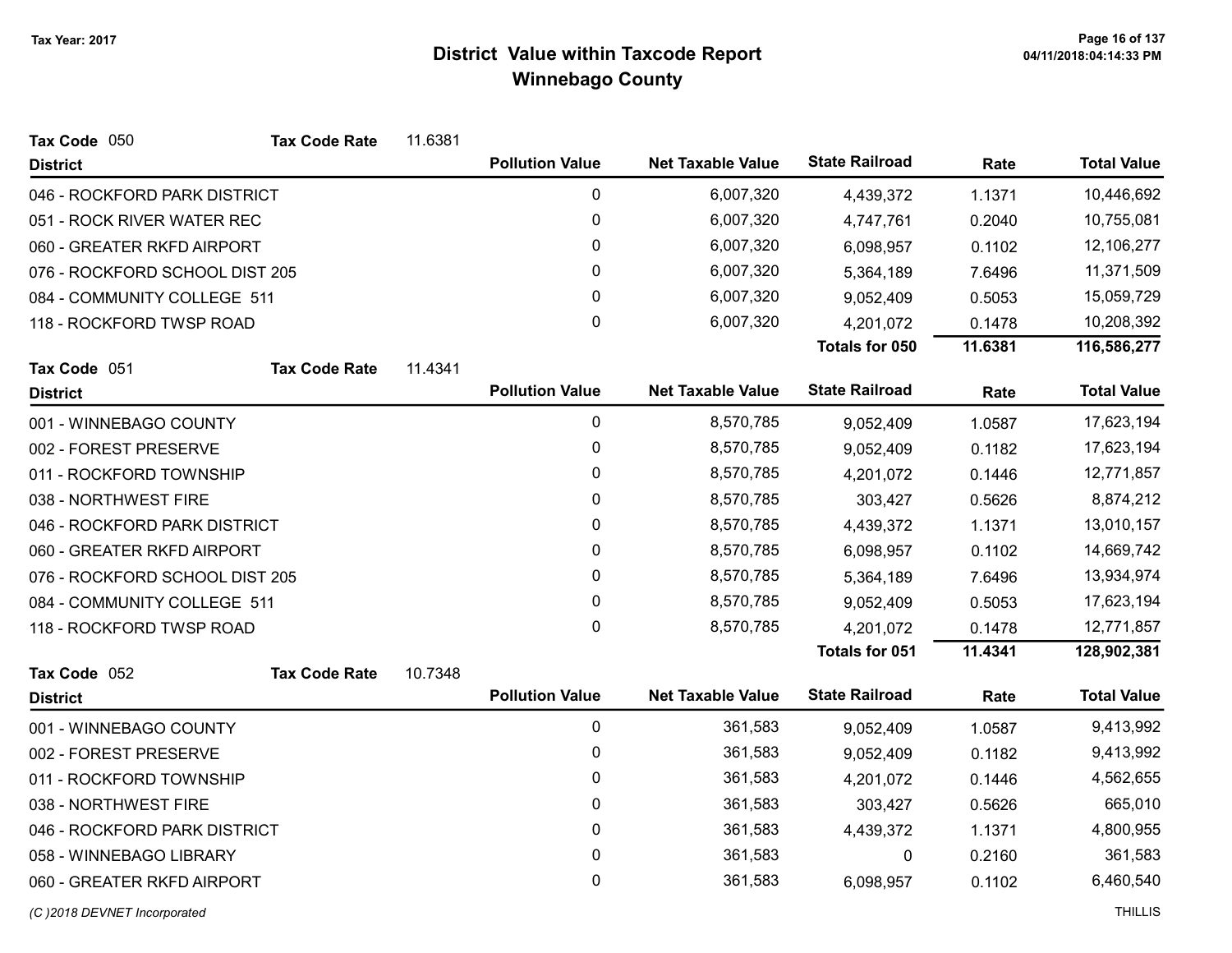| Tax Code 052                   | <b>Tax Code Rate</b> | 10.7348 |                        |                          |                       |         |                    |
|--------------------------------|----------------------|---------|------------------------|--------------------------|-----------------------|---------|--------------------|
| <b>District</b>                |                      |         | <b>Pollution Value</b> | <b>Net Taxable Value</b> | <b>State Railroad</b> | Rate    | <b>Total Value</b> |
| 082 - WINNEBAGO UNIT SD #323   |                      |         | 0                      | 361,583                  | 1,526,187             | 6.7343  | 1,887,770          |
| 084 - COMMUNITY COLLEGE 511    |                      |         | 0                      | 361,583                  | 9,052,409             | 0.5053  | 9,413,992          |
| 118 - ROCKFORD TWSP ROAD       |                      |         | $\pmb{0}$              | 361,583                  | 4,201,072             | 0.1478  | 4,562,655          |
|                                |                      |         |                        |                          | Totals for 052        | 10.7348 | 51,543,144         |
| Tax Code 053                   | <b>Tax Code Rate</b> | 11.6654 |                        |                          |                       |         |                    |
| <b>District</b>                |                      |         | <b>Pollution Value</b> | <b>Net Taxable Value</b> | <b>State Railroad</b> | Rate    | <b>Total Value</b> |
| 001 - WINNEBAGO COUNTY         |                      |         | $\pmb{0}$              | 1,628,518                | 9,052,409             | 1.0587  | 10,680,927         |
| 002 - FOREST PRESERVE          |                      |         | $\pmb{0}$              | 1,628,518                | 9,052,409             | 0.1182  | 10,680,927         |
| 011 - ROCKFORD TOWNSHIP        |                      |         | $\pmb{0}$              | 1,628,518                | 4,201,072             | 0.1446  | 5,829,590          |
| 036 - NEW MILFORD FIRE         |                      |         | $\pmb{0}$              | 1,628,518                | 43,474                | 0.5899  | 1,671,992          |
| 046 - ROCKFORD PARK DISTRICT   |                      |         | $\pmb{0}$              | 1,628,518                | 4,439,372             | 1.1371  | 6,067,890          |
| 051 - ROCK RIVER WATER REC     |                      |         | $\pmb{0}$              | 1,628,518                | 4,747,761             | 0.2040  | 6,376,279          |
| 060 - GREATER RKFD AIRPORT     |                      |         | $\pmb{0}$              | 1,628,518                | 6,098,957             | 0.1102  | 7,727,475          |
| 076 - ROCKFORD SCHOOL DIST 205 |                      |         | 0                      | 1,628,518                | 5,364,189             | 7.6496  | 6,992,707          |
| 084 - COMMUNITY COLLEGE 511    |                      |         | 0                      | 1,628,518                | 9,052,409             | 0.5053  | 10,680,927         |
| 118 - ROCKFORD TWSP ROAD       |                      |         | 0                      | 1,628,518                | 4,201,072             | 0.1478  | 5,829,590          |
|                                |                      |         |                        |                          | <b>Totals for 053</b> | 11.6654 | 72,538,304         |
| Tax Code 056                   | <b>Tax Code Rate</b> | 14.8363 |                        |                          |                       |         |                    |
| <b>District</b>                |                      |         | <b>Pollution Value</b> | <b>Net Taxable Value</b> | <b>State Railroad</b> | Rate    | <b>Total Value</b> |
| 001 - WINNEBAGO COUNTY         |                      |         | $\pmb{0}$              | 321,513                  | 9,052,409             | 1.0587  | 9,373,922          |
| 002 - FOREST PRESERVE          |                      |         | 0                      | 321,513                  | 9,052,409             | 0.1182  | 9,373,922          |
| 011 - ROCKFORD TOWNSHIP        |                      |         | $\mathbf 0$            | 321,513                  | 4,201,072             | 0.1446  | 4,522,585          |
| 023 - ROCKFORD CITY            |                      |         | $\pmb{0}$              | 321,513                  | 3,513,129             | 3.2517  | 3,834,642          |
| 046 - ROCKFORD PARK DISTRICT   |                      |         | $\pmb{0}$              | 321,513                  | 4,439,372             | 1.1371  | 4,760,885          |
| 051 - ROCK RIVER WATER REC     |                      |         | 0                      | 321,513                  | 4,747,761             | 0.2040  | 5,069,274          |
| 059 - ROCKFORD CITY LIBRARY    |                      |         | $\pmb{0}$              | 321,513                  | 3,513,129             | 0.5091  | 3,834,642          |
| 060 - GREATER RKFD AIRPORT     |                      |         | 0                      | 321,513                  | 6,098,957             | 0.1102  | 6,420,470          |
| 076 - ROCKFORD SCHOOL DIST 205 |                      |         | 0                      | 321,513                  | 5,364,189             | 7.6496  | 5,685,702          |
|                                |                      |         |                        |                          |                       |         |                    |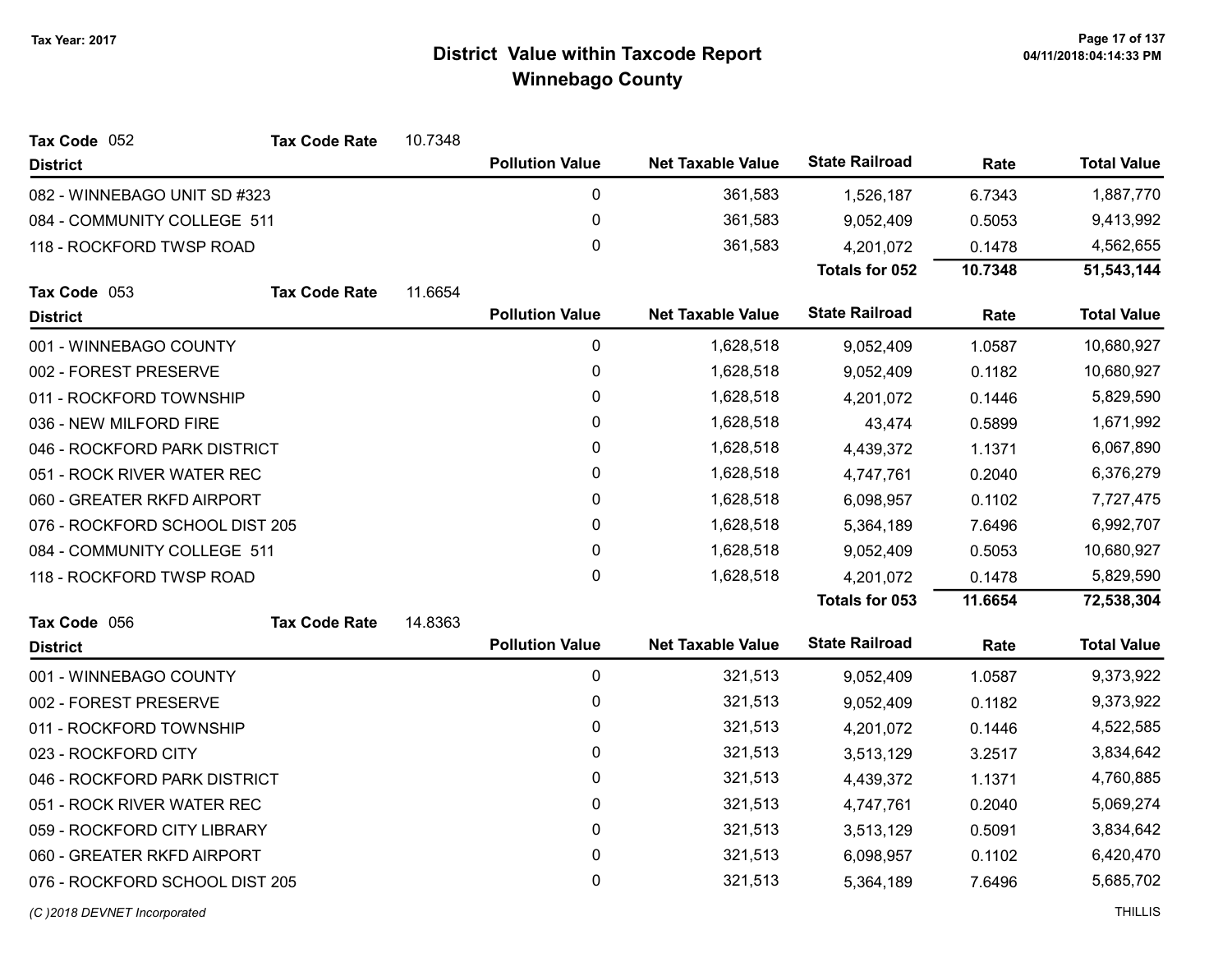| Tax Code 056                   | <b>Tax Code Rate</b> | 14.8363 |                        |                          |                       |         |                    |
|--------------------------------|----------------------|---------|------------------------|--------------------------|-----------------------|---------|--------------------|
| <b>District</b>                |                      |         | <b>Pollution Value</b> | <b>Net Taxable Value</b> | <b>State Railroad</b> | Rate    | <b>Total Value</b> |
| 084 - COMMUNITY COLLEGE 511    |                      |         | 0                      | 321,513                  | 9,052,409             | 0.5053  | 9,373,922          |
| 109 - COUNTRY OAKS SSA         |                      |         | $\pmb{0}$              | 321,513                  | 0                     | 0.0000  | 321,513            |
| 118 - ROCKFORD TWSP ROAD       |                      |         | 0                      | 321,513                  | 4,201,072             | 0.1478  | 4,522,585          |
|                                |                      |         |                        |                          | <b>Totals for 056</b> | 14.8363 | 67,094,064         |
| Tax Code 057                   | <b>Tax Code Rate</b> | 11.6507 |                        |                          |                       |         |                    |
| <b>District</b>                |                      |         | <b>Pollution Value</b> | <b>Net Taxable Value</b> | <b>State Railroad</b> | Rate    | <b>Total Value</b> |
| 001 - WINNEBAGO COUNTY         |                      |         | $\pmb{0}$              | 8,717,195                | 9,052,409             | 1.0587  | 17,769,604         |
| 002 - FOREST PRESERVE          |                      |         | 0                      | 8,717,195                | 9,052,409             | 0.1182  | 17,769,604         |
| 011 - ROCKFORD TOWNSHIP        |                      |         | $\pmb{0}$              | 8,717,195                | 4,201,072             | 0.1446  | 12,918,267         |
| 043 - WEST SUBURBAN FIRE       |                      |         | 0                      | 8,717,195                | 31,545                | 0.5752  | 8,748,740          |
| 046 - ROCKFORD PARK DISTRICT   |                      |         | 0                      | 8,717,195                | 4,439,372             | 1.1371  | 13,156,567         |
| 051 - ROCK RIVER WATER REC     |                      |         | 0                      | 8,717,195                | 4,747,761             | 0.2040  | 13,464,956         |
| 060 - GREATER RKFD AIRPORT     |                      |         | 0                      | 8,717,195                | 6,098,957             | 0.1102  | 14,816,152         |
| 076 - ROCKFORD SCHOOL DIST 205 |                      |         | $\pmb{0}$              | 8,717,195                | 5,364,189             | 7.6496  | 14,081,384         |
| 084 - COMMUNITY COLLEGE 511    |                      |         | 0                      | 8,717,195                | 9,052,409             | 0.5053  | 17,769,604         |
| 118 - ROCKFORD TWSP ROAD       |                      |         | 0                      | 8,717,195                | 4,201,072             | 0.1478  | 12,918,267         |
|                                |                      |         |                        |                          | Totals for 057        | 11.6507 | 143,413,145        |
| Tax Code 058                   | <b>Tax Code Rate</b> | 11.4467 |                        |                          |                       |         |                    |
| <b>District</b>                |                      |         | <b>Pollution Value</b> | <b>Net Taxable Value</b> | <b>State Railroad</b> | Rate    | <b>Total Value</b> |
| 001 - WINNEBAGO COUNTY         |                      |         | $\pmb{0}$              | 1,445,905                | 9,052,409             | 1.0587  | 10,498,314         |
| 002 - FOREST PRESERVE          |                      |         | 0                      | 1,445,905                | 9,052,409             | 0.1182  | 10,498,314         |
| 011 - ROCKFORD TOWNSHIP        |                      |         | 0                      | 1,445,905                | 4,201,072             | 0.1446  | 5,646,977          |
| 043 - WEST SUBURBAN FIRE       |                      |         | 0                      | 1,445,905                | 31,545                | 0.5752  | 1,477,450          |
| 046 - ROCKFORD PARK DISTRICT   |                      |         | $\pmb{0}$              | 1,445,905                | 4,439,372             | 1.1371  | 5,885,277          |
| 060 - GREATER RKFD AIRPORT     |                      |         | 0                      | 1,445,905                | 6,098,957             | 0.1102  | 7,544,862          |
| 076 - ROCKFORD SCHOOL DIST 205 |                      |         | 0                      | 1,445,905                | 5,364,189             | 7.6496  | 6,810,094          |
| 084 - COMMUNITY COLLEGE 511    |                      |         | $\mathbf 0$            | 1,445,905                | 9,052,409             | 0.5053  | 10,498,314         |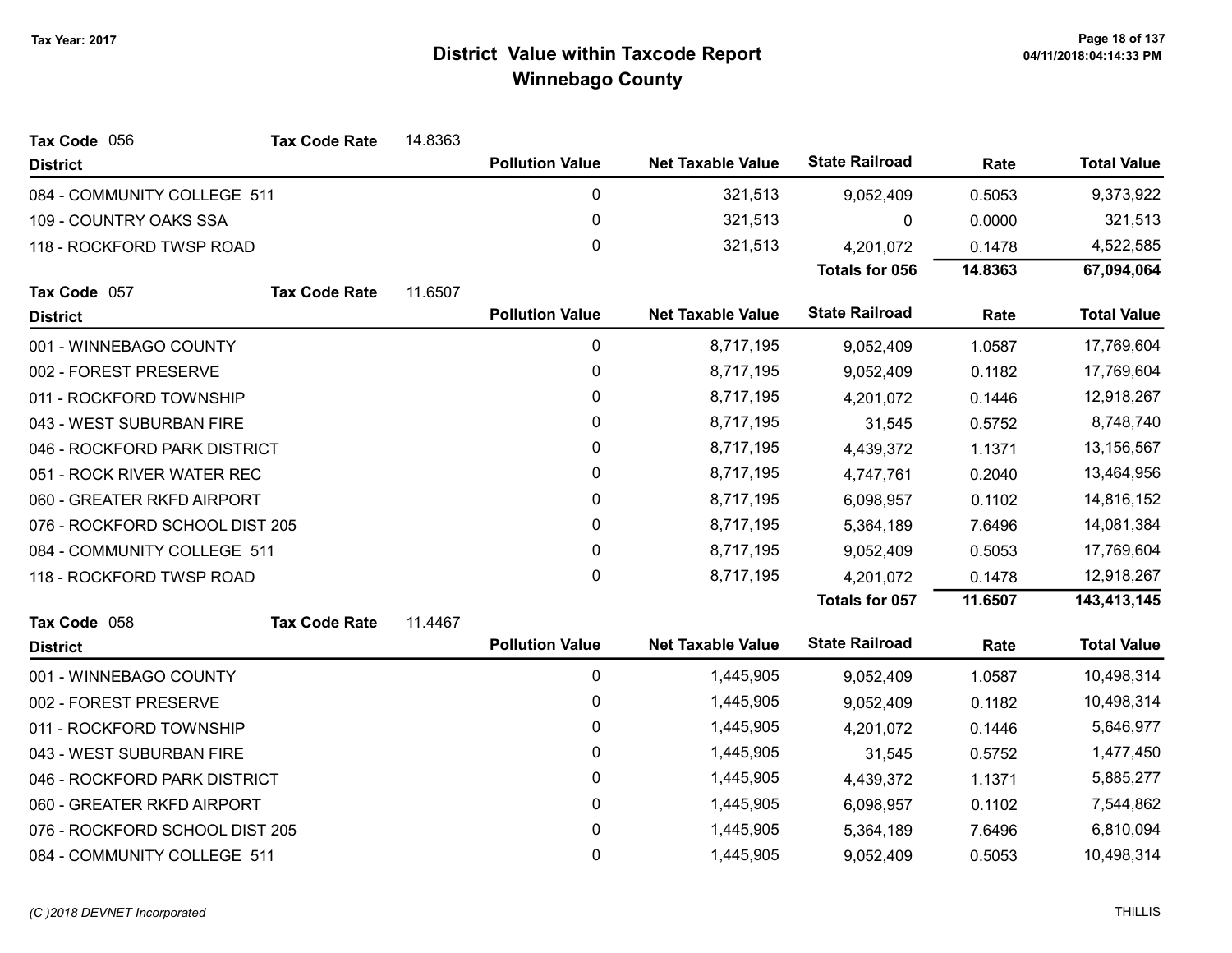| Tax Code 058                       | <b>Tax Code Rate</b> | 11.4467 |                        |                          |                       |         |                    |
|------------------------------------|----------------------|---------|------------------------|--------------------------|-----------------------|---------|--------------------|
| <b>District</b>                    |                      |         | <b>Pollution Value</b> | <b>Net Taxable Value</b> | <b>State Railroad</b> | Rate    | <b>Total Value</b> |
| 118 - ROCKFORD TWSP ROAD           |                      |         | $\pmb{0}$              | 1,445,905                | 4,201,072             | 0.1478  | 5,646,977          |
|                                    |                      |         |                        |                          | <b>Totals for 058</b> | 11.4467 | 64,506,579         |
| Tax Code 059                       | <b>Tax Code Rate</b> | 12.5223 |                        |                          |                       |         |                    |
| <b>District</b>                    |                      |         | <b>Pollution Value</b> | <b>Net Taxable Value</b> | <b>State Railroad</b> | Rate    | <b>Total Value</b> |
| 001 - WINNEBAGO COUNTY             |                      |         | $\pmb{0}$              | 1,416,045                | 9,052,409             | 1.0587  | 10,468,454         |
| 002 - FOREST PRESERVE              |                      |         | $\pmb{0}$              | 1,416,045                | 9,052,409             | 0.1182  | 10,468,454         |
| 011 - ROCKFORD TOWNSHIP            |                      |         | $\pmb{0}$              | 1,416,045                | 4,201,072             | 0.1446  | 5,617,117          |
| 043 - WEST SUBURBAN FIRE           |                      |         | 0                      | 1,416,045                | 31,545                | 0.5752  | 1,447,590          |
| 046 - ROCKFORD PARK DISTRICT       |                      |         | $\pmb{0}$              | 1,416,045                | 4,439,372             | 1.1371  | 5,855,417          |
| 051 - ROCK RIVER WATER REC         |                      |         | 0                      | 1,416,045                | 4,747,761             | 0.2040  | 6,163,806          |
| 060 - GREATER RKFD AIRPORT         |                      |         | $\pmb{0}$              | 1,416,045                | 6,098,957             | 0.1102  | 7,515,002          |
| 065 - WASHINGTON PARK STREET LIGHT |                      |         | 0                      | 1,416,045                | 0                     | 0.8716  | 1,416,045          |
| 076 - ROCKFORD SCHOOL DIST 205     |                      |         | 0                      | 1,416,045                | 5,364,189             | 7.6496  | 6,780,234          |
| 084 - COMMUNITY COLLEGE 511        |                      |         | $\pmb{0}$              | 1,416,045                | 9,052,409             | 0.5053  | 10,468,454         |
| 118 - ROCKFORD TWSP ROAD           |                      |         | $\mathbf{0}$           | 1,416,045                | 4,201,072             | 0.1478  | 5,617,117          |
|                                    |                      |         |                        |                          | <b>Totals for 059</b> | 12.5223 | 71,817,690         |
| Tax Code 060                       | <b>Tax Code Rate</b> | 11.4904 |                        |                          |                       |         |                    |
| <b>District</b>                    |                      |         | <b>Pollution Value</b> | <b>Net Taxable Value</b> | <b>State Railroad</b> | Rate    | <b>Total Value</b> |
| 001 - WINNEBAGO COUNTY             |                      |         | $\pmb{0}$              | 1,413,656                | 9,052,409             | 1.0587  | 10,466,065         |
| 002 - FOREST PRESERVE              |                      |         | 0                      | 1,413,656                | 9,052,409             | 0.1182  | 10,466,065         |
| 011 - ROCKFORD TOWNSHIP            |                      |         | $\pmb{0}$              | 1,413,656                | 4,201,072             | 0.1446  | 5,614,728          |
| 043 - WEST SUBURBAN FIRE           |                      |         | 0                      | 1,413,656                | 31,545                | 0.5752  | 1,445,201          |
| 046 - ROCKFORD PARK DISTRICT       |                      |         | 0                      | 1,413,656                | 4,439,372             | 1.1371  | 5,853,028          |
| 060 - GREATER RKFD AIRPORT         |                      |         | $\pmb{0}$              | 1,413,656                | 6,098,957             | 0.1102  | 7,512,613          |
| 062 - RKFD - WINN DRAINAGE         |                      |         | 0                      | 1,413,656                | 0                     | 0.0437  | 1,413,656          |
| 076 - ROCKFORD SCHOOL DIST 205     |                      |         | 0                      | 1,413,656                | 5,364,189             | 7.6496  | 6,777,845          |
| 084 - COMMUNITY COLLEGE 511        |                      |         | $\mathbf 0$            | 1,413,656                | 9,052,409             | 0.5053  | 10,466,065         |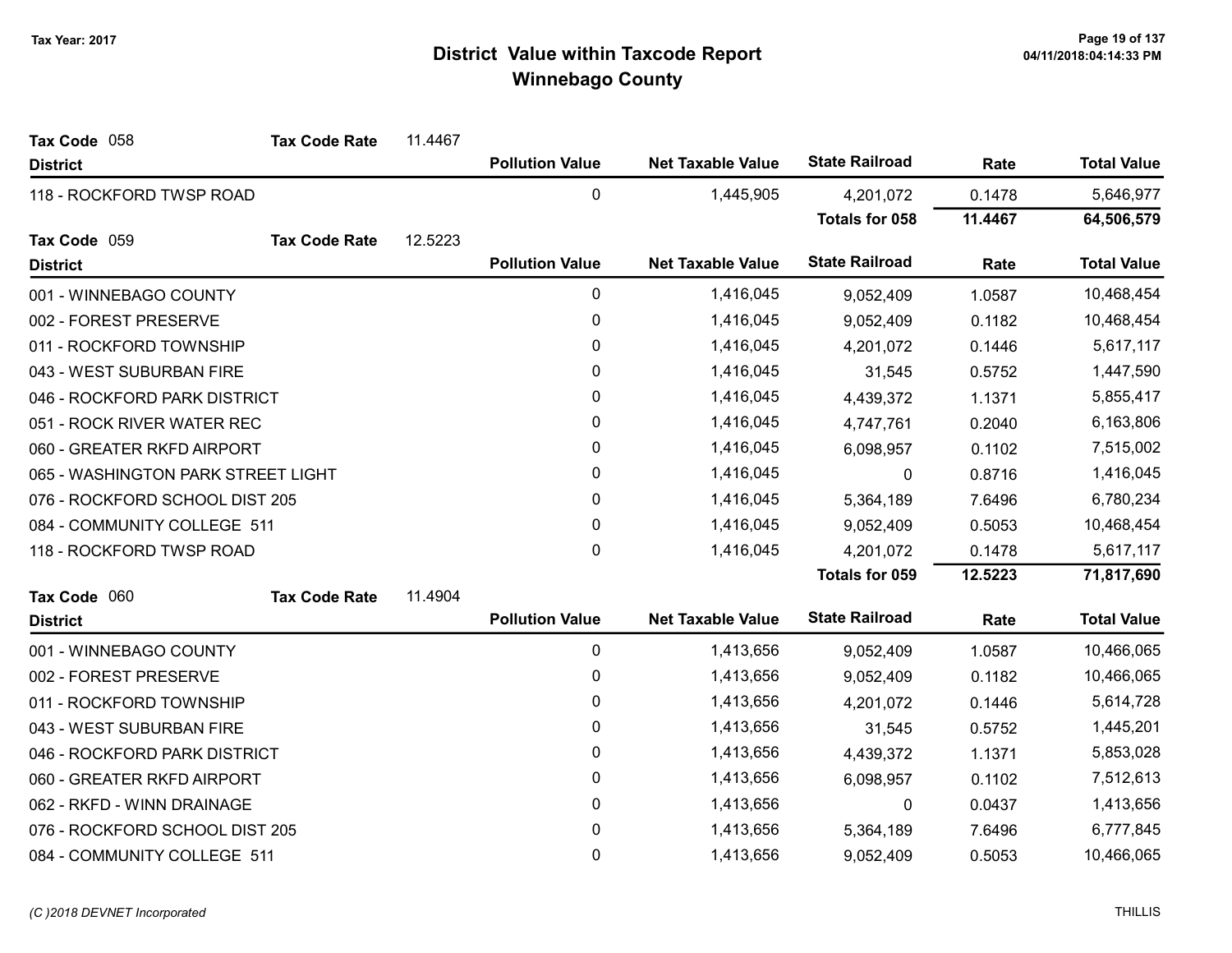| Tax Code 060<br><b>Tax Code Rate</b> | 11.4904 |                        |                          |                       |         |                    |
|--------------------------------------|---------|------------------------|--------------------------|-----------------------|---------|--------------------|
| <b>District</b>                      |         | <b>Pollution Value</b> | <b>Net Taxable Value</b> | <b>State Railroad</b> | Rate    | <b>Total Value</b> |
| 118 - ROCKFORD TWSP ROAD             |         | 0                      | 1,413,656                | 4,201,072             | 0.1478  | 5,614,728          |
|                                      |         |                        |                          | Totals for 060        | 11.4904 | 65,629,994         |
| <b>Tax Code Rate</b><br>Tax Code 061 | 11.8351 |                        |                          |                       |         |                    |
| <b>District</b>                      |         | <b>Pollution Value</b> | <b>Net Taxable Value</b> | <b>State Railroad</b> | Rate    | <b>Total Value</b> |
| 001 - WINNEBAGO COUNTY               |         | 0                      | 2,606,574                | 9,052,409             | 1.0587  | 11,658,983         |
| 002 - FOREST PRESERVE                |         | 0                      | 2,606,574                | 9,052,409             | 0.1182  | 11,658,983         |
| 011 - ROCKFORD TOWNSHIP              |         | 0                      | 2,606,574                | 4,201,072             | 0.1446  | 6,807,646          |
| 037 - NORTH PARK FIRE                |         | 0                      | 2,606,574                | 440,322               | 0.4573  | 3,046,896          |
| 046 - ROCKFORD PARK DISTRICT         |         | 0                      | 2,606,574                | 4,439,372             | 1.1371  | 7,045,946          |
| 051 - ROCK RIVER WATER REC           |         | $\mathbf 0$            | 2,606,574                | 4,747,761             | 0.2040  | 7,354,335          |
| 055 - NORTH SUBURBAN LIBRARY         |         | 0                      | 2,606,574                | 863,436               | 0.3023  | 3,470,010          |
| 060 - GREATER RKFD AIRPORT           |         | 0                      | 2,606,574                | 6,098,957             | 0.1102  | 8,705,531          |
| 076 - ROCKFORD SCHOOL DIST 205       |         | 0                      | 2,606,574                | 5,364,189             | 7.6496  | 7,970,763          |
| 084 - COMMUNITY COLLEGE 511          |         | 0                      | 2,606,574                | 9,052,409             | 0.5053  | 11,658,983         |
| 118 - ROCKFORD TWSP ROAD             |         | $\mathbf 0$            | 2,606,574                | 4,201,072             | 0.1478  | 6,807,646          |
|                                      |         |                        |                          | <b>Totals for 061</b> | 11.8351 | 86, 185, 722       |
| Tax Code 062<br><b>Tax Code Rate</b> | 11.6944 |                        |                          |                       |         |                    |
| <b>District</b>                      |         | <b>Pollution Value</b> | <b>Net Taxable Value</b> | <b>State Railroad</b> | Rate    | <b>Total Value</b> |
| 001 - WINNEBAGO COUNTY               |         | 0                      | 6,106,173                | 9,052,409             | 1.0587  | 15,158,582         |
| 002 - FOREST PRESERVE                |         | 0                      | 6,106,173                | 9,052,409             | 0.1182  | 15,158,582         |
| 011 - ROCKFORD TOWNSHIP              |         | 0                      | 6,106,173                | 4,201,072             | 0.1446  | 10,307,245         |
| 043 - WEST SUBURBAN FIRE             |         | 0                      | 6,106,173                | 31,545                | 0.5752  | 6,137,718          |
| 046 - ROCKFORD PARK DISTRICT         |         | $\mathbf 0$            | 6,106,173                | 4,439,372             | 1.1371  | 10,545,545         |
| 051 - ROCK RIVER WATER REC           |         | 0                      | 6,106,173                | 4,747,761             | 0.2040  | 10,853,934         |
| 060 - GREATER RKFD AIRPORT           |         | 0                      | 6,106,173                | 6,098,957             | 0.1102  | 12,205,130         |
| 062 - RKFD - WINN DRAINAGE           |         | $\pmb{0}$              | 6,106,173                | 0                     | 0.0437  | 6,106,173          |
| 076 - ROCKFORD SCHOOL DIST 205       |         | 0                      | 6,106,173                | 5,364,189             | 7.6496  | 11,470,362         |
| 084 - COMMUNITY COLLEGE 511          |         | $\mathbf 0$            | 6,106,173                | 9,052,409             | 0.5053  | 15,158,582         |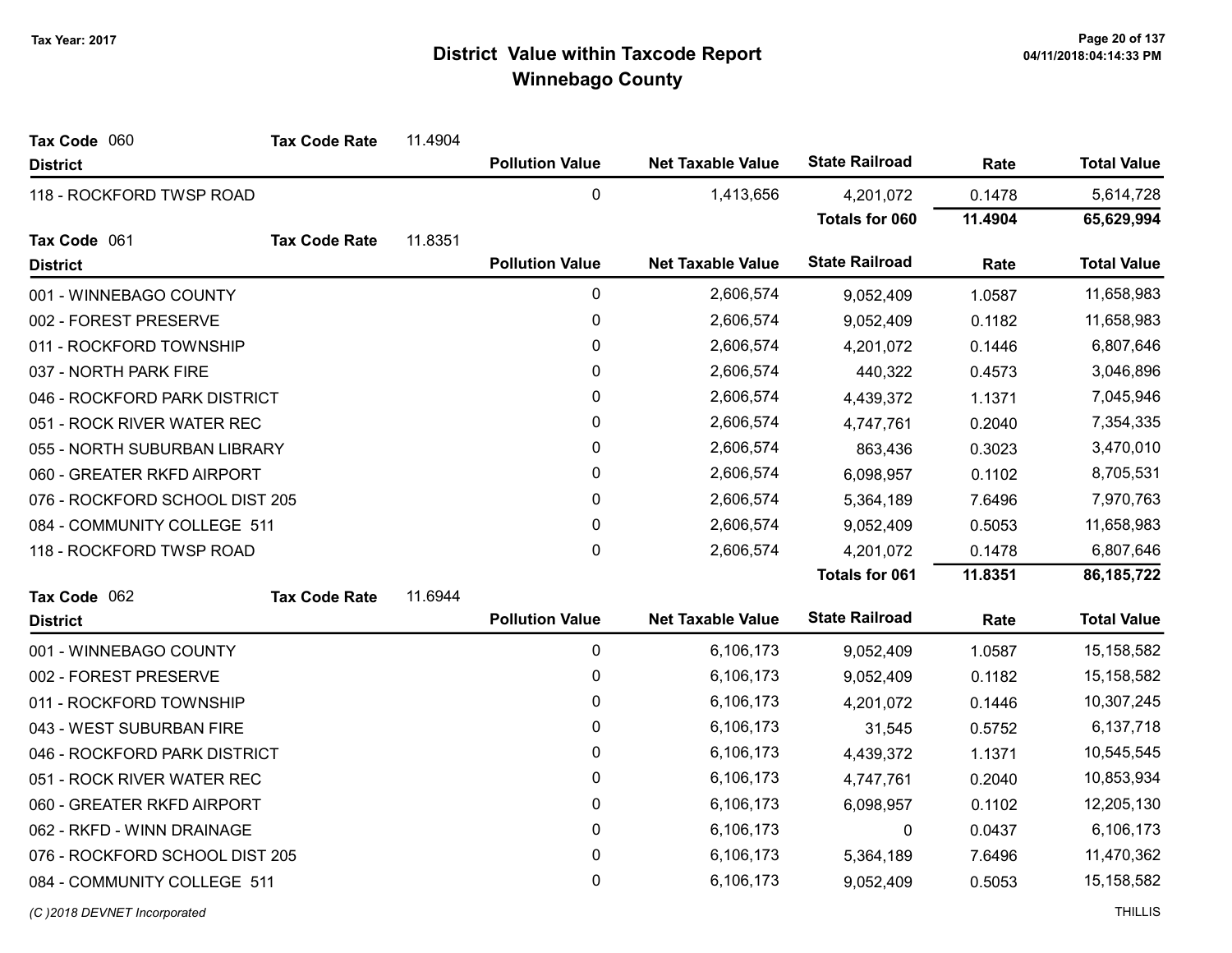| Tax Code 062                   | <b>Tax Code Rate</b> | 11.6944   |                        |                          |                       |           |                    |
|--------------------------------|----------------------|-----------|------------------------|--------------------------|-----------------------|-----------|--------------------|
| <b>District</b>                |                      |           | <b>Pollution Value</b> | <b>Net Taxable Value</b> | <b>State Railroad</b> | Rate      | <b>Total Value</b> |
| 118 - ROCKFORD TWSP ROAD       |                      |           | 0                      | 6,106,173                | 4,201,072             | 0.1478    | 10,307,245         |
|                                |                      |           |                        |                          | <b>Totals for 062</b> | 11.6944   | 123,409,098        |
| Tax Code 063                   | <b>Tax Code Rate</b> | 10.7474   |                        |                          |                       |           |                    |
| <b>District</b>                |                      |           | <b>Pollution Value</b> | <b>Net Taxable Value</b> | <b>State Railroad</b> | Rate      | <b>Total Value</b> |
| 001 - WINNEBAGO COUNTY         |                      |           | $\pmb{0}$              | 1,898,910                | 9,052,409             | 1.0587    | 10,951,319         |
| 002 - FOREST PRESERVE          |                      |           | $\pmb{0}$              | 1,898,910                | 9,052,409             | 0.1182    | 10,951,319         |
| 011 - ROCKFORD TOWNSHIP        |                      |           | $\pmb{0}$              | 1,898,910                | 4,201,072             | 0.1446    | 6,099,982          |
| 043 - WEST SUBURBAN FIRE       |                      |           | 0                      | 1,898,910                | 31,545                | 0.5752    | 1,930,455          |
| 046 - ROCKFORD PARK DISTRICT   |                      |           | $\pmb{0}$              | 1,898,910                | 4,439,372             | 1.1371    | 6,338,282          |
| 058 - WINNEBAGO LIBRARY        |                      |           | $\pmb{0}$              | 1,898,910                | 0                     | 0.2160    | 1,898,910          |
| 060 - GREATER RKFD AIRPORT     |                      |           | 0                      | 1,898,910                | 6,098,957             | 0.1102    | 7,997,867          |
| 082 - WINNEBAGO UNIT SD #323   |                      | $\pmb{0}$ | 1,898,910              | 1,526,187                | 6.7343                | 3,425,097 |                    |
| 084 - COMMUNITY COLLEGE 511    |                      |           | $\mathbf{0}$           | 1,898,910                | 9,052,409             | 0.5053    | 10,951,319         |
| 118 - ROCKFORD TWSP ROAD       |                      |           | $\mathbf 0$            | 1,898,910                | 4,201,072             | 0.1478    | 6,099,982          |
|                                |                      |           |                        |                          | Totals for 063        | 10.7474   | 66,644,532         |
| Tax Code 064                   | <b>Tax Code Rate</b> | 11.3825   |                        |                          |                       |           |                    |
| <b>District</b>                |                      |           | <b>Pollution Value</b> | <b>Net Taxable Value</b> | <b>State Railroad</b> | Rate      | <b>Total Value</b> |
| 001 - WINNEBAGO COUNTY         |                      |           | 0                      | 12,210,024               | 9,052,409             | 1.0587    | 21,262,433         |
| 002 - FOREST PRESERVE          |                      |           | 0                      | 12,210,024               | 9,052,409             | 0.1182    | 21,262,433         |
| 011 - ROCKFORD TOWNSHIP        |                      |           | 0                      | 12,210,024               | 4,201,072             | 0.1446    | 16,411,096         |
| 030 - BLACKHAWK FIRE           |                      |           | 0                      | 12,210,024               | 247,428               | 0.5110    | 12,457,452         |
| 046 - ROCKFORD PARK DISTRICT   |                      |           | $\pmb{0}$              | 12,210,024               | 4,439,372             | 1.1371    | 16,649,396         |
| 060 - GREATER RKFD AIRPORT     |                      |           | 0                      | 12,210,024               | 6,098,957             | 0.1102    | 18,308,981         |
| 076 - ROCKFORD SCHOOL DIST 205 |                      |           | $\pmb{0}$              | 12,210,024               | 5,364,189             | 7.6496    | 17,574,213         |
| 084 - COMMUNITY COLLEGE 511    |                      |           | $\pmb{0}$              | 12,210,024               | 9,052,409             | 0.5053    | 21,262,433         |
| 118 - ROCKFORD TWSP ROAD       |                      |           | 0                      | 12,210,024               | 4,201,072             | 0.1478    | 16,411,096         |
|                                |                      |           |                        |                          | <b>Totals for 064</b> | 11.3825   | 161,599,533        |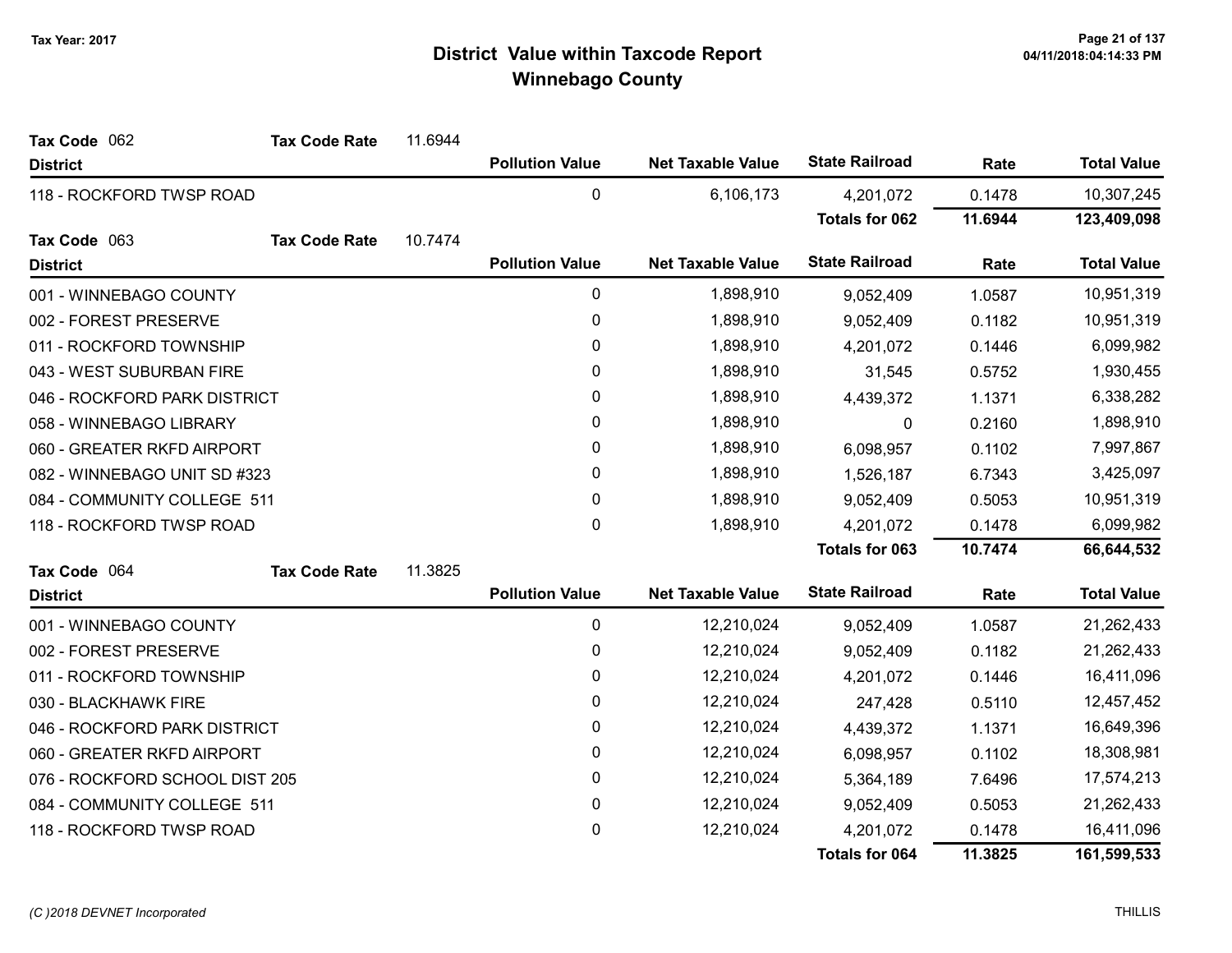| Tax Code 066                       | <b>Tax Code Rate</b> | 11.5865 |                        |                          |                       |         |                    |
|------------------------------------|----------------------|---------|------------------------|--------------------------|-----------------------|---------|--------------------|
| <b>District</b>                    |                      |         | <b>Pollution Value</b> | <b>Net Taxable Value</b> | <b>State Railroad</b> | Rate    | <b>Total Value</b> |
| 001 - WINNEBAGO COUNTY             |                      |         | 0                      | 11, 111, 259             | 9,052,409             | 1.0587  | 20,163,668         |
| 002 - FOREST PRESERVE              |                      |         | 0                      | 11, 111, 259             | 9,052,409             | 0.1182  | 20,163,668         |
| 011 - ROCKFORD TOWNSHIP            |                      |         | 0                      | 11, 111, 259             | 4,201,072             | 0.1446  | 15,312,331         |
| 030 - BLACKHAWK FIRE               |                      |         | 0                      | 11, 111, 259             | 247,428               | 0.5110  | 11,358,687         |
| 046 - ROCKFORD PARK DISTRICT       |                      |         | 0                      | 11, 111, 259             | 4,439,372             | 1.1371  | 15,550,631         |
| 051 - ROCK RIVER WATER REC         |                      |         | 0                      | 11, 111, 259             | 4,747,761             | 0.2040  | 15,859,020         |
| 060 - GREATER RKFD AIRPORT         |                      |         | 0                      | 11, 111, 259             | 6,098,957             | 0.1102  | 17,210,216         |
| 076 - ROCKFORD SCHOOL DIST 205     |                      |         | 0                      | 11, 111, 259             | 5,364,189             | 7.6496  | 16,475,448         |
| 084 - COMMUNITY COLLEGE 511        |                      |         | $\mathbf 0$            | 11, 111, 259             | 9,052,409             | 0.5053  | 20,163,668         |
| 118 - ROCKFORD TWSP ROAD           |                      |         | 0                      | 11, 111, 259             | 4,201,072             | 0.1478  | 15,312,331         |
|                                    |                      |         |                        |                          | <b>Totals for 066</b> | 11.5865 | 167,569,668        |
| Tax Code 068                       | <b>Tax Code Rate</b> | 11.1166 |                        |                          |                       |         |                    |
| <b>District</b>                    |                      |         | <b>Pollution Value</b> | <b>Net Taxable Value</b> | <b>State Railroad</b> | Rate    | <b>Total Value</b> |
| 001 - WINNEBAGO COUNTY             |                      |         | $\mathbf 0$            | 1,416,875                | 9,052,409             | 1.0587  | 10,469,284         |
| 002 - FOREST PRESERVE              |                      |         | 0                      | 1,416,875                | 9,052,409             | 0.1182  | 10,469,284         |
| 013 - ROSCOE TOWNSHIP              |                      |         | 0                      | 1,416,875                | 651,183               | 0.1482  | 2,068,058          |
| 025 - ROSCOE VILLAGE               |                      |         | 0                      | 1,416,875                | 0                     | 0.6667  | 1,416,875          |
| 035 - HARLEM-ROSCOE FIRE           |                      |         | 0                      | 1,416,875                | 358,028               | 0.7649  | 1,774,903          |
| 051 - ROCK RIVER WATER REC         |                      |         | 0                      | 1,416,875                | 4,747,761             | 0.2040  | 6,164,636          |
| 055 - NORTH SUBURBAN LIBRARY       |                      |         | 0                      | 1,416,875                | 863,436               | 0.3023  | 2,280,311          |
| 072 - PRAIRIE HILL SCHOOL DIST 133 |                      |         | 0                      | 1,416,875                | 0                     | 4.3911  | 1,416,875          |
| 077 - HONONEGAH HIGH SD #207       |                      |         | $\pmb{0}$              | 1,416,875                | 511,268               | 2.7764  | 1,928,143          |
| 084 - COMMUNITY COLLEGE 511        |                      |         | $\pmb{0}$              | 1,416,875                | 9,052,409             | 0.5053  | 10,469,284         |
| 120 - ROSCOE TWSP ROAD             |                      |         | 0                      | 1,416,875                | 651,183               | 0.1808  | 2,068,058          |
|                                    |                      |         |                        |                          | <b>Totals for 068</b> | 11.1166 | 50,525,711         |
| Tax Code 069                       | <b>Tax Code Rate</b> | 10.8872 |                        |                          |                       |         |                    |
| <b>District</b>                    |                      |         | <b>Pollution Value</b> | <b>Net Taxable Value</b> | <b>State Railroad</b> | Rate    | <b>Total Value</b> |
| 001 - WINNEBAGO COUNTY             |                      |         | $\mathbf 0$            | 6,281,286                | 9,052,409             | 1.0587  | 15,333,695         |

(C)2018 DEVNET Incorporated THILLIS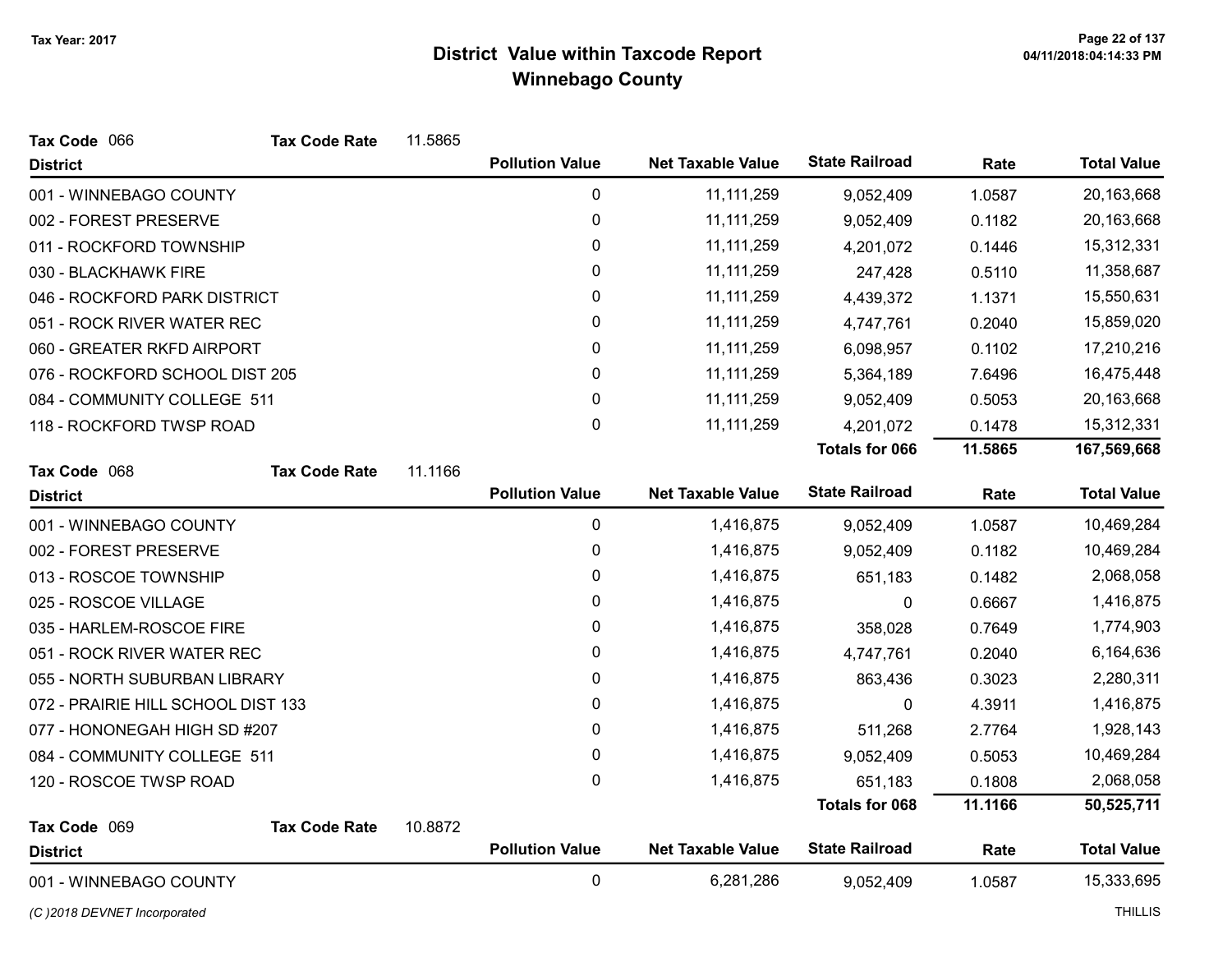| Tax Code 069                   | <b>Tax Code Rate</b> | 10.8872 |                        |                          |                       |         |                    |
|--------------------------------|----------------------|---------|------------------------|--------------------------|-----------------------|---------|--------------------|
| <b>District</b>                |                      |         | <b>Pollution Value</b> | <b>Net Taxable Value</b> | <b>State Railroad</b> | Rate    | <b>Total Value</b> |
| 002 - FOREST PRESERVE          |                      |         | $\mathbf 0$            | 6,281,286                | 9,052,409             | 0.1182  | 15,333,695         |
| 011 - ROCKFORD TOWNSHIP        |                      |         | 0                      | 6,281,286                | 4,201,072             | 0.1446  | 10,482,358         |
| 030 - BLACKHAWK FIRE           |                      |         | 0                      | 6,281,286                | 247,428               | 0.5110  | 6,528,714          |
| 046 - ROCKFORD PARK DISTRICT   |                      |         | 0                      | 6,281,286                | 4,439,372             | 1.1371  | 10,720,658         |
| 051 - ROCK RIVER WATER REC     |                      |         | 0                      | 6,281,286                | 4,747,761             | 0.2040  | 11,029,047         |
| 058 - WINNEBAGO LIBRARY        |                      |         | 0                      | 6,281,286                | 0                     | 0.2160  | 6,281,286          |
| 060 - GREATER RKFD AIRPORT     |                      |         | $\pmb{0}$              | 6,281,286                | 6,098,957             | 0.1102  | 12,380,243         |
| 082 - WINNEBAGO UNIT SD #323   |                      |         | 0                      | 6,281,286                | 1,526,187             | 6.7343  | 7,807,473          |
| 084 - COMMUNITY COLLEGE 511    |                      |         | 0                      | 6,281,286                | 9,052,409             | 0.5053  | 15,333,695         |
| 118 - ROCKFORD TWSP ROAD       |                      |         | 0                      | 6,281,286                | 4,201,072             | 0.1478  | 10,482,358         |
|                                |                      |         |                        |                          | <b>Totals for 069</b> | 10.8872 | 121,713,222        |
| Tax Code 070                   | <b>Tax Code Rate</b> | 11.3778 |                        |                          |                       |         |                    |
| <b>District</b>                |                      |         | <b>Pollution Value</b> | <b>Net Taxable Value</b> | <b>State Railroad</b> | Rate    | <b>Total Value</b> |
| 001 - WINNEBAGO COUNTY         |                      |         | 0                      | 2,003,619                | 9,052,409             | 1.0587  | 11,056,028         |
| 002 - FOREST PRESERVE          |                      |         | 0                      | 2,003,619                | 9,052,409             | 0.1182  | 11,056,028         |
| 011 - ROCKFORD TOWNSHIP        |                      |         | $\pmb{0}$              | 2,003,619                | 4,201,072             | 0.1446  | 6,204,691          |
| 019 - LOVES PARK CITY          |                      |         | 0                      | 2,003,619                | 0                     | 0.0000  | 2,003,619          |
| 046 - ROCKFORD PARK DISTRICT   |                      |         | 0                      | 2,003,619                | 4,439,372             | 1.1371  | 6,442,991          |
| 051 - ROCK RIVER WATER REC     |                      |         | 0                      | 2,003,619                | 4,747,761             | 0.2040  | 6,751,380          |
| 055 - NORTH SUBURBAN LIBRARY   |                      |         | 0                      | 2,003,619                | 863,436               | 0.3023  | 2,867,055          |
| 060 - GREATER RKFD AIRPORT     |                      |         | 0                      | 2,003,619                | 6,098,957             | 0.1102  | 8,102,576          |
| 076 - ROCKFORD SCHOOL DIST 205 |                      |         | 0                      | 2,003,619                | 5,364,189             | 7.6496  | 7,367,808          |
| 084 - COMMUNITY COLLEGE 511    |                      |         | 0                      | 2,003,619                | 9,052,409             | 0.5053  | 11,056,028         |
| 118 - ROCKFORD TWSP ROAD       |                      |         | 0                      | 2,003,619                | 4,201,072             | 0.1478  | 6,204,691          |
| 136 - HARVEST HILLS SSA        |                      |         | 0                      | 2,003,619                |                       | 0.0000  | 2,003,619          |
|                                |                      |         |                        |                          | Totals for 070        | 11.3778 | 81,116,514         |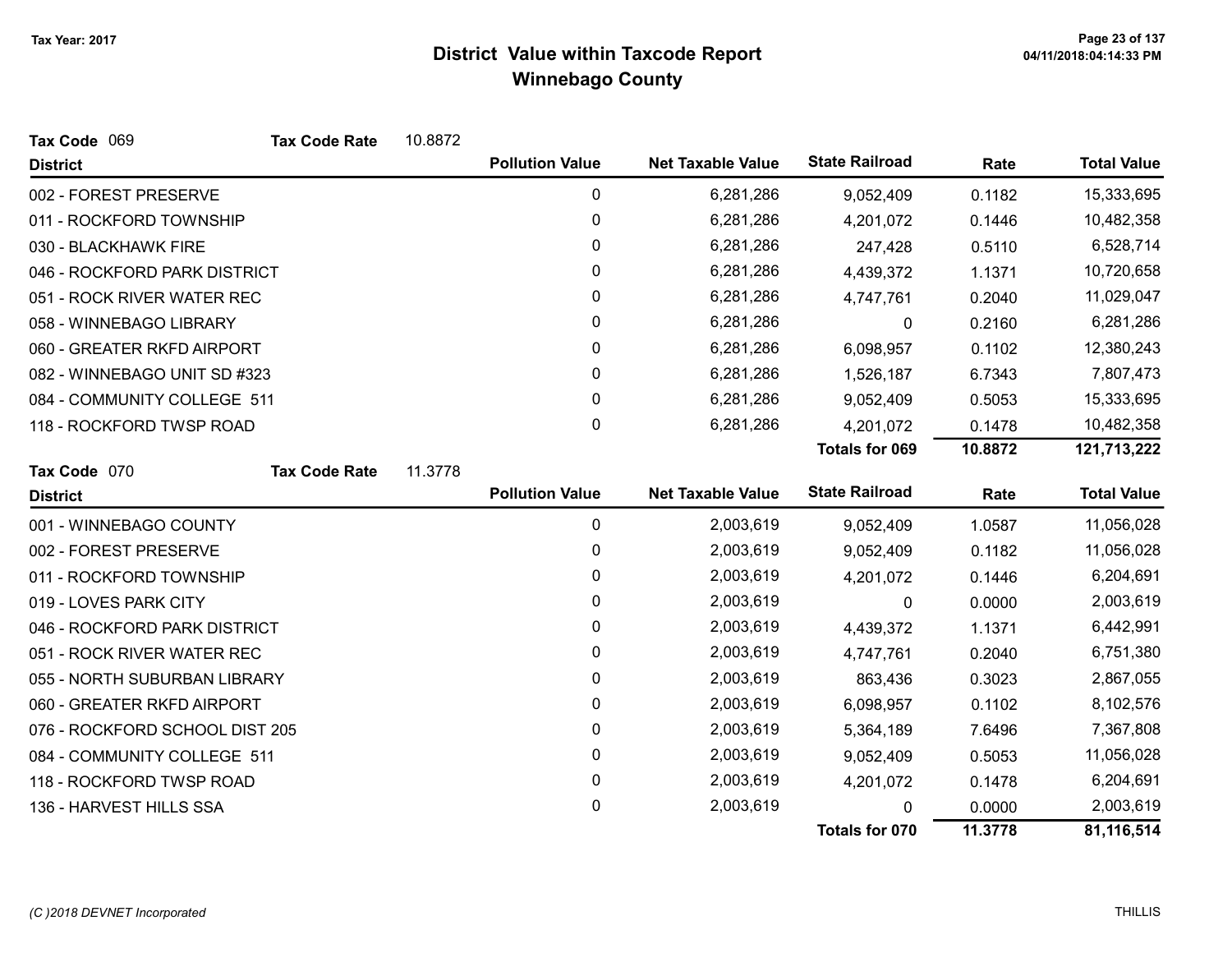| Tax Code 071                   | <b>Tax Code Rate</b> | 10.6832 |                        |                          |                       |         |                    |
|--------------------------------|----------------------|---------|------------------------|--------------------------|-----------------------|---------|--------------------|
| <b>District</b>                |                      |         | <b>Pollution Value</b> | <b>Net Taxable Value</b> | <b>State Railroad</b> | Rate    | <b>Total Value</b> |
| 001 - WINNEBAGO COUNTY         |                      |         | $\pmb{0}$              | 9,497,333                | 9,052,409             | 1.0587  | 18,549,742         |
| 002 - FOREST PRESERVE          |                      |         | $\pmb{0}$              | 9,497,333                | 9,052,409             | 0.1182  | 18,549,742         |
| 011 - ROCKFORD TOWNSHIP        |                      |         | 0                      | 9,497,333                | 4,201,072             | 0.1446  | 13,698,405         |
| 030 - BLACKHAWK FIRE           |                      |         | 0                      | 9,497,333                | 247,428               | 0.5110  | 9,744,761          |
| 046 - ROCKFORD PARK DISTRICT   |                      |         | 0                      | 9,497,333                | 4,439,372             | 1.1371  | 13,936,705         |
| 058 - WINNEBAGO LIBRARY        |                      |         | 0                      | 9,497,333                | 0                     | 0.2160  | 9,497,333          |
| 060 - GREATER RKFD AIRPORT     |                      |         | 0                      | 9,497,333                | 6,098,957             | 0.1102  | 15,596,290         |
| 082 - WINNEBAGO UNIT SD #323   |                      |         | 0                      | 9,497,333                | 1,526,187             | 6.7343  | 11,023,520         |
| 084 - COMMUNITY COLLEGE 511    |                      |         | 0                      | 9,497,333                | 9,052,409             | 0.5053  | 18,549,742         |
| 118 - ROCKFORD TWSP ROAD       |                      |         | 0                      | 9,497,333                | 4,201,072             | 0.1478  | 13,698,405         |
|                                |                      |         |                        |                          | <b>Totals for 071</b> | 10.6832 | 142,844,645        |
| Tax Code 072                   | <b>Tax Code Rate</b> | 11.1579 |                        |                          |                       |         |                    |
| <b>District</b>                |                      |         | <b>Pollution Value</b> | <b>Net Taxable Value</b> | <b>State Railroad</b> | Rate    | <b>Total Value</b> |
| 001 - WINNEBAGO COUNTY         |                      |         | $\pmb{0}$              | 39,352                   | 9,052,409             | 1.0587  | 9,091,761          |
| 002 - FOREST PRESERVE          |                      |         | 0                      | 39,352                   | 9,052,409             | 0.1182  | 9,091,761          |
| 011 - ROCKFORD TOWNSHIP        |                      |         | 0                      | 39,352                   | 4,201,072             | 0.1446  | 4,240,424          |
| 017 - CHERRY VALLEY VILLAGE    |                      |         | 0                      | 39,352                   | 174,165               | 0.0000  | 213,517            |
| 031 - CHERRY VALLEY FIRE       |                      |         | 0                      | 39,352                   | 828,716               | 1.0261  | 868,068            |
| 054 - CHERRY VALLEY LIBRARY    |                      |         | 0                      | 39,352                   | 954,912               | 0.3974  | 994,264            |
| 060 - GREATER RKFD AIRPORT     |                      |         | 0                      | 39,352                   | 6,098,957             | 0.1102  | 6,138,309          |
| 076 - ROCKFORD SCHOOL DIST 205 |                      |         | 0                      | 39,352                   | 5,364,189             | 7.6496  | 5,403,541          |
| 084 - COMMUNITY COLLEGE 511    |                      |         | 0                      | 39,352                   | 9,052,409             | 0.5053  | 9,091,761          |
| 118 - ROCKFORD TWSP ROAD       |                      |         | 0                      | 39,352                   | 4,201,072             | 0.1478  | 4,240,424          |
|                                |                      |         |                        |                          | <b>Totals for 072</b> | 11.1579 | 49,373,830         |
| Tax Code 073                   | <b>Tax Code Rate</b> | 10.7911 |                        |                          |                       |         |                    |
| <b>District</b>                |                      |         | <b>Pollution Value</b> | <b>Net Taxable Value</b> | <b>State Railroad</b> | Rate    | <b>Total Value</b> |
| 001 - WINNEBAGO COUNTY         |                      |         | $\pmb{0}$              | 39,199                   | 9,052,409             | 1.0587  | 9,091,608          |
| 002 - FOREST PRESERVE          |                      |         | 0                      | 39,199                   | 9,052,409             | 0.1182  | 9,091,608          |
| (C) 2018 DEVNET Incorporated   |                      |         |                        |                          |                       |         | <b>THILLIS</b>     |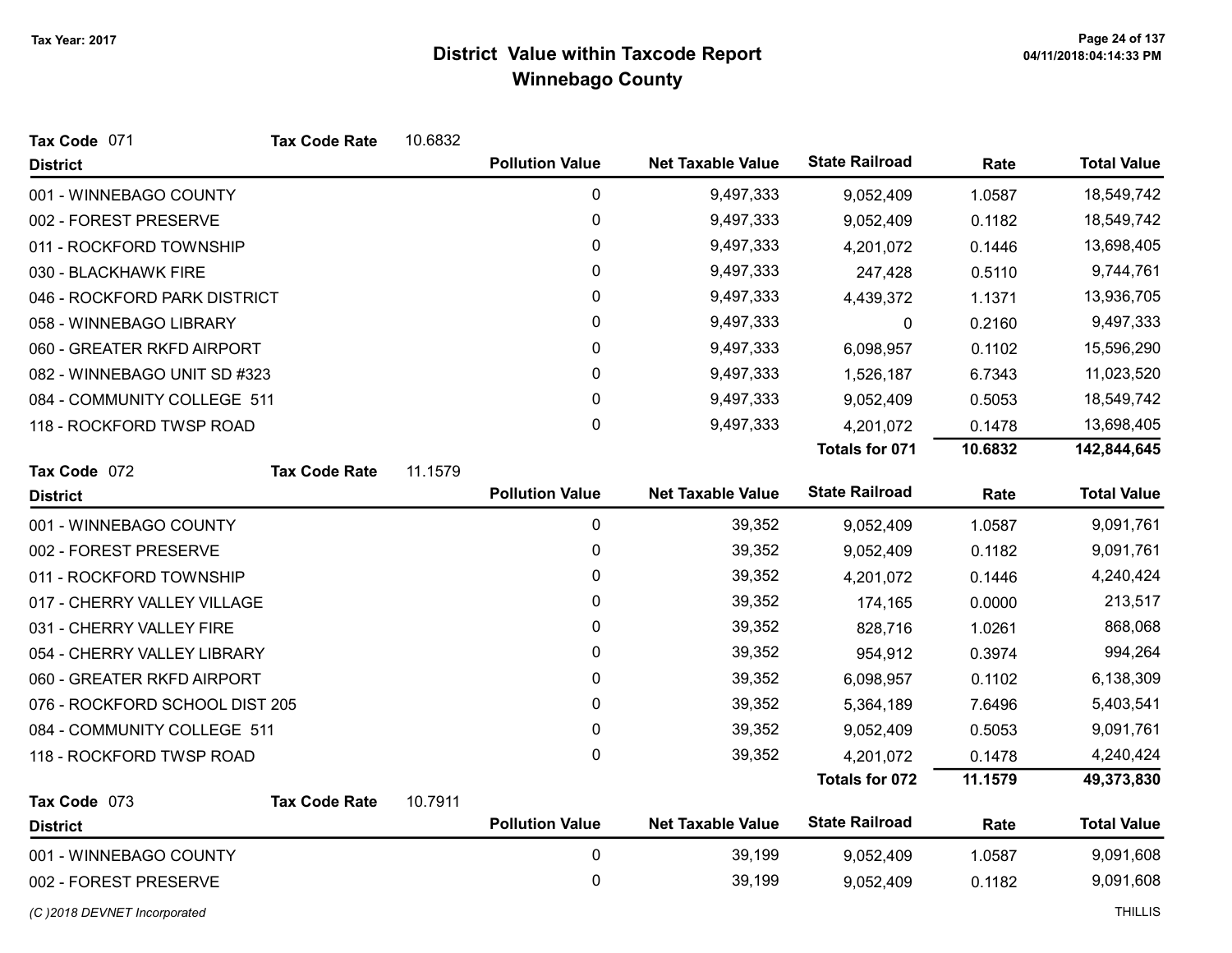| Tax Code 073                   | <b>Tax Code Rate</b> | 10.7911 |                        |                          |                       |         |                    |
|--------------------------------|----------------------|---------|------------------------|--------------------------|-----------------------|---------|--------------------|
| <b>District</b>                |                      |         | <b>Pollution Value</b> | <b>Net Taxable Value</b> | <b>State Railroad</b> | Rate    | <b>Total Value</b> |
| 011 - ROCKFORD TOWNSHIP        |                      |         | 0                      | 39,199                   | 4,201,072             | 0.1446  | 4,240,271          |
| 043 - WEST SUBURBAN FIRE       |                      |         | 0                      | 39,199                   | 31,545                | 0.5752  | 70,744             |
| 046 - ROCKFORD PARK DISTRICT   |                      |         | $\pmb{0}$              | 39,199                   | 4,439,372             | 1.1371  | 4,478,571          |
| 058 - WINNEBAGO LIBRARY        |                      |         | 0                      | 39,199                   | 0                     | 0.2160  | 39,199             |
| 060 - GREATER RKFD AIRPORT     |                      |         | $\pmb{0}$              | 39,199                   | 6,098,957             | 0.1102  | 6,138,156          |
| 062 - RKFD - WINN DRAINAGE     |                      |         | 0                      | 39,199                   | 0                     | 0.0437  | 39,199             |
| 082 - WINNEBAGO UNIT SD #323   |                      |         | 0                      | 39,199                   | 1,526,187             | 6.7343  | 1,565,386          |
| 084 - COMMUNITY COLLEGE 511    |                      |         | 0                      | 39,199                   | 9,052,409             | 0.5053  | 9,091,608          |
| 118 - ROCKFORD TWSP ROAD       |                      |         | $\mathbf 0$            | 39,199                   | 4,201,072             | 0.1478  | 4,240,271          |
|                                |                      |         |                        |                          | Totals for 073        | 10.7911 | 48,086,621         |
| Tax Code 076                   | <b>Tax Code Rate</b> | 11.1738 |                        |                          |                       |         |                    |
| <b>District</b>                |                      |         | <b>Pollution Value</b> | <b>Net Taxable Value</b> | <b>State Railroad</b> | Rate    | <b>Total Value</b> |
| 001 - WINNEBAGO COUNTY         |                      |         | 0                      | 1,023,043                | 9,052,409             | 1.0587  | 10,075,452         |
| 002 - FOREST PRESERVE          |                      |         | 0                      | 1,023,043                | 9,052,409             | 0.1182  | 10,075,452         |
| 011 - ROCKFORD TOWNSHIP        |                      |         | $\pmb{0}$              | 1,023,043                | 4,201,072             | 0.1446  | 5,224,115          |
| 019 - LOVES PARK CITY          |                      |         | 0                      | 1,023,043                | 0                     | 0.0000  | 1,023,043          |
| 046 - ROCKFORD PARK DISTRICT   |                      |         | $\pmb{0}$              | 1,023,043                | 4,439,372             | 1.1371  | 5,462,415          |
| 055 - NORTH SUBURBAN LIBRARY   |                      |         | 0                      | 1,023,043                | 863,436               | 0.3023  | 1,886,479          |
| 060 - GREATER RKFD AIRPORT     |                      |         | 0                      | 1,023,043                | 6,098,957             | 0.1102  | 7,122,000          |
| 076 - ROCKFORD SCHOOL DIST 205 |                      |         | $\pmb{0}$              | 1,023,043                | 5,364,189             | 7.6496  | 6,387,232          |
| 084 - COMMUNITY COLLEGE 511    |                      |         | 0                      | 1,023,043                | 9,052,409             | 0.5053  | 10,075,452         |
| 118 - ROCKFORD TWSP ROAD       |                      |         | $\pmb{0}$              | 1,023,043                | 4,201,072             | 0.1478  | 5,224,115          |
| 136 - HARVEST HILLS SSA        |                      |         | $\mathbf 0$            | 1,023,043                |                       | 0.0000  | 1,023,043          |
|                                |                      |         |                        |                          | Totals for 076        | 11.1738 | 63,578,798         |
| Tax Code 077                   | <b>Tax Code Rate</b> | 11.0755 |                        |                          |                       |         |                    |
| <b>District</b>                |                      |         | <b>Pollution Value</b> | <b>Net Taxable Value</b> | <b>State Railroad</b> | Rate    | <b>Total Value</b> |
| 001 - WINNEBAGO COUNTY         |                      |         | $\pmb{0}$              | 133,263                  | 9,052,409             | 1.0587  | 9,185,672          |
| 002 - FOREST PRESERVE          |                      |         | $\pmb{0}$              | 133,263                  | 9,052,409             | 0.1182  | 9,185,672          |
| (C) 2018 DEVNET Incorporated   |                      |         |                        |                          |                       |         | <b>THILLIS</b>     |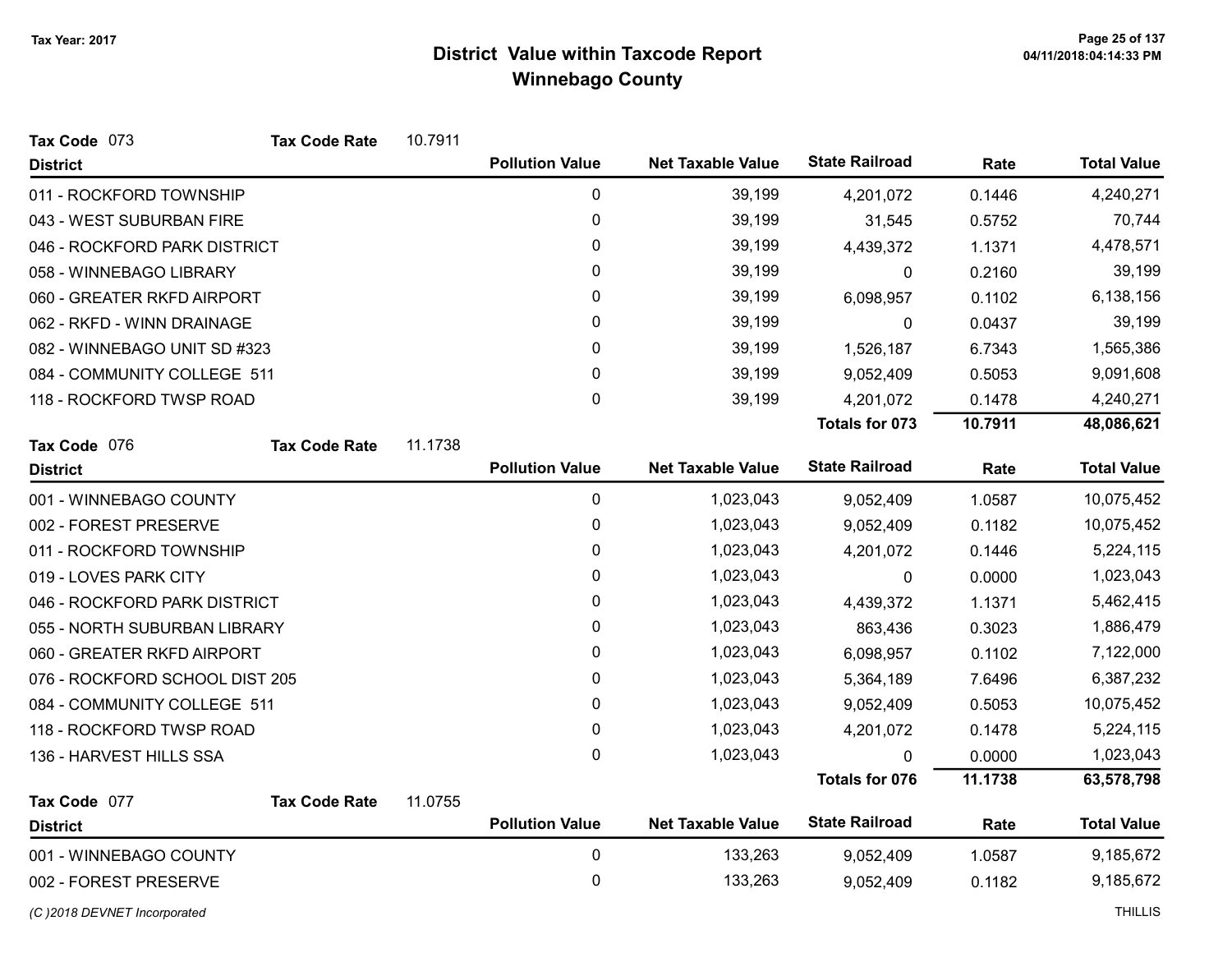| Tax Code 077                   | <b>Tax Code Rate</b>       | 11.0755 |                        |                          |                       |         |                    |
|--------------------------------|----------------------------|---------|------------------------|--------------------------|-----------------------|---------|--------------------|
| <b>District</b>                |                            |         | <b>Pollution Value</b> | <b>Net Taxable Value</b> | <b>State Railroad</b> | Rate    | <b>Total Value</b> |
| 011 - ROCKFORD TOWNSHIP        |                            |         | 0                      | 133,263                  | 4,201,072             | 0.1446  | 4,334,335          |
| 019 - LOVES PARK CITY          |                            |         | 0                      | 133,263                  | $\mathbf 0$           | 0.0000  | 133,263            |
| 046 - ROCKFORD PARK DISTRICT   |                            |         | 0                      | 133,263                  | 4,439,372             | 1.1371  | 4,572,635          |
| 051 - ROCK RIVER WATER REC     |                            |         | 0                      | 133,263                  | 4,747,761             | 0.2040  | 4,881,024          |
|                                | 060 - GREATER RKFD AIRPORT |         | 0                      | 133,263                  | 6,098,957             | 0.1102  | 6,232,220          |
| 076 - ROCKFORD SCHOOL DIST 205 |                            |         | 0                      | 133,263                  | 5,364,189             | 7.6496  | 5,497,452          |
| 084 - COMMUNITY COLLEGE 511    |                            |         | 0                      | 133,263                  | 9,052,409             | 0.5053  | 9,185,672          |
| 118 - ROCKFORD TWSP ROAD       |                            |         | 0                      | 133,263                  | 4,201,072             | 0.1478  | 4,334,335          |
| 136 - HARVEST HILLS SSA        |                            |         | 0                      | 133,263                  | 0                     | 0.0000  | 133,263            |
|                                |                            |         |                        |                          | Totals for 077        | 11.0755 | 57,675,543         |
| Tax Code 078                   | <b>Tax Code Rate</b>       | 10.9422 |                        |                          |                       |         |                    |
| <b>District</b>                |                            |         | <b>Pollution Value</b> | <b>Net Taxable Value</b> | <b>State Railroad</b> | Rate    | <b>Total Value</b> |
| 001 - WINNEBAGO COUNTY         |                            |         | $\mathbf 0$            | 284,763                  | 9,052,409             | 1.0587  | 9,337,172          |
| 002 - FOREST PRESERVE          |                            |         | 0                      | 284,763                  | 9,052,409             | 0.1182  | 9,337,172          |
| 006 - HARLEM TOWNSHIP          |                            |         | 0                      | 284,763                  | 0                     | 0.1114  | 284,763            |
| 019 - LOVES PARK CITY          |                            |         | 0                      | 284,763                  | 0                     | 0.0000  | 284,763            |
| 046 - ROCKFORD PARK DISTRICT   |                            |         | 0                      | 284,763                  | 4,439,372             | 1.1371  | 4,724,135          |
| 051 - ROCK RIVER WATER REC     |                            |         | 0                      | 284,763                  | 4,747,761             | 0.2040  | 5,032,524          |
| 060 - GREATER RKFD AIRPORT     |                            |         | 0                      | 284,763                  | 6,098,957             | 0.1102  | 6,383,720          |
| 076 - ROCKFORD SCHOOL DIST 205 |                            |         | 0                      | 284,763                  | 5,364,189             | 7.6496  | 5,648,952          |
| 084 - COMMUNITY COLLEGE 511    |                            |         | 0                      | 284,763                  | 9,052,409             | 0.5053  | 9,337,172          |
| 113 - HARLEM TWSP ROAD         |                            |         | $\Omega$               | 284,763                  | 0                     | 0.0477  | 284,763            |
|                                |                            |         |                        |                          | <b>Totals for 078</b> | 10.9422 | 50,655,136         |
| Tax Code 082                   | <b>Tax Code Rate</b>       | 14.8363 |                        |                          |                       |         |                    |
| <b>District</b>                |                            |         | <b>Pollution Value</b> | <b>Net Taxable Value</b> | <b>State Railroad</b> | Rate    | <b>Total Value</b> |
| 001 - WINNEBAGO COUNTY         |                            |         | $\pmb{0}$              | 84,592                   | 9,052,409             | 1.0587  | 9,137,001          |
| 002 - FOREST PRESERVE          |                            |         | 0                      | 84,592                   | 9,052,409             | 0.1182  | 9,137,001          |
| 011 - ROCKFORD TOWNSHIP        |                            |         | 0                      | 84,592                   | 4,201,072             | 0.1446  | 4,285,664          |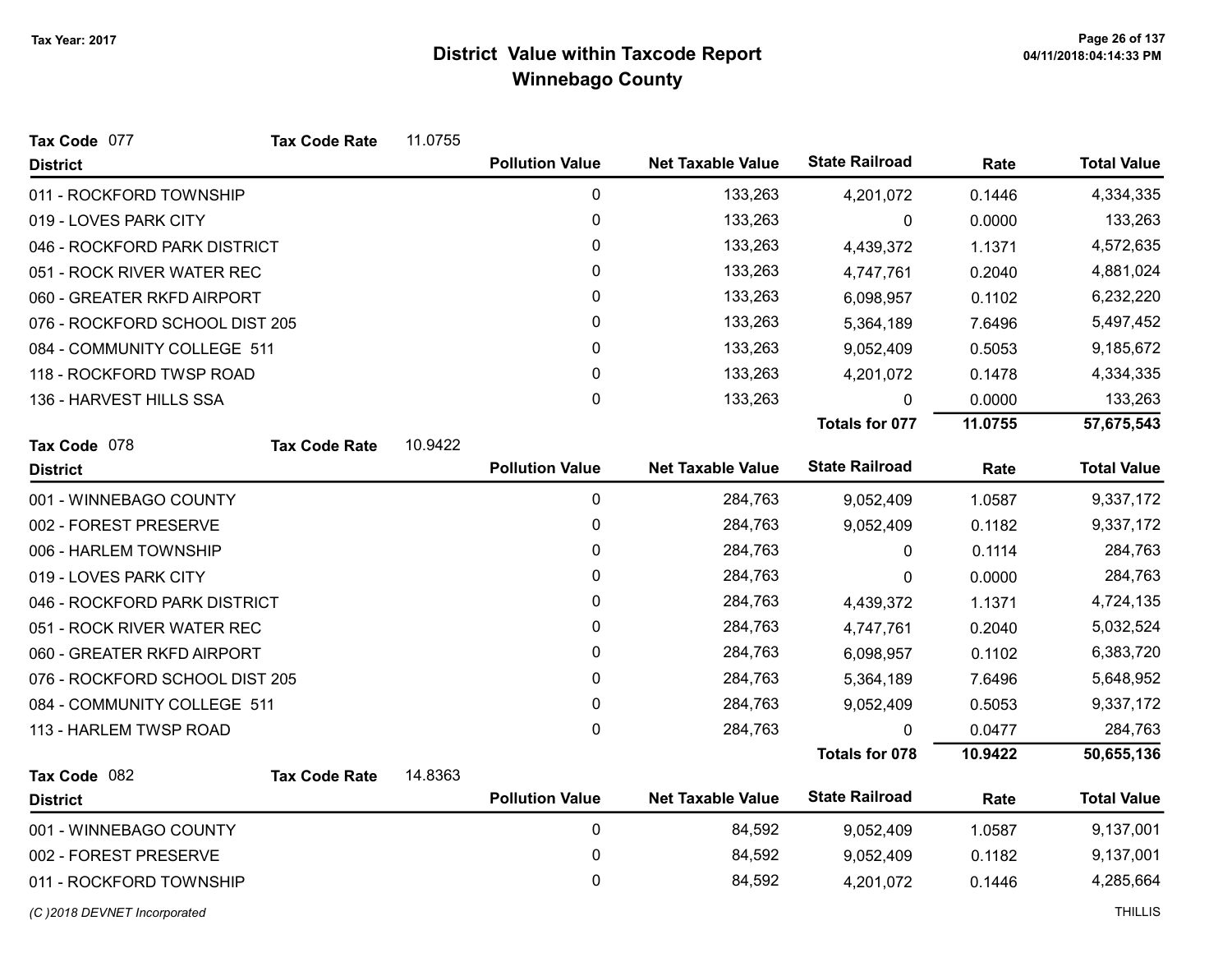| Tax Code 082                     | <b>Tax Code Rate</b> | 14.8363 |                        |                          |                       |         |                    |
|----------------------------------|----------------------|---------|------------------------|--------------------------|-----------------------|---------|--------------------|
| <b>District</b>                  |                      |         | <b>Pollution Value</b> | <b>Net Taxable Value</b> | <b>State Railroad</b> | Rate    | <b>Total Value</b> |
| 023 - ROCKFORD CITY              |                      |         | 0                      | 84,592                   | 3,513,129             | 3.2517  | 3,597,721          |
| 046 - ROCKFORD PARK DISTRICT     |                      |         | $\mathbf 0$            | 84,592                   | 4,439,372             | 1.1371  | 4,523,964          |
| 051 - ROCK RIVER WATER REC       |                      |         | 0                      | 84,592                   | 4,747,761             | 0.2040  | 4,832,353          |
| 059 - ROCKFORD CITY LIBRARY      |                      |         | 0                      | 84,592                   | 3,513,129             | 0.5091  | 3,597,721          |
| 060 - GREATER RKFD AIRPORT       |                      |         | 0                      | 84,592                   | 6,098,957             | 0.1102  | 6,183,549          |
| 063 - WESTSIDE TIF #2            |                      |         | 0                      | 3,068                    | 0                     | 0.0000  | 3,068              |
| 076 - ROCKFORD SCHOOL DIST 205   |                      |         | 0                      | 84,592                   | 5,364,189             | 7.6496  | 5,448,781          |
| 084 - COMMUNITY COLLEGE 511      |                      |         | 0                      | 84,592                   | 9,052,409             | 0.5053  | 9,137,001          |
| 118 - ROCKFORD TWSP ROAD         |                      |         | $\pmb{0}$              | 84,592                   | 4,201,072             | 0.1478  | 4,285,664          |
|                                  |                      |         |                        |                          | Totals for 082        | 14.8363 | 64,169,488         |
| Tax Code 083                     | <b>Tax Code Rate</b> | 11.6507 |                        |                          |                       |         |                    |
| <b>District</b>                  |                      |         | <b>Pollution Value</b> | <b>Net Taxable Value</b> | <b>State Railroad</b> | Rate    | <b>Total Value</b> |
| 001 - WINNEBAGO COUNTY           |                      |         | $\pmb{0}$              | 557,261                  | 9,052,409             | 1.0587  | 9,609,670          |
| 002 - FOREST PRESERVE            |                      |         | 0                      | 557,261                  | 9,052,409             | 0.1182  | 9,609,670          |
| 011 - ROCKFORD TOWNSHIP          |                      |         | 0                      | 557,261                  | 4,201,072             | 0.1446  | 4,758,333          |
| 043 - WEST SUBURBAN FIRE         |                      |         | 0                      | 557,261                  | 31,545                | 0.5752  | 588,806            |
| 046 - ROCKFORD PARK DISTRICT     |                      |         | 0                      | 557,261                  | 4,439,372             | 1.1371  | 4,996,633          |
| 051 - ROCK RIVER WATER REC       |                      |         | $\mathbf 0$            | 557,261                  | 4,747,761             | 0.2040  | 5,305,022          |
| 060 - GREATER RKFD AIRPORT       |                      |         | 0                      | 557,261                  | 6,098,957             | 0.1102  | 6,656,218          |
| 064 - LINCOLN-ACRES STREET LIGHT |                      |         | 0                      | 557,261                  | 0                     | 0.0000  | 557,261            |
| 076 - ROCKFORD SCHOOL DIST 205   |                      |         | 0                      | 557,261                  | 5,364,189             | 7.6496  | 5,921,450          |
| 084 - COMMUNITY COLLEGE 511      |                      |         | $\mathbf 0$            | 557,261                  | 9,052,409             | 0.5053  | 9,609,670          |
| 118 - ROCKFORD TWSP ROAD         |                      |         | 0                      | 557,261                  | 4,201,072             | 0.1478  | 4,758,333          |
|                                  |                      |         |                        |                          | Totals for 083        | 11.6507 | 62,371,066         |
| Tax Code 084                     | <b>Tax Code Rate</b> | 10.9685 |                        |                          |                       |         |                    |
| <b>District</b>                  |                      |         | <b>Pollution Value</b> | <b>Net Taxable Value</b> | <b>State Railroad</b> | Rate    | <b>Total Value</b> |
| 001 - WINNEBAGO COUNTY           |                      |         | 0                      | 530,395                  | 9,052,409             | 1.0587  | 9,582,804          |
| 002 - FOREST PRESERVE            |                      |         | $\pmb{0}$              | 530,395                  | 9,052,409             | 0.1182  | 9,582,804          |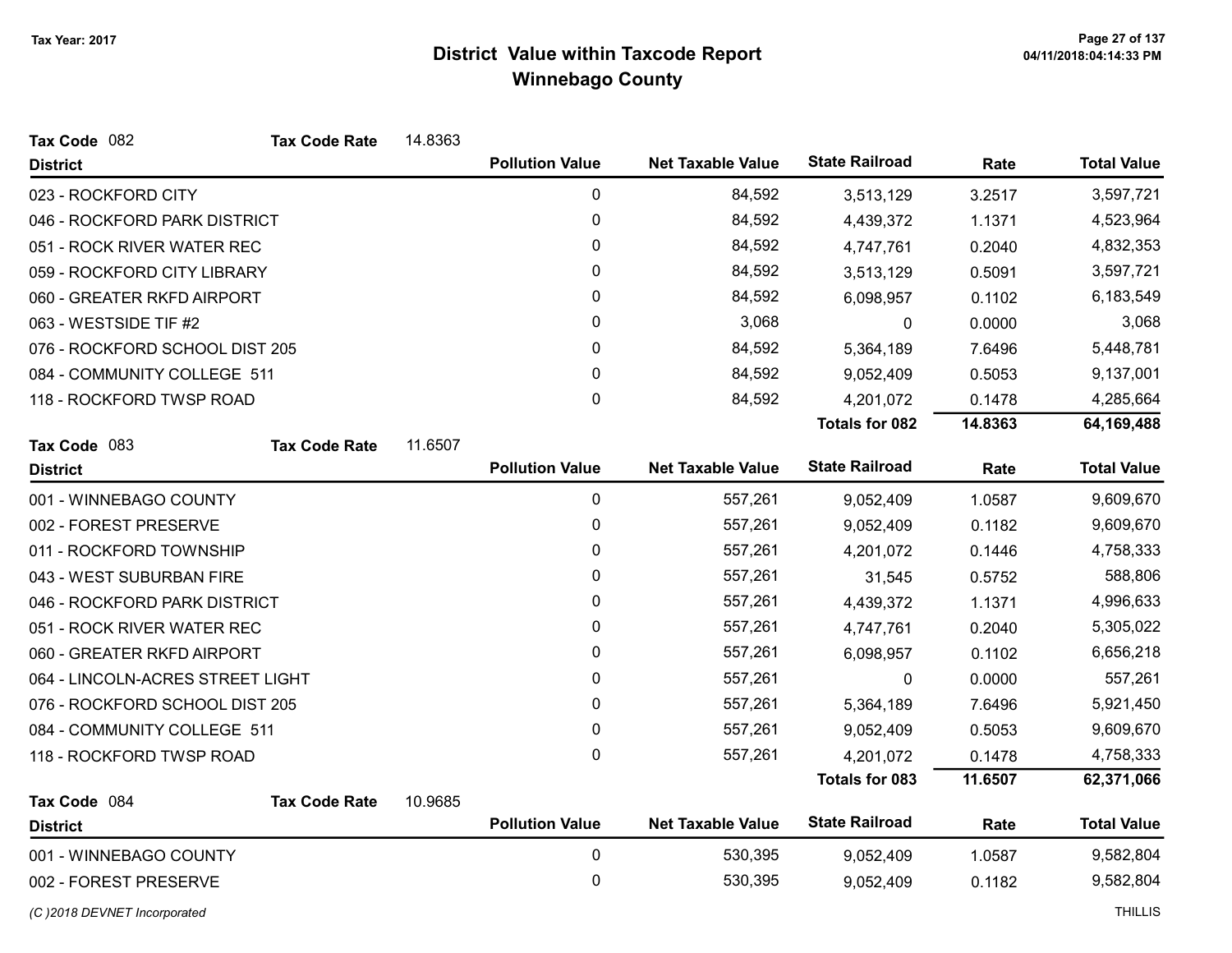| Tax Code 084                   | <b>Tax Code Rate</b> | 10.9685 |                        |                          |                       |         |                    |
|--------------------------------|----------------------|---------|------------------------|--------------------------|-----------------------|---------|--------------------|
| <b>District</b>                |                      |         | <b>Pollution Value</b> | <b>Net Taxable Value</b> | <b>State Railroad</b> | Rate    | <b>Total Value</b> |
| 011 - ROCKFORD TOWNSHIP        |                      |         | 0                      | 530,395                  | 4,201,072             | 0.1446  | 4,731,467          |
| 040 - ROCK RIVER FIRE          |                      |         | 0                      | 530,395                  | 0                     | 0.0970  | 530,395            |
| 046 - ROCKFORD PARK DISTRICT   |                      |         | 0                      | 530,395                  | 4,439,372             | 1.1371  | 4,969,767          |
| 060 - GREATER RKFD AIRPORT     |                      |         | $\mathbf{0}$           | 530,395                  | 6,098,957             | 0.1102  | 6,629,352          |
| 076 - ROCKFORD SCHOOL DIST 205 |                      |         | 0                      | 530,395                  | 5,364,189             | 7.6496  | 5,894,584          |
| 084 - COMMUNITY COLLEGE 511    |                      |         | 0                      | 530,395                  | 9,052,409             | 0.5053  | 9,582,804          |
| 118 - ROCKFORD TWSP ROAD       |                      |         | $\pmb{0}$              | 530,395                  | 4,201,072             | 0.1478  | 4,731,467          |
|                                |                      |         |                        |                          | <b>Totals for 084</b> | 10.9685 | 56,235,444         |
| Tax Code 085                   | <b>Tax Code Rate</b> | 14.8363 |                        |                          |                       |         |                    |
| <b>District</b>                |                      |         | <b>Pollution Value</b> | <b>Net Taxable Value</b> | <b>State Railroad</b> | Rate    | <b>Total Value</b> |
| 001 - WINNEBAGO COUNTY         |                      |         | $\mathbf 0$            | 9,223,614                | 9,052,409             | 1.0587  | 18,276,023         |
| 002 - FOREST PRESERVE          |                      |         | 0                      | 9,223,614                | 9,052,409             | 0.1182  | 18,276,023         |
| 011 - ROCKFORD TOWNSHIP        |                      |         | 0                      | 9,223,614                | 4,201,072             | 0.1446  | 13,424,686         |
| 023 - ROCKFORD CITY            |                      |         | 0                      | 9,223,614                | 3,513,129             | 3.2517  | 12,736,743         |
| 046 - ROCKFORD PARK DISTRICT   |                      |         | 0                      | 9,223,614                | 4,439,372             | 1.1371  | 13,662,986         |
| 051 - ROCK RIVER WATER REC     |                      |         | 0                      | 9,223,614                | 4,747,761             | 0.2040  | 13,971,375         |
| 059 - ROCKFORD CITY LIBRARY    |                      |         | 0                      | 9,223,614                | 3,513,129             | 0.5091  | 12,736,743         |
| 060 - GREATER RKFD AIRPORT     |                      |         | 0                      | 9,223,614                | 6,098,957             | 0.1102  | 15,322,571         |
| 067 - WEST STATE & CENTRAL TIF |                      |         | 0                      | 576,298                  | 0                     | 0.0000  | 576,298            |
| 076 - ROCKFORD SCHOOL DIST 205 |                      |         | 0                      | 9,223,614                | 5,364,189             | 7.6496  | 14,587,803         |
| 084 - COMMUNITY COLLEGE 511    |                      |         | $\mathbf 0$            | 9,223,614                | 9,052,409             | 0.5053  | 18,276,023         |
| 118 - ROCKFORD TWSP ROAD       |                      |         | $\mathbf{0}$           | 9,223,614                | 4,201,072             | 0.1478  | 13,424,686         |
|                                |                      |         |                        |                          | <b>Totals for 085</b> | 14.8363 | 165,271,960        |
| Tax Code 086                   | <b>Tax Code Rate</b> | 14.7261 |                        |                          |                       |         |                    |
| <b>District</b>                |                      |         | <b>Pollution Value</b> | <b>Net Taxable Value</b> | <b>State Railroad</b> | Rate    | <b>Total Value</b> |
| 001 - WINNEBAGO COUNTY         |                      |         | $\mathbf 0$            | 1,126,500                | 9,052,409             | 1.0587  | 10,178,909         |
| 002 - FOREST PRESERVE          |                      |         | $\mathbf 0$            | 1,126,500                | 9,052,409             | 0.1182  | 10,178,909         |
| 011 - ROCKFORD TOWNSHIP        |                      |         | 0                      | 1,126,500                | 4,201,072             | 0.1446  | 5,327,572          |
|                                |                      |         |                        |                          |                       |         |                    |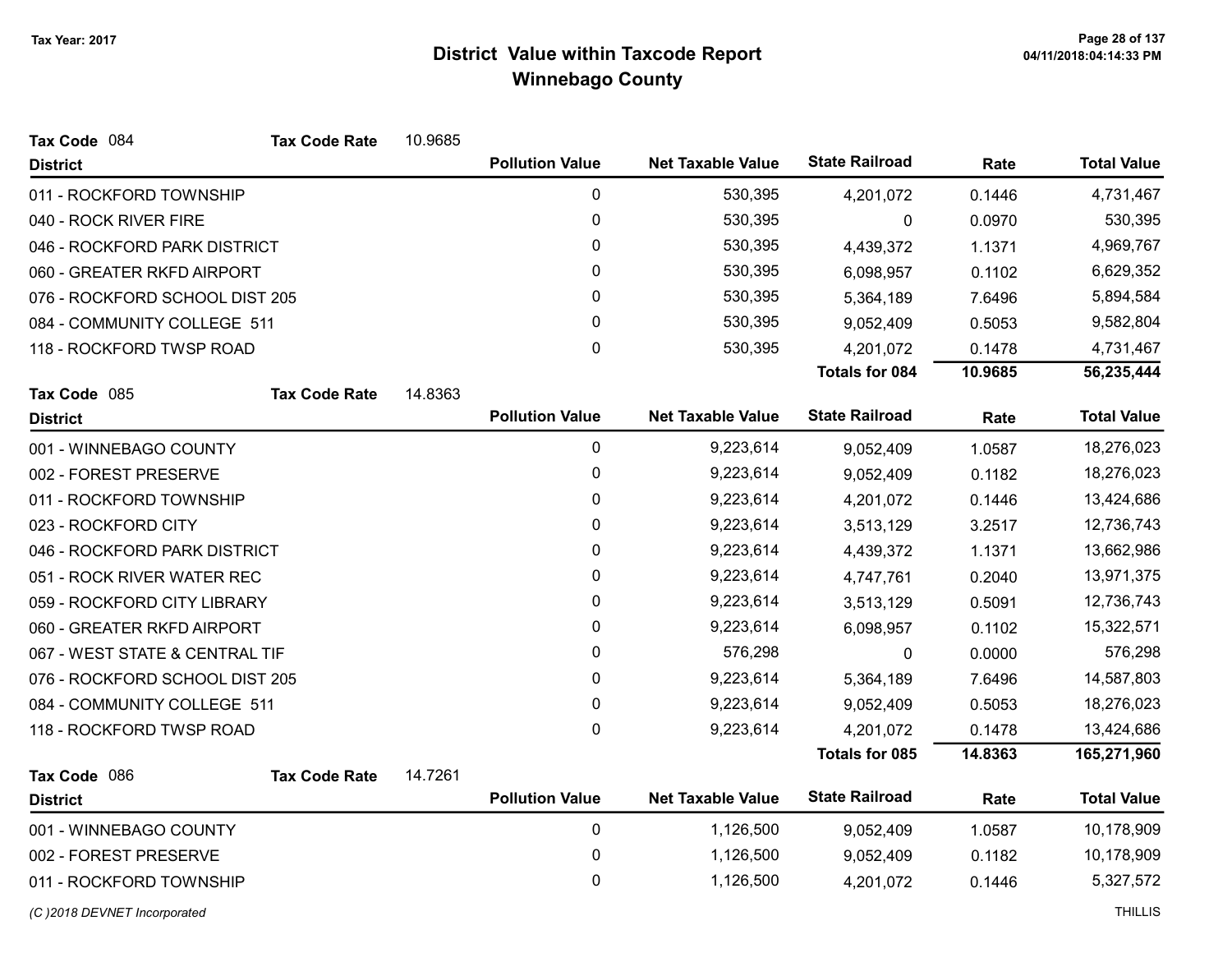| Tax Code 086                   | <b>Tax Code Rate</b> | 14.7261 |                        |                          |                       |         |                    |
|--------------------------------|----------------------|---------|------------------------|--------------------------|-----------------------|---------|--------------------|
| <b>District</b>                |                      |         | <b>Pollution Value</b> | <b>Net Taxable Value</b> | <b>State Railroad</b> | Rate    | <b>Total Value</b> |
| 023 - ROCKFORD CITY            |                      |         | 0                      | 1,126,500                | 3,513,129             | 3.2517  | 4,639,629          |
| 046 - ROCKFORD PARK DISTRICT   |                      |         | $\pmb{0}$              | 1,126,500                | 4,439,372             | 1.1371  | 5,565,872          |
| 051 - ROCK RIVER WATER REC     |                      |         | $\pmb{0}$              | 1,126,500                | 4,747,761             | 0.2040  | 5,874,261          |
| 059 - ROCKFORD CITY LIBRARY    |                      |         | 0                      | 1,126,500                | 3,513,129             | 0.5091  | 4,639,629          |
| 076 - ROCKFORD SCHOOL DIST 205 |                      |         | 0                      | 1,126,500                | 5,364,189             | 7.6496  | 6,490,689          |
| 084 - COMMUNITY COLLEGE 511    |                      |         | $\pmb{0}$              | 1,126,500                | 9,052,409             | 0.5053  | 10,178,909         |
| 088 - NORTH MAIN & AUBURN TIF  |                      |         | 0                      | 180,783                  | 0                     | 0.0000  | 180,783            |
| 118 - ROCKFORD TWSP ROAD       |                      |         | 0                      | 1,126,500                | 4,201,072             | 0.1478  | 5,327,572          |
|                                |                      |         |                        |                          | <b>Totals for 086</b> | 14.7261 | 68,582,734         |
| Tax Code 090                   | <b>Tax Code Rate</b> | 10.4243 |                        |                          |                       |         |                    |
| <b>District</b>                |                      |         | <b>Pollution Value</b> | <b>Net Taxable Value</b> | <b>State Railroad</b> | Rate    | <b>Total Value</b> |
| 001 - WINNEBAGO COUNTY         |                      |         | 0                      | 4,181                    | 9,052,409             | 1.0587  | 9,056,590          |
| 002 - FOREST PRESERVE          |                      |         | $\pmb{0}$              | 4,181                    | 9,052,409             | 0.1182  | 9,056,590          |
| 011 - ROCKFORD TOWNSHIP        |                      |         | 0                      | 4,181                    | 4,201,072             | 0.1446  | 4,205,253          |
| 042 - STILLMAN FIRE            |                      |         | $\mathbf{0}$           | 4,181                    | 0                     | 0.6899  | 4,181              |
| 060 - GREATER RKFD AIRPORT     |                      |         | 0                      | 4,181                    | 6,098,957             | 0.1102  | 6,103,138          |
| 076 - ROCKFORD SCHOOL DIST 205 |                      |         | 0                      | 4,181                    | 5,364,189             | 7.6496  | 5,368,370          |
| 084 - COMMUNITY COLLEGE 511    |                      |         | 0                      | 4,181                    | 9,052,409             | 0.5053  | 9,056,590          |
| 118 - ROCKFORD TWSP ROAD       |                      |         | 0                      | 4,181                    | 4,201,072             | 0.1478  | 4,205,253          |
|                                |                      |         |                        |                          | <b>Totals for 090</b> | 10.4243 | 47,055,965         |
| Tax Code 091                   | <b>Tax Code Rate</b> | 8.7537  |                        |                          |                       |         |                    |
| <b>District</b>                |                      |         | <b>Pollution Value</b> | <b>Net Taxable Value</b> | <b>State Railroad</b> | Rate    | <b>Total Value</b> |
| 001 - WINNEBAGO COUNTY         |                      |         | $\mathbf 0$            | 8,503,897                | 9,052,409             | 1.0587  | 17,556,306         |
| 002 - FOREST PRESERVE          |                      |         | 0                      | 8,503,897                | 9,052,409             | 0.1182  | 17,556,306         |
| 011 - ROCKFORD TOWNSHIP        |                      |         | $\pmb{0}$              | 8,503,897                | 4,201,072             | 0.1446  | 12,704,969         |
| 042 - STILLMAN FIRE            |                      |         | 0                      | 8,503,897                | 0                     | 0.6899  | 8,503,897          |
| 060 - GREATER RKFD AIRPORT     |                      |         | $\pmb{0}$              | 8,503,897                | 6,098,957             | 0.1102  | 14,602,854         |
| 078 - MERIDIAN SCHOOL DIST 223 |                      |         | 0                      | 8,503,897                | 11,758                | 5.9790  | 8,515,655          |
| (C) 2018 DEVNET Incorporated   |                      |         |                        |                          |                       |         | <b>THILLIS</b>     |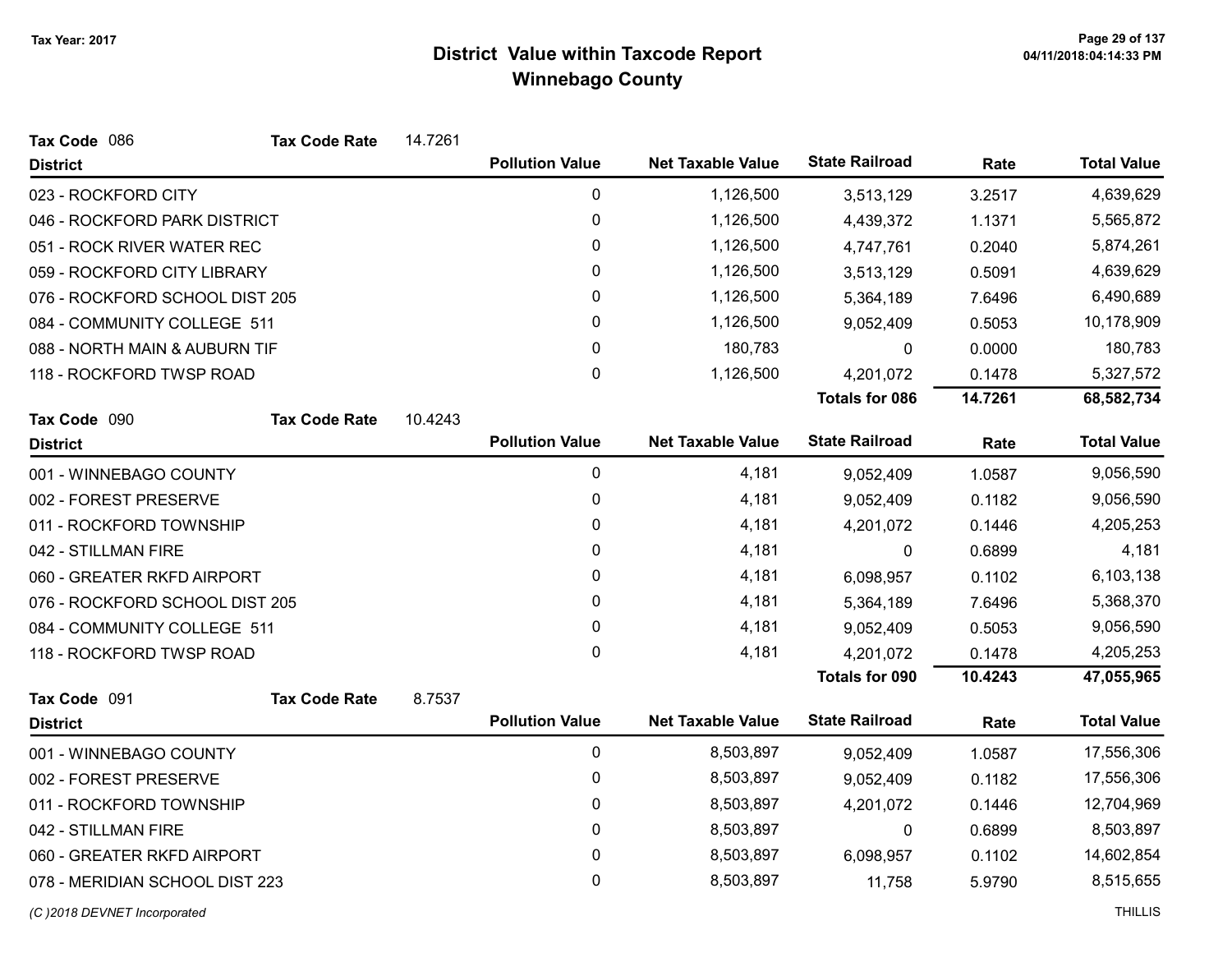| Tax Code 091                   | <b>Tax Code Rate</b> | 8.7537  |                        |                          |                       |         |                    |
|--------------------------------|----------------------|---------|------------------------|--------------------------|-----------------------|---------|--------------------|
| <b>District</b>                |                      |         | <b>Pollution Value</b> | <b>Net Taxable Value</b> | <b>State Railroad</b> | Rate    | <b>Total Value</b> |
| 084 - COMMUNITY COLLEGE 511    |                      |         | 0                      | 8,503,897                | 9,052,409             | 0.5053  | 17,556,306         |
| 118 - ROCKFORD TWSP ROAD       |                      |         | 0                      | 8,503,897                | 4,201,072             | 0.1478  | 12,704,969         |
|                                |                      |         |                        |                          | <b>Totals for 091</b> | 8.7537  | 109,701,262        |
| Tax Code 092                   | <b>Tax Code Rate</b> | 10.3243 |                        |                          |                       |         |                    |
| <b>District</b>                |                      |         | <b>Pollution Value</b> | <b>Net Taxable Value</b> | <b>State Railroad</b> | Rate    | <b>Total Value</b> |
| 001 - WINNEBAGO COUNTY         |                      |         | $\mathbf 0$            | 4,069,204                | 9,052,409             | 1.0587  | 13,121,613         |
| 002 - FOREST PRESERVE          |                      |         | 0                      | 4,069,204                | 9,052,409             | 0.1182  | 13,121,613         |
| 011 - ROCKFORD TOWNSHIP        |                      |         | 0                      | 4,069,204                | 4,201,072             | 0.1446  | 8,270,276          |
| 036 - NEW MILFORD FIRE         |                      |         | 0                      | 4,069,204                | 43,474                | 0.5899  | 4,112,678          |
| 060 - GREATER RKFD AIRPORT     |                      |         | 0                      | 4,069,204                | 6,098,957             | 0.1102  | 10,168,161         |
| 076 - ROCKFORD SCHOOL DIST 205 |                      |         | 0                      | 4,069,204                | 5,364,189             | 7.6496  | 9,433,393          |
| 084 - COMMUNITY COLLEGE 511    |                      |         | 0                      | 4,069,204                | 9,052,409             | 0.5053  | 13, 121, 613       |
| 118 - ROCKFORD TWSP ROAD       |                      |         | 0                      | 4,069,204                | 4,201,072             | 0.1478  | 8,270,276          |
|                                |                      |         |                        |                          |                       |         |                    |
|                                |                      |         |                        |                          | <b>Totals for 092</b> | 10.3243 | 79,619,623         |
| Tax Code 093                   | <b>Tax Code Rate</b> | 8.6537  |                        |                          |                       |         |                    |
| <b>District</b>                |                      |         | <b>Pollution Value</b> | <b>Net Taxable Value</b> | <b>State Railroad</b> | Rate    | <b>Total Value</b> |
| 001 - WINNEBAGO COUNTY         |                      |         | $\mathbf 0$            | 1,181,520                | 9,052,409             | 1.0587  | 10,233,929         |
| 002 - FOREST PRESERVE          |                      |         | 0                      | 1,181,520                | 9,052,409             | 0.1182  | 10,233,929         |
| 011 - ROCKFORD TOWNSHIP        |                      |         | 0                      | 1,181,520                | 4,201,072             | 0.1446  | 5,382,592          |
| 036 - NEW MILFORD FIRE         |                      |         | 0                      | 1,181,520                | 43,474                | 0.5899  | 1,224,994          |
| 060 - GREATER RKFD AIRPORT     |                      |         | 0                      | 1,181,520                | 6,098,957             | 0.1102  | 7,280,477          |
| 078 - MERIDIAN SCHOOL DIST 223 |                      |         | 0                      | 1,181,520                | 11,758                | 5.9790  | 1,193,278          |
| 084 - COMMUNITY COLLEGE 511    |                      |         | 0                      | 1,181,520                | 9,052,409             | 0.5053  | 10,233,929         |
| 118 - ROCKFORD TWSP ROAD       |                      |         | 0                      | 1,181,520                | 4,201,072             | 0.1478  | 5,382,592          |
|                                |                      |         |                        |                          | <b>Totals for 093</b> | 8.6537  | 51,165,720         |
| Tax Code 095                   | <b>Tax Code Rate</b> | 10.7217 |                        |                          |                       |         |                    |
| <b>District</b>                |                      |         | <b>Pollution Value</b> | <b>Net Taxable Value</b> | <b>State Railroad</b> | Rate    | <b>Total Value</b> |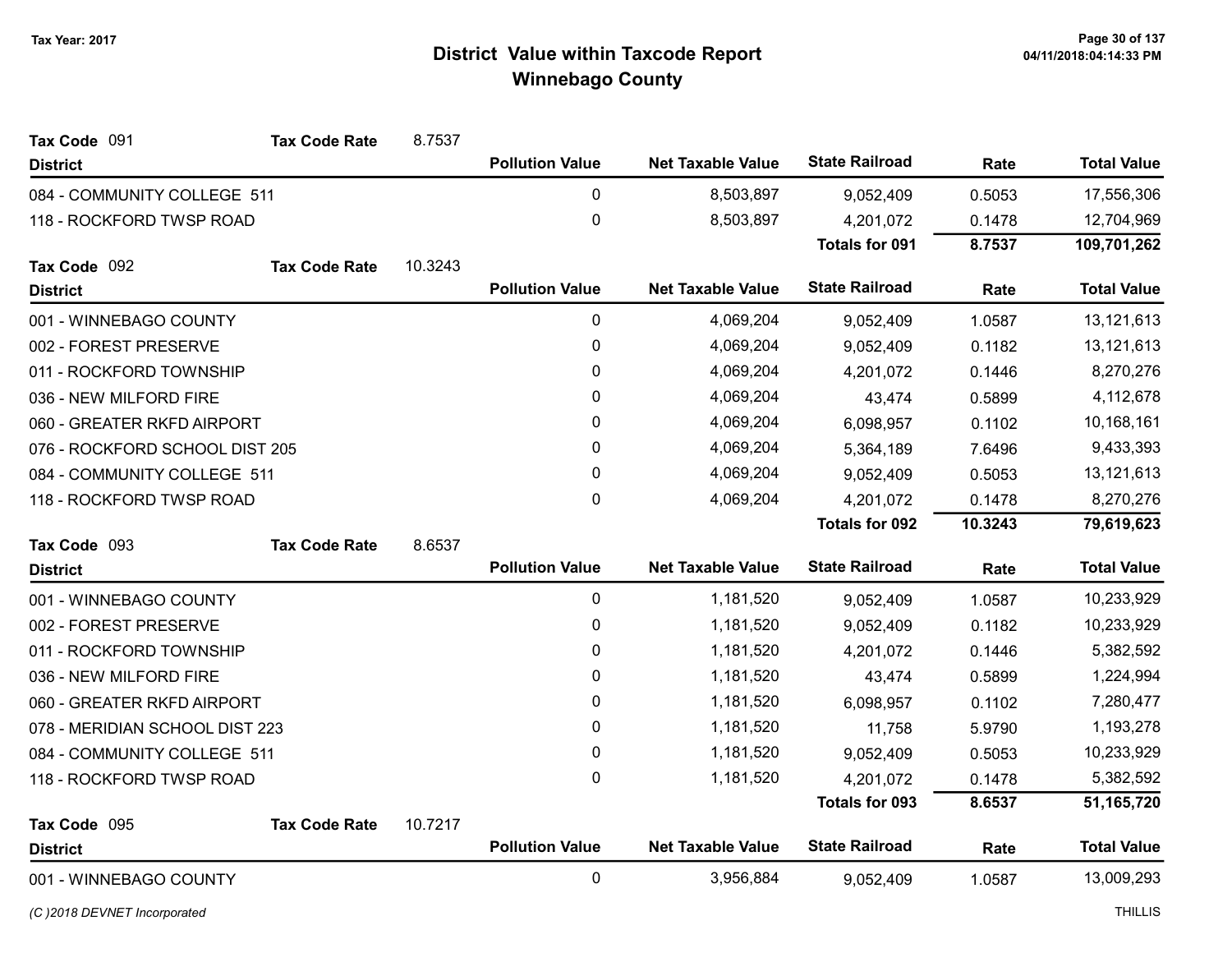| Tax Code 095                   | <b>Tax Code Rate</b> | 10.7217 |                        |                          |                       |         |                    |
|--------------------------------|----------------------|---------|------------------------|--------------------------|-----------------------|---------|--------------------|
| <b>District</b>                |                      |         | <b>Pollution Value</b> | <b>Net Taxable Value</b> | <b>State Railroad</b> | Rate    | <b>Total Value</b> |
| 002 - FOREST PRESERVE          |                      |         | 0                      | 3,956,884                | 9,052,409             | 0.1182  | 13,009,293         |
| 011 - ROCKFORD TOWNSHIP        |                      |         | 0                      | 3,956,884                | 4,201,072             | 0.1446  | 8,157,956          |
| 036 - NEW MILFORD FIRE         |                      |         | 0                      | 3,956,884                | 43,474                | 0.5899  | 4,000,358          |
| 054 - CHERRY VALLEY LIBRARY    |                      |         | 0                      | 3,956,884                | 954,912               | 0.3974  | 4,911,796          |
| 060 - GREATER RKFD AIRPORT     |                      |         | $\pmb{0}$              | 3,956,884                | 6,098,957             | 0.1102  | 10,055,841         |
| 076 - ROCKFORD SCHOOL DIST 205 |                      |         | 0                      | 3,956,884                | 5,364,189             | 7.6496  | 9,321,073          |
| 084 - COMMUNITY COLLEGE 511    |                      |         | 0                      | 3,956,884                | 9,052,409             | 0.5053  | 13,009,293         |
| 118 - ROCKFORD TWSP ROAD       |                      |         | 0                      | 3,956,884                | 4,201,072             | 0.1478  | 8,157,956          |
|                                |                      |         |                        |                          | Totals for 095        | 10.7217 | 83,632,859         |
| Tax Code 096                   | <b>Tax Code Rate</b> | 11.8588 |                        |                          |                       |         |                    |
| <b>District</b>                |                      |         | <b>Pollution Value</b> | <b>Net Taxable Value</b> | <b>State Railroad</b> | Rate    | <b>Total Value</b> |
| 001 - WINNEBAGO COUNTY         |                      |         | 0                      | 6,867,234                | 9,052,409             | 1.0587  | 15,919,643         |
| 002 - FOREST PRESERVE          |                      |         | 0                      | 6,867,234                | 9,052,409             | 0.1182  | 15,919,643         |
| 011 - ROCKFORD TOWNSHIP        |                      |         | 0                      | 6,867,234                | 4,201,072             | 0.1446  | 11,068,306         |
| 036 - NEW MILFORD FIRE         |                      |         | $\pmb{0}$              | 6,867,234                | 43,474                | 0.5899  | 6,910,708          |
| 046 - ROCKFORD PARK DISTRICT   |                      |         | 0                      | 6,867,234                | 4,439,372             | 1.1371  | 11,306,606         |
| 054 - CHERRY VALLEY LIBRARY    |                      |         | 0                      | 6,867,234                | 954,912               | 0.3974  | 7,822,146          |
| 060 - GREATER RKFD AIRPORT     |                      |         | 0                      | 6,867,234                | 6,098,957             | 0.1102  | 12,966,191         |
| 076 - ROCKFORD SCHOOL DIST 205 |                      |         | 0                      | 6,867,234                | 5,364,189             | 7.6496  | 12,231,423         |
| 084 - COMMUNITY COLLEGE 511    |                      |         | 0                      | 6,867,234                | 9,052,409             | 0.5053  | 15,919,643         |
| 118 - ROCKFORD TWSP ROAD       |                      |         | $\mathbf 0$            | 6,867,234                | 4,201,072             | 0.1478  | 11,068,306         |
|                                |                      |         |                        |                          | <b>Totals for 096</b> | 11.8588 | 121,132,615        |
| Tax Code 099                   | <b>Tax Code Rate</b> | 11.4614 |                        |                          |                       |         |                    |
| <b>District</b>                |                      |         | <b>Pollution Value</b> | <b>Net Taxable Value</b> | <b>State Railroad</b> | Rate    | <b>Total Value</b> |
| 001 - WINNEBAGO COUNTY         |                      |         | $\pmb{0}$              | 4,857,065                | 9,052,409             | 1.0587  | 13,909,474         |
| 002 - FOREST PRESERVE          |                      |         | $\mathbf 0$            | 4,857,065                | 9,052,409             | 0.1182  | 13,909,474         |
| 011 - ROCKFORD TOWNSHIP        |                      |         | 0                      | 4,857,065                | 4,201,072             | 0.1446  | 9,058,137          |
| 036 - NEW MILFORD FIRE         |                      |         | $\mathbf 0$            | 4,857,065                | 43,474                | 0.5899  | 4,900,539          |
| (C) 2018 DEVNET Incorporated   |                      |         |                        |                          |                       |         | <b>THILLIS</b>     |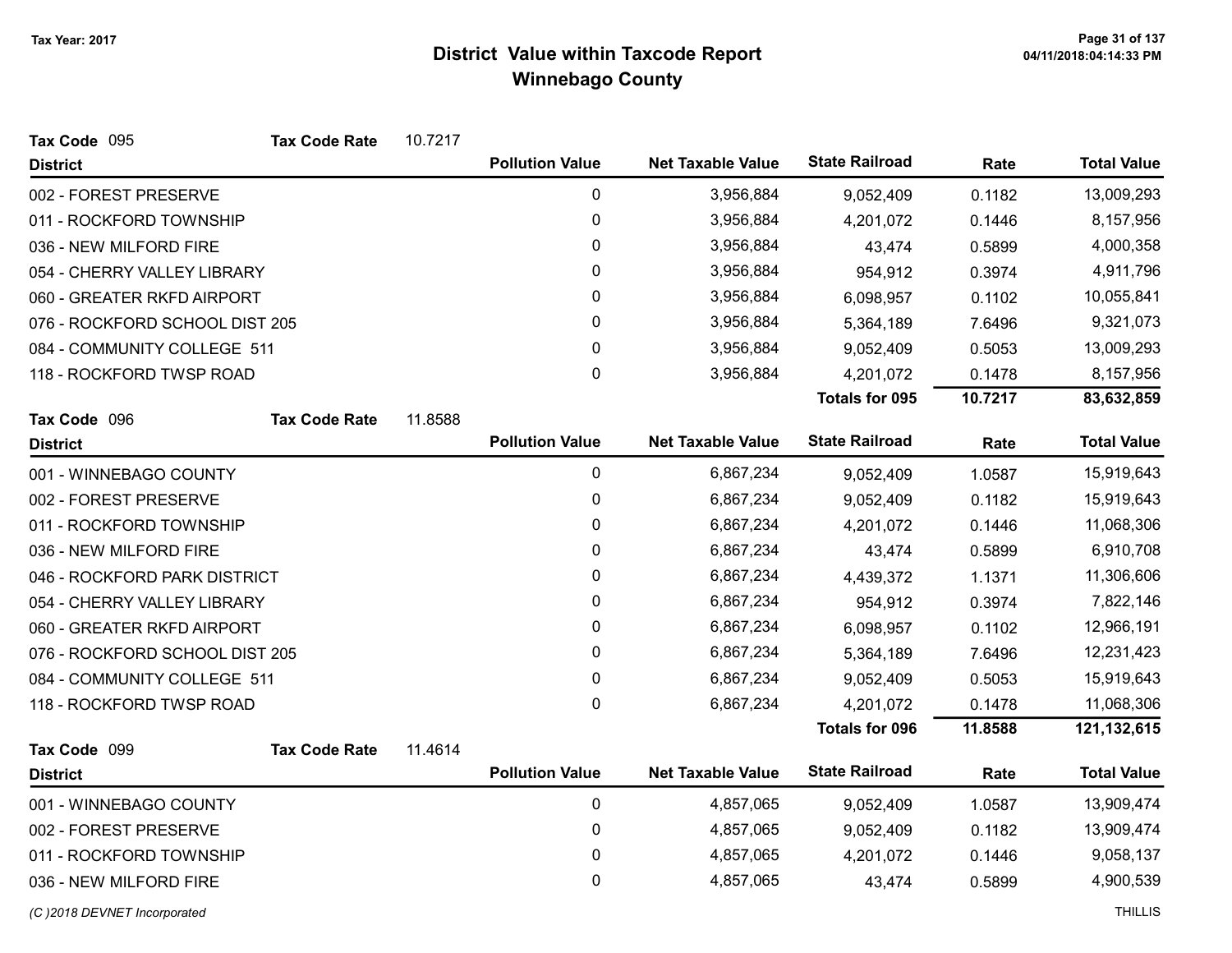| Tax Code 099                   | <b>Tax Code Rate</b> | 11.4614 |                        |                          |                       |         |                    |
|--------------------------------|----------------------|---------|------------------------|--------------------------|-----------------------|---------|--------------------|
| <b>District</b>                |                      |         | <b>Pollution Value</b> | <b>Net Taxable Value</b> | <b>State Railroad</b> | Rate    | <b>Total Value</b> |
| 046 - ROCKFORD PARK DISTRICT   |                      |         | 0                      | 4,857,065                | 4,439,372             | 1.1371  | 9,296,437          |
| 060 - GREATER RKFD AIRPORT     |                      |         | $\boldsymbol{0}$       | 4,857,065                | 6,098,957             | 0.1102  | 10,956,022         |
| 076 - ROCKFORD SCHOOL DIST 205 |                      |         | 0                      | 4,857,065                | 5,364,189             | 7.6496  | 10,221,254         |
| 084 - COMMUNITY COLLEGE 511    |                      |         | 0                      | 4,857,065                | 9,052,409             | 0.5053  | 13,909,474         |
| 118 - ROCKFORD TWSP ROAD       |                      |         | 0                      | 4,857,065                | 4,201,072             | 0.1478  | 9,058,137          |
|                                |                      |         |                        |                          | Totals for 099        | 11.4614 | 95,218,948         |
| Tax Code 104                   | <b>Tax Code Rate</b> | 11.1725 |                        |                          |                       |         |                    |
| <b>District</b>                |                      |         | <b>Pollution Value</b> | <b>Net Taxable Value</b> | <b>State Railroad</b> | Rate    | <b>Total Value</b> |
| 001 - WINNEBAGO COUNTY         |                      |         | $\pmb{0}$              | 1,966,941                | 9,052,409             | 1.0587  | 11,019,350         |
| 002 - FOREST PRESERVE          |                      |         | 0                      | 1,966,941                | 9,052,409             | 0.1182  | 11,019,350         |
| 011 - ROCKFORD TOWNSHIP        |                      |         | 0                      | 1,966,941                | 4,201,072             | 0.1446  | 6,168,013          |
| 040 - ROCK RIVER FIRE          |                      |         | 0                      | 1,966,941                | 0                     | 0.0970  | 1,966,941          |
| 046 - ROCKFORD PARK DISTRICT   |                      |         | $\pmb{0}$              | 1,966,941                | 4,439,372             | 1.1371  | 6,406,313          |
| 051 - ROCK RIVER WATER REC     |                      |         | 0                      | 1,966,941                | 4,747,761             | 0.2040  | 6,714,702          |
| 060 - GREATER RKFD AIRPORT     |                      |         | 0                      | 1,966,941                | 6,098,957             | 0.1102  | 8,065,898          |
| 076 - ROCKFORD SCHOOL DIST 205 |                      |         | 0                      | 1,966,941                | 5,364,189             | 7.6496  | 7,331,130          |
| 084 - COMMUNITY COLLEGE 511    |                      |         | $\pmb{0}$              | 1,966,941                | 9,052,409             | 0.5053  | 11,019,350         |
| 118 - ROCKFORD TWSP ROAD       |                      |         | 0                      | 1,966,941                | 4,201,072             | 0.1478  | 6,168,013          |
|                                |                      |         |                        |                          | Totals for 104        | 11.1725 | 75,879,060         |
| Tax Code 108                   | <b>Tax Code Rate</b> | 10.6683 |                        |                          |                       |         |                    |
| <b>District</b>                |                      |         | <b>Pollution Value</b> | <b>Net Taxable Value</b> | <b>State Railroad</b> | Rate    | <b>Total Value</b> |
| 001 - WINNEBAGO COUNTY         |                      |         | $\pmb{0}$              | 27,151                   | 9,052,409             | 1.0587  | 9,079,560          |
| 002 - FOREST PRESERVE          |                      |         | 0                      | 27,151                   | 9,052,409             | 0.1182  | 9,079,560          |
| 006 - HARLEM TOWNSHIP          |                      |         | 0                      | 27,151                   | 0                     | 0.1114  | 27,151             |
| 020 - MACHESNEY PARK VILLAGE   |                      |         | $\mathbf{0}$           | 27,151                   | 0                     | 0.0000  | 27,151             |
| 035 - HARLEM-ROSCOE FIRE       |                      |         | $\pmb{0}$              | 27,151                   | 358,028               | 0.7649  | 385,179            |
| 055 - NORTH SUBURBAN LIBRARY   |                      |         | 0                      | 27,151                   | 863,436               | 0.3023  | 890,587            |
| 060 - GREATER RKFD AIRPORT     |                      |         | 0                      | 27,151                   | 6,098,957             | 0.1102  | 6,126,108          |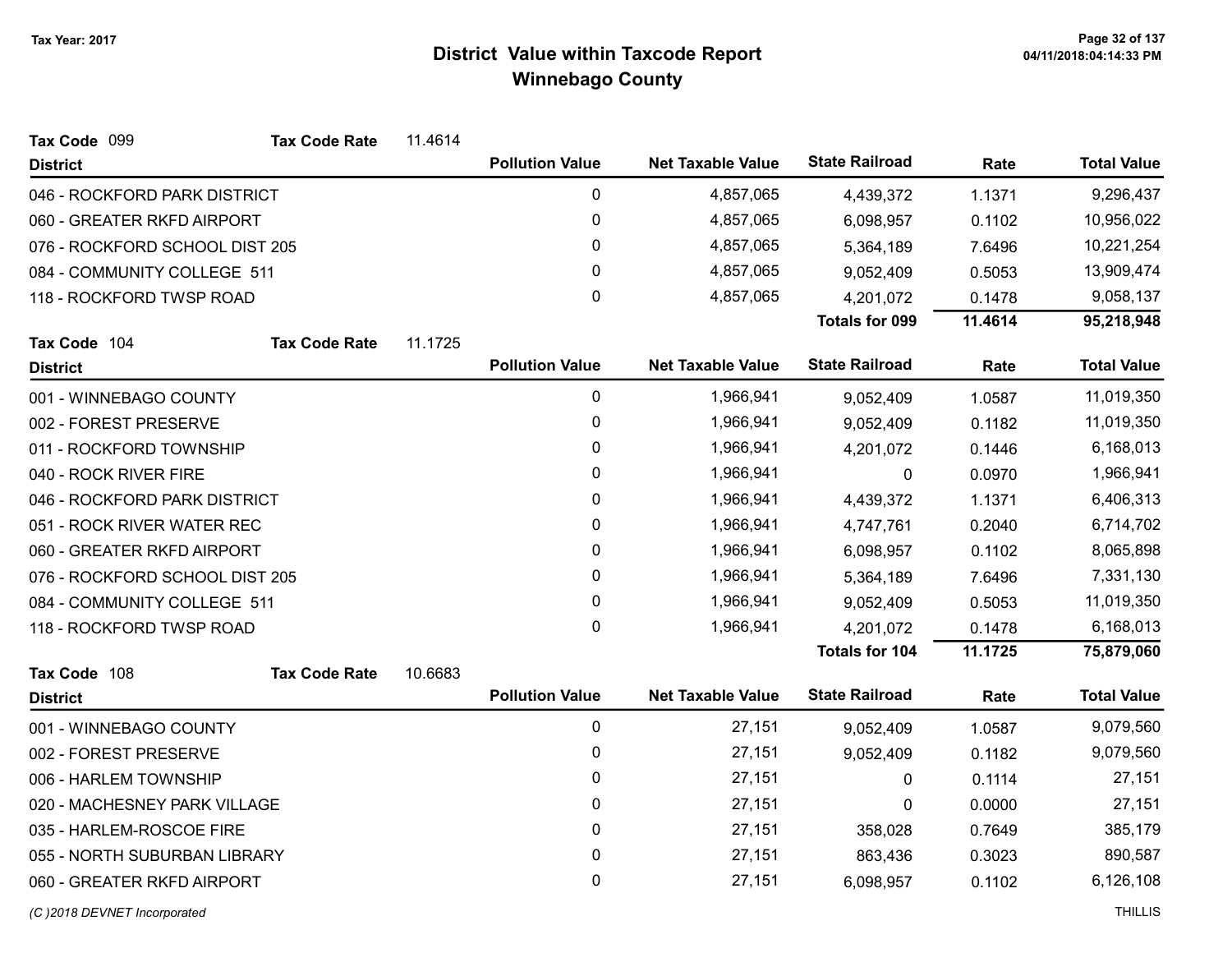| Tax Code 108                   | <b>Tax Code Rate</b> | 10.6683 |                        |                          |                       |         |                    |
|--------------------------------|----------------------|---------|------------------------|--------------------------|-----------------------|---------|--------------------|
| <b>District</b>                |                      |         | <b>Pollution Value</b> | <b>Net Taxable Value</b> | <b>State Railroad</b> | Rate    | <b>Total Value</b> |
| 076 - ROCKFORD SCHOOL DIST 205 |                      |         | 0                      | 27,151                   | 5,364,189             | 7.6496  | 5,391,340          |
| 084 - COMMUNITY COLLEGE 511    |                      |         | 0                      | 27,151                   | 9,052,409             | 0.5053  | 9,079,560          |
| 113 - HARLEM TWSP ROAD         |                      |         | $\mathbf 0$            | 27,151                   | 0                     | 0.0477  | 27,151             |
|                                |                      |         |                        |                          | Totals for 108        | 10.6683 | 40,113,347         |
| Tax Code 109                   | <b>Tax Code Rate</b> | 10.8723 |                        |                          |                       |         |                    |
| <b>District</b>                |                      |         | <b>Pollution Value</b> | <b>Net Taxable Value</b> | <b>State Railroad</b> | Rate    | <b>Total Value</b> |
| 001 - WINNEBAGO COUNTY         |                      |         | 0                      | 24,375,927               | 9,052,409             | 1.0587  | 33,428,336         |
| 002 - FOREST PRESERVE          |                      |         | $\pmb{0}$              | 24,375,927               | 9,052,409             | 0.1182  | 33,428,336         |
| 006 - HARLEM TOWNSHIP          |                      |         | 0                      | 24,375,927               | 0                     | 0.1114  | 24,375,927         |
| 020 - MACHESNEY PARK VILLAGE   |                      |         | 0                      | 24,375,927               | $\Omega$              | 0.0000  | 24,375,927         |
| 035 - HARLEM-ROSCOE FIRE       |                      |         | $\pmb{0}$              | 24,375,927               | 358,028               | 0.7649  | 24,733,955         |
| 051 - ROCK RIVER WATER REC     |                      |         | 0                      | 24,375,927               | 4,747,761             | 0.2040  | 29,123,688         |
| 055 - NORTH SUBURBAN LIBRARY   |                      |         | 0                      | 24,375,927               | 863,436               | 0.3023  | 25,239,363         |
| 060 - GREATER RKFD AIRPORT     |                      |         | 0                      | 24,375,927               | 6,098,957             | 0.1102  | 30,474,884         |
| 076 - ROCKFORD SCHOOL DIST 205 |                      |         | 0                      | 24,375,927               | 5,364,189             | 7.6496  | 29,740,116         |
| 084 - COMMUNITY COLLEGE 511    |                      |         | 0                      | 24,375,927               | 9,052,409             | 0.5053  | 33,428,336         |
| 113 - HARLEM TWSP ROAD         |                      |         | $\mathbf{0}$           | 24,375,927               | $\mathbf{0}$          | 0.0477  | 24,375,927         |
|                                |                      |         |                        |                          | <b>Totals for 109</b> | 10.8723 | 312,724,795        |
| Tax Code 110                   | <b>Tax Code Rate</b> | 11.4835 |                        |                          |                       |         |                    |
| <b>District</b>                |                      |         | <b>Pollution Value</b> | <b>Net Taxable Value</b> | <b>State Railroad</b> | Rate    | <b>Total Value</b> |
| 001 - WINNEBAGO COUNTY         |                      |         | 0                      | 26,777,234               | 9,052,409             | 1.0587  | 35,829,643         |
| 002 - FOREST PRESERVE          |                      |         | 0                      | 26,777,234               | 9,052,409             | 0.1182  | 35,829,643         |
| 004 - CHERRY VALLEY TOWNSHIP   |                      |         | 0                      | 26,777,234               | 1,507,199             | 0.1401  | 28,284,433         |
| 031 - CHERRY VALLEY FIRE       |                      |         | 0                      | 26,777,234               | 828,716               | 1.0261  | 27,605,950         |
| 051 - ROCK RIVER WATER REC     |                      |         | $\pmb{0}$              | 26,777,234               | 4,747,761             | 0.2040  | 31,524,995         |
| 054 - CHERRY VALLEY LIBRARY    |                      |         | 0                      | 26,777,234               | 954,912               | 0.3974  | 27,732,146         |
| 060 - GREATER RKFD AIRPORT     |                      |         | $\pmb{0}$              | 26,777,234               | 6,098,957             | 0.1102  | 32,876,191         |
| 076 - ROCKFORD SCHOOL DIST 205 |                      |         | 0                      | 26,777,234               | 5,364,189             | 7.6496  | 32, 141, 423       |
| (C) 2018 DEVNET Incorporated   |                      |         |                        |                          |                       |         | <b>THILLIS</b>     |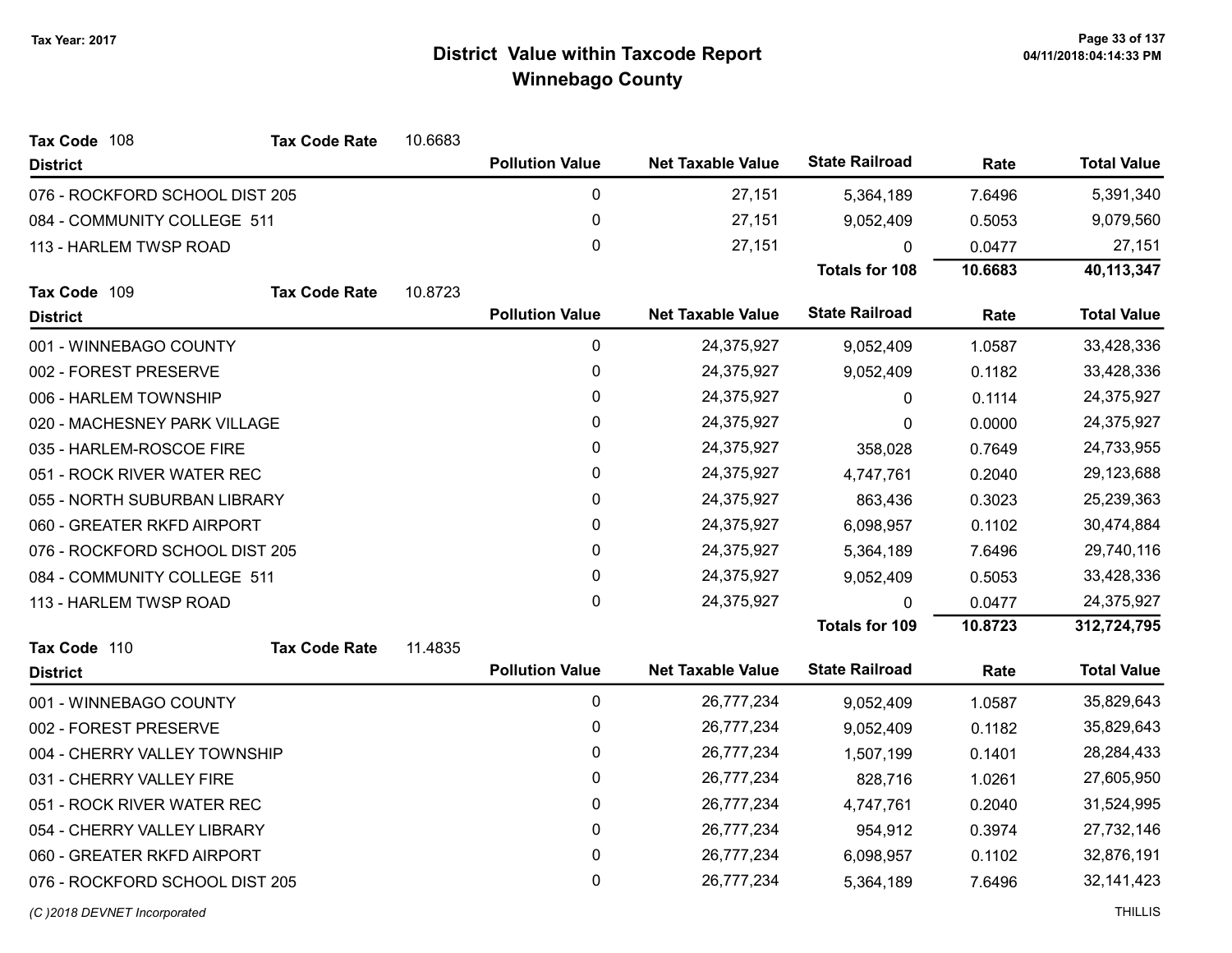| Tax Code 110                   | <b>Tax Code Rate</b>       | 11.4835 |                        |                          |                       |         |                    |
|--------------------------------|----------------------------|---------|------------------------|--------------------------|-----------------------|---------|--------------------|
| <b>District</b>                |                            |         | <b>Pollution Value</b> | <b>Net Taxable Value</b> | <b>State Railroad</b> | Rate    | <b>Total Value</b> |
| 084 - COMMUNITY COLLEGE 511    |                            |         | 0                      | 26,777,234               | 9,052,409             | 0.5053  | 35,829,643         |
| 111 - CHERRY VALLEY TWSP ROAD  |                            |         | $\mathbf 0$            | 26,777,234               | 1,507,199             | 0.2739  | 28,284,433         |
|                                |                            |         |                        |                          | <b>Totals for 110</b> | 11.4835 | 315,938,500        |
| Tax Code 111                   | <b>Tax Code Rate</b>       | 11.0861 |                        |                          |                       |         |                    |
| <b>District</b>                |                            |         | <b>Pollution Value</b> | <b>Net Taxable Value</b> | <b>State Railroad</b> | Rate    | <b>Total Value</b> |
| 001 - WINNEBAGO COUNTY         |                            |         | $\mathbf 0$            | 8,272,227                | 9,052,409             | 1.0587  | 17,324,636         |
| 002 - FOREST PRESERVE          |                            |         | 0                      | 8,272,227                | 9,052,409             | 0.1182  | 17,324,636         |
| 004 - CHERRY VALLEY TOWNSHIP   |                            |         | $\pmb{0}$              | 8,272,227                | 1,507,199             | 0.1401  | 9,779,426          |
| 031 - CHERRY VALLEY FIRE       |                            |         | $\pmb{0}$              | 8,272,227                | 828,716               | 1.0261  | 9,100,943          |
| 051 - ROCK RIVER WATER REC     |                            |         | 0                      | 8,272,227                | 4,747,761             | 0.2040  | 13,019,988         |
|                                | 060 - GREATER RKFD AIRPORT |         | 0                      | 8,272,227                | 6,098,957             | 0.1102  | 14,371,184         |
| 076 - ROCKFORD SCHOOL DIST 205 |                            |         | 0                      | 8,272,227                | 5,364,189             | 7.6496  | 13,636,416         |
| 084 - COMMUNITY COLLEGE 511    |                            |         | 0                      | 8,272,227                | 9,052,409             | 0.5053  | 17,324,636         |
| 111 - CHERRY VALLEY TWSP ROAD  |                            |         | 0                      | 8,272,227                | 1,507,199             | 0.2739  | 9,779,426          |
|                                |                            |         |                        |                          | <b>Totals for 111</b> | 11.0861 | 121,661,291        |
| Tax Code 112                   | <b>Tax Code Rate</b>       | 13.8208 |                        |                          |                       |         |                    |
| <b>District</b>                |                            |         | <b>Pollution Value</b> | <b>Net Taxable Value</b> | <b>State Railroad</b> | Rate    | <b>Total Value</b> |
| 001 - WINNEBAGO COUNTY         |                            |         | 0                      | 2,076,316                | 9,052,409             | 1.0587  | 11,128,725         |
| 002 - FOREST PRESERVE          |                            |         | 0                      | 2,076,316                | 9,052,409             | 0.1182  | 11,128,725         |
| 004 - CHERRY VALLEY TOWNSHIP   |                            |         | 0                      | 2,076,316                | 1,507,199             | 0.1401  | 3,583,515          |
| 023 - ROCKFORD CITY            |                            |         | 0                      | 2,076,316                | 3,513,129             | 3.2517  | 5,589,445          |
| 051 - ROCK RIVER WATER REC     |                            |         | 0                      | 2,076,316                | 4,747,761             | 0.2040  | 6,824,077          |
| 059 - ROCKFORD CITY LIBRARY    |                            |         | $\mathbf{0}$           | 2,076,316                | 3,513,129             | 0.5091  | 5,589,445          |
| 060 - GREATER RKFD AIRPORT     |                            |         | $\pmb{0}$              | 2,076,316                | 6,098,957             | 0.1102  | 8,175,273          |
| 076 - ROCKFORD SCHOOL DIST 205 |                            |         | 0                      | 2,076,316                | 5,364,189             | 7.6496  | 7,440,505          |
| 084 - COMMUNITY COLLEGE 511    |                            |         | 0                      | 2,076,316                | 9,052,409             | 0.5053  | 11,128,725         |
| 111 - CHERRY VALLEY TWSP ROAD  |                            |         | 0                      | 2,076,316                | 1,507,199             | 0.2739  | 3,583,515          |
|                                |                            |         |                        |                          | <b>Totals for 112</b> | 13.8208 | 74,171,950         |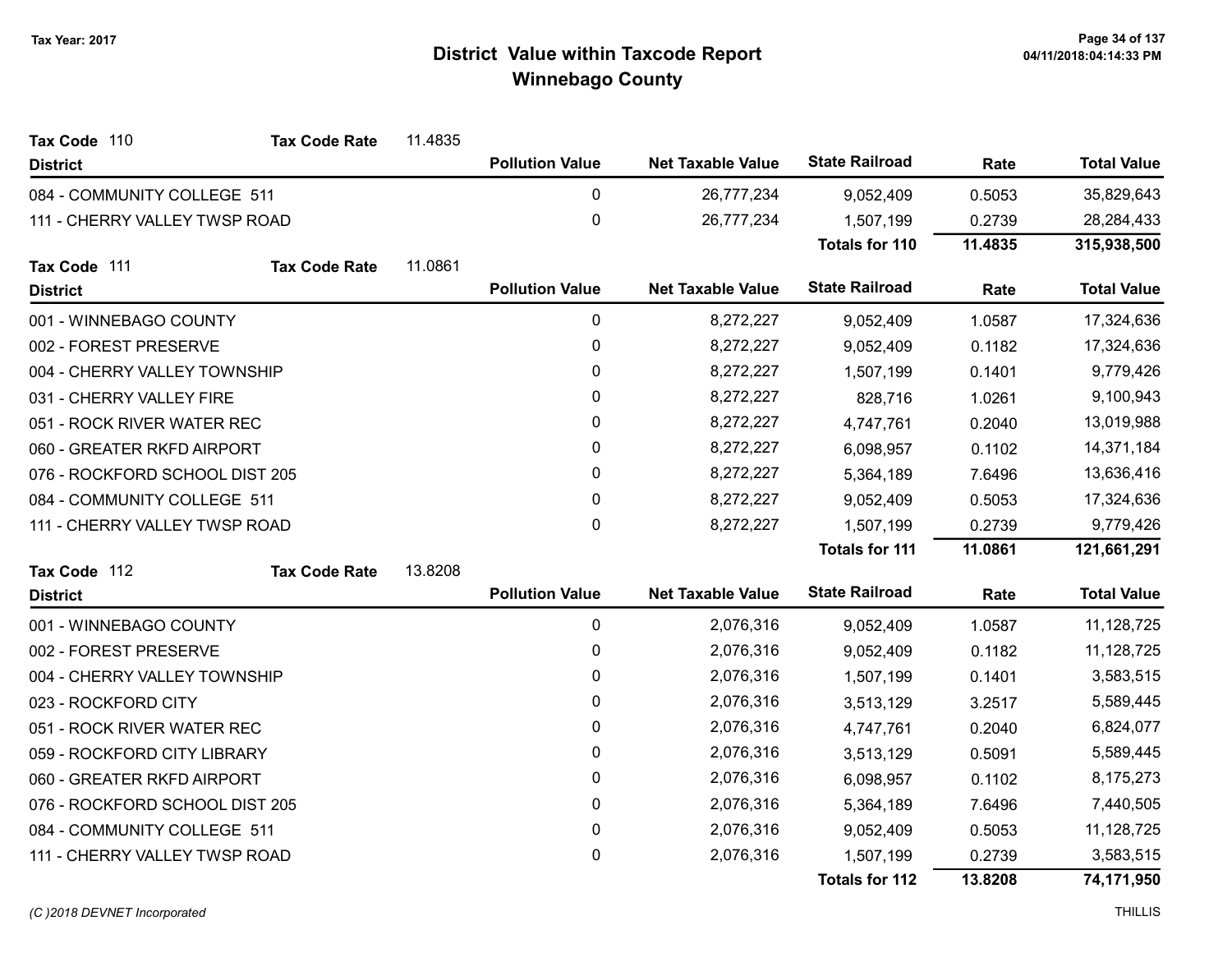| Tax Code 113                   | <b>Tax Code Rate</b> | 12.6206 |                        |                          |                       |         |                    |
|--------------------------------|----------------------|---------|------------------------|--------------------------|-----------------------|---------|--------------------|
| <b>District</b>                |                      |         | <b>Pollution Value</b> | <b>Net Taxable Value</b> | <b>State Railroad</b> | Rate    | <b>Total Value</b> |
| 001 - WINNEBAGO COUNTY         |                      |         | 0                      | 8,822,942                | 9,052,409             | 1.0587  | 17,875,351         |
| 002 - FOREST PRESERVE          |                      |         | 0                      | 8,822,942                | 9,052,409             | 0.1182  | 17,875,351         |
| 004 - CHERRY VALLEY TOWNSHIP   |                      |         | 0                      | 8,822,942                | 1,507,199             | 0.1401  | 10,330,141         |
| 031 - CHERRY VALLEY FIRE       |                      |         | 0                      | 8,822,942                | 828,716               | 1.0261  | 9,651,658          |
| 046 - ROCKFORD PARK DISTRICT   |                      |         | 0                      | 8,822,942                | 4,439,372             | 1.1371  | 13,262,314         |
| 051 - ROCK RIVER WATER REC     |                      |         | 0                      | 8,822,942                | 4,747,761             | 0.2040  | 13,570,703         |
| 054 - CHERRY VALLEY LIBRARY    |                      |         | 0                      | 8,822,942                | 954,912               | 0.3974  | 9,777,854          |
| 060 - GREATER RKFD AIRPORT     |                      |         | 0                      | 8,822,942                | 6,098,957             | 0.1102  | 14,921,899         |
| 076 - ROCKFORD SCHOOL DIST 205 |                      |         | 0                      | 8,822,942                | 5,364,189             | 7.6496  | 14, 187, 131       |
| 084 - COMMUNITY COLLEGE 511    |                      |         | 0                      | 8,822,942                | 9,052,409             | 0.5053  | 17,875,351         |
| 111 - CHERRY VALLEY TWSP ROAD  |                      |         | 0                      | 8,822,942                | 1,507,199             | 0.2739  | 10,330,141         |
|                                |                      |         |                        |                          | <b>Totals for 113</b> | 12.6206 | 149,657,894        |
| Tax Code 114                   | <b>Tax Code Rate</b> | 11.2795 |                        |                          |                       |         |                    |
| <b>District</b>                |                      |         | <b>Pollution Value</b> | <b>Net Taxable Value</b> | <b>State Railroad</b> | Rate    | <b>Total Value</b> |
| 001 - WINNEBAGO COUNTY         |                      |         | $\pmb{0}$              | 67,816,490               | 9,052,409             | 1.0587  | 76,868,899         |
| 002 - FOREST PRESERVE          |                      |         | $\pmb{0}$              | 67,816,490               | 9,052,409             | 0.1182  | 76,868,899         |
| 004 - CHERRY VALLEY TOWNSHIP   |                      |         | 0                      | 67,816,490               | 1,507,199             | 0.1401  | 69,323,689         |
| 031 - CHERRY VALLEY FIRE       |                      |         | 0                      | 67,816,490               | 828,716               | 1.0261  | 68,645,206         |
| 054 - CHERRY VALLEY LIBRARY    |                      |         | 0                      | 67,816,490               | 954,912               | 0.3974  | 68,771,402         |
| 060 - GREATER RKFD AIRPORT     |                      |         | 0                      | 67,816,490               | 6,098,957             | 0.1102  | 73,915,447         |
| 076 - ROCKFORD SCHOOL DIST 205 |                      |         | 0                      | 67,816,490               | 5,364,189             | 7.6496  | 73,180,679         |
| 084 - COMMUNITY COLLEGE 511    |                      |         | $\pmb{0}$              | 67,816,490               | 9,052,409             | 0.5053  | 76,868,899         |
| 111 - CHERRY VALLEY TWSP ROAD  |                      |         | 0                      | 67,816,490               | 1,507,199             | 0.2739  | 69,323,689         |
|                                |                      |         |                        |                          | <b>Totals for 114</b> | 11.2795 | 653,766,809        |
| Tax Code 115                   | <b>Tax Code Rate</b> | 10.8821 |                        |                          |                       |         |                    |
| <b>District</b>                |                      |         | <b>Pollution Value</b> | <b>Net Taxable Value</b> | <b>State Railroad</b> | Rate    | <b>Total Value</b> |
| 001 - WINNEBAGO COUNTY         |                      |         | $\pmb{0}$              | 5,209,166                | 9,052,409             | 1.0587  | 14,261,575         |
| 002 - FOREST PRESERVE          |                      |         | $\mathbf 0$            | 5,209,166                | 9,052,409             | 0.1182  | 14,261,575         |
| (C) 2018 DEVNET Incorporated   |                      |         |                        |                          |                       |         | <b>THILLIS</b>     |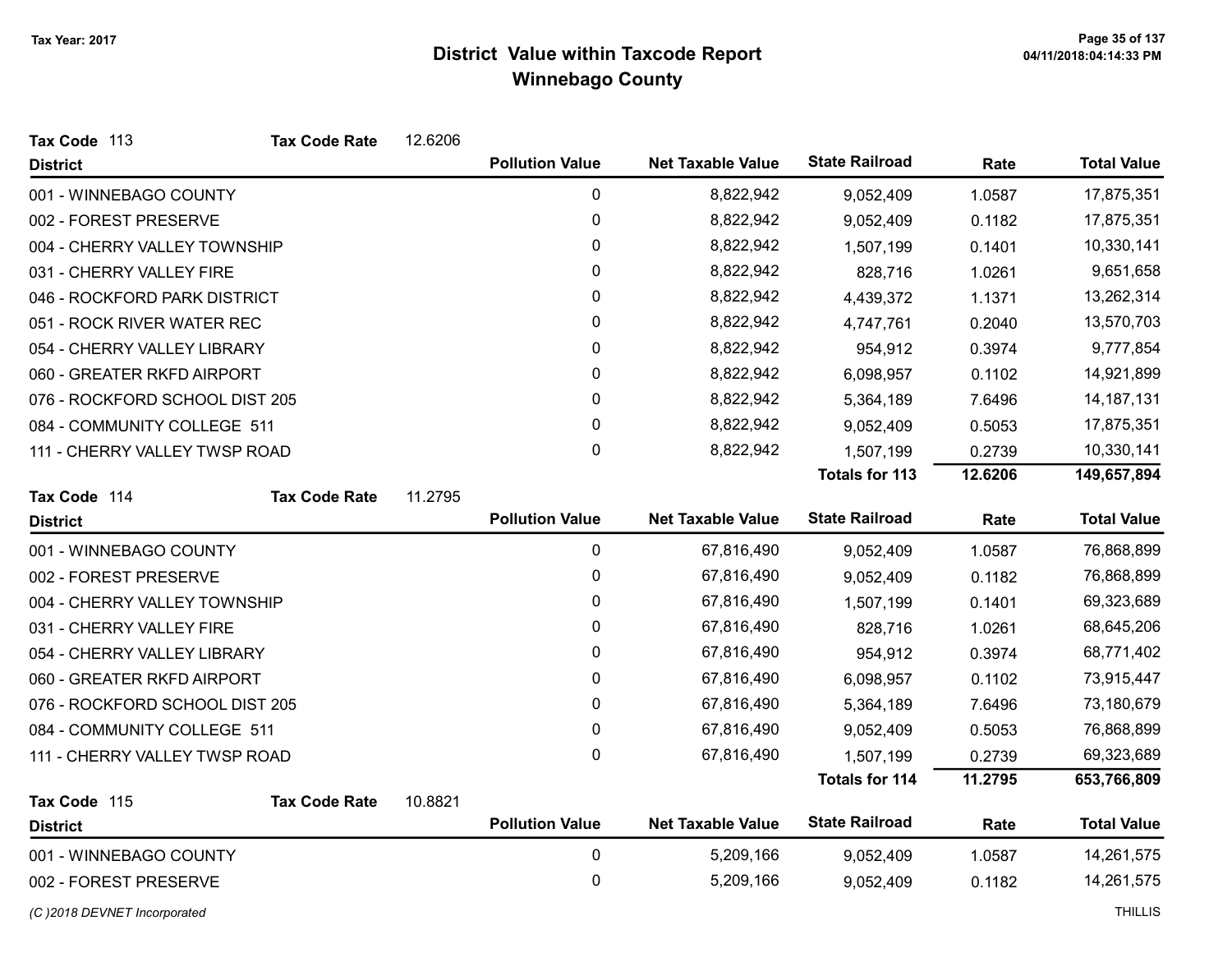| Tax Code 115                   | <b>Tax Code Rate</b> | 10.8821 |                        |                          |                       |         |                    |
|--------------------------------|----------------------|---------|------------------------|--------------------------|-----------------------|---------|--------------------|
| <b>District</b>                |                      |         | <b>Pollution Value</b> | <b>Net Taxable Value</b> | <b>State Railroad</b> | Rate    | <b>Total Value</b> |
| 004 - CHERRY VALLEY TOWNSHIP   |                      |         | 0                      | 5,209,166                | 1,507,199             | 0.1401  | 6,716,365          |
| 031 - CHERRY VALLEY FIRE       |                      |         | $\mathbf 0$            | 5,209,166                | 828,716               | 1.0261  | 6,037,882          |
| 060 - GREATER RKFD AIRPORT     |                      |         | 0                      | 5,209,166                | 6,098,957             | 0.1102  | 11,308,123         |
| 076 - ROCKFORD SCHOOL DIST 205 |                      |         | 0                      | 5,209,166                | 5,364,189             | 7.6496  | 10,573,355         |
| 084 - COMMUNITY COLLEGE 511    |                      |         | 0                      | 5,209,166                | 9,052,409             | 0.5053  | 14,261,575         |
| 111 - CHERRY VALLEY TWSP ROAD  |                      |         | 0                      | 5,209,166                | 1,507,199             | 0.2739  | 6,716,365          |
|                                |                      |         |                        |                          | <b>Totals for 115</b> | 10.8821 | 84,136,815         |
| Tax Code 116                   | <b>Tax Code Rate</b> | 13.6168 |                        |                          |                       |         |                    |
| <b>District</b>                |                      |         | <b>Pollution Value</b> | <b>Net Taxable Value</b> | <b>State Railroad</b> | Rate    | <b>Total Value</b> |
| 001 - WINNEBAGO COUNTY         |                      |         | $\mathbf 0$            | 21,796                   | 9,052,409             | 1.0587  | 9,074,205          |
| 002 - FOREST PRESERVE          |                      |         | $\pmb{0}$              | 21,796                   | 9,052,409             | 0.1182  | 9,074,205          |
| 004 - CHERRY VALLEY TOWNSHIP   |                      |         | 0                      | 21,796                   | 1,507,199             | 0.1401  | 1,528,995          |
| 023 - ROCKFORD CITY            |                      |         | $\pmb{0}$              | 21,796                   | 3,513,129             | 3.2517  | 3,534,925          |
| 059 - ROCKFORD CITY LIBRARY    |                      |         | 0                      | 21,796                   | 3,513,129             | 0.5091  | 3,534,925          |
| 060 - GREATER RKFD AIRPORT     |                      |         | 0                      | 21,796                   | 6,098,957             | 0.1102  | 6,120,753          |
| 076 - ROCKFORD SCHOOL DIST 205 |                      |         | 0                      | 21,796                   | 5,364,189             | 7.6496  | 5,385,985          |
| 084 - COMMUNITY COLLEGE 511    |                      |         | 0                      | 21,796                   | 9,052,409             | 0.5053  | 9,074,205          |
| 111 - CHERRY VALLEY TWSP ROAD  |                      |         | 0                      | 21,796                   | 1,507,199             | 0.2739  | 1,528,995          |
|                                |                      |         |                        |                          | Totals for 116        | 13.6168 | 48,857,193         |
| Tax Code 117                   | <b>Tax Code Rate</b> | 14.8363 |                        |                          |                       |         |                    |
| <b>District</b>                |                      |         | <b>Pollution Value</b> | <b>Net Taxable Value</b> | <b>State Railroad</b> | Rate    | <b>Total Value</b> |
| 001 - WINNEBAGO COUNTY         |                      |         | $\pmb{0}$              | 10,648,275               | 9,052,409             | 1.0587  | 19,700,684         |
| 002 - FOREST PRESERVE          |                      |         | 0                      | 10,648,275               | 9,052,409             | 0.1182  | 19,700,684         |
| 011 - ROCKFORD TOWNSHIP        |                      |         | $\pmb{0}$              | 10,648,275               | 4,201,072             | 0.1446  | 14,849,347         |
| 023 - ROCKFORD CITY            |                      |         | 0                      | 10,648,275               | 3,513,129             | 3.2517  | 14, 161, 404       |
| 046 - ROCKFORD PARK DISTRICT   |                      |         | $\mathbf 0$            | 10,648,275               | 4,439,372             | 1.1371  | 15,087,647         |
| 051 - ROCK RIVER WATER REC     |                      |         | 0                      | 10,648,275               | 4,747,761             | 0.2040  | 15,396,036         |
| 059 - ROCKFORD CITY LIBRARY    |                      |         | 0                      | 10,648,275               | 3,513,129             | 0.5091  | 14, 161, 404       |
|                                |                      |         |                        |                          |                       |         |                    |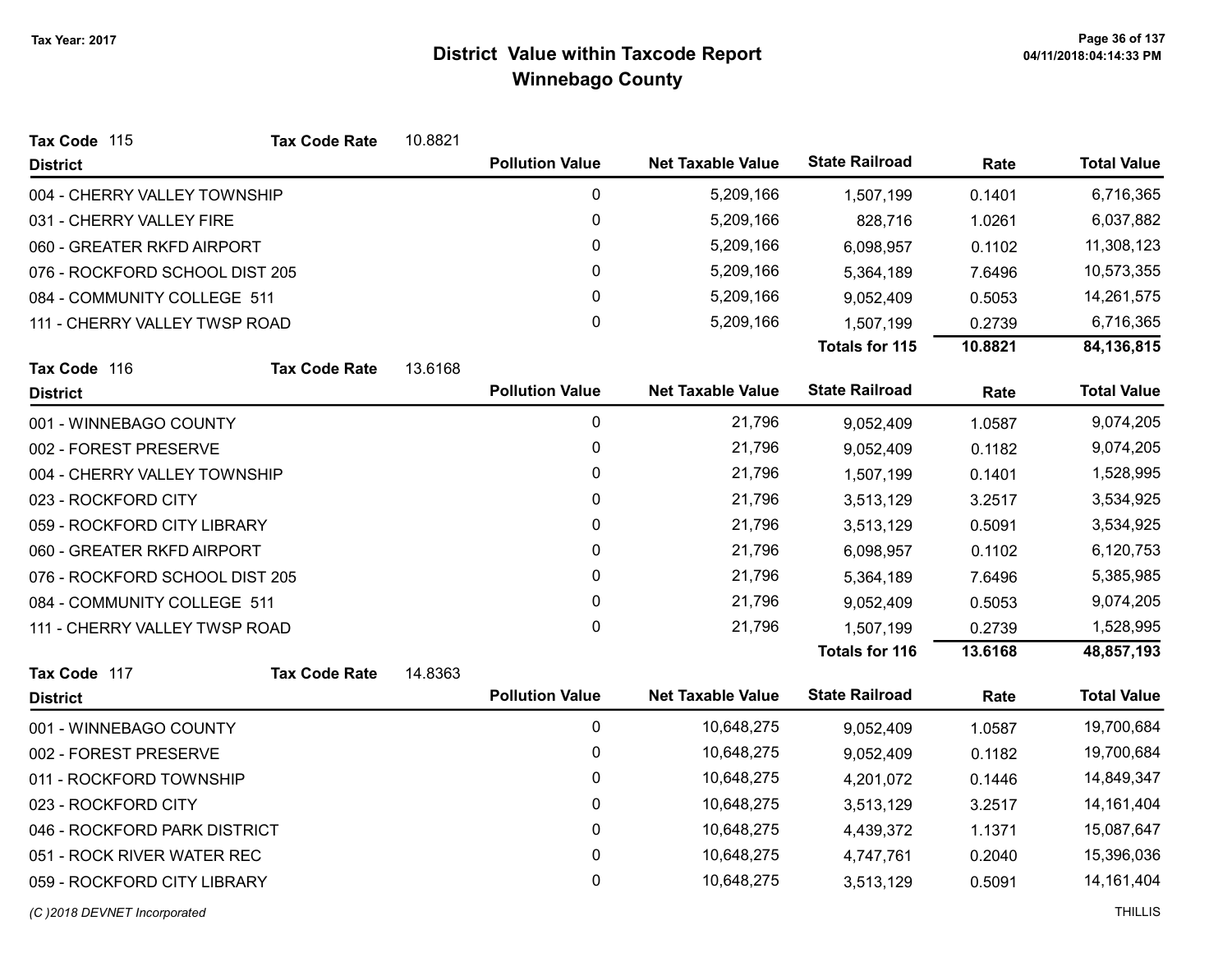| Tax Code 117                   | <b>Tax Code Rate</b> | 14.8363 |                        |                          |                       |         |                    |
|--------------------------------|----------------------|---------|------------------------|--------------------------|-----------------------|---------|--------------------|
| <b>District</b>                |                      |         | <b>Pollution Value</b> | <b>Net Taxable Value</b> | <b>State Railroad</b> | Rate    | <b>Total Value</b> |
| 060 - GREATER RKFD AIRPORT     |                      |         | 0                      | 10,648,275               | 6,098,957             | 0.1102  | 16,747,232         |
| 066 - EAST STATE & ALPINE TIF  |                      |         | $\pmb{0}$              | 783,749                  | 0                     | 0.0000  | 783,749            |
| 076 - ROCKFORD SCHOOL DIST 205 |                      |         | 0                      | 10,648,275               | 5,364,189             | 7.6496  | 16,012,464         |
| 084 - COMMUNITY COLLEGE 511    |                      |         | $\pmb{0}$              | 10,648,275               | 9,052,409             | 0.5053  | 19,700,684         |
| 118 - ROCKFORD TWSP ROAD       |                      |         | $\mathbf 0$            | 10,648,275               | 4,201,072             | 0.1478  | 14,849,347         |
|                                |                      |         |                        |                          | <b>Totals for 117</b> | 14.8363 | 181,150,682        |
| Tax Code 118                   | <b>Tax Code Rate</b> | 11.4191 |                        |                          |                       |         |                    |
| <b>District</b>                |                      |         | <b>Pollution Value</b> | <b>Net Taxable Value</b> | <b>State Railroad</b> | Rate    | <b>Total Value</b> |
| 001 - WINNEBAGO COUNTY         |                      |         | $\pmb{0}$              | 366,998                  | 9,052,409             | 1.0587  | 9,419,407          |
| 002 - FOREST PRESERVE          |                      |         | 0                      | 366,998                  | 9,052,409             | 0.1182  | 9,419,407          |
| 006 - HARLEM TOWNSHIP          |                      |         | $\mathbf 0$            | 366,998                  | 0                     | 0.1114  | 366,998            |
| 020 - MACHESNEY PARK VILLAGE   |                      |         | 0                      | 366,998                  | 0                     | 0.0000  | 366,998            |
| 035 - HARLEM-ROSCOE FIRE       |                      |         | $\pmb{0}$              | 366,998                  | 358,028               | 0.7649  | 725,026            |
| 051 - ROCK RIVER WATER REC     |                      |         | 0                      | 366,998                  | 4,747,761             | 0.2040  | 5,114,759          |
| 055 - NORTH SUBURBAN LIBRARY   |                      |         | $\pmb{0}$              | 366,998                  | 863,436               | 0.3023  | 1,230,434          |
| 060 - GREATER RKFD AIRPORT     |                      |         | 0                      | 366,998                  | 6,098,957             | 0.1102  | 6,465,955          |
| 070 - HARLEM SCHOOL DIST 122   |                      |         | $\pmb{0}$              | 366,998                  | 515,093               | 8.1964  | 882,091            |
| 084 - COMMUNITY COLLEGE 511    |                      |         | 0                      | 366,998                  | 9,052,409             | 0.5053  | 9,419,407          |
| 098 - MACHESNEY PARK TIF       |                      |         | $\pmb{0}$              | 8,050,214                | 0                     | 0.0000  | 8,050,214          |
| 113 - HARLEM TWSP ROAD         |                      |         | $\mathbf 0$            | 366,998                  | $\Omega$              | 0.0477  | 366,998            |
|                                |                      |         |                        |                          | <b>Totals for 118</b> | 11.4191 | 51,827,694         |
| Tax Code 119                   | <b>Tax Code Rate</b> | 11.4835 |                        |                          |                       |         |                    |
| <b>District</b>                |                      |         | <b>Pollution Value</b> | <b>Net Taxable Value</b> | <b>State Railroad</b> | Rate    | <b>Total Value</b> |
| 001 - WINNEBAGO COUNTY         |                      |         | $\pmb{0}$              | 12,179,578               | 9,052,409             | 1.0587  | 21,231,987         |
| 002 - FOREST PRESERVE          |                      |         | $\pmb{0}$              | 12,179,578               | 9,052,409             | 0.1182  | 21,231,987         |
| 004 - CHERRY VALLEY TOWNSHIP   |                      |         | $\pmb{0}$              | 12,179,578               | 1,507,199             | 0.1401  | 13,686,777         |
| 017 - CHERRY VALLEY VILLAGE    |                      |         | $\pmb{0}$              | 12,179,578               | 174,165               | 0.0000  | 12,353,743         |
| 031 - CHERRY VALLEY FIRE       |                      |         | $\pmb{0}$              | 12,179,578               | 828,716               | 1.0261  | 13,008,294         |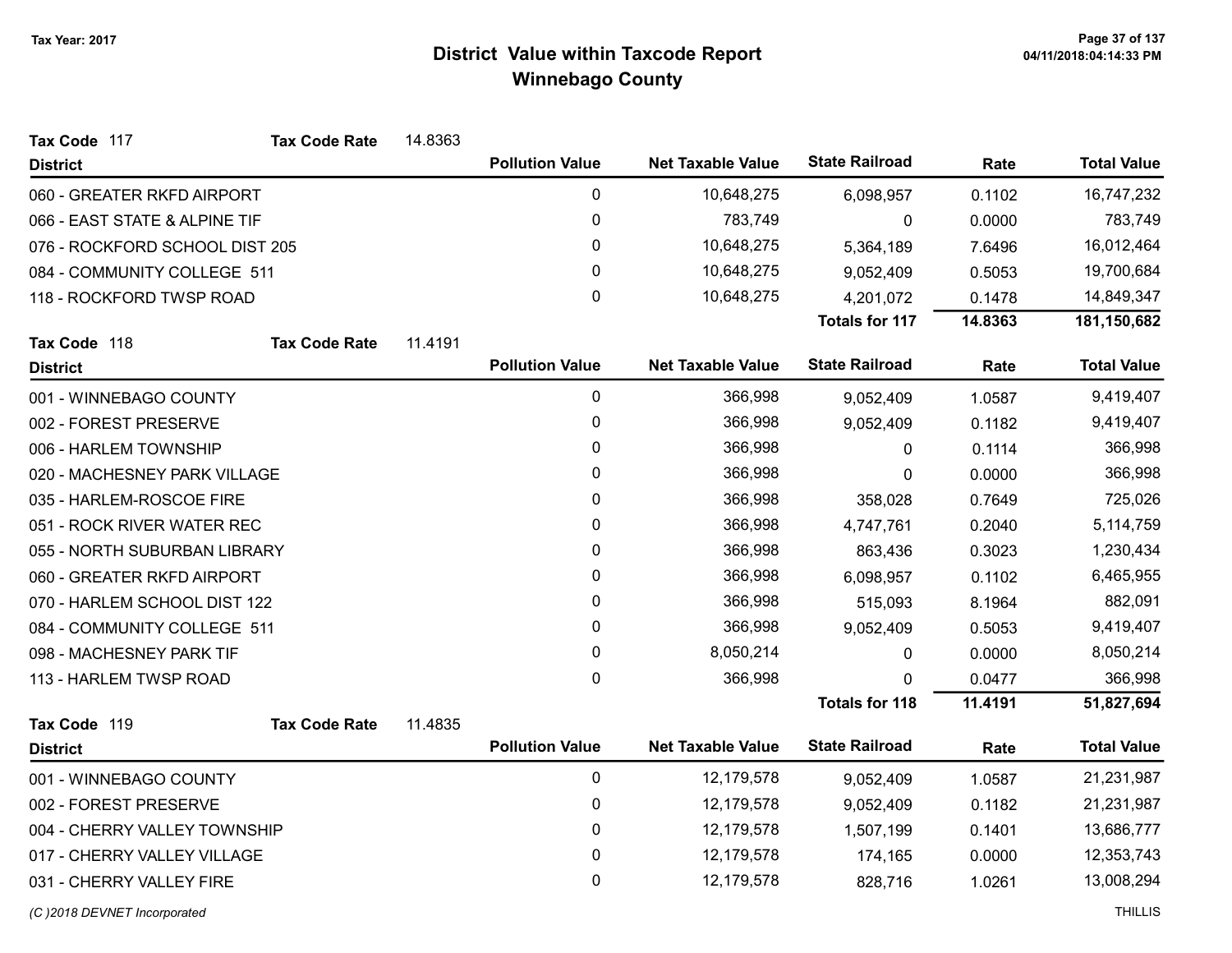| Tax Code 119                   | <b>Tax Code Rate</b> | 11.4835 |                        |                          |                       |         |                    |
|--------------------------------|----------------------|---------|------------------------|--------------------------|-----------------------|---------|--------------------|
| <b>District</b>                |                      |         | <b>Pollution Value</b> | <b>Net Taxable Value</b> | <b>State Railroad</b> | Rate    | <b>Total Value</b> |
| 051 - ROCK RIVER WATER REC     |                      |         | 0                      | 12,179,578               | 4,747,761             | 0.2040  | 16,927,339         |
| 054 - CHERRY VALLEY LIBRARY    |                      |         | $\mathbf 0$            | 12,179,578               | 954,912               | 0.3974  | 13,134,490         |
| 060 - GREATER RKFD AIRPORT     |                      |         | 0                      | 12,179,578               | 6,098,957             | 0.1102  | 18,278,535         |
| 076 - ROCKFORD SCHOOL DIST 205 |                      |         | 0                      | 12,179,578               | 5,364,189             | 7.6496  | 17,543,767         |
| 084 - COMMUNITY COLLEGE 511    |                      |         | 0                      | 12,179,578               | 9,052,409             | 0.5053  | 21,231,987         |
| 111 - CHERRY VALLEY TWSP ROAD  |                      |         | $\mathbf{0}$           | 12,179,578               | 1,507,199             | 0.2739  | 13,686,777         |
|                                |                      |         |                        |                          | <b>Totals for 119</b> | 11.4835 | 182,315,683        |
| Tax Code 120                   | <b>Tax Code Rate</b> | 11.2795 |                        |                          |                       |         |                    |
| <b>District</b>                |                      |         | <b>Pollution Value</b> | <b>Net Taxable Value</b> | <b>State Railroad</b> | Rate    | <b>Total Value</b> |
| 001 - WINNEBAGO COUNTY         |                      |         | $\mathbf 0$            | 3,337,359                | 9,052,409             | 1.0587  | 12,389,768         |
| 002 - FOREST PRESERVE          |                      |         | $\mathbf 0$            | 3,337,359                | 9,052,409             | 0.1182  | 12,389,768         |
| 004 - CHERRY VALLEY TOWNSHIP   |                      |         | 0                      | 3,337,359                | 1,507,199             | 0.1401  | 4,844,558          |
| 017 - CHERRY VALLEY VILLAGE    |                      |         | 0                      | 3,337,359                | 174,165               | 0.0000  | 3,511,524          |
| 031 - CHERRY VALLEY FIRE       |                      |         | 0                      | 3,337,359                | 828,716               | 1.0261  | 4,166,075          |
| 054 - CHERRY VALLEY LIBRARY    |                      |         | 0                      | 3,337,359                | 954,912               | 0.3974  | 4,292,271          |
| 060 - GREATER RKFD AIRPORT     |                      |         | 0                      | 3,337,359                | 6,098,957             | 0.1102  | 9,436,316          |
| 076 - ROCKFORD SCHOOL DIST 205 |                      |         | 0                      | 3,337,359                | 5,364,189             | 7.6496  | 8,701,548          |
| 084 - COMMUNITY COLLEGE 511    |                      |         | 0                      | 3,337,359                | 9,052,409             | 0.5053  | 12,389,768         |
| 111 - CHERRY VALLEY TWSP ROAD  |                      |         | $\mathbf{0}$           | 3,337,359                | 1,507,199             | 0.2739  | 4,844,558          |
|                                |                      |         |                        |                          | Totals for 120        | 11.2795 | 76,966,154         |
| Tax Code 122                   | <b>Tax Code Rate</b> | 10.0932 |                        |                          |                       |         |                    |
| <b>District</b>                |                      |         | <b>Pollution Value</b> | <b>Net Taxable Value</b> | <b>State Railroad</b> | Rate    | <b>Total Value</b> |
| 001 - WINNEBAGO COUNTY         |                      |         | 0                      | 499,940                  | 9,052,409             | 1.0587  | 9,552,349          |
| 002 - FOREST PRESERVE          |                      |         | $\mathbf 0$            | 499,940                  | 9,052,409             | 0.1182  | 9,552,349          |
| 004 - CHERRY VALLEY TOWNSHIP   |                      |         | 0                      | 499,940                  | 1,507,199             | 0.1401  | 2,007,139          |
| 031 - CHERRY VALLEY FIRE       |                      |         | $\mathbf 0$            | 499,940                  | 828,716               | 1.0261  | 1,328,656          |
| 054 - CHERRY VALLEY LIBRARY    |                      |         | 0                      | 499,940                  | 954,912               | 0.3974  | 1,454,852          |
| 060 - GREATER RKFD AIRPORT     |                      |         | 0                      | 499,940                  | 6,098,957             | 0.1102  | 6,598,897          |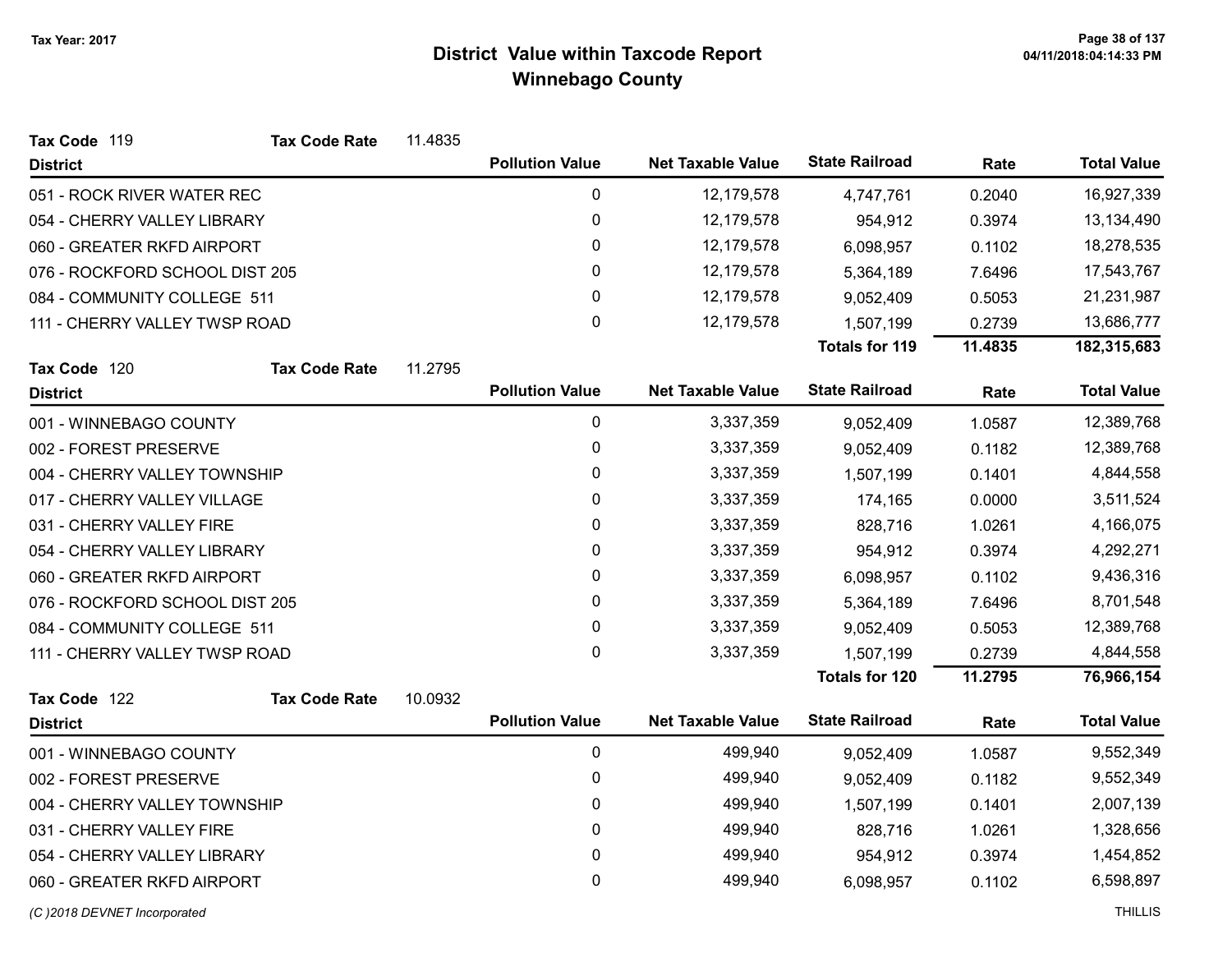| Tax Code 122                   | <b>Tax Code Rate</b> | 10.0932 |                        |                          |                       |         |                    |
|--------------------------------|----------------------|---------|------------------------|--------------------------|-----------------------|---------|--------------------|
| <b>District</b>                |                      |         | <b>Pollution Value</b> | <b>Net Taxable Value</b> | <b>State Railroad</b> | Rate    | <b>Total Value</b> |
| 083 - HIAWATHA SCHOOL DIST 426 |                      |         | $\pmb{0}$              | 499,940                  | 0                     | 6.3032  | 499,940            |
| 085 - COMMUNITY COLLEGE 523    |                      |         | $\pmb{0}$              | 499,940                  | 0                     | 0.6654  | 499,940            |
| 111 - CHERRY VALLEY TWSP ROAD  |                      |         | 0                      | 499,940                  | 1,507,199             | 0.2739  | 2,007,139          |
|                                |                      |         |                        |                          | <b>Totals for 122</b> | 10.0932 | 33,501,261         |
| Tax Code 123                   | <b>Tax Code Rate</b> | 13.6992 |                        |                          |                       |         |                    |
| <b>District</b>                |                      |         | <b>Pollution Value</b> | <b>Net Taxable Value</b> | <b>State Railroad</b> | Rate    | <b>Total Value</b> |
| 001 - WINNEBAGO COUNTY         |                      |         | $\pmb{0}$              | 607,352                  | 9,052,409             | 1.0587  | 9,659,761          |
| 002 - FOREST PRESERVE          |                      |         | 0                      | 607,352                  | 9,052,409             | 0.1182  | 9,659,761          |
| 011 - ROCKFORD TOWNSHIP        |                      |         | 0                      | 607,352                  | 4,201,072             | 0.1446  | 4,808,424          |
| 023 - ROCKFORD CITY            |                      |         | 0                      | 607,352                  | 3,513,129             | 3.2517  | 4,120,481          |
| 051 - ROCK RIVER WATER REC     |                      |         | 0                      | 607,352                  | 4,747,761             | 0.2040  | 5,355,113          |
| 059 - ROCKFORD CITY LIBRARY    |                      |         | 0                      | 607,352                  | 3,513,129             | 0.5091  | 4,120,481          |
| 060 - GREATER RKFD AIRPORT     |                      |         | 0                      | 607,352                  | 6,098,957             | 0.1102  | 6,706,309          |
| 076 - ROCKFORD SCHOOL DIST 205 |                      |         | 0                      | 607,352                  | 5,364,189             | 7.6496  | 5,971,541          |
| 084 - COMMUNITY COLLEGE 511    |                      |         | 0                      | 607,352                  | 9,052,409             | 0.5053  | 9,659,761          |
| 118 - ROCKFORD TWSP ROAD       |                      |         | 0                      | 607,352                  | 4,201,072             | 0.1478  | 4,808,424          |
|                                |                      |         |                        |                          | <b>Totals for 123</b> | 13.6992 | 64,870,056         |
| Tax Code 124                   | <b>Tax Code Rate</b> | 12.6206 |                        |                          |                       |         |                    |
| <b>District</b>                |                      |         | <b>Pollution Value</b> | <b>Net Taxable Value</b> | <b>State Railroad</b> | Rate    | <b>Total Value</b> |
| 001 - WINNEBAGO COUNTY         |                      |         | $\mathbf 0$            | 6,443,266                | 9,052,409             | 1.0587  | 15,495,675         |
| 002 - FOREST PRESERVE          |                      |         | 0                      | 6,443,266                | 9,052,409             | 0.1182  | 15,495,675         |
| 004 - CHERRY VALLEY TOWNSHIP   |                      |         | 0                      | 6,443,266                | 1,507,199             | 0.1401  | 7,950,465          |
| 017 - CHERRY VALLEY VILLAGE    |                      |         | 0                      | 6,443,266                | 174,165               | 0.0000  | 6,617,431          |
| 031 - CHERRY VALLEY FIRE       |                      |         | 0                      | 6,443,266                | 828,716               | 1.0261  | 7,271,982          |
| 046 - ROCKFORD PARK DISTRICT   |                      |         | 0                      | 6,443,266                | 4,439,372             | 1.1371  | 10,882,638         |
| 051 - ROCK RIVER WATER REC     |                      |         | $\pmb{0}$              | 6,443,266                | 4,747,761             | 0.2040  | 11,191,027         |
| 054 - CHERRY VALLEY LIBRARY    |                      |         | $\pmb{0}$              | 6,443,266                | 954,912               | 0.3974  | 7,398,178          |
| 060 - GREATER RKFD AIRPORT     |                      |         | 0                      | 6,443,266                | 6,098,957             | 0.1102  | 12,542,223         |
|                                |                      |         |                        |                          |                       |         |                    |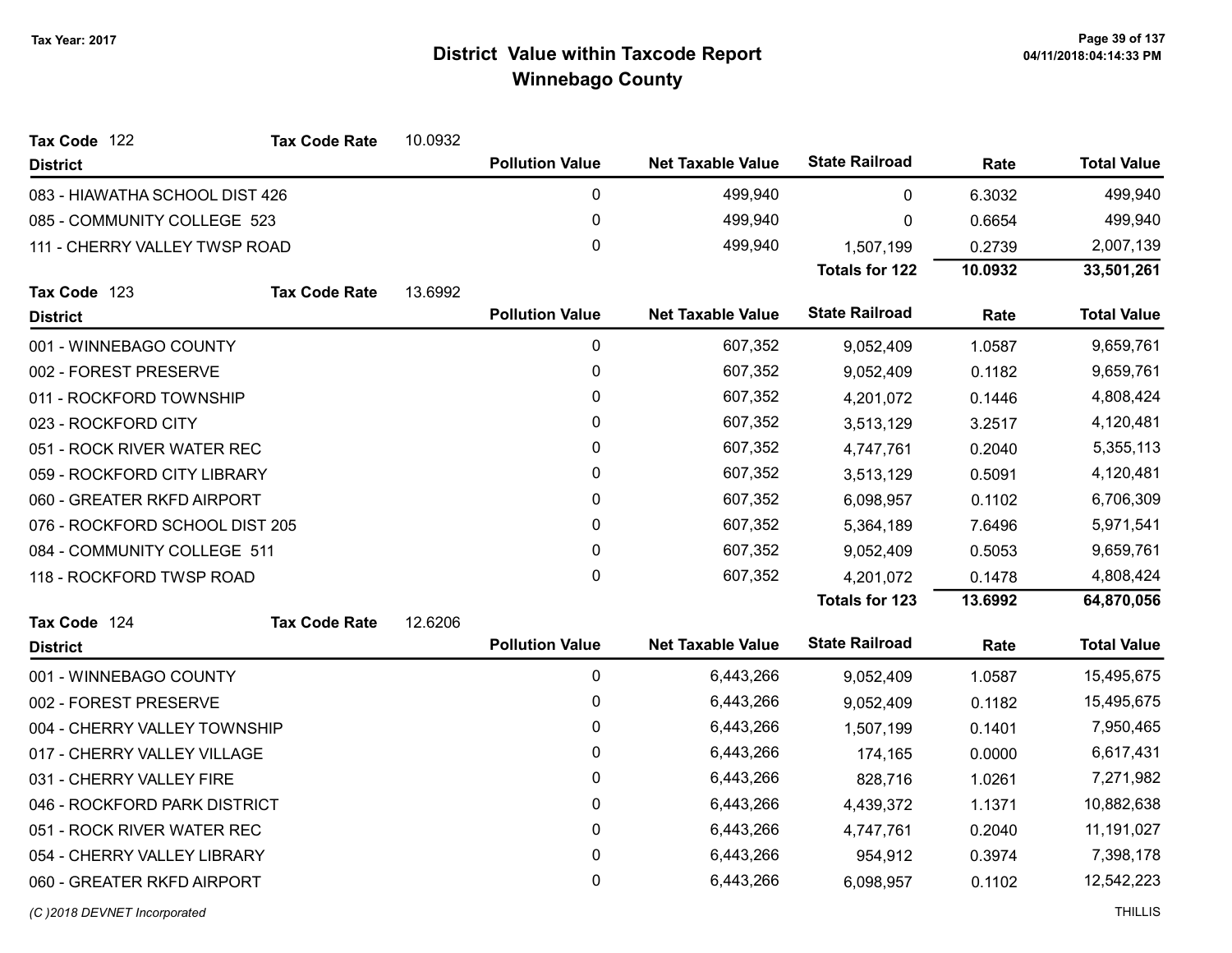| Tax Code 124                   | <b>Tax Code Rate</b> | 12.6206 |                        |                          |                       |         |                    |
|--------------------------------|----------------------|---------|------------------------|--------------------------|-----------------------|---------|--------------------|
| <b>District</b>                |                      |         | <b>Pollution Value</b> | <b>Net Taxable Value</b> | <b>State Railroad</b> | Rate    | <b>Total Value</b> |
| 076 - ROCKFORD SCHOOL DIST 205 |                      |         | $\pmb{0}$              | 6,443,266                | 5,364,189             | 7.6496  | 11,807,455         |
| 084 - COMMUNITY COLLEGE 511    |                      |         | 0                      | 6,443,266                | 9,052,409             | 0.5053  | 15,495,675         |
| 111 - CHERRY VALLEY TWSP ROAD  |                      |         | $\mathbf 0$            | 6,443,266                | 1,507,199             | 0.2739  | 7,950,465          |
|                                |                      |         |                        |                          | <b>Totals for 124</b> | 12.6206 | 130,098,889        |
| Tax Code 125                   | <b>Tax Code Rate</b> | 12.4166 |                        |                          |                       |         |                    |
| <b>District</b>                |                      |         | <b>Pollution Value</b> | <b>Net Taxable Value</b> | <b>State Railroad</b> | Rate    | <b>Total Value</b> |
| 001 - WINNEBAGO COUNTY         |                      |         | 0                      | 114,743                  | 9,052,409             | 1.0587  | 9,167,152          |
| 002 - FOREST PRESERVE          |                      |         | 0                      | 114,743                  | 9,052,409             | 0.1182  | 9,167,152          |
| 004 - CHERRY VALLEY TOWNSHIP   |                      |         | 0                      | 114,743                  | 1,507,199             | 0.1401  | 1,621,942          |
| 017 - CHERRY VALLEY VILLAGE    |                      |         | 0                      | 114,743                  | 174,165               | 0.0000  | 288,908            |
| 031 - CHERRY VALLEY FIRE       |                      |         | $\pmb{0}$              | 114,743                  | 828,716               | 1.0261  | 943,459            |
| 046 - ROCKFORD PARK DISTRICT   |                      |         | 0                      | 114,743                  | 4,439,372             | 1.1371  | 4,554,115          |
| 054 - CHERRY VALLEY LIBRARY    |                      |         | $\mathbf 0$            | 114,743                  | 954,912               | 0.3974  | 1,069,655          |
| 060 - GREATER RKFD AIRPORT     |                      |         | $\mathbf{0}$           | 114,743                  | 6,098,957             | 0.1102  | 6,213,700          |
| 076 - ROCKFORD SCHOOL DIST 205 |                      |         | 0                      | 114,743                  | 5,364,189             | 7.6496  | 5,478,932          |
| 084 - COMMUNITY COLLEGE 511    |                      |         | 0                      | 114,743                  | 9,052,409             | 0.5053  | 9,167,152          |
| 111 - CHERRY VALLEY TWSP ROAD  |                      |         | $\mathbf{0}$           | 114,743                  | 1,507,199             | 0.2739  | 1,621,942          |
|                                |                      |         |                        |                          | Totals for 125        | 12.4166 | 49,294,109         |
| Tax Code 126                   | <b>Tax Code Rate</b> | 14.8363 |                        |                          |                       |         |                    |
| <b>District</b>                |                      |         | <b>Pollution Value</b> | <b>Net Taxable Value</b> | <b>State Railroad</b> | Rate    | <b>Total Value</b> |
| 001 - WINNEBAGO COUNTY         |                      |         | 0                      | 1,660,766                | 9,052,409             | 1.0587  | 10,713,175         |
| 002 - FOREST PRESERVE          |                      |         | 0                      | 1,660,766                | 9,052,409             | 0.1182  | 10,713,175         |
| 011 - ROCKFORD TOWNSHIP        |                      |         | $\pmb{0}$              | 1,660,766                | 4,201,072             | 0.1446  | 5,861,838          |
| 023 - ROCKFORD CITY            |                      |         | 0                      | 1,660,766                | 3,513,129             | 3.2517  | 5,173,895          |
| 046 - ROCKFORD PARK DISTRICT   |                      |         | $\pmb{0}$              | 1,660,766                | 4,439,372             | 1.1371  | 6,100,138          |
| 051 - ROCK RIVER WATER REC     |                      |         | $\pmb{0}$              | 1,660,766                | 4,747,761             | 0.2040  | 6,408,527          |
| 052 - PRESTON & CENTRAL TIF    |                      |         | 0                      | 544,195                  | 0                     | 0.0000  | 544,195            |
| 059 - ROCKFORD CITY LIBRARY    |                      |         | 0                      | 1,660,766                | 3,513,129             | 0.5091  | 5,173,895          |
| (C) 2018 DEVNET Incorporated   |                      |         |                        |                          |                       |         | <b>THILLIS</b>     |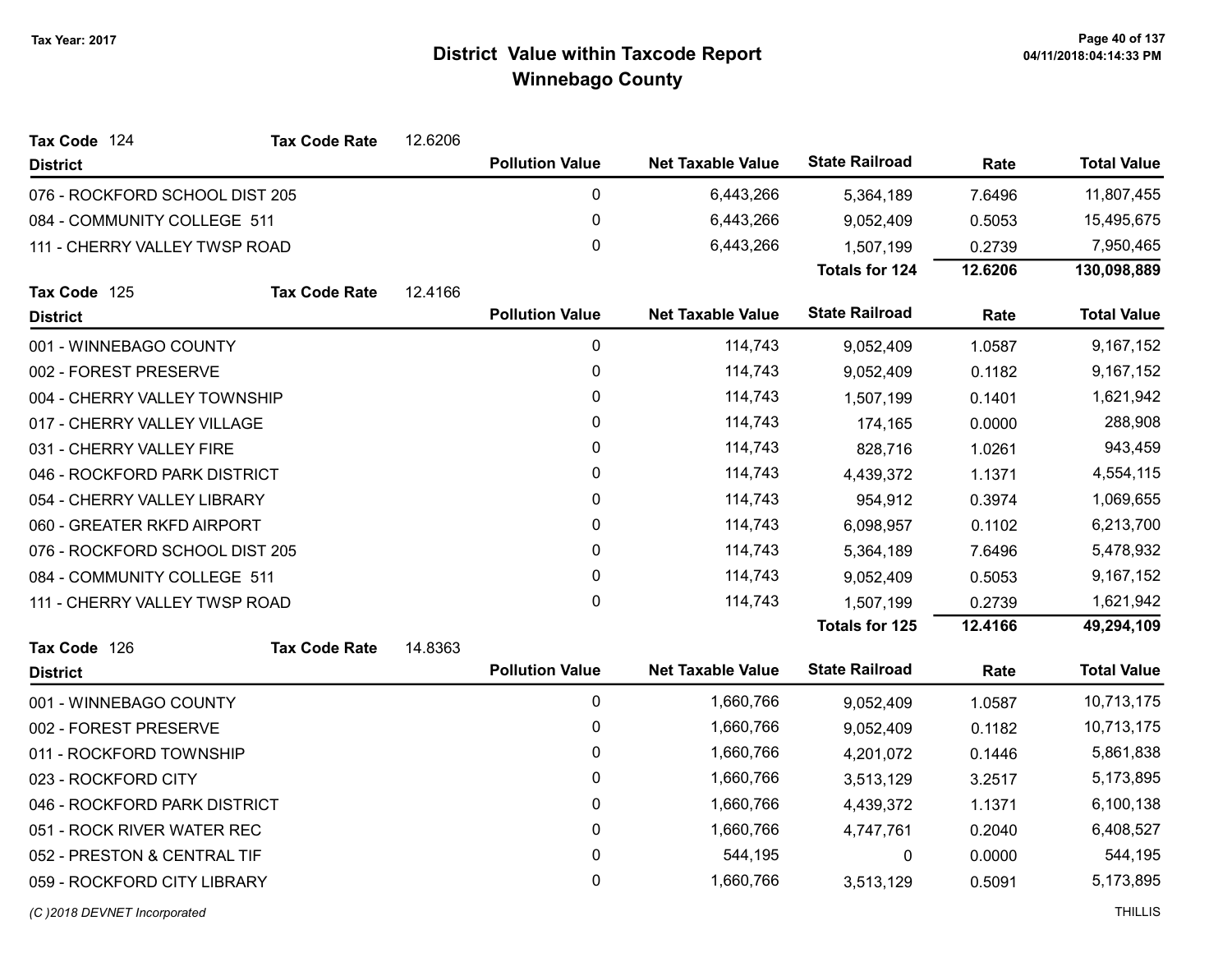| Tax Code 126                   | <b>Tax Code Rate</b> | 14.8363 |                        |                          |                       |         |                    |
|--------------------------------|----------------------|---------|------------------------|--------------------------|-----------------------|---------|--------------------|
| <b>District</b>                |                      |         | <b>Pollution Value</b> | <b>Net Taxable Value</b> | <b>State Railroad</b> | Rate    | <b>Total Value</b> |
| 060 - GREATER RKFD AIRPORT     |                      |         | 0                      | 1,660,766                | 6,098,957             | 0.1102  | 7,759,723          |
| 076 - ROCKFORD SCHOOL DIST 205 |                      |         | 0                      | 1,660,766                | 5,364,189             | 7.6496  | 7,024,955          |
| 084 - COMMUNITY COLLEGE 511    |                      |         | 0                      | 1,660,766                | 9,052,409             | 0.5053  | 10,713,175         |
| 118 - ROCKFORD TWSP ROAD       |                      |         | $\mathbf{0}$           | 1,660,766                | 4,201,072             | 0.1478  | 5,861,838          |
|                                |                      |         |                        |                          | <b>Totals for 126</b> | 14.8363 | 82,048,529         |
| Tax Code 127                   | <b>Tax Code Rate</b> | 14.9579 |                        |                          |                       |         |                    |
| <b>District</b>                |                      |         | <b>Pollution Value</b> | <b>Net Taxable Value</b> | <b>State Railroad</b> | Rate    | <b>Total Value</b> |
| 001 - WINNEBAGO COUNTY         |                      |         | 0                      | 104,029,388              | 9,052,409             | 1.0587  | 113,081,797        |
| 002 - FOREST PRESERVE          |                      |         | 0                      | 104,029,388              | 9,052,409             | 0.1182  | 113,081,797        |
| 004 - CHERRY VALLEY TOWNSHIP   |                      |         | 0                      | 104,029,388              | 1,507,199             | 0.1401  | 105,536,587        |
| 023 - ROCKFORD CITY            |                      |         | 0                      | 104,029,388              | 3,513,129             | 3.2517  | 107,542,517        |
| 046 - ROCKFORD PARK DISTRICT   |                      |         | 0                      | 104,029,388              | 4,439,372             | 1.1371  | 108,468,760        |
| 051 - ROCK RIVER WATER REC     |                      |         | 0                      | 104,029,388              | 4,747,761             | 0.2040  | 108,777,149        |
| 059 - ROCKFORD CITY LIBRARY    |                      |         | 0                      | 104,029,388              | 3,513,129             | 0.5091  | 107,542,517        |
| 060 - GREATER RKFD AIRPORT     |                      |         | 0                      | 104,029,388              | 6,098,957             | 0.1102  | 110,128,345        |
| 076 - ROCKFORD SCHOOL DIST 205 |                      |         | 0                      | 104,029,388              | 5,364,189             | 7.6496  | 109,393,577        |
| 084 - COMMUNITY COLLEGE 511    |                      |         | 0                      | 104,029,388              | 9,052,409             | 0.5053  | 113,081,797        |
| 111 - CHERRY VALLEY TWSP ROAD  |                      |         | $\mathbf 0$            | 104,029,388              | 1,507,199             | 0.2739  | 105,536,587        |
|                                |                      |         |                        |                          | <b>Totals for 127</b> | 14.9579 | 1,202,171,430      |
| Tax Code 128                   | <b>Tax Code Rate</b> | 12.0192 |                        |                          |                       |         |                    |
| <b>District</b>                |                      |         | <b>Pollution Value</b> | <b>Net Taxable Value</b> | <b>State Railroad</b> | Rate    | <b>Total Value</b> |
| 001 - WINNEBAGO COUNTY         |                      |         | 0                      | 1,661,047                | 9,052,409             | 1.0587  | 10,713,456         |
| 002 - FOREST PRESERVE          |                      |         | $\pmb{0}$              | 1,661,047                | 9,052,409             | 0.1182  | 10,713,456         |
| 004 - CHERRY VALLEY TOWNSHIP   |                      |         | 0                      | 1,661,047                | 1,507,199             | 0.1401  | 3,168,246          |
| 031 - CHERRY VALLEY FIRE       |                      |         | 0                      | 1,661,047                | 828,716               | 1.0261  | 2,489,763          |
| 046 - ROCKFORD PARK DISTRICT   |                      |         | 0                      | 1,661,047                | 4,439,372             | 1.1371  | 6,100,419          |
| 060 - GREATER RKFD AIRPORT     |                      |         | 0                      | 1,661,047                | 6,098,957             | 0.1102  | 7,760,004          |
| 076 - ROCKFORD SCHOOL DIST 205 |                      |         | 0                      | 1,661,047                | 5,364,189             | 7.6496  | 7,025,236          |
| (C) 2018 DEVNET Incorporated   |                      |         |                        |                          |                       |         | <b>THILLIS</b>     |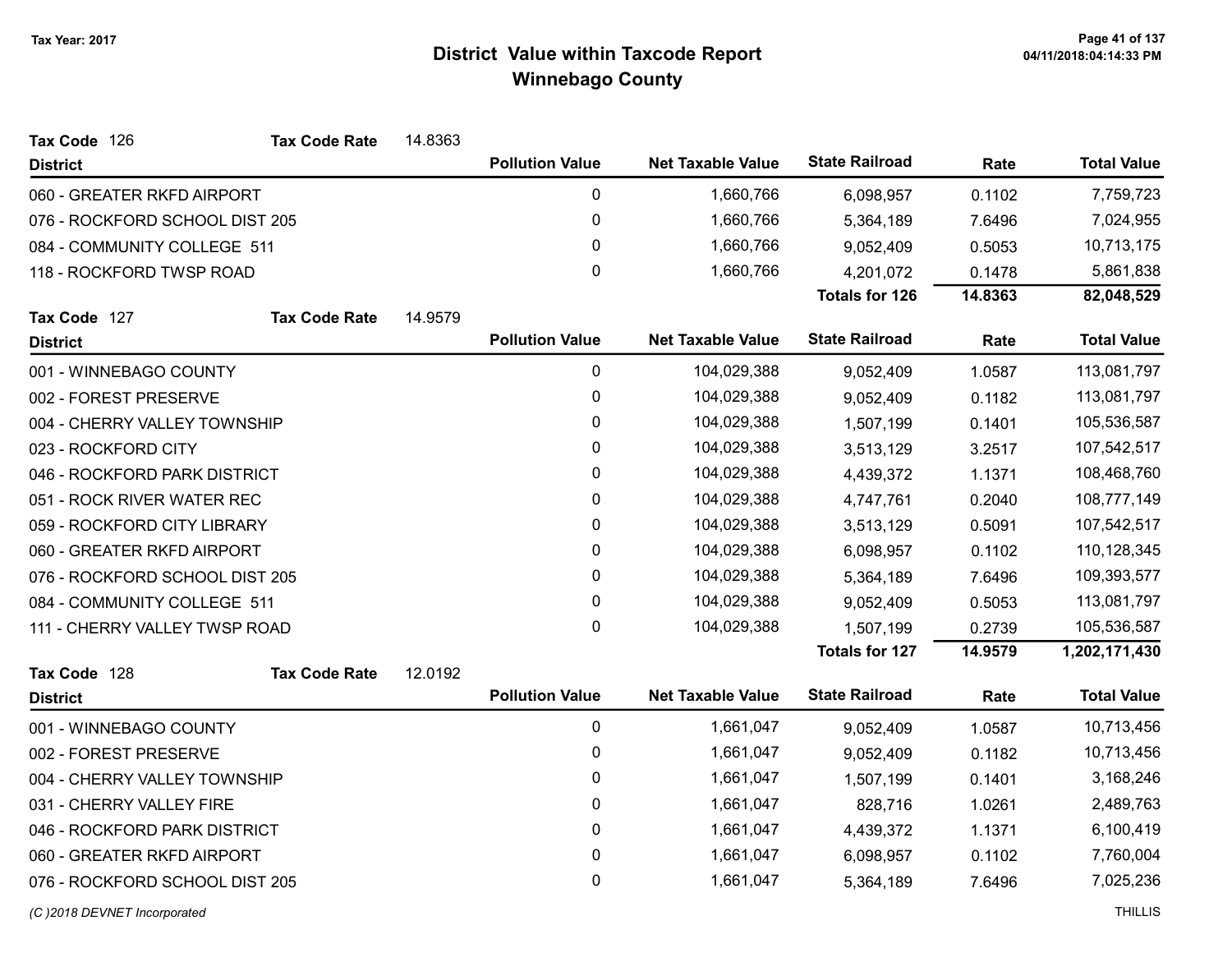| Tax Code 128                   | <b>Tax Code Rate</b> | 12.0192 |                        |                          |                       |         |                    |
|--------------------------------|----------------------|---------|------------------------|--------------------------|-----------------------|---------|--------------------|
| <b>District</b>                |                      |         | <b>Pollution Value</b> | <b>Net Taxable Value</b> | <b>State Railroad</b> | Rate    | <b>Total Value</b> |
| 084 - COMMUNITY COLLEGE 511    |                      |         | 0                      | 1,661,047                | 9,052,409             | 0.5053  | 10,713,456         |
| 111 - CHERRY VALLEY TWSP ROAD  |                      |         | $\mathbf 0$            | 1,661,047                | 1,507,199             | 0.2739  | 3,168,246          |
|                                |                      |         |                        |                          | <b>Totals for 128</b> | 12.0192 | 61,852,282         |
| Tax Code 129                   | <b>Tax Code Rate</b> | 12.4166 |                        |                          |                       |         |                    |
| <b>District</b>                |                      |         | <b>Pollution Value</b> | <b>Net Taxable Value</b> | <b>State Railroad</b> | Rate    | <b>Total Value</b> |
| 001 - WINNEBAGO COUNTY         |                      |         | 0                      | 12,235,477               | 9,052,409             | 1.0587  | 21,287,886         |
| 002 - FOREST PRESERVE          |                      |         | 0                      | 12,235,477               | 9,052,409             | 0.1182  | 21,287,886         |
| 004 - CHERRY VALLEY TOWNSHIP   |                      |         | 0                      | 12,235,477               | 1,507,199             | 0.1401  | 13,742,676         |
| 031 - CHERRY VALLEY FIRE       |                      |         | 0                      | 12,235,477               | 828,716               | 1.0261  | 13,064,193         |
| 046 - ROCKFORD PARK DISTRICT   |                      |         | 0                      | 12,235,477               | 4,439,372             | 1.1371  | 16,674,849         |
| 054 - CHERRY VALLEY LIBRARY    |                      |         | 0                      | 12,235,477               | 954,912               | 0.3974  | 13,190,389         |
| 060 - GREATER RKFD AIRPORT     |                      |         | $\mathbf 0$            | 12,235,477               | 6,098,957             | 0.1102  | 18,334,434         |
| 076 - ROCKFORD SCHOOL DIST 205 |                      |         | $\mathbf 0$            | 12,235,477               | 5,364,189             | 7.6496  | 17,599,666         |
| 084 - COMMUNITY COLLEGE 511    |                      |         | 0                      | 12,235,477               | 9,052,409             | 0.5053  | 21,287,886         |
| 111 - CHERRY VALLEY TWSP ROAD  |                      |         | 0                      | 12,235,477               | 1,507,199             | 0.2739  | 13,742,676         |
|                                |                      |         |                        |                          | Totals for 129        | 12.4166 | 170,212,541        |
| Tax Code 130                   | <b>Tax Code Rate</b> | 11.3350 |                        |                          |                       |         |                    |
| <b>District</b>                |                      |         | <b>Pollution Value</b> | <b>Net Taxable Value</b> | <b>State Railroad</b> | Rate    | <b>Total Value</b> |
| 001 - WINNEBAGO COUNTY         |                      |         | 0                      | 3,893,332                | 9,052,409             | 1.0587  | 12,945,741         |
| 002 - FOREST PRESERVE          |                      |         | 0                      | 3,893,332                | 9,052,409             | 0.1182  | 12,945,741         |
| 006 - HARLEM TOWNSHIP          |                      |         | 0                      | 3,893,332                | 0                     | 0.1114  | 3,893,332          |
| 025 - ROSCOE VILLAGE           |                      |         | 0                      | 3,893,332                | 0                     | 0.6667  | 3,893,332          |
| 035 - HARLEM-ROSCOE FIRE       |                      |         | $\mathbf 0$            | 3,893,332                | 358,028               | 0.7649  | 4,251,360          |
| 055 - NORTH SUBURBAN LIBRARY   |                      |         | 0                      | 3,893,332                | 863,436               | 0.3023  | 4,756,768          |
| 060 - GREATER RKFD AIRPORT     |                      |         | 0                      | 3,893,332                | 6,098,957             | 0.1102  | 9,992,289          |
| 076 - ROCKFORD SCHOOL DIST 205 |                      |         | 0                      | 3,893,332                | 5,364,189             | 7.6496  | 9,257,521          |
| 084 - COMMUNITY COLLEGE 511    |                      |         | $\mathbf 0$            | 3,893,332                | 9,052,409             | 0.5053  | 12,945,741         |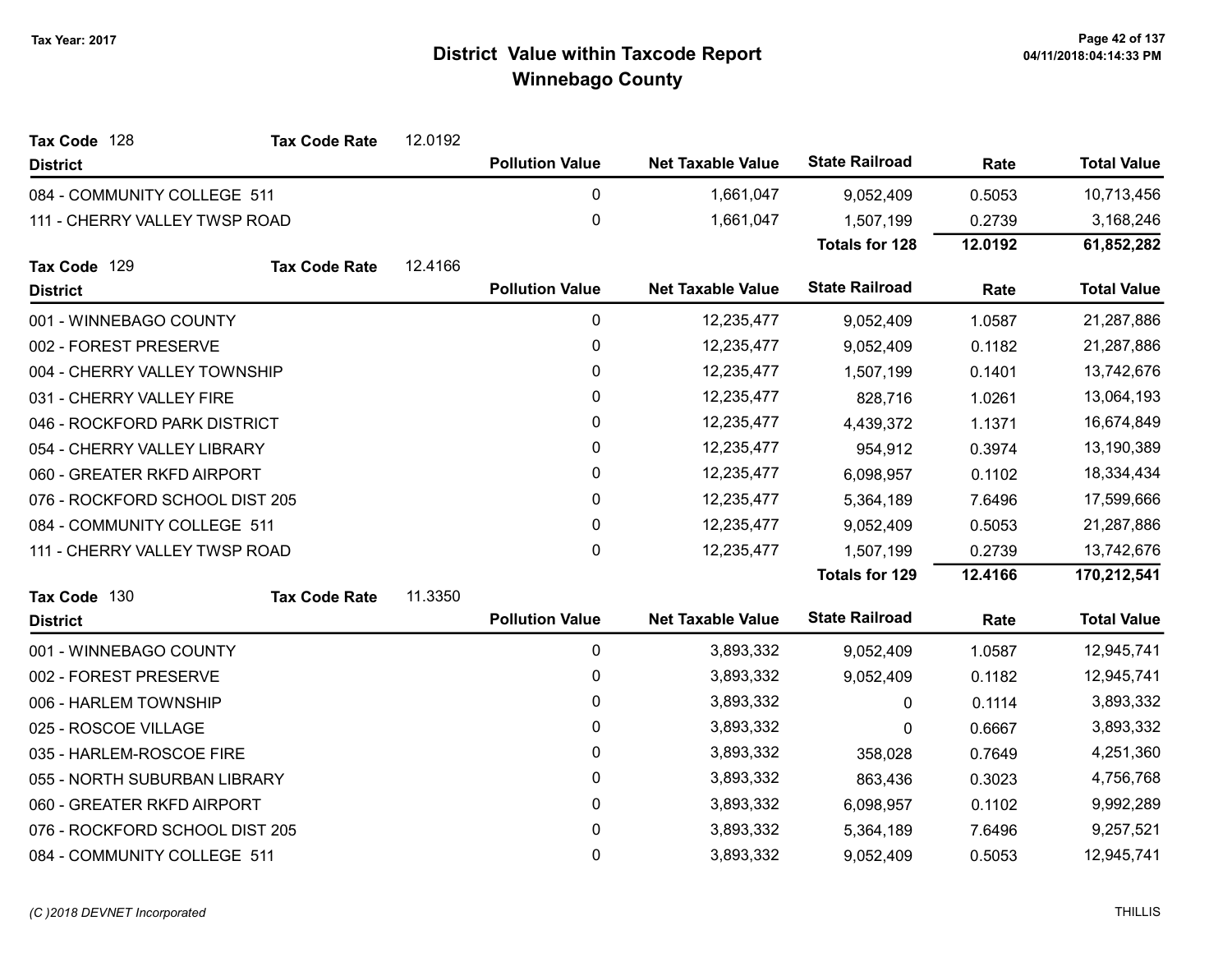| Tax Code 130                   | <b>Tax Code Rate</b> | 11.3350 |                        |                          |                       |         |                    |
|--------------------------------|----------------------|---------|------------------------|--------------------------|-----------------------|---------|--------------------|
| <b>District</b>                |                      |         | <b>Pollution Value</b> | <b>Net Taxable Value</b> | <b>State Railroad</b> | Rate    | <b>Total Value</b> |
| 113 - HARLEM TWSP ROAD         |                      |         | 0                      | 3,893,332                | 0                     | 0.0477  | 3,893,332          |
|                                |                      |         |                        |                          | <b>Totals for 130</b> | 11.3350 | 78,775,157         |
| Tax Code 131                   | <b>Tax Code Rate</b> | 13.4952 |                        |                          |                       |         |                    |
| <b>District</b>                |                      |         | <b>Pollution Value</b> | <b>Net Taxable Value</b> | <b>State Railroad</b> | Rate    | <b>Total Value</b> |
| 001 - WINNEBAGO COUNTY         |                      |         | 0                      | 3,461                    | 9,052,409             | 1.0587  | 9,055,870          |
| 002 - FOREST PRESERVE          |                      |         | $\pmb{0}$              | 3,461                    | 9,052,409             | 0.1182  | 9,055,870          |
| 011 - ROCKFORD TOWNSHIP        |                      |         | 0                      | 3,461                    | 4,201,072             | 0.1446  | 4,204,533          |
| 023 - ROCKFORD CITY            |                      |         | 0                      | 3,461                    | 3,513,129             | 3.2517  | 3,516,590          |
| 059 - ROCKFORD CITY LIBRARY    |                      |         | 0                      | 3,461                    | 3,513,129             | 0.5091  | 3,516,590          |
| 060 - GREATER RKFD AIRPORT     |                      |         | 0                      | 3,461                    | 6,098,957             | 0.1102  | 6,102,418          |
| 076 - ROCKFORD SCHOOL DIST 205 |                      |         | $\mathbf{0}$           | 3,461                    | 5,364,189             | 7.6496  | 5,367,650          |
| 084 - COMMUNITY COLLEGE 511    |                      |         | $\pmb{0}$              | 3,461                    | 9,052,409             | 0.5053  | 9,055,870          |
| 118 - ROCKFORD TWSP ROAD       |                      |         | $\mathbf 0$            | 3,461                    | 4,201,072             | 0.1478  | 4,204,533          |
|                                |                      |         |                        |                          | <b>Totals for 131</b> | 13.4952 | 54,079,924         |
| Tax Code 133                   | <b>Tax Code Rate</b> | 11.4191 |                        |                          |                       |         |                    |
| <b>District</b>                |                      |         | <b>Pollution Value</b> | <b>Net Taxable Value</b> | <b>State Railroad</b> | Rate    | <b>Total Value</b> |
| 001 - WINNEBAGO COUNTY         |                      |         | 0                      | 100,036,241              | 9,052,409             | 1.0587  | 109,088,650        |
| 002 - FOREST PRESERVE          |                      |         | $\pmb{0}$              | 100,036,241              | 9,052,409             | 0.1182  | 109,088,650        |
| 006 - HARLEM TOWNSHIP          |                      |         | 0                      | 100,036,241              | $\mathbf{0}$          | 0.1114  | 100,036,241        |
| 020 - MACHESNEY PARK VILLAGE   |                      |         | $\pmb{0}$              | 100,036,241              | 0                     | 0.0000  | 100,036,241        |
| 035 - HARLEM-ROSCOE FIRE       |                      |         | $\mathbf{0}$           | 100,036,241              | 358,028               | 0.7649  | 100,394,269        |
| 051 - ROCK RIVER WATER REC     |                      |         | $\pmb{0}$              | 100,036,241              | 4,747,761             | 0.2040  | 104,784,002        |
| 055 - NORTH SUBURBAN LIBRARY   |                      |         | 0                      | 100,036,241              | 863,436               | 0.3023  | 100,899,677        |
| 060 - GREATER RKFD AIRPORT     |                      |         | 0                      | 100,036,241              | 6,098,957             | 0.1102  | 106,135,198        |
| 070 - HARLEM SCHOOL DIST 122   |                      |         | 0                      | 100,036,241              | 515,093               | 8.1964  | 100,551,334        |
| 084 - COMMUNITY COLLEGE 511    |                      |         | 0                      | 100,036,241              | 9,052,409             | 0.5053  | 109,088,650        |
| 113 - HARLEM TWSP ROAD         |                      |         | $\mathbf 0$            | 100,036,241              | 0                     | 0.0477  | 100,036,241        |
|                                |                      |         |                        |                          | <b>Totals for 133</b> | 11.4191 | 1,140,139,153      |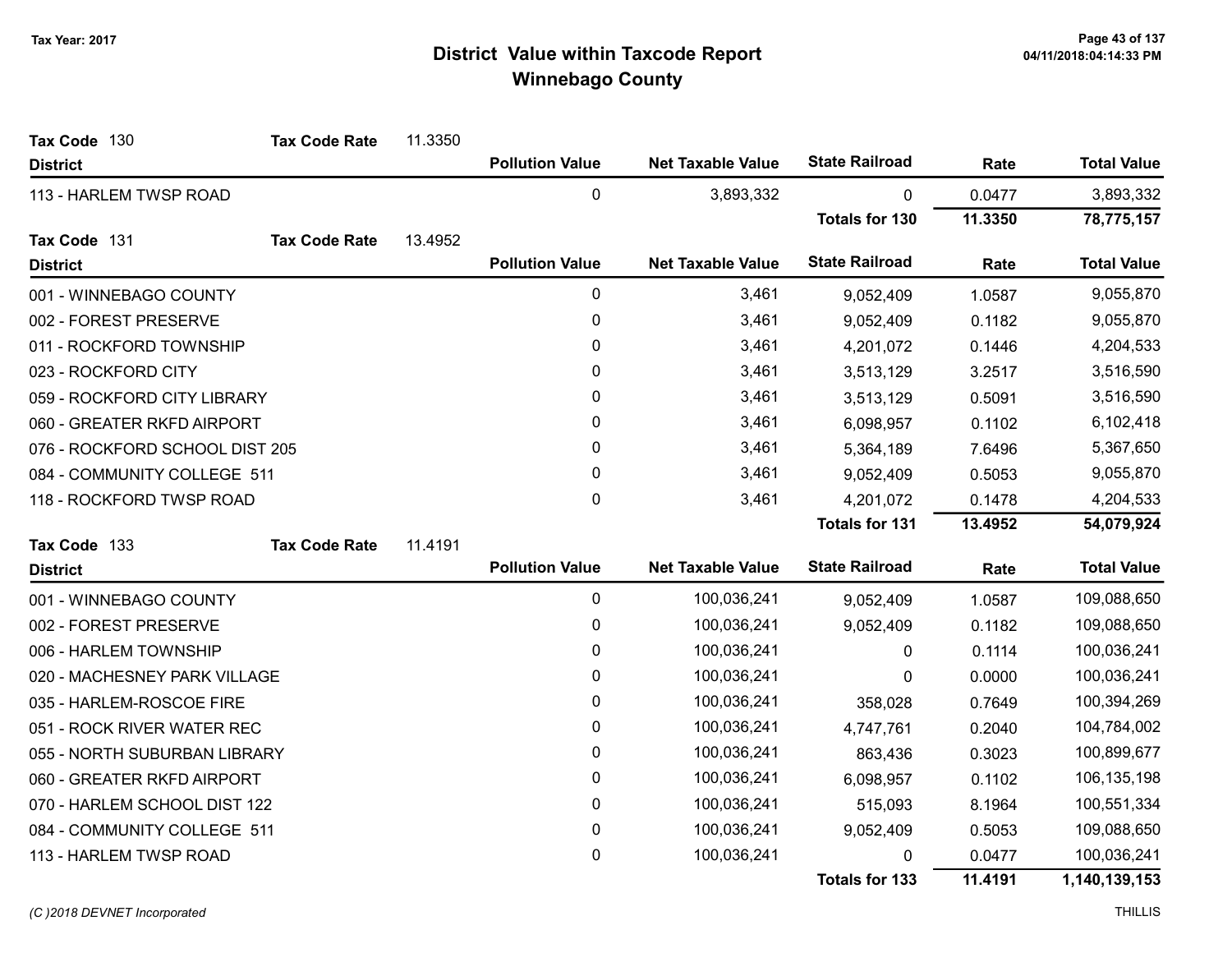| Tax Code 134                   | <b>Tax Code Rate</b> | 10.4502 |                        |                          |                       |         |                    |
|--------------------------------|----------------------|---------|------------------------|--------------------------|-----------------------|---------|--------------------|
| <b>District</b>                |                      |         | <b>Pollution Value</b> | <b>Net Taxable Value</b> | <b>State Railroad</b> | Rate    | <b>Total Value</b> |
| 001 - WINNEBAGO COUNTY         |                      |         | 0                      | 11,225                   | 9,052,409             | 1.0587  | 9,063,634          |
| 002 - FOREST PRESERVE          |                      |         | 0                      | 11,225                   | 9,052,409             | 0.1182  | 9,063,634          |
| 006 - HARLEM TOWNSHIP          |                      |         | 0                      | 11,225                   | $\mathbf{0}$          | 0.1114  | 11,225             |
| 019 - LOVES PARK CITY          |                      |         | 0                      | 11,225                   | 0                     | 0.0000  | 11,225             |
| 055 - NORTH SUBURBAN LIBRARY   |                      |         | 0                      | 11,225                   | 863,436               | 0.3023  | 874,661            |
| 060 - GREATER RKFD AIRPORT     |                      |         | $\mathbf{0}$           | 11,225                   | 6,098,957             | 0.1102  | 6,110,182          |
| 070 - HARLEM SCHOOL DIST 122   |                      |         | 0                      | 11,225                   | 515,093               | 8.1964  | 526,318            |
| 084 - COMMUNITY COLLEGE 511    |                      |         | $\mathbf{0}$           | 11,225                   | 9,052,409             | 0.5053  | 9,063,634          |
| 113 - HARLEM TWSP ROAD         |                      |         | $\mathbf 0$            | 11,225                   | $\mathbf{0}$          | 0.0477  | 11,225             |
|                                |                      |         |                        |                          | <b>Totals for 134</b> | 10.4502 | 34,735,738         |
| Tax Code 135                   | <b>Tax Code Rate</b> | 10.6683 |                        |                          |                       |         |                    |
| <b>District</b>                |                      |         | <b>Pollution Value</b> | <b>Net Taxable Value</b> | <b>State Railroad</b> | Rate    | <b>Total Value</b> |
| 001 - WINNEBAGO COUNTY         |                      |         | 0                      | 6,944,110                | 9,052,409             | 1.0587  | 15,996,519         |
| 002 - FOREST PRESERVE          |                      |         | 0                      | 6,944,110                | 9,052,409             | 0.1182  | 15,996,519         |
| 006 - HARLEM TOWNSHIP          |                      |         | $\mathbf 0$            | 6,944,110                | 0                     | 0.1114  | 6,944,110          |
| 035 - HARLEM-ROSCOE FIRE       |                      |         | 0                      | 6,944,110                | 358,028               | 0.7649  | 7,302,138          |
| 055 - NORTH SUBURBAN LIBRARY   |                      |         | 0                      | 6,944,110                | 863,436               | 0.3023  | 7,807,546          |
| 060 - GREATER RKFD AIRPORT     |                      |         | 0                      | 6,944,110                | 6,098,957             | 0.1102  | 13,043,067         |
| 076 - ROCKFORD SCHOOL DIST 205 |                      |         | 0                      | 6,944,110                | 5,364,189             | 7.6496  | 12,308,299         |
| 084 - COMMUNITY COLLEGE 511    |                      |         | 0                      | 6,944,110                | 9,052,409             | 0.5053  | 15,996,519         |
| 113 - HARLEM TWSP ROAD         |                      |         | $\mathbf{0}$           | 6,944,110                | $\mathbf{0}$          | 0.0477  | 6,944,110          |
|                                |                      |         |                        |                          | <b>Totals for 135</b> | 10.6683 | 102,338,827        |
| Tax Code 136                   | <b>Tax Code Rate</b> | 10.0847 |                        |                          |                       |         |                    |
| <b>District</b>                |                      |         | <b>Pollution Value</b> | <b>Net Taxable Value</b> | <b>State Railroad</b> | Rate    | <b>Total Value</b> |
| 001 - WINNEBAGO COUNTY         |                      |         | $\mathbf 0$            | 25,935,524               | 9,052,409             | 1.0587  | 34,987,933         |
| 002 - FOREST PRESERVE          |                      |         | $\mathbf 0$            | 25,935,524               | 9,052,409             | 0.1182  | 34,987,933         |
| 006 - HARLEM TOWNSHIP          |                      |         | 0                      | 25,935,524               | 0                     | 0.1114  | 25,935,524         |
| 035 - HARLEM-ROSCOE FIRE       |                      |         | 0                      | 25,935,524               | 358,028               | 0.7649  | 26,293,552         |
| (C) 2018 DEVNET Incorporated   |                      |         |                        |                          |                       |         | <b>THILLIS</b>     |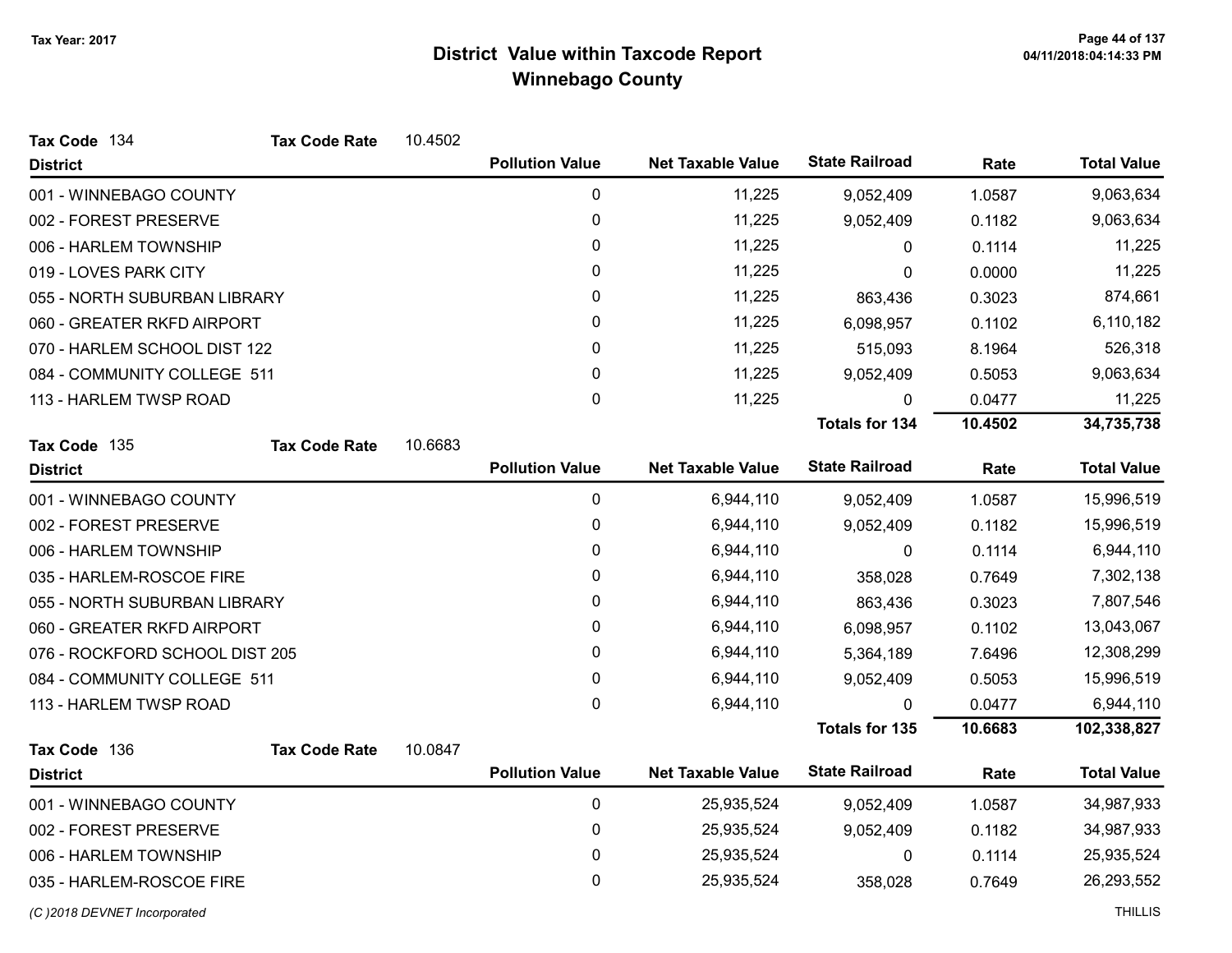| Tax Code 136                 | <b>Tax Code Rate</b> | 10.0847 |                        |                          |                       |         |                    |
|------------------------------|----------------------|---------|------------------------|--------------------------|-----------------------|---------|--------------------|
| <b>District</b>              |                      |         | <b>Pollution Value</b> | <b>Net Taxable Value</b> | <b>State Railroad</b> | Rate    | <b>Total Value</b> |
| 055 - NORTH SUBURBAN LIBRARY |                      |         | $\mathbf 0$            | 25,935,524               | 863,436               | 0.3023  | 26,798,960         |
| 060 - GREATER RKFD AIRPORT   |                      |         | 0                      | 25,935,524               | 6,098,957             | 0.1102  | 32,034,481         |
| 071 - KINNIKINNICK SD #131   |                      |         | 0                      | 25,935,524               | 89,512                | 4.2896  | 26,025,036         |
| 077 - HONONEGAH HIGH SD #207 |                      |         | 0                      | 25,935,524               | 511,268               | 2.7764  | 26,446,792         |
| 084 - COMMUNITY COLLEGE 511  |                      |         | 0                      | 25,935,524               | 9,052,409             | 0.5053  | 34,987,933         |
| 113 - HARLEM TWSP ROAD       |                      |         | 0                      | 25,935,524               | $\mathbf{0}$          | 0.0477  | 25,935,524         |
|                              |                      |         |                        |                          | <b>Totals for 136</b> | 10.0847 | 294,433,668        |
| Tax Code 137                 | <b>Tax Code Rate</b> | 11.2151 |                        |                          |                       |         |                    |
| <b>District</b>              |                      |         | <b>Pollution Value</b> | <b>Net Taxable Value</b> | <b>State Railroad</b> | Rate    | <b>Total Value</b> |
| 001 - WINNEBAGO COUNTY       |                      |         | $\mathbf 0$            | 47,399,840               | 9,052,409             | 1.0587  | 56,452,249         |
| 002 - FOREST PRESERVE        |                      |         | $\mathbf 0$            | 47,399,840               | 9,052,409             | 0.1182  | 56,452,249         |
| 006 - HARLEM TOWNSHIP        |                      |         | 0                      | 47,399,840               | 0                     | 0.1114  | 47,399,840         |
| 020 - MACHESNEY PARK VILLAGE |                      |         | $\pmb{0}$              | 47,399,840               | 0                     | 0.0000  | 47,399,840         |
| 035 - HARLEM-ROSCOE FIRE     |                      |         | 0                      | 47,399,840               | 358,028               | 0.7649  | 47,757,868         |
| 055 - NORTH SUBURBAN LIBRARY |                      |         | 0                      | 47,399,840               | 863,436               | 0.3023  | 48,263,276         |
| 060 - GREATER RKFD AIRPORT   |                      |         | 0                      | 47,399,840               | 6,098,957             | 0.1102  | 53,498,797         |
| 070 - HARLEM SCHOOL DIST 122 |                      |         | $\mathbf 0$            | 47,399,840               | 515,093               | 8.1964  | 47,914,933         |
| 084 - COMMUNITY COLLEGE 511  |                      |         | 0                      | 47,399,840               | 9,052,409             | 0.5053  | 56,452,249         |
| 113 - HARLEM TWSP ROAD       |                      |         | $\mathbf 0$            | 47,399,840               | $\Omega$              | 0.0477  | 47,399,840         |
|                              |                      |         |                        |                          | <b>Totals for 137</b> | 11.2151 | 508,991,141        |
| Tax Code 139                 | <b>Tax Code Rate</b> | 10.9075 |                        |                          |                       |         |                    |
| <b>District</b>              |                      |         | <b>Pollution Value</b> | <b>Net Taxable Value</b> | <b>State Railroad</b> | Rate    | <b>Total Value</b> |
| 001 - WINNEBAGO COUNTY       |                      |         | $\mathbf 0$            | 7,435,695                | 9,052,409             | 1.0587  | 16,488,104         |
| 002 - FOREST PRESERVE        |                      |         | 0                      | 7,435,695                | 9,052,409             | 0.1182  | 16,488,104         |
| 006 - HARLEM TOWNSHIP        |                      |         | 0                      | 7,435,695                | $\mathbf{0}$          | 0.1114  | 7,435,695          |
| 020 - MACHESNEY PARK VILLAGE |                      |         | $\mathbf 0$            | 7,435,695                | 0                     | 0.0000  | 7,435,695          |
| 037 - NORTH PARK FIRE        |                      |         | $\mathbf 0$            | 7,435,695                | 440,322               | 0.4573  | 7,876,017          |
| 055 - NORTH SUBURBAN LIBRARY |                      |         | 0                      | 7,435,695                | 863,436               | 0.3023  | 8,299,131          |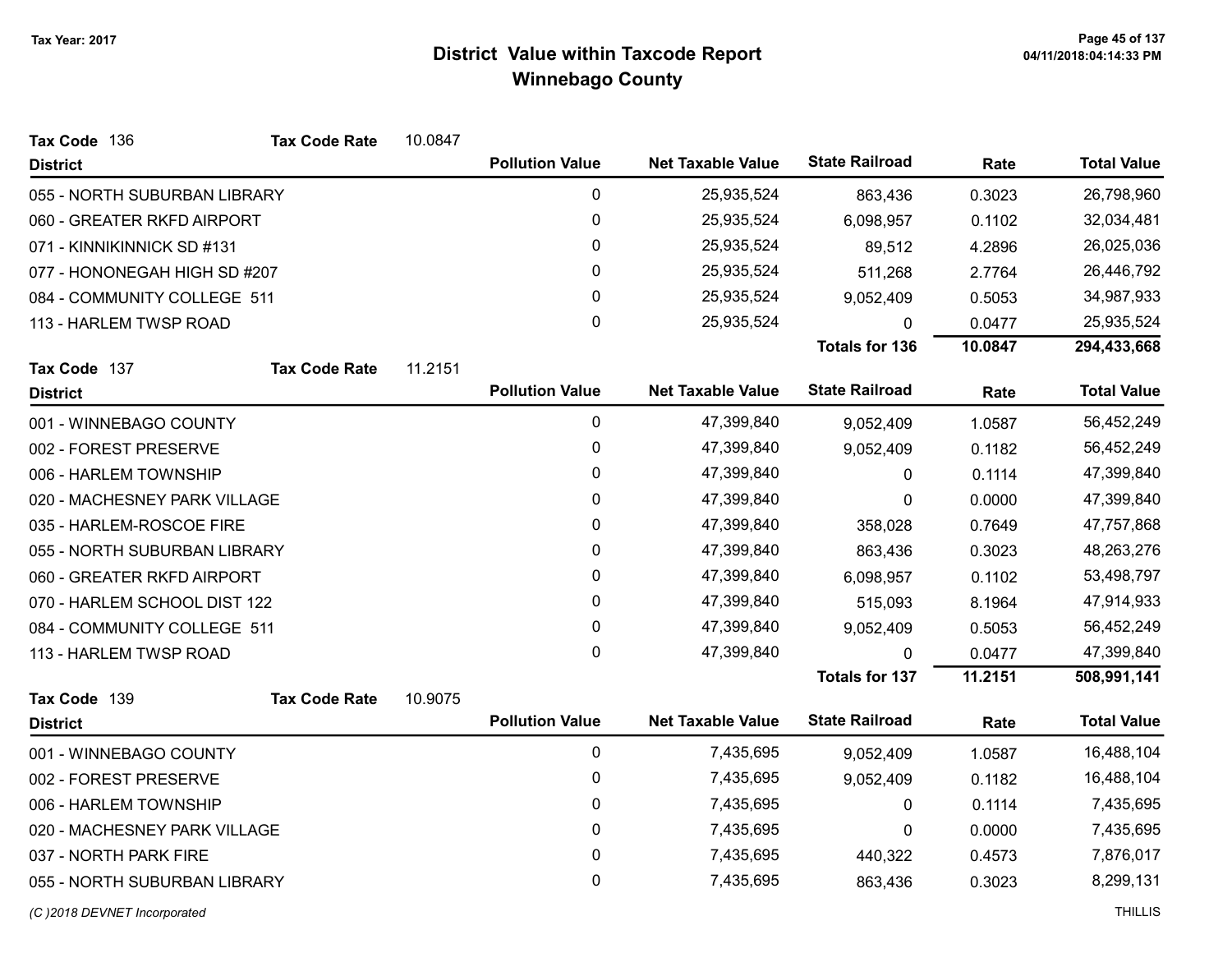| Tax Code 139                   | <b>Tax Code Rate</b> | 10.9075 |                        |                          |                       |         |                    |
|--------------------------------|----------------------|---------|------------------------|--------------------------|-----------------------|---------|--------------------|
| <b>District</b>                |                      |         | <b>Pollution Value</b> | <b>Net Taxable Value</b> | <b>State Railroad</b> | Rate    | <b>Total Value</b> |
| 060 - GREATER RKFD AIRPORT     |                      |         | 0                      | 7,435,695                | 6,098,957             | 0.1102  | 13,534,652         |
| 070 - HARLEM SCHOOL DIST 122   |                      |         | $\pmb{0}$              | 7,435,695                | 515,093               | 8.1964  | 7,950,788          |
| 084 - COMMUNITY COLLEGE 511    |                      |         | 0                      | 7,435,695                | 9,052,409             | 0.5053  | 16,488,104         |
| 113 - HARLEM TWSP ROAD         |                      |         | $\mathbf 0$            | 7,435,695                | $\Omega$              | 0.0477  | 7,435,695          |
|                                |                      |         |                        |                          | <b>Totals for 139</b> | 10.9075 | 109,431,985        |
| Tax Code 140                   | <b>Tax Code Rate</b> | 10.0584 |                        |                          |                       |         |                    |
| <b>District</b>                |                      |         | <b>Pollution Value</b> | <b>Net Taxable Value</b> | <b>State Railroad</b> | Rate    | <b>Total Value</b> |
| 001 - WINNEBAGO COUNTY         |                      |         | 0                      | 49,820                   | 9,052,409             | 1.0587  | 9,102,229          |
| 002 - FOREST PRESERVE          |                      |         | 0                      | 49,820                   | 9,052,409             | 0.1182  | 9,102,229          |
| 006 - HARLEM TOWNSHIP          |                      |         | $\mathbf{0}$           | 49,820                   | $\mathbf{0}$          | 0.1114  | 49,820             |
| 037 - NORTH PARK FIRE          |                      |         | 0                      | 49,820                   | 440,322               | 0.4573  | 490,142            |
| 060 - GREATER RKFD AIRPORT     |                      |         | $\mathbf{0}$           | 49,820                   | 6,098,957             | 0.1102  | 6,148,777          |
| 076 - ROCKFORD SCHOOL DIST 205 |                      |         | 0                      | 49,820                   | 5,364,189             | 7.6496  | 5,414,009          |
| 084 - COMMUNITY COLLEGE 511    |                      |         | $\mathbf{0}$           | 49,820                   | 9,052,409             | 0.5053  | 9,102,229          |
| 113 - HARLEM TWSP ROAD         |                      |         | $\mathbf{0}$           | 49,820                   | $\mathbf{0}$          | 0.0477  | 49,820             |
|                                |                      |         |                        |                          | <b>Totals for 140</b> | 10.0584 | 39,459,255         |
| Tax Code 141                   | <b>Tax Code Rate</b> | 11.2151 |                        |                          |                       |         |                    |
| <b>District</b>                |                      |         | <b>Pollution Value</b> | <b>Net Taxable Value</b> | <b>State Railroad</b> | Rate    | <b>Total Value</b> |
| 001 - WINNEBAGO COUNTY         |                      |         | 0                      | 221,041                  | 9,052,409             | 1.0587  | 9,273,450          |
| 002 - FOREST PRESERVE          |                      |         | $\pmb{0}$              | 221,041                  | 9,052,409             | 0.1182  | 9,273,450          |
| 006 - HARLEM TOWNSHIP          |                      |         | 0                      | 221,041                  | 0                     | 0.1114  | 221,041            |
| 020 - MACHESNEY PARK VILLAGE   |                      |         | $\pmb{0}$              | 221,041                  | 0                     | 0.0000  | 221,041            |
| 035 - HARLEM-ROSCOE FIRE       |                      |         | 0                      | 221,041                  | 358,028               | 0.7649  | 579,069            |
| 055 - NORTH SUBURBAN LIBRARY   |                      |         | 0                      | 221,041                  | 863,436               | 0.3023  | 1,084,477          |
| 060 - GREATER RKFD AIRPORT     |                      |         | 0                      | 221,041                  | 6,098,957             | 0.1102  | 6,319,998          |
| 070 - HARLEM SCHOOL DIST 122   |                      |         | $\pmb{0}$              | 221,041                  | 515,093               | 8.1964  | 736,134            |
| 084 - COMMUNITY COLLEGE 511    |                      |         | 0                      | 221,041                  | 9,052,409             | 0.5053  | 9,273,450          |
| 098 - MACHESNEY PARK TIF       |                      |         | 0                      | 563,034                  | 0                     | 0.0000  | 563,034            |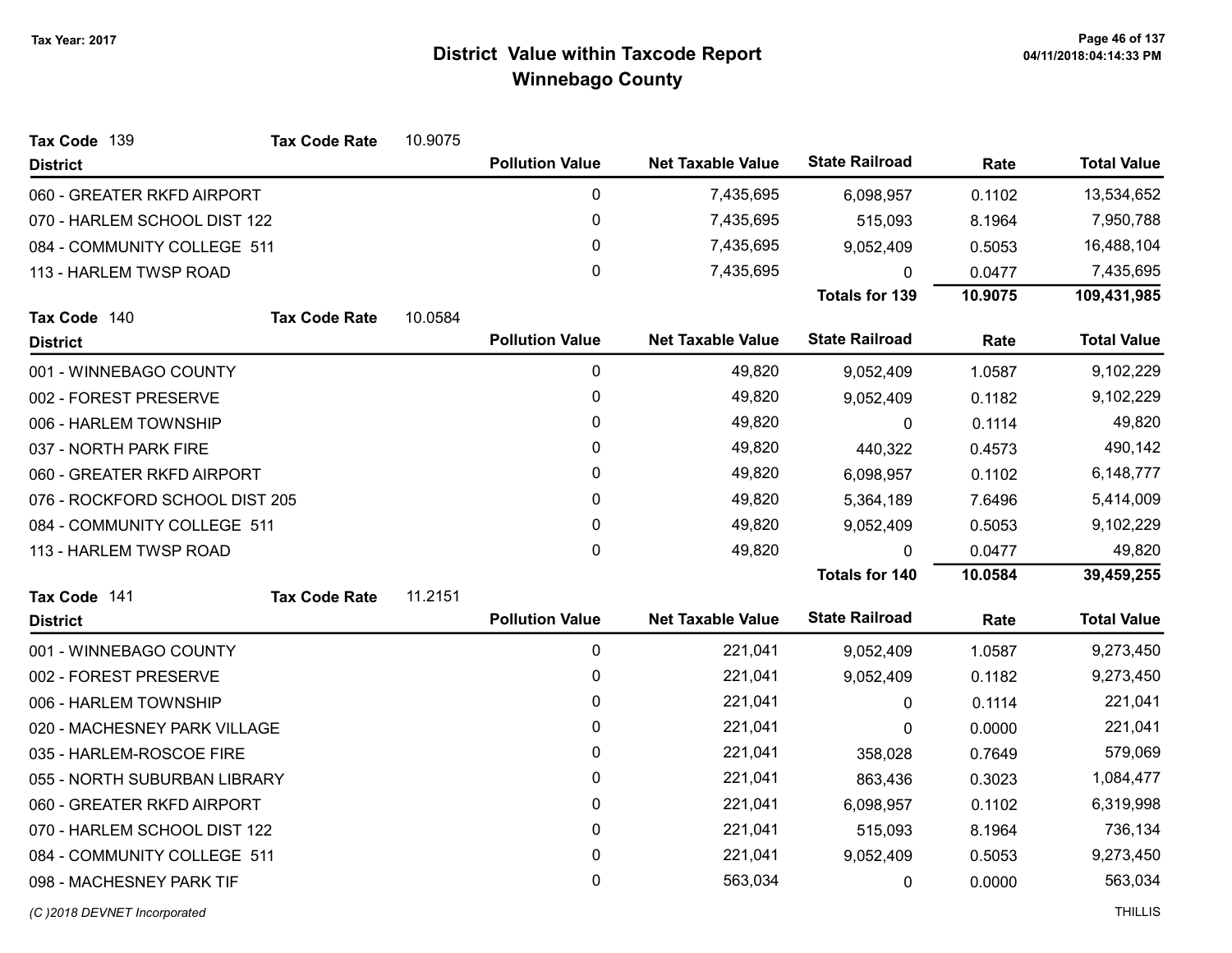| Tax Code 141                 | <b>Tax Code Rate</b> | 11.2151 |                        |                          |                       |         |                    |
|------------------------------|----------------------|---------|------------------------|--------------------------|-----------------------|---------|--------------------|
| <b>District</b>              |                      |         | <b>Pollution Value</b> | <b>Net Taxable Value</b> | <b>State Railroad</b> | Rate    | <b>Total Value</b> |
| 113 - HARLEM TWSP ROAD       |                      |         | $\mathbf 0$            | 221,041                  | 0                     | 0.0477  | 221,041            |
|                              |                      |         |                        |                          | <b>Totals for 141</b> | 11.2151 | 37,766,185         |
| Tax Code 142                 | <b>Tax Code Rate</b> | 12.0446 |                        |                          |                       |         |                    |
| <b>District</b>              |                      |         | <b>Pollution Value</b> | <b>Net Taxable Value</b> | <b>State Railroad</b> | Rate    | <b>Total Value</b> |
| 001 - WINNEBAGO COUNTY       |                      |         | 0                      | 3,865                    | 9,052,409             | 1.0587  | 9,056,274          |
| 002 - FOREST PRESERVE        |                      |         | $\pmb{0}$              | 3,865                    | 9,052,409             | 0.1182  | 9,056,274          |
| 006 - HARLEM TOWNSHIP        |                      |         | 0                      | 3,865                    | 0                     | 0.1114  | 3,865              |
| 037 - NORTH PARK FIRE        |                      |         | 0                      | 3,865                    | 440,322               | 0.4573  | 444,187            |
| 046 - ROCKFORD PARK DISTRICT |                      |         | 0                      | 3,865                    | 4,439,372             | 1.1371  | 4,443,237          |
| 055 - NORTH SUBURBAN LIBRARY |                      |         | 0                      | 3,865                    | 863,436               | 0.3023  | 867,301            |
| 060 - GREATER RKFD AIRPORT   |                      |         | 0                      | 3,865                    | 6,098,957             | 0.1102  | 6,102,822          |
| 070 - HARLEM SCHOOL DIST 122 |                      |         | $\pmb{0}$              | 3,865                    | 515,093               | 8.1964  | 518,958            |
| 084 - COMMUNITY COLLEGE 511  |                      |         | 0                      | 3,865                    | 9,052,409             | 0.5053  | 9,056,274          |
| 113 - HARLEM TWSP ROAD       |                      |         | 0                      | 3,865                    | $\Omega$              | 0.0477  | 3,865              |
|                              |                      |         |                        |                          | <b>Totals for 142</b> | 12.0446 | 39,553,057         |
| Tax Code 143                 | <b>Tax Code Rate</b> | 10.6542 |                        |                          |                       |         |                    |
| <b>District</b>              |                      |         | <b>Pollution Value</b> | <b>Net Taxable Value</b> | <b>State Railroad</b> | Rate    | <b>Total Value</b> |
| 001 - WINNEBAGO COUNTY       |                      |         | $\pmb{0}$              | 2,362,879                | 9,052,409             | 1.0587  | 11,415,288         |
| 002 - FOREST PRESERVE        |                      |         | 0                      | 2,362,879                | 9,052,409             | 0.1182  | 11,415,288         |
| 006 - HARLEM TOWNSHIP        |                      |         | $\pmb{0}$              | 2,362,879                | 0                     | 0.1114  | 2,362,879          |
| 019 - LOVES PARK CITY        |                      |         | 0                      | 2,362,879                | 0                     | 0.0000  | 2,362,879          |
| 051 - ROCK RIVER WATER REC   |                      |         | 0                      | 2,362,879                | 4,747,761             | 0.2040  | 7,110,640          |
| 055 - NORTH SUBURBAN LIBRARY |                      |         | 0                      | 2,362,879                | 863,436               | 0.3023  | 3,226,315          |
| 060 - GREATER RKFD AIRPORT   |                      |         | 0                      | 2,362,879                | 6,098,957             | 0.1102  | 8,461,836          |
| 070 - HARLEM SCHOOL DIST 122 |                      |         | 0                      | 2,362,879                | 515,093               | 8.1964  | 2,877,972          |
| 084 - COMMUNITY COLLEGE 511  |                      |         | $\pmb{0}$              | 2,362,879                | 9,052,409             | 0.5053  | 11,415,288         |
| 113 - HARLEM TWSP ROAD       |                      |         | 0                      | 2,362,879                | 0                     | 0.0477  | 2,362,879          |
|                              |                      |         |                        |                          | <b>Totals for 143</b> | 10.6542 | 63,011,264         |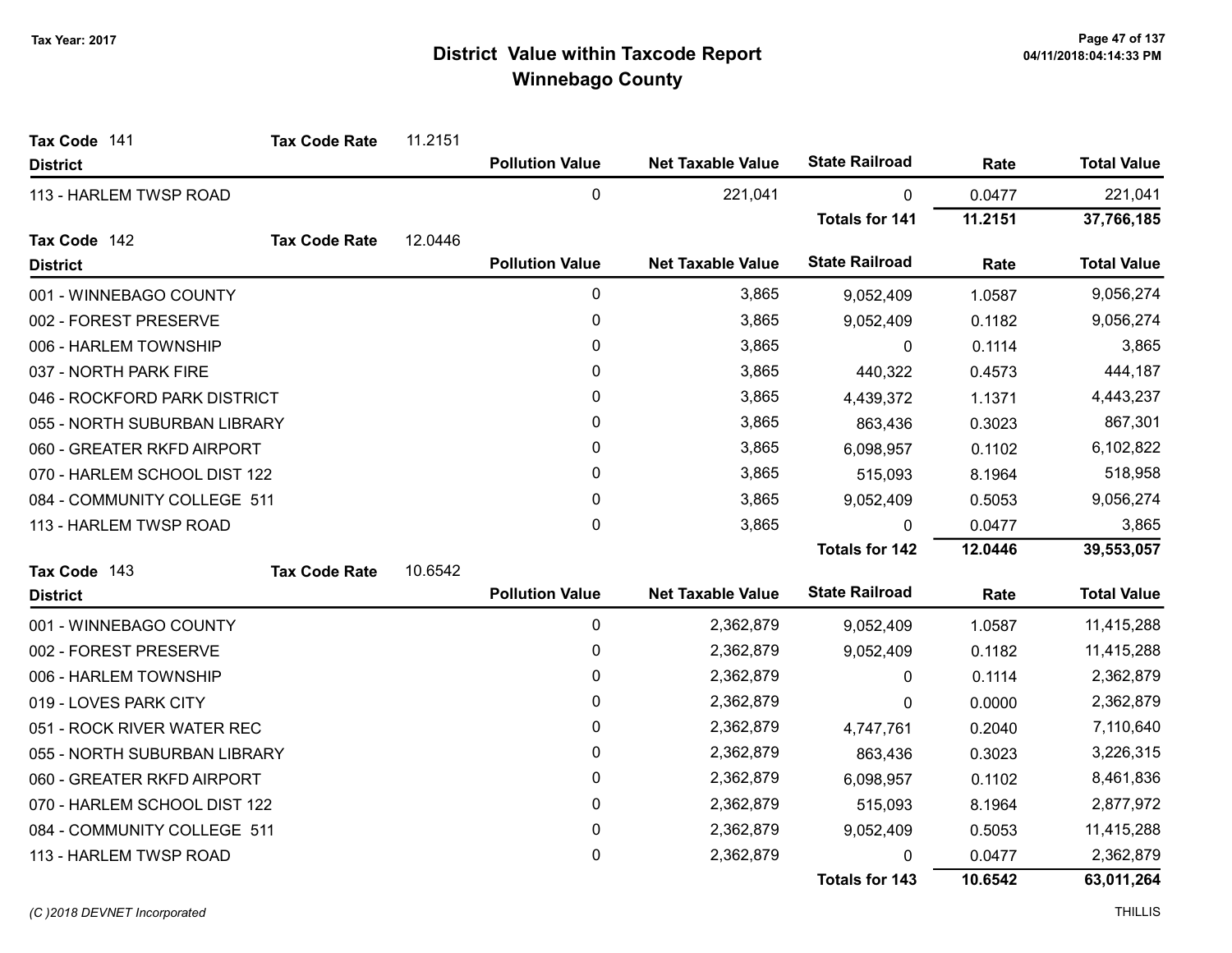| Tax Code 144                   | <b>Tax Code Rate</b> | 11.1115 |                        |                          |                       |         |                    |
|--------------------------------|----------------------|---------|------------------------|--------------------------|-----------------------|---------|--------------------|
| <b>District</b>                |                      |         | <b>Pollution Value</b> | <b>Net Taxable Value</b> | <b>State Railroad</b> | Rate    | <b>Total Value</b> |
| 001 - WINNEBAGO COUNTY         |                      |         | 0                      | 102,633,545              | 9,052,409             | 1.0587  | 111,685,954        |
| 002 - FOREST PRESERVE          |                      |         | 0                      | 102,633,545              | 9,052,409             | 0.1182  | 111,685,954        |
| 006 - HARLEM TOWNSHIP          |                      |         | 0                      | 102,633,545              | 0                     | 0.1114  | 102,633,545        |
| 020 - MACHESNEY PARK VILLAGE   |                      |         | 0                      | 102,633,545              | 0                     | 0.0000  | 102,633,545        |
| 037 - NORTH PARK FIRE          |                      |         | 0                      | 102,633,545              | 440,322               | 0.4573  | 103,073,867        |
| 051 - ROCK RIVER WATER REC     |                      |         | 0                      | 102,633,545              | 4,747,761             | 0.2040  | 107,381,306        |
| 055 - NORTH SUBURBAN LIBRARY   |                      |         | 0                      | 102,633,545              | 863,436               | 0.3023  | 103,496,981        |
| 060 - GREATER RKFD AIRPORT     |                      |         | 0                      | 102,633,545              | 6,098,957             | 0.1102  | 108,732,502        |
| 070 - HARLEM SCHOOL DIST 122   |                      |         | 0                      | 102,633,545              | 515,093               | 8.1964  | 103,148,638        |
| 084 - COMMUNITY COLLEGE 511    |                      |         | 0                      | 102,633,545              | 9,052,409             | 0.5053  | 111,685,954        |
| 113 - HARLEM TWSP ROAD         |                      |         | 0                      | 102,633,545              | 0                     | 0.0477  | 102,633,545        |
|                                |                      |         |                        |                          | <b>Totals for 144</b> | 11.1115 | 1,168,791,791      |
| Tax Code 145                   | <b>Tax Code Rate</b> | 10.3607 |                        |                          |                       |         |                    |
| <b>District</b>                |                      |         | <b>Pollution Value</b> | <b>Net Taxable Value</b> | <b>State Railroad</b> | Rate    | <b>Total Value</b> |
| 001 - WINNEBAGO COUNTY         |                      |         | $\pmb{0}$              | 4,233,944                | 9,052,409             | 1.0587  | 13,286,353         |
| 002 - FOREST PRESERVE          |                      |         | $\mathbf 0$            | 4,233,944                | 9,052,409             | 0.1182  | 13,286,353         |
| 006 - HARLEM TOWNSHIP          |                      |         | 0                      | 4,233,944                | 0                     | 0.1114  | 4,233,944          |
| 037 - NORTH PARK FIRE          |                      |         | 0                      | 4,233,944                | 440,322               | 0.4573  | 4,674,266          |
| 055 - NORTH SUBURBAN LIBRARY   |                      |         | 0                      | 4,233,944                | 863,436               | 0.3023  | 5,097,380          |
| 060 - GREATER RKFD AIRPORT     |                      |         | 0                      | 4,233,944                | 6,098,957             | 0.1102  | 10,332,901         |
| 076 - ROCKFORD SCHOOL DIST 205 |                      |         | 0                      | 4,233,944                | 5,364,189             | 7.6496  | 9,598,133          |
| 084 - COMMUNITY COLLEGE 511    |                      |         | 0                      | 4,233,944                | 9,052,409             | 0.5053  | 13,286,353         |
| 113 - HARLEM TWSP ROAD         |                      |         | 0                      | 4,233,944                | 0                     | 0.0477  | 4,233,944          |
|                                |                      |         |                        |                          | <b>Totals for 145</b> | 10.3607 | 78,029,627         |
| Tax Code 146                   | <b>Tax Code Rate</b> | 14.8897 |                        |                          |                       |         |                    |
| <b>District</b>                |                      |         | <b>Pollution Value</b> | <b>Net Taxable Value</b> | <b>State Railroad</b> | Rate    | <b>Total Value</b> |
| 001 - WINNEBAGO COUNTY         |                      |         | $\pmb{0}$              | 17,583,325               | 9,052,409             | 1.0587  | 26,635,734         |
| 002 - FOREST PRESERVE          |                      |         | 0                      | 17,583,325               | 9,052,409             | 0.1182  | 26,635,734         |
| (C) 2018 DEVNET Incorporated   |                      |         |                        |                          |                       |         | <b>THILLIS</b>     |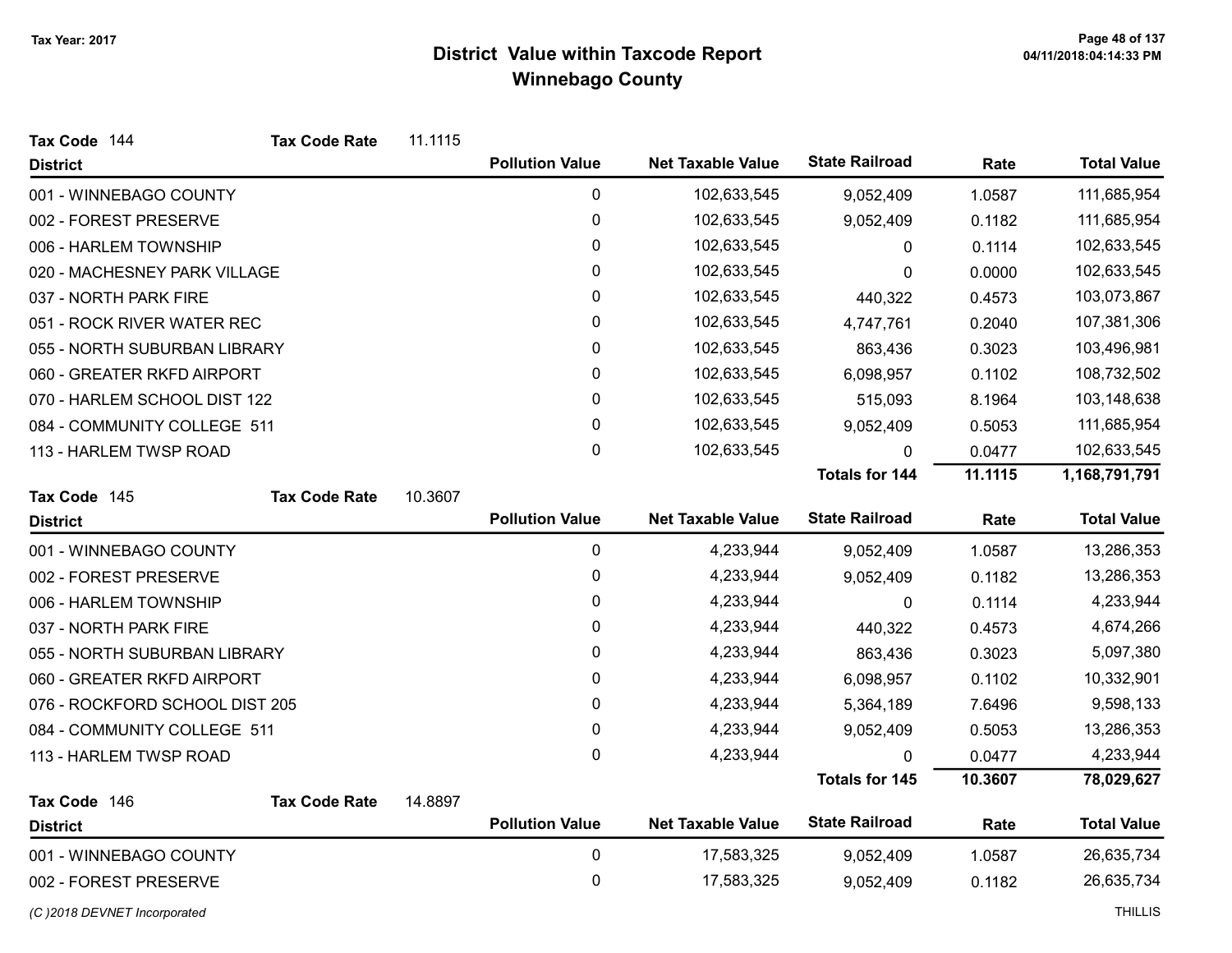| Tax Code 146                   | <b>Tax Code Rate</b> | 14.8897 |                        |                          |                       |         |                    |
|--------------------------------|----------------------|---------|------------------------|--------------------------|-----------------------|---------|--------------------|
| <b>District</b>                |                      |         | <b>Pollution Value</b> | <b>Net Taxable Value</b> | <b>State Railroad</b> | Rate    | <b>Total Value</b> |
| 009 - OWEN TOWNSHIP            |                      |         | 0                      | 17,583,325               | 390,686               | 0.1437  | 17,974,011         |
| 023 - ROCKFORD CITY            |                      |         | $\mathbf 0$            | 17,583,325               | 3,513,129             | 3.2517  | 21,096,454         |
| 046 - ROCKFORD PARK DISTRICT   |                      |         | 0                      | 17,583,325               | 4,439,372             | 1.1371  | 22,022,697         |
| 051 - ROCK RIVER WATER REC     |                      |         | 0                      | 17,583,325               | 4,747,761             | 0.2040  | 22,331,086         |
| 059 - ROCKFORD CITY LIBRARY    |                      |         | 0                      | 17,583,325               | 3,513,129             | 0.5091  | 21,096,454         |
| 060 - GREATER RKFD AIRPORT     |                      |         | 0                      | 17,583,325               | 6,098,957             | 0.1102  | 23,682,282         |
| 076 - ROCKFORD SCHOOL DIST 205 |                      |         | 0                      | 17,583,325               | 5,364,189             | 7.6496  | 22,947,514         |
| 084 - COMMUNITY COLLEGE 511    |                      |         | 0                      | 17,583,325               | 9,052,409             | 0.5053  | 26,635,734         |
| 116 - OWEN TWSP ROAD           |                      |         | 0                      | 17,583,325               | 390,686               | 0.2021  | 17,974,011         |
|                                |                      |         |                        |                          | <b>Totals for 146</b> | 14.8897 | 249,031,711        |
| Tax Code 147                   | <b>Tax Code Rate</b> | 12.2486 |                        |                          |                       |         |                    |
| <b>District</b>                |                      |         | <b>Pollution Value</b> | <b>Net Taxable Value</b> | <b>State Railroad</b> | Rate    | <b>Total Value</b> |
| 001 - WINNEBAGO COUNTY         |                      |         | $\pmb{0}$              | 66,485                   | 9,052,409             | 1.0587  | 9,118,894          |
| 002 - FOREST PRESERVE          |                      |         | 0                      | 66,485                   | 9,052,409             | 0.1182  | 9,118,894          |
| 006 - HARLEM TOWNSHIP          |                      |         | 0                      | 66,485                   | 0                     | 0.1114  | 66,485             |
| 037 - NORTH PARK FIRE          |                      |         | 0                      | 66,485                   | 440,322               | 0.4573  | 506,807            |
| 046 - ROCKFORD PARK DISTRICT   |                      |         | 0                      | 66,485                   | 4,439,372             | 1.1371  | 4,505,857          |
| 051 - ROCK RIVER WATER REC     |                      |         | 0                      | 66,485                   | 4,747,761             | 0.2040  | 4,814,246          |
| 055 - NORTH SUBURBAN LIBRARY   |                      |         | 0                      | 66,485                   | 863,436               | 0.3023  | 929,921            |
| 060 - GREATER RKFD AIRPORT     |                      |         | 0                      | 66,485                   | 6,098,957             | 0.1102  | 6,165,442          |
| 070 - HARLEM SCHOOL DIST 122   |                      |         | 0                      | 66,485                   | 515,093               | 8.1964  | 581,578            |
| 084 - COMMUNITY COLLEGE 511    |                      |         | 0                      | 66,485                   | 9,052,409             | 0.5053  | 9,118,894          |
| 113 - HARLEM TWSP ROAD         |                      |         | 0                      | 66,485                   | 0                     | 0.0477  | 66,485             |
|                                |                      |         |                        |                          | <b>Totals for 147</b> | 12.2486 | 44,993,503         |
| Tax Code 148                   | <b>Tax Code Rate</b> | 10.4442 |                        |                          |                       |         |                    |
| <b>District</b>                |                      |         | <b>Pollution Value</b> | <b>Net Taxable Value</b> | <b>State Railroad</b> | Rate    | <b>Total Value</b> |
| 001 - WINNEBAGO COUNTY         |                      |         | $\pmb{0}$              | 880                      | 9,052,409             | 1.0587  | 9,053,289          |
| 002 - FOREST PRESERVE          |                      |         | 0                      | 880                      | 9,052,409             | 0.1182  | 9,053,289          |

(C)2018 DEVNET Incorporated THILLIS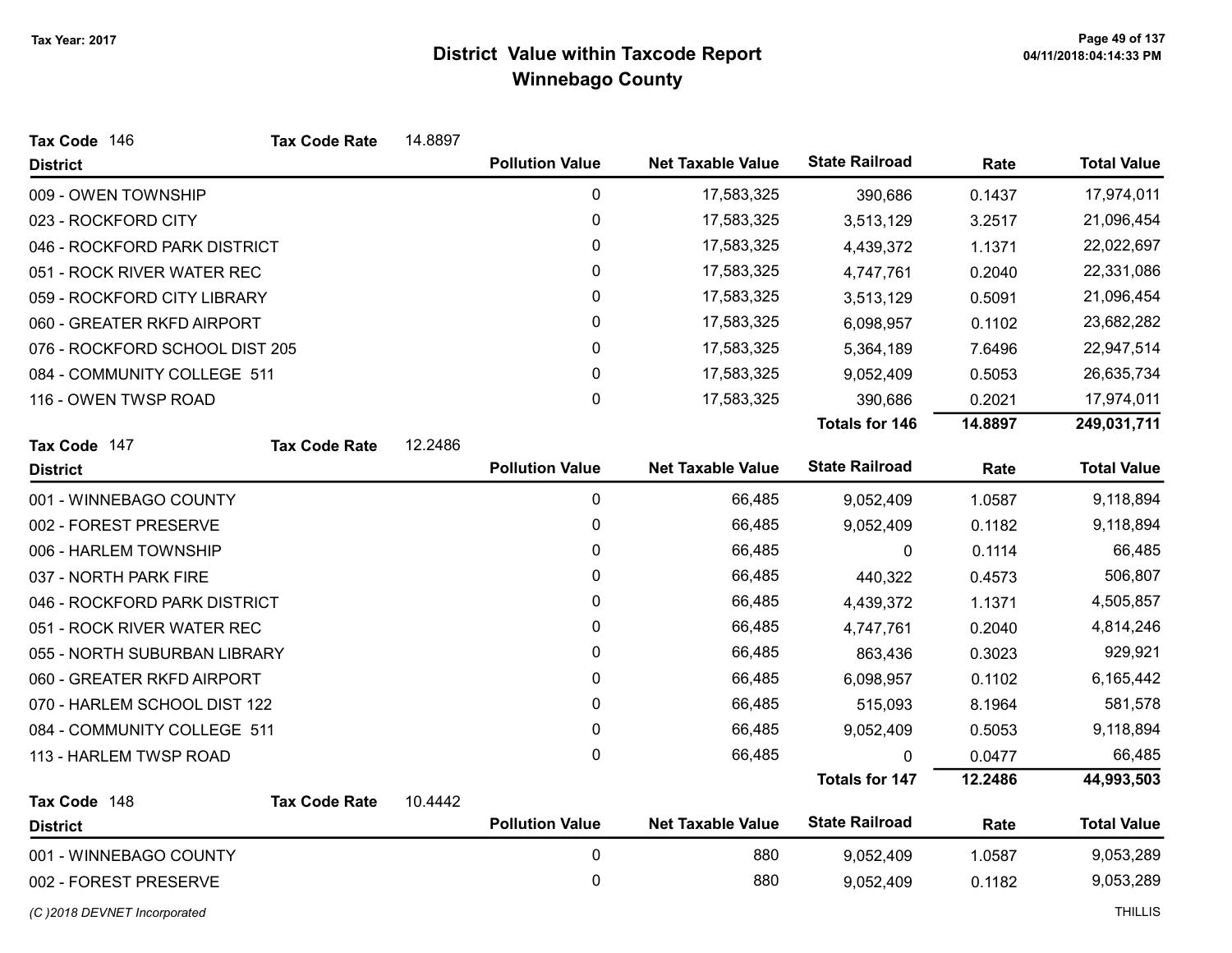| <b>State Railroad</b><br><b>Pollution Value</b><br><b>Net Taxable Value</b><br><b>Total Value</b><br>Rate<br><b>District</b><br>0<br>880<br>391,566<br>009 - OWEN TOWNSHIP<br>0.1437<br>390,686<br>0<br>880<br>304,307<br>038 - NORTHWEST FIRE<br>303,427<br>0.5626<br>0<br>880<br>4,748,641<br>051 - ROCK RIVER WATER REC<br>4,747,761<br>0.2040<br>880<br>076 - ROCKFORD SCHOOL DIST 205<br>0<br>5,365,069<br>7.6496<br>5,364,189<br>0<br>880<br>084 - COMMUNITY COLLEGE 511<br>9,053,289<br>9,052,409<br>0.5053<br>0<br>880<br>391,566<br>116 - OWEN TWSP ROAD<br>0.2021<br>390,686<br>10.4442<br><b>Totals for 148</b><br>38,361,016<br>11.8818<br>Tax Code 149<br><b>Tax Code Rate</b><br><b>State Railroad</b><br><b>Pollution Value</b><br><b>Net Taxable Value</b><br><b>Total Value</b><br>Rate<br><b>District</b><br>0<br>29,693,197<br>38,745,606<br>001 - WINNEBAGO COUNTY<br>1.0587<br>9,052,409<br>0<br>29,693,197<br>38,745,606<br>0.1182<br>9,052,409<br>0<br>29,693,197<br>29,693,197<br>0.1114<br>006 - HARLEM TOWNSHIP<br>0<br>0<br>29,693,197<br>29,693,197<br>0.6667<br>0<br>0<br>29,693,197<br>30,051,225<br>035 - HARLEM-ROSCOE FIRE<br>358,028<br>0.7649<br>0<br>29,693,197<br>30,556,633<br>055 - NORTH SUBURBAN LIBRARY<br>0.3023<br>863,436<br>0<br>35,792,154<br>060 - GREATER RKFD AIRPORT<br>29,693,197<br>0.1102<br>6,098,957<br>0<br>070 - HARLEM SCHOOL DIST 122<br>30,208,290<br>29,693,197<br>515,093<br>8.1964<br>0<br>084 - COMMUNITY COLLEGE 511<br>38,745,606<br>29,693,197<br>9,052,409<br>0.5053<br>0<br>29,693,197<br>113 - HARLEM TWSP ROAD<br>29,693,197<br>0<br>0.0477<br><b>Totals for 149</b><br>11.8818<br>331,924,711<br>11.4875<br>Tax Code 150<br><b>Tax Code Rate</b><br><b>State Railroad</b><br><b>Total Value</b><br><b>Pollution Value</b><br><b>Net Taxable Value</b><br>Rate<br><b>District</b><br>0<br>001 - WINNEBAGO COUNTY<br>97,639<br>9,150,048<br>9,052,409<br>1.0587<br>0<br>97,639<br>9,150,048<br>9,052,409<br>0.1182<br>0<br>488,325<br>009 - OWEN TOWNSHIP<br>97,639<br>390,686<br>0.1437<br>038 - NORTHWEST FIRE<br>0<br>97,639<br>401,066<br>303,427<br>0.5626 | Tax Code 148                 | <b>Tax Code Rate</b> | 10.4442 |   |        |           |        |           |
|----------------------------------------------------------------------------------------------------------------------------------------------------------------------------------------------------------------------------------------------------------------------------------------------------------------------------------------------------------------------------------------------------------------------------------------------------------------------------------------------------------------------------------------------------------------------------------------------------------------------------------------------------------------------------------------------------------------------------------------------------------------------------------------------------------------------------------------------------------------------------------------------------------------------------------------------------------------------------------------------------------------------------------------------------------------------------------------------------------------------------------------------------------------------------------------------------------------------------------------------------------------------------------------------------------------------------------------------------------------------------------------------------------------------------------------------------------------------------------------------------------------------------------------------------------------------------------------------------------------------------------------------------------------------------------------------------------------------------------------------------------------------------------------------------------------------------------------------------------------------------------------------------------------------------------------------------------------------------------------------------------------------------------------------------------------------------------------------------------------------------------------|------------------------------|----------------------|---------|---|--------|-----------|--------|-----------|
|                                                                                                                                                                                                                                                                                                                                                                                                                                                                                                                                                                                                                                                                                                                                                                                                                                                                                                                                                                                                                                                                                                                                                                                                                                                                                                                                                                                                                                                                                                                                                                                                                                                                                                                                                                                                                                                                                                                                                                                                                                                                                                                                        |                              |                      |         |   |        |           |        |           |
|                                                                                                                                                                                                                                                                                                                                                                                                                                                                                                                                                                                                                                                                                                                                                                                                                                                                                                                                                                                                                                                                                                                                                                                                                                                                                                                                                                                                                                                                                                                                                                                                                                                                                                                                                                                                                                                                                                                                                                                                                                                                                                                                        |                              |                      |         |   |        |           |        |           |
|                                                                                                                                                                                                                                                                                                                                                                                                                                                                                                                                                                                                                                                                                                                                                                                                                                                                                                                                                                                                                                                                                                                                                                                                                                                                                                                                                                                                                                                                                                                                                                                                                                                                                                                                                                                                                                                                                                                                                                                                                                                                                                                                        |                              |                      |         |   |        |           |        |           |
|                                                                                                                                                                                                                                                                                                                                                                                                                                                                                                                                                                                                                                                                                                                                                                                                                                                                                                                                                                                                                                                                                                                                                                                                                                                                                                                                                                                                                                                                                                                                                                                                                                                                                                                                                                                                                                                                                                                                                                                                                                                                                                                                        |                              |                      |         |   |        |           |        |           |
|                                                                                                                                                                                                                                                                                                                                                                                                                                                                                                                                                                                                                                                                                                                                                                                                                                                                                                                                                                                                                                                                                                                                                                                                                                                                                                                                                                                                                                                                                                                                                                                                                                                                                                                                                                                                                                                                                                                                                                                                                                                                                                                                        |                              |                      |         |   |        |           |        |           |
|                                                                                                                                                                                                                                                                                                                                                                                                                                                                                                                                                                                                                                                                                                                                                                                                                                                                                                                                                                                                                                                                                                                                                                                                                                                                                                                                                                                                                                                                                                                                                                                                                                                                                                                                                                                                                                                                                                                                                                                                                                                                                                                                        |                              |                      |         |   |        |           |        |           |
|                                                                                                                                                                                                                                                                                                                                                                                                                                                                                                                                                                                                                                                                                                                                                                                                                                                                                                                                                                                                                                                                                                                                                                                                                                                                                                                                                                                                                                                                                                                                                                                                                                                                                                                                                                                                                                                                                                                                                                                                                                                                                                                                        |                              |                      |         |   |        |           |        |           |
|                                                                                                                                                                                                                                                                                                                                                                                                                                                                                                                                                                                                                                                                                                                                                                                                                                                                                                                                                                                                                                                                                                                                                                                                                                                                                                                                                                                                                                                                                                                                                                                                                                                                                                                                                                                                                                                                                                                                                                                                                                                                                                                                        |                              |                      |         |   |        |           |        |           |
|                                                                                                                                                                                                                                                                                                                                                                                                                                                                                                                                                                                                                                                                                                                                                                                                                                                                                                                                                                                                                                                                                                                                                                                                                                                                                                                                                                                                                                                                                                                                                                                                                                                                                                                                                                                                                                                                                                                                                                                                                                                                                                                                        |                              |                      |         |   |        |           |        |           |
|                                                                                                                                                                                                                                                                                                                                                                                                                                                                                                                                                                                                                                                                                                                                                                                                                                                                                                                                                                                                                                                                                                                                                                                                                                                                                                                                                                                                                                                                                                                                                                                                                                                                                                                                                                                                                                                                                                                                                                                                                                                                                                                                        |                              |                      |         |   |        |           |        |           |
|                                                                                                                                                                                                                                                                                                                                                                                                                                                                                                                                                                                                                                                                                                                                                                                                                                                                                                                                                                                                                                                                                                                                                                                                                                                                                                                                                                                                                                                                                                                                                                                                                                                                                                                                                                                                                                                                                                                                                                                                                                                                                                                                        |                              |                      |         |   |        |           |        |           |
|                                                                                                                                                                                                                                                                                                                                                                                                                                                                                                                                                                                                                                                                                                                                                                                                                                                                                                                                                                                                                                                                                                                                                                                                                                                                                                                                                                                                                                                                                                                                                                                                                                                                                                                                                                                                                                                                                                                                                                                                                                                                                                                                        | 002 - FOREST PRESERVE        |                      |         |   |        |           |        |           |
|                                                                                                                                                                                                                                                                                                                                                                                                                                                                                                                                                                                                                                                                                                                                                                                                                                                                                                                                                                                                                                                                                                                                                                                                                                                                                                                                                                                                                                                                                                                                                                                                                                                                                                                                                                                                                                                                                                                                                                                                                                                                                                                                        |                              |                      |         |   |        |           |        |           |
|                                                                                                                                                                                                                                                                                                                                                                                                                                                                                                                                                                                                                                                                                                                                                                                                                                                                                                                                                                                                                                                                                                                                                                                                                                                                                                                                                                                                                                                                                                                                                                                                                                                                                                                                                                                                                                                                                                                                                                                                                                                                                                                                        | 025 - ROSCOE VILLAGE         |                      |         |   |        |           |        |           |
|                                                                                                                                                                                                                                                                                                                                                                                                                                                                                                                                                                                                                                                                                                                                                                                                                                                                                                                                                                                                                                                                                                                                                                                                                                                                                                                                                                                                                                                                                                                                                                                                                                                                                                                                                                                                                                                                                                                                                                                                                                                                                                                                        |                              |                      |         |   |        |           |        |           |
|                                                                                                                                                                                                                                                                                                                                                                                                                                                                                                                                                                                                                                                                                                                                                                                                                                                                                                                                                                                                                                                                                                                                                                                                                                                                                                                                                                                                                                                                                                                                                                                                                                                                                                                                                                                                                                                                                                                                                                                                                                                                                                                                        |                              |                      |         |   |        |           |        |           |
|                                                                                                                                                                                                                                                                                                                                                                                                                                                                                                                                                                                                                                                                                                                                                                                                                                                                                                                                                                                                                                                                                                                                                                                                                                                                                                                                                                                                                                                                                                                                                                                                                                                                                                                                                                                                                                                                                                                                                                                                                                                                                                                                        |                              |                      |         |   |        |           |        |           |
|                                                                                                                                                                                                                                                                                                                                                                                                                                                                                                                                                                                                                                                                                                                                                                                                                                                                                                                                                                                                                                                                                                                                                                                                                                                                                                                                                                                                                                                                                                                                                                                                                                                                                                                                                                                                                                                                                                                                                                                                                                                                                                                                        |                              |                      |         |   |        |           |        |           |
|                                                                                                                                                                                                                                                                                                                                                                                                                                                                                                                                                                                                                                                                                                                                                                                                                                                                                                                                                                                                                                                                                                                                                                                                                                                                                                                                                                                                                                                                                                                                                                                                                                                                                                                                                                                                                                                                                                                                                                                                                                                                                                                                        |                              |                      |         |   |        |           |        |           |
|                                                                                                                                                                                                                                                                                                                                                                                                                                                                                                                                                                                                                                                                                                                                                                                                                                                                                                                                                                                                                                                                                                                                                                                                                                                                                                                                                                                                                                                                                                                                                                                                                                                                                                                                                                                                                                                                                                                                                                                                                                                                                                                                        |                              |                      |         |   |        |           |        |           |
|                                                                                                                                                                                                                                                                                                                                                                                                                                                                                                                                                                                                                                                                                                                                                                                                                                                                                                                                                                                                                                                                                                                                                                                                                                                                                                                                                                                                                                                                                                                                                                                                                                                                                                                                                                                                                                                                                                                                                                                                                                                                                                                                        |                              |                      |         |   |        |           |        |           |
|                                                                                                                                                                                                                                                                                                                                                                                                                                                                                                                                                                                                                                                                                                                                                                                                                                                                                                                                                                                                                                                                                                                                                                                                                                                                                                                                                                                                                                                                                                                                                                                                                                                                                                                                                                                                                                                                                                                                                                                                                                                                                                                                        |                              |                      |         |   |        |           |        |           |
|                                                                                                                                                                                                                                                                                                                                                                                                                                                                                                                                                                                                                                                                                                                                                                                                                                                                                                                                                                                                                                                                                                                                                                                                                                                                                                                                                                                                                                                                                                                                                                                                                                                                                                                                                                                                                                                                                                                                                                                                                                                                                                                                        |                              |                      |         |   |        |           |        |           |
|                                                                                                                                                                                                                                                                                                                                                                                                                                                                                                                                                                                                                                                                                                                                                                                                                                                                                                                                                                                                                                                                                                                                                                                                                                                                                                                                                                                                                                                                                                                                                                                                                                                                                                                                                                                                                                                                                                                                                                                                                                                                                                                                        |                              |                      |         |   |        |           |        |           |
|                                                                                                                                                                                                                                                                                                                                                                                                                                                                                                                                                                                                                                                                                                                                                                                                                                                                                                                                                                                                                                                                                                                                                                                                                                                                                                                                                                                                                                                                                                                                                                                                                                                                                                                                                                                                                                                                                                                                                                                                                                                                                                                                        | 002 - FOREST PRESERVE        |                      |         |   |        |           |        |           |
|                                                                                                                                                                                                                                                                                                                                                                                                                                                                                                                                                                                                                                                                                                                                                                                                                                                                                                                                                                                                                                                                                                                                                                                                                                                                                                                                                                                                                                                                                                                                                                                                                                                                                                                                                                                                                                                                                                                                                                                                                                                                                                                                        |                              |                      |         |   |        |           |        |           |
|                                                                                                                                                                                                                                                                                                                                                                                                                                                                                                                                                                                                                                                                                                                                                                                                                                                                                                                                                                                                                                                                                                                                                                                                                                                                                                                                                                                                                                                                                                                                                                                                                                                                                                                                                                                                                                                                                                                                                                                                                                                                                                                                        |                              |                      |         |   |        |           |        |           |
|                                                                                                                                                                                                                                                                                                                                                                                                                                                                                                                                                                                                                                                                                                                                                                                                                                                                                                                                                                                                                                                                                                                                                                                                                                                                                                                                                                                                                                                                                                                                                                                                                                                                                                                                                                                                                                                                                                                                                                                                                                                                                                                                        | 046 - ROCKFORD PARK DISTRICT |                      |         | 0 | 97,639 | 4,439,372 | 1.1371 | 4,537,011 |
| 0<br>97,639<br>6,196,596<br>060 - GREATER RKFD AIRPORT<br>0.1102<br>6,098,957                                                                                                                                                                                                                                                                                                                                                                                                                                                                                                                                                                                                                                                                                                                                                                                                                                                                                                                                                                                                                                                                                                                                                                                                                                                                                                                                                                                                                                                                                                                                                                                                                                                                                                                                                                                                                                                                                                                                                                                                                                                          |                              |                      |         |   |        |           |        |           |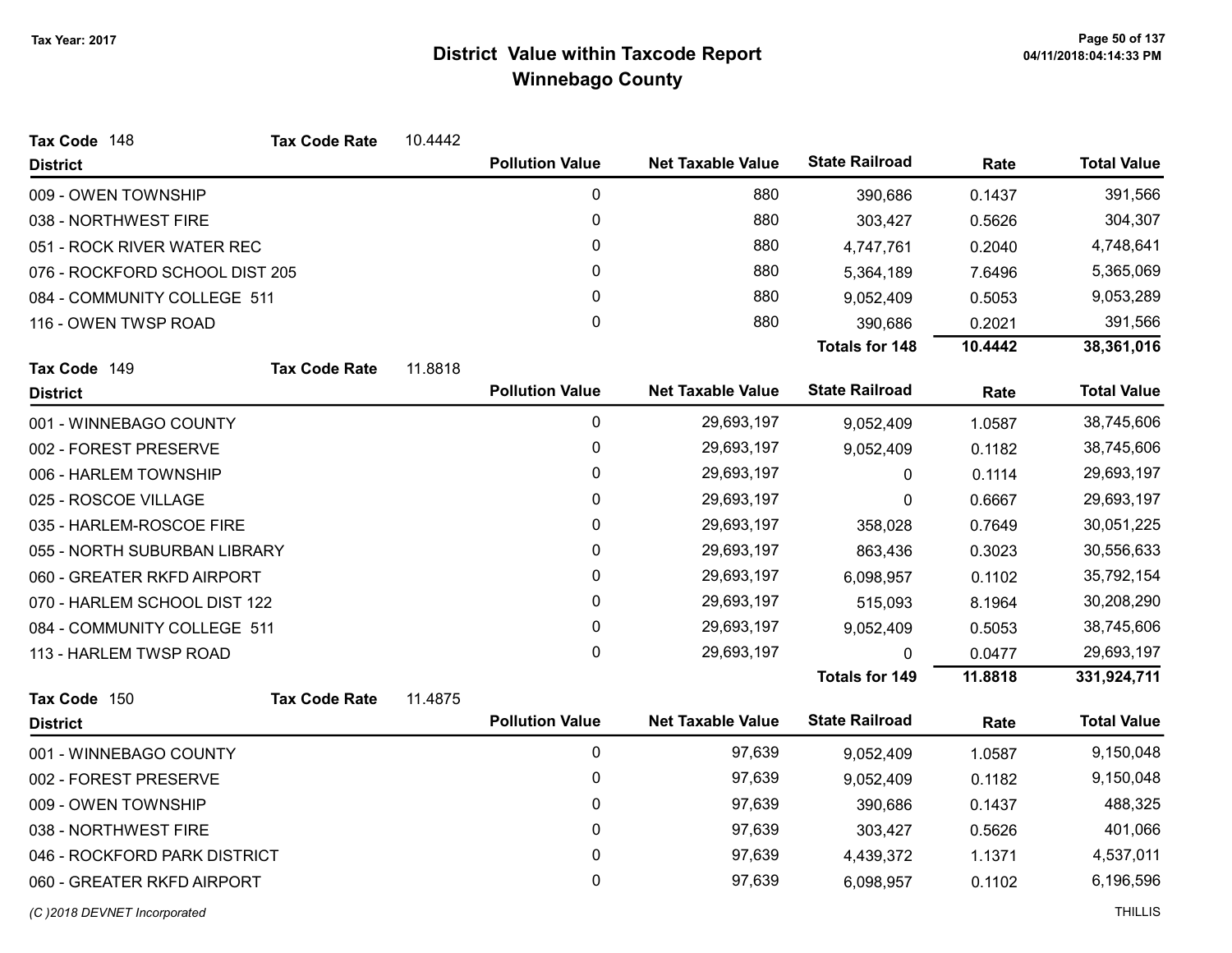| Tax Code 150                   | <b>Tax Code Rate</b> | 11.4875 |                        |                          |                       |         |                    |
|--------------------------------|----------------------|---------|------------------------|--------------------------|-----------------------|---------|--------------------|
| <b>District</b>                |                      |         | <b>Pollution Value</b> | <b>Net Taxable Value</b> | <b>State Railroad</b> | Rate    | <b>Total Value</b> |
| 076 - ROCKFORD SCHOOL DIST 205 |                      |         | $\pmb{0}$              | 97,639                   | 5,364,189             | 7.6496  | 5,461,828          |
| 084 - COMMUNITY COLLEGE 511    |                      |         | $\pmb{0}$              | 97,639                   | 9,052,409             | 0.5053  | 9,150,048          |
| 116 - OWEN TWSP ROAD           |                      |         | $\mathbf 0$            | 97,639                   | 390,686               | 0.2021  | 488,325            |
|                                |                      |         |                        |                          | <b>Totals for 150</b> | 11.4875 | 45,023,295         |
| Tax Code 151                   | <b>Tax Code Rate</b> | 12.5562 |                        |                          |                       |         |                    |
| <b>District</b>                |                      |         | <b>Pollution Value</b> | <b>Net Taxable Value</b> | <b>State Railroad</b> | Rate    | <b>Total Value</b> |
| 001 - WINNEBAGO COUNTY         |                      |         | 0                      | 762                      | 9,052,409             | 1.0587  | 9,053,171          |
| 002 - FOREST PRESERVE          |                      |         | $\pmb{0}$              | 762                      | 9,052,409             | 0.1182  | 9,053,171          |
| 006 - HARLEM TOWNSHIP          |                      |         | $\mathbf{0}$           | 762                      | 0                     | 0.1114  | 762                |
| 035 - HARLEM-ROSCOE FIRE       |                      |         | $\mathbf{0}$           | 762                      | 358,028               | 0.7649  | 358,790            |
| 046 - ROCKFORD PARK DISTRICT   |                      |         | 0                      | 762                      | 4,439,372             | 1.1371  | 4,440,134          |
| 051 - ROCK RIVER WATER REC     |                      |         | $\mathbf{0}$           | 762                      | 4,747,761             | 0.2040  | 4,748,523          |
| 055 - NORTH SUBURBAN LIBRARY   |                      |         | $\Omega$               | 762                      | 863,436               | 0.3023  | 864,198            |
| 060 - GREATER RKFD AIRPORT     |                      |         | $\mathbf{0}$           | 762                      | 6,098,957             | 0.1102  | 6,099,719          |
| 070 - HARLEM SCHOOL DIST 122   |                      |         | 0                      | 762                      | 515,093               | 8.1964  | 515,855            |
| 084 - COMMUNITY COLLEGE 511    |                      |         | 0                      | 762                      | 9,052,409             | 0.5053  | 9,053,171          |
| 113 - HARLEM TWSP ROAD         |                      |         | $\Omega$               | 762                      | 0                     | 0.0477  | 762                |
|                                |                      |         |                        |                          | <b>Totals for 151</b> | 12.5562 | 44,188,256         |
| Tax Code 152                   | <b>Tax Code Rate</b> | 12.5562 |                        |                          |                       |         |                    |
| <b>District</b>                |                      |         | <b>Pollution Value</b> | <b>Net Taxable Value</b> | <b>State Railroad</b> | Rate    | <b>Total Value</b> |
| 001 - WINNEBAGO COUNTY         |                      |         | 0                      | 4,089,866                | 9,052,409             | 1.0587  | 13, 142, 275       |
| 002 - FOREST PRESERVE          |                      |         | $\pmb{0}$              | 4,089,866                | 9,052,409             | 0.1182  | 13, 142, 275       |
| 006 - HARLEM TOWNSHIP          |                      |         | $\pmb{0}$              | 4,089,866                | $\mathbf{0}$          | 0.1114  | 4,089,866          |
| 020 - MACHESNEY PARK VILLAGE   |                      |         | $\mathbf{0}$           | 4,089,866                | 0                     | 0.0000  | 4,089,866          |
| 035 - HARLEM-ROSCOE FIRE       |                      |         | $\mathbf 0$            | 4,089,866                | 358,028               | 0.7649  | 4,447,894          |
| 046 - ROCKFORD PARK DISTRICT   |                      |         | 0                      | 4,089,866                | 4,439,372             | 1.1371  | 8,529,238          |
| 051 - ROCK RIVER WATER REC     |                      |         | $\pmb{0}$              | 4,089,866                | 4,747,761             | 0.2040  | 8,837,627          |
| 055 - NORTH SUBURBAN LIBRARY   |                      |         | 0                      | 4,089,866                | 863,436               | 0.3023  | 4,953,302          |
| (C) 2018 DEVNET Incorporated   |                      |         |                        |                          |                       |         | <b>THILLIS</b>     |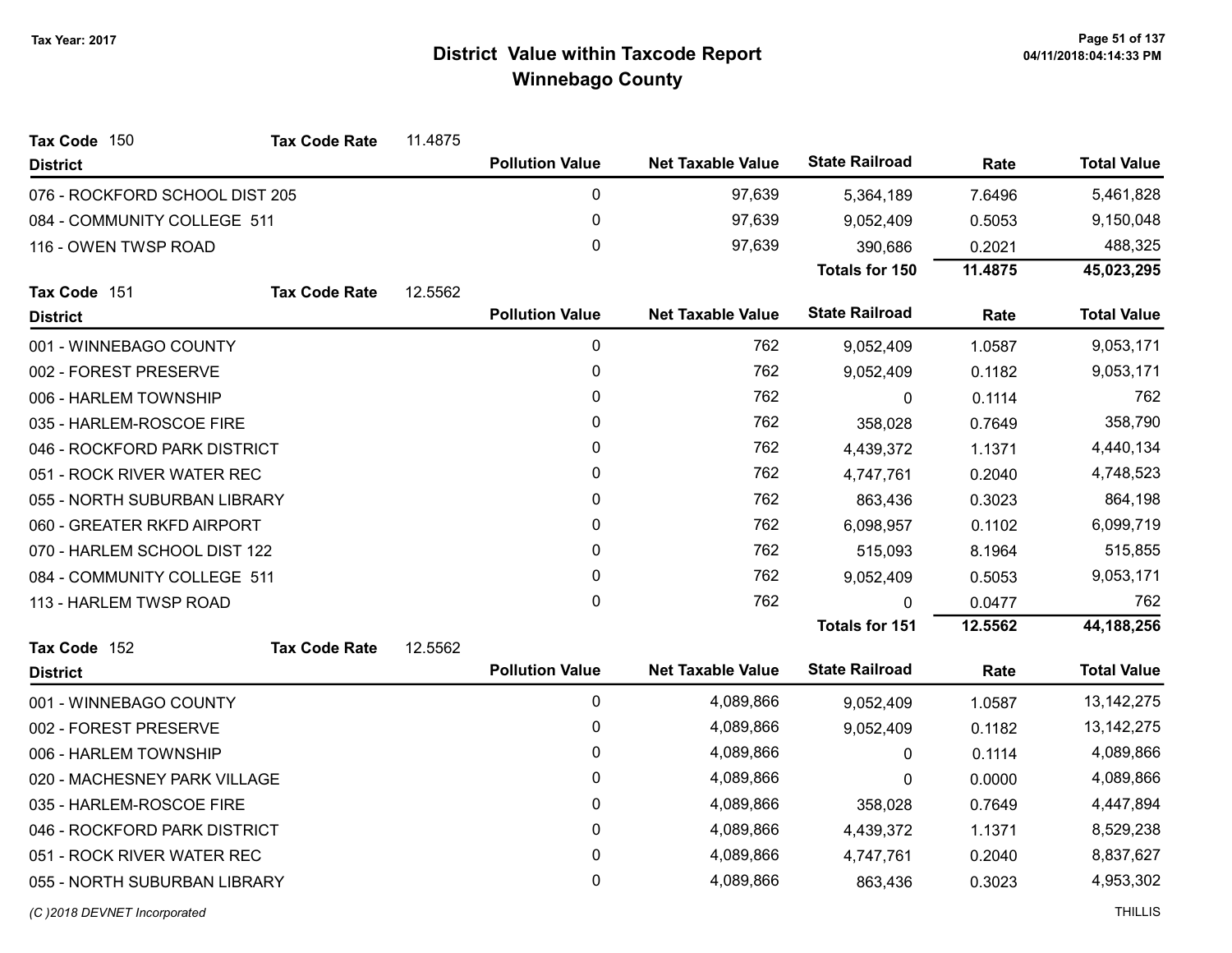| Tax Code 152                   | <b>Tax Code Rate</b> | 12.5562 |                        |                          |                       |         |                    |
|--------------------------------|----------------------|---------|------------------------|--------------------------|-----------------------|---------|--------------------|
| <b>District</b>                |                      |         | <b>Pollution Value</b> | <b>Net Taxable Value</b> | <b>State Railroad</b> | Rate    | <b>Total Value</b> |
| 060 - GREATER RKFD AIRPORT     |                      |         | $\pmb{0}$              | 4,089,866                | 6,098,957             | 0.1102  | 10,188,823         |
| 070 - HARLEM SCHOOL DIST 122   |                      |         | 0                      | 4,089,866                | 515,093               | 8.1964  | 4,604,959          |
| 084 - COMMUNITY COLLEGE 511    |                      |         | $\pmb{0}$              | 4,089,866                | 9,052,409             | 0.5053  | 13, 142, 275       |
| 113 - HARLEM TWSP ROAD         |                      |         | $\mathbf 0$            | 4,089,866                | $\Omega$              | 0.0477  | 4,089,866          |
|                                |                      |         |                        |                          | <b>Totals for 152</b> | 12.5562 | 93,258,266         |
| Tax Code 153                   | <b>Tax Code Rate</b> | 11.4191 |                        |                          |                       |         |                    |
| <b>District</b>                |                      |         | <b>Pollution Value</b> | <b>Net Taxable Value</b> | <b>State Railroad</b> | Rate    | <b>Total Value</b> |
| 001 - WINNEBAGO COUNTY         |                      |         | $\pmb{0}$              | 778,156                  | 9,052,409             | 1.0587  | 9,830,565          |
| 002 - FOREST PRESERVE          |                      |         | $\pmb{0}$              | 778,156                  | 9,052,409             | 0.1182  | 9,830,565          |
| 006 - HARLEM TOWNSHIP          |                      |         | $\pmb{0}$              | 778,156                  | 0                     | 0.1114  | 778,156            |
| 035 - HARLEM-ROSCOE FIRE       |                      |         | $\pmb{0}$              | 778,156                  | 358,028               | 0.7649  | 1,136,184          |
| 051 - ROCK RIVER WATER REC     |                      |         | 0                      | 778,156                  | 4,747,761             | 0.2040  | 5,525,917          |
| 055 - NORTH SUBURBAN LIBRARY   |                      |         | $\pmb{0}$              | 778,156                  | 863,436               | 0.3023  | 1,641,592          |
| 060 - GREATER RKFD AIRPORT     |                      |         | $\mathbf{0}$           | 778,156                  | 6,098,957             | 0.1102  | 6,877,113          |
| 070 - HARLEM SCHOOL DIST 122   |                      |         | $\mathbf 0$            | 778,156                  | 515,093               | 8.1964  | 1,293,249          |
| 084 - COMMUNITY COLLEGE 511    |                      |         | 0                      | 778,156                  | 9,052,409             | 0.5053  | 9,830,565          |
| 113 - HARLEM TWSP ROAD         |                      |         | $\mathbf 0$            | 778,156                  | $\mathbf{0}$          | 0.0477  | 778,156            |
|                                |                      |         |                        |                          | <b>Totals for 153</b> | 11.4191 | 47,522,062         |
| Tax Code 154                   | <b>Tax Code Rate</b> | 14.6857 |                        |                          |                       |         |                    |
| <b>District</b>                |                      |         | <b>Pollution Value</b> | <b>Net Taxable Value</b> | <b>State Railroad</b> | Rate    | <b>Total Value</b> |
| 001 - WINNEBAGO COUNTY         |                      |         | $\pmb{0}$              | 105,743                  | 9,052,409             | 1.0587  | 9,158,152          |
| 002 - FOREST PRESERVE          |                      |         | $\pmb{0}$              | 105,743                  | 9,052,409             | 0.1182  | 9,158,152          |
| 009 - OWEN TOWNSHIP            |                      |         | $\mathbf 0$            | 105,743                  | 390,686               | 0.1437  | 496,429            |
| 023 - ROCKFORD CITY            |                      |         | $\mathbf{0}$           | 105,743                  | 3,513,129             | 3.2517  | 3,618,872          |
| 046 - ROCKFORD PARK DISTRICT   |                      |         | $\mathbf 0$            | 105,743                  | 4,439,372             | 1.1371  | 4,545,115          |
| 059 - ROCKFORD CITY LIBRARY    |                      |         | 0                      | 105,743                  | 3,513,129             | 0.5091  | 3,618,872          |
| 060 - GREATER RKFD AIRPORT     |                      |         | $\pmb{0}$              | 105,743                  | 6,098,957             | 0.1102  | 6,204,700          |
| 076 - ROCKFORD SCHOOL DIST 205 |                      |         | $\pmb{0}$              | 105,743                  | 5,364,189             | 7.6496  | 5,469,932          |
| (C) 2018 DEVNET Incorporated   |                      |         |                        |                          |                       |         | <b>THILLIS</b>     |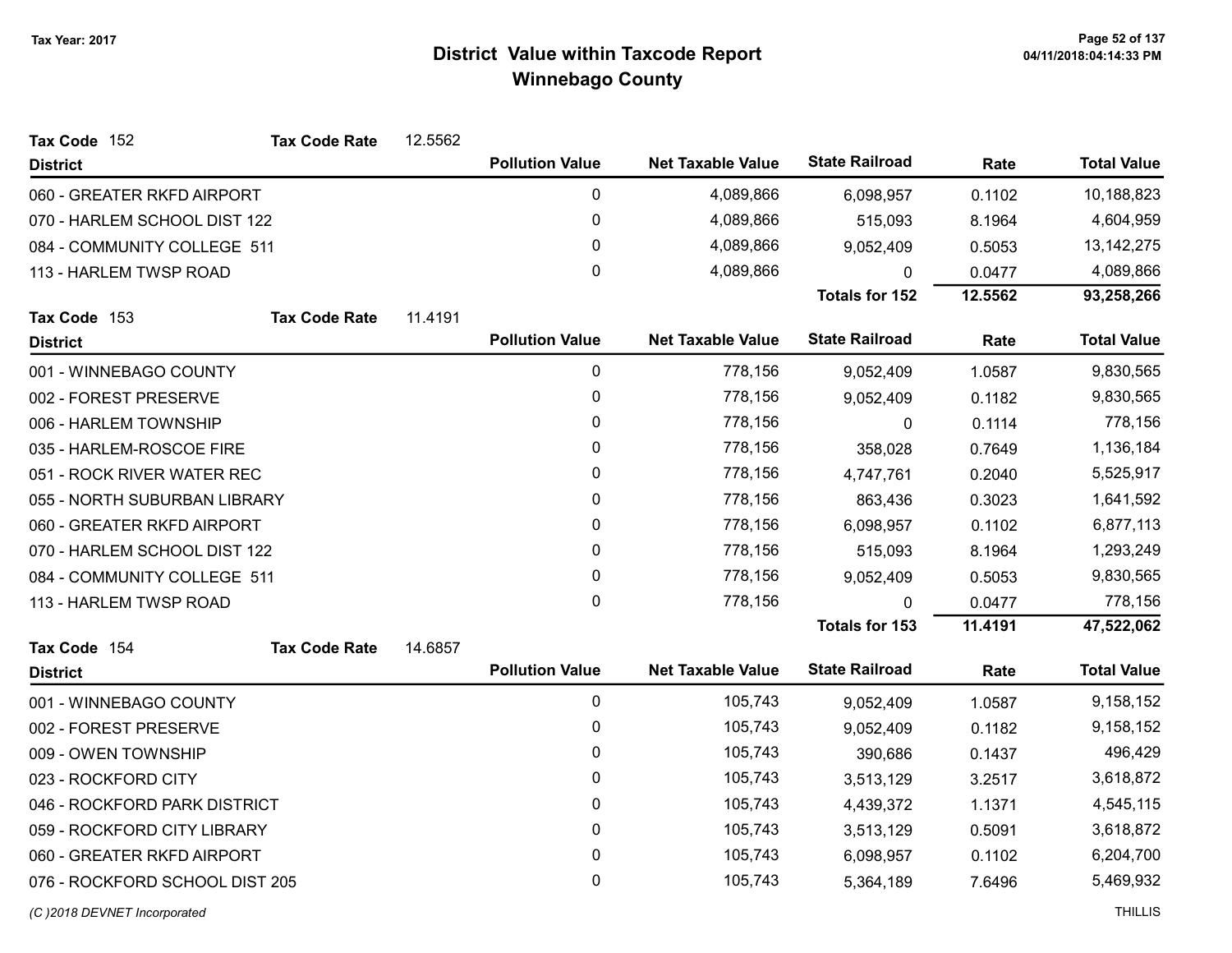| Tax Code 154                   | <b>Tax Code Rate</b> | 14.6857 |                        |                          |                       |         |                    |
|--------------------------------|----------------------|---------|------------------------|--------------------------|-----------------------|---------|--------------------|
| <b>District</b>                |                      |         | <b>Pollution Value</b> | <b>Net Taxable Value</b> | <b>State Railroad</b> | Rate    | <b>Total Value</b> |
| 084 - COMMUNITY COLLEGE 511    |                      |         | $\pmb{0}$              | 105,743                  | 9,052,409             | 0.5053  | 9,158,152          |
| 116 - OWEN TWSP ROAD           |                      |         | $\boldsymbol{0}$       | 105,743                  | 390,686               | 0.2021  | 496,429            |
|                                |                      |         |                        |                          | <b>Totals for 154</b> | 14.6857 | 51,924,805         |
| Tax Code 155                   | <b>Tax Code Rate</b> | 10.5131 |                        |                          |                       |         |                    |
| <b>District</b>                |                      |         | <b>Pollution Value</b> | <b>Net Taxable Value</b> | <b>State Railroad</b> | Rate    | <b>Total Value</b> |
| 001 - WINNEBAGO COUNTY         |                      |         | $\mathbf 0$            | 7,451,522                | 9,052,409             | 1.0587  | 16,503,931         |
| 002 - FOREST PRESERVE          |                      |         | $\pmb{0}$              | 7,451,522                | 9,052,409             | 0.1182  | 16,503,931         |
| 009 - OWEN TOWNSHIP            |                      |         | 0                      | 7,451,522                | 390,686               | 0.1437  | 7,842,208          |
| 041 - ROCKTON FIRE             |                      |         | $\pmb{0}$              | 7,451,522                | 453,487               | 0.7253  | 7,905,009          |
| 060 - GREATER RKFD AIRPORT     |                      |         | 0                      | 7,451,522                | 6,098,957             | 0.1102  | 13,550,479         |
| 076 - ROCKFORD SCHOOL DIST 205 |                      |         | 0                      | 7,451,522                | 5,364,189             | 7.6496  | 12,815,711         |
| 084 - COMMUNITY COLLEGE 511    |                      |         | 0                      | 7,451,522                | 9,052,409             | 0.5053  | 16,503,931         |
| 116 - OWEN TWSP ROAD           |                      |         | 0                      | 7,451,522                | 390,686               | 0.2021  | 7,842,208          |
|                                |                      |         |                        |                          | Totals for 155        | 10.5131 | 99,467,408         |
| Tax Code 156                   | <b>Tax Code Rate</b> | 10.3504 |                        |                          |                       |         |                    |
| <b>District</b>                |                      |         | <b>Pollution Value</b> | <b>Net Taxable Value</b> | <b>State Railroad</b> | Rate    | <b>Total Value</b> |
| 001 - WINNEBAGO COUNTY         |                      |         | $\mathbf 0$            | 16,686,987               | 9,052,409             | 1.0587  | 25,739,396         |
| 002 - FOREST PRESERVE          |                      |         | 0                      | 16,686,987               | 9,052,409             | 0.1182  | 25,739,396         |
| 009 - OWEN TOWNSHIP            |                      |         | 0                      | 16,686,987               | 390,686               | 0.1437  | 17,077,673         |
| 038 - NORTHWEST FIRE           |                      |         | 0                      | 16,686,987               | 303,427               | 0.5626  | 16,990,414         |
| 060 - GREATER RKFD AIRPORT     |                      |         | 0                      | 16,686,987               | 6,098,957             | 0.1102  | 22,785,944         |
| 076 - ROCKFORD SCHOOL DIST 205 |                      |         | 0                      | 16,686,987               | 5,364,189             | 7.6496  | 22,051,176         |
| 084 - COMMUNITY COLLEGE 511    |                      |         | 0                      | 16,686,987               | 9,052,409             | 0.5053  | 25,739,396         |
| 116 - OWEN TWSP ROAD           |                      |         | 0                      | 16,686,987               | 390,686               | 0.2021  | 17,077,673         |
|                                |                      |         |                        |                          | <b>Totals for 156</b> | 10.3504 | 173,201,068        |
| Tax Code 157                   | <b>Tax Code Rate</b> | 13.5486 |                        |                          |                       |         |                    |
| <b>District</b>                |                      |         | <b>Pollution Value</b> | <b>Net Taxable Value</b> | <b>State Railroad</b> | Rate    | <b>Total Value</b> |
|                                |                      |         |                        |                          |                       |         |                    |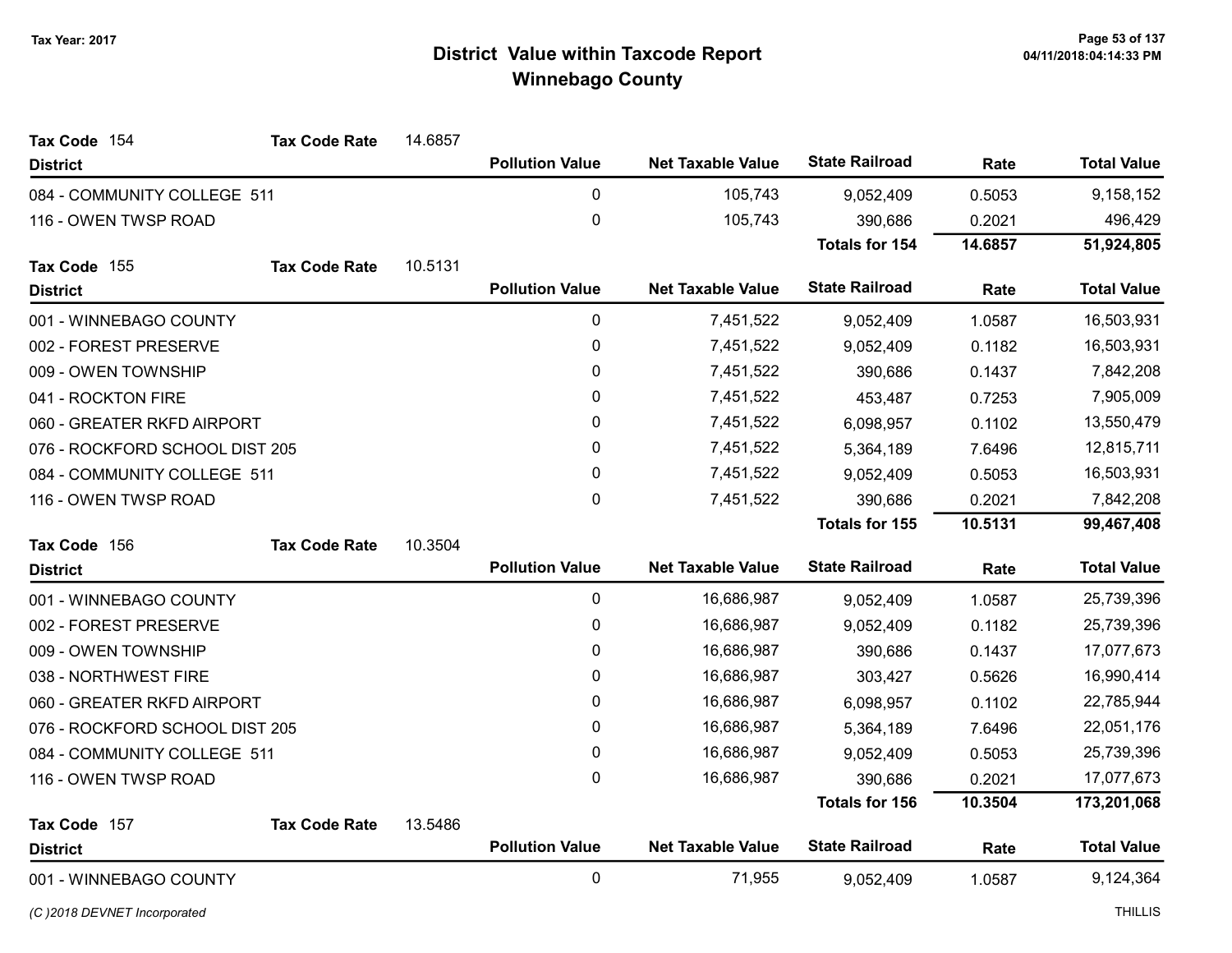| Tax Code 157                   | <b>Tax Code Rate</b> | 13.5486 |                        |                          |                       |         |                    |
|--------------------------------|----------------------|---------|------------------------|--------------------------|-----------------------|---------|--------------------|
| <b>District</b>                |                      |         | <b>Pollution Value</b> | <b>Net Taxable Value</b> | <b>State Railroad</b> | Rate    | <b>Total Value</b> |
| 002 - FOREST PRESERVE          |                      |         | 0                      | 71,955                   | 9,052,409             | 0.1182  | 9,124,364          |
| 009 - OWEN TOWNSHIP            |                      |         | 0                      | 71,955                   | 390,686               | 0.1437  | 462,641            |
| 023 - ROCKFORD CITY            |                      |         | 0                      | 71,955                   | 3,513,129             | 3.2517  | 3,585,084          |
| 059 - ROCKFORD CITY LIBRARY    |                      |         | 0                      | 71,955                   | 3,513,129             | 0.5091  | 3,585,084          |
| 060 - GREATER RKFD AIRPORT     |                      |         | 0                      | 71,955                   | 6,098,957             | 0.1102  | 6,170,912          |
| 076 - ROCKFORD SCHOOL DIST 205 |                      |         | 0                      | 71,955                   | 5,364,189             | 7.6496  | 5,436,144          |
| 084 - COMMUNITY COLLEGE 511    |                      |         | 0                      | 71,955                   | 9,052,409             | 0.5053  | 9,124,364          |
| 116 - OWEN TWSP ROAD           |                      |         | 0                      | 71,955                   | 390,686               | 0.2021  | 462,641            |
|                                |                      |         |                        |                          | <b>Totals for 157</b> | 13.5486 | 47,075,598         |
| Tax Code 158                   | <b>Tax Code Rate</b> | 12.2486 |                        |                          |                       |         |                    |
| <b>District</b>                |                      |         | <b>Pollution Value</b> | <b>Net Taxable Value</b> | <b>State Railroad</b> | Rate    | <b>Total Value</b> |
| 001 - WINNEBAGO COUNTY         |                      |         | 0                      | 5,855,516                | 9,052,409             | 1.0587  | 14,907,925         |
| 002 - FOREST PRESERVE          |                      |         | 0                      | 5,855,516                | 9,052,409             | 0.1182  | 14,907,925         |
| 006 - HARLEM TOWNSHIP          |                      |         | 0                      | 5,855,516                | 0                     | 0.1114  | 5,855,516          |
| 020 - MACHESNEY PARK VILLAGE   |                      |         | 0                      | 5,855,516                | 0                     | 0.0000  | 5,855,516          |
| 037 - NORTH PARK FIRE          |                      |         | 0                      | 5,855,516                | 440,322               | 0.4573  | 6,295,838          |
| 046 - ROCKFORD PARK DISTRICT   |                      |         | 0                      | 5,855,516                | 4,439,372             | 1.1371  | 10,294,888         |
| 051 - ROCK RIVER WATER REC     |                      |         | 0                      | 5,855,516                | 4,747,761             | 0.2040  | 10,603,277         |
| 055 - NORTH SUBURBAN LIBRARY   |                      |         | 0                      | 5,855,516                | 863,436               | 0.3023  | 6,718,952          |
| 060 - GREATER RKFD AIRPORT     |                      |         | 0                      | 5,855,516                | 6,098,957             | 0.1102  | 11,954,473         |
| 070 - HARLEM SCHOOL DIST 122   |                      |         | 0                      | 5,855,516                | 515,093               | 8.1964  | 6,370,609          |
| 084 - COMMUNITY COLLEGE 511    |                      |         | $\pmb{0}$              | 5,855,516                | 9,052,409             | 0.5053  | 14,907,925         |
| 113 - HARLEM TWSP ROAD         |                      |         | 0                      | 5,855,516                | 0                     | 0.0477  | 5,855,516          |
|                                |                      |         |                        |                          | <b>Totals for 158</b> | 12.2486 | 114,528,360        |
| Tax Code 159                   | <b>Tax Code Rate</b> | 11.4978 |                        |                          |                       |         |                    |
| <b>District</b>                |                      |         | <b>Pollution Value</b> | <b>Net Taxable Value</b> | <b>State Railroad</b> | Rate    | <b>Total Value</b> |
| 001 - WINNEBAGO COUNTY         |                      |         | $\mathbf 0$            | 222,689                  | 9,052,409             | 1.0587  | 9,275,098          |
| 002 - FOREST PRESERVE          |                      |         | 0                      | 222,689                  | 9,052,409             | 0.1182  | 9,275,098          |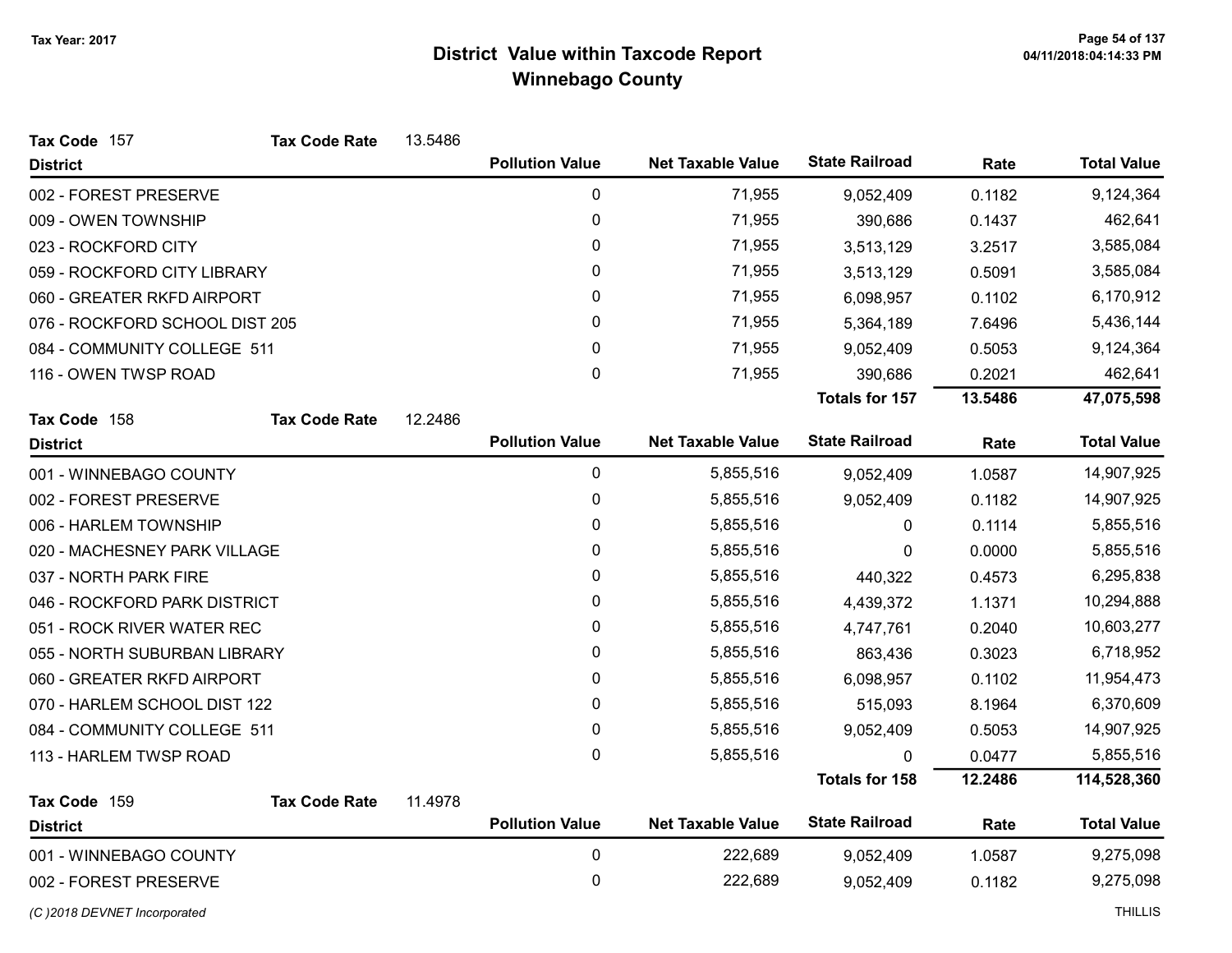| Tax Code 159                   | <b>Tax Code Rate</b> | 11.4978 |                        |                          |                       |         |                    |
|--------------------------------|----------------------|---------|------------------------|--------------------------|-----------------------|---------|--------------------|
| <b>District</b>                |                      |         | <b>Pollution Value</b> | <b>Net Taxable Value</b> | <b>State Railroad</b> | Rate    | <b>Total Value</b> |
| 006 - HARLEM TOWNSHIP          |                      |         | $\mathbf 0$            | 222,689                  | 0                     | 0.1114  | 222,689            |
| 037 - NORTH PARK FIRE          |                      |         | 0                      | 222,689                  | 440,322               | 0.4573  | 663,011            |
| 046 - ROCKFORD PARK DISTRICT   |                      |         | 0                      | 222,689                  | 4,439,372             | 1.1371  | 4,662,061          |
| 055 - NORTH SUBURBAN LIBRARY   |                      |         | $\mathbf{0}$           | 222,689                  | 863,436               | 0.3023  | 1,086,125          |
| 060 - GREATER RKFD AIRPORT     |                      |         | 0                      | 222,689                  | 6,098,957             | 0.1102  | 6,321,646          |
| 076 - ROCKFORD SCHOOL DIST 205 |                      |         | 0                      | 222,689                  | 5,364,189             | 7.6496  | 5,586,878          |
| 084 - COMMUNITY COLLEGE 511    |                      |         | $\mathbf{0}$           | 222,689                  | 9,052,409             | 0.5053  | 9,275,098          |
| 113 - HARLEM TWSP ROAD         |                      |         | 0                      | 222,689                  | 0                     | 0.0477  | 222,689            |
|                                |                      |         |                        |                          | <b>Totals for 159</b> | 11.4978 | 46,590,393         |
| Tax Code 160                   | <b>Tax Code Rate</b> | 11.1115 |                        |                          |                       |         |                    |
| <b>District</b>                |                      |         | <b>Pollution Value</b> | <b>Net Taxable Value</b> | <b>State Railroad</b> | Rate    | <b>Total Value</b> |
| 001 - WINNEBAGO COUNTY         |                      |         | 0                      | 448,833                  | 9,052,409             | 1.0587  | 9,501,242          |
| 002 - FOREST PRESERVE          |                      |         | $\mathbf 0$            | 448,833                  | 9,052,409             | 0.1182  | 9,501,242          |
| 006 - HARLEM TOWNSHIP          |                      |         | 0                      | 448,833                  | 0                     | 0.1114  | 448,833            |
| 037 - NORTH PARK FIRE          |                      |         | 0                      | 448,833                  | 440,322               | 0.4573  | 889,155            |
| 051 - ROCK RIVER WATER REC     |                      |         | 0                      | 448,833                  | 4,747,761             | 0.2040  | 5,196,594          |
| 055 - NORTH SUBURBAN LIBRARY   |                      |         | 0                      | 448,833                  | 863,436               | 0.3023  | 1,312,269          |
| 060 - GREATER RKFD AIRPORT     |                      |         | 0                      | 448,833                  | 6,098,957             | 0.1102  | 6,547,790          |
| 070 - HARLEM SCHOOL DIST 122   |                      |         | 0                      | 448,833                  | 515,093               | 8.1964  | 963,926            |
| 084 - COMMUNITY COLLEGE 511    |                      |         | 0                      | 448,833                  | 9,052,409             | 0.5053  | 9,501,242          |
| 113 - HARLEM TWSP ROAD         |                      |         | $\mathbf{0}$           | 448,833                  | 0                     | 0.0477  | 448,833            |
|                                |                      |         |                        |                          | <b>Totals for 160</b> | 11.1115 | 44,311,126         |
| Tax Code 161                   | <b>Tax Code Rate</b> | 9.2698  |                        |                          |                       |         |                    |
| <b>District</b>                |                      |         | <b>Pollution Value</b> | <b>Net Taxable Value</b> | <b>State Railroad</b> | Rate    | <b>Total Value</b> |
| 001 - WINNEBAGO COUNTY         |                      |         | $\mathbf 0$            | 96,372                   | 9,052,409             | 1.0587  | 9,148,781          |
| 002 - FOREST PRESERVE          |                      |         | 0                      | 96,372                   | 9,052,409             | 0.1182  | 9,148,781          |
| 009 - OWEN TOWNSHIP            |                      |         | 0                      | 96,372                   | 390,686               | 0.1437  | 487,058            |
| 038 - NORTHWEST FIRE           |                      |         | 0                      | 96,372                   | 303,427               | 0.5626  | 399,799            |
| (C) 2018 DEVNET Incorporated   |                      |         |                        |                          |                       |         | <b>THILLIS</b>     |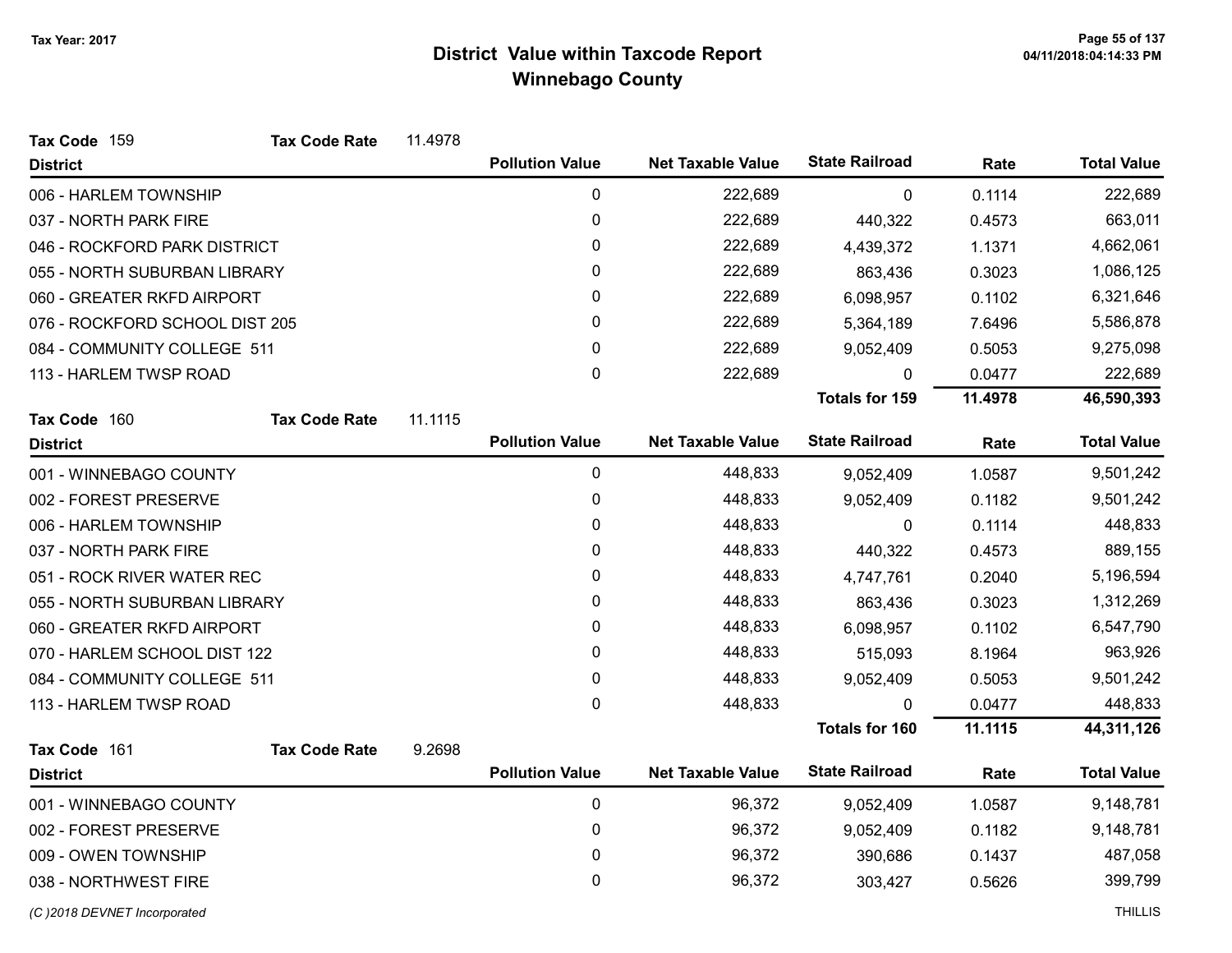| Tax Code 161                  | <b>Tax Code Rate</b> | 9.2698  |                        |                          |                       |        |                    |
|-------------------------------|----------------------|---------|------------------------|--------------------------|-----------------------|--------|--------------------|
| <b>District</b>               |                      |         | <b>Pollution Value</b> | <b>Net Taxable Value</b> | <b>State Railroad</b> | Rate   | <b>Total Value</b> |
| 060 - GREATER RKFD AIRPORT    |                      |         | $\pmb{0}$              | 96,372                   | 6,098,957             | 0.1102 | 6,195,329          |
| 074 - ROCKTON SCHOOL DIST 140 |                      |         | 0                      | 96,372                   | 421,756               | 3.7926 | 518,128            |
| 077 - HONONEGAH HIGH SD #207  |                      |         | 0                      | 96,372                   | 511,268               | 2.7764 | 607,640            |
| 084 - COMMUNITY COLLEGE 511   |                      |         | 0                      | 96,372                   | 9,052,409             | 0.5053 | 9,148,781          |
| 116 - OWEN TWSP ROAD          |                      |         | 0                      | 96,372                   | 390,686               | 0.2021 | 487,058            |
|                               |                      |         |                        |                          | <b>Totals for 161</b> | 9.2698 | 36, 141, 355       |
| Tax Code 162                  | <b>Tax Code Rate</b> | 9.6511  |                        |                          |                       |        |                    |
| <b>District</b>               |                      |         | <b>Pollution Value</b> | <b>Net Taxable Value</b> | <b>State Railroad</b> | Rate   | <b>Total Value</b> |
| 001 - WINNEBAGO COUNTY        |                      |         | 0                      | 487,841                  | 9,052,409             | 1.0587 | 9,540,250          |
| 002 - FOREST PRESERVE         |                      |         | 0                      | 487,841                  | 9,052,409             | 0.1182 | 9,540,250          |
| 009 - OWEN TOWNSHIP           |                      |         | 0                      | 487,841                  | 390,686               | 0.1437 | 878,527            |
| 038 - NORTHWEST FIRE          |                      |         | 0                      | 487,841                  | 303,427               | 0.5626 | 791,268            |
| 058 - WINNEBAGO LIBRARY       |                      |         | 0                      | 487,841                  | 0                     | 0.2160 | 487,841            |
| 060 - GREATER RKFD AIRPORT    |                      |         | 0                      | 487,841                  | 6,098,957             | 0.1102 | 6,586,798          |
| 082 - WINNEBAGO UNIT SD #323  |                      |         | 0                      | 487,841                  | 1,526,187             | 6.7343 | 2,014,028          |
| 084 - COMMUNITY COLLEGE 511   |                      |         | 0                      | 487,841                  | 9,052,409             | 0.5053 | 9,540,250          |
| 116 - OWEN TWSP ROAD          |                      |         | 0                      | 487,841                  | 390,686               | 0.2021 | 878,527            |
|                               |                      |         |                        |                          | Totals for 162        | 9.6511 | 40,257,739         |
| Tax Code 163                  | <b>Tax Code Rate</b> | 11.2151 |                        |                          |                       |        |                    |
| <b>District</b>               |                      |         | <b>Pollution Value</b> | <b>Net Taxable Value</b> | <b>State Railroad</b> | Rate   | <b>Total Value</b> |
| 001 - WINNEBAGO COUNTY        |                      |         | 0                      | 1,710,464                | 9,052,409             | 1.0587 | 10,762,873         |
| 002 - FOREST PRESERVE         |                      |         | 0                      | 1,710,464                | 9,052,409             | 0.1182 | 10,762,873         |
| 006 - HARLEM TOWNSHIP         |                      |         | 0                      | 1,710,464                | 0                     | 0.1114 | 1,710,464          |
| 035 - HARLEM-ROSCOE FIRE      |                      |         | 0                      | 1,710,464                | 358,028               | 0.7649 | 2,068,492          |
| 055 - NORTH SUBURBAN LIBRARY  |                      |         | 0                      | 1,710,464                | 863,436               | 0.3023 | 2,573,900          |
| 060 - GREATER RKFD AIRPORT    |                      |         | 0                      | 1,710,464                | 6,098,957             | 0.1102 | 7,809,421          |
| 070 - HARLEM SCHOOL DIST 122  |                      |         | 0                      | 1,710,464                | 515,093               | 8.1964 | 2,225,557          |
| 084 - COMMUNITY COLLEGE 511   |                      |         | 0                      | 1,710,464                | 9,052,409             | 0.5053 | 10,762,873         |
| (C) 2018 DEVNET Incorporated  |                      |         |                        |                          |                       |        | <b>THILLIS</b>     |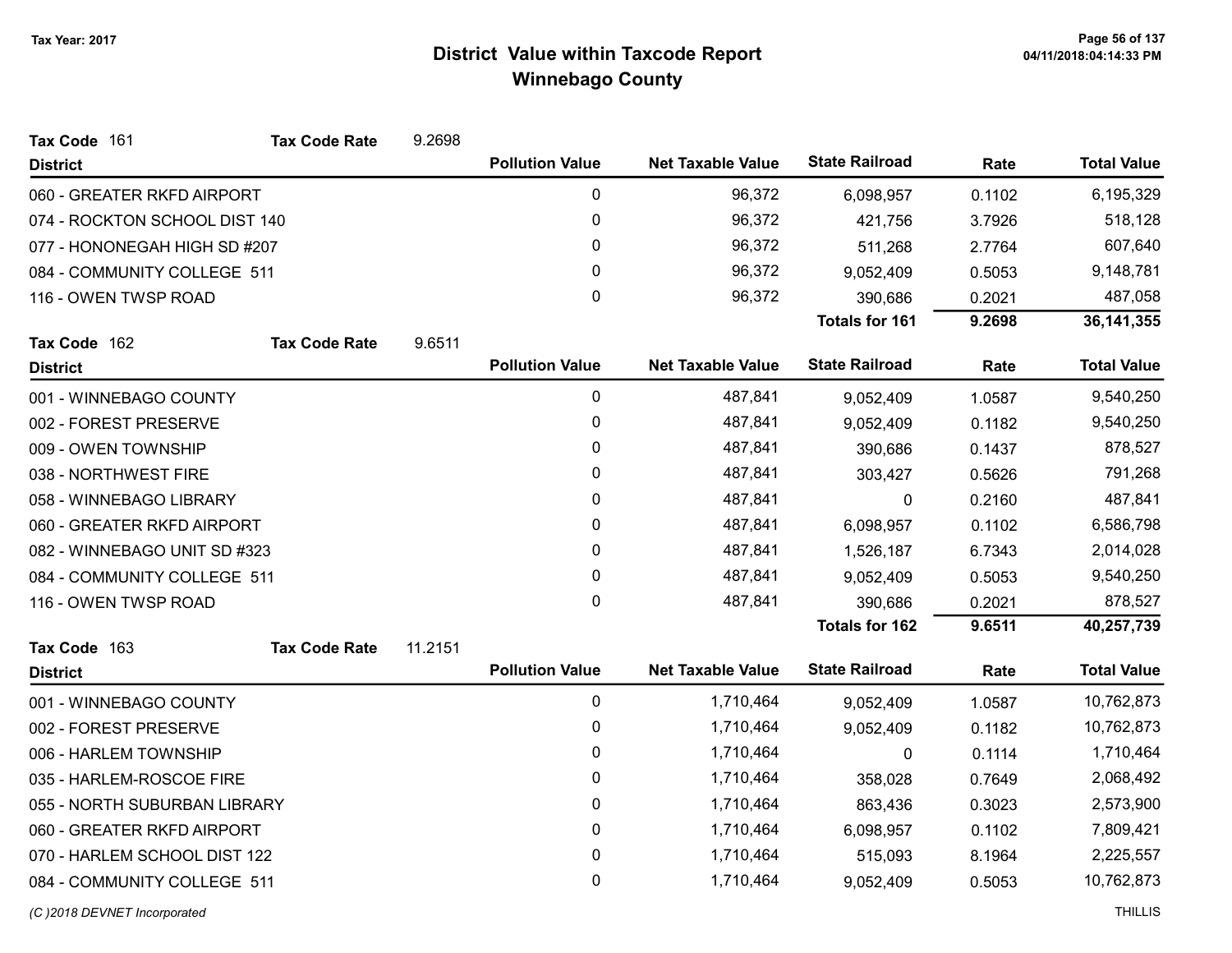| Tax Code 163                  | <b>Tax Code Rate</b> | 11.2151 |                        |                          |                       |         |                    |
|-------------------------------|----------------------|---------|------------------------|--------------------------|-----------------------|---------|--------------------|
| <b>District</b>               |                      |         | <b>Pollution Value</b> | <b>Net Taxable Value</b> | <b>State Railroad</b> | Rate    | <b>Total Value</b> |
| 113 - HARLEM TWSP ROAD        |                      |         | $\pmb{0}$              | 1,710,464                | 0                     | 0.0477  | 1,710,464          |
|                               |                      |         |                        |                          | <b>Totals for 163</b> | 11.2151 | 50,386,917         |
| Tax Code 164                  | <b>Tax Code Rate</b> | 10.9075 |                        |                          |                       |         |                    |
| <b>District</b>               |                      |         | <b>Pollution Value</b> | <b>Net Taxable Value</b> | <b>State Railroad</b> | Rate    | <b>Total Value</b> |
| 001 - WINNEBAGO COUNTY        |                      |         | $\pmb{0}$              | 83,303                   | 9,052,409             | 1.0587  | 9,135,712          |
| 002 - FOREST PRESERVE         |                      |         | $\pmb{0}$              | 83,303                   | 9,052,409             | 0.1182  | 9,135,712          |
| 006 - HARLEM TOWNSHIP         |                      |         | 0                      | 83,303                   | 0                     | 0.1114  | 83,303             |
| 037 - NORTH PARK FIRE         |                      |         | 0                      | 83,303                   | 440,322               | 0.4573  | 523,625            |
| 055 - NORTH SUBURBAN LIBRARY  |                      |         | 0                      | 83,303                   | 863,436               | 0.3023  | 946,739            |
| 060 - GREATER RKFD AIRPORT    |                      |         | 0                      | 83,303                   | 6,098,957             | 0.1102  | 6,182,260          |
| 070 - HARLEM SCHOOL DIST 122  |                      |         | 0                      | 83,303                   | 515,093               | 8.1964  | 598,396            |
| 084 - COMMUNITY COLLEGE 511   |                      |         | 0                      | 83,303                   | 9,052,409             | 0.5053  | 9,135,712          |
| 113 - HARLEM TWSP ROAD        |                      |         | $\mathbf 0$            | 83,303                   | $\Omega$              | 0.0477  | 83,303             |
|                               |                      |         |                        |                          | <b>Totals for 164</b> | 10.9075 | 35,824,762         |
| Tax Code 165                  | <b>Tax Code Rate</b> | 9.4325  |                        |                          |                       |         |                    |
| <b>District</b>               |                      |         | <b>Pollution Value</b> | <b>Net Taxable Value</b> | <b>State Railroad</b> | Rate    | <b>Total Value</b> |
| 001 - WINNEBAGO COUNTY        |                      |         | $\pmb{0}$              | 13,561,294               | 9,052,409             | 1.0587  | 22,613,703         |
| 002 - FOREST PRESERVE         |                      |         | $\pmb{0}$              | 13,561,294               | 9,052,409             | 0.1182  | 22,613,703         |
| 009 - OWEN TOWNSHIP           |                      |         | $\pmb{0}$              | 13,561,294               | 390,686               | 0.1437  | 13,951,980         |
| 041 - ROCKTON FIRE            |                      |         | $\pmb{0}$              | 13,561,294               | 453,487               | 0.7253  | 14,014,781         |
| 060 - GREATER RKFD AIRPORT    |                      |         | 0                      | 13,561,294               | 6,098,957             | 0.1102  | 19,660,251         |
| 074 - ROCKTON SCHOOL DIST 140 |                      |         | $\pmb{0}$              | 13,561,294               | 421,756               | 3.7926  | 13,983,050         |
| 077 - HONONEGAH HIGH SD #207  |                      |         | $\pmb{0}$              | 13,561,294               | 511,268               | 2.7764  | 14,072,562         |
| 084 - COMMUNITY COLLEGE 511   |                      |         | 0                      | 13,561,294               | 9,052,409             | 0.5053  | 22,613,703         |
| 116 - OWEN TWSP ROAD          |                      |         | 0                      | 13,561,294               | 390,686               | 0.2021  | 13,951,980         |
|                               |                      |         |                        |                          | <b>Totals for 165</b> | 9.4325  | 157,475,713        |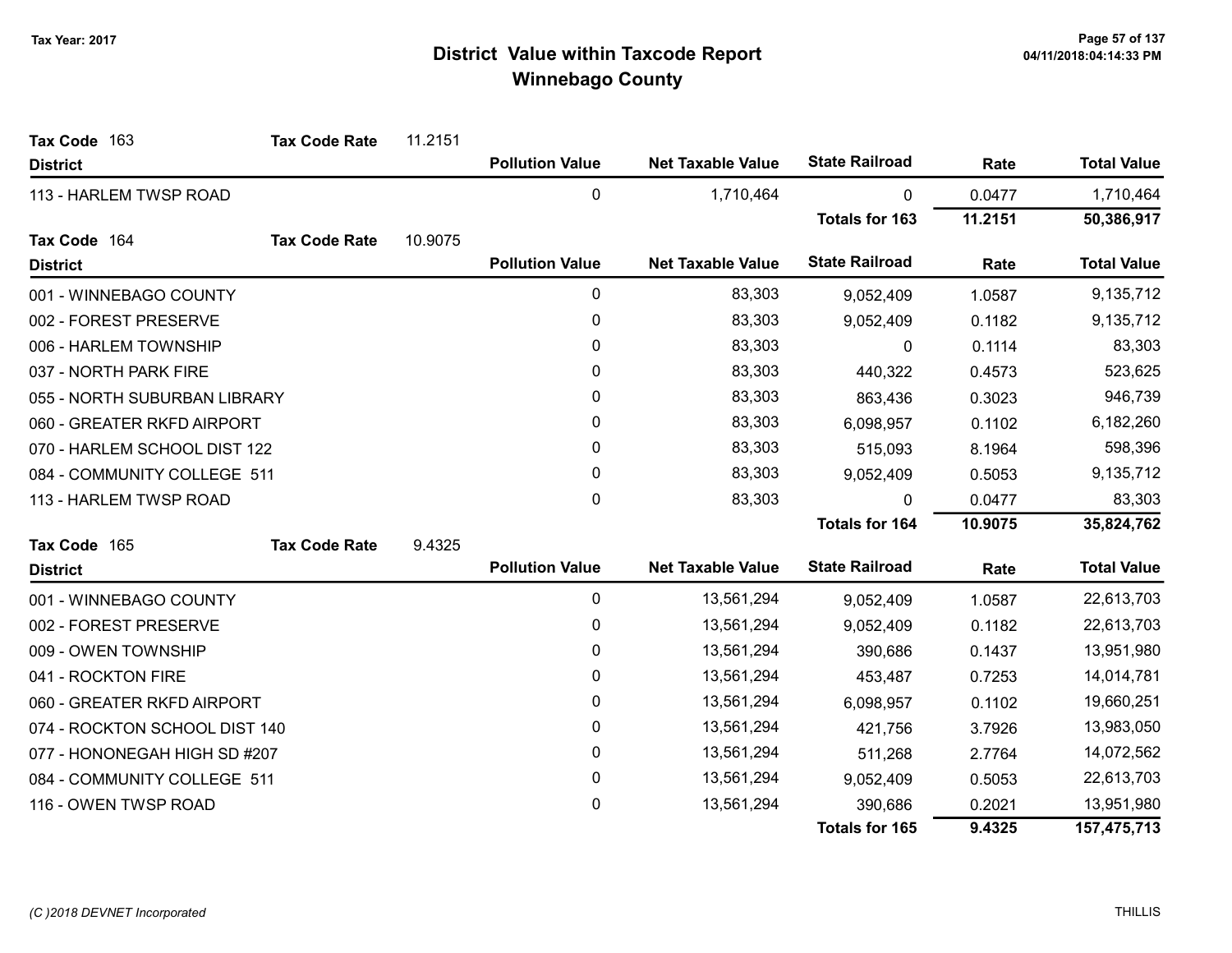| Tax Code 167                   | <b>Tax Code Rate</b> | 10.2402 |                        |                          |                       |         |                    |
|--------------------------------|----------------------|---------|------------------------|--------------------------|-----------------------|---------|--------------------|
| <b>District</b>                |                      |         | <b>Pollution Value</b> | <b>Net Taxable Value</b> | <b>State Railroad</b> | Rate    | <b>Total Value</b> |
| 001 - WINNEBAGO COUNTY         |                      |         | 0                      | 5,075,131                | 9,052,409             | 1.0587  | 14,127,540         |
| 002 - FOREST PRESERVE          |                      |         | 0                      | 5,075,131                | 9,052,409             | 0.1182  | 14, 127, 540       |
| 009 - OWEN TOWNSHIP            |                      |         | 0                      | 5,075,131                | 390,686               | 0.1437  | 5,465,817          |
| 038 - NORTHWEST FIRE           |                      |         | 0                      | 5,075,131                | 303,427               | 0.5626  | 5,378,558          |
| 076 - ROCKFORD SCHOOL DIST 205 |                      |         | 0                      | 5,075,131                | 5,364,189             | 7.6496  | 10,439,320         |
| 084 - COMMUNITY COLLEGE 511    |                      |         | 0                      | 5,075,131                | 9,052,409             | 0.5053  | 14, 127, 540       |
| 116 - OWEN TWSP ROAD           |                      |         | 0                      | 5,075,131                | 390,686               | 0.2021  | 5,465,817          |
|                                |                      |         |                        |                          | <b>Totals for 167</b> | 10.2402 | 69,132,132         |
| Tax Code 168                   | <b>Tax Code Rate</b> | 9.4325  |                        |                          |                       |         |                    |
| <b>District</b>                |                      |         | <b>Pollution Value</b> | <b>Net Taxable Value</b> | <b>State Railroad</b> | Rate    | <b>Total Value</b> |
| 001 - WINNEBAGO COUNTY         |                      |         | 0                      | 0                        | 9,052,409             | 1.0587  | 9,052,409          |
| 002 - FOREST PRESERVE          |                      |         | 0                      | 0                        | 9,052,409             | 0.1182  | 9,052,409          |
| 009 - OWEN TOWNSHIP            |                      |         | 0                      | 0                        | 390,686               | 0.1437  | 390,686            |
| 020 - MACHESNEY PARK VILLAGE   |                      |         | 0                      | 0                        | $\mathbf 0$           | 0.0000  | 0                  |
| 041 - ROCKTON FIRE             |                      |         | 0                      | 0                        | 453,487               | 0.7253  | 453,487            |
| 060 - GREATER RKFD AIRPORT     |                      |         | 0                      | 0                        | 6,098,957             | 0.1102  | 6,098,957          |
| 074 - ROCKTON SCHOOL DIST 140  |                      |         | 0                      | 0                        | 421,756               | 3.7926  | 421,756            |
| 077 - HONONEGAH HIGH SD #207   |                      |         | 0                      | 0                        | 511,268               | 2.7764  | 511,268            |
| 084 - COMMUNITY COLLEGE 511    |                      |         | 0                      | 0                        | 9,052,409             | 0.5053  | 9,052,409          |
| 116 - OWEN TWSP ROAD           |                      |         | 0                      | 0                        | 390,686               | 0.2021  | 390,686            |
|                                |                      |         |                        |                          | <b>Totals for 168</b> | 9.4325  | 35,424,067         |
| Tax Code 169                   | <b>Tax Code Rate</b> | 10.6527 |                        |                          |                       |         |                    |
| <b>District</b>                |                      |         | <b>Pollution Value</b> | <b>Net Taxable Value</b> | <b>State Railroad</b> | Rate    | <b>Total Value</b> |
| 001 - WINNEBAGO COUNTY         |                      |         | 0                      | 7,393,908                | 9,052,409             | 1.0587  | 16,446,317         |
| 002 - FOREST PRESERVE          |                      |         | 0                      | 7,393,908                | 9,052,409             | 0.1182  | 16,446,317         |
| 009 - OWEN TOWNSHIP            |                      |         | 0                      | 7,393,908                | 390,686               | 0.1437  | 7,784,594          |
| 038 - NORTHWEST FIRE           |                      |         | 0                      | 7,393,908                | 303,427               | 0.5626  | 7,697,335          |
| 055 - NORTH SUBURBAN LIBRARY   |                      |         | 0                      | 7,393,908                | 863,436               | 0.3023  | 8,257,344          |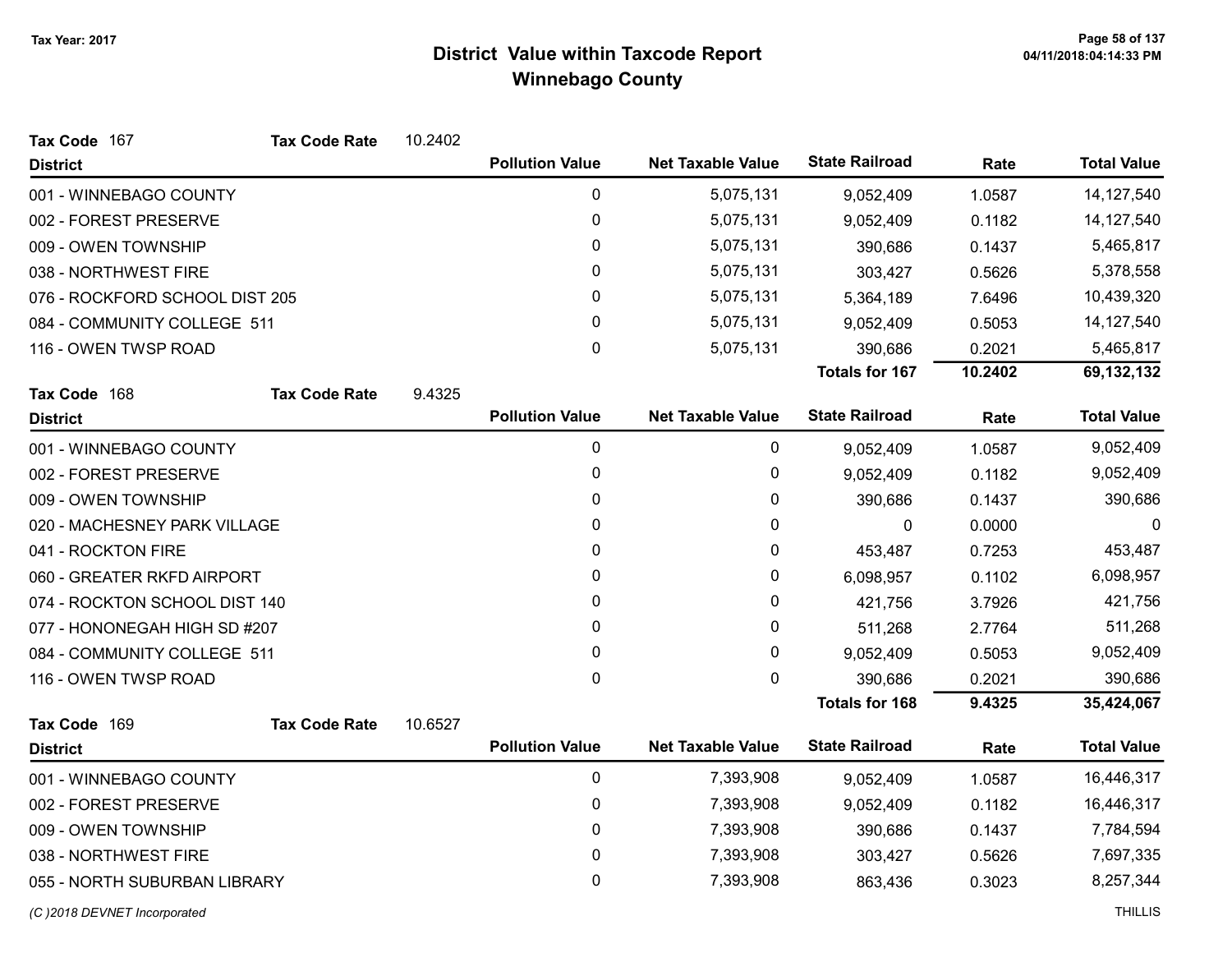| Tax Code 169                   | <b>Tax Code Rate</b> | 10.6527 |                        |                          |                       |         |                    |
|--------------------------------|----------------------|---------|------------------------|--------------------------|-----------------------|---------|--------------------|
| <b>District</b>                |                      |         | <b>Pollution Value</b> | <b>Net Taxable Value</b> | <b>State Railroad</b> | Rate    | <b>Total Value</b> |
| 060 - GREATER RKFD AIRPORT     |                      |         | 0                      | 7,393,908                | 6,098,957             | 0.1102  | 13,492,865         |
| 076 - ROCKFORD SCHOOL DIST 205 |                      |         | 0                      | 7,393,908                | 5,364,189             | 7.6496  | 12,758,097         |
| 084 - COMMUNITY COLLEGE 511    |                      |         | $\pmb{0}$              | 7,393,908                | 9,052,409             | 0.5053  | 16,446,317         |
| 116 - OWEN TWSP ROAD           |                      |         | 0                      | 7,393,908                | 390,686               | 0.2021  | 7,784,594          |
|                                |                      |         |                        |                          | <b>Totals for 169</b> | 10.6527 | 107,113,780        |
| Tax Code 170                   | <b>Tax Code Rate</b> | 10.5544 |                        |                          |                       |         |                    |
| <b>District</b>                |                      |         | <b>Pollution Value</b> | <b>Net Taxable Value</b> | <b>State Railroad</b> | Rate    | <b>Total Value</b> |
| 001 - WINNEBAGO COUNTY         |                      |         | 0                      | 100,876                  | 9,052,409             | 1.0587  | 9,153,285          |
| 002 - FOREST PRESERVE          |                      |         | $\pmb{0}$              | 100,876                  | 9,052,409             | 0.1182  | 9,153,285          |
| 009 - OWEN TOWNSHIP            |                      |         | $\pmb{0}$              | 100,876                  | 390,686               | 0.1437  | 491,562            |
| 038 - NORTHWEST FIRE           |                      |         | 0                      | 100,876                  | 303,427               | 0.5626  | 404,303            |
| 051 - ROCK RIVER WATER REC     |                      |         | 0                      | 100,876                  | 4,747,761             | 0.2040  | 4,848,637          |
| 060 - GREATER RKFD AIRPORT     |                      |         | 0                      | 100,876                  | 6,098,957             | 0.1102  | 6,199,833          |
| 076 - ROCKFORD SCHOOL DIST 205 |                      |         | 0                      | 100,876                  | 5,364,189             | 7.6496  | 5,465,065          |
| 084 - COMMUNITY COLLEGE 511    |                      |         | 0                      | 100,876                  | 9,052,409             | 0.5053  | 9,153,285          |
| 116 - OWEN TWSP ROAD           |                      |         | 0                      | 100,876                  | 390,686               | 0.2021  | 491,562            |
|                                |                      |         |                        |                          | <b>Totals for 170</b> | 10.5544 | 45,360,817         |
| Tax Code 171                   | <b>Tax Code Rate</b> | 11.6915 |                        |                          |                       |         |                    |
| <b>District</b>                |                      |         | <b>Pollution Value</b> | <b>Net Taxable Value</b> | <b>State Railroad</b> | Rate    | <b>Total Value</b> |
| 001 - WINNEBAGO COUNTY         |                      |         | $\pmb{0}$              | 128,435                  | 9,052,409             | 1.0587  | 9,180,844          |
| 002 - FOREST PRESERVE          |                      |         | 0                      | 128,435                  | 9,052,409             | 0.1182  | 9,180,844          |
| 009 - OWEN TOWNSHIP            |                      |         | $\mathbf 0$            | 128,435                  | 390,686               | 0.1437  | 519,121            |
| 038 - NORTHWEST FIRE           |                      |         | $\pmb{0}$              | 128,435                  | 303,427               | 0.5626  | 431,862            |
| 046 - ROCKFORD PARK DISTRICT   |                      |         | 0                      | 128,435                  | 4,439,372             | 1.1371  | 4,567,807          |
| 051 - ROCK RIVER WATER REC     |                      |         | 0                      | 128,435                  | 4,747,761             | 0.2040  | 4,876,196          |
| 060 - GREATER RKFD AIRPORT     |                      |         | $\mathbf 0$            | 128,435                  | 6,098,957             | 0.1102  | 6,227,392          |
| 076 - ROCKFORD SCHOOL DIST 205 |                      |         | $\pmb{0}$              | 128,435                  | 5,364,189             | 7.6496  | 5,492,624          |
| 084 - COMMUNITY COLLEGE 511    |                      |         | 0                      | 128,435                  | 9,052,409             | 0.5053  | 9,180,844          |
|                                |                      |         |                        |                          |                       |         |                    |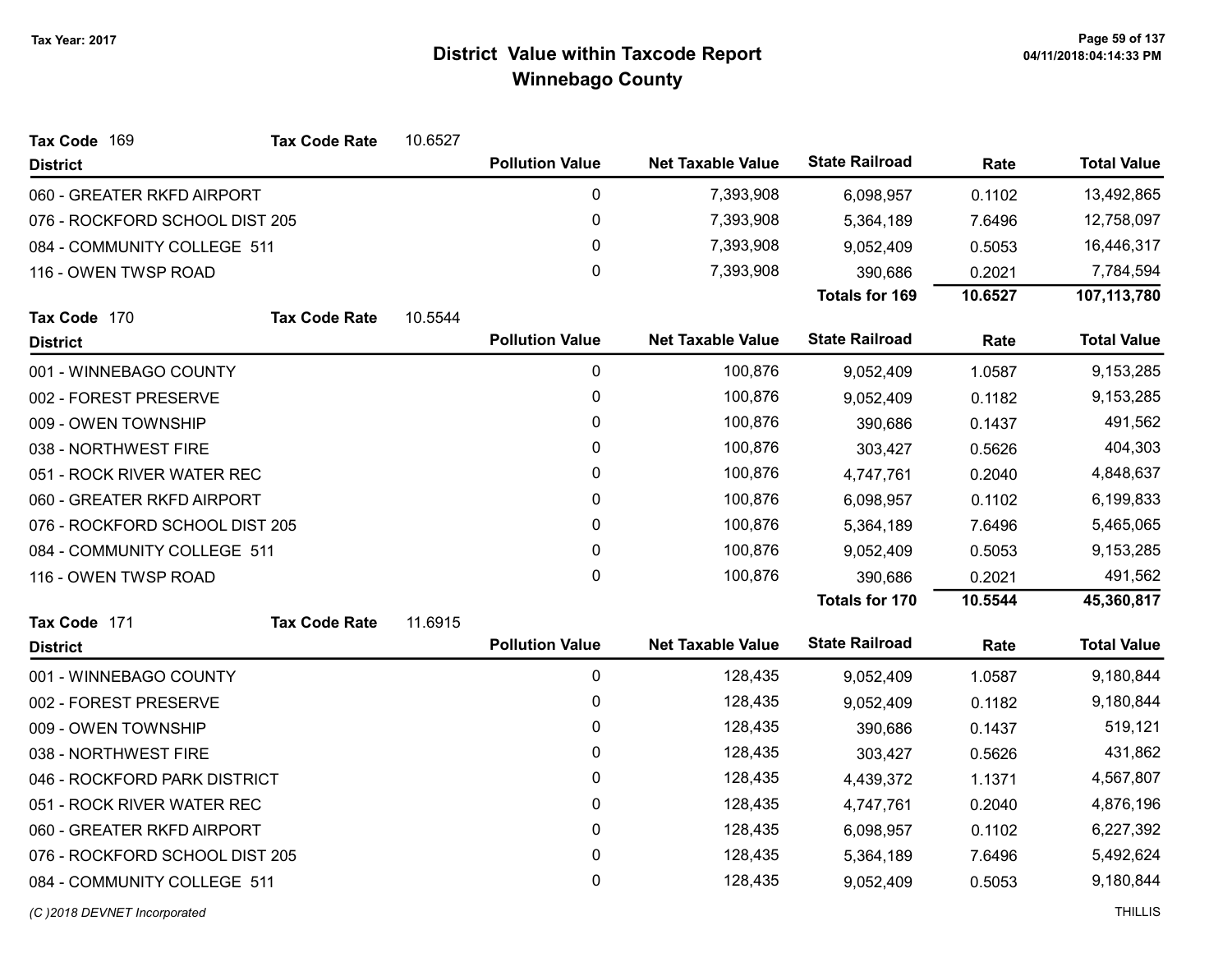| Tax Code 171                       | <b>Tax Code Rate</b> | 11.6915 |                        |                          |                       |         |                    |
|------------------------------------|----------------------|---------|------------------------|--------------------------|-----------------------|---------|--------------------|
| <b>District</b>                    |                      |         | <b>Pollution Value</b> | <b>Net Taxable Value</b> | <b>State Railroad</b> | Rate    | <b>Total Value</b> |
| 116 - OWEN TWSP ROAD               |                      |         | $\mathbf 0$            | 128,435                  | 390,686               | 0.2021  | 519,121            |
|                                    |                      |         |                        |                          | <b>Totals for 171</b> | 11.6915 | 50,176,655         |
| Tax Code 172                       | <b>Tax Code Rate</b> | 14.7795 |                        |                          |                       |         |                    |
| <b>District</b>                    |                      |         | <b>Pollution Value</b> | <b>Net Taxable Value</b> | <b>State Railroad</b> | Rate    | <b>Total Value</b> |
| 001 - WINNEBAGO COUNTY             |                      |         | $\pmb{0}$              | 221,472                  | 9,052,409             | 1.0587  | 9,273,881          |
| 002 - FOREST PRESERVE              |                      |         | 0                      | 221,472                  | 9,052,409             | 0.1182  | 9,273,881          |
| 009 - OWEN TOWNSHIP                |                      |         | $\pmb{0}$              | 221,472                  | 390,686               | 0.1437  | 612,158            |
| 023 - ROCKFORD CITY                |                      |         | 0                      | 221,472                  | 3,513,129             | 3.2517  | 3,734,601          |
| 046 - ROCKFORD PARK DISTRICT       |                      |         | 0                      | 221,472                  | 4,439,372             | 1.1371  | 4,660,844          |
| 051 - ROCK RIVER WATER REC         |                      |         | $\pmb{0}$              | 221,472                  | 4,747,761             | 0.2040  | 4,969,233          |
| 059 - ROCKFORD CITY LIBRARY        |                      |         | 0                      | 221,472                  | 3,513,129             | 0.5091  | 3,734,601          |
| 076 - ROCKFORD SCHOOL DIST 205     |                      |         | $\pmb{0}$              | 221,472                  | 5,364,189             | 7.6496  | 5,585,661          |
| 084 - COMMUNITY COLLEGE 511        |                      |         | $\pmb{0}$              | 221,472                  | 9,052,409             | 0.5053  | 9,273,881          |
| 116 - OWEN TWSP ROAD               |                      |         | 0                      | 221,472                  | 390,686               | 0.2021  | 612,158            |
|                                    |                      |         |                        |                          | Totals for 172        | 14.7795 | 51,730,899         |
| Tax Code 175                       | <b>Tax Code Rate</b> | 10.5530 |                        |                          |                       |         |                    |
| <b>District</b>                    |                      |         | <b>Pollution Value</b> | <b>Net Taxable Value</b> | <b>State Railroad</b> | Rate    | <b>Total Value</b> |
| 001 - WINNEBAGO COUNTY             |                      |         | $\pmb{0}$              | 38,042,321               | 9,052,409             | 1.0587  | 47,094,730         |
| 002 - FOREST PRESERVE              |                      |         | $\pmb{0}$              | 38,042,321               | 9,052,409             | 0.1182  | 47,094,730         |
| 013 - ROSCOE TOWNSHIP              |                      |         | $\pmb{0}$              | 38,042,321               | 651,183               | 0.1482  | 38,693,504         |
| 026 - SOUTH BELOIT CITY            |                      |         | 0                      | 38,042,321               | 1,033,392             | 1.1625  | 39,075,713         |
| 061 - SOUTH BELOIT CITY LIBRARY    |                      |         | $\pmb{0}$              | 38,042,321               | 1,033,392             | 0.2118  | 39,075,713         |
| 072 - PRAIRIE HILL SCHOOL DIST 133 |                      |         | $\pmb{0}$              | 38,042,321               | 0                     | 4.3911  | 38,042,321         |
| 077 - HONONEGAH HIGH SD #207       |                      |         | $\pmb{0}$              | 38,042,321               | 511,268               | 2.7764  | 38,553,589         |
| 084 - COMMUNITY COLLEGE 511        |                      |         | $\pmb{0}$              | 38,042,321               | 9,052,409             | 0.5053  | 47,094,730         |
| 120 - ROSCOE TWSP ROAD             |                      |         | 0                      | 38,042,321               | 651,183               | 0.1808  | 38,693,504         |
|                                    |                      |         |                        |                          | <b>Totals for 175</b> | 10.5530 | 373,418,534        |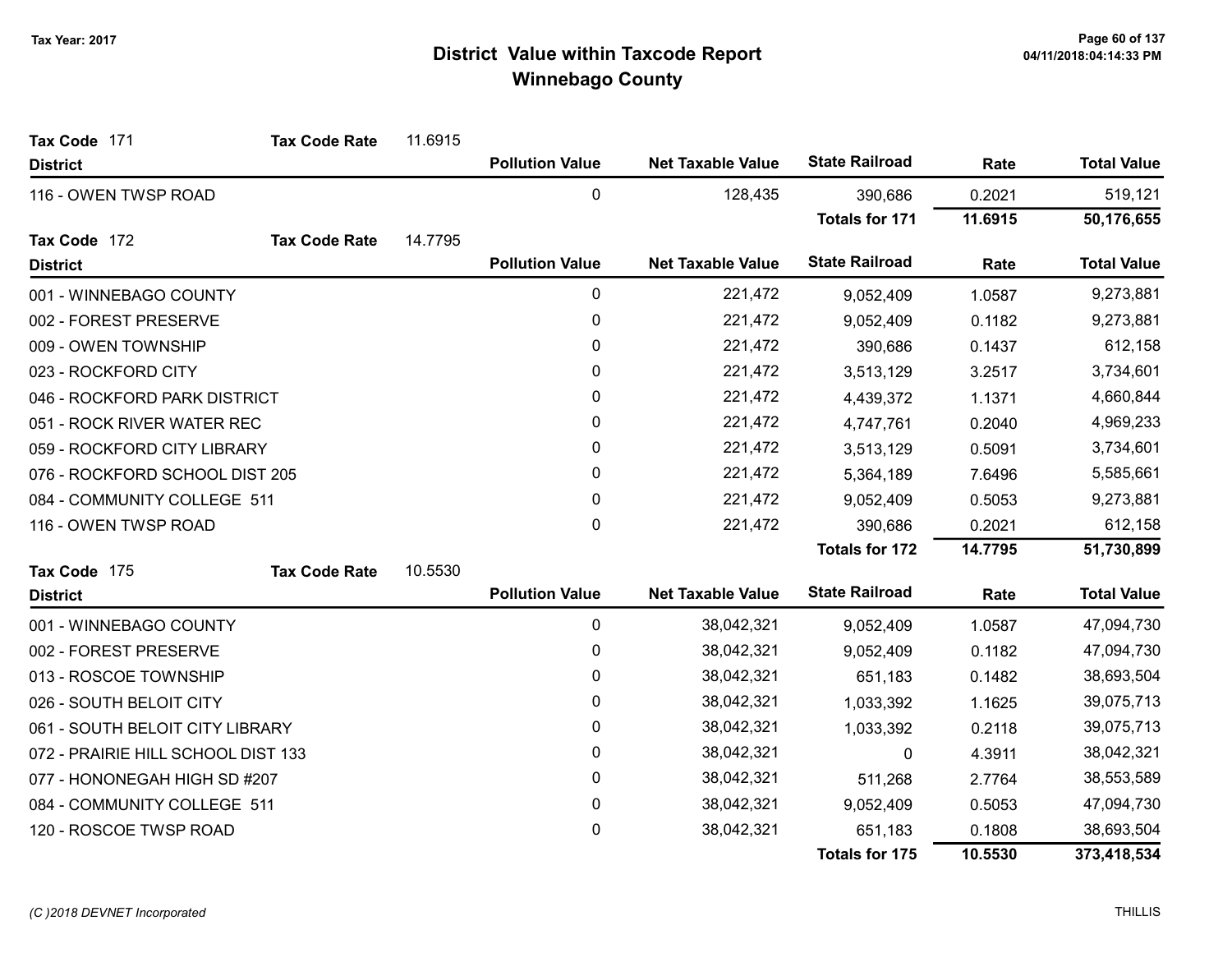| Tax Code 176                       | <b>Tax Code Rate</b> | 9.4810  |                        |                          |                       |           |                    |
|------------------------------------|----------------------|---------|------------------------|--------------------------|-----------------------|-----------|--------------------|
| <b>District</b>                    |                      |         | <b>Pollution Value</b> | <b>Net Taxable Value</b> | <b>State Railroad</b> | Rate      | <b>Total Value</b> |
| 001 - WINNEBAGO COUNTY             |                      |         | $\pmb{0}$              | 320,204                  | 9,052,409             | 1.0587    | 9,372,613          |
| 002 - FOREST PRESERVE              |                      |         | $\pmb{0}$              | 320,204                  | 9,052,409             | 0.1182    | 9,372,613          |
| 013 - ROSCOE TOWNSHIP              |                      |         | 0                      | 320,204                  | 651,183               | 0.1482    | 971,387            |
| 055 - NORTH SUBURBAN LIBRARY       |                      | 0       | 320,204                | 863,436                  | 0.3023                | 1,183,640 |                    |
| 072 - PRAIRIE HILL SCHOOL DIST 133 |                      |         | 0                      | 320,204                  | 0                     | 4.3911    | 320,204            |
| 077 - HONONEGAH HIGH SD #207       |                      |         | 0                      | 320,204                  | 511,268               | 2.7764    | 831,472            |
| 084 - COMMUNITY COLLEGE 511        |                      |         | 0                      | 320,204                  | 9,052,409             | 0.5053    | 9,372,613          |
| 120 - ROSCOE TWSP ROAD             |                      |         | 0                      | 320,204                  | 651,183               | 0.1808    | 971,387            |
|                                    |                      |         |                        |                          | <b>Totals for 176</b> | 9.4810    | 32,395,929         |
| Tax Code 177                       | <b>Tax Code Rate</b> | 10.2036 |                        |                          |                       |           |                    |
| <b>District</b>                    |                      |         | <b>Pollution Value</b> | <b>Net Taxable Value</b> | <b>State Railroad</b> | Rate      | <b>Total Value</b> |
| 001 - WINNEBAGO COUNTY             |                      |         | $\pmb{0}$              | 11,031,485               | 9,052,409             | 1.0587    | 20,083,894         |
| 002 - FOREST PRESERVE              |                      |         | 0                      | 11,031,485               | 9,052,409             | 0.1182    | 20,083,894         |
| 013 - ROSCOE TOWNSHIP              |                      |         | $\mathbf{0}$           | 11,031,485               | 651,183               | 0.1482    | 11,682,668         |
| 026 - SOUTH BELOIT CITY            |                      |         | 0                      | 11,031,485               | 1,033,392             | 1.1625    | 12,064,877         |
| 061 - SOUTH BELOIT CITY LIBRARY    |                      |         | 0                      | 11,031,485               | 1,033,392             | 0.2118    | 12,064,877         |
| 079 - SOUTH BELOIT SD #320         |                      |         | 0                      | 11,031,485               | 1,123,914             | 6.8181    | 12,155,399         |
| 084 - COMMUNITY COLLEGE 511        |                      |         | 0                      | 11,031,485               | 9,052,409             | 0.5053    | 20,083,894         |
| 120 - ROSCOE TWSP ROAD             |                      |         | 0                      | 11,031,485               | 651,183               | 0.1808    | 11,682,668         |
|                                    |                      |         |                        |                          | <b>Totals for 177</b> | 10.2036   | 119,902,171        |
| Tax Code 178                       | <b>Tax Code Rate</b> | 9.1316  |                        |                          |                       |           |                    |
| <b>District</b>                    |                      |         | <b>Pollution Value</b> | <b>Net Taxable Value</b> | <b>State Railroad</b> | Rate      | <b>Total Value</b> |
| 001 - WINNEBAGO COUNTY             |                      |         | $\mathbf 0$            | 19,203                   | 9,052,409             | 1.0587    | 9,071,612          |
| 002 - FOREST PRESERVE              |                      |         | 0                      | 19,203                   | 9,052,409             | 0.1182    | 9,071,612          |
| 013 - ROSCOE TOWNSHIP              |                      |         | 0                      | 19,203                   | 651,183               | 0.1482    | 670,386            |
| 055 - NORTH SUBURBAN LIBRARY       |                      |         | 0                      | 19,203                   | 863,436               | 0.3023    | 882,639            |
| 079 - SOUTH BELOIT SD #320         |                      |         | 0                      | 19,203                   | 1,123,914             | 6.8181    | 1, 143, 117        |
| 084 - COMMUNITY COLLEGE 511        |                      |         | 0                      | 19,203                   | 9,052,409             | 0.5053    | 9,071,612          |
| (C) 2018 DEVNET Incorporated       |                      |         |                        |                          |                       |           | <b>THILLIS</b>     |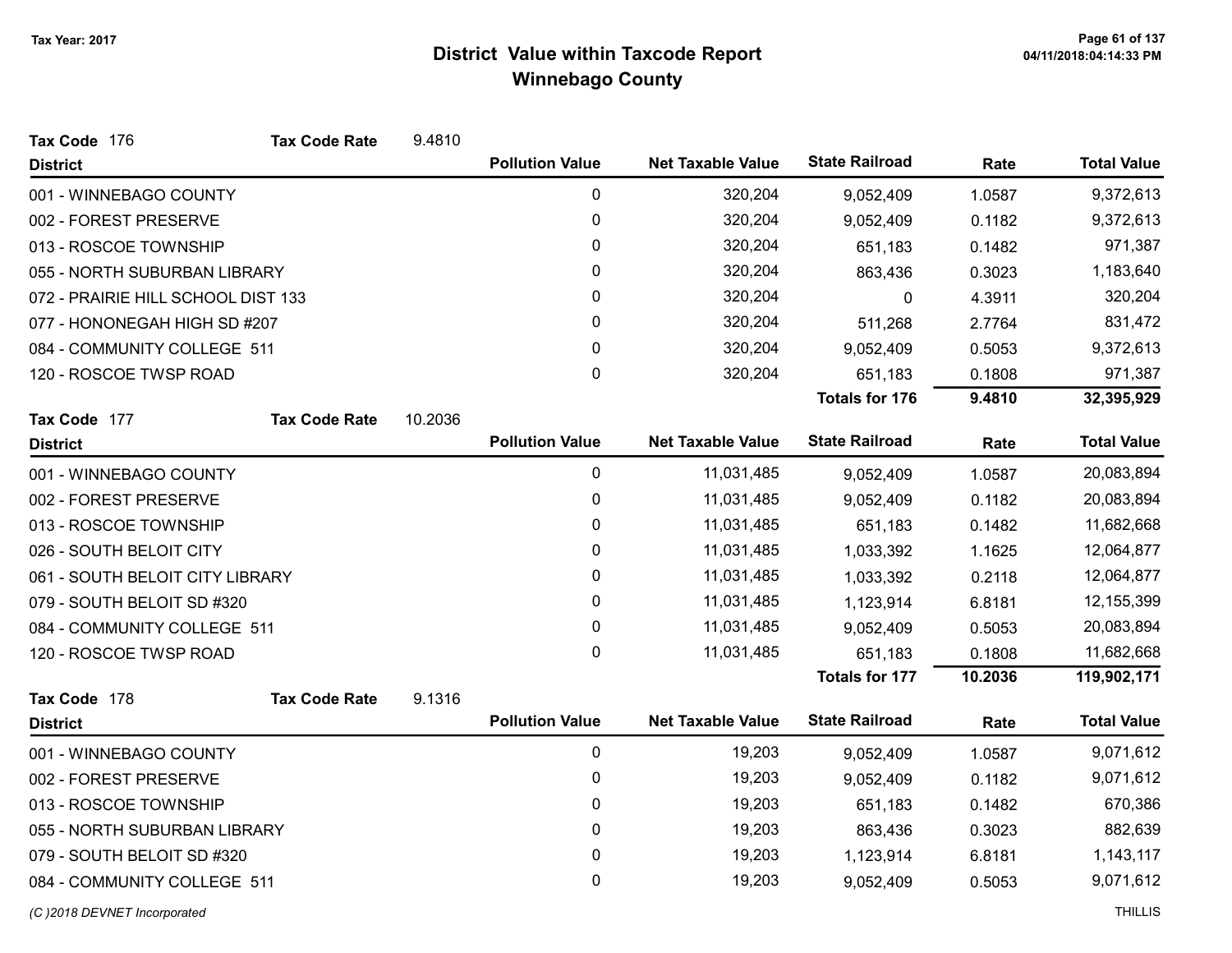| Tax Code 178                       | <b>Tax Code Rate</b> | 9.1316  |                        |                          |                       |         |                    |
|------------------------------------|----------------------|---------|------------------------|--------------------------|-----------------------|---------|--------------------|
| <b>District</b>                    |                      |         | <b>Pollution Value</b> | <b>Net Taxable Value</b> | <b>State Railroad</b> | Rate    | <b>Total Value</b> |
| 120 - ROSCOE TWSP ROAD             |                      |         | 0                      | 19,203                   | 651,183               | 0.1808  | 670,386            |
|                                    |                      |         |                        |                          | <b>Totals for 178</b> | 9.1316  | 30,581,364         |
| Tax Code 179                       | <b>Tax Code Rate</b> | 9.8965  |                        |                          |                       |         |                    |
| <b>District</b>                    |                      |         | <b>Pollution Value</b> | <b>Net Taxable Value</b> | <b>State Railroad</b> | Rate    | <b>Total Value</b> |
| 001 - WINNEBAGO COUNTY             |                      |         | 0                      | 9,706,004                | 9,052,409             | 1.0587  | 18,758,413         |
| 002 - FOREST PRESERVE              |                      |         | $\pmb{0}$              | 9,706,004                | 9,052,409             | 0.1182  | 18,758,413         |
| 013 - ROSCOE TOWNSHIP              |                      |         | 0                      | 9,706,004                | 651,183               | 0.1482  | 10,357,187         |
| 035 - HARLEM-ROSCOE FIRE           |                      |         | $\pmb{0}$              | 9,706,004                | 358,028               | 0.7649  | 10,064,032         |
| 055 - NORTH SUBURBAN LIBRARY       |                      |         | $\pmb{0}$              | 9,706,004                | 863,436               | 0.3023  | 10,569,440         |
| 079 - SOUTH BELOIT SD #320         |                      |         | $\pmb{0}$              | 9,706,004                | 1,123,914             | 6.8181  | 10,829,918         |
| 084 - COMMUNITY COLLEGE 511        |                      |         | 0                      | 9,706,004                | 9,052,409             | 0.5053  | 18,758,413         |
| 120 - ROSCOE TWSP ROAD             |                      |         | $\mathbf 0$            | 9,706,004                | 651,183               | 0.1808  | 10,357,187         |
|                                    |                      |         |                        |                          | <b>Totals for 179</b> | 9.8965  | 108,453,003        |
| Tax Code 180                       | <b>Tax Code Rate</b> | 10.2459 |                        |                          |                       |         |                    |
| <b>District</b>                    |                      |         | <b>Pollution Value</b> | <b>Net Taxable Value</b> | <b>State Railroad</b> | Rate    | <b>Total Value</b> |
| 001 - WINNEBAGO COUNTY             |                      |         | $\pmb{0}$              | 64,763,587               | 9,052,409             | 1.0587  | 73,815,996         |
| 002 - FOREST PRESERVE              |                      |         | $\pmb{0}$              | 64,763,587               | 9,052,409             | 0.1182  | 73,815,996         |
| 013 - ROSCOE TOWNSHIP              |                      |         | $\pmb{0}$              | 64,763,587               | 651,183               | 0.1482  | 65,414,770         |
| 035 - HARLEM-ROSCOE FIRE           |                      |         | $\pmb{0}$              | 64,763,587               | 358,028               | 0.7649  | 65,121,615         |
| 055 - NORTH SUBURBAN LIBRARY       |                      |         | 0                      | 64,763,587               | 863,436               | 0.3023  | 65,627,023         |
| 072 - PRAIRIE HILL SCHOOL DIST 133 |                      |         | 0                      | 64,763,587               | 0                     | 4.3911  | 64,763,587         |
| 077 - HONONEGAH HIGH SD #207       |                      |         | 0                      | 64,763,587               | 511,268               | 2.7764  | 65,274,855         |
| 084 - COMMUNITY COLLEGE 511        |                      |         | $\pmb{0}$              | 64,763,587               | 9,052,409             | 0.5053  | 73,815,996         |
| 120 - ROSCOE TWSP ROAD             |                      |         | $\mathbf 0$            | 64,763,587               | 651,183               | 0.1808  | 65,414,770         |
|                                    |                      |         |                        |                          | Totals for 180        | 10.2459 | 613,064,608        |
| Tax Code 181                       | <b>Tax Code Rate</b> | 10.1444 |                        |                          |                       |         |                    |
| <b>District</b>                    |                      |         | <b>Pollution Value</b> | <b>Net Taxable Value</b> | <b>State Railroad</b> | Rate    | <b>Total Value</b> |
| 001 - WINNEBAGO COUNTY             |                      |         | $\pmb{0}$              | 131,703,967              | 9,052,409             | 1.0587  | 140,756,376        |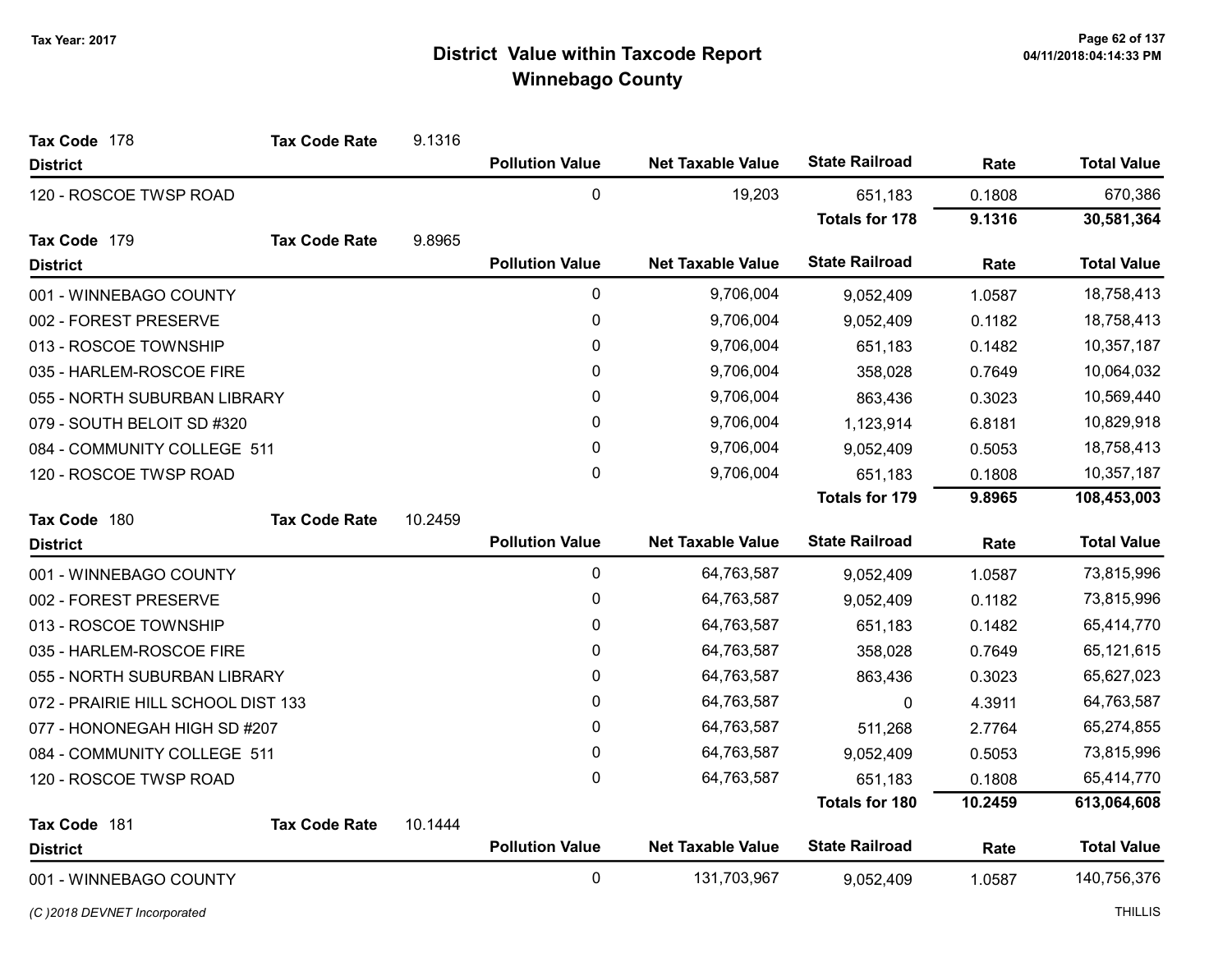| Tax Code 181                  | <b>Tax Code Rate</b> | 10.1444 |                        |                          |                       |         |                    |
|-------------------------------|----------------------|---------|------------------------|--------------------------|-----------------------|---------|--------------------|
| <b>District</b>               |                      |         | <b>Pollution Value</b> | <b>Net Taxable Value</b> | <b>State Railroad</b> | Rate    | <b>Total Value</b> |
| 002 - FOREST PRESERVE         |                      |         | 0                      | 131,703,967              | 9,052,409             | 0.1182  | 140,756,376        |
| 013 - ROSCOE TOWNSHIP         |                      |         | 0                      | 131,703,967              | 651,183               | 0.1482  | 132,355,150        |
| 035 - HARLEM-ROSCOE FIRE      |                      |         | 0                      | 131,703,967              | 358,028               | 0.7649  | 132,061,995        |
| 055 - NORTH SUBURBAN LIBRARY  |                      |         | 0                      | 131,703,967              | 863,436               | 0.3023  | 132,567,403        |
| 071 - KINNIKINNICK SD #131    |                      |         | 0                      | 131,703,967              | 89,512                | 4.2896  | 131,793,479        |
| 077 - HONONEGAH HIGH SD #207  |                      |         | 0                      | 131,703,967              | 511,268               | 2.7764  | 132,215,235        |
| 084 - COMMUNITY COLLEGE 511   |                      |         | 0                      | 131,703,967              | 9,052,409             | 0.5053  | 140,756,376        |
| 120 - ROSCOE TWSP ROAD        |                      |         | $\pmb{0}$              | 131,703,967              | 651,183               | 0.1808  | 132,355,150        |
|                               |                      |         |                        |                          | <b>Totals for 181</b> | 10.1444 | 1,215,617,540      |
| Tax Code 182                  | <b>Tax Code Rate</b> | 9.3451  |                        |                          |                       |         |                    |
| <b>District</b>               |                      |         | <b>Pollution Value</b> | <b>Net Taxable Value</b> | <b>State Railroad</b> | Rate    | <b>Total Value</b> |
| 001 - WINNEBAGO COUNTY        |                      |         | 0                      | 591,865                  | 9,052,409             | 1.0587  | 9,644,274          |
| 002 - FOREST PRESERVE         |                      |         | 0                      | 591,865                  | 9,052,409             | 0.1182  | 9,644,274          |
| 013 - ROSCOE TOWNSHIP         |                      |         | 0                      | 591,865                  | 651,183               | 0.1482  | 1,243,048          |
| 035 - HARLEM-ROSCOE FIRE      |                      |         | 0                      | 591,865                  | 358,028               | 0.7649  | 949,893            |
| 074 - ROCKTON SCHOOL DIST 140 |                      |         | 0                      | 591,865                  | 421,756               | 3.7926  | 1,013,621          |
| 077 - HONONEGAH HIGH SD #207  |                      |         | 0                      | 591,865                  | 511,268               | 2.7764  | 1,103,133          |
| 084 - COMMUNITY COLLEGE 511   |                      |         | 0                      | 591,865                  | 9,052,409             | 0.5053  | 9,644,274          |
| 120 - ROSCOE TWSP ROAD        |                      |         | 0                      | 591,865                  | 651,183               | 0.1808  | 1,243,048          |
|                               |                      |         |                        |                          | <b>Totals for 182</b> | 9.3451  | 34,485,565         |
| Tax Code 183                  | <b>Tax Code Rate</b> | 9.3451  |                        |                          |                       |         |                    |
| <b>District</b>               |                      |         | <b>Pollution Value</b> | <b>Net Taxable Value</b> | <b>State Railroad</b> | Rate    | <b>Total Value</b> |
| 001 - WINNEBAGO COUNTY        |                      |         | $\mathbf 0$            | 0                        | 9,052,409             | 1.0587  | 9,052,409          |
| 002 - FOREST PRESERVE         |                      |         | 0                      | 0                        | 9,052,409             | 0.1182  | 9,052,409          |
| 013 - ROSCOE TOWNSHIP         |                      |         | 0                      | 0                        | 651,183               | 0.1482  | 651,183            |
| 020 - MACHESNEY PARK VILLAGE  |                      |         | 0                      | 0                        | 0                     | 0.0000  | $\mathbf 0$        |
| 035 - HARLEM-ROSCOE FIRE      |                      |         | 0                      | 0                        | 358,028               | 0.7649  | 358,028            |
| 074 - ROCKTON SCHOOL DIST 140 |                      |         | 0                      | 0                        | 421,756               | 3.7926  | 421,756            |
| (C) 2018 DEVNET Incorporated  |                      |         |                        |                          |                       |         | <b>THILLIS</b>     |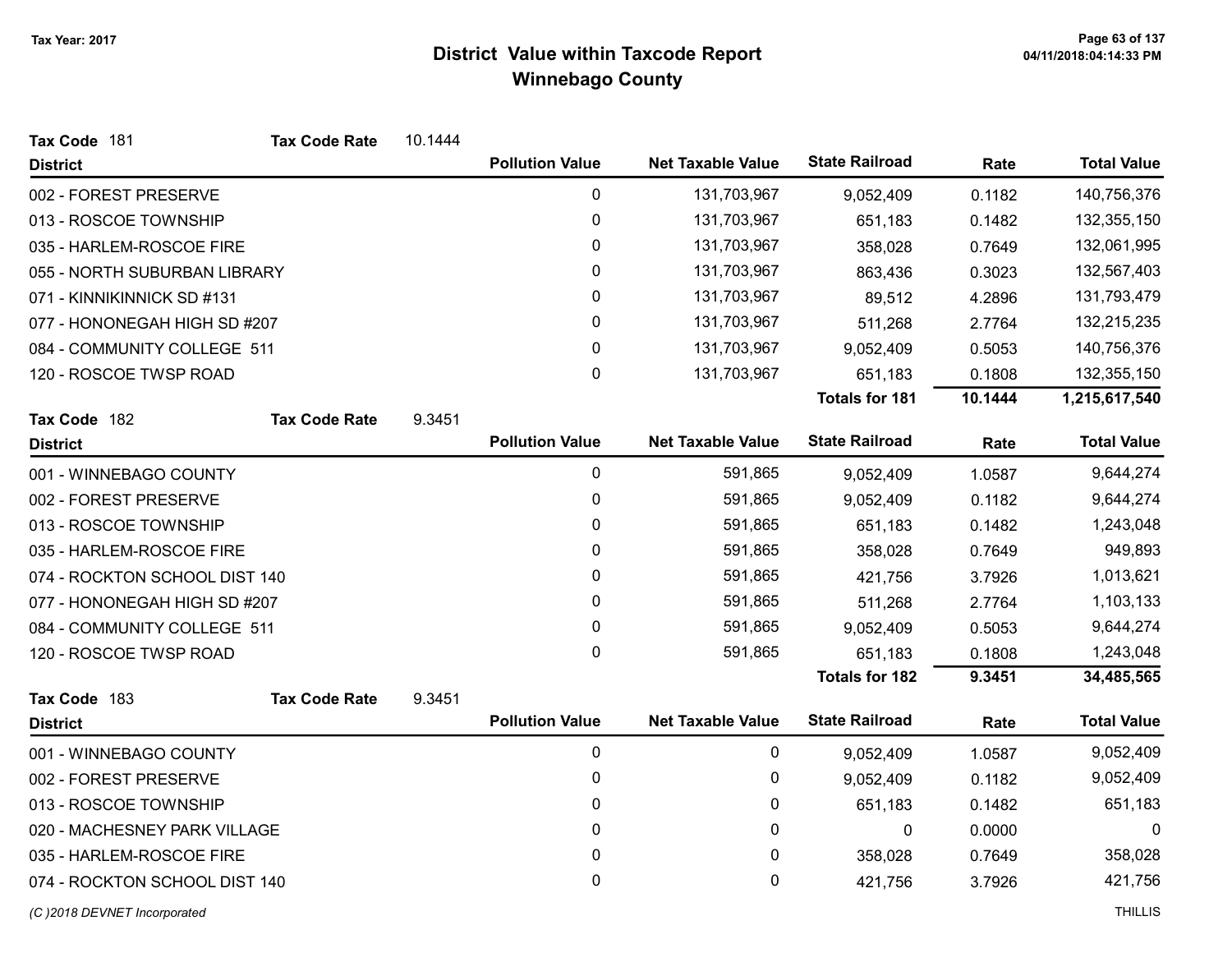| Tax Code 183                 | <b>Tax Code Rate</b>        | 9.3451  |                        |                          |                       |         |                    |
|------------------------------|-----------------------------|---------|------------------------|--------------------------|-----------------------|---------|--------------------|
| <b>District</b>              |                             |         | <b>Pollution Value</b> | <b>Net Taxable Value</b> | <b>State Railroad</b> | Rate    | <b>Total Value</b> |
| 077 - HONONEGAH HIGH SD #207 |                             |         | 0                      | 0                        | 511,268               | 2.7764  | 511,268            |
| 084 - COMMUNITY COLLEGE 511  |                             |         | 0                      | $\pmb{0}$                | 9,052,409             | 0.5053  | 9,052,409          |
| 120 - ROSCOE TWSP ROAD       |                             |         | 0                      | 0                        | 651,183               | 0.1808  | 651,183            |
|                              |                             |         |                        |                          | <b>Totals for 183</b> | 9.3451  | 29,750,645         |
| Tax Code 184                 | <b>Tax Code Rate</b>        | 10.9756 |                        |                          |                       |         |                    |
| <b>District</b>              |                             |         | <b>Pollution Value</b> | <b>Net Taxable Value</b> | <b>State Railroad</b> | Rate    | <b>Total Value</b> |
| 001 - WINNEBAGO COUNTY       |                             |         | 0                      | 1,023,086                | 9,052,409             | 1.0587  | 10,075,495         |
| 002 - FOREST PRESERVE        |                             |         | 0                      | 1,023,086                | 9,052,409             | 0.1182  | 10,075,495         |
| 013 - ROSCOE TOWNSHIP        |                             |         | 0                      | 1,023,086                | 651,183               | 0.1482  | 1,674,269          |
| 035 - HARLEM-ROSCOE FIRE     |                             |         | 0                      | 1,023,086                | 358,028               | 0.7649  | 1,381,114          |
| 055 - NORTH SUBURBAN LIBRARY |                             |         | 0                      | 1,023,086                | 863,436               | 0.3023  | 1,886,522          |
| 075 - NORTH BOONE SD #200    |                             |         | 0                      | 1,023,086                | 0                     | 7.8972  | 1,023,086          |
|                              | 084 - COMMUNITY COLLEGE 511 |         | 0                      | 1,023,086                | 9,052,409             | 0.5053  | 10,075,495         |
| 120 - ROSCOE TWSP ROAD       |                             |         | 0                      | 1,023,086                | 651,183               | 0.1808  | 1,674,269          |
|                              |                             |         |                        |                          | Totals for 184        | 10.9756 | 37,865,745         |
| Tax Code 185                 | <b>Tax Code Rate</b>        | 10.8111 |                        |                          |                       |         |                    |
| <b>District</b>              |                             |         | <b>Pollution Value</b> | <b>Net Taxable Value</b> | <b>State Railroad</b> | Rate    | <b>Total Value</b> |
| 001 - WINNEBAGO COUNTY       |                             |         | 0                      | 10,229,726               | 9,052,409             | 1.0587  | 19,282,135         |
| 002 - FOREST PRESERVE        |                             |         | $\pmb{0}$              | 10,229,726               | 9,052,409             | 0.1182  | 19,282,135         |
| 013 - ROSCOE TOWNSHIP        |                             |         | 0                      | 10,229,726               | 651,183               | 0.1482  | 10,880,909         |
| 025 - ROSCOE VILLAGE         |                             |         | 0                      | 10,229,726               | 0                     | 0.6667  | 10,229,726         |
| 035 - HARLEM-ROSCOE FIRE     |                             |         | 0                      | 10,229,726               | 358,028               | 0.7649  | 10,587,754         |
| 055 - NORTH SUBURBAN LIBRARY |                             |         | 0                      | 10,229,726               | 863,436               | 0.3023  | 11,093,162         |
| 071 - KINNIKINNICK SD #131   |                             |         | 0                      | 10,229,726               | 89,512                | 4.2896  | 10,319,238         |
| 077 - HONONEGAH HIGH SD #207 |                             |         | 0                      | 10,229,726               | 511,268               | 2.7764  | 10,740,994         |
| 084 - COMMUNITY COLLEGE 511  |                             |         | 0                      | 10,229,726               | 9,052,409             | 0.5053  | 19,282,135         |
| 120 - ROSCOE TWSP ROAD       |                             |         | 0                      | 10,229,726               | 651,183               | 0.1808  | 10,880,909         |
|                              |                             |         |                        |                          | <b>Totals for 185</b> | 10.8111 | 132,579,097        |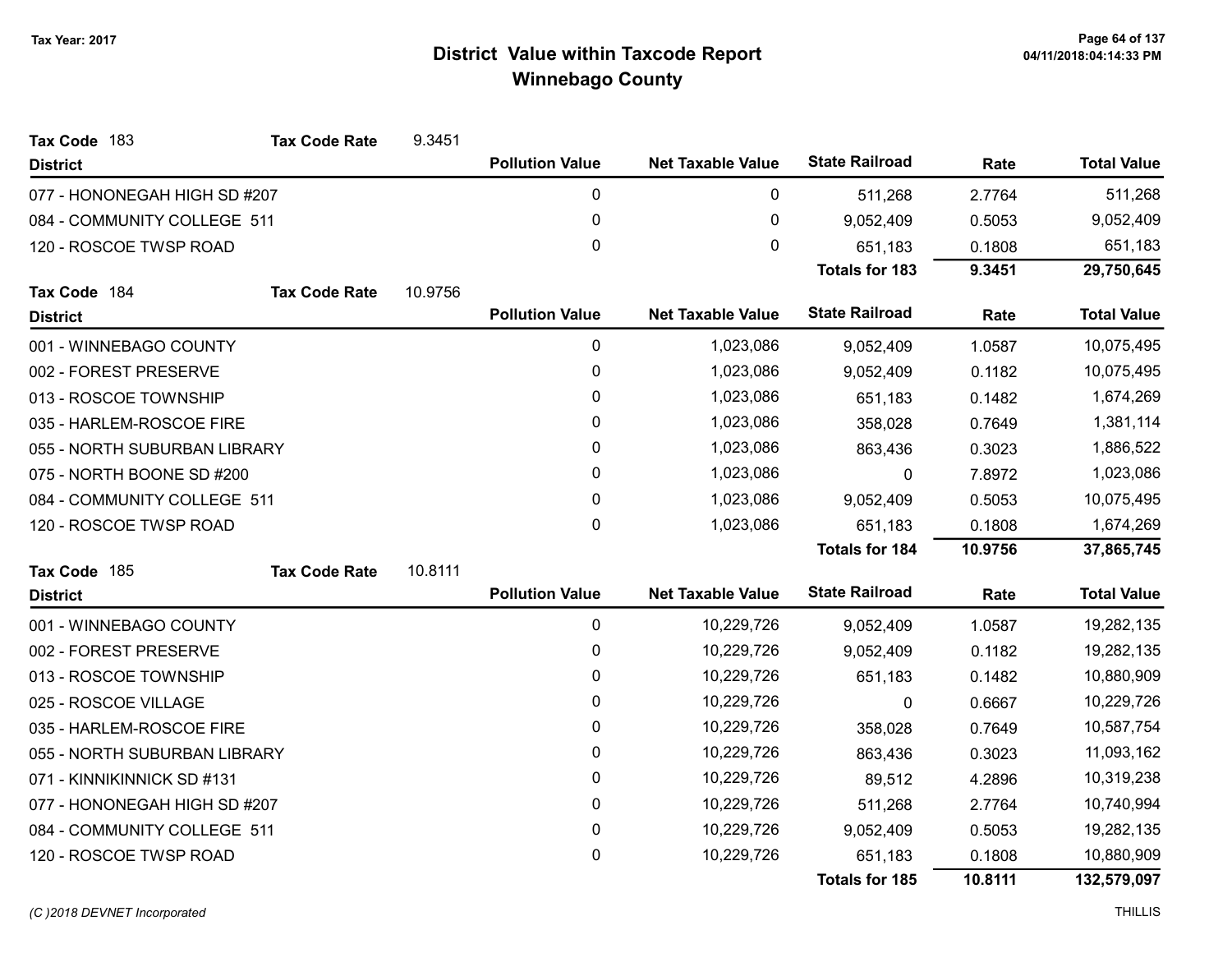| Tax Code 187                       | <b>Tax Code Rate</b>       | 10.3484 |                        |                          |                       |         |                    |
|------------------------------------|----------------------------|---------|------------------------|--------------------------|-----------------------|---------|--------------------|
| <b>District</b>                    |                            |         | <b>Pollution Value</b> | <b>Net Taxable Value</b> | <b>State Railroad</b> | Rate    | <b>Total Value</b> |
| 001 - WINNEBAGO COUNTY             |                            |         | 0                      | 2,541,861                | 9,052,409             | 1.0587  | 11,594,270         |
| 002 - FOREST PRESERVE              |                            |         | 0                      | 2,541,861                | 9,052,409             | 0.1182  | 11,594,270         |
| 013 - ROSCOE TOWNSHIP              |                            |         | 0                      | 2,541,861                | 651,183               | 0.1482  | 3,193,044          |
| 035 - HARLEM-ROSCOE FIRE           |                            |         | $\mathbf 0$            | 2,541,861                | 358,028               | 0.7649  | 2,899,889          |
|                                    | 051 - ROCK RIVER WATER REC |         | 0                      | 2,541,861                | 4,747,761             | 0.2040  | 7,289,622          |
| 055 - NORTH SUBURBAN LIBRARY       |                            |         | 0                      | 2,541,861                | 863,436               | 0.3023  | 3,405,297          |
| 071 - KINNIKINNICK SD #131         |                            |         | 0                      | 2,541,861                | 89,512                | 4.2896  | 2,631,373          |
| 077 - HONONEGAH HIGH SD #207       |                            |         | 0                      | 2,541,861                | 511,268               | 2.7764  | 3,053,129          |
| 084 - COMMUNITY COLLEGE 511        |                            |         | 0                      | 2,541,861                | 9,052,409             | 0.5053  | 11,594,270         |
| 120 - ROSCOE TWSP ROAD             |                            |         | $\mathbf 0$            | 2,541,861                | 651,183               | 0.1808  | 3,193,044          |
|                                    |                            |         |                        |                          | <b>Totals for 187</b> | 10.3484 | 60,448,208         |
| Tax Code 188                       | <b>Tax Code Rate</b>       | 10.4499 |                        |                          |                       |         |                    |
| <b>District</b>                    |                            |         | <b>Pollution Value</b> | <b>Net Taxable Value</b> | <b>State Railroad</b> | Rate    | <b>Total Value</b> |
| 001 - WINNEBAGO COUNTY             |                            |         | 0                      | 565,967                  | 9,052,409             | 1.0587  | 9,618,376          |
| 002 - FOREST PRESERVE              |                            |         | $\pmb{0}$              | 565,967                  | 9,052,409             | 0.1182  | 9,618,376          |
| 013 - ROSCOE TOWNSHIP              |                            |         | 0                      | 565,967                  | 651,183               | 0.1482  | 1,217,150          |
| 035 - HARLEM-ROSCOE FIRE           |                            |         | 0                      | 565,967                  | 358,028               | 0.7649  | 923,995            |
| 051 - ROCK RIVER WATER REC         |                            |         | 0                      | 565,967                  | 4,747,761             | 0.2040  | 5,313,728          |
| 055 - NORTH SUBURBAN LIBRARY       |                            |         | 0                      | 565,967                  | 863,436               | 0.3023  | 1,429,403          |
| 072 - PRAIRIE HILL SCHOOL DIST 133 |                            |         | 0                      | 565,967                  | 0                     | 4.3911  | 565,967            |
| 077 - HONONEGAH HIGH SD #207       |                            |         | $\mathbf{0}$           | 565,967                  | 511,268               | 2.7764  | 1,077,235          |
| 084 - COMMUNITY COLLEGE 511        |                            |         | 0                      | 565,967                  | 9,052,409             | 0.5053  | 9,618,376          |
| 120 - ROSCOE TWSP ROAD             |                            |         | 0                      | 565,967                  | 651,183               | 0.1808  | 1,217,150          |
|                                    |                            |         |                        |                          | <b>Totals for 188</b> | 10.4499 | 40,599,756         |
| Tax Code 189                       | <b>Tax Code Rate</b>       | 11.0151 |                        |                          |                       |         |                    |
| <b>District</b>                    |                            |         | <b>Pollution Value</b> | <b>Net Taxable Value</b> | <b>State Railroad</b> | Rate    | <b>Total Value</b> |
| 001 - WINNEBAGO COUNTY             |                            |         | $\pmb{0}$              | 67,567,393               | 9,052,409             | 1.0587  | 76,619,802         |
| 002 - FOREST PRESERVE              |                            |         | $\mathbf 0$            | 67,567,393               | 9,052,409             | 0.1182  | 76,619,802         |
| (C) 2018 DEVNET Incorporated       |                            |         |                        |                          |                       |         | <b>THILLIS</b>     |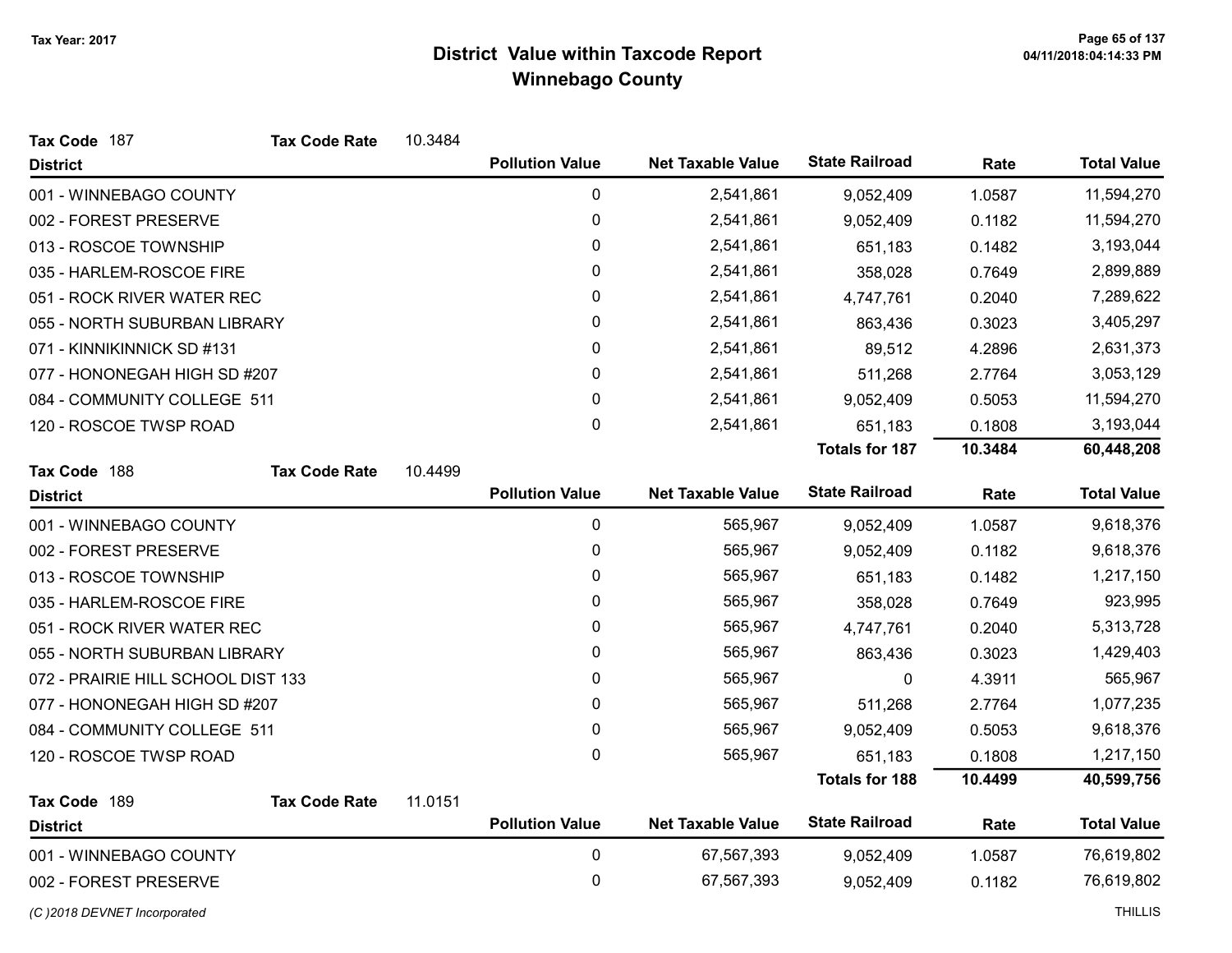| Tax Code 189                    | <b>Tax Code Rate</b> | 11.0151 |                        |                          |                       |         |                    |
|---------------------------------|----------------------|---------|------------------------|--------------------------|-----------------------|---------|--------------------|
| <b>District</b>                 |                      |         | <b>Pollution Value</b> | <b>Net Taxable Value</b> | <b>State Railroad</b> | Rate    | <b>Total Value</b> |
| 013 - ROSCOE TOWNSHIP           |                      |         | $\mathbf 0$            | 67,567,393               | 651,183               | 0.1482  | 68,218,576         |
| 025 - ROSCOE VILLAGE            |                      |         | $\pmb{0}$              | 67,567,393               | 0                     | 0.6667  | 67,567,393         |
| 035 - HARLEM-ROSCOE FIRE        |                      |         | 0                      | 67,567,393               | 358,028               | 0.7649  | 67,925,421         |
| 051 - ROCK RIVER WATER REC      |                      |         | 0                      | 67,567,393               | 4,747,761             | 0.2040  | 72,315,154         |
| 055 - NORTH SUBURBAN LIBRARY    |                      |         | 0                      | 67,567,393               | 863,436               | 0.3023  | 68,430,829         |
| 071 - KINNIKINNICK SD #131      |                      |         | $\pmb{0}$              | 67,567,393               | 89,512                | 4.2896  | 67,656,905         |
| 077 - HONONEGAH HIGH SD #207    |                      |         | 0                      | 67,567,393               | 511,268               | 2.7764  | 68,078,661         |
| 084 - COMMUNITY COLLEGE 511     |                      |         | $\mathbf 0$            | 67,567,393               | 9,052,409             | 0.5053  | 76,619,802         |
| 120 - ROSCOE TWSP ROAD          |                      |         | 0                      | 67,567,393               | 651,183               | 0.1808  | 68,218,576         |
|                                 |                      |         |                        |                          | <b>Totals for 189</b> | 11.0151 | 778,270,921        |
| Tax Code 190                    | <b>Tax Code Rate</b> | 10.2308 |                        |                          |                       |         |                    |
| <b>District</b>                 |                      |         | <b>Pollution Value</b> | <b>Net Taxable Value</b> | <b>State Railroad</b> | Rate    | <b>Total Value</b> |
| 001 - WINNEBAGO COUNTY          |                      |         | $\mathbf 0$            | 35,636,803               | 9,052,409             | 1.0587  | 44,689,212         |
| 002 - FOREST PRESERVE           |                      |         | $\mathbf 0$            | 35,636,803               | 9,052,409             | 0.1182  | 44,689,212         |
| 012 - ROCKTON TOWNSHIP          |                      |         | 0                      | 35,636,803               | 941,691               | 0.1988  | 36,578,494         |
| 026 - SOUTH BELOIT CITY         |                      |         | 0                      | 35,636,803               | 1,033,392             | 1.1625  | 36,670,195         |
| 061 - SOUTH BELOIT CITY LIBRARY |                      |         | $\pmb{0}$              | 35,636,803               | 1,033,392             | 0.2118  | 36,670,195         |
| 079 - SOUTH BELOIT SD #320      |                      |         | 0                      | 35,636,803               | 1,123,914             | 6.8181  | 36,760,717         |
| 084 - COMMUNITY COLLEGE 511     |                      |         | $\mathbf 0$            | 35,636,803               | 9,052,409             | 0.5053  | 44,689,212         |
| 119 - ROCKTON TWSP ROAD         |                      |         | 0                      | 35,636,803               | 941,691               | 0.1574  | 36,578,494         |
|                                 |                      |         |                        |                          | <b>Totals for 190</b> | 10.2308 | 317,325,731        |
| Tax Code 191                    | <b>Tax Code Rate</b> | 9.7967  |                        |                          |                       |         |                    |
| <b>District</b>                 |                      |         | <b>Pollution Value</b> | <b>Net Taxable Value</b> | <b>State Railroad</b> | Rate    | <b>Total Value</b> |
| 001 - WINNEBAGO COUNTY          |                      |         | $\mathbf 0$            | 11,627,799               | 9,052,409             | 1.0587  | 20,680,208         |
| 002 - FOREST PRESERVE           |                      |         | 0                      | 11,627,799               | 9,052,409             | 0.1182  | 20,680,208         |
| 012 - ROCKTON TOWNSHIP          |                      |         | 0                      | 11,627,799               | 941,691               | 0.1988  | 12,569,490         |
| 041 - ROCKTON FIRE              |                      |         | 0                      | 11,627,799               | 453,487               | 0.7253  | 12,081,286         |
| 057 - TALCOTT FREE LIBRARY      |                      |         | $\mathbf 0$            | 11,627,799               | 318,631               | 0.2149  | 11,946,430         |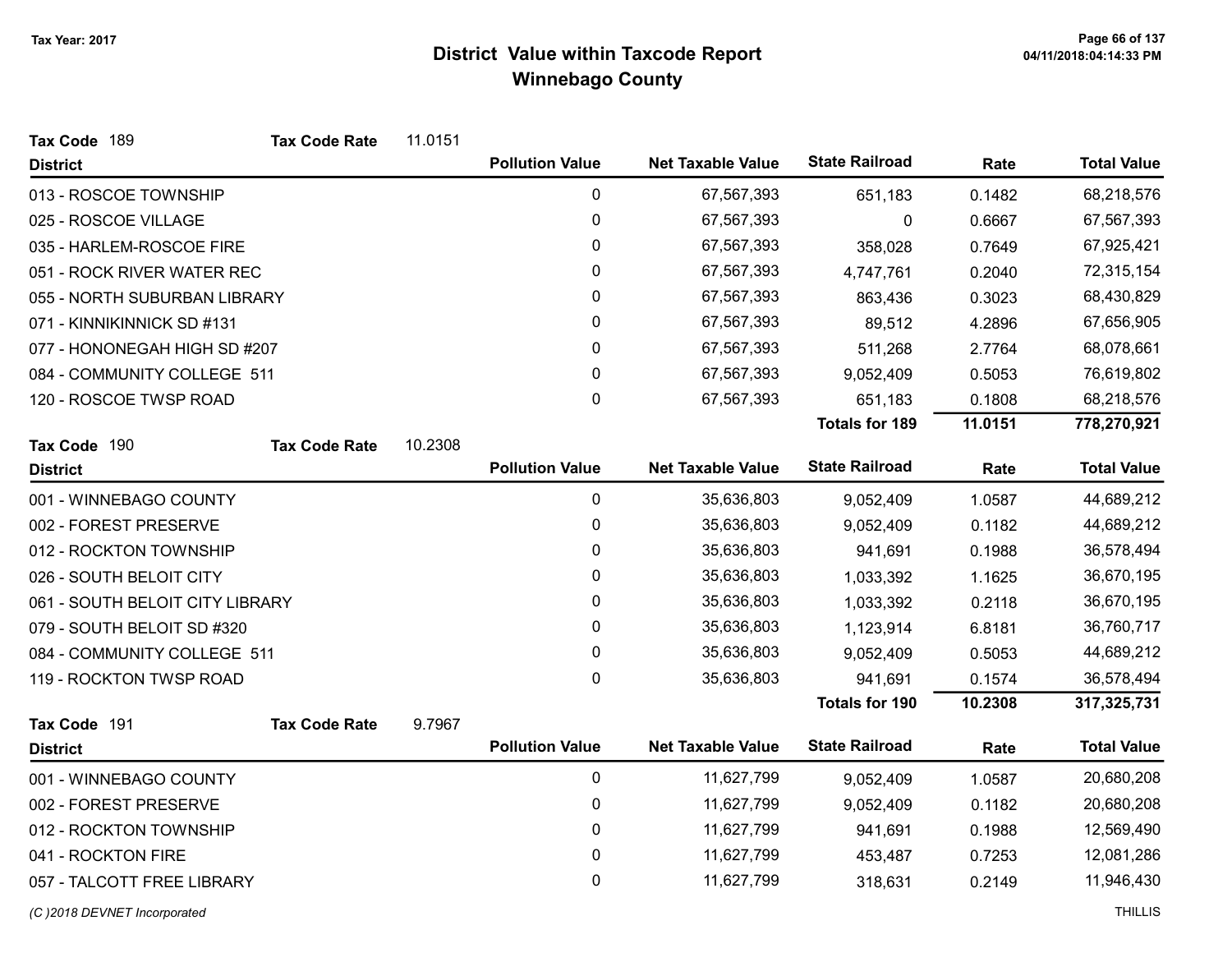| Tax Code 191                       | <b>Tax Code Rate</b> | 9.7967  |                        |                          |                       |         |                    |
|------------------------------------|----------------------|---------|------------------------|--------------------------|-----------------------|---------|--------------------|
| <b>District</b>                    |                      |         | <b>Pollution Value</b> | <b>Net Taxable Value</b> | <b>State Railroad</b> | Rate    | <b>Total Value</b> |
| 079 - SOUTH BELOIT SD #320         |                      |         | 0                      | 11,627,799               | 1,123,914             | 6.8181  | 12,751,713         |
| 084 - COMMUNITY COLLEGE 511        |                      |         | $\pmb{0}$              | 11,627,799               | 9,052,409             | 0.5053  | 20,680,208         |
| 119 - ROCKTON TWSP ROAD            |                      |         | 0                      | 11,627,799               | 941,691               | 0.1574  | 12,569,490         |
|                                    |                      |         |                        |                          | <b>Totals for 191</b> | 9.7967  | 123,959,033        |
| Tax Code 192                       | <b>Tax Code Rate</b> | 10.9126 |                        |                          |                       |         |                    |
| <b>District</b>                    |                      |         | <b>Pollution Value</b> | <b>Net Taxable Value</b> | <b>State Railroad</b> | Rate    | <b>Total Value</b> |
| 001 - WINNEBAGO COUNTY             |                      |         | $\pmb{0}$              | 14,821,681               | 9,052,409             | 1.0587  | 23,874,090         |
| 002 - FOREST PRESERVE              |                      |         | 0                      | 14,821,681               | 9,052,409             | 0.1182  | 23,874,090         |
| 013 - ROSCOE TOWNSHIP              |                      |         | 0                      | 14,821,681               | 651,183               | 0.1482  | 15,472,864         |
| 025 - ROSCOE VILLAGE               |                      |         | 0                      | 14,821,681               | 0                     | 0.6667  | 14,821,681         |
| 035 - HARLEM-ROSCOE FIRE           |                      |         | 0                      | 14,821,681               | 358,028               | 0.7649  | 15,179,709         |
| 055 - NORTH SUBURBAN LIBRARY       |                      |         | 0                      | 14,821,681               | 863,436               | 0.3023  | 15,685,117         |
| 072 - PRAIRIE HILL SCHOOL DIST 133 |                      |         | 0                      | 14,821,681               | 0                     | 4.3911  | 14,821,681         |
| 077 - HONONEGAH HIGH SD #207       |                      |         | $\pmb{0}$              | 14,821,681               | 511,268               | 2.7764  | 15,332,949         |
| 084 - COMMUNITY COLLEGE 511        |                      |         | 0                      | 14,821,681               | 9,052,409             | 0.5053  | 23,874,090         |
| 120 - ROSCOE TWSP ROAD             |                      |         | 0                      | 14,821,681               | 651,183               | 0.1808  | 15,472,864         |
|                                    |                      |         |                        |                          | <b>Totals for 192</b> | 10.9126 | 178,409,135        |
| Tax Code 193                       | <b>Tax Code Rate</b> | 9.6724  |                        |                          |                       |         |                    |
| <b>District</b>                    |                      |         | <b>Pollution Value</b> | <b>Net Taxable Value</b> | <b>State Railroad</b> | Rate    | <b>Total Value</b> |
| 001 - WINNEBAGO COUNTY             |                      |         | $\pmb{0}$              | 7,905,700                | 9,052,409             | 1.0587  | 16,958,109         |
| 002 - FOREST PRESERVE              |                      |         | 0                      | 7,905,700                | 9,052,409             | 0.1182  | 16,958,109         |
| 012 - ROCKTON TOWNSHIP             |                      |         | 0                      | 7,905,700                | 941,691               | 0.1988  | 8,847,391          |
| 041 - ROCKTON FIRE                 |                      |         | 0                      | 7,905,700                | 453,487               | 0.7253  | 8,359,187          |
| 057 - TALCOTT FREE LIBRARY         |                      |         | $\pmb{0}$              | 7,905,700                | 318,631               | 0.2149  | 8,224,331          |
| 073 - SHIRLAND SCHOOL DIST 134     |                      |         | 0                      | 7,905,700                | 0                     | 3.9174  | 7,905,700          |
| 077 - HONONEGAH HIGH SD #207       |                      |         | 0                      | 7,905,700                | 511,268               | 2.7764  | 8,416,968          |
| 084 - COMMUNITY COLLEGE 511        |                      |         | 0                      | 7,905,700                | 9,052,409             | 0.5053  | 16,958,109         |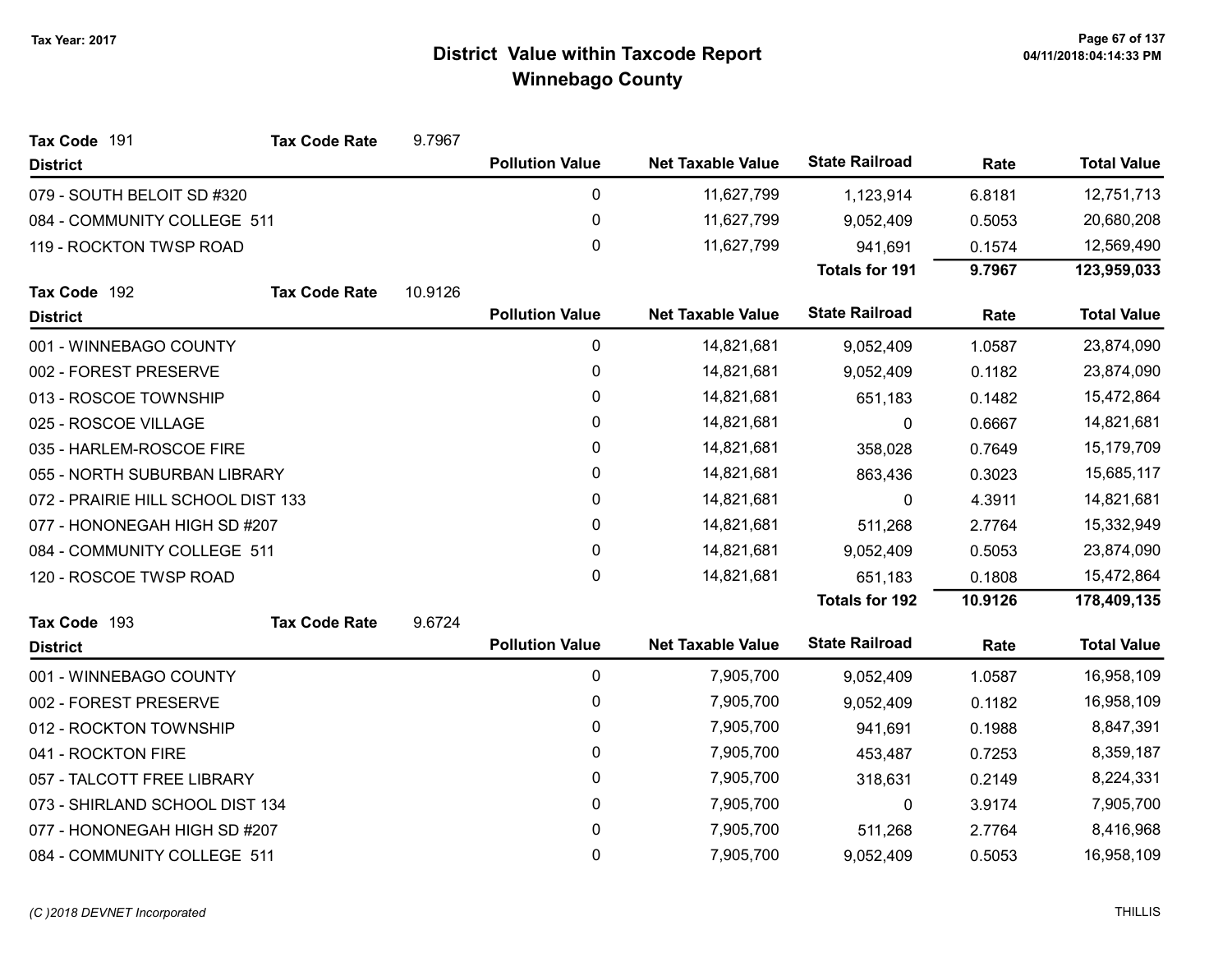| Tax Code 193                   | <b>Tax Code Rate</b> | 9.6724  |                        |                          |                       |           |                    |
|--------------------------------|----------------------|---------|------------------------|--------------------------|-----------------------|-----------|--------------------|
| <b>District</b>                |                      |         | <b>Pollution Value</b> | <b>Net Taxable Value</b> | <b>State Railroad</b> | Rate      | <b>Total Value</b> |
| 119 - ROCKTON TWSP ROAD        |                      |         | 0                      | 7,905,700                | 941,691               | 0.1574    | 8,847,391          |
|                                |                      |         |                        |                          | <b>Totals for 193</b> | 9.6724    | 101,475,295        |
| Tax Code 194                   | <b>Tax Code Rate</b> | 10.5647 |                        |                          |                       |           |                    |
| <b>District</b>                |                      |         | <b>Pollution Value</b> | <b>Net Taxable Value</b> | <b>State Railroad</b> | Rate      | <b>Total Value</b> |
| 001 - WINNEBAGO COUNTY         |                      |         | 0                      | 2,253,561                | 9,052,409             | 1.0587    | 11,305,970         |
| 002 - FOREST PRESERVE          |                      |         | 0                      | 2,253,561                | 9,052,409             | 0.1182    | 11,305,970         |
| 006 - HARLEM TOWNSHIP          |                      |         | $\mathbf 0$            | 2,253,561                | 0                     | 0.1114    | 2,253,561          |
| 037 - NORTH PARK FIRE          |                      |         | $\mathbf{0}$           | 2,253,561                | 440,322               | 0.4573    | 2,693,883          |
| 051 - ROCK RIVER WATER REC     |                      |         | 0                      | 2,253,561                | 4,747,761             | 0.2040    | 7,001,322          |
| 055 - NORTH SUBURBAN LIBRARY   |                      | 0       | 2,253,561              | 863,436                  | 0.3023                | 3,116,997 |                    |
| 060 - GREATER RKFD AIRPORT     |                      | 0       | 2,253,561              | 6,098,957                | 0.1102                | 8,352,518 |                    |
| 076 - ROCKFORD SCHOOL DIST 205 |                      | 0       | 2,253,561              | 5,364,189                | 7.6496                | 7,617,750 |                    |
| 084 - COMMUNITY COLLEGE 511    |                      |         | $\mathbf{0}$           | 2,253,561                | 9,052,409             | 0.5053    | 11,305,970         |
| 113 - HARLEM TWSP ROAD         |                      |         | 0                      | 2,253,561                | $\Omega$              | 0.0477    | 2,253,561          |
|                                |                      |         |                        |                          | <b>Totals for 194</b> | 10.5647   | 67,207,502         |
| Tax Code 196                   | <b>Tax Code Rate</b> | 9.5491  |                        |                          |                       |           |                    |
| <b>District</b>                |                      |         | <b>Pollution Value</b> | <b>Net Taxable Value</b> | <b>State Railroad</b> | Rate      | <b>Total Value</b> |
| 001 - WINNEBAGO COUNTY         |                      |         | 0                      | 8,857                    | 9,052,409             | 1.0587    | 9,061,266          |
| 002 - FOREST PRESERVE          |                      |         | $\pmb{0}$              | 8,857                    | 9,052,409             | 0.1182    | 9,061,266          |
| 013 - ROSCOE TOWNSHIP          |                      |         | 0                      | 8,857                    | 651,183               | 0.1482    | 660,040            |
| 035 - HARLEM-ROSCOE FIRE       |                      |         | 0                      | 8,857                    | 358,028               | 0.7649    | 366,885            |
| 051 - ROCK RIVER WATER REC     |                      |         | $\mathbf{0}$           | 8,857                    | 4,747,761             | 0.2040    | 4,756,618          |
| 074 - ROCKTON SCHOOL DIST 140  |                      |         | 0                      | 8,857                    | 421,756               | 3.7926    | 430,613            |
| 077 - HONONEGAH HIGH SD #207   |                      |         | 0                      | 8,857                    | 511,268               | 2.7764    | 520,125            |
| 084 - COMMUNITY COLLEGE 511    |                      |         | 0                      | 8,857                    | 9,052,409             | 0.5053    | 9,061,266          |
| 120 - ROSCOE TWSP ROAD         |                      |         | 0                      | 8,857                    | 651,183               | 0.1808    | 660,040            |
|                                |                      |         |                        |                          | <b>Totals for 196</b> | 9.5491    | 34,578,119         |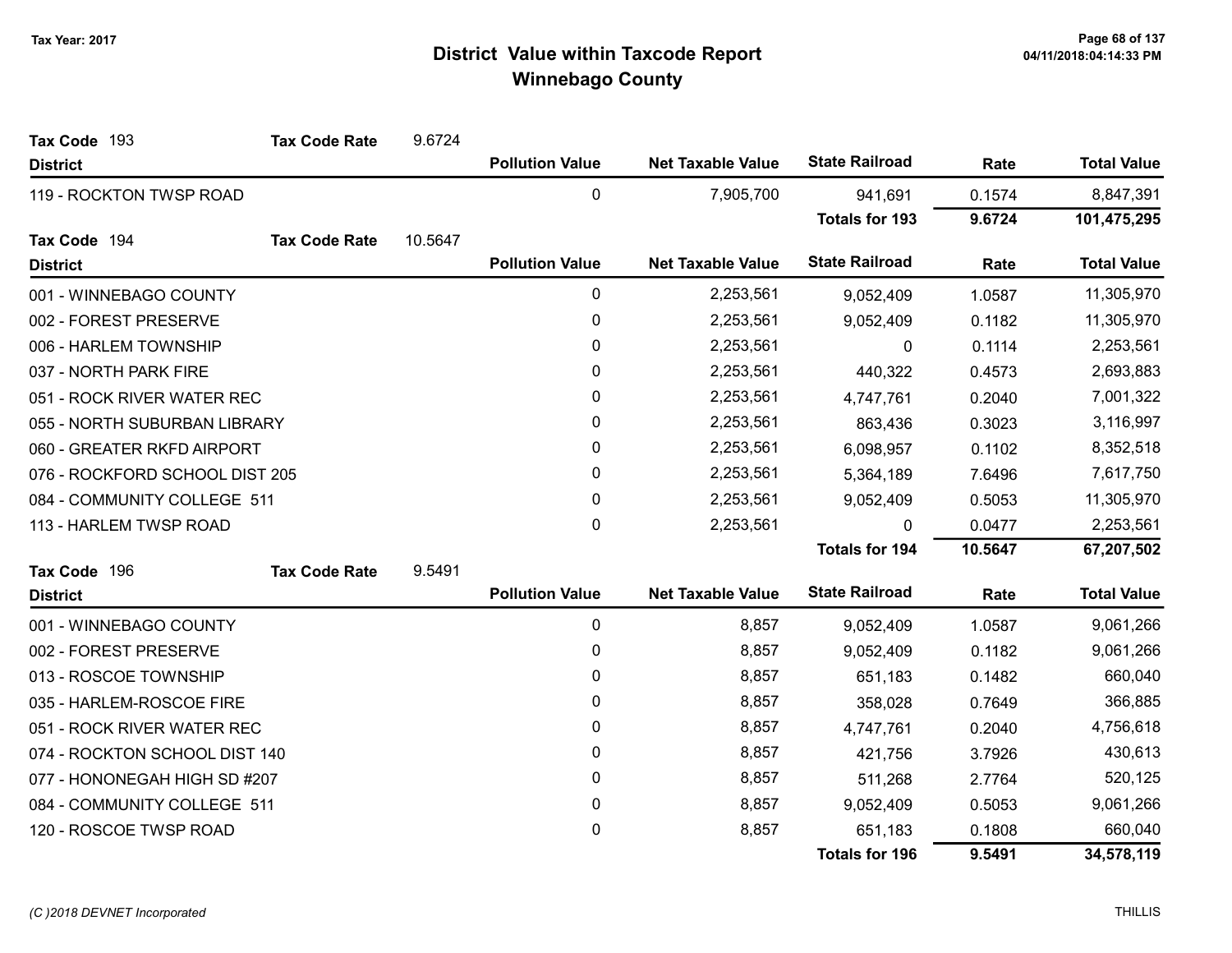| Tax Code 197                  | <b>Tax Code Rate</b> | 10.2112 |                        |                          |                       |         |                    |
|-------------------------------|----------------------|---------|------------------------|--------------------------|-----------------------|---------|--------------------|
| <b>District</b>               |                      |         | <b>Pollution Value</b> | <b>Net Taxable Value</b> | <b>State Railroad</b> | Rate    | <b>Total Value</b> |
| 001 - WINNEBAGO COUNTY        |                      |         | 0                      | 98,921,970               | 9,052,409             | 1.0587  | 107,974,379        |
| 002 - FOREST PRESERVE         |                      |         | 0                      | 98,921,970               | 9,052,409             | 0.1182  | 107,974,379        |
| 012 - ROCKTON TOWNSHIP        |                      |         | 0                      | 98,921,970               | 941,691               | 0.1988  | 99,863,661         |
| 024 - ROCKTON VILLAGE         |                      |         | 0                      | 98,921,970               | 111,719               | 0.6636  | 99,033,689         |
| 041 - ROCKTON FIRE            |                      |         | 0                      | 98,921,970               | 453,487               | 0.7253  | 99,375,457         |
| 057 - TALCOTT FREE LIBRARY    |                      |         | 0                      | 98,921,970               | 318,631               | 0.2149  | 99,240,601         |
| 074 - ROCKTON SCHOOL DIST 140 |                      |         | 0                      | 98,921,970               | 421,756               | 3.7926  | 99,343,726         |
| 077 - HONONEGAH HIGH SD #207  |                      |         | 0                      | 98,921,970               | 511,268               | 2.7764  | 99,433,238         |
| 084 - COMMUNITY COLLEGE 511   |                      |         | $\pmb{0}$              | 98,921,970               | 9,052,409             | 0.5053  | 107,974,379        |
| 119 - ROCKTON TWSP ROAD       |                      |         | 0                      | 98,921,970               | 941,691               | 0.1574  | 99,863,661         |
|                               |                      |         |                        |                          | <b>Totals for 197</b> | 10.2112 | 1,020,077,170      |
| Tax Code 198                  | <b>Tax Code Rate</b> | 10.8080 |                        |                          |                       |         |                    |
| <b>District</b>               |                      |         | <b>Pollution Value</b> | <b>Net Taxable Value</b> | <b>State Railroad</b> | Rate    | <b>Total Value</b> |
| 001 - WINNEBAGO COUNTY        |                      |         | $\pmb{0}$              | 4,145,079                | 9,052,409             | 1.0587  | 13,197,488         |
| 002 - FOREST PRESERVE         |                      |         | 0                      | 4,145,079                | 9,052,409             | 0.1182  | 13,197,488         |
| 013 - ROSCOE TOWNSHIP         |                      |         | 0                      | 4,145,079                | 651,183               | 0.1482  | 4,796,262          |
| 024 - ROCKTON VILLAGE         |                      |         | 0                      | 4,145,079                | 111,719               | 0.6636  | 4,256,798          |
| 035 - HARLEM-ROSCOE FIRE      |                      |         | 0                      | 4,145,079                | 358,028               | 0.7649  | 4,503,107          |
| 055 - NORTH SUBURBAN LIBRARY  |                      |         | 0                      | 4,145,079                | 863,436               | 0.3023  | 5,008,515          |
| 071 - KINNIKINNICK SD #131    |                      |         | 0                      | 4,145,079                | 89,512                | 4.2896  | 4,234,591          |
| 077 - HONONEGAH HIGH SD #207  |                      |         | 0                      | 4,145,079                | 511,268               | 2.7764  | 4,656,347          |
| 084 - COMMUNITY COLLEGE 511   |                      |         | 0                      | 4,145,079                | 9,052,409             | 0.5053  | 13, 197, 488       |
| 120 - ROSCOE TWSP ROAD        |                      |         | 0                      | 4,145,079                | 651,183               | 0.1808  | 4,796,262          |
|                               |                      |         |                        |                          | <b>Totals for 198</b> | 10.8080 | 71,844,346         |
| Tax Code 199                  | <b>Tax Code Rate</b> | 11.0120 |                        |                          |                       |         |                    |
| <b>District</b>               |                      |         | <b>Pollution Value</b> | <b>Net Taxable Value</b> | <b>State Railroad</b> | Rate    | <b>Total Value</b> |
| 001 - WINNEBAGO COUNTY        |                      |         | $\pmb{0}$              | 38,599,037               | 9,052,409             | 1.0587  | 47,651,446         |
| 002 - FOREST PRESERVE         |                      |         | 0                      | 38,599,037               | 9,052,409             | 0.1182  | 47,651,446         |
| (C) 2018 DEVNET Incorporated  |                      |         |                        |                          |                       |         | <b>THILLIS</b>     |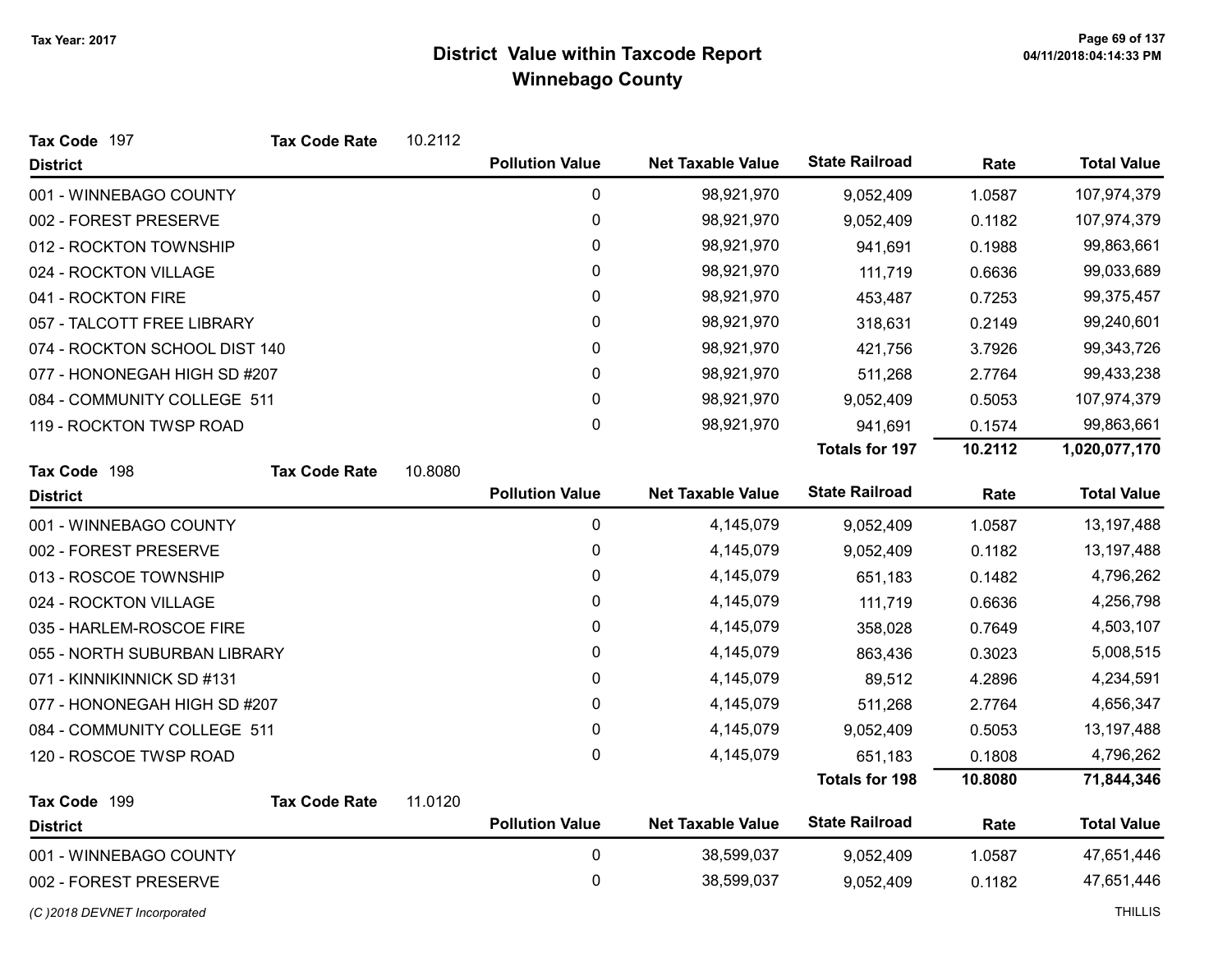| Tax Code 199                  | <b>Tax Code Rate</b> | 11.0120 |                        |                          |                       |         |                    |
|-------------------------------|----------------------|---------|------------------------|--------------------------|-----------------------|---------|--------------------|
| <b>District</b>               |                      |         | <b>Pollution Value</b> | <b>Net Taxable Value</b> | <b>State Railroad</b> | Rate    | <b>Total Value</b> |
| 013 - ROSCOE TOWNSHIP         |                      |         | $\mathbf 0$            | 38,599,037               | 651,183               | 0.1482  | 39,250,220         |
| 024 - ROCKTON VILLAGE         |                      |         | $\pmb{0}$              | 38,599,037               | 111,719               | 0.6636  | 38,710,756         |
| 035 - HARLEM-ROSCOE FIRE      |                      |         | $\pmb{0}$              | 38,599,037               | 358,028               | 0.7649  | 38,957,065         |
| 051 - ROCK RIVER WATER REC    |                      |         | 0                      | 38,599,037               | 4,747,761             | 0.2040  | 43,346,798         |
| 055 - NORTH SUBURBAN LIBRARY  |                      |         | 0                      | 38,599,037               | 863,436               | 0.3023  | 39,462,473         |
| 071 - KINNIKINNICK SD #131    |                      |         | $\mathbf 0$            | 38,599,037               | 89,512                | 4.2896  | 38,688,549         |
| 077 - HONONEGAH HIGH SD #207  |                      |         | 0                      | 38,599,037               | 511,268               | 2.7764  | 39,110,305         |
| 084 - COMMUNITY COLLEGE 511   |                      |         | 0                      | 38,599,037               | 9,052,409             | 0.5053  | 47,651,446         |
| 120 - ROSCOE TWSP ROAD        |                      |         | 0                      | 38,599,037               | 651,183               | 0.1808  | 39,250,220         |
|                               |                      |         |                        |                          | <b>Totals for 199</b> | 11.0120 | 459,730,724        |
| Tax Code 200                  | <b>Tax Code Rate</b> | 10.6055 |                        |                          |                       |         |                    |
| <b>District</b>               |                      |         | <b>Pollution Value</b> | <b>Net Taxable Value</b> | <b>State Railroad</b> | Rate    | <b>Total Value</b> |
| 001 - WINNEBAGO COUNTY        |                      |         | $\mathbf 0$            | 1,696,437                | 9,052,409             | 1.0587  | 10,748,846         |
| 002 - FOREST PRESERVE         |                      |         | 0                      | 1,696,437                | 9,052,409             | 0.1182  | 10,748,846         |
| 009 - OWEN TOWNSHIP           |                      |         | $\pmb{0}$              | 1,696,437                | 390,686               | 0.1437  | 2,087,123          |
| 025 - ROSCOE VILLAGE          |                      |         | 0                      | 1,696,437                | 0                     | 0.6667  | 1,696,437          |
| 041 - ROCKTON FIRE            |                      |         | $\mathbf 0$            | 1,696,437                | 453,487               | 0.7253  | 2,149,924          |
| 051 - ROCK RIVER WATER REC    |                      |         | 0                      | 1,696,437                | 4,747,761             | 0.2040  | 6,444,198          |
| 055 - NORTH SUBURBAN LIBRARY  |                      |         | 0                      | 1,696,437                | 863,436               | 0.3023  | 2,559,873          |
| 060 - GREATER RKFD AIRPORT    |                      |         | 0                      | 1,696,437                | 6,098,957             | 0.1102  | 7,795,394          |
| 074 - ROCKTON SCHOOL DIST 140 |                      |         | 0                      | 1,696,437                | 421,756               | 3.7926  | 2,118,193          |
| 077 - HONONEGAH HIGH SD #207  |                      |         | $\pmb{0}$              | 1,696,437                | 511,268               | 2.7764  | 2,207,705          |
| 084 - COMMUNITY COLLEGE 511   |                      |         | 0                      | 1,696,437                | 9,052,409             | 0.5053  | 10,748,846         |
| 116 - OWEN TWSP ROAD          |                      |         | 0                      | 1,696,437                | 390,686               | 0.2021  | 2,087,123          |
|                               |                      |         |                        |                          | <b>Totals for 200</b> | 10.6055 | 61,392,508         |
| Tax Code 201                  | <b>Tax Code Rate</b> | 9.9817  |                        |                          |                       |         |                    |
| <b>District</b>               |                      |         | <b>Pollution Value</b> | <b>Net Taxable Value</b> | <b>State Railroad</b> | Rate    | <b>Total Value</b> |
| 001 - WINNEBAGO COUNTY        |                      |         | $\mathbf 0$            | 16,248,002               | 9,052,409             | 1.0587  | 25,300,411         |

(C)2018 DEVNET Incorporated THILLIS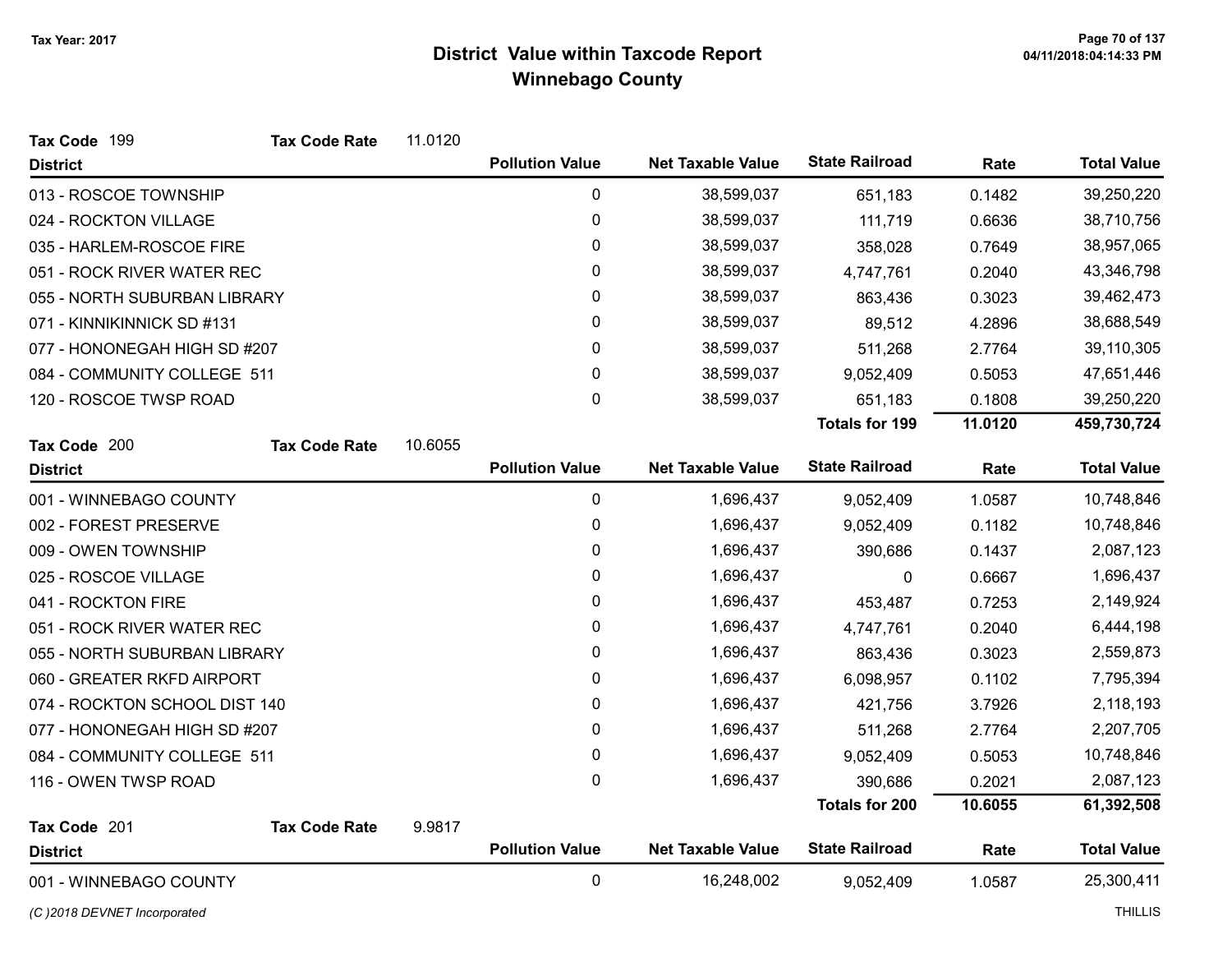| Tax Code 201                    | <b>Tax Code Rate</b> | 9.9817  |                        |                          |                       |        |                    |
|---------------------------------|----------------------|---------|------------------------|--------------------------|-----------------------|--------|--------------------|
| <b>District</b>                 |                      |         | <b>Pollution Value</b> | <b>Net Taxable Value</b> | <b>State Railroad</b> | Rate   | <b>Total Value</b> |
| 002 - FOREST PRESERVE           |                      |         | $\mathbf 0$            | 16,248,002               | 9,052,409             | 0.1182 | 25,300,411         |
| 012 - ROCKTON TOWNSHIP          |                      |         | $\pmb{0}$              | 16,248,002               | 941,691               | 0.1988 | 17,189,693         |
| 026 - SOUTH BELOIT CITY         |                      |         | 0                      | 16,248,002               | 1,033,392             | 1.1625 | 17,281,394         |
| 061 - SOUTH BELOIT CITY LIBRARY |                      |         | $\pmb{0}$              | 16,248,002               | 1,033,392             | 0.2118 | 17,281,394         |
| 074 - ROCKTON SCHOOL DIST 140   |                      |         | 0                      | 16,248,002               | 421,756               | 3.7926 | 16,669,758         |
| 077 - HONONEGAH HIGH SD #207    |                      |         | $\mathbf 0$            | 16,248,002               | 511,268               | 2.7764 | 16,759,270         |
| 084 - COMMUNITY COLLEGE 511     |                      |         | 0                      | 16,248,002               | 9,052,409             | 0.5053 | 25,300,411         |
| 119 - ROCKTON TWSP ROAD         |                      |         | $\mathbf 0$            | 16,248,002               | 941,691               | 0.1574 | 17,189,693         |
|                                 |                      |         |                        |                          | <b>Totals for 201</b> | 9.9817 | 178,272,435        |
| Tax Code 202                    | <b>Tax Code Rate</b> | 9.5476  |                        |                          |                       |        |                    |
| <b>District</b>                 |                      |         | <b>Pollution Value</b> | <b>Net Taxable Value</b> | <b>State Railroad</b> | Rate   | <b>Total Value</b> |
| 001 - WINNEBAGO COUNTY          |                      |         | $\mathbf 0$            | 41,802,334               | 9,052,409             | 1.0587 | 50,854,743         |
| 002 - FOREST PRESERVE           |                      |         | $\pmb{0}$              | 41,802,334               | 9,052,409             | 0.1182 | 50,854,743         |
| 012 - ROCKTON TOWNSHIP          |                      |         | 0                      | 41,802,334               | 941,691               | 0.1988 | 42,744,025         |
| 041 - ROCKTON FIRE              |                      |         | 0                      | 41,802,334               | 453,487               | 0.7253 | 42,255,821         |
| 057 - TALCOTT FREE LIBRARY      |                      |         | $\mathbf 0$            | 41,802,334               | 318,631               | 0.2149 | 42,120,965         |
| 074 - ROCKTON SCHOOL DIST 140   |                      |         | 0                      | 41,802,334               | 421,756               | 3.7926 | 42,224,090         |
| 077 - HONONEGAH HIGH SD #207    |                      |         | 0                      | 41,802,334               | 511,268               | 2.7764 | 42,313,602         |
| 084 - COMMUNITY COLLEGE 511     |                      |         | 0                      | 41,802,334               | 9,052,409             | 0.5053 | 50,854,743         |
| 119 - ROCKTON TWSP ROAD         |                      |         | 0                      | 41,802,334               | 941,691               | 0.1574 | 42,744,025         |
|                                 |                      |         |                        |                          | <b>Totals for 202</b> | 9.5476 | 406,966,757        |
| Tax Code 203                    | <b>Tax Code Rate</b> | 10.0446 |                        |                          |                       |        |                    |
| <b>District</b>                 |                      |         | <b>Pollution Value</b> | <b>Net Taxable Value</b> | <b>State Railroad</b> | Rate   | <b>Total Value</b> |
| 001 - WINNEBAGO COUNTY          |                      |         | $\mathbf 0$            | 4,586,068                | 9,052,409             | 1.0587 | 13,638,477         |
| 002 - FOREST PRESERVE           |                      |         | 0                      | 4,586,068                | 9,052,409             | 0.1182 | 13,638,477         |
| 012 - ROCKTON TOWNSHIP          |                      |         | 0                      | 4,586,068                | 941,691               | 0.1988 | 5,527,759          |
| 041 - ROCKTON FIRE              |                      |         | 0                      | 4,586,068                | 453,487               | 0.7253 | 5,039,555          |
| 057 - TALCOTT FREE LIBRARY      |                      |         | 0                      | 4,586,068                | 318,631               | 0.2149 | 4,904,699          |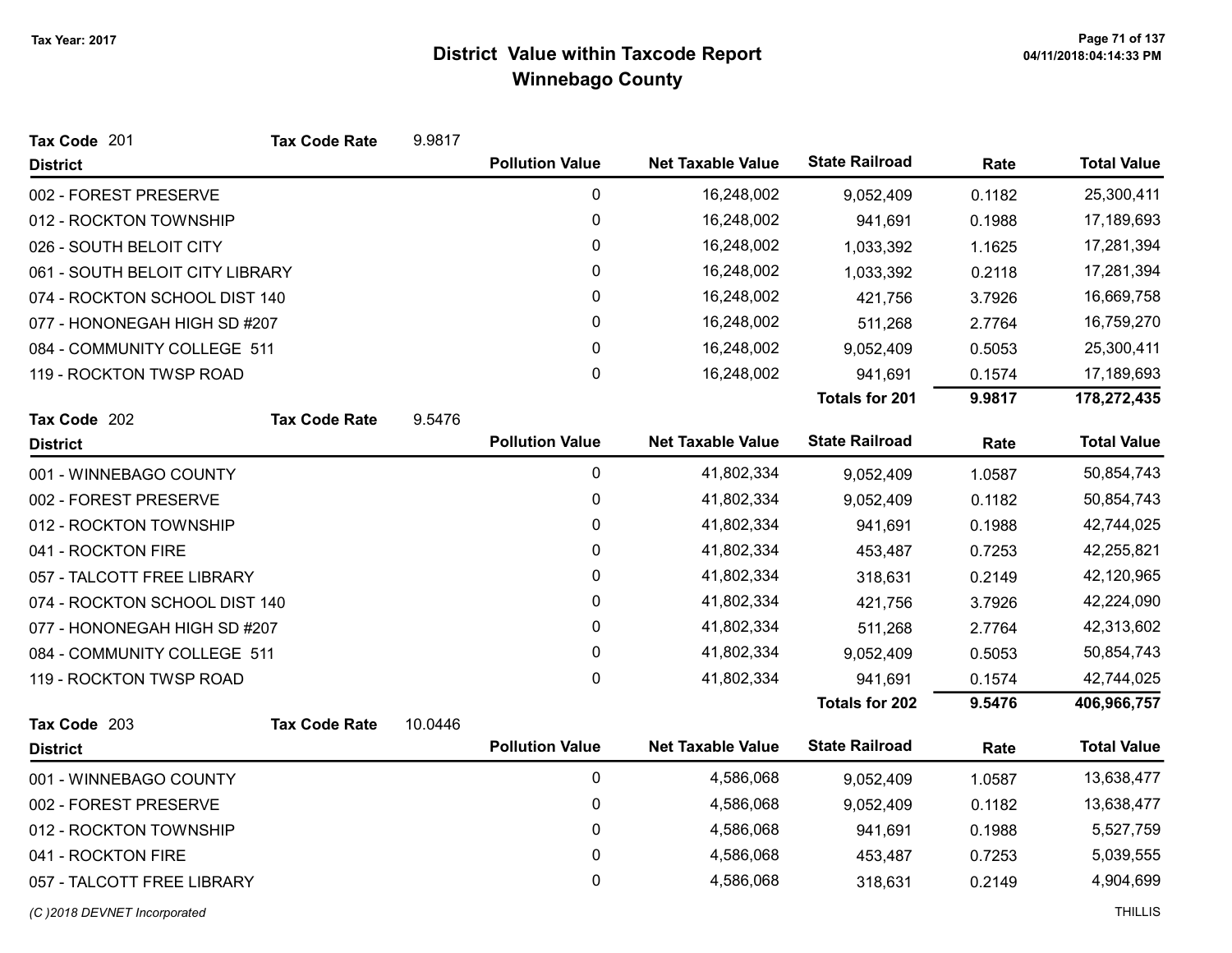| Tax Code 203                 | <b>Tax Code Rate</b> | 10.0446 |                        |                          |                       |         |                    |
|------------------------------|----------------------|---------|------------------------|--------------------------|-----------------------|---------|--------------------|
| <b>District</b>              |                      |         | <b>Pollution Value</b> | <b>Net Taxable Value</b> | <b>State Railroad</b> | Rate    | <b>Total Value</b> |
| 071 - KINNIKINNICK SD #131   |                      |         | 0                      | 4,586,068                | 89,512                | 4.2896  | 4,675,580          |
| 077 - HONONEGAH HIGH SD #207 |                      |         | 0                      | 4,586,068                | 511,268               | 2.7764  | 5,097,336          |
| 084 - COMMUNITY COLLEGE 511  |                      |         | 0                      | 4,586,068                | 9,052,409             | 0.5053  | 13,638,477         |
| 119 - ROCKTON TWSP ROAD      |                      |         | $\Omega$               | 4,586,068                | 941,691               | 0.1574  | 5,527,759          |
|                              |                      |         |                        |                          | <b>Totals for 203</b> | 10.0446 | 71,688,119         |
| Tax Code 205                 | <b>Tax Code Rate</b> | 10.7113 |                        |                          |                       |         |                    |
| <b>District</b>              |                      |         | <b>Pollution Value</b> | <b>Net Taxable Value</b> | <b>State Railroad</b> | Rate    | <b>Total Value</b> |
| 001 - WINNEBAGO COUNTY       |                      |         | 0                      | 121,337                  | 9,052,409             | 1.0587  | 9,173,746          |
| 002 - FOREST PRESERVE        |                      |         | 0                      | 121,337                  | 9,052,409             | 0.1182  | 9,173,746          |
| 012 - ROCKTON TOWNSHIP       |                      |         | 0                      | 121,337                  | 941,691               | 0.1988  | 1,063,028          |
| 025 - ROSCOE VILLAGE         |                      |         | 0                      | 121,337                  | 0                     | 0.6667  | 121,337            |
| 041 - ROCKTON FIRE           |                      |         | 0                      | 121,337                  | 453,487               | 0.7253  | 574,824            |
| 057 - TALCOTT FREE LIBRARY   |                      |         | 0                      | 121,337                  | 318,631               | 0.2149  | 439,968            |
| 071 - KINNIKINNICK SD #131   |                      | 0       | 121,337                | 89,512                   | 4.2896                | 210,849 |                    |
| 077 - HONONEGAH HIGH SD #207 |                      |         | 0                      | 121,337                  | 511,268               | 2.7764  | 632,605            |
| 084 - COMMUNITY COLLEGE 511  |                      |         | 0                      | 121,337                  | 9,052,409             | 0.5053  | 9,173,746          |
| 119 - ROCKTON TWSP ROAD      |                      |         | 0                      | 121,337                  | 941,691               | 0.1574  | 1,063,028          |
|                              |                      |         |                        |                          | <b>Totals for 205</b> | 10.7113 | 31,626,877         |
| Tax Code 206                 | <b>Tax Code Rate</b> | 10.9153 |                        |                          |                       |         |                    |
| <b>District</b>              |                      |         | <b>Pollution Value</b> | <b>Net Taxable Value</b> | <b>State Railroad</b> | Rate    | <b>Total Value</b> |
| 001 - WINNEBAGO COUNTY       |                      |         | 0                      | 19,075,533               | 9,052,409             | 1.0587  | 28,127,942         |
| 002 - FOREST PRESERVE        |                      |         | 0                      | 19,075,533               | 9,052,409             | 0.1182  | 28, 127, 942       |
| 012 - ROCKTON TOWNSHIP       |                      |         | 0                      | 19,075,533               | 941,691               | 0.1988  | 20,017,224         |
| 025 - ROSCOE VILLAGE         |                      |         | 0                      | 19,075,533               | 0                     | 0.6667  | 19,075,533         |
| 041 - ROCKTON FIRE           |                      |         | 0                      | 19,075,533               | 453,487               | 0.7253  | 19,529,020         |
| 051 - ROCK RIVER WATER REC   |                      |         | 0                      | 19,075,533               | 4,747,761             | 0.2040  | 23,823,294         |
| 057 - TALCOTT FREE LIBRARY   |                      |         | 0                      | 19,075,533               | 318,631               | 0.2149  | 19,394,164         |
| 071 - KINNIKINNICK SD #131   |                      |         | 0                      | 19,075,533               | 89,512                | 4.2896  | 19,165,045         |
|                              |                      |         |                        |                          |                       |         |                    |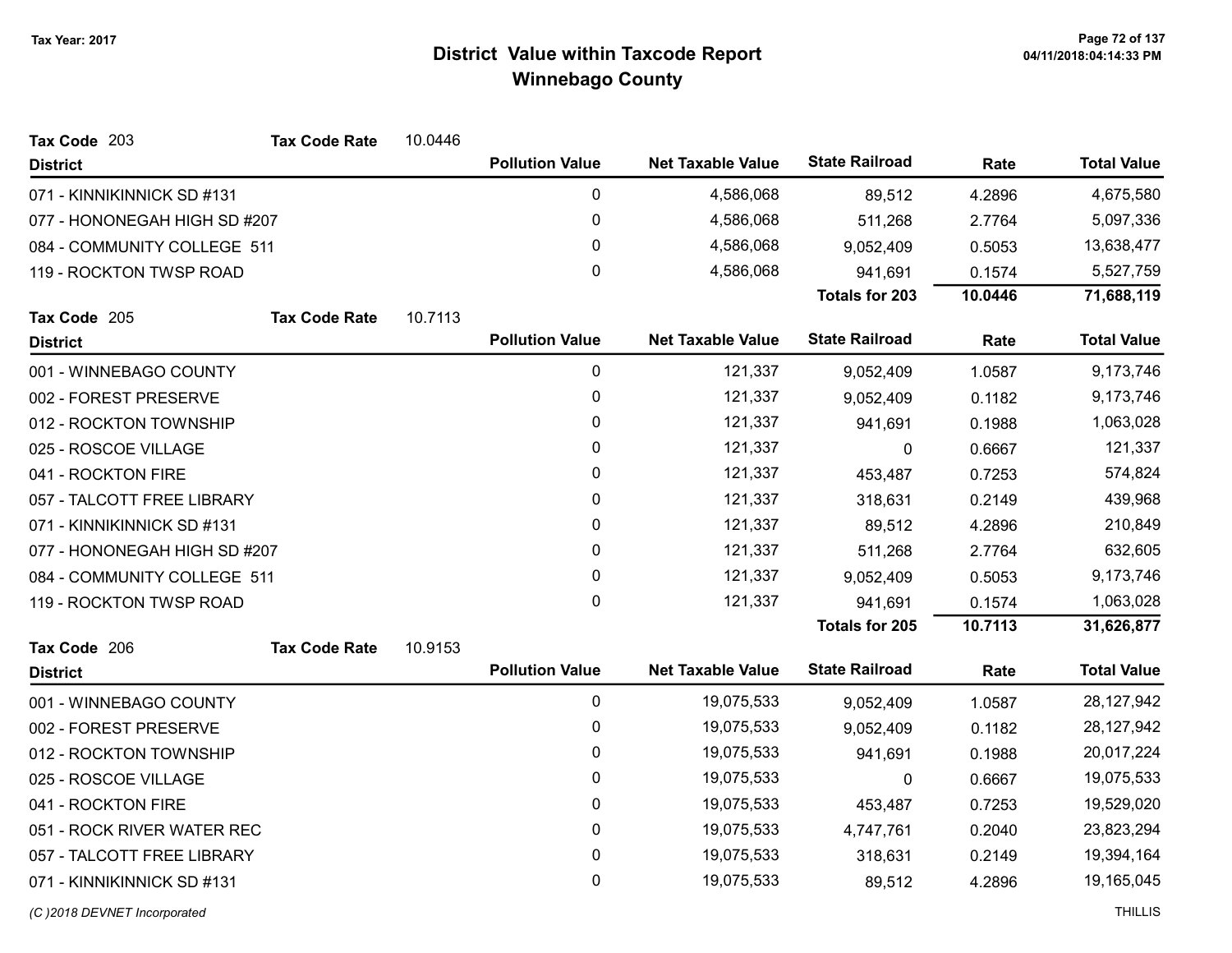| Tax Code 206                   | <b>Tax Code Rate</b> | 10.9153 |                        |                          |                       |         |                    |
|--------------------------------|----------------------|---------|------------------------|--------------------------|-----------------------|---------|--------------------|
| <b>District</b>                |                      |         | <b>Pollution Value</b> | <b>Net Taxable Value</b> | <b>State Railroad</b> | Rate    | <b>Total Value</b> |
| 077 - HONONEGAH HIGH SD #207   |                      |         | 0                      | 19,075,533               | 511,268               | 2.7764  | 19,586,801         |
| 084 - COMMUNITY COLLEGE 511    |                      |         | 0                      | 19,075,533               | 9,052,409             | 0.5053  | 28,127,942         |
| 119 - ROCKTON TWSP ROAD        |                      |         | 0                      | 19,075,533               | 941,691               | 0.1574  | 20,017,224         |
|                                |                      |         |                        |                          | <b>Totals for 206</b> | 10.9153 | 244,992,131        |
| Tax Code 207                   | <b>Tax Code Rate</b> | 10.2158 |                        |                          |                       |         |                    |
| <b>District</b>                |                      |         | <b>Pollution Value</b> | <b>Net Taxable Value</b> | <b>State Railroad</b> | Rate    | <b>Total Value</b> |
| 001 - WINNEBAGO COUNTY         |                      |         | 0                      | $\mathbf 0$              | 9,052,409             | 1.0587  | 9,052,409          |
| 002 - FOREST PRESERVE          |                      |         | 0                      | 0                        | 9,052,409             | 0.1182  | 9,052,409          |
| 013 - ROSCOE TOWNSHIP          |                      |         | 0                      | 0                        | 651,183               | 0.1482  | 651,183            |
| 025 - ROSCOE VILLAGE           |                      |         | 0                      | 0                        | $\mathbf 0$           | 0.6667  | 0                  |
| 035 - HARLEM-ROSCOE FIRE       |                      |         | 0                      | 0                        | 358,028               | 0.7649  | 358,028            |
| 051 - ROCK RIVER WATER REC     |                      |         | 0                      | 0                        | 4,747,761             | 0.2040  | 4,747,761          |
| 074 - ROCKTON SCHOOL DIST 140  |                      |         | 0                      | 0                        | 421,756               | 3.7926  | 421,756            |
| 077 - HONONEGAH HIGH SD #207   |                      |         | 0                      | 0                        | 511,268               | 2.7764  | 511,268            |
| 084 - COMMUNITY COLLEGE 511    |                      |         | 0                      | 0                        | 9,052,409             | 0.5053  | 9,052,409          |
| 120 - ROSCOE TWSP ROAD         |                      |         | $\mathbf 0$            | 0                        | 651,183               | 0.1808  | 651,183            |
|                                |                      |         |                        |                          | <b>Totals for 207</b> | 10.2158 | 34,498,406         |
| Tax Code 208                   | <b>Tax Code Rate</b> | 10.8723 |                        |                          |                       |         |                    |
| <b>District</b>                |                      |         | <b>Pollution Value</b> | <b>Net Taxable Value</b> | <b>State Railroad</b> | Rate    | <b>Total Value</b> |
| 001 - WINNEBAGO COUNTY         |                      |         | 0                      | 43,969                   | 9,052,409             | 1.0587  | 9,096,378          |
| 002 - FOREST PRESERVE          |                      |         | 0                      | 43,969                   | 9,052,409             | 0.1182  | 9,096,378          |
| 006 - HARLEM TOWNSHIP          |                      |         | 0                      | 43,969                   | $\boldsymbol{0}$      | 0.1114  | 43,969             |
| 035 - HARLEM-ROSCOE FIRE       |                      |         | 0                      | 43,969                   | 358,028               | 0.7649  | 401,997            |
| 051 - ROCK RIVER WATER REC     |                      |         | 0                      | 43,969                   | 4,747,761             | 0.2040  | 4,791,730          |
| 055 - NORTH SUBURBAN LIBRARY   |                      |         | 0                      | 43,969                   | 863,436               | 0.3023  | 907,405            |
| 060 - GREATER RKFD AIRPORT     |                      |         | 0                      | 43,969                   | 6,098,957             | 0.1102  | 6,142,926          |
| 076 - ROCKFORD SCHOOL DIST 205 |                      |         | 0                      | 43,969                   | 5,364,189             | 7.6496  | 5,408,158          |
| 084 - COMMUNITY COLLEGE 511    |                      |         | 0                      | 43,969                   | 9,052,409             | 0.5053  | 9,096,378          |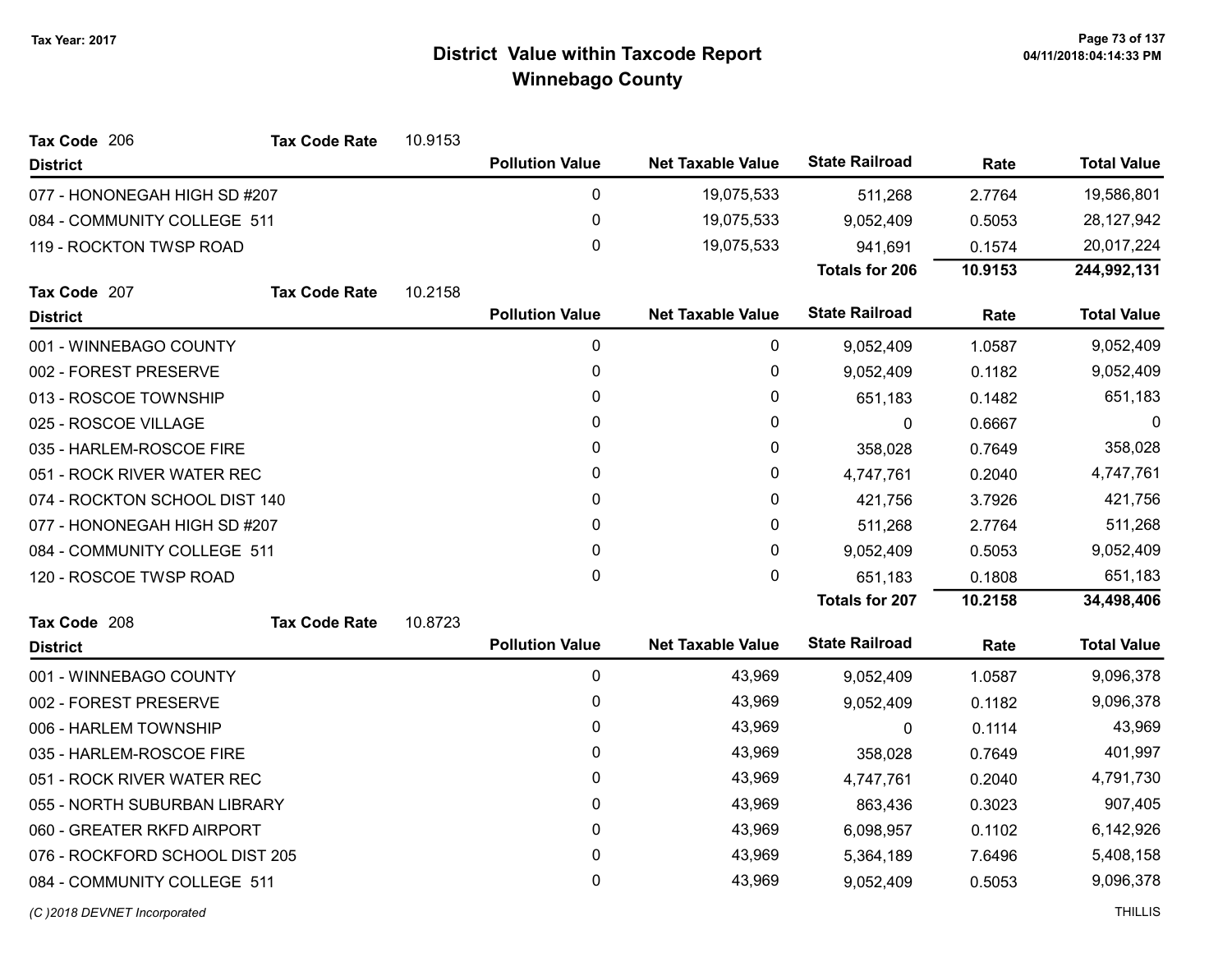| Tax Code 208                   | <b>Tax Code Rate</b> | 10.8723 |                        |                          |                       |         |                    |
|--------------------------------|----------------------|---------|------------------------|--------------------------|-----------------------|---------|--------------------|
| <b>District</b>                |                      |         | <b>Pollution Value</b> | <b>Net Taxable Value</b> | <b>State Railroad</b> | Rate    | <b>Total Value</b> |
| 113 - HARLEM TWSP ROAD         |                      |         | $\pmb{0}$              | 43,969                   | 0                     | 0.0477  | 43,969             |
|                                |                      |         |                        |                          | <b>Totals for 208</b> | 10.8723 | 45,029,288         |
| Tax Code 209                   | <b>Tax Code Rate</b> | 10.5181 |                        |                          |                       |         |                    |
| <b>District</b>                |                      |         | <b>Pollution Value</b> | <b>Net Taxable Value</b> | <b>State Railroad</b> | Rate    | <b>Total Value</b> |
| 001 - WINNEBAGO COUNTY         |                      |         | $\pmb{0}$              | 35,999,104               | 9,052,409             | 1.0587  | 45,051,513         |
| 002 - FOREST PRESERVE          |                      |         | 0                      | 35,999,104               | 9,052,409             | 0.1182  | 45,051,513         |
| 013 - ROSCOE TOWNSHIP          |                      |         | $\pmb{0}$              | 35,999,104               | 651,183               | 0.1482  | 36,650,287         |
| 025 - ROSCOE VILLAGE           |                      |         | 0                      | 35,999,104               | 0                     | 0.6667  | 35,999,104         |
| 035 - HARLEM-ROSCOE FIRE       |                      |         | 0                      | 35,999,104               | 358,028               | 0.7649  | 36, 357, 132       |
| 051 - ROCK RIVER WATER REC     |                      |         | $\pmb{0}$              | 35,999,104               | 4,747,761             | 0.2040  | 40,746,865         |
| 055 - NORTH SUBURBAN LIBRARY   |                      |         | 0                      | 35,999,104               | 863,436               | 0.3023  | 36,862,540         |
| 074 - ROCKTON SCHOOL DIST 140  |                      |         | 0                      | 35,999,104               | 421,756               | 3.7926  | 36,420,860         |
| 077 - HONONEGAH HIGH SD #207   |                      |         | 0                      | 35,999,104               | 511,268               | 2.7764  | 36,510,372         |
| 084 - COMMUNITY COLLEGE 511    |                      |         | 0                      | 35,999,104               | 9,052,409             | 0.5053  | 45,051,513         |
| 120 - ROSCOE TWSP ROAD         |                      |         | $\mathbf 0$            | 35,999,104               | 651,183               | 0.1808  | 36,650,287         |
|                                |                      |         |                        |                          | <b>Totals for 209</b> | 10.5181 | 431,351,986        |
| Tax Code 210                   | <b>Tax Code Rate</b> | 9.4290  |                        |                          |                       |         |                    |
| <b>District</b>                |                      |         | <b>Pollution Value</b> | <b>Net Taxable Value</b> | <b>State Railroad</b> | Rate    | <b>Total Value</b> |
| 001 - WINNEBAGO COUNTY         |                      |         | 0                      | 6,893,313                | 9,052,409             | 1.0587  | 15,945,722         |
| 002 - FOREST PRESERVE          |                      |         | $\pmb{0}$              | 6,893,313                | 9,052,409             | 0.1182  | 15,945,722         |
| 015 - SHIRLAND TOWNSHIP        |                      |         | 0                      | 6,893,313                | $\mathbf{0}$          | 0.2118  | 6,893,313          |
| 041 - ROCKTON FIRE             |                      |         | 0                      | 6,893,313                | 453,487               | 0.7253  | 7,346,800          |
| 073 - SHIRLAND SCHOOL DIST 134 |                      |         | 0                      | 6,893,313                | 0                     | 3.9174  | 6,893,313          |
| 077 - HONONEGAH HIGH SD #207   |                      |         | 0                      | 6,893,313                | 511,268               | 2.7764  | 7,404,581          |
| 084 - COMMUNITY COLLEGE 511    |                      |         | $\pmb{0}$              | 6,893,313                | 9,052,409             | 0.5053  | 15,945,722         |
| 122 - SHIRLAND TWSP ROAD       |                      |         | 0                      | 6,893,313                | 0                     | 0.1159  | 6,893,313          |
|                                |                      |         |                        |                          | <b>Totals for 210</b> | 9.4290  | 83,268,486         |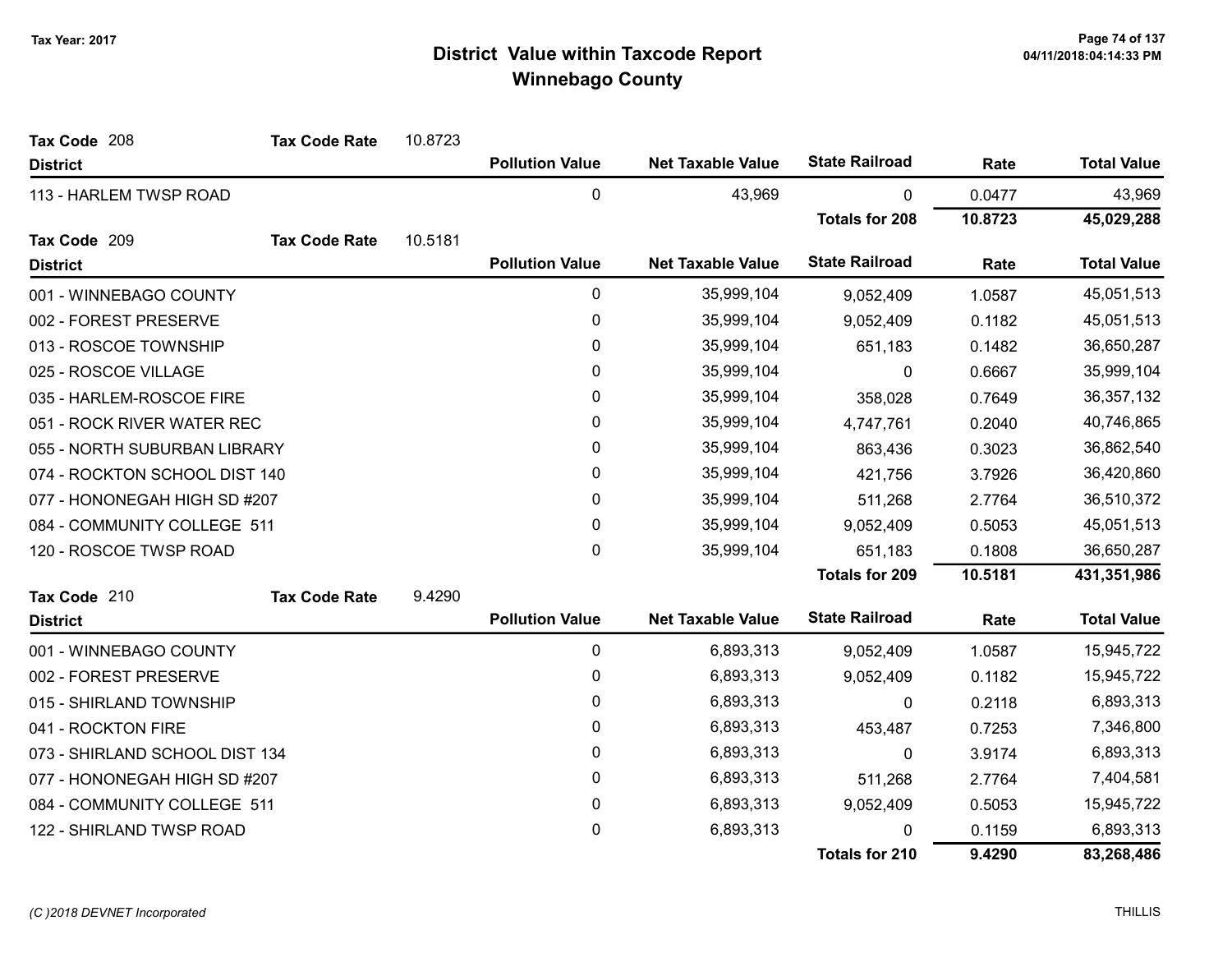Tax Code 211

# District Value within Taxcode Report Winnebago County

Tax Code Rate 9.4846

| <b>District</b>                |                      |         | <b>Pollution Value</b> | <b>Net Taxable Value</b> | <b>State Railroad</b> | Rate   | <b>Total Value</b> |
|--------------------------------|----------------------|---------|------------------------|--------------------------|-----------------------|--------|--------------------|
| 001 - WINNEBAGO COUNTY         |                      |         | 0                      | 16,037,709               | 9,052,409             | 1.0587 | 25,090,118         |
| 002 - FOREST PRESERVE          |                      |         | $\pmb{0}$              | 16,037,709               | 9,052,409             | 0.1182 | 25,090,118         |
| 015 - SHIRLAND TOWNSHIP        |                      |         | 0                      | 16,037,709               | 0                     | 0.2118 | 16,037,709         |
| 033 - FIRE 1                   |                      |         | 0                      | 16,037,709               | 0                     | 0.7809 | 16,037,709         |
| 073 - SHIRLAND SCHOOL DIST 134 |                      |         | 0                      | 16,037,709               | 0                     | 3.9174 | 16,037,709         |
| 077 - HONONEGAH HIGH SD #207   |                      |         | 0                      | 16,037,709               | 511,268               | 2.7764 | 16,548,977         |
| 084 - COMMUNITY COLLEGE 511    |                      |         | $\mathbf{0}$           | 16,037,709               | 9,052,409             | 0.5053 | 25,090,118         |
| 122 - SHIRLAND TWSP ROAD       |                      |         | $\mathbf{0}$           | 16,037,709               | $\mathbf{0}$          | 0.1159 | 16,037,709         |
|                                |                      |         |                        |                          | <b>Totals for 211</b> | 9.4846 | 155,970,167        |
| Tax Code 212                   | <b>Tax Code Rate</b> | 9.4868  |                        |                          |                       |        |                    |
| <b>District</b>                |                      |         | <b>Pollution Value</b> | <b>Net Taxable Value</b> | <b>State Railroad</b> | Rate   | <b>Total Value</b> |
| 001 - WINNEBAGO COUNTY         |                      |         | 0                      | 0                        | 9,052,409             | 1.0587 | 9,052,409          |
| 002 - FOREST PRESERVE          |                      |         | 0                      | 0                        | 9,052,409             | 0.1182 | 9,052,409          |
| 008 - LAONA TOWNSHIP           |                      |         | $\mathbf{0}$           | 0                        | $\mathbf{0}$          | 0.1227 | $\Omega$           |
| 033 - FIRE 1                   |                      |         | $\mathbf 0$            | 0                        | 0                     | 0.7809 | $\Omega$           |
| 073 - SHIRLAND SCHOOL DIST 134 |                      |         | 0                      | 0                        | $\mathbf 0$           | 3.9174 | $\Omega$           |
| 077 - HONONEGAH HIGH SD #207   |                      |         | 0                      | 0                        | 511,268               | 2.7764 | 511,268            |
| 084 - COMMUNITY COLLEGE 511    |                      |         | $\mathbf{0}$           | 0                        | 9,052,409             | 0.5053 | 9,052,409          |
| 115 - LAONA TWSP ROAD          |                      |         | $\mathbf 0$            | 0                        | 0                     | 0.2072 | 0                  |
|                                |                      |         |                        |                          | <b>Totals for 212</b> | 9.4868 | 27,668,495         |
| Tax Code 220                   | <b>Tax Code Rate</b> | 10.4693 |                        |                          |                       |        |                    |
| <b>District</b>                |                      |         | <b>Pollution Value</b> | <b>Net Taxable Value</b> | <b>State Railroad</b> | Rate   | <b>Total Value</b> |
| 001 - WINNEBAGO COUNTY         |                      |         | $\mathbf 0$            | 33,064,557               | 9,052,409             | 1.0587 | 42,116,966         |
| 002 - FOREST PRESERVE          |                      |         | 0                      | 33,064,557               | 9,052,409             | 0.1182 | 42,116,966         |
| 008 - LAONA TOWNSHIP           |                      |         | 0                      | 33,064,557               | 0                     | 0.1227 | 33,064,557         |
| 033 - FIRE 1                   |                      |         | $\mathbf{0}$           | 33,064,557               | 0                     | 0.7809 | 33,064,557         |
| 081 - DURAND UNIT SD #322      |                      |         | $\mathbf{0}$           | 33,064,557               | 0                     | 7.6354 | 33,064,557         |
| 084 - COMMUNITY COLLEGE 511    |                      |         | $\mathbf{0}$           | 33,064,557               | 9,052,409             | 0.5053 | 42,116,966         |
|                                |                      |         |                        |                          |                       |        |                    |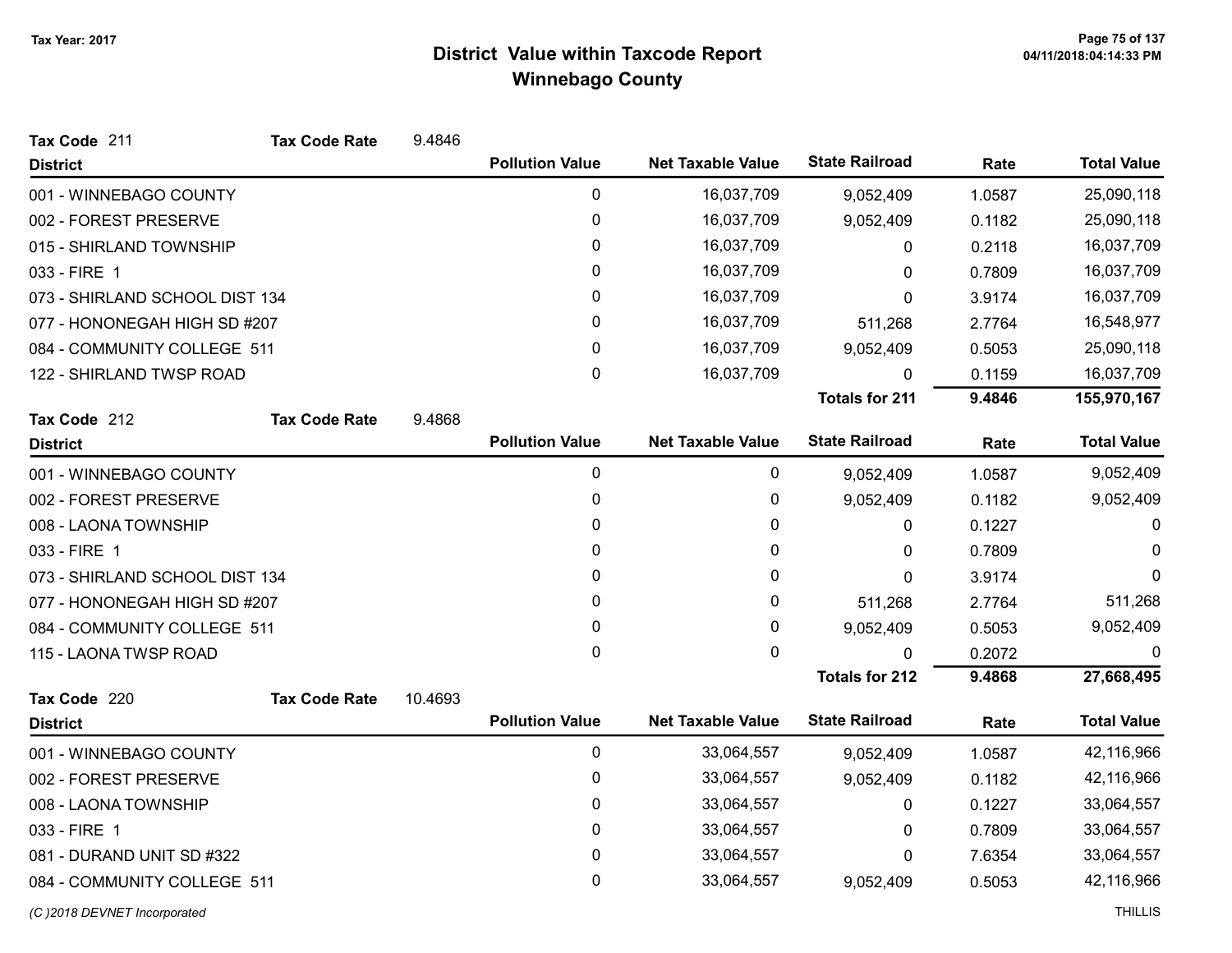| Tax Code 220                   | <b>Tax Code Rate</b> | 10.4693 |                        |                          |                       |         |                    |
|--------------------------------|----------------------|---------|------------------------|--------------------------|-----------------------|---------|--------------------|
| <b>District</b>                |                      |         | <b>Pollution Value</b> | <b>Net Taxable Value</b> | <b>State Railroad</b> | Rate    | <b>Total Value</b> |
| 102 - DU/LA MULTI TOWNSHIP     |                      |         | 0                      | 33,064,557               | 0                     | 0.0409  | 33,064,557         |
| 115 - LAONA TWSP ROAD          |                      |         | $\pmb{0}$              | 33,064,557               | 0                     | 0.2072  | 33,064,557         |
|                                |                      |         |                        |                          | <b>Totals for 220</b> | 10.4693 | 291,673,683        |
| Tax Code 223                   | <b>Tax Code Rate</b> | 14.8363 |                        |                          |                       |         |                    |
| <b>District</b>                |                      |         | <b>Pollution Value</b> | <b>Net Taxable Value</b> | <b>State Railroad</b> | Rate    | <b>Total Value</b> |
| 001 - WINNEBAGO COUNTY         |                      |         | $\mathbf 0$            | 6,037,033                | 9,052,409             | 1.0587  | 15,089,442         |
| 002 - FOREST PRESERVE          |                      |         | $\pmb{0}$              | 6,037,033                | 9,052,409             | 0.1182  | 15,089,442         |
| 011 - ROCKFORD TOWNSHIP        |                      |         | $\pmb{0}$              | 6,037,033                | 4,201,072             | 0.1446  | 10,238,105         |
| 023 - ROCKFORD CITY            |                      |         | $\pmb{0}$              | 6,037,033                | 3,513,129             | 3.2517  | 9,550,162          |
| 046 - ROCKFORD PARK DISTRICT   |                      |         | 0                      | 6,037,033                | 4,439,372             | 1.1371  | 10,476,405         |
| 051 - ROCK RIVER WATER REC     |                      |         | $\pmb{0}$              | 6,037,033                | 4,747,761             | 0.2040  | 10,784,794         |
| 059 - ROCKFORD CITY LIBRARY    |                      |         | 0                      | 6,037,033                | 3,513,129             | 0.5091  | 9,550,162          |
| 060 - GREATER RKFD AIRPORT     |                      |         | $\pmb{0}$              | 6,037,033                | 6,098,957             | 0.1102  | 12,135,990         |
| 076 - ROCKFORD SCHOOL DIST 205 |                      |         | $\pmb{0}$              | 6,037,033                | 5,364,189             | 7.6496  | 11,401,222         |
| 084 - COMMUNITY COLLEGE 511    |                      |         | $\pmb{0}$              | 6,037,033                | 9,052,409             | 0.5053  | 15,089,442         |
| 089 - JACKSON SCHOOL TIF       |                      |         | $\pmb{0}$              | 220,777                  | 0                     | 0.0000  | 220,777            |
| 118 - ROCKFORD TWSP ROAD       |                      |         | $\mathbf 0$            | 6,037,033                | 4,201,072             | 0.1478  | 10,238,105         |
|                                |                      |         |                        |                          | <b>Totals for 223</b> | 14.8363 | 129,864,048        |
| Tax Code 226                   | <b>Tax Code Rate</b> | 14.8363 |                        |                          |                       |         |                    |
| <b>District</b>                |                      |         | <b>Pollution Value</b> | <b>Net Taxable Value</b> | <b>State Railroad</b> | Rate    | <b>Total Value</b> |
| 001 - WINNEBAGO COUNTY         |                      |         | $\pmb{0}$              | 707,598                  | 9,052,409             | 1.0587  | 9,760,007          |
| 002 - FOREST PRESERVE          |                      |         | $\pmb{0}$              | 707,598                  | 9,052,409             | 0.1182  | 9,760,007          |
| 011 - ROCKFORD TOWNSHIP        |                      |         | $\mathbf 0$            | 707,598                  | 4,201,072             | 0.1446  | 4,908,670          |
| 023 - ROCKFORD CITY            |                      |         | $\pmb{0}$              | 707,598                  | 3,513,129             | 3.2517  | 4,220,727          |
| 046 - ROCKFORD PARK DISTRICT   |                      |         | 0                      | 707,598                  | 4,439,372             | 1.1371  | 5,146,970          |
| 051 - ROCK RIVER WATER REC     |                      |         | $\pmb{0}$              | 707,598                  | 4,747,761             | 0.2040  | 5,455,359          |
| 059 - ROCKFORD CITY LIBRARY    |                      |         | $\pmb{0}$              | 707,598                  | 3,513,129             | 0.5091  | 4,220,727          |
| 060 - GREATER RKFD AIRPORT     |                      |         | $\pmb{0}$              | 707,598                  | 6,098,957             | 0.1102  | 6,806,555          |
|                                |                      |         |                        |                          |                       |         |                    |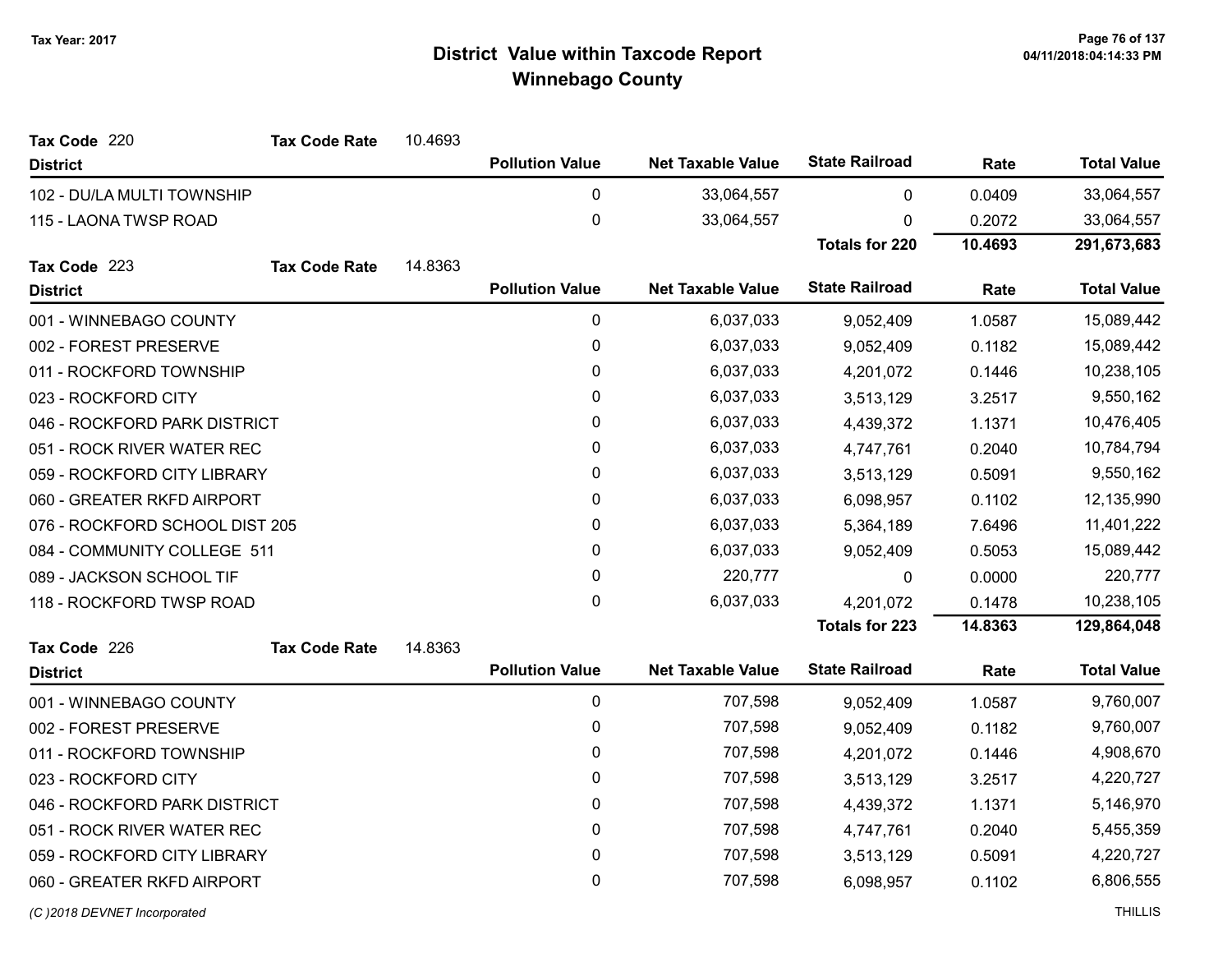| Tax Code 226<br><b>Tax Code Rate</b> | 14.8363 |                        |                          |                       |         |                    |
|--------------------------------------|---------|------------------------|--------------------------|-----------------------|---------|--------------------|
| <b>District</b>                      |         | <b>Pollution Value</b> | <b>Net Taxable Value</b> | <b>State Railroad</b> | Rate    | <b>Total Value</b> |
| 068 - WEST STATE & KILBURN TIF       |         | 0                      | 199,806                  | 0                     | 0.0000  | 199,806            |
| 076 - ROCKFORD SCHOOL DIST 205       |         | 0                      | 707,598                  | 5,364,189             | 7.6496  | 6,071,787          |
| 084 - COMMUNITY COLLEGE 511          |         | 0                      | 707,598                  | 9,052,409             | 0.5053  | 9,760,007          |
| 118 - ROCKFORD TWSP ROAD             |         | 0                      | 707,598                  | 4,201,072             | 0.1478  | 4,908,670          |
|                                      |         |                        |                          | <b>Totals for 226</b> | 14.8363 | 71,219,292         |
| Tax Code 228<br><b>Tax Code Rate</b> | 10.9868 |                        |                          |                       |         |                    |
| <b>District</b>                      |         | <b>Pollution Value</b> | <b>Net Taxable Value</b> | <b>State Railroad</b> | Rate    | <b>Total Value</b> |
| 001 - WINNEBAGO COUNTY               |         | 0                      | 1,291,148                | 9,052,409             | 1.0587  | 10,343,557         |
| 002 - FOREST PRESERVE                |         | 0                      | 1,291,148                | 9,052,409             | 0.1182  | 10,343,557         |
| 005 - DURAND TOWNSHIP                |         | 0                      | 1,291,148                | 0                     | 0.1808  | 1,291,148          |
| 018 - DURAND VILLAGE                 |         | 0                      | 1,291,148                | 0                     | 0.3338  | 1,291,148          |
| 033 - FIRE 1                         |         | 0                      | 1,291,148                | 0                     | 0.7809  | 1,291,148          |
| 050 - DURAND SANITARY                |         | 0                      | 1,291,148                | 0                     | 0.0439  | 1,291,148          |
| 081 - DURAND UNIT SD #322            |         | 0                      | 1,291,148                | 0                     | 7.6354  | 1,291,148          |
| 084 - COMMUNITY COLLEGE 511          |         | 0                      | 1,291,148                | 9,052,409             | 0.5053  | 10,343,557         |
| 102 - DU/LA MULTI TOWNSHIP           |         | 0                      | 1,291,148                | 0                     | 0.0409  | 1,291,148          |
| 106 - DURAND VILLAGE TIF             |         | 0                      | 237,672                  | 0                     | 0.0000  | 237,672            |
| 112 - DURAND TWSP ROAD               |         | 0                      | 1,291,148                | 0                     | 0.2889  | 1,291,148          |
|                                      |         |                        |                          | <b>Totals for 228</b> | 10.9868 | 40,306,379         |
| Tax Code 229<br><b>Tax Code Rate</b> | 10.9429 |                        |                          |                       |         |                    |
| <b>District</b>                      |         | <b>Pollution Value</b> | <b>Net Taxable Value</b> | <b>State Railroad</b> | Rate    | <b>Total Value</b> |
| 001 - WINNEBAGO COUNTY               |         | $\mathbf 0$            | 1,636,614                | 9,052,409             | 1.0587  | 10,689,023         |
| 002 - FOREST PRESERVE                |         | 0                      | 1,636,614                | 9,052,409             | 0.1182  | 10,689,023         |
| 005 - DURAND TOWNSHIP                |         | 0                      | 1,636,614                | 0                     | 0.1808  | 1,636,614          |
| 018 - DURAND VILLAGE                 |         | 0                      | 1,636,614                | 0                     | 0.3338  | 1,636,614          |
| 033 - FIRE 1                         |         | 0                      | 1,636,614                | 0                     | 0.7809  | 1,636,614          |
| 081 - DURAND UNIT SD #322            |         | 0                      | 1,636,614                | $\mathbf{0}$          | 7.6354  | 1,636,614          |
| 084 - COMMUNITY COLLEGE 511          |         | 0                      | 1,636,614                | 9,052,409             | 0.5053  | 10,689,023         |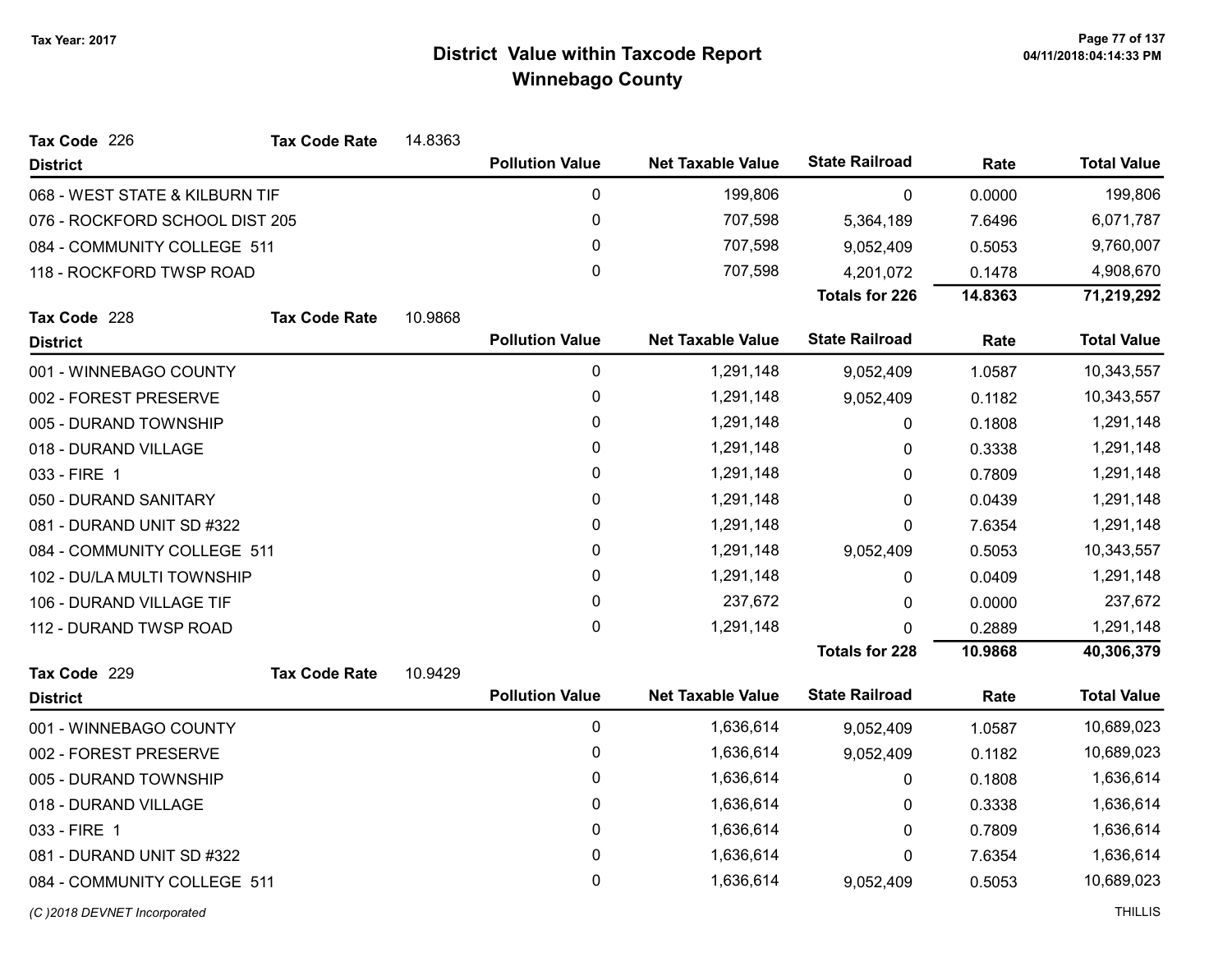| Tax Code 229                | <b>Tax Code Rate</b> | 10.9429 |                        |                          |                       |         |                    |
|-----------------------------|----------------------|---------|------------------------|--------------------------|-----------------------|---------|--------------------|
| <b>District</b>             |                      |         | <b>Pollution Value</b> | <b>Net Taxable Value</b> | <b>State Railroad</b> | Rate    | <b>Total Value</b> |
| 102 - DU/LA MULTI TOWNSHIP  |                      |         | 0                      | 1,636,614                | 0                     | 0.0409  | 1,636,614          |
| 112 - DURAND TWSP ROAD      |                      |         | 0                      | 1,636,614                | 0                     | 0.2889  | 1,636,614          |
|                             |                      |         |                        |                          | <b>Totals for 229</b> | 10.9429 | 41,886,753         |
| Tax Code 230                | <b>Tax Code Rate</b> | 10.6091 |                        |                          |                       |         |                    |
| <b>District</b>             |                      |         | <b>Pollution Value</b> | <b>Net Taxable Value</b> | <b>State Railroad</b> | Rate    | <b>Total Value</b> |
| 001 - WINNEBAGO COUNTY      |                      |         | 0                      | 19,473,396               | 9,052,409             | 1.0587  | 28,525,805         |
| 002 - FOREST PRESERVE       |                      |         | 0                      | 19,473,396               | 9,052,409             | 0.1182  | 28,525,805         |
| 005 - DURAND TOWNSHIP       |                      |         | 0                      | 19,473,396               | 0                     | 0.1808  | 19,473,396         |
| 033 - FIRE 1                |                      |         | 0                      | 19,473,396               | 0                     | 0.7809  | 19,473,396         |
| 081 - DURAND UNIT SD #322   |                      |         | 0                      | 19,473,396               | 0                     | 7.6354  | 19,473,396         |
| 084 - COMMUNITY COLLEGE 511 |                      |         | 0                      | 19,473,396               | 9,052,409             | 0.5053  | 28,525,805         |
| 102 - DU/LA MULTI TOWNSHIP  |                      |         | 0                      | 19,473,396               | 0                     | 0.0409  | 19,473,396         |
| 112 - DURAND TWSP ROAD      |                      |         | 0                      | 19,473,396               | $\Omega$              | 0.2889  | 19,473,396         |
|                             |                      |         |                        |                          | <b>Totals for 230</b> | 10.6091 | 182,944,395        |
| Tax Code 231                | <b>Tax Code Rate</b> | 10.8031 |                        |                          |                       |         |                    |
| <b>District</b>             |                      |         | <b>Pollution Value</b> | <b>Net Taxable Value</b> | <b>State Railroad</b> | Rate    | <b>Total Value</b> |
| 001 - WINNEBAGO COUNTY      |                      |         | 0                      | 119,384                  | 9,052,409             | 1.0587  | 9,171,793          |
| 002 - FOREST PRESERVE       |                      |         | 0                      | 119,384                  | 9,052,409             | 0.1182  | 9,171,793          |
| 005 - DURAND TOWNSHIP       |                      |         | 0                      | 119,384                  | 0                     | 0.1808  | 119,384            |
| 033 - FIRE 1                |                      |         | 0                      | 119,384                  | 0                     | 0.7809  | 119,384            |
| 056 - PECATONICA LIBRARY    |                      |         | 0                      | 119,384                  | 0                     | 0.1940  | 119,384            |
| 081 - DURAND UNIT SD #322   |                      |         | 0                      | 119,384                  | 0                     | 7.6354  | 119,384            |
| 084 - COMMUNITY COLLEGE 511 |                      |         | 0                      | 119,384                  | 9,052,409             | 0.5053  | 9,171,793          |
| 102 - DU/LA MULTI TOWNSHIP  |                      |         | 0                      | 119,384                  | 0                     | 0.0409  | 119,384            |
| 112 - DURAND TWSP ROAD      |                      |         | 0                      | 119,384                  | U                     | 0.2889  | 119,384            |
|                             |                      |         |                        |                          | <b>Totals for 231</b> | 10.8031 | 28,231,683         |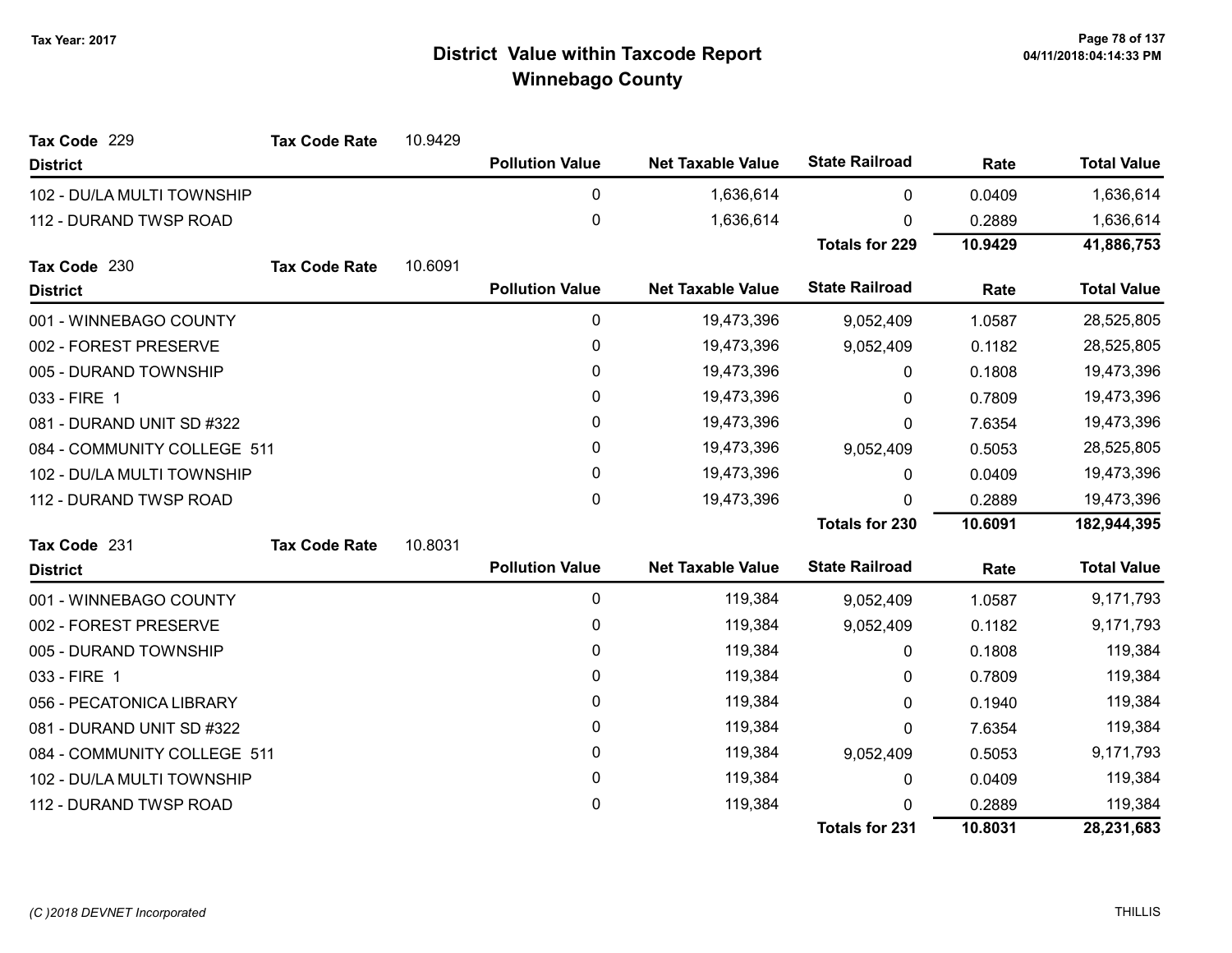| Tax Code 232                  | <b>Tax Code Rate</b> | 10.6900 |                        |                          |                       |         |                    |
|-------------------------------|----------------------|---------|------------------------|--------------------------|-----------------------|---------|--------------------|
| <b>District</b>               |                      |         | <b>Pollution Value</b> | <b>Net Taxable Value</b> | <b>State Railroad</b> | Rate    | <b>Total Value</b> |
| 001 - WINNEBAGO COUNTY        |                      |         | $\pmb{0}$              | 871,527                  | 9,052,409             | 1.0587  | 9,923,936          |
| 002 - FOREST PRESERVE         |                      |         | $\pmb{0}$              | 871,527                  | 9,052,409             | 0.1182  | 9,923,936          |
| 005 - DURAND TOWNSHIP         |                      |         | $\mathbf{0}$           | 871,527                  | 0                     | 0.1808  | 871,527            |
| 033 - FIRE 1                  |                      |         | $\pmb{0}$              | 871,527                  | $\pmb{0}$             | 0.7809  | 871,527            |
| 056 - PECATONICA LIBRARY      |                      |         | 0                      | 871,527                  | 0                     | 0.1940  | 871,527            |
| 080 - PECATONICA UNIT SD #321 |                      |         | 0                      | 871,527                  | 0                     | 7.5223  | 871,527            |
| 084 - COMMUNITY COLLEGE 511   |                      |         | $\mathbf{0}$           | 871,527                  | 9,052,409             | 0.5053  | 9,923,936          |
| 102 - DU/LA MULTI TOWNSHIP    |                      |         | $\mathbf 0$            | 871,527                  | 0                     | 0.0409  | 871,527            |
| 112 - DURAND TWSP ROAD        |                      |         | $\mathbf 0$            | 871,527                  | 0                     | 0.2889  | 871,527            |
|                               |                      |         |                        |                          | <b>Totals for 232</b> | 10.6900 | 35,000,970         |
| Tax Code 233                  | <b>Tax Code Rate</b> | 10.9868 |                        |                          |                       |         |                    |
| <b>District</b>               |                      |         | <b>Pollution Value</b> | <b>Net Taxable Value</b> | <b>State Railroad</b> | Rate    | <b>Total Value</b> |
| 001 - WINNEBAGO COUNTY        |                      |         | $\pmb{0}$              | 13, 162, 129             | 9,052,409             | 1.0587  | 22,214,538         |
| 002 - FOREST PRESERVE         |                      |         | 0                      | 13, 162, 129             | 9,052,409             | 0.1182  | 22,214,538         |
| 005 - DURAND TOWNSHIP         |                      |         | 0                      | 13, 162, 129             | $\mathbf{0}$          | 0.1808  | 13, 162, 129       |
| 018 - DURAND VILLAGE          |                      |         | 0                      | 13, 162, 129             | 0                     | 0.3338  | 13, 162, 129       |
| 033 - FIRE 1                  |                      |         | $\pmb{0}$              | 13, 162, 129             | 0                     | 0.7809  | 13, 162, 129       |
| 050 - DURAND SANITARY         |                      |         | 0                      | 13, 162, 129             | 0                     | 0.0439  | 13,162,129         |
| 081 - DURAND UNIT SD #322     |                      |         | 0                      | 13, 162, 129             | 0                     | 7.6354  | 13,162,129         |
| 084 - COMMUNITY COLLEGE 511   |                      |         | 0                      | 13, 162, 129             | 9,052,409             | 0.5053  | 22,214,538         |
| 102 - DU/LA MULTI TOWNSHIP    |                      |         | $\pmb{0}$              | 13, 162, 129             | 0                     | 0.0409  | 13, 162, 129       |
| 112 - DURAND TWSP ROAD        |                      |         | 0                      | 13, 162, 129             | 0                     | 0.2889  | 13,162,129         |
|                               |                      |         |                        |                          | <b>Totals for 233</b> | 10.9868 | 158,778,517        |
| Tax Code 234                  | <b>Tax Code Rate</b> | 10.6530 |                        |                          |                       |         |                    |
| <b>District</b>               |                      |         | <b>Pollution Value</b> | <b>Net Taxable Value</b> | <b>State Railroad</b> | Rate    | <b>Total Value</b> |
| 001 - WINNEBAGO COUNTY        |                      |         | $\mathbf 0$            | 253,082                  | 9,052,409             | 1.0587  | 9,305,491          |
| 002 - FOREST PRESERVE         |                      |         | $\mathbf 0$            | 253,082                  | 9,052,409             | 0.1182  | 9,305,491          |
| 005 - DURAND TOWNSHIP         |                      |         | 0                      | 253,082                  | 0                     | 0.1808  | 253,082            |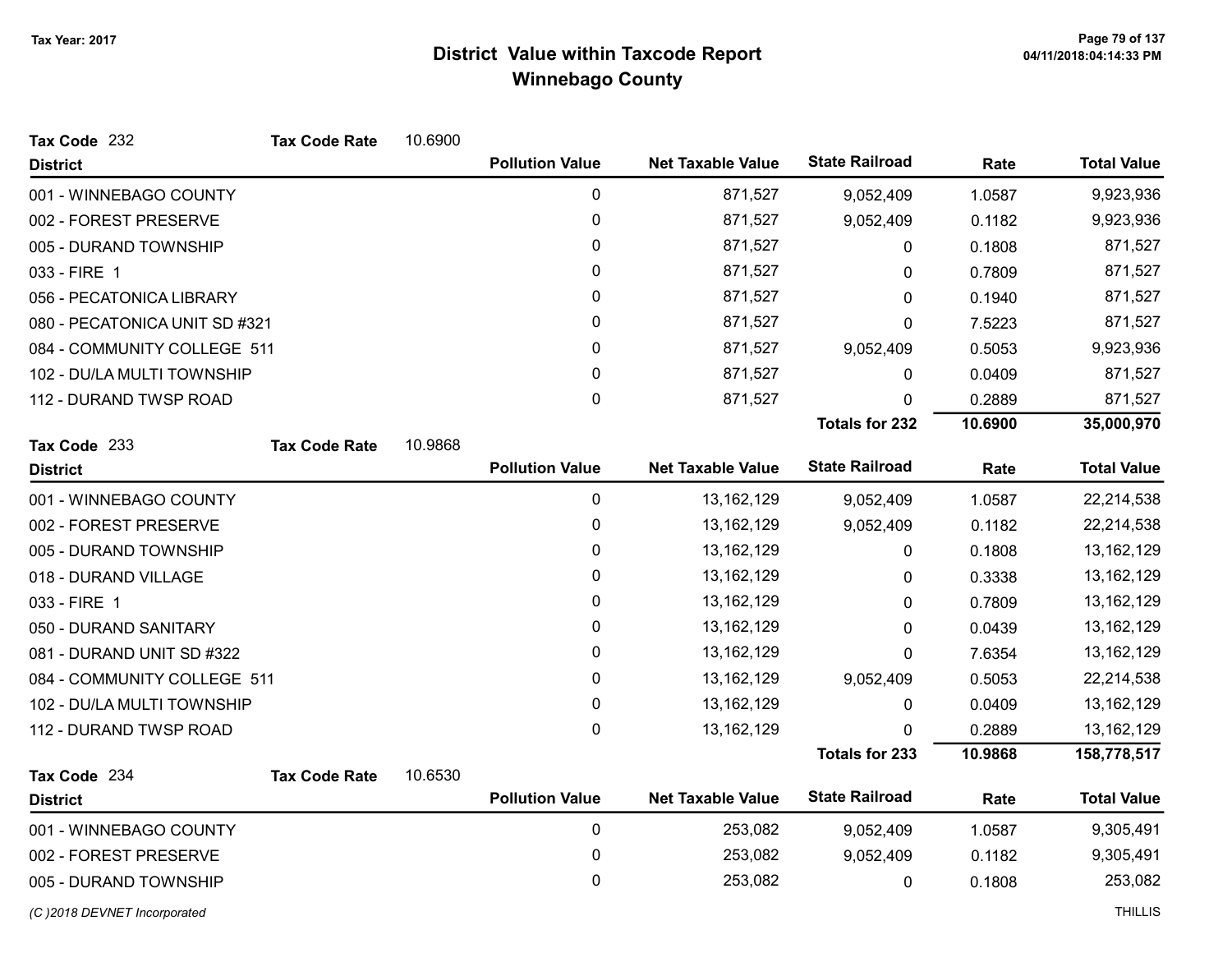| Tax Code 234                  | <b>Tax Code Rate</b> | 10.6530 |                        |                          |                       |         |                    |
|-------------------------------|----------------------|---------|------------------------|--------------------------|-----------------------|---------|--------------------|
| <b>District</b>               |                      |         | <b>Pollution Value</b> | <b>Net Taxable Value</b> | <b>State Railroad</b> | Rate    | <b>Total Value</b> |
| 033 - FIRE 1                  |                      |         | $\pmb{0}$              | 253,082                  | $\mathbf 0$           | 0.7809  | 253,082            |
| 050 - DURAND SANITARY         |                      |         | $\pmb{0}$              | 253,082                  | 0                     | 0.0439  | 253,082            |
| 081 - DURAND UNIT SD #322     |                      |         | 0                      | 253,082                  | 0                     | 7.6354  | 253,082            |
| 084 - COMMUNITY COLLEGE 511   |                      |         | 0                      | 253,082                  | 9,052,409             | 0.5053  | 9,305,491          |
| 102 - DU/LA MULTI TOWNSHIP    |                      |         | 0                      | 253,082                  | 0                     | 0.0409  | 253,082            |
| 112 - DURAND TWSP ROAD        |                      |         | 0                      | 253,082                  | 0                     | 0.2889  | 253,082            |
|                               |                      |         |                        |                          | <b>Totals for 234</b> | 10.6530 | 29,434,965         |
| Tax Code 246                  | <b>Tax Code Rate</b> | 10.4806 |                        |                          |                       |         |                    |
| <b>District</b>               |                      |         | <b>Pollution Value</b> | <b>Net Taxable Value</b> | <b>State Railroad</b> | Rate    | <b>Total Value</b> |
| 001 - WINNEBAGO COUNTY        |                      |         | 0                      | 7,911,738                | 9,052,409             | 1.0587  | 16,964,147         |
| 002 - FOREST PRESERVE         |                      |         | 0                      | 7,911,738                | 9,052,409             | 0.1182  | 16,964,147         |
| 007 - HARRISON TOWNSHIP       |                      |         | 0                      | 7,911,738                | 0                     | 0.1250  | 7,911,738          |
| 033 - FIRE 1                  |                      |         | 0                      | 7,911,738                | 0                     | 0.7809  | 7,911,738          |
| 081 - DURAND UNIT SD #322     |                      |         | 0                      | 7,911,738                | 0                     | 7.6354  | 7,911,738          |
| 084 - COMMUNITY COLLEGE 511   |                      |         | 0                      | 7,911,738                | 9,052,409             | 0.5053  | 16,964,147         |
| 101 - BU/HA MULTI TOWNSHIP    |                      |         | 0                      | 7,911,738                | 0                     | 0.0490  | 7,911,738          |
| 114 - HARRISON TWSP ROAD      |                      |         | 0                      | 7,911,738                | 0                     | 0.2081  | 7,911,738          |
|                               |                      |         |                        |                          | <b>Totals for 246</b> | 10.4806 | 90,451,131         |
| Tax Code 247                  | <b>Tax Code Rate</b> | 9.4142  |                        |                          |                       |         |                    |
| <b>District</b>               |                      |         | <b>Pollution Value</b> | <b>Net Taxable Value</b> | <b>State Railroad</b> | Rate    | <b>Total Value</b> |
| 001 - WINNEBAGO COUNTY        |                      |         | $\pmb{0}$              | 6,227,907                | 9,052,409             | 1.0587  | 15,280,316         |
| 002 - FOREST PRESERVE         |                      |         | 0                      | 6,227,907                | 9,052,409             | 0.1182  | 15,280,316         |
| 007 - HARRISON TOWNSHIP       |                      |         | 0                      | 6,227,907                | 0                     | 0.1250  | 6,227,907          |
| 033 - FIRE 1                  |                      |         | 0                      | 6,227,907                | 0                     | 0.7809  | 6,227,907          |
| 074 - ROCKTON SCHOOL DIST 140 |                      |         | 0                      | 6,227,907                | 421,756               | 3.7926  | 6,649,663          |
| 077 - HONONEGAH HIGH SD #207  |                      |         | 0                      | 6,227,907                | 511,268               | 2.7764  | 6,739,175          |
| 084 - COMMUNITY COLLEGE 511   |                      |         | 0                      | 6,227,907                | 9,052,409             | 0.5053  | 15,280,316         |
| 101 - BU/HA MULTI TOWNSHIP    |                      |         | 0                      | 6,227,907                | 0                     | 0.0490  | 6,227,907          |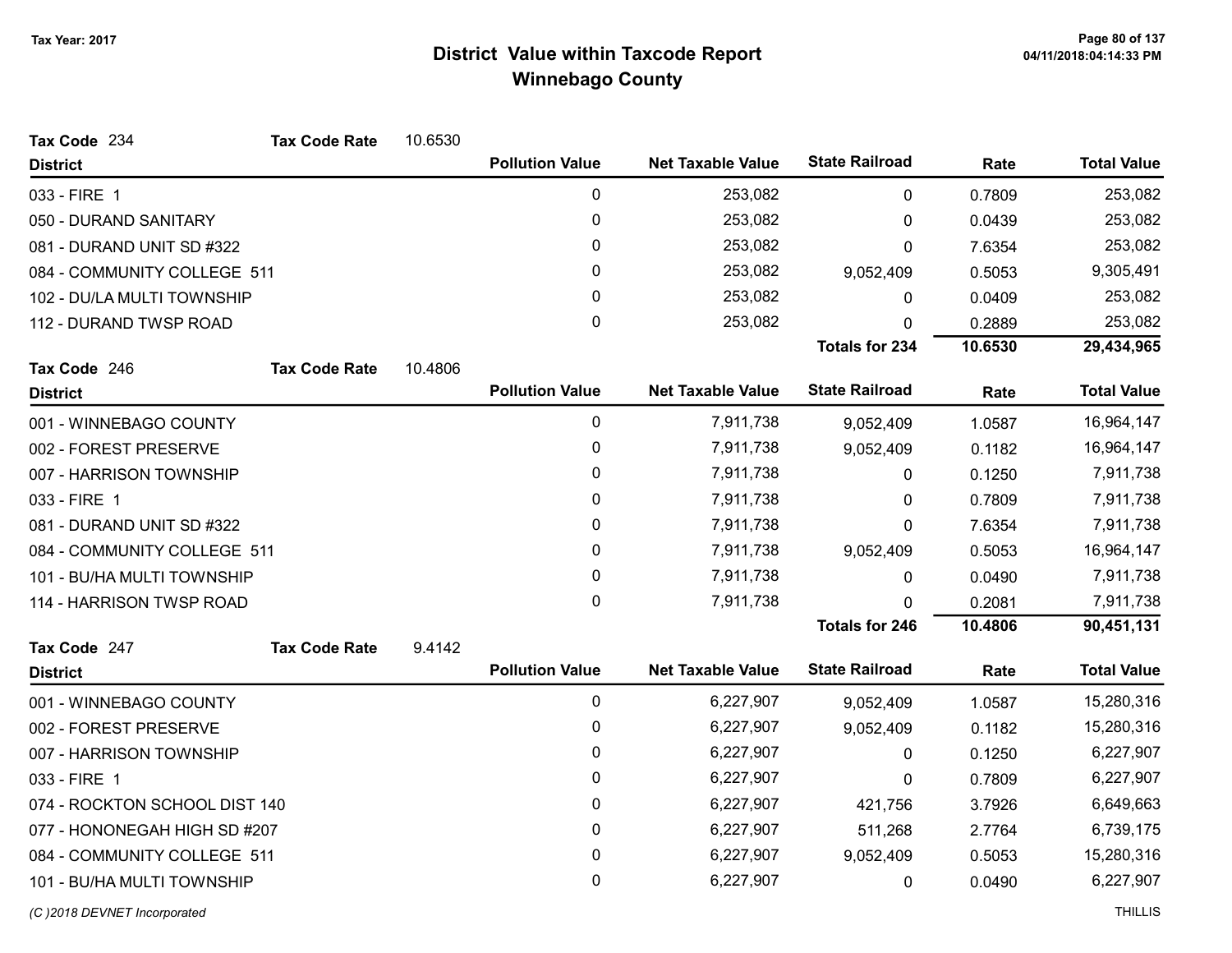| Tax Code 247                 | <b>Tax Code Rate</b> | 9.4142 |                        |                          |                       |        |                    |
|------------------------------|----------------------|--------|------------------------|--------------------------|-----------------------|--------|--------------------|
| <b>District</b>              |                      |        | <b>Pollution Value</b> | <b>Net Taxable Value</b> | <b>State Railroad</b> | Rate   | <b>Total Value</b> |
| 114 - HARRISON TWSP ROAD     |                      |        | 0                      | 6,227,907                | 0                     | 0.2081 | 6,227,907          |
|                              |                      |        |                        |                          | <b>Totals for 247</b> | 9.4142 | 84, 141, 414       |
| Tax Code 248                 | <b>Tax Code Rate</b> | 9.7955 |                        |                          |                       |        |                    |
| <b>District</b>              |                      |        | <b>Pollution Value</b> | <b>Net Taxable Value</b> | <b>State Railroad</b> | Rate   | <b>Total Value</b> |
| 001 - WINNEBAGO COUNTY       |                      |        | 0                      | 52,336                   | 9,052,409             | 1.0587 | 9,104,745          |
| 002 - FOREST PRESERVE        |                      |        | 0                      | 52,336                   | 9,052,409             | 0.1182 | 9,104,745          |
| 007 - HARRISON TOWNSHIP      |                      |        | 0                      | 52,336                   | 0                     | 0.1250 | 52,336             |
| 033 - FIRE 1                 |                      |        | 0                      | 52,336                   | 0                     | 0.7809 | 52,336             |
| 058 - WINNEBAGO LIBRARY      |                      |        | 0                      | 52,336                   | 0                     | 0.2160 | 52,336             |
| 082 - WINNEBAGO UNIT SD #323 |                      |        | 0                      | 52,336                   | 1,526,187             | 6.7343 | 1,578,523          |
| 084 - COMMUNITY COLLEGE 511  |                      |        | 0                      | 52,336                   | 9,052,409             | 0.5053 | 9,104,745          |
| 101 - BU/HA MULTI TOWNSHIP   |                      |        | 0                      | 52,336                   | 0                     | 0.0490 | 52,336             |
| 114 - HARRISON TWSP ROAD     |                      |        | 0                      | 52,336                   | 0                     | 0.2081 | 52,336             |
|                              |                      |        |                        |                          | <b>Totals for 248</b> | 9.7955 | 29,154,438         |
| Tax Code 254                 | <b>Tax Code Rate</b> | 9.7844 |                        |                          |                       |        |                    |
| <b>District</b>              |                      |        | <b>Pollution Value</b> | <b>Net Taxable Value</b> | <b>State Railroad</b> | Rate   | <b>Total Value</b> |
| 001 - WINNEBAGO COUNTY       |                      |        | 0                      | 176,534                  | 9,052,409             | 1.0587 | 9,228,943          |
| 002 - FOREST PRESERVE        |                      |        | 0                      | 176,534                  | 9,052,409             | 0.1182 | 9,228,943          |
| 003 - BURRITT TOWNSHIP       |                      |        | 0                      | 176,534                  | 0                     | 0.1767 | 176,534            |
| 044 - W B S FIRE             |                      |        | 0                      | 176,534                  | 729,685               | 0.6808 | 906,219            |
| 058 - WINNEBAGO LIBRARY      |                      |        | 0                      | 176,534                  | $\mathbf{0}$          | 0.2160 | 176,534            |
| 062 - RKFD - WINN DRAINAGE   |                      |        | 0                      | 176,534                  | 0                     | 0.0437 | 176,534            |
| 082 - WINNEBAGO UNIT SD #323 |                      |        | 0                      | 176,534                  | 1,526,187             | 6.7343 | 1,702,721          |
| 084 - COMMUNITY COLLEGE 511  |                      |        | 0                      | 176,534                  | 9,052,409             | 0.5053 | 9,228,943          |
| 101 - BU/HA MULTI TOWNSHIP   |                      |        | 0                      | 176,534                  | 0                     | 0.0490 | 176,534            |
| 110 - BURRITT TWSP ROAD      |                      |        | 0                      | 176,534                  | 0                     | 0.2017 | 176,534            |
|                              |                      |        |                        |                          | <b>Totals for 254</b> | 9.7844 | 31,178,439         |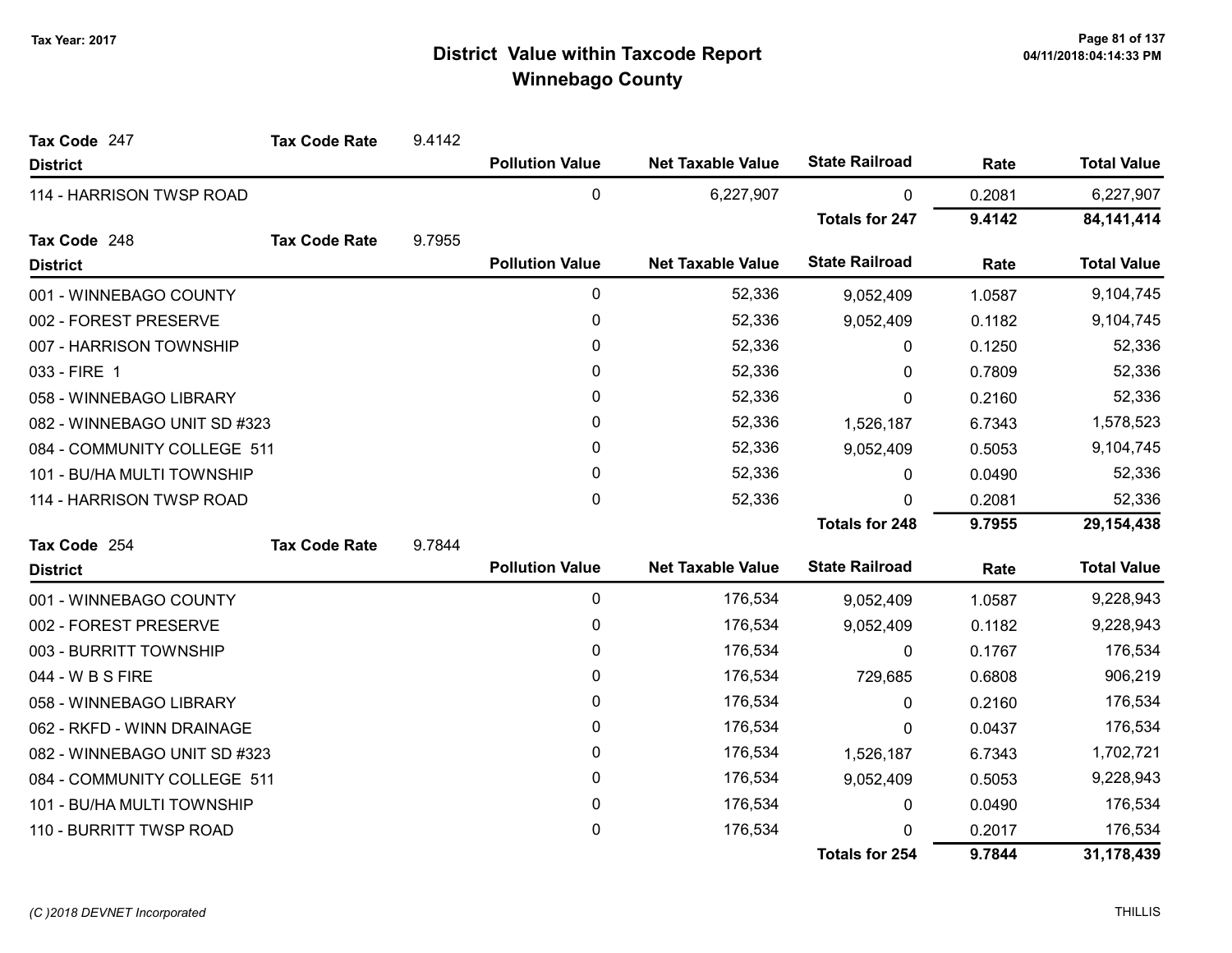| Tax Code 258                  | <b>Tax Code Rate</b> | 12.6047 |                        |                          |                       |         |                    |
|-------------------------------|----------------------|---------|------------------------|--------------------------|-----------------------|---------|--------------------|
| <b>District</b>               |                      |         | <b>Pollution Value</b> | <b>Net Taxable Value</b> | <b>State Railroad</b> | Rate    | <b>Total Value</b> |
| 001 - WINNEBAGO COUNTY        |                      |         | 0                      | 0                        | 9,052,409             | 1.0587  | 9,052,409          |
| 002 - FOREST PRESERVE         |                      |         | 0                      | 0                        | 9,052,409             | 0.1182  | 9,052,409          |
| 003 - BURRITT TOWNSHIP        |                      |         | 0                      | 0                        | $\mathbf{0}$          | 0.1767  | 0                  |
| 023 - ROCKFORD CITY           |                      |         | 0                      | 0                        | 3,513,129             | 3.2517  | 3,513,129          |
| 059 - ROCKFORD CITY LIBRARY   |                      |         | 0                      | 0                        | 3,513,129             | 0.5091  | 3,513,129          |
| 082 - WINNEBAGO UNIT SD #323  |                      |         | 0                      | 0                        | 1,526,187             | 6.7343  | 1,526,187          |
| 084 - COMMUNITY COLLEGE 511   |                      |         | 0                      | 0                        | 9,052,409             | 0.5053  | 9,052,409          |
| 101 - BU/HA MULTI TOWNSHIP    |                      |         | 0                      | 0                        | 0                     | 0.0490  | $\Omega$           |
| 110 - BURRITT TWSP ROAD       |                      |         | 0                      | 0                        | 0                     | 0.2017  | 0                  |
|                               |                      |         |                        |                          | <b>Totals for 258</b> | 12.6047 | 35,709,672         |
| Tax Code 259                  | <b>Tax Code Rate</b> | 13.3927 |                        |                          |                       |         |                    |
| <b>District</b>               |                      |         | <b>Pollution Value</b> | <b>Net Taxable Value</b> | <b>State Railroad</b> | Rate    | <b>Total Value</b> |
| 001 - WINNEBAGO COUNTY        |                      |         | 0                      | 0                        | 9,052,409             | 1.0587  | 9,052,409          |
| 002 - FOREST PRESERVE         |                      |         | 0                      | 0                        | 9,052,409             | 0.1182  | 9,052,409          |
| 003 - BURRITT TOWNSHIP        |                      |         | 0                      | 0                        | $\mathbf 0$           | 0.1767  | 0                  |
| 023 - ROCKFORD CITY           |                      |         | 0                      | 0                        | 3,513,129             | 3.2517  | 3,513,129          |
| 059 - ROCKFORD CITY LIBRARY   |                      |         | 0                      | 0                        | 3,513,129             | 0.5091  | 3,513,129          |
| 080 - PECATONICA UNIT SD #321 |                      |         | 0                      | 0                        | $\mathbf 0$           | 7.5223  | 0                  |
| 084 - COMMUNITY COLLEGE 511   |                      |         | 0                      | 0                        | 9,052,409             | 0.5053  | 9,052,409          |
| 101 - BU/HA MULTI TOWNSHIP    |                      |         | 0                      | 0                        | 0                     | 0.0490  | 0                  |
| 110 - BURRITT TWSP ROAD       |                      |         | 0                      | 0                        | $\Omega$              | 0.2017  | $\Omega$           |
|                               |                      |         |                        |                          | <b>Totals for 259</b> | 13.3927 | 34, 183, 485       |
| Tax Code 260                  | <b>Tax Code Rate</b> | 9.7407  |                        |                          |                       |         |                    |
| <b>District</b>               |                      |         | <b>Pollution Value</b> | <b>Net Taxable Value</b> | <b>State Railroad</b> | Rate    | <b>Total Value</b> |
| 001 - WINNEBAGO COUNTY        |                      |         | 0                      | 13,556,980               | 9,052,409             | 1.0587  | 22,609,389         |
| 002 - FOREST PRESERVE         |                      |         | 0                      | 13,556,980               | 9,052,409             | 0.1182  | 22,609,389         |
| 003 - BURRITT TOWNSHIP        |                      |         | 0                      | 13,556,980               | $\mathbf 0$           | 0.1767  | 13,556,980         |
| 044 - W B S FIRE              |                      |         | 0                      | 13,556,980               | 729,685               | 0.6808  | 14,286,665         |

(C)2018 DEVNET Incorporated THILLIS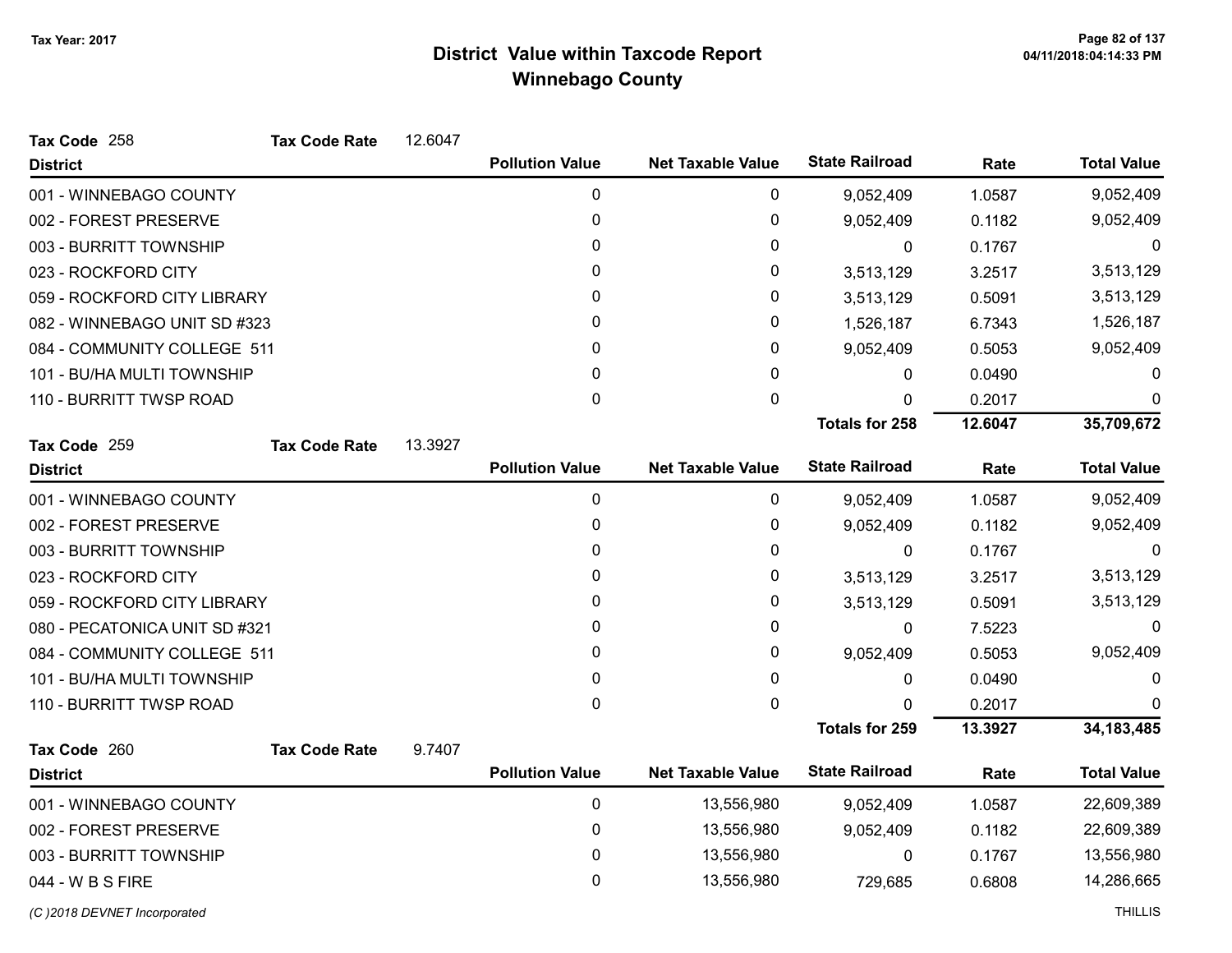| Tax Code 260                 | <b>Tax Code Rate</b> | 9.7407 |                        |                          |                       |        |                    |
|------------------------------|----------------------|--------|------------------------|--------------------------|-----------------------|--------|--------------------|
| <b>District</b>              |                      |        | <b>Pollution Value</b> | <b>Net Taxable Value</b> | <b>State Railroad</b> | Rate   | <b>Total Value</b> |
| 058 - WINNEBAGO LIBRARY      |                      |        | 0                      | 13,556,980               | 0                     | 0.2160 | 13,556,980         |
| 082 - WINNEBAGO UNIT SD #323 |                      |        | 0                      | 13,556,980               | 1,526,187             | 6.7343 | 15,083,167         |
| 084 - COMMUNITY COLLEGE 511  |                      |        | 0                      | 13,556,980               | 9,052,409             | 0.5053 | 22,609,389         |
| 101 - BU/HA MULTI TOWNSHIP   |                      |        | 0                      | 13,556,980               | $\Omega$              | 0.0490 | 13,556,980         |
| 110 - BURRITT TWSP ROAD      |                      |        | 0                      | 13,556,980               | $\Omega$              | 0.2017 | 13,556,980         |
|                              |                      |        |                        |                          | <b>Totals for 260</b> | 9.7407 | 151,425,919        |
| Tax Code 262                 | <b>Tax Code Rate</b> | 9.5247 |                        |                          |                       |        |                    |
| <b>District</b>              |                      |        | <b>Pollution Value</b> | <b>Net Taxable Value</b> | <b>State Railroad</b> | Rate   | <b>Total Value</b> |
| 001 - WINNEBAGO COUNTY       |                      |        | $\mathbf 0$            | 180,118                  | 9,052,409             | 1.0587 | 9,232,527          |
| 002 - FOREST PRESERVE        |                      |        | 0                      | 180,118                  | 9,052,409             | 0.1182 | 9,232,527          |
| 003 - BURRITT TOWNSHIP       |                      |        | 0                      | 180,118                  | $\mathbf{0}$          | 0.1767 | 180,118            |
| 044 - W B S FIRE             |                      |        | $\mathbf{0}$           | 180,118                  | 729,685               | 0.6808 | 909,803            |
| 082 - WINNEBAGO UNIT SD #323 |                      |        | $\mathbf{0}$           | 180,118                  | 1,526,187             | 6.7343 | 1,706,305          |
| 084 - COMMUNITY COLLEGE 511  |                      |        | 0                      | 180,118                  | 9,052,409             | 0.5053 | 9,232,527          |
| 101 - BU/HA MULTI TOWNSHIP   |                      |        | 0                      | 180,118                  | 0                     | 0.0490 | 180,118            |
| 110 - BURRITT TWSP ROAD      |                      |        | 0                      | 180,118                  | U                     | 0.2017 | 180,118            |
|                              |                      |        |                        |                          | Totals for 262        | 9.5247 | 30,854,043         |
| Tax Code 263                 | <b>Tax Code Rate</b> | 9.4894 |                        |                          |                       |        |                    |
| <b>District</b>              |                      |        | <b>Pollution Value</b> | <b>Net Taxable Value</b> | <b>State Railroad</b> | Rate   | <b>Total Value</b> |
| 001 - WINNEBAGO COUNTY       |                      |        | $\pmb{0}$              | 178,976                  | 9,052,409             | 1.0587 | 9,231,385          |
| 002 - FOREST PRESERVE        |                      |        | 0                      | 178,976                  | 9,052,409             | 0.1182 | 9,231,385          |
| 003 - BURRITT TOWNSHIP       |                      |        | 0                      | 178,976                  | $\mathbf{0}$          | 0.1767 | 178,976            |
| 039 - PECATONICA FIRE        |                      |        | 0                      | 178,976                  | 630,893               | 0.4295 | 809,869            |
| 058 - WINNEBAGO LIBRARY      |                      |        | 0                      | 178,976                  | 0                     | 0.2160 | 178,976            |
| 082 - WINNEBAGO UNIT SD #323 |                      |        | 0                      | 178,976                  | 1,526,187             | 6.7343 | 1,705,163          |
| 084 - COMMUNITY COLLEGE 511  |                      |        | 0                      | 178,976                  | 9,052,409             | 0.5053 | 9,231,385          |
| 101 - BU/HA MULTI TOWNSHIP   |                      |        | 0                      | 178,976                  | $\Omega$              | 0.0490 | 178,976            |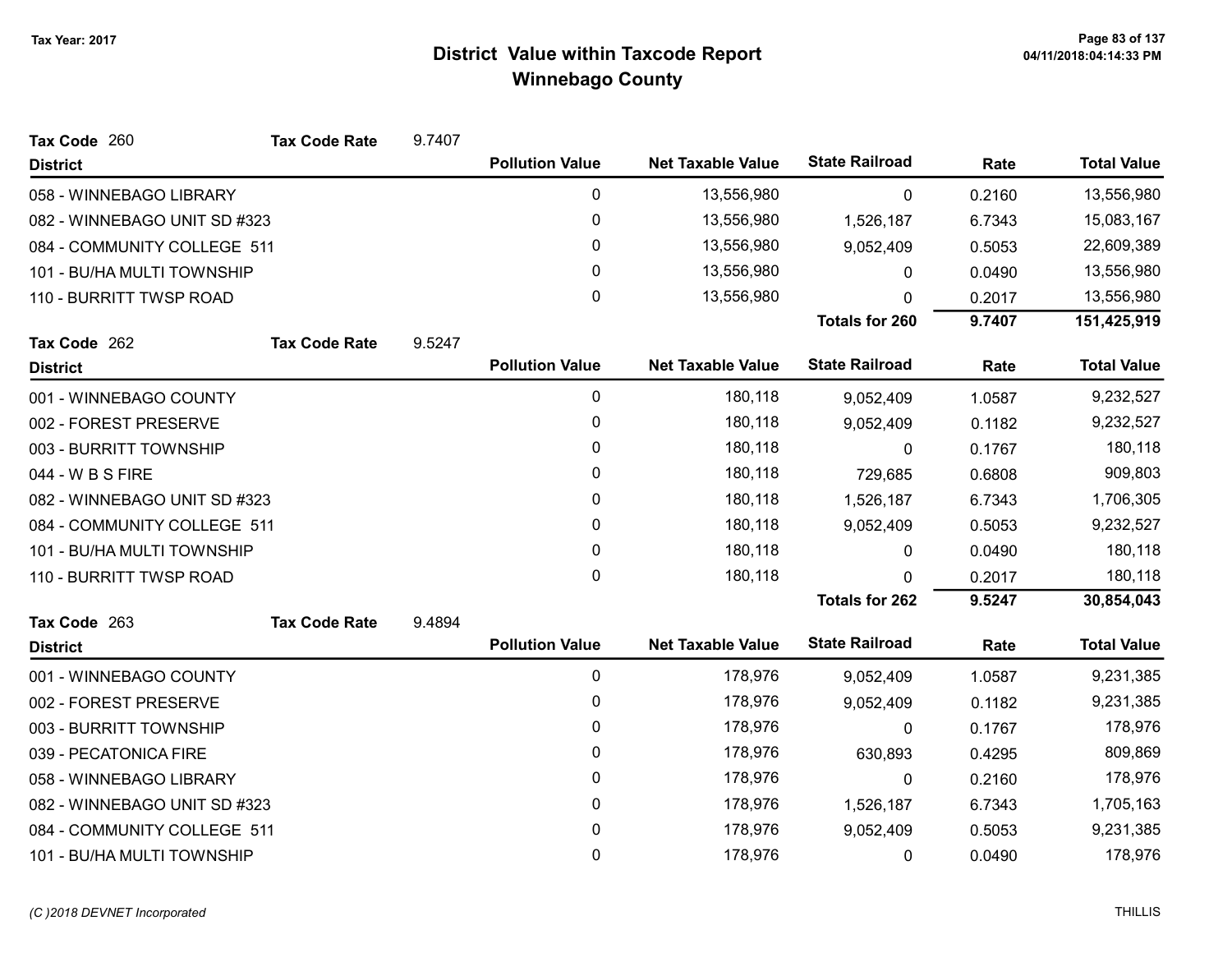| Tax Code 263                  | <b>Tax Code Rate</b> | 9.4894  |                        |                          |                       |         |                    |
|-------------------------------|----------------------|---------|------------------------|--------------------------|-----------------------|---------|--------------------|
| <b>District</b>               |                      |         | <b>Pollution Value</b> | <b>Net Taxable Value</b> | <b>State Railroad</b> | Rate    | <b>Total Value</b> |
| 110 - BURRITT TWSP ROAD       |                      |         | 0                      | 178,976                  | 0                     | 0.2017  | 178,976            |
|                               |                      |         |                        |                          | <b>Totals for 263</b> | 9.4894  | 30,925,091         |
| Tax Code 265                  | <b>Tax Code Rate</b> | 9.7187  |                        |                          |                       |         |                    |
| <b>District</b>               |                      |         | <b>Pollution Value</b> | <b>Net Taxable Value</b> | <b>State Railroad</b> | Rate    | <b>Total Value</b> |
| 001 - WINNEBAGO COUNTY        |                      |         | 0                      | 865,611                  | 9,052,409             | 1.0587  | 9,918,020          |
| 002 - FOREST PRESERVE         |                      |         | 0                      | 865,611                  | 9,052,409             | 0.1182  | 9,918,020          |
| 003 - BURRITT TOWNSHIP        |                      |         | 0                      | 865,611                  | 0                     | 0.1767  | 865,611            |
| 044 - W B S FIRE              |                      |         | $\mathbf{0}$           | 865,611                  | 729,685               | 0.6808  | 1,595,296          |
| 056 - PECATONICA LIBRARY      |                      |         | 0                      | 865,611                  | 0                     | 0.1940  | 865,611            |
| 082 - WINNEBAGO UNIT SD #323  |                      |         | 0                      | 865,611                  | 1,526,187             | 6.7343  | 2,391,798          |
| 084 - COMMUNITY COLLEGE 511   |                      |         | 0                      | 865,611                  | 9,052,409             | 0.5053  | 9,918,020          |
| 101 - BU/HA MULTI TOWNSHIP    |                      |         | 0                      | 865,611                  | $\mathbf{0}$          | 0.0490  | 865,611            |
| 110 - BURRITT TWSP ROAD       |                      |         | 0                      | 865,611                  | $\Omega$              | 0.2017  | 865,611            |
|                               |                      |         |                        |                          | <b>Totals for 265</b> | 9.7187  | 37,203,598         |
| Tax Code 266                  | <b>Tax Code Rate</b> | 10.5067 |                        |                          |                       |         |                    |
| <b>District</b>               |                      |         | <b>Pollution Value</b> | <b>Net Taxable Value</b> | <b>State Railroad</b> | Rate    | <b>Total Value</b> |
| 001 - WINNEBAGO COUNTY        |                      |         | 0                      | 5,932,632                | 9,052,409             | 1.0587  | 14,985,041         |
| 002 - FOREST PRESERVE         |                      |         | 0                      | 5,932,632                | 9,052,409             | 0.1182  | 14,985,041         |
| 003 - BURRITT TOWNSHIP        |                      |         | 0                      | 5,932,632                | $\mathbf{0}$          | 0.1767  | 5,932,632          |
| 044 - W B S FIRE              |                      |         | 0                      | 5,932,632                | 729,685               | 0.6808  | 6,662,317          |
| 056 - PECATONICA LIBRARY      |                      |         | 0                      | 5,932,632                | $\mathbf{0}$          | 0.1940  | 5,932,632          |
| 080 - PECATONICA UNIT SD #321 |                      |         | 0                      | 5,932,632                | 0                     | 7.5223  | 5,932,632          |
| 084 - COMMUNITY COLLEGE 511   |                      |         | 0                      | 5,932,632                | 9,052,409             | 0.5053  | 14,985,041         |
| 101 - BU/HA MULTI TOWNSHIP    |                      |         | 0                      | 5,932,632                | $\mathbf{0}$          | 0.0490  | 5,932,632          |
| 110 - BURRITT TWSP ROAD       |                      |         | 0                      | 5,932,632                | <sup>0</sup>          | 0.2017  | 5,932,632          |
|                               |                      |         |                        |                          | <b>Totals for 266</b> | 10.5067 | 81,280,600         |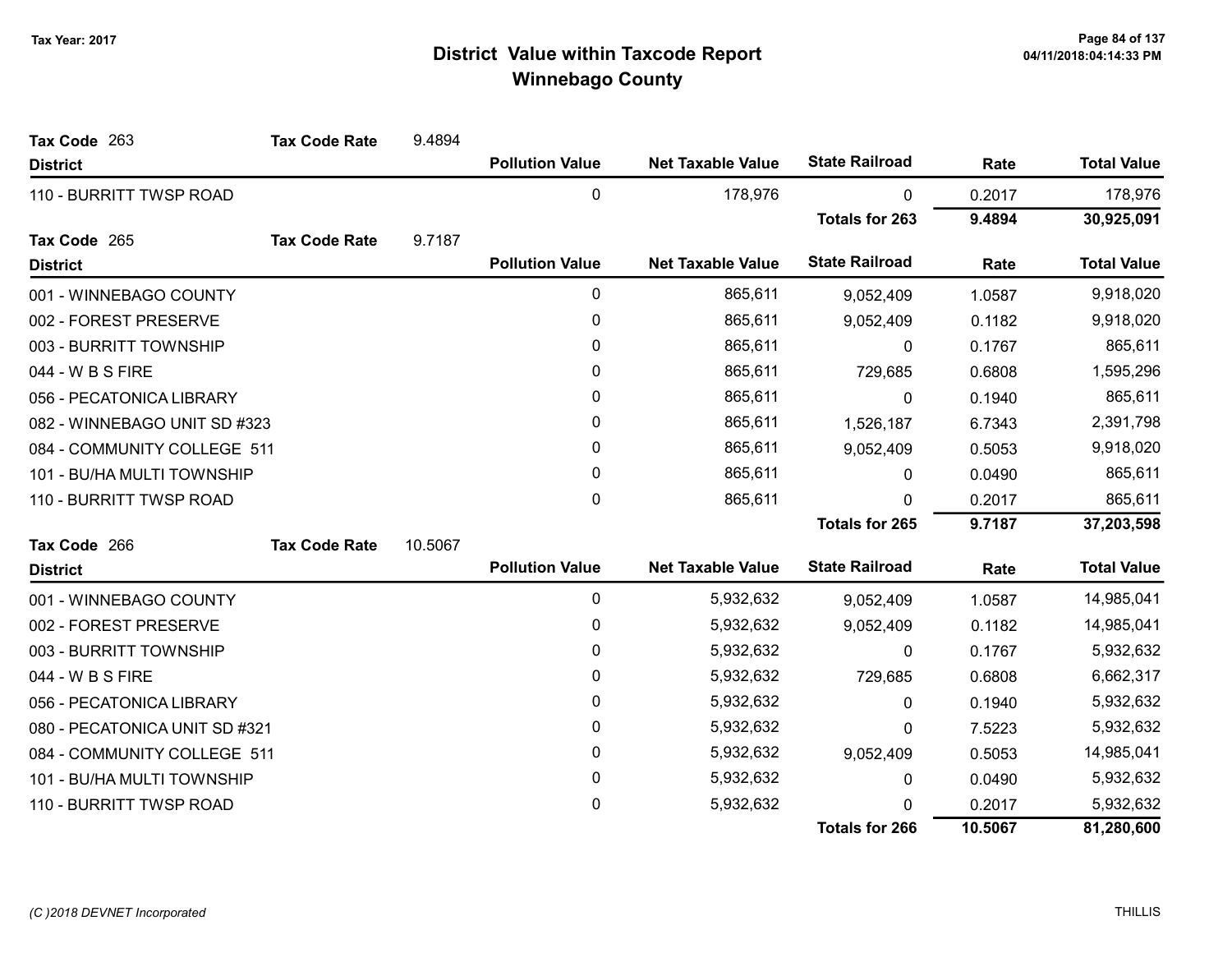| Tax Code 267                  | <b>Tax Code Rate</b> | 9.4674  |                        |                          |                       |         |                    |
|-------------------------------|----------------------|---------|------------------------|--------------------------|-----------------------|---------|--------------------|
| <b>District</b>               |                      |         | <b>Pollution Value</b> | <b>Net Taxable Value</b> | <b>State Railroad</b> | Rate    | <b>Total Value</b> |
| 001 - WINNEBAGO COUNTY        |                      |         | 0                      | 1,251,516                | 9,052,409             | 1.0587  | 10,303,925         |
| 002 - FOREST PRESERVE         |                      |         | $\pmb{0}$              | 1,251,516                | 9,052,409             | 0.1182  | 10,303,925         |
| 003 - BURRITT TOWNSHIP        |                      |         | $\mathbf 0$            | 1,251,516                | 0                     | 0.1767  | 1,251,516          |
| 039 - PECATONICA FIRE         |                      |         | 0                      | 1,251,516                | 630,893               | 0.4295  | 1,882,409          |
| 056 - PECATONICA LIBRARY      |                      |         | $\pmb{0}$              | 1,251,516                | 0                     | 0.1940  | 1,251,516          |
| 082 - WINNEBAGO UNIT SD #323  |                      |         | $\pmb{0}$              | 1,251,516                | 1,526,187             | 6.7343  | 2,777,703          |
| 084 - COMMUNITY COLLEGE 511   |                      |         | 0                      | 1,251,516                | 9,052,409             | 0.5053  | 10,303,925         |
| 101 - BU/HA MULTI TOWNSHIP    |                      |         | $\pmb{0}$              | 1,251,516                | 0                     | 0.0490  | 1,251,516          |
| 110 - BURRITT TWSP ROAD       |                      |         | 0                      | 1,251,516                | 0                     | 0.2017  | 1,251,516          |
|                               |                      |         |                        |                          | <b>Totals for 267</b> | 9.4674  | 40,577,951         |
| Tax Code 268                  | <b>Tax Code Rate</b> | 10.2554 |                        |                          |                       |         |                    |
| <b>District</b>               |                      |         | <b>Pollution Value</b> | <b>Net Taxable Value</b> | <b>State Railroad</b> | Rate    | <b>Total Value</b> |
| 001 - WINNEBAGO COUNTY        |                      |         | $\pmb{0}$              | 3,291,604                | 9,052,409             | 1.0587  | 12,344,013         |
| 002 - FOREST PRESERVE         |                      |         | $\pmb{0}$              | 3,291,604                | 9,052,409             | 0.1182  | 12,344,013         |
| 003 - BURRITT TOWNSHIP        |                      |         | $\pmb{0}$              | 3,291,604                | 0                     | 0.1767  | 3,291,604          |
| 039 - PECATONICA FIRE         |                      |         | $\pmb{0}$              | 3,291,604                | 630,893               | 0.4295  | 3,922,497          |
| 056 - PECATONICA LIBRARY      |                      |         | $\pmb{0}$              | 3,291,604                | 0                     | 0.1940  | 3,291,604          |
| 080 - PECATONICA UNIT SD #321 |                      |         | $\pmb{0}$              | 3,291,604                | 0                     | 7.5223  | 3,291,604          |
| 084 - COMMUNITY COLLEGE 511   |                      |         | $\pmb{0}$              | 3,291,604                | 9,052,409             | 0.5053  | 12,344,013         |
| 101 - BU/HA MULTI TOWNSHIP    |                      |         | $\pmb{0}$              | 3,291,604                | 0                     | 0.0490  | 3,291,604          |
| 110 - BURRITT TWSP ROAD       |                      |         | $\mathbf{0}$           | 3,291,604                | 0                     | 0.2017  | 3,291,604          |
|                               |                      |         |                        |                          | <b>Totals for 268</b> | 10.2554 | 57,412,556         |
| Tax Code 281                  | <b>Tax Code Rate</b> | 10.3994 |                        |                          |                       |         |                    |
| <b>District</b>               |                      |         | <b>Pollution Value</b> | <b>Net Taxable Value</b> | <b>State Railroad</b> | Rate    | <b>Total Value</b> |
| 001 - WINNEBAGO COUNTY        |                      |         | $\pmb{0}$              | 40,791,802               | 9,052,409             | 1.0587  | 49,844,211         |
| 002 - FOREST PRESERVE         |                      |         | 0                      | 40,791,802               | 9,052,409             | 0.1182  | 49,844,211         |
| 010 - PECATONICA TOWNSHIP     |                      |         | $\pmb{0}$              | 40,791,802               | 0                     | 0.1828  | 40,791,802         |
| 039 - PECATONICA FIRE         |                      |         | 0                      | 40,791,802               | 630,893               | 0.4295  | 41,422,695         |
| (C) 2018 DEVNET Incorporated  |                      |         |                        |                          |                       |         | <b>THILLIS</b>     |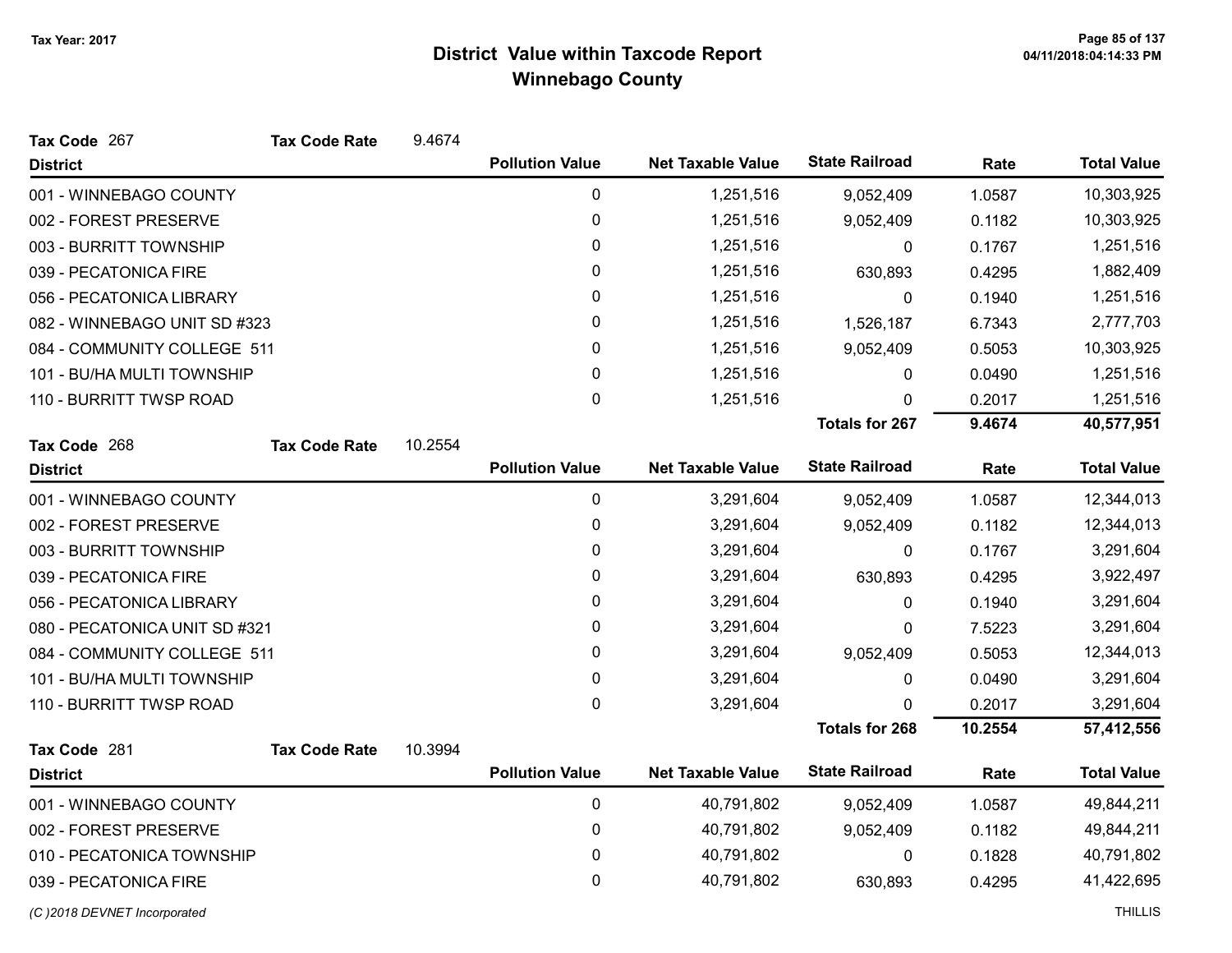| Tax Code 281                  | <b>Tax Code Rate</b> | 10.3994 |                        |                          |                       |         |                    |
|-------------------------------|----------------------|---------|------------------------|--------------------------|-----------------------|---------|--------------------|
| <b>District</b>               |                      |         | <b>Pollution Value</b> | <b>Net Taxable Value</b> | <b>State Railroad</b> | Rate    | <b>Total Value</b> |
| 047 - SUMNER PARK             |                      |         | $\pmb{0}$              | 40,791,802               | $\mathbf 0$           | 0.1472  | 40,791,802         |
| 056 - PECATONICA LIBRARY      |                      |         | 0                      | 40,791,802               | 0                     | 0.1940  | 40,791,802         |
| 080 - PECATONICA UNIT SD #321 |                      |         | 0                      | 40,791,802               | $\Omega$              | 7.5223  | 40,791,802         |
| 084 - COMMUNITY COLLEGE 511   |                      |         | $\mathbf 0$            | 40,791,802               | 9,052,409             | 0.5053  | 49,844,211         |
| 117 - PECATONICA TWSP ROAD    |                      |         | 0                      | 40,791,802               | 0                     | 0.1873  | 40,791,802         |
| 124 - PE/SE MULTI TOWNSHIP    |                      |         | 0                      | 40,791,802               | 0                     | 0.0541  | 40,791,802         |
|                               |                      |         |                        |                          | <b>Totals for 281</b> | 10.3994 | 435,706,140        |
| Tax Code 282                  | <b>Tax Code Rate</b> | 9.6114  |                        |                          |                       |         |                    |
| <b>District</b>               |                      |         | <b>Pollution Value</b> | <b>Net Taxable Value</b> | <b>State Railroad</b> | Rate    | <b>Total Value</b> |
| 001 - WINNEBAGO COUNTY        |                      |         | $\mathbf 0$            | 150,078                  | 9,052,409             | 1.0587  | 9,202,487          |
| 002 - FOREST PRESERVE         |                      |         | 0                      | 150,078                  | 9,052,409             | 0.1182  | 9,202,487          |
| 010 - PECATONICA TOWNSHIP     |                      |         | 0                      | 150,078                  | 0                     | 0.1828  | 150,078            |
| 039 - PECATONICA FIRE         |                      |         | 0                      | 150,078                  | 630,893               | 0.4295  | 780,971            |
| 047 - SUMNER PARK             |                      |         | 0                      | 150,078                  | 0                     | 0.1472  | 150,078            |
| 056 - PECATONICA LIBRARY      |                      |         | 0                      | 150,078                  | 0                     | 0.1940  | 150,078            |
| 082 - WINNEBAGO UNIT SD #323  |                      |         | 0                      | 150,078                  | 1,526,187             | 6.7343  | 1,676,265          |
| 084 - COMMUNITY COLLEGE 511   |                      |         | 0                      | 150,078                  | 9,052,409             | 0.5053  | 9,202,487          |
| 117 - PECATONICA TWSP ROAD    |                      |         | 0                      | 150,078                  | $\mathbf 0$           | 0.1873  | 150,078            |
| 124 - PE/SE MULTI TOWNSHIP    |                      |         | 0                      | 150,078                  | $\Omega$              | 0.0541  | 150,078            |
|                               |                      |         |                        |                          | <b>Totals for 282</b> | 9.6114  | 30,815,087         |
| Tax Code 283                  | <b>Tax Code Rate</b> | 9.8627  |                        |                          |                       |         |                    |
| <b>District</b>               |                      |         | <b>Pollution Value</b> | <b>Net Taxable Value</b> | <b>State Railroad</b> | Rate    | <b>Total Value</b> |
| 001 - WINNEBAGO COUNTY        |                      |         | 0                      | 129,821                  | 9,052,409             | 1.0587  | 9,182,230          |
| 002 - FOREST PRESERVE         |                      |         | 0                      | 129,821                  | 9,052,409             | 0.1182  | 9,182,230          |
| 010 - PECATONICA TOWNSHIP     |                      |         | 0                      | 129,821                  | 0                     | 0.1828  | 129,821            |
| 044 - W B S FIRE              |                      |         | $\mathbf 0$            | 129,821                  | 729,685               | 0.6808  | 859,506            |
| 047 - SUMNER PARK             |                      |         | 0                      | 129,821                  | 0                     | 0.1472  | 129,821            |
| 056 - PECATONICA LIBRARY      |                      |         | 0                      | 129,821                  | 0                     | 0.1940  | 129,821            |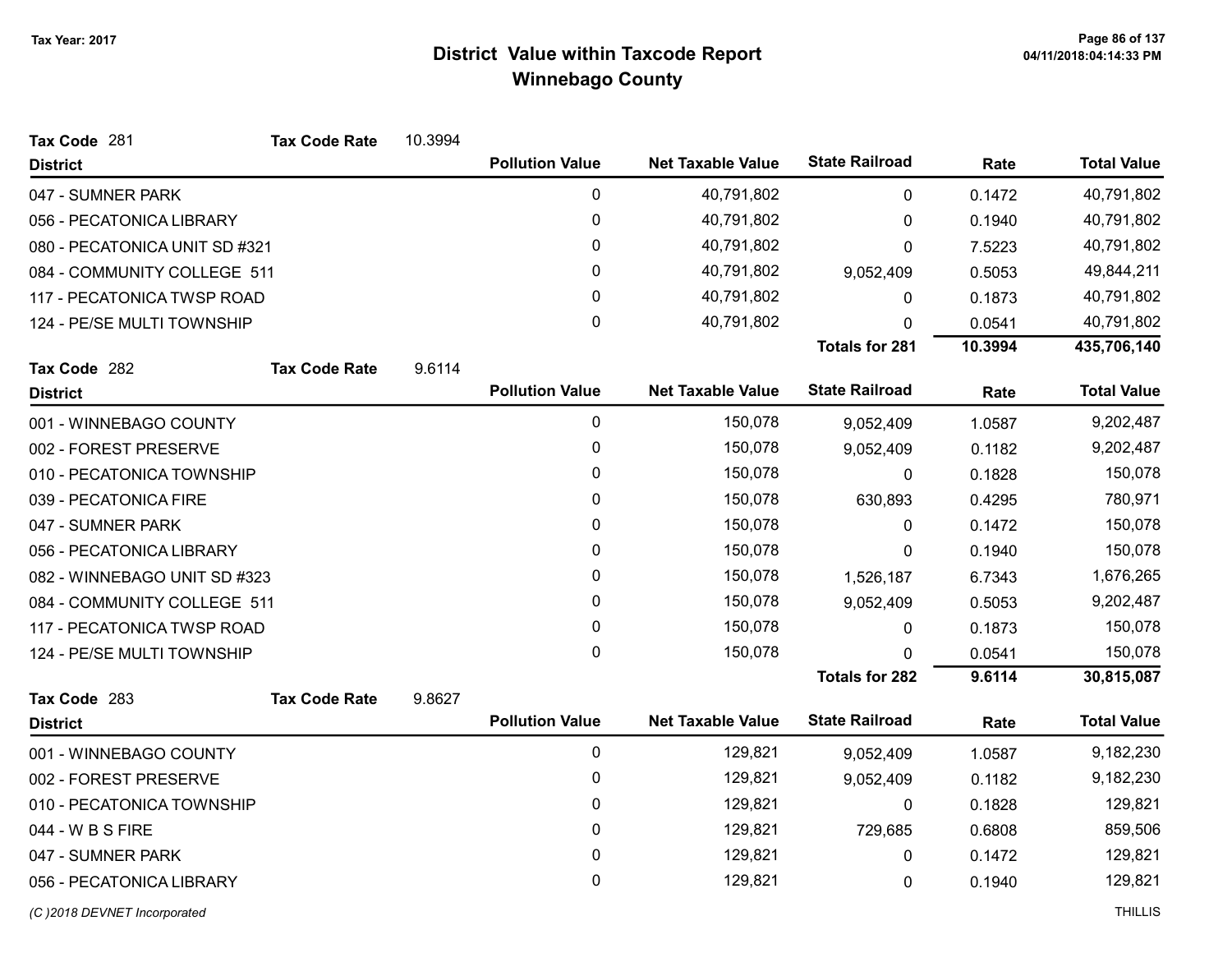| Tax Code 283                  | <b>Tax Code Rate</b> | 9.8627  |                        |                          |                       |         |                    |
|-------------------------------|----------------------|---------|------------------------|--------------------------|-----------------------|---------|--------------------|
| <b>District</b>               |                      |         | <b>Pollution Value</b> | <b>Net Taxable Value</b> | <b>State Railroad</b> | Rate    | <b>Total Value</b> |
| 082 - WINNEBAGO UNIT SD #323  |                      |         | 0                      | 129,821                  | 1,526,187             | 6.7343  | 1,656,008          |
| 084 - COMMUNITY COLLEGE 511   |                      |         | 0                      | 129,821                  | 9,052,409             | 0.5053  | 9,182,230          |
| 117 - PECATONICA TWSP ROAD    |                      |         | $\mathbf{0}$           | 129,821                  | 0                     | 0.1873  | 129,821            |
| 124 - PE/SE MULTI TOWNSHIP    |                      |         | 0                      | 129,821                  | $\Omega$              | 0.0541  | 129,821            |
|                               |                      |         |                        |                          | <b>Totals for 283</b> | 9.8627  | 30,711,309         |
| Tax Code 284                  | <b>Tax Code Rate</b> | 10.6507 |                        |                          |                       |         |                    |
| <b>District</b>               |                      |         | <b>Pollution Value</b> | <b>Net Taxable Value</b> | <b>State Railroad</b> | Rate    | <b>Total Value</b> |
| 001 - WINNEBAGO COUNTY        |                      |         | 0                      | 31,453                   | 9,052,409             | 1.0587  | 9,083,862          |
| 002 - FOREST PRESERVE         |                      |         | 0                      | 31,453                   | 9,052,409             | 0.1182  | 9,083,862          |
| 010 - PECATONICA TOWNSHIP     |                      |         | 0                      | 31,453                   | $\pmb{0}$             | 0.1828  | 31,453             |
| 044 - W B S FIRE              |                      |         | 0                      | 31,453                   | 729,685               | 0.6808  | 761,138            |
| 047 - SUMNER PARK             |                      |         | 0                      | 31,453                   | $\mathbf{0}$          | 0.1472  | 31,453             |
| 056 - PECATONICA LIBRARY      |                      |         | 0                      | 31,453                   | 0                     | 0.1940  | 31,453             |
| 080 - PECATONICA UNIT SD #321 |                      |         | 0                      | 31,453                   | 0                     | 7.5223  | 31,453             |
| 084 - COMMUNITY COLLEGE 511   |                      |         | 0                      | 31,453                   | 9,052,409             | 0.5053  | 9,083,862          |
| 117 - PECATONICA TWSP ROAD    |                      |         | 0                      | 31,453                   | 0                     | 0.1873  | 31,453             |
| 124 - PE/SE MULTI TOWNSHIP    |                      |         | 0                      | 31,453                   | 0                     | 0.0541  | 31,453             |
|                               |                      |         |                        |                          | <b>Totals for 284</b> | 10.6507 | 28,201,442         |
| Tax Code 286                  | <b>Tax Code Rate</b> | 11.1376 |                        |                          |                       |         |                    |
| <b>District</b>               |                      |         | <b>Pollution Value</b> | <b>Net Taxable Value</b> | <b>State Railroad</b> | Rate    | <b>Total Value</b> |
| 001 - WINNEBAGO COUNTY        |                      |         | 0                      | 26,206,784               | 9,052,409             | 1.0587  | 35,259,193         |
| 002 - FOREST PRESERVE         |                      |         | 0                      | 26,206,784               | 9,052,409             | 0.1182  | 35,259,193         |
| 010 - PECATONICA TOWNSHIP     |                      |         | 0                      | 26,206,784               | 0                     | 0.1828  | 26,206,784         |
| 022 - PECATONICA VILLAGE      |                      |         | 0                      | 26,206,784               | 0                     | 0.7382  | 26,206,784         |
| 039 - PECATONICA FIRE         |                      |         | 0                      | 26,206,784               | 630,893               | 0.4295  | 26,837,677         |
| 047 - SUMNER PARK             |                      |         | 0                      | 26,206,784               | 0                     | 0.1472  | 26,206,784         |
| 056 - PECATONICA LIBRARY      |                      |         | 0                      | 26,206,784               | 0                     | 0.1940  | 26,206,784         |
| 080 - PECATONICA UNIT SD #321 |                      |         | 0                      | 26,206,784               | 0                     | 7.5223  | 26,206,784         |
| (C) 2018 DEVNET Incorporated  |                      |         |                        |                          |                       |         | <b>THILLIS</b>     |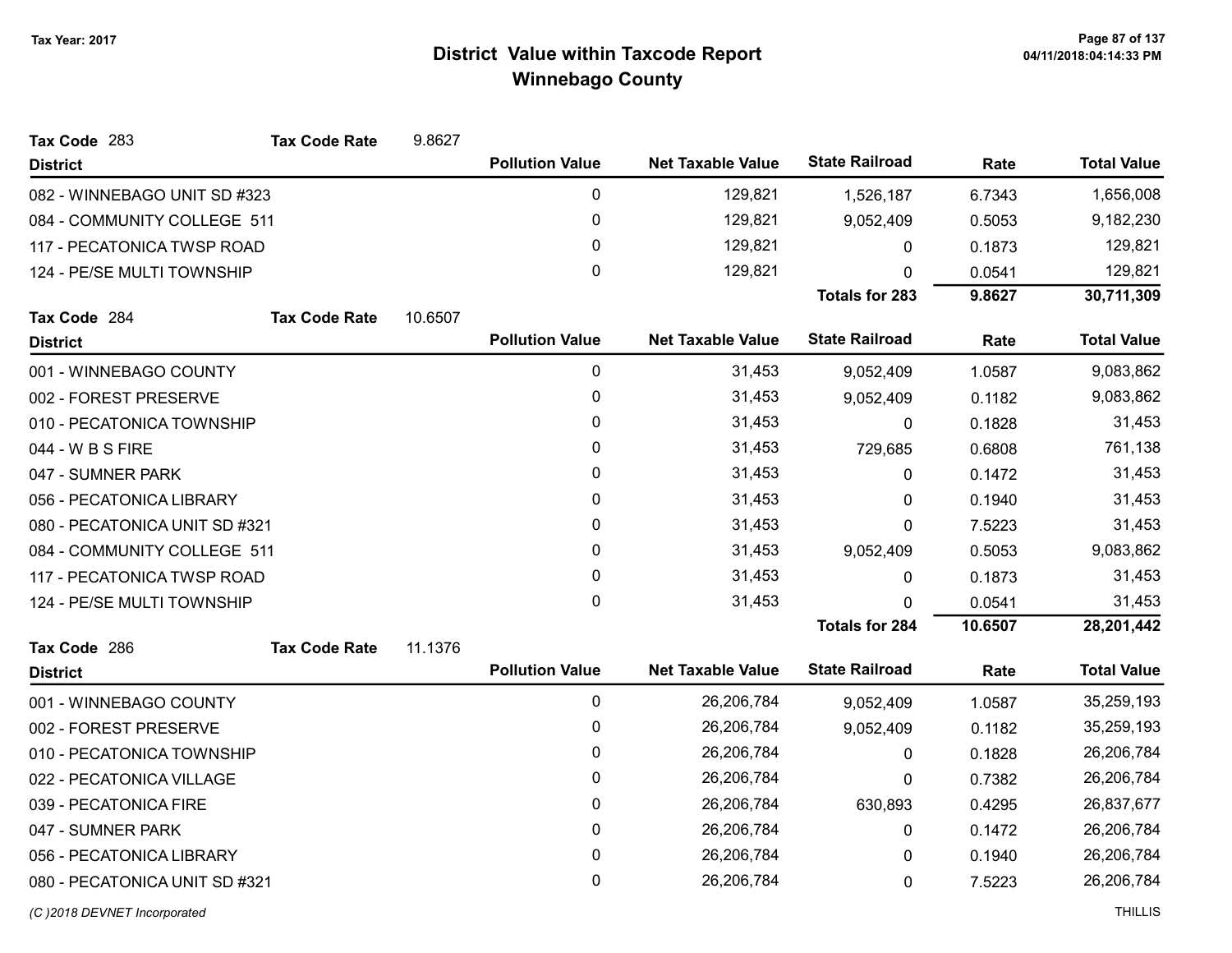| Tax Code 286                    | <b>Tax Code Rate</b> | 11.1376 |                        |                          |                       |         |                    |
|---------------------------------|----------------------|---------|------------------------|--------------------------|-----------------------|---------|--------------------|
| <b>District</b>                 |                      |         | <b>Pollution Value</b> | <b>Net Taxable Value</b> | <b>State Railroad</b> | Rate    | <b>Total Value</b> |
| 084 - COMMUNITY COLLEGE 511     |                      |         | 0                      | 26,206,784               | 9,052,409             | 0.5053  | 35,259,193         |
| 117 - PECATONICA TWSP ROAD      |                      |         | 0                      | 26,206,784               | 0                     | 0.1873  | 26,206,784         |
| 124 - PE/SE MULTI TOWNSHIP      |                      |         | 0                      | 26,206,784               | 0                     | 0.0541  | 26,206,784         |
|                                 |                      |         |                        |                          | <b>Totals for 286</b> | 11.1376 | 316,062,744        |
| Tax Code 290                    | <b>Tax Code Rate</b> | 10.2308 |                        |                          |                       |         |                    |
| <b>District</b>                 |                      |         | <b>Pollution Value</b> | <b>Net Taxable Value</b> | <b>State Railroad</b> | Rate    | <b>Total Value</b> |
| 001 - WINNEBAGO COUNTY          |                      |         | 0                      | 0                        | 9,052,409             | 1.0587  | 9,052,409          |
| 002 - FOREST PRESERVE           |                      |         | 0                      | 0                        | 9,052,409             | 0.1182  | 9,052,409          |
| 012 - ROCKTON TOWNSHIP          |                      |         | 0                      | 0                        | 941,691               | 0.1988  | 941,691            |
| 026 - SOUTH BELOIT CITY         |                      |         | 0                      | 0                        | 1,033,392             | 1.1625  | 1,033,392          |
| 061 - SOUTH BELOIT CITY LIBRARY |                      |         | 0                      | 0                        | 1,033,392             | 0.2118  | 1,033,392          |
| 079 - SOUTH BELOIT SD #320      |                      |         | 0                      | 0                        | 1,123,914             | 6.8181  | 1,123,914          |
| 084 - COMMUNITY COLLEGE 511     |                      |         | 0                      | 0                        | 9,052,409             | 0.5053  | 9,052,409          |
| 119 - ROCKTON TWSP ROAD         |                      |         | 0                      | 0                        | 941,691               | 0.1574  | 941,691            |
| 160 - SOUTH BELOIT SSA 1        |                      |         | $\mathbf 0$            | 0                        | 0                     | 0.0000  | 0                  |
|                                 |                      |         |                        |                          | <b>Totals for 290</b> | 10.2308 | 32,231,307         |
| Tax Code 305                    | <b>Tax Code Rate</b> | 10.9164 |                        |                          |                       |         |                    |
| <b>District</b>                 |                      |         | <b>Pollution Value</b> | <b>Net Taxable Value</b> | <b>State Railroad</b> | Rate    | <b>Total Value</b> |
| 001 - WINNEBAGO COUNTY          |                      |         | 0                      | 258,729                  | 9,052,409             | 1.0587  | 9,311,138          |
| 002 - FOREST PRESERVE           |                      |         | 0                      | 258,729                  | 9,052,409             | 0.1182  | 9,311,138          |
| 014 - SEWARD TOWNSHIP           |                      |         | 0                      | 258,729                  | 731,657               | 0.4445  | 990,386            |
| 039 - PECATONICA FIRE           |                      |         | 0                      | 258,729                  | 630,893               | 0.4295  | 889,622            |
| 049 - SEWARD PARK DISTRICT      |                      |         | 0                      | 258,729                  | 731,657               | 0.1529  | 990,386            |
| 056 - PECATONICA LIBRARY        |                      |         | 0                      | 258,729                  | 0                     | 0.1940  | 258,729            |
| 080 - PECATONICA UNIT SD #321   |                      |         | 0                      | 258,729                  | 0                     | 7.5223  | 258,729            |
| 084 - COMMUNITY COLLEGE 511     |                      |         | 0                      | 258,729                  | 9,052,409             | 0.5053  | 9,311,138          |
| 121 - SEWARD TWSP ROAD          |                      |         | 0                      | 258,729                  | 731,657               | 0.4369  | 990,386            |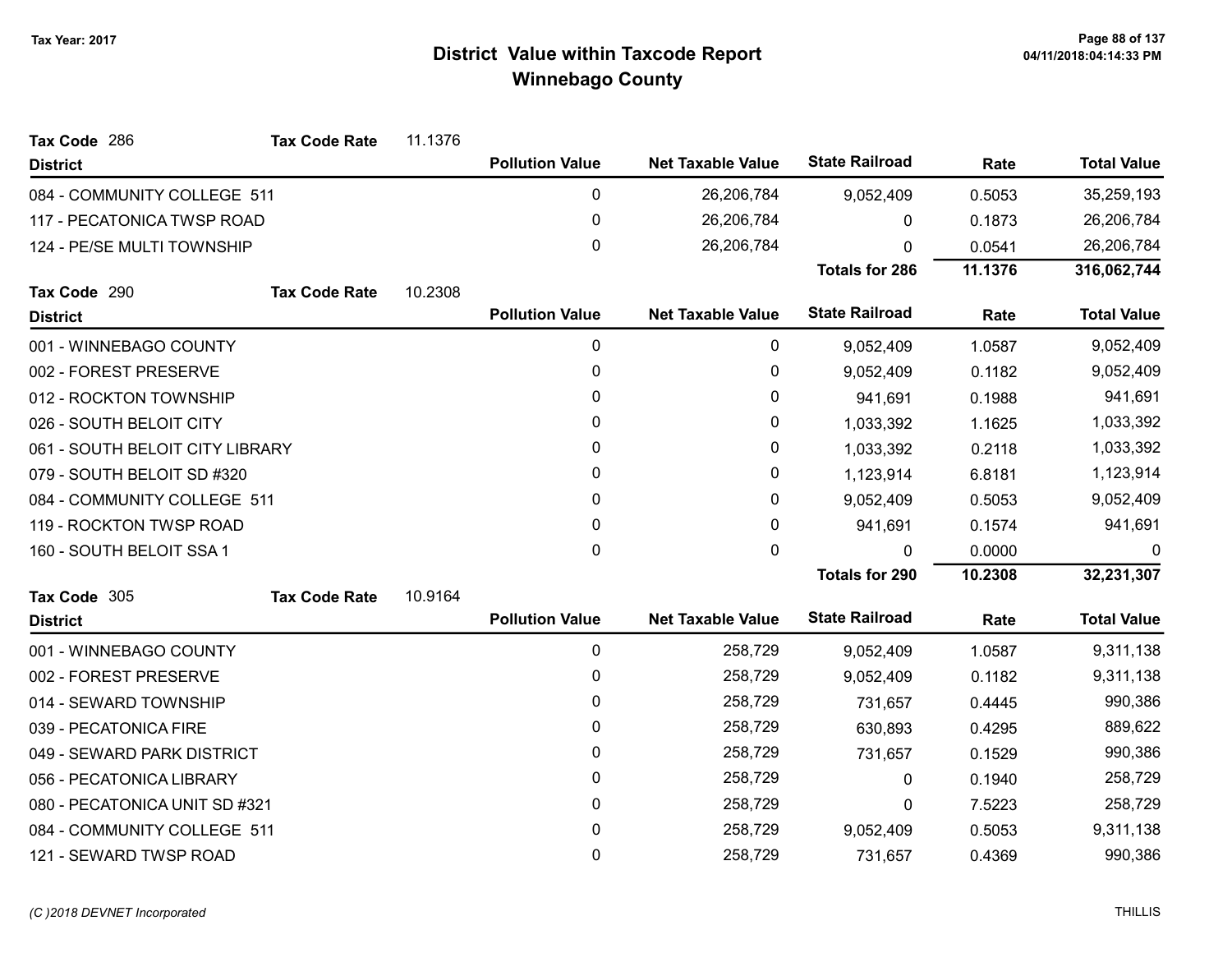| Tax Code 305                 | <b>Tax Code Rate</b> | 10.9164 |                        |                          |                       |         |                    |
|------------------------------|----------------------|---------|------------------------|--------------------------|-----------------------|---------|--------------------|
| <b>District</b>              |                      |         | <b>Pollution Value</b> | <b>Net Taxable Value</b> | <b>State Railroad</b> | Rate    | <b>Total Value</b> |
| 124 - PE/SE MULTI TOWNSHIP   |                      |         | $\mathbf 0$            | 258,729                  | $\mathbf{0}$          | 0.0541  | 258,729            |
|                              |                      |         |                        |                          | <b>Totals for 305</b> | 10.9164 | 32,570,381         |
| Tax Code 306                 | <b>Tax Code Rate</b> | 10.3960 |                        |                          |                       |         |                    |
| <b>District</b>              |                      |         | <b>Pollution Value</b> | <b>Net Taxable Value</b> | <b>State Railroad</b> | Rate    | <b>Total Value</b> |
| 001 - WINNEBAGO COUNTY       |                      |         | $\pmb{0}$              | 359,801                  | 9,052,409             | 1.0587  | 9,412,210          |
| 002 - FOREST PRESERVE        |                      |         | 0                      | 359,801                  | 9,052,409             | 0.1182  | 9,412,210          |
| 014 - SEWARD TOWNSHIP        |                      |         | 0                      | 359,801                  | 731,657               | 0.4445  | 1,091,458          |
| 044 - W B S FIRE             |                      |         | $\mathbf 0$            | 359,801                  | 729,685               | 0.6808  | 1,089,486          |
| 047 - SUMNER PARK            |                      |         | $\mathbf{0}$           | 359,801                  | $\mathbf{0}$          | 0.1472  | 359,801            |
| 058 - WINNEBAGO LIBRARY      |                      |         | 0                      | 359,801                  | 0                     | 0.2160  | 359,801            |
| 082 - WINNEBAGO UNIT SD #323 |                      |         | $\mathbf{0}$           | 359,801                  | 1,526,187             | 6.7343  | 1,885,988          |
| 084 - COMMUNITY COLLEGE 511  |                      |         | $\pmb{0}$              | 359,801                  | 9,052,409             | 0.5053  | 9,412,210          |
| 121 - SEWARD TWSP ROAD       |                      |         | $\mathbf{0}$           | 359,801                  | 731,657               | 0.4369  | 1,091,458          |
| 124 - PE/SE MULTI TOWNSHIP   |                      |         | $\mathbf 0$            | 359,801                  | $\mathbf{0}$          | 0.0541  | 359,801            |
|                              |                      |         |                        |                          | <b>Totals for 306</b> | 10.3960 | 34,474,423         |
| Tax Code 308                 | <b>Tax Code Rate</b> | 10.1447 |                        |                          |                       |         |                    |
| <b>District</b>              |                      |         | <b>Pollution Value</b> | <b>Net Taxable Value</b> | <b>State Railroad</b> | Rate    | <b>Total Value</b> |
| 001 - WINNEBAGO COUNTY       |                      |         | 0                      | 627,774                  | 9,052,409             | 1.0587  | 9,680,183          |
| 002 - FOREST PRESERVE        |                      |         | 0                      | 627,774                  | 9,052,409             | 0.1182  | 9,680,183          |
| 014 - SEWARD TOWNSHIP        |                      |         | 0                      | 627,774                  | 731,657               | 0.4445  | 1,359,431          |
| 039 - PECATONICA FIRE        |                      |         | 0                      | 627,774                  | 630,893               | 0.4295  | 1,258,667          |
| 047 - SUMNER PARK            |                      |         | 0                      | 627,774                  | 0                     | 0.1472  | 627,774            |
| 058 - WINNEBAGO LIBRARY      |                      |         | 0                      | 627,774                  | 0                     | 0.2160  | 627,774            |
| 082 - WINNEBAGO UNIT SD #323 |                      |         | $\pmb{0}$              | 627,774                  | 1,526,187             | 6.7343  | 2,153,961          |
| 084 - COMMUNITY COLLEGE 511  |                      |         | 0                      | 627,774                  | 9,052,409             | 0.5053  | 9,680,183          |
| 121 - SEWARD TWSP ROAD       |                      |         | 0                      | 627,774                  | 731,657               | 0.4369  | 1,359,431          |
| 124 - PE/SE MULTI TOWNSHIP   |                      |         | $\pmb{0}$              | 627,774                  | 0                     | 0.0541  | 627,774            |
|                              |                      |         |                        |                          | <b>Totals for 308</b> | 10.1447 | 37,055,361         |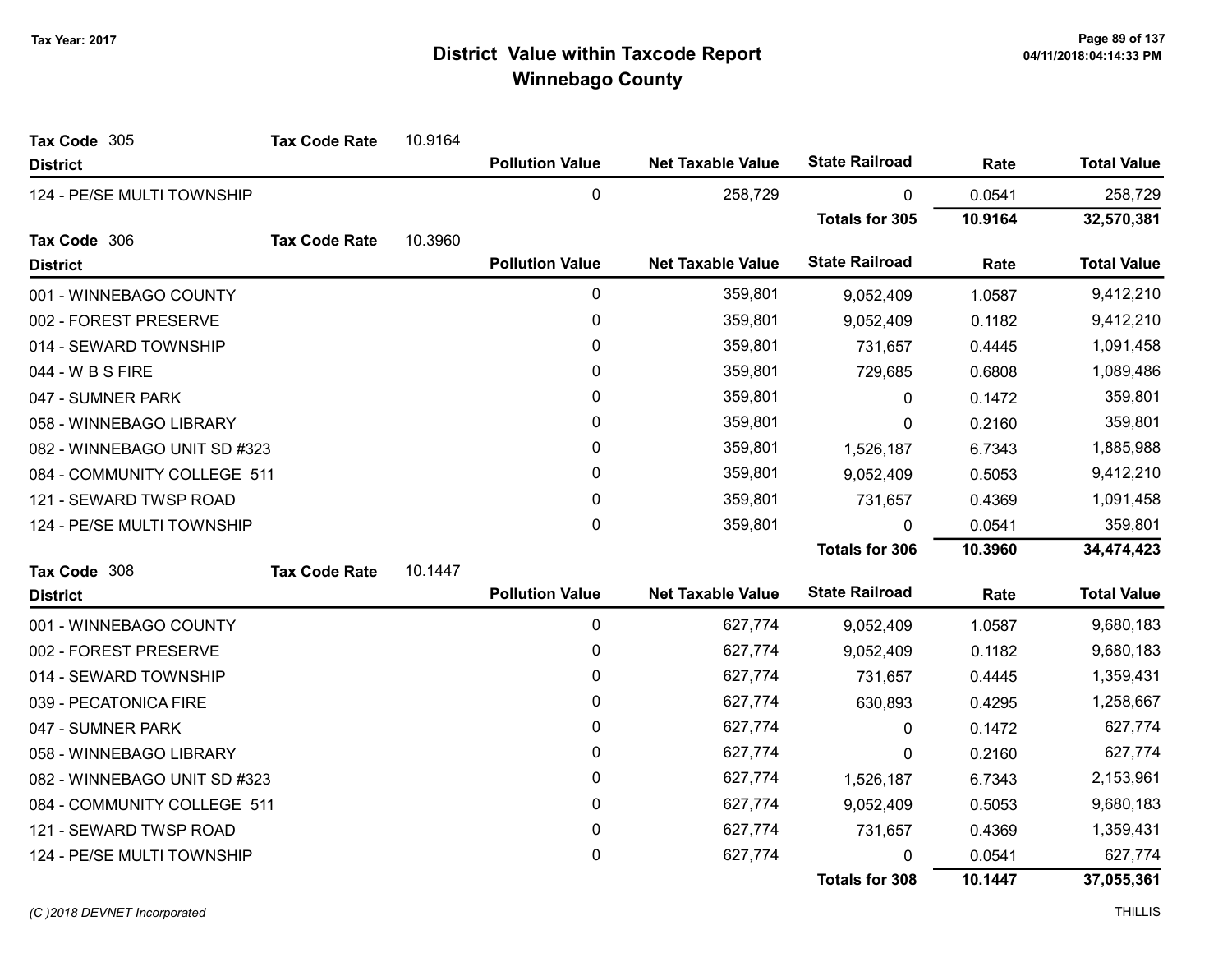| Tax Code 309                  | <b>Tax Code Rate</b> | 10.9107 |                        |                          |                       |         |                    |
|-------------------------------|----------------------|---------|------------------------|--------------------------|-----------------------|---------|--------------------|
| <b>District</b>               |                      |         | <b>Pollution Value</b> | <b>Net Taxable Value</b> | <b>State Railroad</b> | Rate    | <b>Total Value</b> |
| 001 - WINNEBAGO COUNTY        |                      |         | $\pmb{0}$              | 5, 158, 222              | 9,052,409             | 1.0587  | 14,210,631         |
| 002 - FOREST PRESERVE         |                      |         | $\pmb{0}$              | 5,158,222                | 9,052,409             | 0.1182  | 14,210,631         |
| 014 - SEWARD TOWNSHIP         |                      |         | 0                      | 5,158,222                | 731,657               | 0.4445  | 5,889,879          |
| 039 - PECATONICA FIRE         |                      |         | 0                      | 5,158,222                | 630,893               | 0.4295  | 5,789,115          |
| 047 - SUMNER PARK             |                      |         | 0                      | 5,158,222                | 0                     | 0.1472  | 5,158,222          |
| 056 - PECATONICA LIBRARY      |                      |         | 0                      | 5,158,222                | 0                     | 0.1940  | 5,158,222          |
| 080 - PECATONICA UNIT SD #321 |                      |         | 0                      | 5, 158, 222              | 0                     | 7.5223  | 5,158,222          |
| 084 - COMMUNITY COLLEGE 511   |                      |         | 0                      | 5,158,222                | 9,052,409             | 0.5053  | 14,210,631         |
| 121 - SEWARD TWSP ROAD        |                      |         | 0                      | 5,158,222                | 731,657               | 0.4369  | 5,889,879          |
| 124 - PE/SE MULTI TOWNSHIP    |                      |         | 0                      | 5,158,222                | $\pmb{0}$             | 0.0541  | 5,158,222          |
|                               |                      |         |                        |                          | <b>Totals for 309</b> | 10.9107 | 80,833,654         |
| Tax Code 310                  | <b>Tax Code Rate</b> | 10.1504 |                        |                          |                       |         |                    |
| <b>District</b>               |                      |         | <b>Pollution Value</b> | <b>Net Taxable Value</b> | <b>State Railroad</b> | Rate    | <b>Total Value</b> |
| 001 - WINNEBAGO COUNTY        |                      |         | $\pmb{0}$              | 6,856,194                | 9,052,409             | 1.0587  | 15,908,603         |
| 002 - FOREST PRESERVE         |                      |         | 0                      | 6,856,194                | 9,052,409             | 0.1182  | 15,908,603         |
| 014 - SEWARD TOWNSHIP         |                      |         | 0                      | 6,856,194                | 731,657               | 0.4445  | 7,587,851          |
| 039 - PECATONICA FIRE         |                      |         | 0                      | 6,856,194                | 630,893               | 0.4295  | 7,487,087          |
| 049 - SEWARD PARK DISTRICT    |                      |         | 0                      | 6,856,194                | 731,657               | 0.1529  | 7,587,851          |
| 058 - WINNEBAGO LIBRARY       |                      |         | 0                      | 6,856,194                | 0                     | 0.2160  | 6,856,194          |
| 082 - WINNEBAGO UNIT SD #323  |                      |         | 0                      | 6,856,194                | 1,526,187             | 6.7343  | 8,382,381          |
| 084 - COMMUNITY COLLEGE 511   |                      |         | 0                      | 6,856,194                | 9,052,409             | 0.5053  | 15,908,603         |
| 121 - SEWARD TWSP ROAD        |                      |         | 0                      | 6,856,194                | 731,657               | 0.4369  | 7,587,851          |
| 124 - PE/SE MULTI TOWNSHIP    |                      |         | 0                      | 6,856,194                | 0                     | 0.0541  | 6,856,194          |
|                               |                      |         |                        |                          | <b>Totals for 310</b> | 10.1504 | 100,071,218        |
| Tax Code 311                  | <b>Tax Code Rate</b> | 10.4017 |                        |                          |                       |         |                    |
| <b>District</b>               |                      |         | <b>Pollution Value</b> | <b>Net Taxable Value</b> | <b>State Railroad</b> | Rate    | <b>Total Value</b> |
| 001 - WINNEBAGO COUNTY        |                      |         | $\pmb{0}$              | 3,573,157                | 9,052,409             | 1.0587  | 12,625,566         |
| 002 - FOREST PRESERVE         |                      |         | 0                      | 3,573,157                | 9,052,409             | 0.1182  | 12,625,566         |
| (C) 2018 DEVNET Incorporated  |                      |         |                        |                          |                       |         | <b>THILLIS</b>     |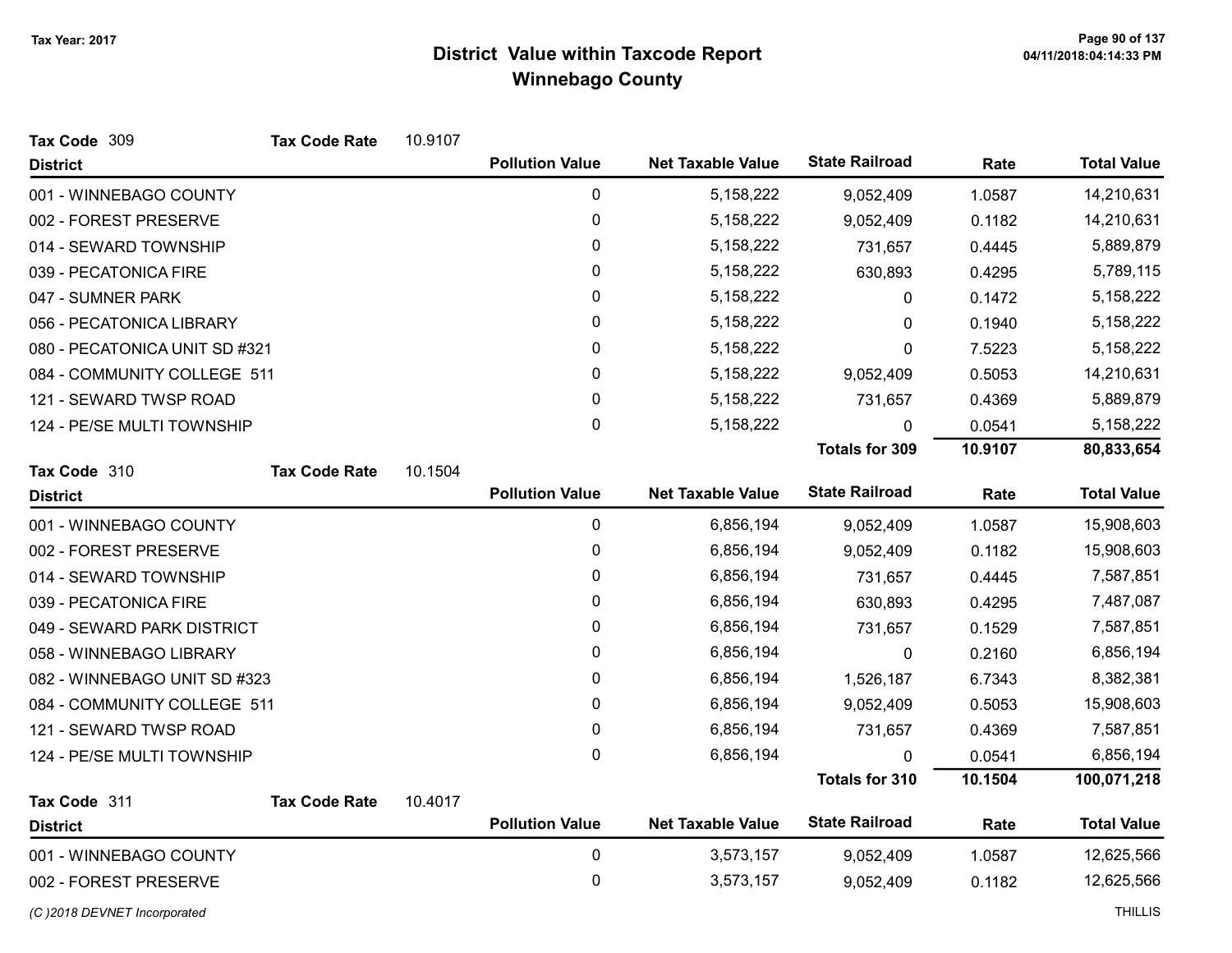| Tax Code 311                 | <b>Tax Code Rate</b> | 10.4017 |                        |                          |                       |         |                    |
|------------------------------|----------------------|---------|------------------------|--------------------------|-----------------------|---------|--------------------|
| <b>District</b>              |                      |         | <b>Pollution Value</b> | <b>Net Taxable Value</b> | <b>State Railroad</b> | Rate    | <b>Total Value</b> |
| 014 - SEWARD TOWNSHIP        |                      |         | $\pmb{0}$              | 3,573,157                | 731,657               | 0.4445  | 4,304,814          |
| 044 - W B S FIRE             |                      |         | 0                      | 3,573,157                | 729,685               | 0.6808  | 4,302,842          |
| 049 - SEWARD PARK DISTRICT   |                      |         | 0                      | 3,573,157                | 731,657               | 0.1529  | 4,304,814          |
| 058 - WINNEBAGO LIBRARY      |                      |         | 0                      | 3,573,157                | 0                     | 0.2160  | 3,573,157          |
| 082 - WINNEBAGO UNIT SD #323 |                      |         | 0                      | 3,573,157                | 1,526,187             | 6.7343  | 5,099,344          |
| 084 - COMMUNITY COLLEGE 511  |                      |         | 0                      | 3,573,157                | 9,052,409             | 0.5053  | 12,625,566         |
| 121 - SEWARD TWSP ROAD       |                      |         | 0                      | 3,573,157                | 731,657               | 0.4369  | 4,304,814          |
| 124 - PE/SE MULTI TOWNSHIP   |                      |         | $\mathsf 0$            | 3,573,157                | 0                     | 0.0541  | 3,573,157          |
|                              |                      |         |                        |                          | <b>Totals for 311</b> | 10.4017 | 67,339,640         |
| Tax Code 312                 | <b>Tax Code Rate</b> | 10.1227 |                        |                          |                       |         |                    |
| <b>District</b>              |                      |         | <b>Pollution Value</b> | <b>Net Taxable Value</b> | <b>State Railroad</b> | Rate    | <b>Total Value</b> |
| 001 - WINNEBAGO COUNTY       |                      |         | 0                      | 1,403,112                | 9,052,409             | 1.0587  | 10,455,521         |
| 002 - FOREST PRESERVE        |                      |         | 0                      | 1,403,112                | 9,052,409             | 0.1182  | 10,455,521         |
| 014 - SEWARD TOWNSHIP        |                      |         | 0                      | 1,403,112                | 731,657               | 0.4445  | 2,134,769          |
| 039 - PECATONICA FIRE        |                      |         | 0                      | 1,403,112                | 630,893               | 0.4295  | 2,034,005          |
| 047 - SUMNER PARK            |                      |         | 0                      | 1,403,112                | 0                     | 0.1472  | 1,403,112          |
| 056 - PECATONICA LIBRARY     |                      |         | $\pmb{0}$              | 1,403,112                | 0                     | 0.1940  | 1,403,112          |
| 082 - WINNEBAGO UNIT SD #323 |                      |         | 0                      | 1,403,112                | 1,526,187             | 6.7343  | 2,929,299          |
| 084 - COMMUNITY COLLEGE 511  |                      |         | 0                      | 1,403,112                | 9,052,409             | 0.5053  | 10,455,521         |
| 121 - SEWARD TWSP ROAD       |                      |         | 0                      | 1,403,112                | 731,657               | 0.4369  | 2,134,769          |
| 124 - PE/SE MULTI TOWNSHIP   |                      |         | 0                      | 1,403,112                | $\mathbf{0}$          | 0.0541  | 1,403,112          |
|                              |                      |         |                        |                          | <b>Totals for 312</b> | 10.1227 | 44,808,741         |
| Tax Code 313                 | <b>Tax Code Rate</b> | 10.5055 |                        |                          |                       |         |                    |
| <b>District</b>              |                      |         | <b>Pollution Value</b> | <b>Net Taxable Value</b> | <b>State Railroad</b> | Rate    | <b>Total Value</b> |
| 001 - WINNEBAGO COUNTY       |                      |         | 0                      | 1,498,686                | 9,052,409             | 1.0587  | 10,551,095         |
| 002 - FOREST PRESERVE        |                      |         | 0                      | 1,498,686                | 9,052,409             | 0.1182  | 10,551,095         |
| 014 - SEWARD TOWNSHIP        |                      |         | 0                      | 1,498,686                | 731,657               | 0.4445  | 2,230,343          |
| 034 - GERMAN VALLEY FIRE     |                      |         | 0                      | 1,498,686                | 0                     | 0.7846  | 1,498,686          |

(C)2018 DEVNET Incorporated THILLIS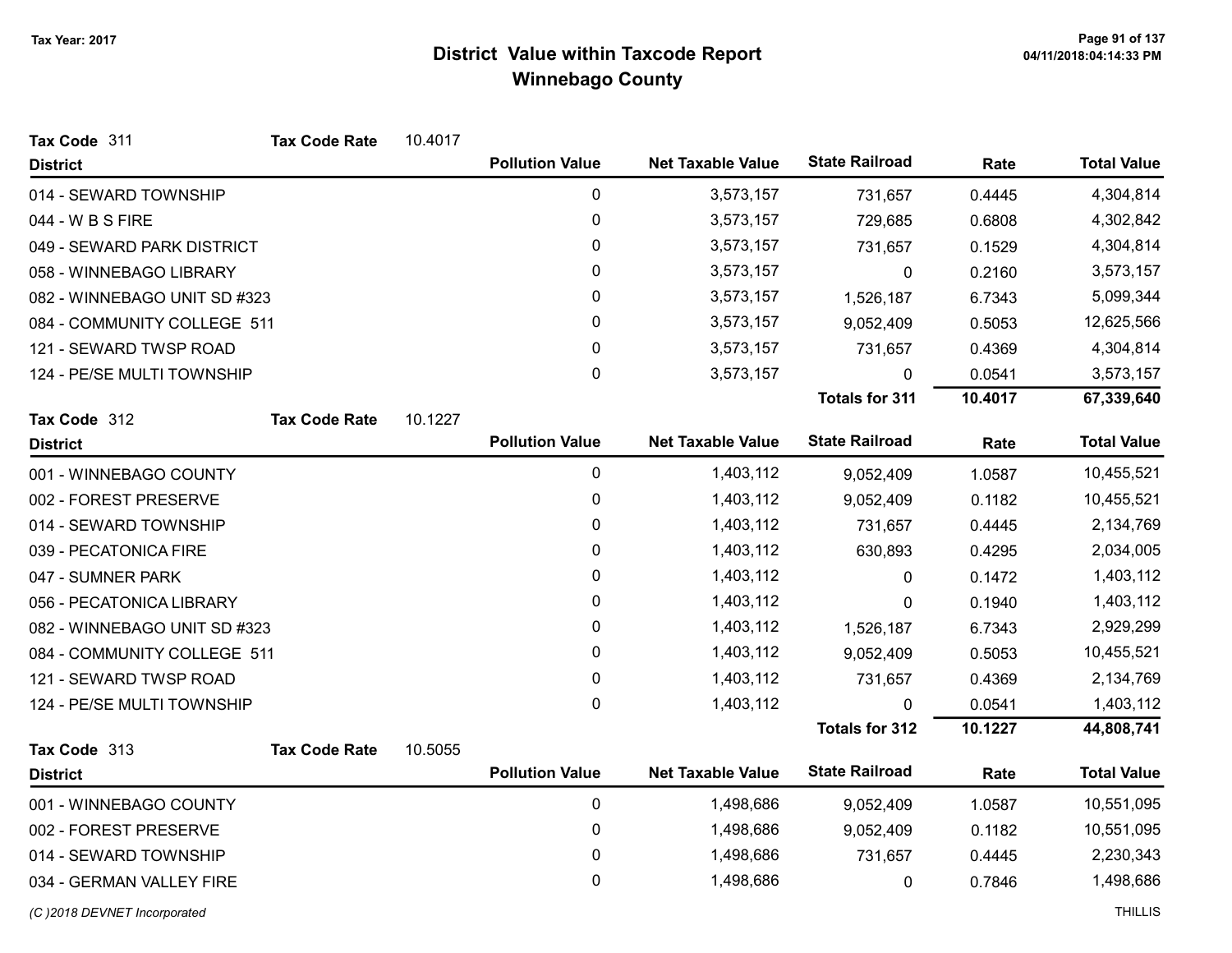| Tax Code 313                  | <b>Tax Code Rate</b> | 10.5055 |                        |                          |                       |         |                    |
|-------------------------------|----------------------|---------|------------------------|--------------------------|-----------------------|---------|--------------------|
| <b>District</b>               |                      |         | <b>Pollution Value</b> | <b>Net Taxable Value</b> | <b>State Railroad</b> | Rate    | <b>Total Value</b> |
| 049 - SEWARD PARK DISTRICT    |                      |         | 0                      | 1,498,686                | 731,657               | 0.1529  | 2,230,343          |
| 058 - WINNEBAGO LIBRARY       |                      |         | $\pmb{0}$              | 1,498,686                | 0                     | 0.2160  | 1,498,686          |
| 082 - WINNEBAGO UNIT SD #323  |                      |         | 0                      | 1,498,686                | 1,526,187             | 6.7343  | 3,024,873          |
| 084 - COMMUNITY COLLEGE 511   |                      |         | 0                      | 1,498,686                | 9,052,409             | 0.5053  | 10,551,095         |
| 121 - SEWARD TWSP ROAD        |                      |         | 0                      | 1,498,686                | 731,657               | 0.4369  | 2,230,343          |
| 124 - PE/SE MULTI TOWNSHIP    |                      |         | 0                      | 1,498,686                | 0                     | 0.0541  | 1,498,686          |
|                               |                      |         |                        |                          | <b>Totals for 313</b> | 10.5055 | 45,865,245         |
| Tax Code 314                  | <b>Tax Code Rate</b> | 10.2414 |                        |                          |                       |         |                    |
| <b>District</b>               |                      |         | <b>Pollution Value</b> | <b>Net Taxable Value</b> | <b>State Railroad</b> | Rate    | <b>Total Value</b> |
| 001 - WINNEBAGO COUNTY        |                      |         | $\mathbf 0$            | 4,223,645                | 9,052,409             | 1.0587  | 13,276,054         |
| 002 - FOREST PRESERVE         |                      |         | 0                      | 4,223,645                | 9,052,409             | 0.1182  | 13,276,054         |
| 014 - SEWARD TOWNSHIP         |                      |         | 0                      | 4,223,645                | 731,657               | 0.4445  | 4,955,302          |
| 039 - PECATONICA FIRE         |                      |         | $\mathbf 0$            | 4,223,645                | 630,893               | 0.4295  | 4,854,538          |
| 049 - SEWARD PARK DISTRICT    |                      |         | 0                      | 4,223,645                | 731,657               | 0.1529  | 4,955,302          |
| 053 - SEWARD SANITARY         |                      |         | 0                      | 4,223,645                | 65,061                | 0.0910  | 4,288,706          |
| 058 - WINNEBAGO LIBRARY       |                      |         | 0                      | 4,223,645                | 0                     | 0.2160  | 4,223,645          |
| 082 - WINNEBAGO UNIT SD #323  |                      |         | 0                      | 4,223,645                | 1,526,187             | 6.7343  | 5,749,832          |
| 084 - COMMUNITY COLLEGE 511   |                      |         | 0                      | 4,223,645                | 9,052,409             | 0.5053  | 13,276,054         |
| 121 - SEWARD TWSP ROAD        |                      |         | 0                      | 4,223,645                | 731,657               | 0.4369  | 4,955,302          |
| 124 - PE/SE MULTI TOWNSHIP    |                      |         | 0                      | 4,223,645                | $\Omega$              | 0.0541  | 4,223,645          |
|                               |                      |         |                        |                          | <b>Totals for 314</b> | 10.2414 | 78,034,434         |
| Tax Code 315                  | <b>Tax Code Rate</b> | 12.7237 |                        |                          |                       |         |                    |
| <b>District</b>               |                      |         | <b>Pollution Value</b> | <b>Net Taxable Value</b> | <b>State Railroad</b> | Rate    | <b>Total Value</b> |
| 001 - WINNEBAGO COUNTY        |                      |         | $\mathbf 0$            | 63,652                   | 9,052,409             | 1.0587  | 9,116,061          |
| 002 - FOREST PRESERVE         |                      |         | 0                      | 63,652                   | 9,052,409             | 0.1182  | 9,116,061          |
| 016 - WINNEBAGO TOWNSHIP      |                      |         | 0                      | 63,652                   | 628,921               | 0.1705  | 692,573            |
| 023 - ROCKFORD CITY           |                      |         | 0                      | 63,652                   | 3,513,129             | 3.2517  | 3,576,781          |
| 048 - WINNEBAGO PARK DISTRICT |                      |         | 0                      | 63,652                   | 628,921               | 0.1325  | 692,573            |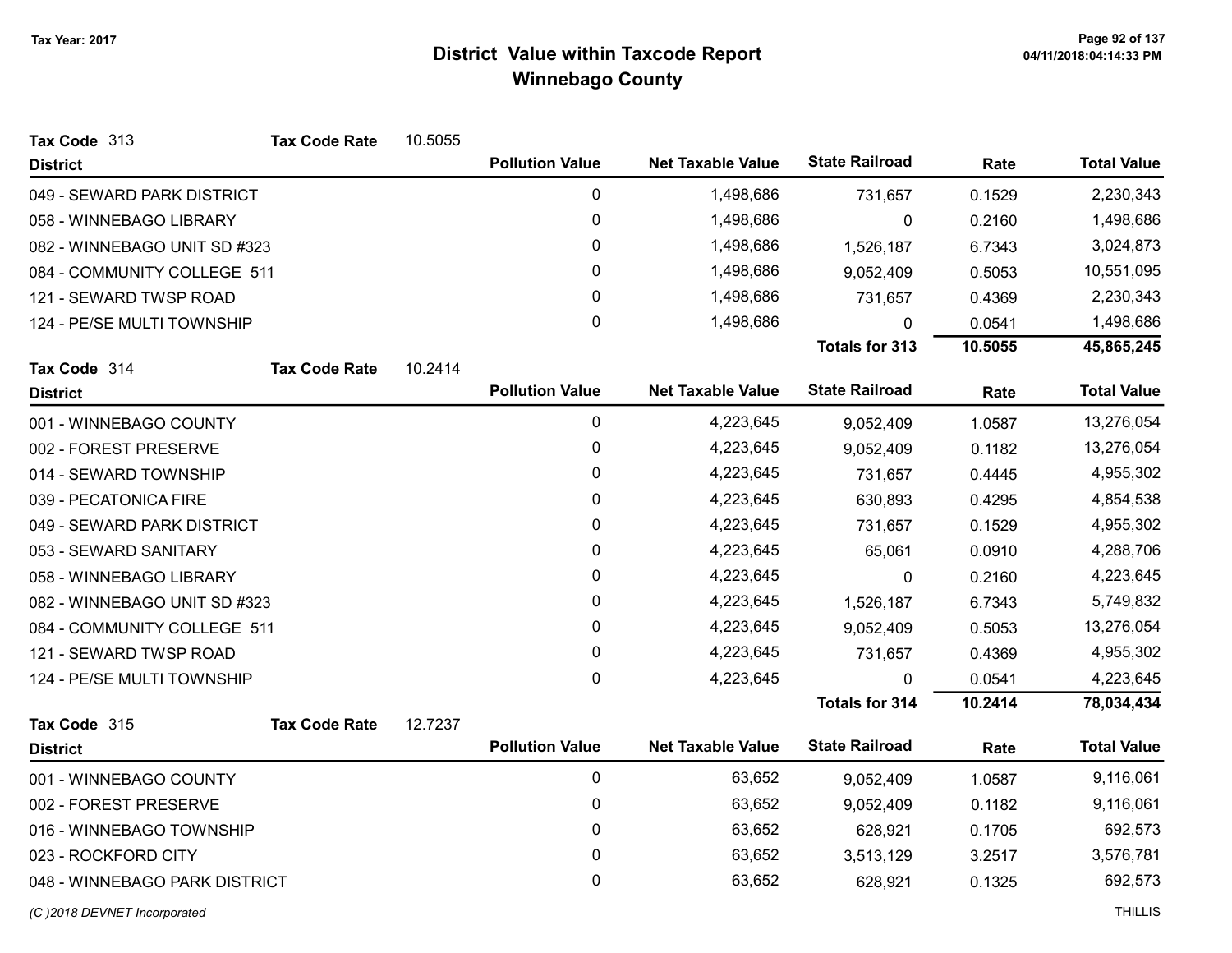| Tax Code 315                  | <b>Tax Code Rate</b> | 12.7237 |                        |                          |                       |         |                    |
|-------------------------------|----------------------|---------|------------------------|--------------------------|-----------------------|---------|--------------------|
| <b>District</b>               |                      |         | <b>Pollution Value</b> | <b>Net Taxable Value</b> | <b>State Railroad</b> | Rate    | <b>Total Value</b> |
| 059 - ROCKFORD CITY LIBRARY   |                      |         | $\mathbf 0$            | 63,652                   | 3,513,129             | 0.5091  | 3,576,781          |
| 062 - RKFD - WINN DRAINAGE    |                      |         | 0                      | 63,652                   | 0                     | 0.0437  | 63,652             |
| 082 - WINNEBAGO UNIT SD #323  |                      |         | 0                      | 63,652                   | 1,526,187             | 6.7343  | 1,589,839          |
| 084 - COMMUNITY COLLEGE 511   |                      |         | 0                      | 63,652                   | 9,052,409             | 0.5053  | 9,116,061          |
| 123 - WINNEBAGO TWSP ROAD     |                      |         | 0                      | 63,652                   | 628,921               | 0.1997  | 692,573            |
|                               |                      |         |                        |                          | Totals for 315        | 12.7237 | 38,232,955         |
| Tax Code 324                  | <b>Tax Code Rate</b> | 9.8597  |                        |                          |                       |         |                    |
| <b>District</b>               |                      |         | <b>Pollution Value</b> | <b>Net Taxable Value</b> | <b>State Railroad</b> | Rate    | <b>Total Value</b> |
| 001 - WINNEBAGO COUNTY        |                      |         | $\boldsymbol{0}$       | 1,613,469                | 9,052,409             | 1.0587  | 10,665,878         |
| 002 - FOREST PRESERVE         |                      |         | 0                      | 1,613,469                | 9,052,409             | 0.1182  | 10,665,878         |
| 016 - WINNEBAGO TOWNSHIP      |                      |         | 0                      | 1,613,469                | 628,921               | 0.1705  | 2,242,390          |
| 044 - W B S FIRE              |                      |         | 0                      | 1,613,469                | 729,685               | 0.6808  | 2,343,154          |
| 048 - WINNEBAGO PARK DISTRICT |                      |         | 0                      | 1,613,469                | 628,921               | 0.1325  | 2,242,390          |
| 058 - WINNEBAGO LIBRARY       |                      |         | 0                      | 1,613,469                | $\mathbf{0}$          | 0.2160  | 1,613,469          |
| 062 - RKFD - WINN DRAINAGE    |                      |         | 0                      | 1,613,469                | 0                     | 0.0437  | 1,613,469          |
| 082 - WINNEBAGO UNIT SD #323  |                      |         | 0                      | 1,613,469                | 1,526,187             | 6.7343  | 3,139,656          |
| 084 - COMMUNITY COLLEGE 511   |                      |         | 0                      | 1,613,469                | 9,052,409             | 0.5053  | 10,665,878         |
| 123 - WINNEBAGO TWSP ROAD     |                      |         | $\mathbf{0}$           | 1,613,469                | 628,921               | 0.1997  | 2,242,390          |
|                               |                      |         |                        |                          | <b>Totals for 324</b> | 9.8597  | 47,434,552         |
| Tax Code 325                  | <b>Tax Code Rate</b> | 10.7426 |                        |                          |                       |         |                    |
| <b>District</b>               |                      |         | <b>Pollution Value</b> | <b>Net Taxable Value</b> | <b>State Railroad</b> | Rate    | <b>Total Value</b> |
| 001 - WINNEBAGO COUNTY        |                      |         | $\boldsymbol{0}$       | 45,667,251               | 9,052,409             | 1.0587  | 54,719,660         |
| 002 - FOREST PRESERVE         |                      |         | 0                      | 45,667,251               | 9,052,409             | 0.1182  | 54,719,660         |
| 016 - WINNEBAGO TOWNSHIP      |                      |         | 0                      | 45,667,251               | 628,921               | 0.1705  | 46,296,172         |
| 027 - WINNEBAGO VILLAGE       |                      |         | $\mathbf 0$            | 45,667,251               | 0                     | 0.9266  | 45,667,251         |
| 044 - W B S FIRE              |                      |         | 0                      | 45,667,251               | 729,685               | 0.6808  | 46,396,936         |
| 048 - WINNEBAGO PARK DISTRICT |                      |         | 0                      | 45,667,251               | 628,921               | 0.1325  | 46,296,172         |
| 058 - WINNEBAGO LIBRARY       |                      |         | $\mathbf 0$            | 45,667,251               | 0                     | 0.2160  | 45,667,251         |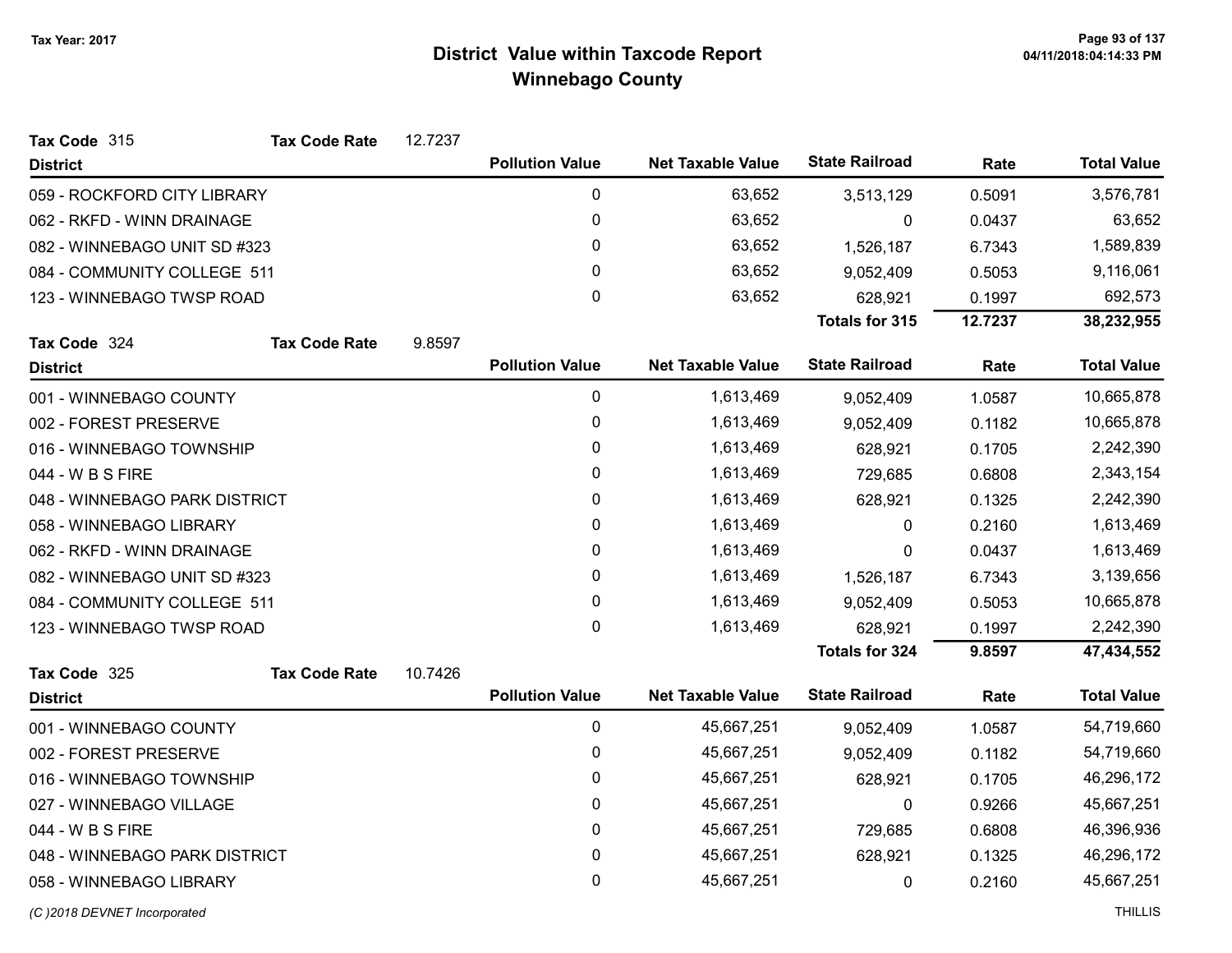| Tax Code 325                  | <b>Tax Code Rate</b> | 10.7426 |                        |                          |                       |         |                    |
|-------------------------------|----------------------|---------|------------------------|--------------------------|-----------------------|---------|--------------------|
| <b>District</b>               |                      |         | <b>Pollution Value</b> | <b>Net Taxable Value</b> | <b>State Railroad</b> | Rate    | <b>Total Value</b> |
| 082 - WINNEBAGO UNIT SD #323  |                      |         | 0                      | 45,667,251               | 1,526,187             | 6.7343  | 47, 193, 438       |
| 084 - COMMUNITY COLLEGE 511   |                      |         | $\pmb{0}$              | 45,667,251               | 9,052,409             | 0.5053  | 54,719,660         |
| 123 - WINNEBAGO TWSP ROAD     |                      |         | 0                      | 45,667,251               | 628,921               | 0.1997  | 46,296,172         |
|                               |                      |         |                        |                          | <b>Totals for 325</b> | 10.7426 | 487,972,372        |
| Tax Code 326                  | <b>Tax Code Rate</b> | 9.8160  |                        |                          |                       |         |                    |
| <b>District</b>               |                      |         | <b>Pollution Value</b> | <b>Net Taxable Value</b> | <b>State Railroad</b> | Rate    | <b>Total Value</b> |
| 001 - WINNEBAGO COUNTY        |                      |         | 0                      | 44,501,720               | 9,052,409             | 1.0587  | 53,554,129         |
| 002 - FOREST PRESERVE         |                      |         | 0                      | 44,501,720               | 9,052,409             | 0.1182  | 53,554,129         |
| 016 - WINNEBAGO TOWNSHIP      |                      |         | $\pmb{0}$              | 44,501,720               | 628,921               | 0.1705  | 45,130,641         |
| 044 - W B S FIRE              |                      |         | 0                      | 44,501,720               | 729,685               | 0.6808  | 45,231,405         |
| 048 - WINNEBAGO PARK DISTRICT |                      |         | 0                      | 44,501,720               | 628,921               | 0.1325  | 45,130,641         |
| 058 - WINNEBAGO LIBRARY       |                      |         | $\pmb{0}$              | 44,501,720               | 0                     | 0.2160  | 44,501,720         |
| 082 - WINNEBAGO UNIT SD #323  |                      |         | $\mathbf{0}$           | 44,501,720               | 1,526,187             | 6.7343  | 46,027,907         |
| 084 - COMMUNITY COLLEGE 511   |                      |         | $\pmb{0}$              | 44,501,720               | 9,052,409             | 0.5053  | 53,554,129         |
| 123 - WINNEBAGO TWSP ROAD     |                      |         | $\mathbf{0}$           | 44,501,720               | 628,921               | 0.1997  | 45,130,641         |
|                               |                      |         |                        |                          | <b>Totals for 326</b> | 9.8160  | 431,815,342        |
| Tax Code 327                  | <b>Tax Code Rate</b> | 12.6800 |                        |                          |                       |         |                    |
| <b>District</b>               |                      |         | <b>Pollution Value</b> | <b>Net Taxable Value</b> | <b>State Railroad</b> | Rate    | <b>Total Value</b> |
| 001 - WINNEBAGO COUNTY        |                      |         | $\pmb{0}$              | 42,939                   | 9,052,409             | 1.0587  | 9,095,348          |
| 002 - FOREST PRESERVE         |                      |         | $\pmb{0}$              | 42,939                   | 9,052,409             | 0.1182  | 9,095,348          |
| 016 - WINNEBAGO TOWNSHIP      |                      |         | $\mathbf{0}$           | 42,939                   | 628,921               | 0.1705  | 671,860            |
| 023 - ROCKFORD CITY           |                      |         | 0                      | 42,939                   | 3,513,129             | 3.2517  | 3,556,068          |
| 048 - WINNEBAGO PARK DISTRICT |                      |         | 0                      | 42,939                   | 628,921               | 0.1325  | 671,860            |
| 059 - ROCKFORD CITY LIBRARY   |                      |         | $\pmb{0}$              | 42,939                   | 3,513,129             | 0.5091  | 3,556,068          |
| 082 - WINNEBAGO UNIT SD #323  |                      |         | 0                      | 42,939                   | 1,526,187             | 6.7343  | 1,569,126          |
| 084 - COMMUNITY COLLEGE 511   |                      |         | 0                      | 42,939                   | 9,052,409             | 0.5053  | 9,095,348          |
| 123 - WINNEBAGO TWSP ROAD     |                      |         | $\pmb{0}$              | 42,939                   | 628,921               | 0.1997  | 671,860            |
|                               |                      |         |                        |                          | <b>Totals for 327</b> | 12.6800 | 37,982,886         |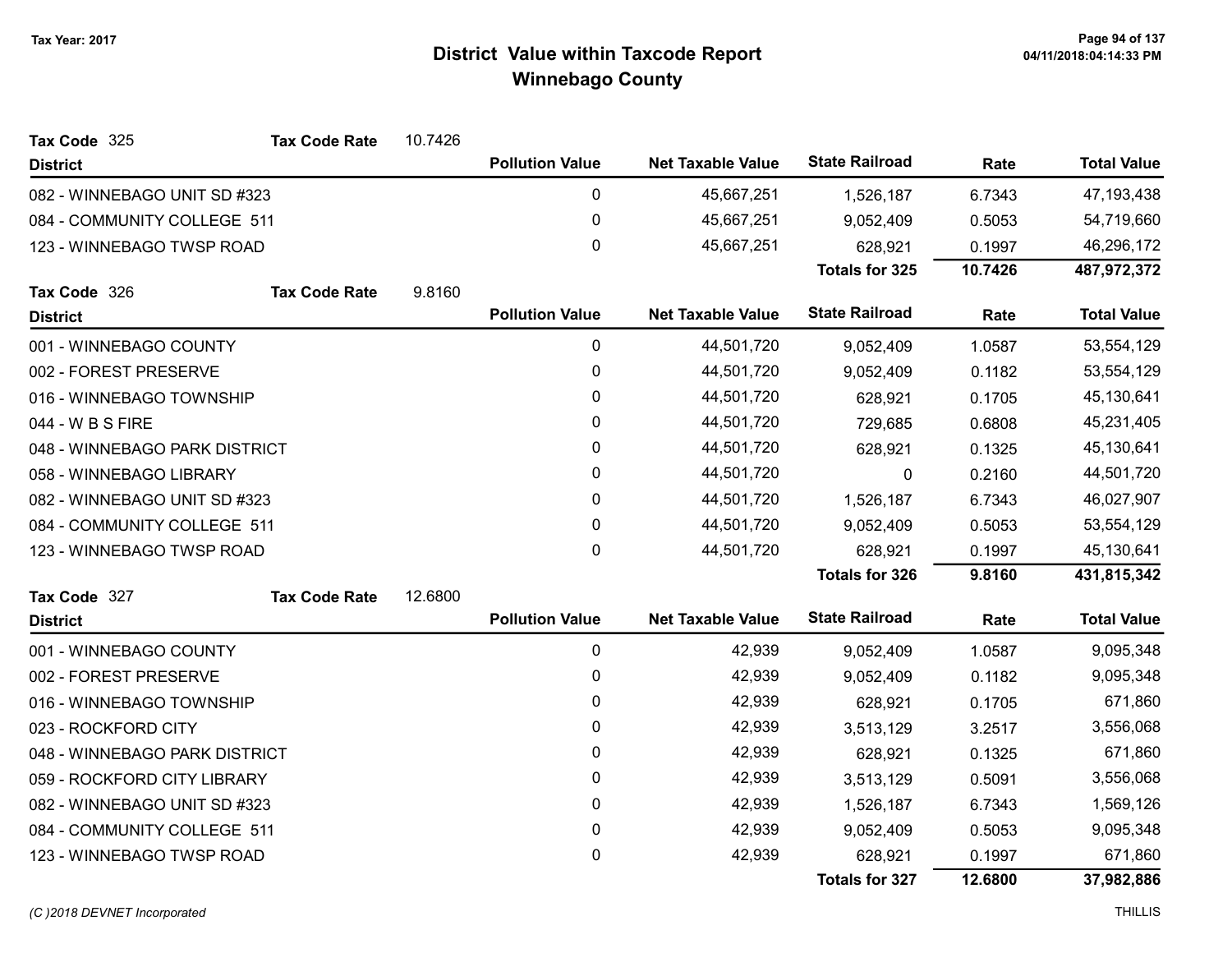| Tax Code 343                    | <b>Tax Code Rate</b> | 12.2232 |                        |                          |                       |         |                    |
|---------------------------------|----------------------|---------|------------------------|--------------------------|-----------------------|---------|--------------------|
| <b>District</b>                 |                      |         | <b>Pollution Value</b> | <b>Net Taxable Value</b> | <b>State Railroad</b> | Rate    | <b>Total Value</b> |
| 001 - WINNEBAGO COUNTY          |                      |         | $\mathbf 0$            | 498,586                  | 9,052,409             | 1.0587  | 9,550,995          |
| 002 - FOREST PRESERVE           |                      |         | 0                      | 498,586                  | 9,052,409             | 0.1182  | 9,550,995          |
| 004 - CHERRY VALLEY TOWNSHIP    |                      |         | 0                      | 498,586                  | 1,507,199             | 0.1401  | 2,005,785          |
| 031 - CHERRY VALLEY FIRE        |                      |         | 0                      | 498,586                  | 828,716               | 1.0261  | 1,327,302          |
| 046 - ROCKFORD PARK DISTRICT    |                      |         | $\pmb{0}$              | 498,586                  | 4,439,372             | 1.1371  | 4,937,958          |
| 051 - ROCK RIVER WATER REC      |                      |         | 0                      | 498,586                  | 4,747,761             | 0.2040  | 5,246,347          |
| 060 - GREATER RKFD AIRPORT      |                      |         | 0                      | 498,586                  | 6,098,957             | 0.1102  | 6,597,543          |
| 076 - ROCKFORD SCHOOL DIST 205  |                      |         | 0                      | 498,586                  | 5,364,189             | 7.6496  | 5,862,775          |
| 084 - COMMUNITY COLLEGE 511     |                      |         | 0                      | 498,586                  | 9,052,409             | 0.5053  | 9,550,995          |
| 111 - CHERRY VALLEY TWSP ROAD   |                      |         | $\pmb{0}$              | 498,586                  | 1,507,199             | 0.2739  | 2,005,785          |
|                                 |                      |         |                        |                          | <b>Totals for 343</b> | 12.2232 | 56,636,480         |
| Tax Code 347                    | <b>Tax Code Rate</b> | 10.2036 |                        |                          |                       |         |                    |
| <b>District</b>                 |                      |         | <b>Pollution Value</b> | <b>Net Taxable Value</b> | <b>State Railroad</b> | Rate    | <b>Total Value</b> |
| 001 - WINNEBAGO COUNTY          |                      |         | $\mathbf 0$            | 304,604                  | 9,052,409             | 1.0587  | 9,357,013          |
| 002 - FOREST PRESERVE           |                      |         | 0                      | 304,604                  | 9,052,409             | 0.1182  | 9,357,013          |
| 013 - ROSCOE TOWNSHIP           |                      |         | 0                      | 304,604                  | 651,183               | 0.1482  | 955,787            |
| 026 - SOUTH BELOIT CITY         |                      |         | 0                      | 304,604                  | 1,033,392             | 1.1625  | 1,337,996          |
| 061 - SOUTH BELOIT CITY LIBRARY |                      |         | 0                      | 304,604                  | 1,033,392             | 0.2118  | 1,337,996          |
| 079 - SOUTH BELOIT SD #320      |                      |         | 0                      | 304,604                  | 1,123,914             | 6.8181  | 1,428,518          |
| 084 - COMMUNITY COLLEGE 511     |                      |         | 0                      | 304,604                  | 9,052,409             | 0.5053  | 9,357,013          |
| 120 - ROSCOE TWSP ROAD          |                      |         | $\mathbf{0}$           | 304,604                  | 651,183               | 0.1808  | 955,787            |
| 166 - GARDNER / BLACKHAWK TIF   |                      |         | $\pmb{0}$              | 114,969                  | 0                     | 0.0000  | 114,969            |
| 174 - SOUTH BELOIT SSA 10       |                      |         | 0                      | 304,604                  | 0                     | 0.0000  | 304,604            |
|                                 |                      |         |                        |                          | <b>Totals for 347</b> | 10.2036 | 34,506,696         |
| Tax Code 348                    | <b>Tax Code Rate</b> | 10.2308 |                        |                          |                       |         |                    |
| <b>District</b>                 |                      |         | <b>Pollution Value</b> | <b>Net Taxable Value</b> | <b>State Railroad</b> | Rate    | <b>Total Value</b> |
| 001 - WINNEBAGO COUNTY          |                      |         | $\mathbf 0$            | 60,862                   | 9,052,409             | 1.0587  | 9,113,271          |
| 002 - FOREST PRESERVE           |                      |         | 0                      | 60,862                   | 9,052,409             | 0.1182  | 9,113,271          |
| (C) 2018 DEVNET Incorporated    |                      |         |                        |                          |                       |         | <b>THILLIS</b>     |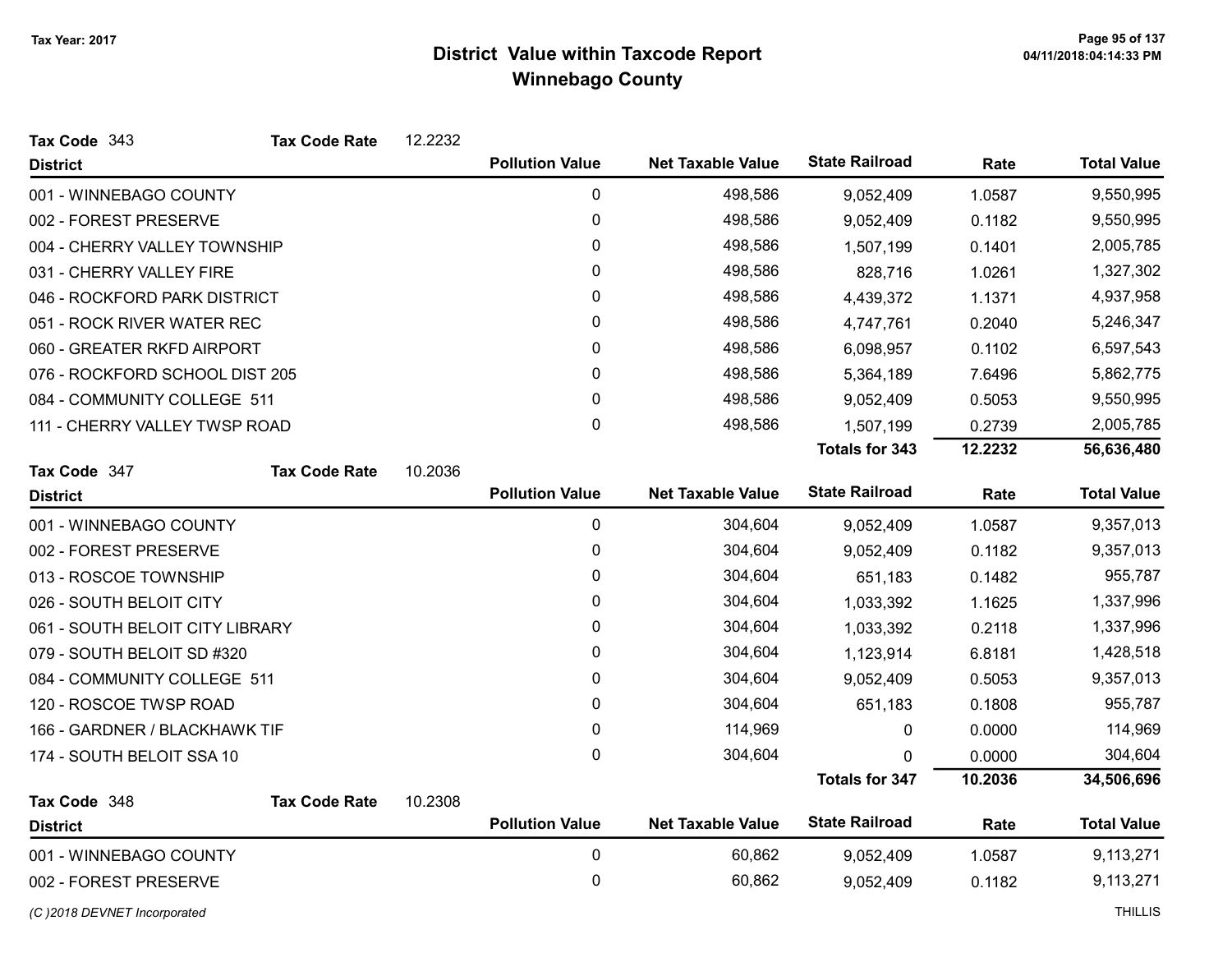| Tax Code 348                    | <b>Tax Code Rate</b> | 10.2308 |                        |                          |                       |         |                    |
|---------------------------------|----------------------|---------|------------------------|--------------------------|-----------------------|---------|--------------------|
| <b>District</b>                 |                      |         | <b>Pollution Value</b> | <b>Net Taxable Value</b> | <b>State Railroad</b> | Rate    | <b>Total Value</b> |
| 012 - ROCKTON TOWNSHIP          |                      |         | 0                      | 60,862                   | 941,691               | 0.1988  | 1,002,553          |
| 026 - SOUTH BELOIT CITY         |                      |         | $\pmb{0}$              | 60,862                   | 1,033,392             | 1.1625  | 1,094,254          |
| 061 - SOUTH BELOIT CITY LIBRARY |                      |         | 0                      | 60,862                   | 1,033,392             | 0.2118  | 1,094,254          |
| 079 - SOUTH BELOIT SD #320      |                      |         | 0                      | 60,862                   | 1,123,914             | 6.8181  | 1,184,776          |
| 084 - COMMUNITY COLLEGE 511     |                      |         | $\pmb{0}$              | 60,862                   | 9,052,409             | 0.5053  | 9,113,271          |
| 119 - ROCKTON TWSP ROAD         |                      |         | 0                      | 60,862                   | 941,691               | 0.1574  | 1,002,553          |
| 166 - GARDNER / BLACKHAWK TIF   |                      |         | 0                      | 131,718                  | 0                     | 0.0000  | 131,718            |
| 169 - SOUTH BELOIT SSA 5        |                      |         | $\mathbf 0$            | 60,862                   | 0                     | 0.0000  | 60,862             |
|                                 |                      |         |                        |                          | <b>Totals for 348</b> | 10.2308 | 32,910,783         |
| Tax Code 351                    | <b>Tax Code Rate</b> | 8.6537  |                        |                          |                       |         |                    |
| <b>District</b>                 |                      |         | <b>Pollution Value</b> | <b>Net Taxable Value</b> | <b>State Railroad</b> | Rate    | <b>Total Value</b> |
| 001 - WINNEBAGO COUNTY          |                      |         | 0                      | 753,175                  | 9,052,409             | 1.0587  | 9,805,584          |
| 002 - FOREST PRESERVE           |                      |         | $\pmb{0}$              | 753,175                  | 9,052,409             | 0.1182  | 9,805,584          |
| 011 - ROCKFORD TOWNSHIP         |                      |         | 0                      | 753,175                  | 4,201,072             | 0.1446  | 4,954,247          |
| 036 - NEW MILFORD FIRE          |                      |         | 0                      | 753,175                  | 43,474                | 0.5899  | 796,649            |
| 060 - GREATER RKFD AIRPORT      |                      |         | 0                      | 753,175                  | 6,098,957             | 0.1102  | 6,852,132          |
| 078 - MERIDIAN SCHOOL DIST 223  |                      |         | 0                      | 753,175                  | 11,758                | 5.9790  | 764,933            |
| 084 - COMMUNITY COLLEGE 511     |                      |         | 0                      | 753,175                  | 9,052,409             | 0.5053  | 9,805,584          |
| 118 - ROCKFORD TWSP ROAD        |                      |         | 0                      | 753,175                  | 4,201,072             | 0.1478  | 4,954,247          |
|                                 |                      |         |                        |                          | <b>Totals for 351</b> | 8.6537  | 47,738,960         |
| Tax Code 358                    | <b>Tax Code Rate</b> | 10.6527 |                        |                          |                       |         |                    |
| <b>District</b>                 |                      |         | <b>Pollution Value</b> | <b>Net Taxable Value</b> | <b>State Railroad</b> | Rate    | <b>Total Value</b> |
| 001 - WINNEBAGO COUNTY          |                      |         | 0                      | 0                        | 9,052,409             | 1.0587  | 9,052,409          |
| 002 - FOREST PRESERVE           |                      |         | 0                      | 0                        | 9,052,409             | 0.1182  | 9,052,409          |
| 009 - OWEN TOWNSHIP             |                      |         | 0                      | 0                        | 390,686               | 0.1437  | 390,686            |
| 020 - MACHESNEY PARK VILLAGE    |                      |         | 0                      | $\mathbf{0}$             | $\mathbf 0$           | 0.0000  | $\mathbf 0$        |
| 038 - NORTHWEST FIRE            |                      |         | 0                      | 0                        | 303,427               | 0.5626  | 303,427            |
| 055 - NORTH SUBURBAN LIBRARY    |                      |         | 0                      | 0                        | 863,436               | 0.3023  | 863,436            |
| (C) 2018 DEVNET Incorporated    |                      |         |                        |                          |                       |         | <b>THILLIS</b>     |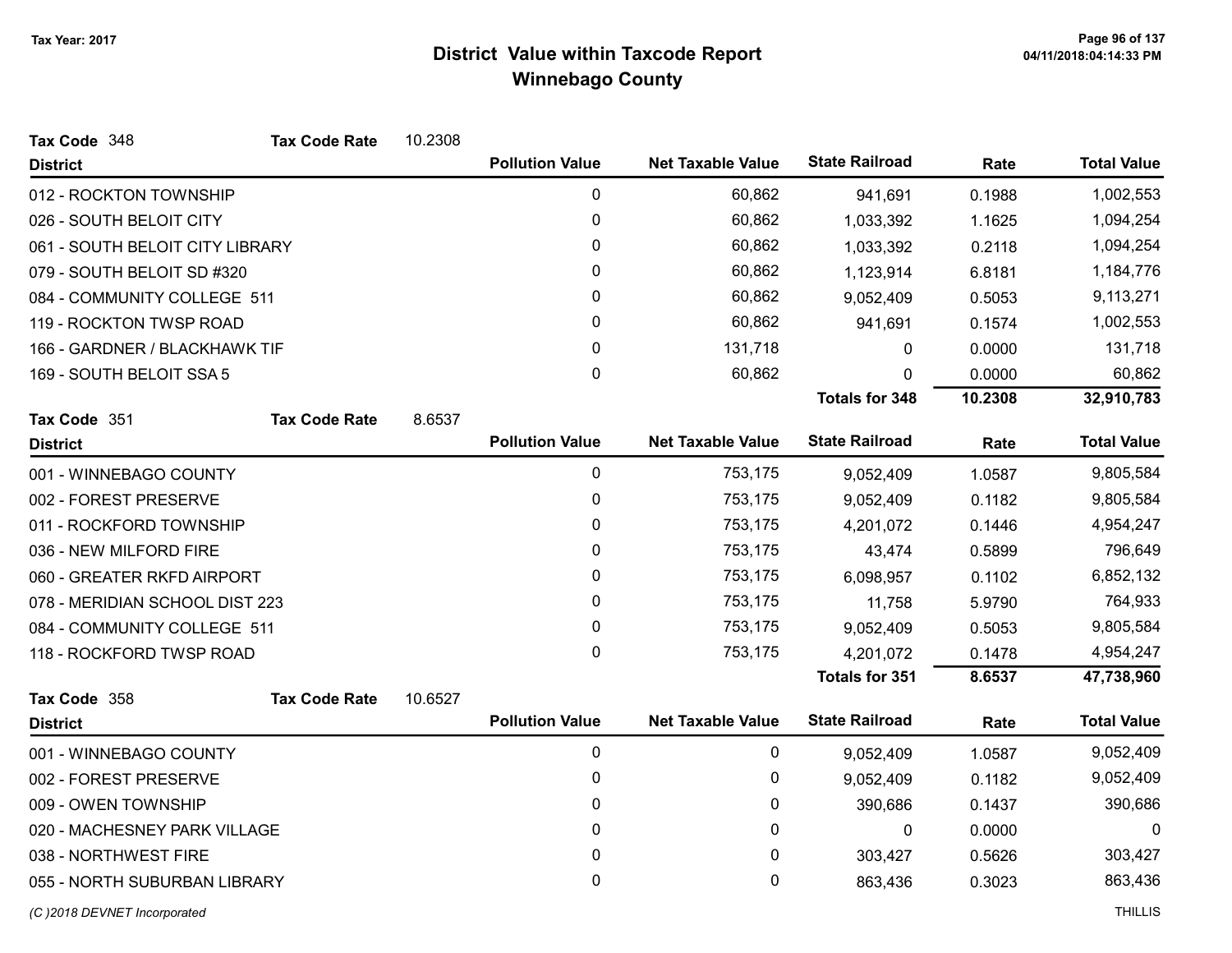| Tax Code 358                      | <b>Tax Code Rate</b> | 10.6527 |                        |                          |                       |         |                    |
|-----------------------------------|----------------------|---------|------------------------|--------------------------|-----------------------|---------|--------------------|
| <b>District</b>                   |                      |         | <b>Pollution Value</b> | <b>Net Taxable Value</b> | <b>State Railroad</b> | Rate    | <b>Total Value</b> |
| 060 - GREATER RKFD AIRPORT        |                      |         | 0                      | 0                        | 6,098,957             | 0.1102  | 6,098,957          |
| 076 - ROCKFORD SCHOOL DIST 205    |                      |         | 0                      | 0                        | 5,364,189             | 7.6496  | 5,364,189          |
| 084 - COMMUNITY COLLEGE 511       |                      |         | 0                      | 0                        | 9,052,409             | 0.5053  | 9,052,409          |
| 116 - OWEN TWSP ROAD              |                      |         | $\mathbf{0}$           | 0                        | 390,686               | 0.2021  | 390,686            |
| 156 - OLDE RIVER RIDGE PLAT 6 SSA |                      |         | 0                      | 0                        | 0                     | 0.0000  | 0                  |
|                                   |                      |         |                        |                          | <b>Totals for 358</b> | 10.6527 | 40,568,608         |
| Tax Code 359                      | <b>Tax Code Rate</b> | 10.6527 |                        |                          |                       |         |                    |
| <b>District</b>                   |                      |         | <b>Pollution Value</b> | <b>Net Taxable Value</b> | <b>State Railroad</b> | Rate    | <b>Total Value</b> |
| 001 - WINNEBAGO COUNTY            |                      |         | 0                      | 3,489                    | 9,052,409             | 1.0587  | 9,055,898          |
| 002 - FOREST PRESERVE             |                      |         | 0                      | 3,489                    | 9,052,409             | 0.1182  | 9,055,898          |
| 009 - OWEN TOWNSHIP               |                      | 0       | 3,489                  | 390,686                  | 0.1437                | 394,175 |                    |
| 020 - MACHESNEY PARK VILLAGE      |                      | 0       | 3,489                  | 0                        | 0.0000                | 3,489   |                    |
| 038 - NORTHWEST FIRE              |                      | 0       | 3,489                  | 303,427                  | 0.5626                | 306,916 |                    |
| 055 - NORTH SUBURBAN LIBRARY      |                      | 0       | 3,489                  | 863,436                  | 0.3023                | 866,925 |                    |
| 060 - GREATER RKFD AIRPORT        |                      |         | 0                      | 3,489                    | 6,098,957             | 0.1102  | 6,102,446          |
| 076 - ROCKFORD SCHOOL DIST 205    |                      |         | 0                      | 3,489                    | 5,364,189             | 7.6496  | 5,367,678          |
| 084 - COMMUNITY COLLEGE 511       |                      |         | 0                      | 3,489                    | 9,052,409             | 0.5053  | 9,055,898          |
| 116 - OWEN TWSP ROAD              |                      |         | 0                      | 3,489                    | 390,686               | 0.2021  | 394,175            |
| 156 - OLDE RIVER RIDGE PLAT 6 SSA |                      |         | $\mathbf{0}$           | 3,489                    | 0                     | 0.0000  | 3,489              |
|                                   |                      |         |                        |                          | <b>Totals for 359</b> | 10.6527 | 40,606,987         |
| Tax Code 360                      | <b>Tax Code Rate</b> | 10.2402 |                        |                          |                       |         |                    |
| <b>District</b>                   |                      |         | <b>Pollution Value</b> | <b>Net Taxable Value</b> | <b>State Railroad</b> | Rate    | <b>Total Value</b> |
| 001 - WINNEBAGO COUNTY            |                      |         | 0                      | 0                        | 9,052,409             | 1.0587  | 9,052,409          |
| 002 - FOREST PRESERVE             |                      |         | 0                      | 0                        | 9,052,409             | 0.1182  | 9,052,409          |
| 009 - OWEN TOWNSHIP               |                      |         | 0                      | 0                        | 390,686               | 0.1437  | 390,686            |
| 038 - NORTHWEST FIRE              |                      |         | 0                      | 0                        | 303,427               | 0.5626  | 303,427            |
| 076 - ROCKFORD SCHOOL DIST 205    |                      |         | 0                      | 0                        | 5,364,189             | 7.6496  | 5,364,189          |
| 084 - COMMUNITY COLLEGE 511       |                      |         | 0                      | 0                        | 9,052,409             | 0.5053  | 9,052,409          |
| (C) 2018 DEVNET Incorporated      |                      |         |                        |                          |                       |         | <b>THILLIS</b>     |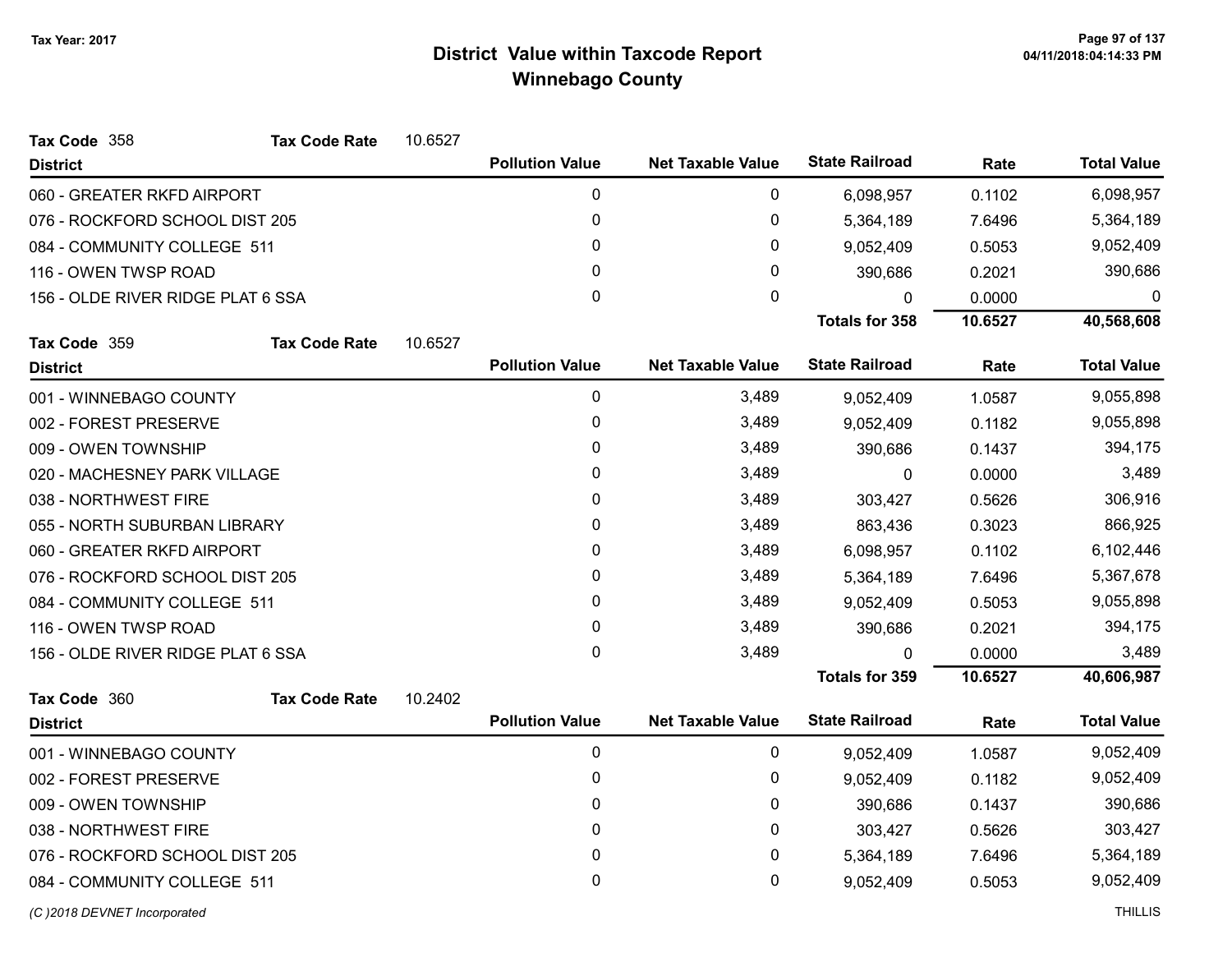| Tax Code 360                   | <b>Tax Code Rate</b> | 10.2402 |                        |                          |                       |           |                    |
|--------------------------------|----------------------|---------|------------------------|--------------------------|-----------------------|-----------|--------------------|
| <b>District</b>                |                      |         | <b>Pollution Value</b> | <b>Net Taxable Value</b> | <b>State Railroad</b> | Rate      | <b>Total Value</b> |
| 116 - OWEN TWSP ROAD           |                      |         | $\pmb{0}$              | 0                        | 390,686               | 0.2021    | 390,686            |
|                                |                      |         |                        |                          | <b>Totals for 360</b> | 10.2402   | 33,606,215         |
| Tax Code 361                   | <b>Tax Code Rate</b> | 13.7526 |                        |                          |                       |           |                    |
| <b>District</b>                |                      |         | <b>Pollution Value</b> | <b>Net Taxable Value</b> | <b>State Railroad</b> | Rate      | <b>Total Value</b> |
| 001 - WINNEBAGO COUNTY         |                      |         | 0                      | 3,387                    | 9,052,409             | 1.0587    | 9,055,796          |
| 002 - FOREST PRESERVE          |                      |         | $\pmb{0}$              | 3,387                    | 9,052,409             | 0.1182    | 9,055,796          |
| 009 - OWEN TOWNSHIP            |                      |         | 0                      | 3,387                    | 390,686               | 0.1437    | 394,073            |
| 023 - ROCKFORD CITY            |                      |         | $\mathbf{0}$           | 3,387                    | 3,513,129             | 3.2517    | 3,516,516          |
| 051 - ROCK RIVER WATER REC     |                      | 0       | 3,387                  | 4,747,761                | 0.2040                | 4,751,148 |                    |
| 059 - ROCKFORD CITY LIBRARY    |                      | 0       | 3,387                  | 3,513,129                | 0.5091                | 3,516,516 |                    |
| 060 - GREATER RKFD AIRPORT     |                      |         | 0                      | 3,387                    | 6,098,957             | 0.1102    | 6,102,344          |
| 076 - ROCKFORD SCHOOL DIST 205 |                      | 0       | 3,387                  | 5,364,189                | 7.6496                | 5,367,576 |                    |
| 084 - COMMUNITY COLLEGE 511    |                      | 0       | 3,387                  | 9,052,409                | 0.5053                | 9,055,796 |                    |
| 116 - OWEN TWSP ROAD           |                      |         | 0                      | 3,387                    | 390,686               | 0.2021    | 394,073            |
|                                |                      |         |                        |                          | <b>Totals for 361</b> | 13.7526   | 51,209,634         |
| Tax Code 362                   | <b>Tax Code Rate</b> | 9.1596  |                        |                          |                       |           |                    |
| <b>District</b>                |                      |         | <b>Pollution Value</b> | <b>Net Taxable Value</b> | <b>State Railroad</b> | Rate      | <b>Total Value</b> |
| 001 - WINNEBAGO COUNTY         |                      |         | 0                      | 819,129                  | 9,052,409             | 1.0587    | 9,871,538          |
| 002 - FOREST PRESERVE          |                      |         | $\pmb{0}$              | 819,129                  | 9,052,409             | 0.1182    | 9,871,538          |
| 009 - OWEN TOWNSHIP            |                      |         | 0                      | 819,129                  | 390,686               | 0.1437    | 1,209,815          |
| 038 - NORTHWEST FIRE           |                      |         | $\mathbf{0}$           | 819,129                  | 303,427               | 0.5626    | 1,122,556          |
| 074 - ROCKTON SCHOOL DIST 140  |                      |         | 0                      | 819,129                  | 421,756               | 3.7926    | 1,240,885          |
| 077 - HONONEGAH HIGH SD #207   |                      |         | $\pmb{0}$              | 819,129                  | 511,268               | 2.7764    | 1,330,397          |
| 084 - COMMUNITY COLLEGE 511    |                      |         | $\pmb{0}$              | 819,129                  | 9,052,409             | 0.5053    | 9,871,538          |
| 116 - OWEN TWSP ROAD           |                      |         | 0                      | 819,129                  | 390,686               | 0.2021    | 1,209,815          |
|                                |                      |         |                        |                          | <b>Totals for 362</b> | 9.1596    | 35,728,082         |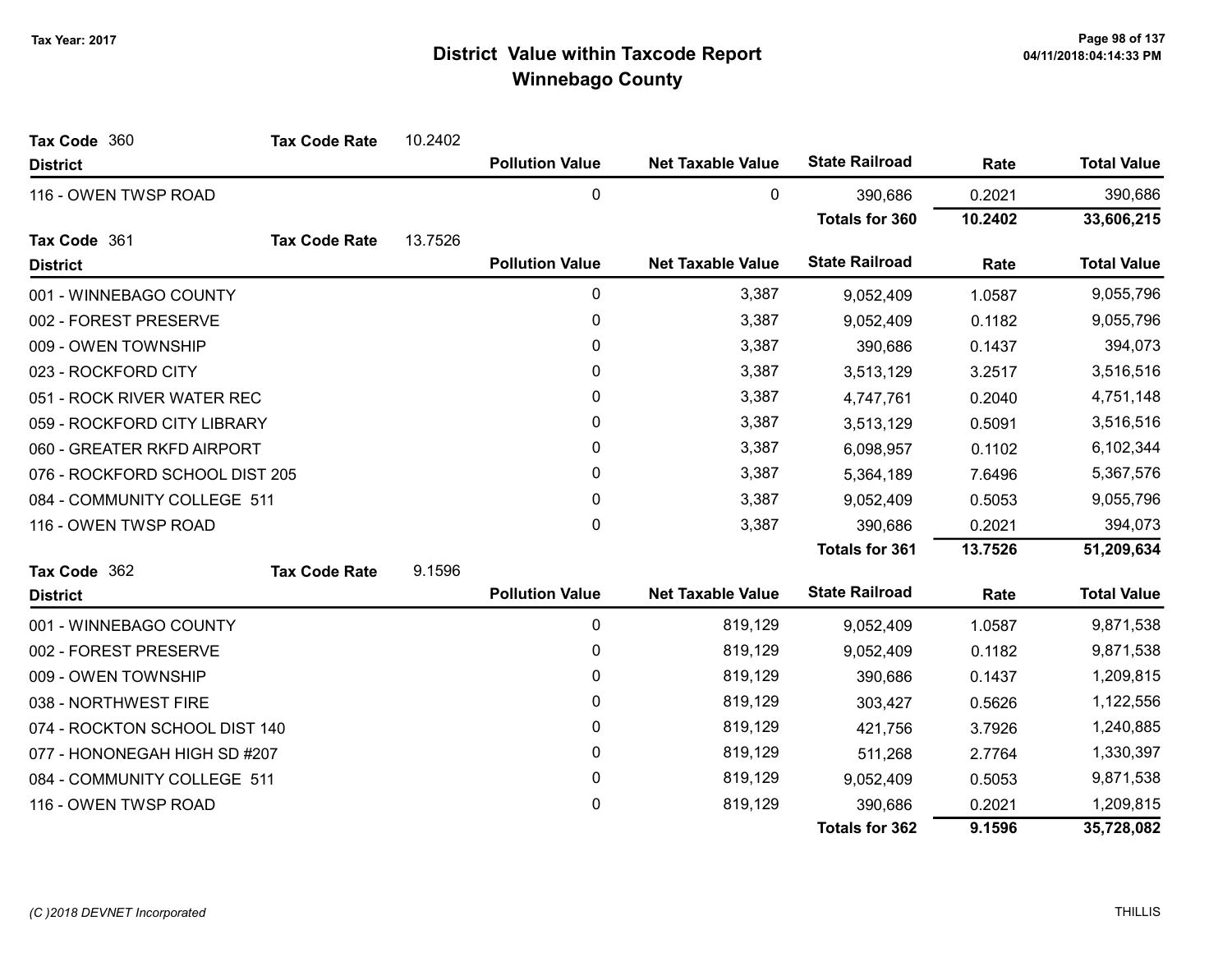| Tax Code 363                  | <b>Tax Code Rate</b> | 9.5409  |                        |                          |                       |           |                    |
|-------------------------------|----------------------|---------|------------------------|--------------------------|-----------------------|-----------|--------------------|
| <b>District</b>               |                      |         | <b>Pollution Value</b> | <b>Net Taxable Value</b> | <b>State Railroad</b> | Rate      | <b>Total Value</b> |
| 001 - WINNEBAGO COUNTY        |                      |         | $\pmb{0}$              | 42,779                   | 9,052,409             | 1.0587    | 9,095,188          |
| 002 - FOREST PRESERVE         |                      |         | 0                      | 42,779                   | 9,052,409             | 0.1182    | 9,095,188          |
| 009 - OWEN TOWNSHIP           |                      |         | $\mathbf{0}$           | 42,779                   | 390,686               | 0.1437    | 433,465            |
| 038 - NORTHWEST FIRE          |                      |         | 0                      | 42,779                   | 303,427               | 0.5626    | 346,206            |
| 058 - WINNEBAGO LIBRARY       |                      |         | 0                      | 42,779                   | 0                     | 0.2160    | 42,779             |
| 082 - WINNEBAGO UNIT SD #323  |                      | 0       | 42,779                 | 1,526,187                | 6.7343                | 1,568,966 |                    |
| 084 - COMMUNITY COLLEGE 511   |                      |         | 0                      | 42,779                   | 9,052,409             | 0.5053    | 9,095,188          |
| 116 - OWEN TWSP ROAD          |                      |         | $\mathbf 0$            | 42,779                   | 390,686               | 0.2021    | 433,465            |
|                               |                      |         |                        |                          | <b>Totals for 363</b> | 9.5409    | 30,110,445         |
| Tax Code 364                  | <b>Tax Code Rate</b> | 9.3223  |                        |                          |                       |           |                    |
| <b>District</b>               |                      |         | <b>Pollution Value</b> | <b>Net Taxable Value</b> | <b>State Railroad</b> | Rate      | <b>Total Value</b> |
| 001 - WINNEBAGO COUNTY        |                      |         | $\mathbf 0$            | 212,258                  | 9,052,409             | 1.0587    | 9,264,667          |
| 002 - FOREST PRESERVE         |                      |         | $\pmb{0}$              | 212,258                  | 9,052,409             | 0.1182    | 9,264,667          |
| 009 - OWEN TOWNSHIP           |                      |         | $\mathbf{0}$           | 212,258                  | 390,686               | 0.1437    | 602,944            |
| 041 - ROCKTON FIRE            |                      |         | 0                      | 212,258                  | 453,487               | 0.7253    | 665,745            |
| 074 - ROCKTON SCHOOL DIST 140 |                      |         | 0                      | 212,258                  | 421,756               | 3.7926    | 634,014            |
| 077 - HONONEGAH HIGH SD #207  |                      |         | 0                      | 212,258                  | 511,268               | 2.7764    | 723,526            |
| 084 - COMMUNITY COLLEGE 511   |                      |         | 0                      | 212,258                  | 9,052,409             | 0.5053    | 9,264,667          |
| 116 - OWEN TWSP ROAD          |                      |         | 0                      | 212,258                  | 390,686               | 0.2021    | 602,944            |
|                               |                      |         |                        |                          | <b>Totals for 364</b> | 9.3223    | 31,023,174         |
| Tax Code 365                  | <b>Tax Code Rate</b> | 10.8567 |                        |                          |                       |           |                    |
| <b>District</b>               |                      |         | <b>Pollution Value</b> | <b>Net Taxable Value</b> | <b>State Railroad</b> | Rate      | <b>Total Value</b> |
| 001 - WINNEBAGO COUNTY        |                      |         | 0                      | 10,497,758               | 9,052,409             | 1.0587    | 19,550,167         |
| 002 - FOREST PRESERVE         |                      |         | 0                      | 10,497,758               | 9,052,409             | 0.1182    | 19,550,167         |
| 009 - OWEN TOWNSHIP           |                      |         | $\pmb{0}$              | 10,497,758               | 390,686               | 0.1437    | 10,888,444         |
| 020 - MACHESNEY PARK VILLAGE  |                      |         | 0                      | 10,497,758               | 0                     | 0.0000    | 10,497,758         |
| 038 - NORTHWEST FIRE          |                      |         | 0                      | 10,497,758               | 303,427               | 0.5626    | 10,801,185         |
| 051 - ROCK RIVER WATER REC    |                      |         | 0                      | 10,497,758               | 4,747,761             | 0.2040    | 15,245,519         |
| (C) 2018 DEVNET Incorporated  |                      |         |                        |                          |                       |           | <b>THILLIS</b>     |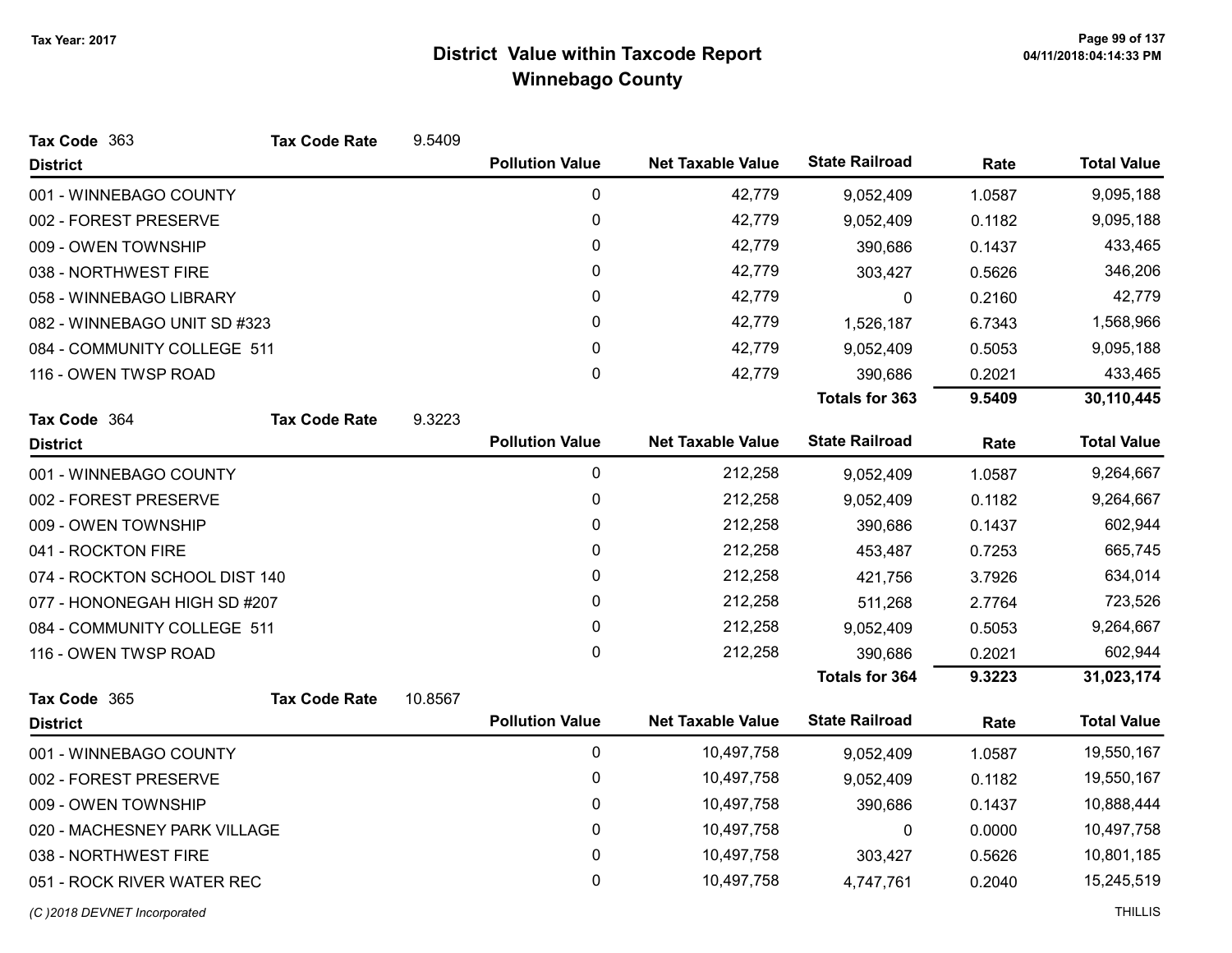| Tax Code 365                   | <b>Tax Code Rate</b> | 10.8567   |                        |                          |                       |           |                    |
|--------------------------------|----------------------|-----------|------------------------|--------------------------|-----------------------|-----------|--------------------|
| <b>District</b>                |                      |           | <b>Pollution Value</b> | <b>Net Taxable Value</b> | <b>State Railroad</b> | Rate      | <b>Total Value</b> |
| 055 - NORTH SUBURBAN LIBRARY   |                      |           | 0                      | 10,497,758               | 863,436               | 0.3023    | 11,361,194         |
| 060 - GREATER RKFD AIRPORT     |                      |           | 0                      | 10,497,758               | 6,098,957             | 0.1102    | 16,596,715         |
| 076 - ROCKFORD SCHOOL DIST 205 |                      |           | 0                      | 10,497,758               | 5,364,189             | 7.6496    | 15,861,947         |
| 084 - COMMUNITY COLLEGE 511    |                      |           | 0                      | 10,497,758               | 9,052,409             | 0.5053    | 19,550,167         |
| 116 - OWEN TWSP ROAD           |                      |           | $\mathbf 0$            | 10,497,758               | 390,686               | 0.2021    | 10,888,444         |
|                                |                      |           |                        |                          | <b>Totals for 365</b> | 10.8567   | 160,791,707        |
| Tax Code 366                   | <b>Tax Code Rate</b> | 11.1693   |                        |                          |                       |           |                    |
| <b>District</b>                |                      |           | <b>Pollution Value</b> | <b>Net Taxable Value</b> | <b>State Railroad</b> | Rate      | <b>Total Value</b> |
| 001 - WINNEBAGO COUNTY         |                      |           | 0                      | 651,260                  | 9,052,409             | 1.0587    | 9,703,669          |
| 002 - FOREST PRESERVE          |                      | $\pmb{0}$ | 651,260                | 9,052,409                | 0.1182                | 9,703,669 |                    |
| 004 - CHERRY VALLEY TOWNSHIP   |                      |           | 0                      | 651,260                  | 1,507,199             | 0.1401    | 2,158,459          |
| 031 - CHERRY VALLEY FIRE       |                      |           | $\pmb{0}$              | 651,260                  | 828,716               | 1.0261    | 1,479,976          |
| 054 - CHERRY VALLEY LIBRARY    |                      |           | 0                      | 651,260                  | 954,912               | 0.3974    | 1,606,172          |
| 076 - ROCKFORD SCHOOL DIST 205 |                      |           | 0                      | 651,260                  | 5,364,189             | 7.6496    | 6,015,449          |
| 084 - COMMUNITY COLLEGE 511    |                      |           | 0                      | 651,260                  | 9,052,409             | 0.5053    | 9,703,669          |
| 111 - CHERRY VALLEY TWSP ROAD  |                      |           | $\mathbf 0$            | 651,260                  | 1,507,199             | 0.2739    | 2,158,459          |
|                                |                      |           |                        |                          | <b>Totals for 366</b> | 11.1693   | 42,529,522         |
| Tax Code 367                   | <b>Tax Code Rate</b> | 9.9830    |                        |                          |                       |           |                    |
| <b>District</b>                |                      |           | <b>Pollution Value</b> | <b>Net Taxable Value</b> | <b>State Railroad</b> | Rate      | <b>Total Value</b> |
| 001 - WINNEBAGO COUNTY         |                      |           | $\pmb{0}$              | 100,378                  | 9,052,409             | 1.0587    | 9,152,787          |
| 002 - FOREST PRESERVE          |                      |           | 0                      | 100,378                  | 9,052,409             | 0.1182    | 9,152,787          |
| 004 - CHERRY VALLEY TOWNSHIP   |                      |           | $\mathbf{0}$           | 100,378                  | 1,507,199             | 0.1401    | 1,607,577          |
| 031 - CHERRY VALLEY FIRE       |                      |           | 0                      | 100,378                  | 828,716               | 1.0261    | 929,094            |
| 054 - CHERRY VALLEY LIBRARY    |                      |           | 0                      | 100,378                  | 954,912               | 0.3974    | 1,055,290          |
| 083 - HIAWATHA SCHOOL DIST 426 |                      |           | 0                      | 100,378                  | 0                     | 6.3032    | 100,378            |
| 085 - COMMUNITY COLLEGE 523    |                      |           | $\pmb{0}$              | 100,378                  | $\mathbf{0}$          | 0.6654    | 100,378            |
| 111 - CHERRY VALLEY TWSP ROAD  |                      |           | $\pmb{0}$              | 100,378                  | 1,507,199             | 0.2739    | 1,607,577          |
|                                |                      |           |                        |                          | <b>Totals for 367</b> | 9.9830    | 23,705,868         |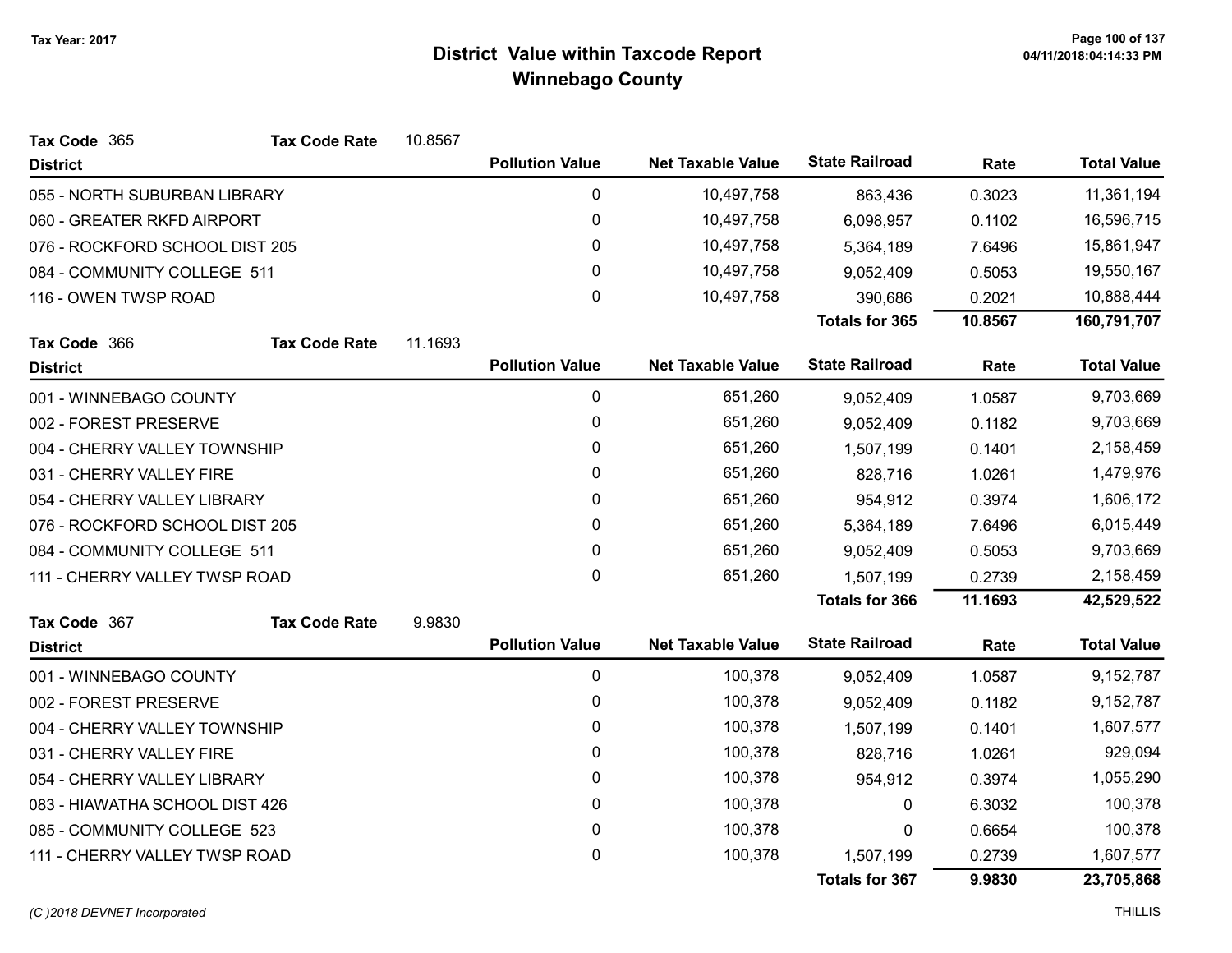| Tax Code 368                   | <b>Tax Code Rate</b> | 10.6527      |                        |                          |                       |           |                    |
|--------------------------------|----------------------|--------------|------------------------|--------------------------|-----------------------|-----------|--------------------|
| <b>District</b>                |                      |              | <b>Pollution Value</b> | <b>Net Taxable Value</b> | <b>State Railroad</b> | Rate      | <b>Total Value</b> |
| 001 - WINNEBAGO COUNTY         |                      |              | 0                      | 0                        | 9,052,409             | 1.0587    | 9,052,409          |
| 002 - FOREST PRESERVE          |                      |              | 0                      | 0                        | 9,052,409             | 0.1182    | 9,052,409          |
| 009 - OWEN TOWNSHIP            |                      |              | 0                      | 0                        | 390,686               | 0.1437    | 390,686            |
| 020 - MACHESNEY PARK VILLAGE   |                      | 0            | 0                      | $\mathbf 0$              | 0.0000                | $\Omega$  |                    |
| 038 - NORTHWEST FIRE           |                      | 0            | 0                      | 303,427                  | 0.5626                | 303,427   |                    |
| 055 - NORTH SUBURBAN LIBRARY   |                      |              | 0                      | 0                        | 863,436               | 0.3023    | 863,436            |
| 060 - GREATER RKFD AIRPORT     |                      |              | 0                      | 0                        | 6,098,957             | 0.1102    | 6,098,957          |
| 076 - ROCKFORD SCHOOL DIST 205 |                      |              | 0                      | 0                        | 5,364,189             | 7.6496    | 5,364,189          |
| 084 - COMMUNITY COLLEGE 511    |                      | $\mathbf{0}$ | 0                      | 9,052,409                | 0.5053                | 9,052,409 |                    |
| 116 - OWEN TWSP ROAD           |                      |              | $\pmb{0}$              | 0                        | 390,686               | 0.2021    | 390,686            |
|                                |                      |              |                        |                          | <b>Totals for 368</b> | 10.6527   | 40,568,608         |
| Tax Code 369                   | <b>Tax Code Rate</b> | 10.8567      |                        |                          |                       |           |                    |
| <b>District</b>                |                      |              | <b>Pollution Value</b> | <b>Net Taxable Value</b> | <b>State Railroad</b> | Rate      | <b>Total Value</b> |
| 001 - WINNEBAGO COUNTY         |                      |              | 0                      | 104,187                  | 9,052,409             | 1.0587    | 9,156,596          |
| 002 - FOREST PRESERVE          |                      |              | 0                      | 104,187                  | 9,052,409             | 0.1182    | 9,156,596          |
| 009 - OWEN TOWNSHIP            |                      |              | 0                      | 104,187                  | 390,686               | 0.1437    | 494,873            |
| 038 - NORTHWEST FIRE           |                      |              | 0                      | 104,187                  | 303,427               | 0.5626    | 407,614            |
| 051 - ROCK RIVER WATER REC     |                      |              | 0                      | 104,187                  | 4,747,761             | 0.2040    | 4,851,948          |
| 055 - NORTH SUBURBAN LIBRARY   |                      |              | 0                      | 104,187                  | 863,436               | 0.3023    | 967,623            |
| 060 - GREATER RKFD AIRPORT     |                      |              | 0                      | 104,187                  | 6,098,957             | 0.1102    | 6,203,144          |
| 076 - ROCKFORD SCHOOL DIST 205 |                      |              | 0                      | 104,187                  | 5,364,189             | 7.6496    | 5,468,376          |
| 084 - COMMUNITY COLLEGE 511    |                      |              | 0                      | 104,187                  | 9,052,409             | 0.5053    | 9,156,596          |
| 116 - OWEN TWSP ROAD           |                      |              | 0                      | 104,187                  | 390,686               | 0.2021    | 494,873            |
|                                |                      |              |                        |                          | <b>Totals for 369</b> | 10.8567   | 46,358,239         |
| Tax Code 370                   | <b>Tax Code Rate</b> | 11.8588      |                        |                          |                       |           |                    |
| <b>District</b>                |                      |              | <b>Pollution Value</b> | <b>Net Taxable Value</b> | <b>State Railroad</b> | Rate      | <b>Total Value</b> |
| 001 - WINNEBAGO COUNTY         |                      |              | 0                      | 0                        | 9,052,409             | 1.0587    | 9,052,409          |
| 002 - FOREST PRESERVE          |                      |              | 0                      | 0                        | 9,052,409             | 0.1182    | 9,052,409          |
| (C) 2018 DEVNET Incorporated   |                      |              |                        |                          |                       |           | <b>THILLIS</b>     |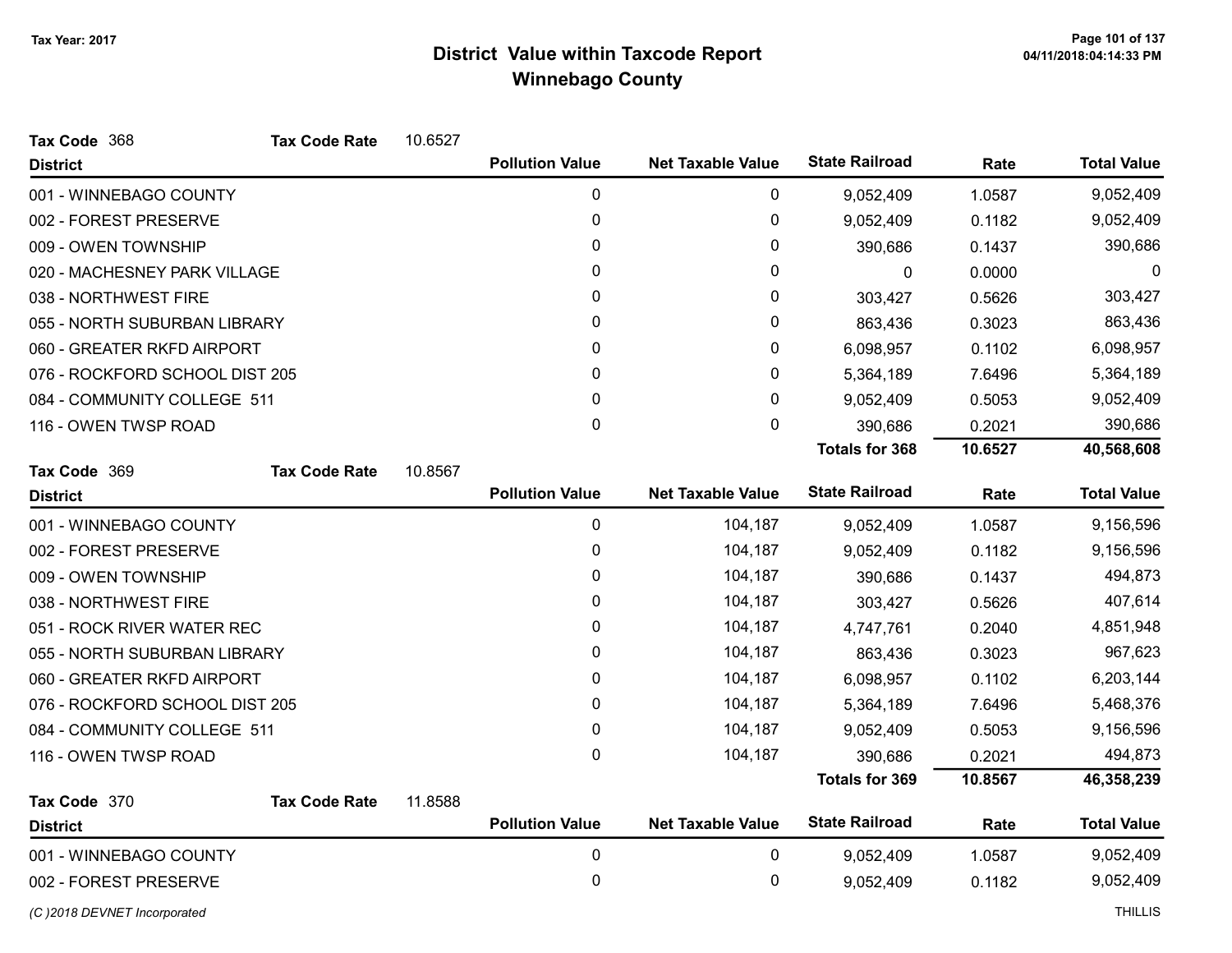| Tax Code 370                   | <b>Tax Code Rate</b> | 11.8588 |                        |                          |                       |         |                    |
|--------------------------------|----------------------|---------|------------------------|--------------------------|-----------------------|---------|--------------------|
| <b>District</b>                |                      |         | <b>Pollution Value</b> | <b>Net Taxable Value</b> | <b>State Railroad</b> | Rate    | <b>Total Value</b> |
| 011 - ROCKFORD TOWNSHIP        |                      |         | 0                      | 0                        | 4,201,072             | 0.1446  | 4,201,072          |
| 021 - NEW MILFORD VILLAGE      |                      |         | $\pmb{0}$              | 0                        | $\mathbf 0$           | 0.0000  | 0                  |
| 036 - NEW MILFORD FIRE         |                      |         | 0                      | 0                        | 43,474                | 0.5899  | 43,474             |
| 046 - ROCKFORD PARK DISTRICT   |                      |         | 0                      | 0                        | 4,439,372             | 1.1371  | 4,439,372          |
| 054 - CHERRY VALLEY LIBRARY    |                      |         | 0                      | 0                        | 954,912               | 0.3974  | 954,912            |
| 060 - GREATER RKFD AIRPORT     |                      |         | 0                      | 0                        | 6,098,957             | 0.1102  | 6,098,957          |
| 076 - ROCKFORD SCHOOL DIST 205 |                      |         | 0                      | 0                        | 5,364,189             | 7.6496  | 5,364,189          |
| 084 - COMMUNITY COLLEGE 511    |                      |         | 0                      | 0                        | 9,052,409             | 0.5053  | 9,052,409          |
| 118 - ROCKFORD TWSP ROAD       |                      |         | $\pmb{0}$              | 0                        | 4,201,072             | 0.1478  | 4,201,072          |
|                                |                      |         |                        |                          | <b>Totals for 370</b> | 11.8588 | 52,460,275         |
| Tax Code 372                   | <b>Tax Code Rate</b> | 12.0628 |                        |                          |                       |         |                    |
| <b>District</b>                |                      |         | <b>Pollution Value</b> | <b>Net Taxable Value</b> | <b>State Railroad</b> | Rate    | <b>Total Value</b> |
| 001 - WINNEBAGO COUNTY         |                      |         | 0                      | 3,529,454                | 9,052,409             | 1.0587  | 12,581,863         |
| 002 - FOREST PRESERVE          |                      |         | 0                      | 3,529,454                | 9,052,409             | 0.1182  | 12,581,863         |
| 011 - ROCKFORD TOWNSHIP        |                      |         | 0                      | 3,529,454                | 4,201,072             | 0.1446  | 7,730,526          |
| 021 - NEW MILFORD VILLAGE      |                      |         | 0                      | 3,529,454                | 0                     | 0.0000  | 3,529,454          |
| 036 - NEW MILFORD FIRE         |                      |         | 0                      | 3,529,454                | 43,474                | 0.5899  | 3,572,928          |
| 046 - ROCKFORD PARK DISTRICT   |                      |         | 0                      | 3,529,454                | 4,439,372             | 1.1371  | 7,968,826          |
| 051 - ROCK RIVER WATER REC     |                      |         | $\pmb{0}$              | 3,529,454                | 4,747,761             | 0.2040  | 8,277,215          |
| 054 - CHERRY VALLEY LIBRARY    |                      |         | 0                      | 3,529,454                | 954,912               | 0.3974  | 4,484,366          |
| 060 - GREATER RKFD AIRPORT     |                      |         | 0                      | 3,529,454                | 6,098,957             | 0.1102  | 9,628,411          |
| 076 - ROCKFORD SCHOOL DIST 205 |                      |         | 0                      | 3,529,454                | 5,364,189             | 7.6496  | 8,893,643          |
| 084 - COMMUNITY COLLEGE 511    |                      |         | 0                      | 3,529,454                | 9,052,409             | 0.5053  | 12,581,863         |
| 118 - ROCKFORD TWSP ROAD       |                      |         | 0                      | 3,529,454                | 4,201,072             | 0.1478  | 7,730,526          |
|                                |                      |         |                        |                          | <b>Totals for 372</b> | 12.0628 | 99,561,484         |
| Tax Code 373                   | <b>Tax Code Rate</b> | 10.5283 |                        |                          |                       |         |                    |
| <b>District</b>                |                      |         | <b>Pollution Value</b> | <b>Net Taxable Value</b> | <b>State Railroad</b> | Rate    | <b>Total Value</b> |
| 001 - WINNEBAGO COUNTY         |                      |         | $\pmb{0}$              | 1,638,679                | 9,052,409             | 1.0587  | 10,691,088         |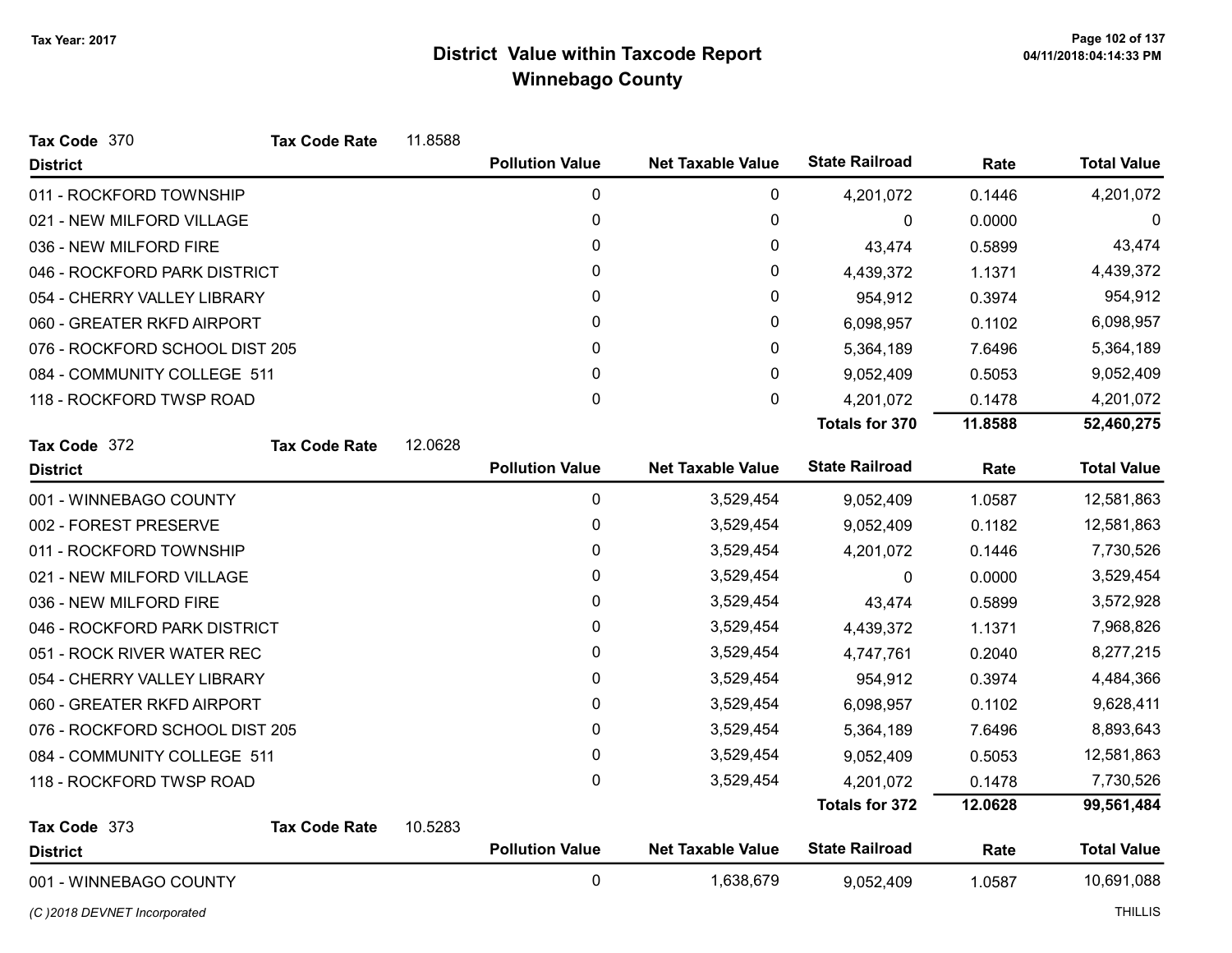| Tax Code 373                   | <b>Tax Code Rate</b> | 10.5283     |                        |                          |                       |           |                    |
|--------------------------------|----------------------|-------------|------------------------|--------------------------|-----------------------|-----------|--------------------|
| <b>District</b>                |                      |             | <b>Pollution Value</b> | <b>Net Taxable Value</b> | <b>State Railroad</b> | Rate      | <b>Total Value</b> |
| 002 - FOREST PRESERVE          |                      |             | 0                      | 1,638,679                | 9,052,409             | 0.1182    | 10,691,088         |
| 011 - ROCKFORD TOWNSHIP        |                      |             | $\mathbf 0$            | 1,638,679                | 4,201,072             | 0.1446    | 5,839,751          |
| 021 - NEW MILFORD VILLAGE      |                      |             | $\pmb{0}$              | 1,638,679                | 0                     | 0.0000    | 1,638,679          |
| 036 - NEW MILFORD FIRE         |                      |             | $\mathbf{0}$           | 1,638,679                | 43,474                | 0.5899    | 1,682,153          |
| 051 - ROCK RIVER WATER REC     |                      |             | $\mathbf 0$            | 1,638,679                | 4,747,761             | 0.2040    | 6,386,440          |
| 060 - GREATER RKFD AIRPORT     |                      |             | 0                      | 1,638,679                | 6,098,957             | 0.1102    | 7,737,636          |
| 076 - ROCKFORD SCHOOL DIST 205 |                      |             | 0                      | 1,638,679                | 5,364,189             | 7.6496    | 7,002,868          |
| 084 - COMMUNITY COLLEGE 511    |                      |             | 0                      | 1,638,679                | 9,052,409             | 0.5053    | 10,691,088         |
| 118 - ROCKFORD TWSP ROAD       |                      | $\mathbf 0$ | 1,638,679              | 4,201,072                | 0.1478                | 5,839,751 |                    |
|                                |                      |             |                        |                          | Totals for 373        | 10.5283   | 68,200,542         |
| Tax Code 374                   | <b>Tax Code Rate</b> | 12.2950     |                        |                          |                       |           |                    |
| <b>District</b>                |                      |             | <b>Pollution Value</b> | <b>Net Taxable Value</b> | <b>State Railroad</b> | Rate      | <b>Total Value</b> |
| 001 - WINNEBAGO COUNTY         |                      |             | 0                      | 1,006,488                | 9,052,409             | 1.0587    | 10,058,897         |
| 002 - FOREST PRESERVE          |                      |             | 0                      | 1,006,488                | 9,052,409             | 0.1182    | 10,058,897         |
| 011 - ROCKFORD TOWNSHIP        |                      |             | 0                      | 1,006,488                | 4,201,072             | 0.1446    | 5,207,560          |
| 017 - CHERRY VALLEY VILLAGE    |                      |             | 0                      | 1,006,488                | 174,165               | 0.0000    | 1,180,653          |
| 031 - CHERRY VALLEY FIRE       |                      |             | 0                      | 1,006,488                | 828,716               | 1.0261    | 1,835,204          |
| 046 - ROCKFORD PARK DISTRICT   |                      |             | 0                      | 1,006,488                | 4,439,372             | 1.1371    | 5,445,860          |
| 054 - CHERRY VALLEY LIBRARY    |                      |             | 0                      | 1,006,488                | 954,912               | 0.3974    | 1,961,400          |
| 060 - GREATER RKFD AIRPORT     |                      |             | 0                      | 1,006,488                | 6,098,957             | 0.1102    | 7,105,445          |
| 076 - ROCKFORD SCHOOL DIST 205 |                      |             | 0                      | 1,006,488                | 5,364,189             | 7.6496    | 6,370,677          |
| 084 - COMMUNITY COLLEGE 511    |                      |             | 0                      | 1,006,488                | 9,052,409             | 0.5053    | 10,058,897         |
| 118 - ROCKFORD TWSP ROAD       |                      |             | $\mathbf 0$            | 1,006,488                | 4,201,072             | 0.1478    | 5,207,560          |
|                                |                      |             |                        |                          | <b>Totals for 374</b> | 12.2950   | 64,491,050         |
| Tax Code 378                   | <b>Tax Code Rate</b> | 12.4990     |                        |                          |                       |           |                    |
| <b>District</b>                |                      |             | <b>Pollution Value</b> | <b>Net Taxable Value</b> | <b>State Railroad</b> | Rate      | <b>Total Value</b> |
| 001 - WINNEBAGO COUNTY         |                      |             | $\mathbf 0$            | 44,038,874               | 9,052,409             | 1.0587    | 53,091,283         |
| 002 - FOREST PRESERVE          |                      |             | 0                      | 44,038,874               | 9,052,409             | 0.1182    | 53,091,283         |
| (C) 2018 DEVNET Incorporated   |                      |             |                        |                          |                       |           | <b>THILLIS</b>     |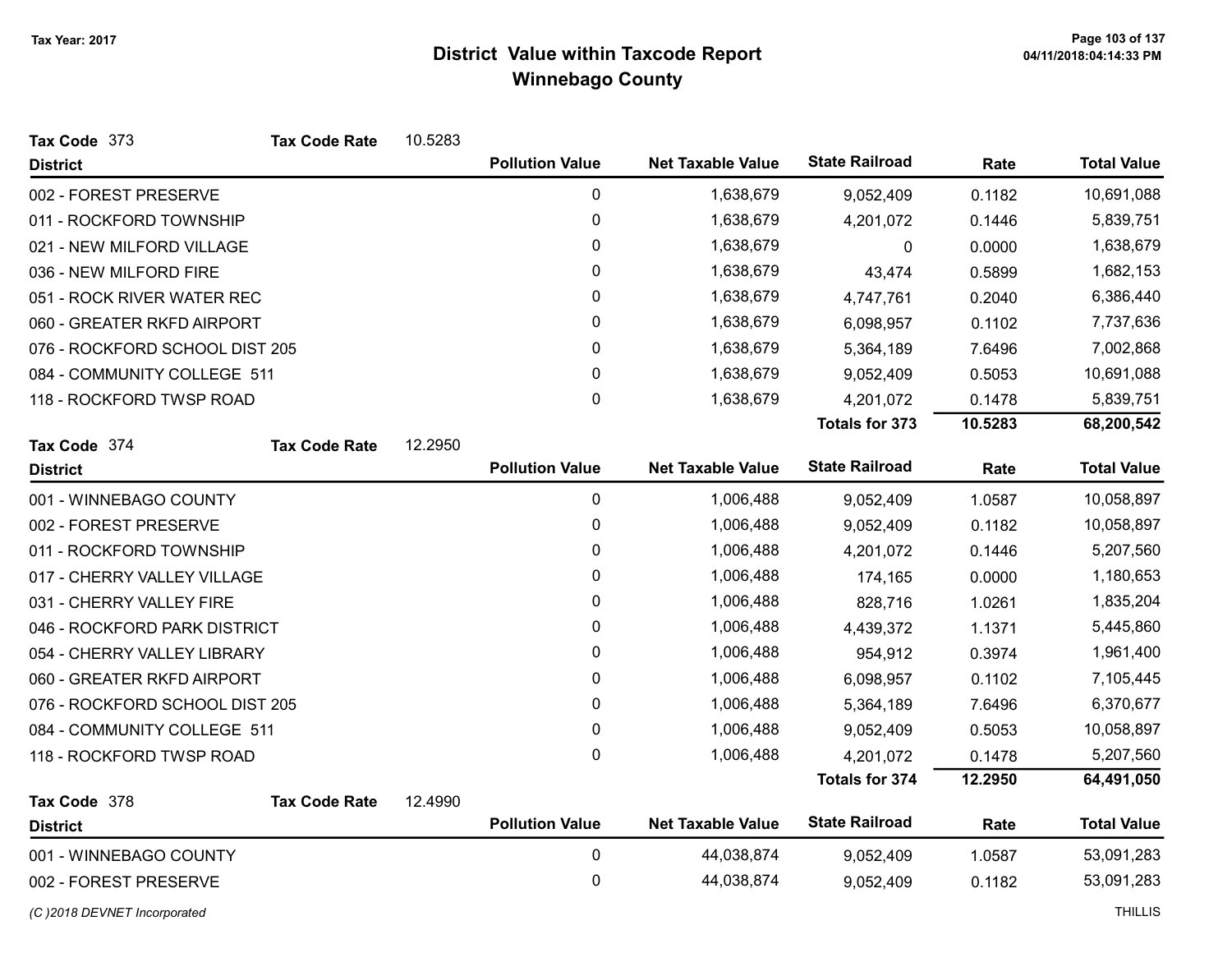| Tax Code 378                   | <b>Tax Code Rate</b> | 12.4990 |                        |                          |                       |         |                    |
|--------------------------------|----------------------|---------|------------------------|--------------------------|-----------------------|---------|--------------------|
| <b>District</b>                |                      |         | <b>Pollution Value</b> | <b>Net Taxable Value</b> | <b>State Railroad</b> | Rate    | <b>Total Value</b> |
| 011 - ROCKFORD TOWNSHIP        |                      |         | $\mathbf{0}$           | 44,038,874               | 4,201,072             | 0.1446  | 48,239,946         |
| 017 - CHERRY VALLEY VILLAGE    |                      |         | 0                      | 44,038,874               | 174,165               | 0.0000  | 44,213,039         |
| 031 - CHERRY VALLEY FIRE       |                      |         | 0                      | 44,038,874               | 828,716               | 1.0261  | 44,867,590         |
| 046 - ROCKFORD PARK DISTRICT   |                      |         | 0                      | 44,038,874               | 4,439,372             | 1.1371  | 48,478,246         |
| 051 - ROCK RIVER WATER REC     |                      |         | 0                      | 44,038,874               | 4,747,761             | 0.2040  | 48,786,635         |
| 054 - CHERRY VALLEY LIBRARY    |                      |         | $\mathbf 0$            | 44,038,874               | 954,912               | 0.3974  | 44,993,786         |
| 060 - GREATER RKFD AIRPORT     |                      |         | 0                      | 44,038,874               | 6,098,957             | 0.1102  | 50,137,831         |
| 076 - ROCKFORD SCHOOL DIST 205 |                      |         | 0                      | 44,038,874               | 5,364,189             | 7.6496  | 49,403,063         |
| 084 - COMMUNITY COLLEGE 511    |                      |         | 0                      | 44,038,874               | 9,052,409             | 0.5053  | 53,091,283         |
| 118 - ROCKFORD TWSP ROAD       |                      |         | 0                      | 44,038,874               | 4,201,072             | 0.1478  | 48,239,946         |
|                                |                      |         |                        |                          | <b>Totals for 378</b> | 12.4990 | 586,633,931        |
| Tax Code 379                   | <b>Tax Code Rate</b> | 10.3243 |                        |                          |                       |         |                    |
| <b>District</b>                |                      |         | <b>Pollution Value</b> | <b>Net Taxable Value</b> | <b>State Railroad</b> | Rate    | <b>Total Value</b> |
| 001 - WINNEBAGO COUNTY         |                      |         | 0                      | 738,550                  | 9,052,409             | 1.0587  | 9,790,959          |
| 002 - FOREST PRESERVE          |                      |         | 0                      | 738,550                  | 9,052,409             | 0.1182  | 9,790,959          |
| 011 - ROCKFORD TOWNSHIP        |                      |         | 0                      | 738,550                  | 4,201,072             | 0.1446  | 4,939,622          |
| 021 - NEW MILFORD VILLAGE      |                      |         | 0                      | 738,550                  | 0                     | 0.0000  | 738,550            |
| 036 - NEW MILFORD FIRE         |                      |         | 0                      | 738,550                  | 43,474                | 0.5899  | 782,024            |
| 060 - GREATER RKFD AIRPORT     |                      |         | 0                      | 738,550                  | 6,098,957             | 0.1102  | 6,837,507          |
| 076 - ROCKFORD SCHOOL DIST 205 |                      |         | 0                      | 738,550                  | 5,364,189             | 7.6496  | 6,102,739          |
| 084 - COMMUNITY COLLEGE 511    |                      |         | 0                      | 738,550                  | 9,052,409             | 0.5053  | 9,790,959          |
| 118 - ROCKFORD TWSP ROAD       |                      |         | 0                      | 738,550                  | 4,201,072             | 0.1478  | 4,939,622          |
|                                |                      |         |                        |                          | <b>Totals for 379</b> | 10.3243 | 53,712,941         |
| Tax Code 380                   | <b>Tax Code Rate</b> | 11.4614 |                        |                          |                       |         |                    |
| <b>District</b>                |                      |         | <b>Pollution Value</b> | <b>Net Taxable Value</b> | <b>State Railroad</b> | Rate    | <b>Total Value</b> |
| 001 - WINNEBAGO COUNTY         |                      |         | 0                      | 816,053                  | 9,052,409             | 1.0587  | 9,868,462          |
| 002 - FOREST PRESERVE          |                      |         | 0                      | 816,053                  | 9,052,409             | 0.1182  | 9,868,462          |
| 011 - ROCKFORD TOWNSHIP        |                      |         | 0                      | 816,053                  | 4,201,072             | 0.1446  | 5,017,125          |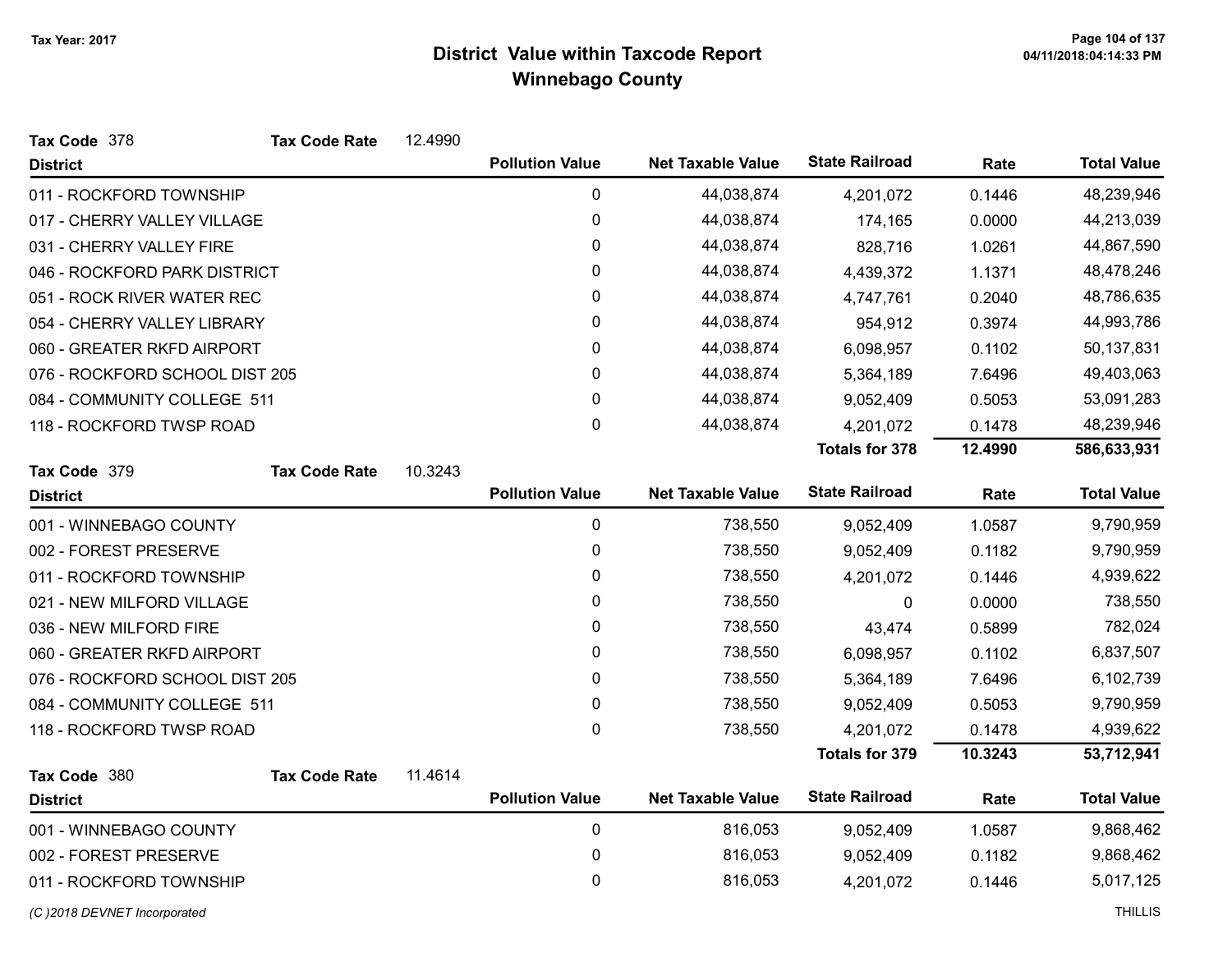| Tax Code 380                   | <b>Tax Code Rate</b> | 11.4614 |                        |                          |                       |            |                    |
|--------------------------------|----------------------|---------|------------------------|--------------------------|-----------------------|------------|--------------------|
| <b>District</b>                |                      |         | <b>Pollution Value</b> | <b>Net Taxable Value</b> | <b>State Railroad</b> | Rate       | <b>Total Value</b> |
| 021 - NEW MILFORD VILLAGE      |                      |         | $\mathbf 0$            | 816,053                  | $\Omega$              | 0.0000     | 816,053            |
| 036 - NEW MILFORD FIRE         |                      |         | $\mathbf 0$            | 816,053                  | 43,474                | 0.5899     | 859,527            |
| 046 - ROCKFORD PARK DISTRICT   |                      |         | 0                      | 816,053                  | 4,439,372             | 1.1371     | 5,255,425          |
| 060 - GREATER RKFD AIRPORT     |                      |         | 0                      | 816,053                  | 6,098,957             | 0.1102     | 6,915,010          |
| 076 - ROCKFORD SCHOOL DIST 205 |                      |         | 0                      | 816,053                  | 5,364,189             | 7.6496     | 6,180,242          |
| 084 - COMMUNITY COLLEGE 511    |                      |         | 0                      | 816,053                  | 9,052,409             | 0.5053     | 9,868,462          |
| 118 - ROCKFORD TWSP ROAD       |                      |         | 0                      | 816,053                  | 4,201,072             | 0.1478     | 5,017,125          |
|                                |                      |         |                        |                          | <b>Totals for 380</b> | 11.4614    | 59,665,893         |
| Tax Code 381                   | <b>Tax Code Rate</b> | 13.9210 |                        |                          |                       |            |                    |
| <b>District</b>                |                      |         | <b>Pollution Value</b> | <b>Net Taxable Value</b> | <b>State Railroad</b> | Rate       | <b>Total Value</b> |
| 001 - WINNEBAGO COUNTY         |                      |         | $\mathbf 0$            | 5,554,249                | 9,052,409             | 1.0587     | 14,606,658         |
| 002 - FOREST PRESERVE          |                      | 0       | 5,554,249              | 9,052,409                | 0.1182                | 14,606,658 |                    |
| 011 - ROCKFORD TOWNSHIP        |                      | 0       | 5,554,249              | 4,201,072                | 0.1446                | 9,755,321  |                    |
| 023 - ROCKFORD CITY            |                      | 0       | 5,554,249              | 3,513,129                | 3.2517                | 9,067,378  |                    |
| 046 - ROCKFORD PARK DISTRICT   |                      |         | 0                      | 5,554,249                | 4,439,372             | 1.1371     | 9,993,621          |
| 051 - ROCK RIVER WATER REC     |                      |         | 0                      | 5,554,249                | 4,747,761             | 0.2040     | 10,302,010         |
| 059 - ROCKFORD CITY LIBRARY    |                      |         | 0                      | 5,554,249                | 3,513,129             | 0.5091     | 9,067,378          |
| 060 - GREATER RKFD AIRPORT     |                      |         | 0                      | 5,554,249                | 6,098,957             | 0.1102     | 11,653,206         |
| 082 - WINNEBAGO UNIT SD #323   |                      |         | 0                      | 5,554,249                | 1,526,187             | 6.7343     | 7,080,436          |
| 084 - COMMUNITY COLLEGE 511    |                      |         | 0                      | 5,554,249                | 9,052,409             | 0.5053     | 14,606,658         |
| 118 - ROCKFORD TWSP ROAD       |                      |         | 0                      | 5,554,249                | 4,201,072             | 0.1478     | 9,755,321          |
|                                |                      |         |                        |                          | <b>Totals for 381</b> | 13.9210    | 120,494,645        |
| Tax Code 382                   | <b>Tax Code Rate</b> | 13.7170 |                        |                          |                       |            |                    |
| <b>District</b>                |                      |         | <b>Pollution Value</b> | <b>Net Taxable Value</b> | <b>State Railroad</b> | Rate       | <b>Total Value</b> |
| 001 - WINNEBAGO COUNTY         |                      |         | $\pmb{0}$              | 146,796                  | 9,052,409             | 1.0587     | 9,199,205          |
| 002 - FOREST PRESERVE          |                      | 0       | 146,796                | 9,052,409                | 0.1182                | 9,199,205  |                    |
| 011 - ROCKFORD TOWNSHIP        |                      | 0       | 146,796                | 4,201,072                | 0.1446                | 4,347,868  |                    |
| 023 - ROCKFORD CITY            |                      |         | 0                      | 146,796                  | 3,513,129             | 3.2517     | 3,659,925          |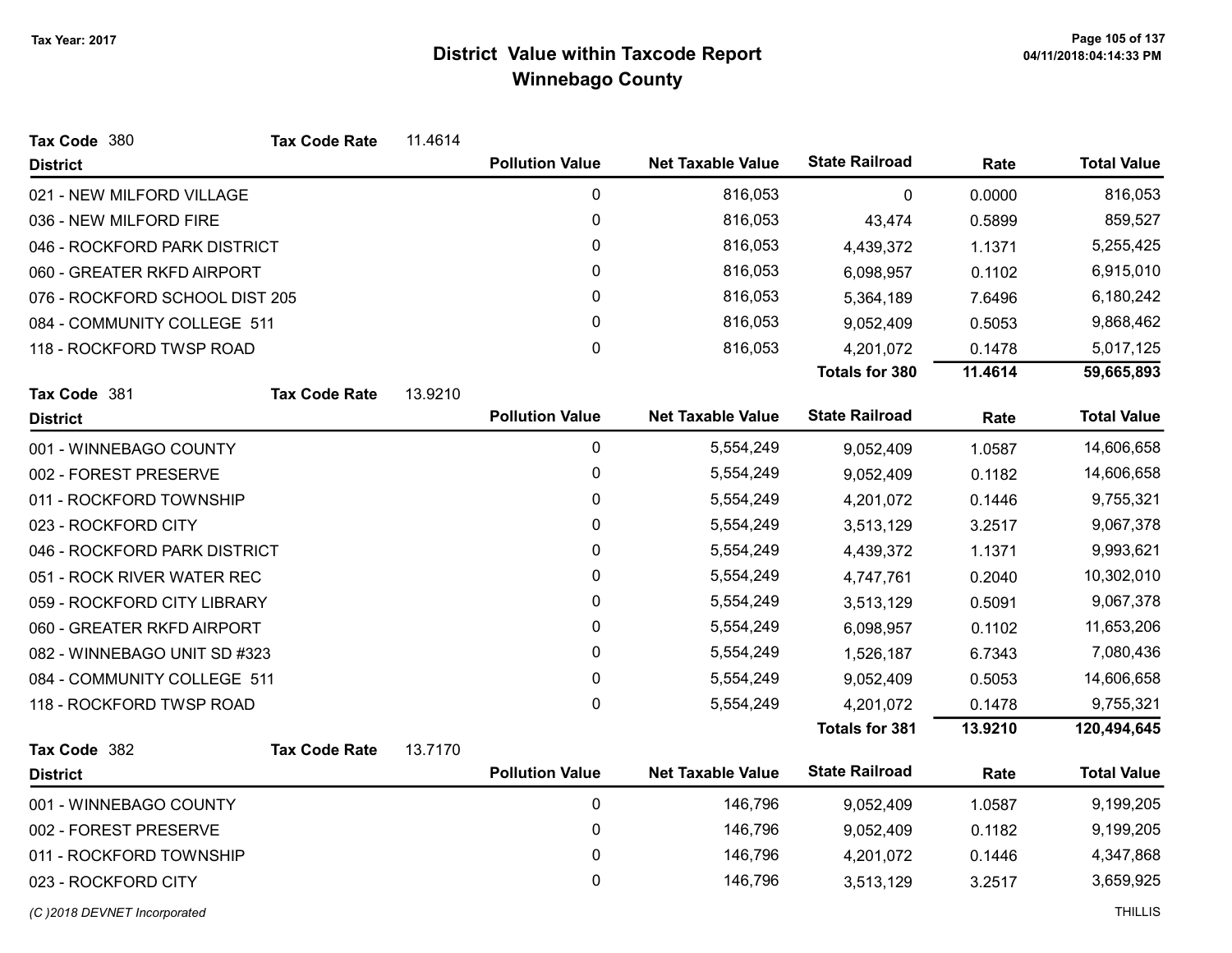| <b>State Railroad</b><br><b>Pollution Value</b><br><b>Net Taxable Value</b><br>Rate<br><b>District</b><br>0<br>146,796<br>046 - ROCKFORD PARK DISTRICT<br>1.1371<br>4,439,372<br>0<br>146,796<br>059 - ROCKFORD CITY LIBRARY<br>0.5091<br>3,513,129 | <b>Total Value</b><br>4,586,168 |
|-----------------------------------------------------------------------------------------------------------------------------------------------------------------------------------------------------------------------------------------------------|---------------------------------|
|                                                                                                                                                                                                                                                     |                                 |
|                                                                                                                                                                                                                                                     |                                 |
|                                                                                                                                                                                                                                                     | 3,659,925                       |
| 0<br>146,796<br>060 - GREATER RKFD AIRPORT<br>0.1102<br>6,098,957                                                                                                                                                                                   | 6,245,753                       |
| 0<br>082 - WINNEBAGO UNIT SD #323<br>146,796<br>6.7343<br>1,526,187                                                                                                                                                                                 | 1,672,983                       |
| 0<br>146,796<br>084 - COMMUNITY COLLEGE 511<br>9,052,409<br>0.5053                                                                                                                                                                                  | 9,199,205                       |
| 0<br>146,796<br>118 - ROCKFORD TWSP ROAD<br>0.1478<br>4,201,072                                                                                                                                                                                     | 4,347,868                       |
| <b>Totals for 382</b><br>13.7170                                                                                                                                                                                                                    | 56,118,105                      |
| Tax Code 383<br><b>Tax Code Rate</b><br>14.7539                                                                                                                                                                                                     |                                 |
| <b>State Railroad</b><br><b>Pollution Value</b><br><b>Net Taxable Value</b><br>Rate<br><b>District</b>                                                                                                                                              | <b>Total Value</b>              |
| 0<br>1,287,025<br>001 - WINNEBAGO COUNTY<br>1.0587<br>9,052,409                                                                                                                                                                                     | 10,339,434                      |
| 0<br>1,287,025<br>002 - FOREST PRESERVE<br>0.1182<br>9,052,409                                                                                                                                                                                      | 10,339,434                      |
| 0<br>1,287,025<br>0.1401<br>004 - CHERRY VALLEY TOWNSHIP<br>1,507,199                                                                                                                                                                               | 2,794,224                       |
| 0<br>1,287,025<br>023 - ROCKFORD CITY<br>3,513,129<br>3.2517                                                                                                                                                                                        | 4,800,154                       |
| 0<br>1,287,025<br>046 - ROCKFORD PARK DISTRICT<br>1.1371<br>4,439,372                                                                                                                                                                               | 5,726,397                       |
| 0<br>1,287,025<br>059 - ROCKFORD CITY LIBRARY<br>3,513,129<br>0.5091                                                                                                                                                                                | 4,800,154                       |
| 060 - GREATER RKFD AIRPORT<br>0<br>1,287,025<br>0.1102<br>6,098,957                                                                                                                                                                                 | 7,385,982                       |
| 0<br>076 - ROCKFORD SCHOOL DIST 205<br>1,287,025<br>5,364,189<br>7.6496                                                                                                                                                                             | 6,651,214                       |
| 084 - COMMUNITY COLLEGE 511<br>0<br>1,287,025<br>0.5053<br>9,052,409                                                                                                                                                                                | 10,339,434                      |
| 0<br>1,287,025<br>0.2739<br>111 - CHERRY VALLEY TWSP ROAD<br>1,507,199                                                                                                                                                                              | 2,794,224                       |
| 14.7539<br><b>Totals for 383</b>                                                                                                                                                                                                                    | 65,970,651                      |
| 11.6654<br>Tax Code 385<br><b>Tax Code Rate</b>                                                                                                                                                                                                     |                                 |
| <b>State Railroad</b><br><b>Pollution Value</b><br><b>Net Taxable Value</b><br>Rate<br><b>District</b>                                                                                                                                              | <b>Total Value</b>              |
| $\pmb{0}$<br>804,932<br>001 - WINNEBAGO COUNTY<br>1.0587<br>9,052,409                                                                                                                                                                               | 9,857,341                       |
| 0<br>002 - FOREST PRESERVE<br>804,932<br>9,052,409<br>0.1182                                                                                                                                                                                        | 9,857,341                       |
| 0<br>011 - ROCKFORD TOWNSHIP<br>804,932<br>4,201,072<br>0.1446                                                                                                                                                                                      | 5,006,004                       |
| $\mathbf 0$<br>804,932<br>021 - NEW MILFORD VILLAGE<br>$\mathbf 0$<br>0.0000                                                                                                                                                                        | 804,932                         |
| 0<br>804,932<br>036 - NEW MILFORD FIRE<br>0.5899<br>43,474                                                                                                                                                                                          | 848,406                         |
| 0<br>804,932<br>046 - ROCKFORD PARK DISTRICT<br>4,439,372<br>1.1371                                                                                                                                                                                 | 5,244,304                       |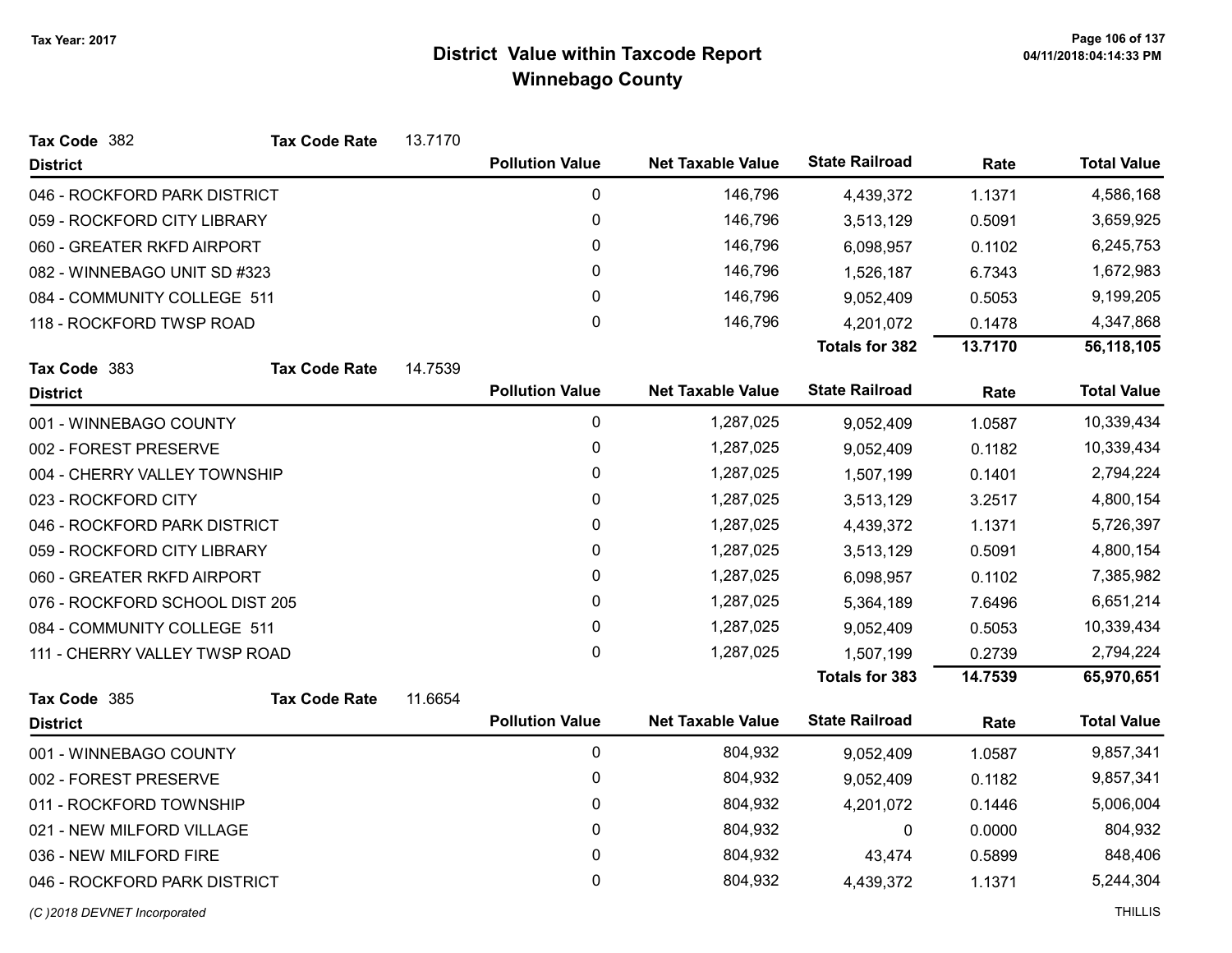| Tax Code 385                   | <b>Tax Code Rate</b> | 11.6654 |                        |                          |                       |           |                    |
|--------------------------------|----------------------|---------|------------------------|--------------------------|-----------------------|-----------|--------------------|
| <b>District</b>                |                      |         | <b>Pollution Value</b> | <b>Net Taxable Value</b> | <b>State Railroad</b> | Rate      | <b>Total Value</b> |
| 051 - ROCK RIVER WATER REC     |                      |         | 0                      | 804,932                  | 4,747,761             | 0.2040    | 5,552,693          |
| 060 - GREATER RKFD AIRPORT     |                      |         | 0                      | 804,932                  | 6,098,957             | 0.1102    | 6,903,889          |
| 076 - ROCKFORD SCHOOL DIST 205 |                      |         | 0                      | 804,932                  | 5,364,189             | 7.6496    | 6,169,121          |
| 084 - COMMUNITY COLLEGE 511    |                      |         | 0                      | 804,932                  | 9,052,409             | 0.5053    | 9,857,341          |
| 118 - ROCKFORD TWSP ROAD       |                      |         | 0                      | 804,932                  | 4,201,072             | 0.1478    | 5,006,004          |
|                                |                      |         |                        |                          | <b>Totals for 385</b> | 11.6654   | 65,107,376         |
| Tax Code 386                   | <b>Tax Code Rate</b> | 12.4166 |                        |                          |                       |           |                    |
| <b>District</b>                |                      |         | <b>Pollution Value</b> | <b>Net Taxable Value</b> | <b>State Railroad</b> | Rate      | <b>Total Value</b> |
| 001 - WINNEBAGO COUNTY         |                      | 0       | 0                      | 9,052,409                | 1.0587                | 9,052,409 |                    |
| 002 - FOREST PRESERVE          |                      |         | 0                      | 0                        | 9,052,409             | 0.1182    | 9,052,409          |
| 004 - CHERRY VALLEY TOWNSHIP   |                      |         | 0                      | 0                        | 1,507,199             | 0.1401    | 1,507,199          |
| 021 - NEW MILFORD VILLAGE      |                      | 0       | 0                      | $\mathbf 0$              | 0.0000                | 0         |                    |
| 031 - CHERRY VALLEY FIRE       |                      | 0       | 0                      | 828,716                  | 1.0261                | 828,716   |                    |
| 046 - ROCKFORD PARK DISTRICT   |                      | 0       | 0                      | 4,439,372                | 1.1371                | 4,439,372 |                    |
| 054 - CHERRY VALLEY LIBRARY    |                      |         | 0                      | 0                        | 954,912               | 0.3974    | 954,912            |
| 060 - GREATER RKFD AIRPORT     |                      |         | 0                      | 0                        | 6,098,957             | 0.1102    | 6,098,957          |
| 076 - ROCKFORD SCHOOL DIST 205 |                      |         | 0                      | 0                        | 5,364,189             | 7.6496    | 5,364,189          |
| 084 - COMMUNITY COLLEGE 511    |                      |         | 0                      | 0                        | 9,052,409             | 0.5053    | 9,052,409          |
| 111 - CHERRY VALLEY TWSP ROAD  |                      |         | 0                      | $\mathbf{0}$             | 1,507,199             | 0.2739    | 1,507,199          |
|                                |                      |         |                        |                          | <b>Totals for 386</b> | 12.4166   | 47,857,771         |
| Tax Code 391                   | <b>Tax Code Rate</b> | 14.8363 |                        |                          |                       |           |                    |
| <b>District</b>                |                      |         | <b>Pollution Value</b> | <b>Net Taxable Value</b> | <b>State Railroad</b> | Rate      | <b>Total Value</b> |
| 001 - WINNEBAGO COUNTY         |                      |         | 0                      | 827,152                  | 9,052,409             | 1.0587    | 9,879,561          |
| 002 - FOREST PRESERVE          |                      |         | 0                      | 827,152                  | 9,052,409             | 0.1182    | 9,879,561          |
| 011 - ROCKFORD TOWNSHIP        |                      |         | 0                      | 827,152                  | 4,201,072             | 0.1446    | 5,028,224          |
| 023 - ROCKFORD CITY            |                      |         | 0                      | 827,152                  | 3,513,129             | 3.2517    | 4,340,281          |
| 046 - ROCKFORD PARK DISTRICT   |                      |         | 0                      | 827,152                  | 4,439,372             | 1.1371    | 5,266,524          |
| 051 - ROCK RIVER WATER REC     |                      |         | 0                      | 827,152                  | 4,747,761             | 0.2040    | 5,574,913          |
| (C) 2018 DEVNET Incorporated   |                      |         |                        |                          |                       |           | <b>THILLIS</b>     |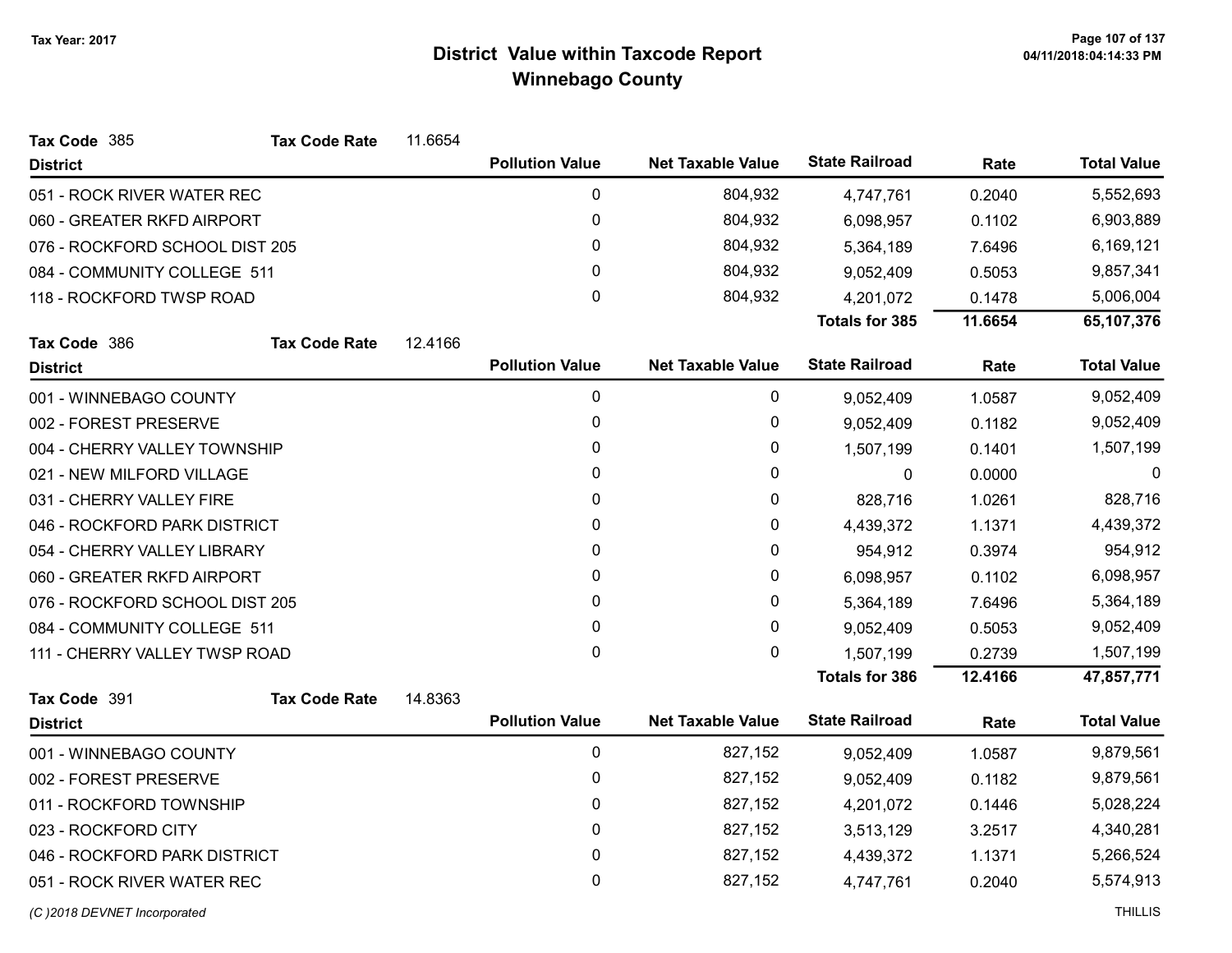| Tax Code 391                   | <b>Tax Code Rate</b> | 14.8363 |                        |                          |                       |            |                    |
|--------------------------------|----------------------|---------|------------------------|--------------------------|-----------------------|------------|--------------------|
| <b>District</b>                |                      |         | <b>Pollution Value</b> | <b>Net Taxable Value</b> | <b>State Railroad</b> | Rate       | <b>Total Value</b> |
| 059 - ROCKFORD CITY LIBRARY    |                      |         | $\pmb{0}$              | 827,152                  | 3,513,129             | 0.5091     | 4,340,281          |
| 060 - GREATER RKFD AIRPORT     |                      |         | 0                      | 827,152                  | 6,098,957             | 0.1102     | 6,926,109          |
| 076 - ROCKFORD SCHOOL DIST 205 |                      |         | 0                      | 827,152                  | 5,364,189             | 7.6496     | 6,191,341          |
| 084 - COMMUNITY COLLEGE 511    |                      |         | $\pmb{0}$              | 827,152                  | 9,052,409             | 0.5053     | 9,879,561          |
| 093 - NORTH MAIN TIF           |                      | 0       | 278,949                | 0                        | 0.0000                | 278,949    |                    |
| 118 - ROCKFORD TWSP ROAD       |                      |         | 0                      | 827,152                  | 4,201,072             | 0.1478     | 5,028,224          |
|                                |                      |         |                        |                          | <b>Totals for 391</b> | 14.8363    | 72,613,529         |
| Tax Code 392                   | <b>Tax Code Rate</b> | 14.8363 |                        |                          |                       |            |                    |
| <b>District</b>                |                      |         | <b>Pollution Value</b> | <b>Net Taxable Value</b> | <b>State Railroad</b> | Rate       | <b>Total Value</b> |
| 001 - WINNEBAGO COUNTY         |                      |         | $\mathbf 0$            | 22,384,386               | 9,052,409             | 1.0587     | 31,436,795         |
| 002 - FOREST PRESERVE          |                      |         | 0                      | 22,384,386               | 9,052,409             | 0.1182     | 31,436,795         |
| 011 - ROCKFORD TOWNSHIP        |                      |         | $\pmb{0}$              | 22,384,386               | 4,201,072             | 0.1446     | 26,585,458         |
| 023 - ROCKFORD CITY            |                      |         | 0                      | 22,384,386               | 3,513,129             | 3.2517     | 25,897,515         |
| 046 - ROCKFORD PARK DISTRICT   |                      | 0       | 22,384,386             | 4,439,372                | 1.1371                | 26,823,758 |                    |
| 051 - ROCK RIVER WATER REC     |                      |         | 0                      | 22,384,386               | 4,747,761             | 0.2040     | 27, 132, 147       |
| 059 - ROCKFORD CITY LIBRARY    |                      |         | $\pmb{0}$              | 22,384,386               | 3,513,129             | 0.5091     | 25,897,515         |
| 060 - GREATER RKFD AIRPORT     |                      |         | $\pmb{0}$              | 22,384,386               | 6,098,957             | 0.1102     | 28,483,343         |
| 076 - ROCKFORD SCHOOL DIST 205 |                      |         | 0                      | 22,384,386               | 5,364,189             | 7.6496     | 27,748,575         |
| 084 - COMMUNITY COLLEGE 511    |                      |         | 0                      | 22,384,386               | 9,052,409             | 0.5053     | 31,436,795         |
| 094 - GLOBAL TRADE TIF #1      |                      |         | $\pmb{0}$              | 6,444,882                | $\mathbf 0$           | 0.0000     | 6,444,882          |
| 118 - ROCKFORD TWSP ROAD       |                      |         | 0                      | 22,384,386               | 4,201,072             | 0.1478     | 26,585,458         |
|                                |                      |         |                        |                          | <b>Totals for 392</b> | 14.8363    | 315,909,036        |
| Tax Code 393                   | <b>Tax Code Rate</b> | 10.7217 |                        |                          |                       |            |                    |
| <b>District</b>                |                      |         | <b>Pollution Value</b> | <b>Net Taxable Value</b> | <b>State Railroad</b> | Rate       | <b>Total Value</b> |
| 001 - WINNEBAGO COUNTY         |                      |         | $\pmb{0}$              | 373,727                  | 9,052,409             | 1.0587     | 9,426,136          |
| 002 - FOREST PRESERVE          |                      |         | $\pmb{0}$              | 373,727                  | 9,052,409             | 0.1182     | 9,426,136          |
| 011 - ROCKFORD TOWNSHIP        |                      | 0       | 373,727                | 4,201,072                | 0.1446                | 4,574,799  |                    |
| 021 - NEW MILFORD VILLAGE      |                      |         | 0                      | 373,727                  | 0                     | 0.0000     | 373,727            |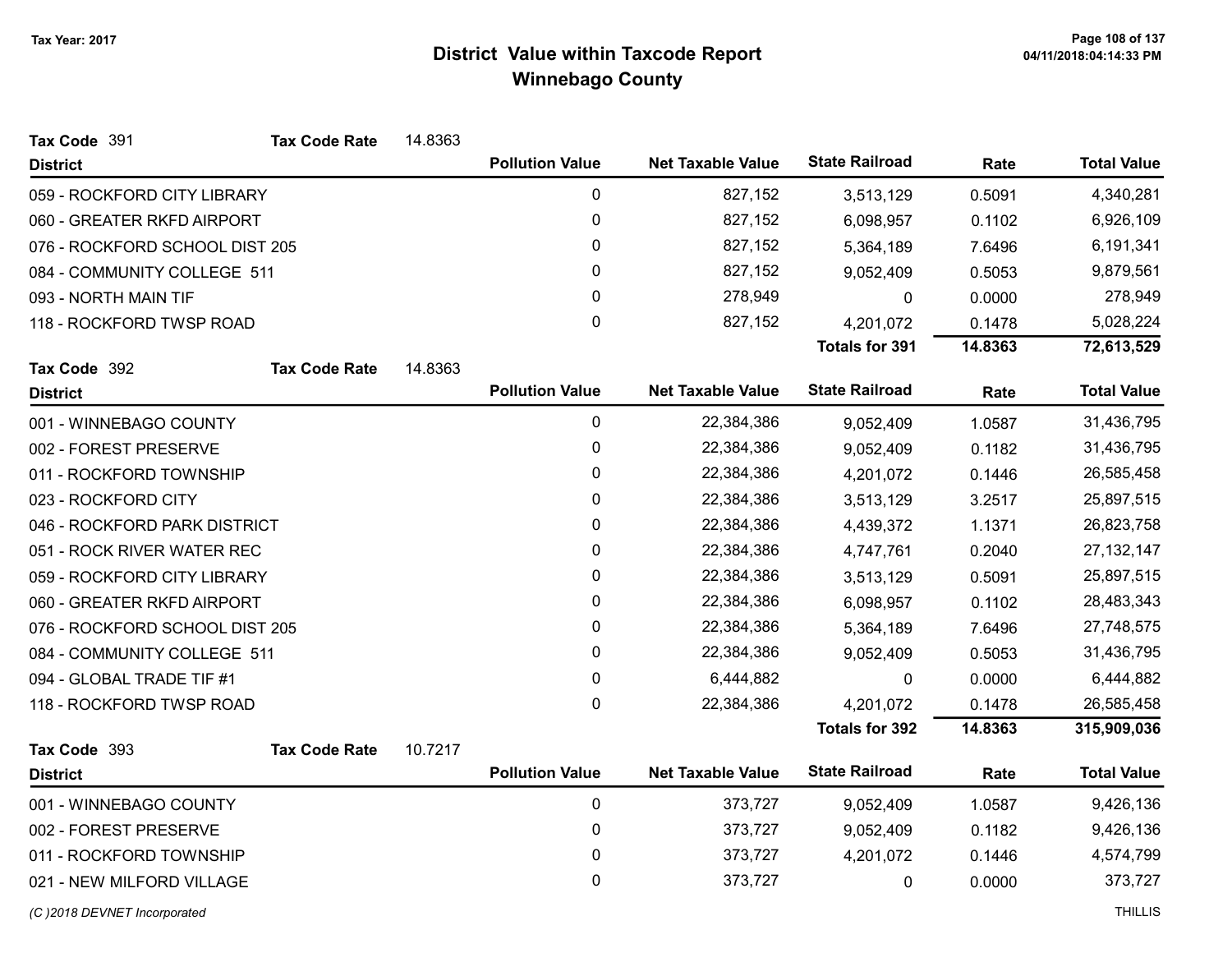| Tax Code 393                   | <b>Tax Code Rate</b> | 10.7217 |                        |                          |                       |         |                    |
|--------------------------------|----------------------|---------|------------------------|--------------------------|-----------------------|---------|--------------------|
| <b>District</b>                |                      |         | <b>Pollution Value</b> | <b>Net Taxable Value</b> | <b>State Railroad</b> | Rate    | <b>Total Value</b> |
| 036 - NEW MILFORD FIRE         |                      |         | $\mathbf 0$            | 373,727                  | 43,474                | 0.5899  | 417,201            |
| 054 - CHERRY VALLEY LIBRARY    |                      |         | 0                      | 373,727                  | 954,912               | 0.3974  | 1,328,639          |
| 060 - GREATER RKFD AIRPORT     |                      |         | 0                      | 373,727                  | 6,098,957             | 0.1102  | 6,472,684          |
| 076 - ROCKFORD SCHOOL DIST 205 |                      |         | $\mathbf{0}$           | 373,727                  | 5,364,189             | 7.6496  | 5,737,916          |
| 084 - COMMUNITY COLLEGE 511    |                      |         | 0                      | 373,727                  | 9,052,409             | 0.5053  | 9,426,136          |
| 118 - ROCKFORD TWSP ROAD       |                      |         | $\mathbf{0}$           | 373,727                  | 4,201,072             | 0.1478  | 4,574,799          |
|                                |                      |         |                        |                          | <b>Totals for 393</b> | 10.7217 | 51,758,173         |
| Tax Code 394                   | <b>Tax Code Rate</b> | 10.7217 |                        |                          |                       |         |                    |
| <b>District</b>                |                      |         | <b>Pollution Value</b> | <b>Net Taxable Value</b> | <b>State Railroad</b> | Rate    | <b>Total Value</b> |
| 001 - WINNEBAGO COUNTY         |                      |         | $\pmb{0}$              | 0                        | 9,052,409             | 1.0587  | 9,052,409          |
| 002 - FOREST PRESERVE          |                      |         | $\pmb{0}$              | 0                        | 9,052,409             | 0.1182  | 9,052,409          |
| 011 - ROCKFORD TOWNSHIP        |                      |         | 0                      | 0                        | 4,201,072             | 0.1446  | 4,201,072          |
| 017 - CHERRY VALLEY VILLAGE    |                      |         | 0                      | 0                        | 174,165               | 0.0000  | 174,165            |
| 036 - NEW MILFORD FIRE         |                      |         | 0                      | 0                        | 43,474                | 0.5899  | 43,474             |
| 054 - CHERRY VALLEY LIBRARY    |                      |         | 0                      | 0                        | 954,912               | 0.3974  | 954,912            |
| 060 - GREATER RKFD AIRPORT     |                      |         | $\mathbf{0}$           | 0                        | 6,098,957             | 0.1102  | 6,098,957          |
| 076 - ROCKFORD SCHOOL DIST 205 |                      |         | 0                      | 0                        | 5,364,189             | 7.6496  | 5,364,189          |
| 084 - COMMUNITY COLLEGE 511    |                      |         | 0                      | 0                        | 9,052,409             | 0.5053  | 9,052,409          |
| 118 - ROCKFORD TWSP ROAD       |                      |         | 0                      | 0                        | 4,201,072             | 0.1478  | 4,201,072          |
|                                |                      |         |                        |                          | <b>Totals for 394</b> | 10.7217 | 48,195,068         |
| Tax Code 396                   | <b>Tax Code Rate</b> | 11.1693 |                        |                          |                       |         |                    |
| <b>District</b>                |                      |         | <b>Pollution Value</b> | <b>Net Taxable Value</b> | <b>State Railroad</b> | Rate    | <b>Total Value</b> |
| 001 - WINNEBAGO COUNTY         |                      |         | $\pmb{0}$              | 0                        | 9,052,409             | 1.0587  | 9,052,409          |
| 002 - FOREST PRESERVE          |                      |         | 0                      | 0                        | 9,052,409             | 0.1182  | 9,052,409          |
| 004 - CHERRY VALLEY TOWNSHIP   |                      |         | $\pmb{0}$              | 0                        | 1,507,199             | 0.1401  | 1,507,199          |
| 017 - CHERRY VALLEY VILLAGE    |                      |         | 0                      | 0                        | 174,165               | 0.0000  | 174,165            |
| 031 - CHERRY VALLEY FIRE       |                      |         | 0                      | 0                        | 828,716               | 1.0261  | 828,716            |
| 054 - CHERRY VALLEY LIBRARY    |                      |         | 0                      | 0                        | 954,912               | 0.3974  | 954,912            |
| (C) 2018 DEVNET Incorporated   |                      |         |                        |                          |                       |         | <b>THILLIS</b>     |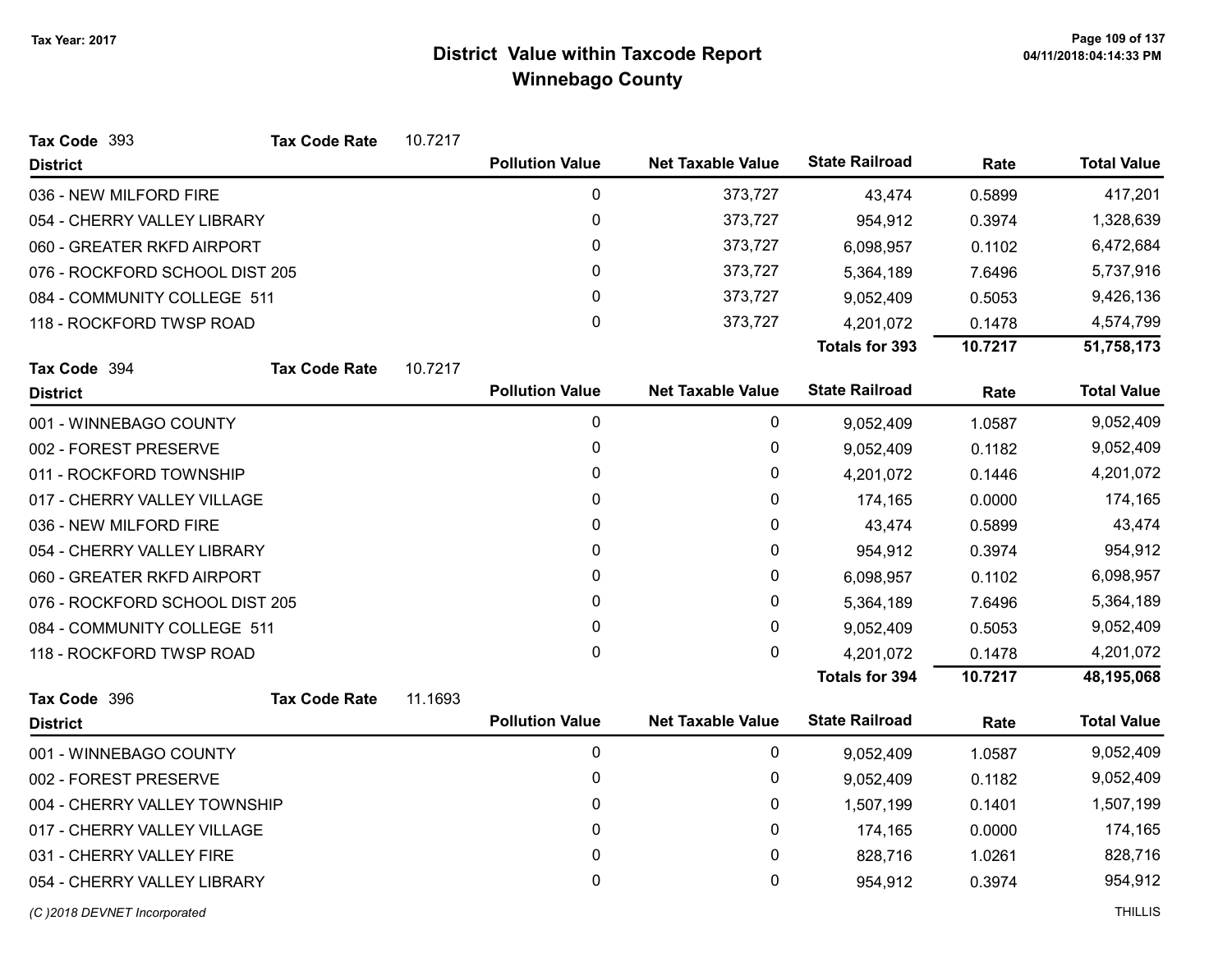| Tax Code 396                   | <b>Tax Code Rate</b>         | 11.1693 |                        |                          |                       |         |                    |
|--------------------------------|------------------------------|---------|------------------------|--------------------------|-----------------------|---------|--------------------|
| <b>District</b>                |                              |         | <b>Pollution Value</b> | <b>Net Taxable Value</b> | <b>State Railroad</b> | Rate    | <b>Total Value</b> |
| 076 - ROCKFORD SCHOOL DIST 205 |                              |         | 0                      | 0                        | 5,364,189             | 7.6496  | 5,364,189          |
| 084 - COMMUNITY COLLEGE 511    |                              |         | 0                      | $\pmb{0}$                | 9,052,409             | 0.5053  | 9,052,409          |
| 111 - CHERRY VALLEY TWSP ROAD  |                              |         | 0                      | 0                        | 1,507,199             | 0.2739  | 1,507,199          |
|                                |                              |         |                        |                          | <b>Totals for 396</b> | 11.1693 | 37,493,607         |
| Tax Code 397                   | <b>Tax Code Rate</b>         | 10.7605 |                        |                          |                       |         |                    |
| <b>District</b>                |                              |         | <b>Pollution Value</b> | <b>Net Taxable Value</b> | <b>State Railroad</b> | Rate    | <b>Total Value</b> |
| 001 - WINNEBAGO COUNTY         |                              |         | $\mathbf 0$            | 0                        | 9,052,409             | 1.0587  | 9,052,409          |
| 002 - FOREST PRESERVE          |                              |         | 0                      | 0                        | 9,052,409             | 0.1182  | 9,052,409          |
| 011 - ROCKFORD TOWNSHIP        |                              |         | 0                      | $\pmb{0}$                | 4,201,072             | 0.1446  | 4,201,072          |
| 017 - CHERRY VALLEY VILLAGE    |                              |         | 0                      | 0                        | 174,165               | 0.0000  | 174,165            |
| 031 - CHERRY VALLEY FIRE       |                              |         | 0                      | $\pmb{0}$                | 828,716               | 1.0261  | 828,716            |
| 060 - GREATER RKFD AIRPORT     |                              |         | 0                      | 0                        | 6,098,957             | 0.1102  | 6,098,957          |
| 076 - ROCKFORD SCHOOL DIST 205 |                              |         | 0                      | $\pmb{0}$                | 5,364,189             | 7.6496  | 5,364,189          |
| 084 - COMMUNITY COLLEGE 511    |                              |         | 0                      | 0                        | 9,052,409             | 0.5053  | 9,052,409          |
| 118 - ROCKFORD TWSP ROAD       |                              |         | 0                      | 0                        | 4,201,072             | 0.1478  | 4,201,072          |
|                                |                              |         |                        |                          | <b>Totals for 397</b> | 10.7605 | 48,025,398         |
| Tax Code 400                   | <b>Tax Code Rate</b>         | 14.8363 |                        |                          |                       |         |                    |
| <b>District</b>                |                              |         | <b>Pollution Value</b> | <b>Net Taxable Value</b> | <b>State Railroad</b> | Rate    | <b>Total Value</b> |
| 001 - WINNEBAGO COUNTY         |                              |         | 0                      | 41,275                   | 9,052,409             | 1.0587  | 9,093,684          |
| 002 - FOREST PRESERVE          |                              |         | 0                      | 41,275                   | 9,052,409             | 0.1182  | 9,093,684          |
| 011 - ROCKFORD TOWNSHIP        |                              |         | 0                      | 41,275                   | 4,201,072             | 0.1446  | 4,242,347          |
| 023 - ROCKFORD CITY            |                              |         | 0                      | 41,275                   | 3,513,129             | 3.2517  | 3,554,404          |
|                                | 046 - ROCKFORD PARK DISTRICT |         | 0                      | 41,275                   | 4,439,372             | 1.1371  | 4,480,647          |
| 051 - ROCK RIVER WATER REC     |                              |         | 0                      | 41,275                   | 4,747,761             | 0.2040  | 4,789,036          |
| 059 - ROCKFORD CITY LIBRARY    |                              |         | 0                      | 41,275                   | 3,513,129             | 0.5091  | 3,554,404          |
| 060 - GREATER RKFD AIRPORT     |                              |         | 0                      | 41,275                   | 6,098,957             | 0.1102  | 6,140,232          |
| 076 - ROCKFORD SCHOOL DIST 205 |                              |         | 0                      | 41,275                   | 5,364,189             | 7.6496  | 5,405,464          |
| 084 - COMMUNITY COLLEGE 511    |                              |         | 0                      | 41,275                   | 9,052,409             | 0.5053  | 9,093,684          |
|                                |                              |         |                        |                          |                       |         |                    |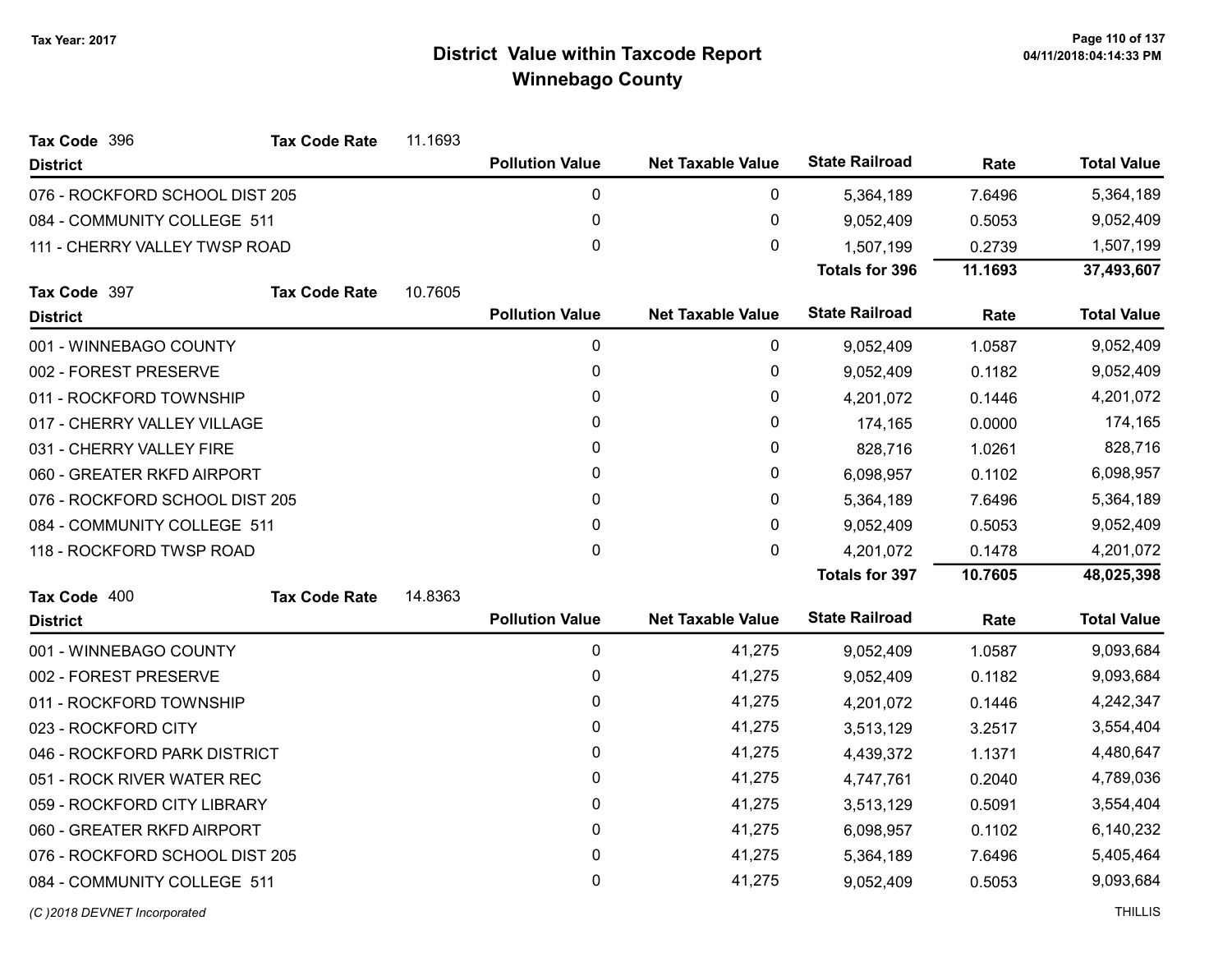| <b>State Railroad</b><br><b>Pollution Value</b><br><b>Net Taxable Value</b><br><b>Total Value</b><br>Rate<br><b>District</b><br>$\mathbf 0$<br>41,275<br>4,242,347<br>118 - ROCKFORD TWSP ROAD<br>0.1478<br>4,201,072<br><b>Totals for 400</b><br>14.8363<br>63,689,933<br>10.2112<br>Tax Code 401<br><b>Tax Code Rate</b><br><b>State Railroad</b><br><b>Pollution Value</b><br><b>Net Taxable Value</b><br><b>Total Value</b><br>Rate<br><b>District</b><br>$\bf{0}$<br>4,117,892<br>13,170,301<br>001 - WINNEBAGO COUNTY<br>1.0587<br>9,052,409<br>0<br>13,170,301<br>002 - FOREST PRESERVE<br>4,117,892<br>0.1182<br>9,052,409<br>0<br>4,117,892<br>5,059,583<br>012 - ROCKTON TOWNSHIP<br>941,691<br>0.1988<br>0<br>4,117,892<br>4,229,611<br>024 - ROCKTON VILLAGE<br>111,719<br>0.6636<br>0<br>4,117,892<br>4,571,379<br>0.7253<br>041 - ROCKTON FIRE<br>453,487<br>0<br>4,117,892<br>4,436,523<br>057 - TALCOTT FREE LIBRARY<br>0.2149<br>318,631<br>0<br>4,539,648<br>074 - ROCKTON SCHOOL DIST 140<br>4,117,892<br>421,756<br>3.7926<br>0<br>4,117,892<br>4,629,160<br>077 - HONONEGAH HIGH SD #207<br>2.7764<br>511,268<br>$\mathbf 0$<br>13,170,301<br>084 - COMMUNITY COLLEGE 511<br>4,117,892<br>0.5053<br>9,052,409<br>0<br>4,117,892<br>5,059,583<br>119 - ROCKTON TWSP ROAD<br>941,691<br>0.1574<br>$\mathbf 0$<br>288,972<br>288,972<br>0.0000<br>167 - VILLAGE OF ROCKTON DOWNTOWN TIF<br>$\mathbf{0}$<br><b>Totals for 401</b><br>10.2112<br>72,325,362<br>10.2112<br>Tax Code 402<br><b>Tax Code Rate</b><br><b>State Railroad</b><br><b>Total Value</b><br><b>Pollution Value</b><br><b>Net Taxable Value</b><br>Rate<br><b>District</b><br>$\mathbf 0$<br>531,388<br>9,583,797<br>001 - WINNEBAGO COUNTY<br>9,052,409<br>1.0587<br>0<br>531,388<br>9,583,797<br>0.1182<br>002 - FOREST PRESERVE<br>9,052,409<br>$\mathbf 0$<br>531,388<br>1,473,079<br>012 - ROCKTON TOWNSHIP<br>941,691<br>0.1988<br>0<br>531,388<br>643,107<br>024 - ROCKTON VILLAGE<br>111,719<br>0.6636<br>0<br>041 - ROCKTON FIRE<br>531,388<br>984,875<br>453,487<br>0.7253<br>0<br>531,388<br>850,019<br>057 - TALCOTT FREE LIBRARY<br>0.2149<br>318,631<br>$\mathbf{0}$<br>531,388<br>953,144<br>074 - ROCKTON SCHOOL DIST 140<br>3.7926<br>421,756<br>0<br>531,388<br>1,042,656<br>077 - HONONEGAH HIGH SD #207<br>2.7764<br>511,268<br>084 - COMMUNITY COLLEGE 511<br>0<br>531,388<br>9,583,797<br>9,052,409<br>0.5053<br>0<br>531,388<br>1,473,079<br>119 - ROCKTON TWSP ROAD<br>941,691<br>0.1574 | Tax Code 400 | <b>Tax Code Rate</b> | 14.8363 |  |  |  |
|------------------------------------------------------------------------------------------------------------------------------------------------------------------------------------------------------------------------------------------------------------------------------------------------------------------------------------------------------------------------------------------------------------------------------------------------------------------------------------------------------------------------------------------------------------------------------------------------------------------------------------------------------------------------------------------------------------------------------------------------------------------------------------------------------------------------------------------------------------------------------------------------------------------------------------------------------------------------------------------------------------------------------------------------------------------------------------------------------------------------------------------------------------------------------------------------------------------------------------------------------------------------------------------------------------------------------------------------------------------------------------------------------------------------------------------------------------------------------------------------------------------------------------------------------------------------------------------------------------------------------------------------------------------------------------------------------------------------------------------------------------------------------------------------------------------------------------------------------------------------------------------------------------------------------------------------------------------------------------------------------------------------------------------------------------------------------------------------------------------------------------------------------------------------------------------------------------------------------------------------------------------------------------------------------------------------------------------------------------------------------------------------------------------------------------------------------------------------------------------------------|--------------|----------------------|---------|--|--|--|
|                                                                                                                                                                                                                                                                                                                                                                                                                                                                                                                                                                                                                                                                                                                                                                                                                                                                                                                                                                                                                                                                                                                                                                                                                                                                                                                                                                                                                                                                                                                                                                                                                                                                                                                                                                                                                                                                                                                                                                                                                                                                                                                                                                                                                                                                                                                                                                                                                                                                                                      |              |                      |         |  |  |  |
|                                                                                                                                                                                                                                                                                                                                                                                                                                                                                                                                                                                                                                                                                                                                                                                                                                                                                                                                                                                                                                                                                                                                                                                                                                                                                                                                                                                                                                                                                                                                                                                                                                                                                                                                                                                                                                                                                                                                                                                                                                                                                                                                                                                                                                                                                                                                                                                                                                                                                                      |              |                      |         |  |  |  |
|                                                                                                                                                                                                                                                                                                                                                                                                                                                                                                                                                                                                                                                                                                                                                                                                                                                                                                                                                                                                                                                                                                                                                                                                                                                                                                                                                                                                                                                                                                                                                                                                                                                                                                                                                                                                                                                                                                                                                                                                                                                                                                                                                                                                                                                                                                                                                                                                                                                                                                      |              |                      |         |  |  |  |
|                                                                                                                                                                                                                                                                                                                                                                                                                                                                                                                                                                                                                                                                                                                                                                                                                                                                                                                                                                                                                                                                                                                                                                                                                                                                                                                                                                                                                                                                                                                                                                                                                                                                                                                                                                                                                                                                                                                                                                                                                                                                                                                                                                                                                                                                                                                                                                                                                                                                                                      |              |                      |         |  |  |  |
|                                                                                                                                                                                                                                                                                                                                                                                                                                                                                                                                                                                                                                                                                                                                                                                                                                                                                                                                                                                                                                                                                                                                                                                                                                                                                                                                                                                                                                                                                                                                                                                                                                                                                                                                                                                                                                                                                                                                                                                                                                                                                                                                                                                                                                                                                                                                                                                                                                                                                                      |              |                      |         |  |  |  |
|                                                                                                                                                                                                                                                                                                                                                                                                                                                                                                                                                                                                                                                                                                                                                                                                                                                                                                                                                                                                                                                                                                                                                                                                                                                                                                                                                                                                                                                                                                                                                                                                                                                                                                                                                                                                                                                                                                                                                                                                                                                                                                                                                                                                                                                                                                                                                                                                                                                                                                      |              |                      |         |  |  |  |
|                                                                                                                                                                                                                                                                                                                                                                                                                                                                                                                                                                                                                                                                                                                                                                                                                                                                                                                                                                                                                                                                                                                                                                                                                                                                                                                                                                                                                                                                                                                                                                                                                                                                                                                                                                                                                                                                                                                                                                                                                                                                                                                                                                                                                                                                                                                                                                                                                                                                                                      |              |                      |         |  |  |  |
|                                                                                                                                                                                                                                                                                                                                                                                                                                                                                                                                                                                                                                                                                                                                                                                                                                                                                                                                                                                                                                                                                                                                                                                                                                                                                                                                                                                                                                                                                                                                                                                                                                                                                                                                                                                                                                                                                                                                                                                                                                                                                                                                                                                                                                                                                                                                                                                                                                                                                                      |              |                      |         |  |  |  |
|                                                                                                                                                                                                                                                                                                                                                                                                                                                                                                                                                                                                                                                                                                                                                                                                                                                                                                                                                                                                                                                                                                                                                                                                                                                                                                                                                                                                                                                                                                                                                                                                                                                                                                                                                                                                                                                                                                                                                                                                                                                                                                                                                                                                                                                                                                                                                                                                                                                                                                      |              |                      |         |  |  |  |
|                                                                                                                                                                                                                                                                                                                                                                                                                                                                                                                                                                                                                                                                                                                                                                                                                                                                                                                                                                                                                                                                                                                                                                                                                                                                                                                                                                                                                                                                                                                                                                                                                                                                                                                                                                                                                                                                                                                                                                                                                                                                                                                                                                                                                                                                                                                                                                                                                                                                                                      |              |                      |         |  |  |  |
|                                                                                                                                                                                                                                                                                                                                                                                                                                                                                                                                                                                                                                                                                                                                                                                                                                                                                                                                                                                                                                                                                                                                                                                                                                                                                                                                                                                                                                                                                                                                                                                                                                                                                                                                                                                                                                                                                                                                                                                                                                                                                                                                                                                                                                                                                                                                                                                                                                                                                                      |              |                      |         |  |  |  |
|                                                                                                                                                                                                                                                                                                                                                                                                                                                                                                                                                                                                                                                                                                                                                                                                                                                                                                                                                                                                                                                                                                                                                                                                                                                                                                                                                                                                                                                                                                                                                                                                                                                                                                                                                                                                                                                                                                                                                                                                                                                                                                                                                                                                                                                                                                                                                                                                                                                                                                      |              |                      |         |  |  |  |
|                                                                                                                                                                                                                                                                                                                                                                                                                                                                                                                                                                                                                                                                                                                                                                                                                                                                                                                                                                                                                                                                                                                                                                                                                                                                                                                                                                                                                                                                                                                                                                                                                                                                                                                                                                                                                                                                                                                                                                                                                                                                                                                                                                                                                                                                                                                                                                                                                                                                                                      |              |                      |         |  |  |  |
|                                                                                                                                                                                                                                                                                                                                                                                                                                                                                                                                                                                                                                                                                                                                                                                                                                                                                                                                                                                                                                                                                                                                                                                                                                                                                                                                                                                                                                                                                                                                                                                                                                                                                                                                                                                                                                                                                                                                                                                                                                                                                                                                                                                                                                                                                                                                                                                                                                                                                                      |              |                      |         |  |  |  |
|                                                                                                                                                                                                                                                                                                                                                                                                                                                                                                                                                                                                                                                                                                                                                                                                                                                                                                                                                                                                                                                                                                                                                                                                                                                                                                                                                                                                                                                                                                                                                                                                                                                                                                                                                                                                                                                                                                                                                                                                                                                                                                                                                                                                                                                                                                                                                                                                                                                                                                      |              |                      |         |  |  |  |
|                                                                                                                                                                                                                                                                                                                                                                                                                                                                                                                                                                                                                                                                                                                                                                                                                                                                                                                                                                                                                                                                                                                                                                                                                                                                                                                                                                                                                                                                                                                                                                                                                                                                                                                                                                                                                                                                                                                                                                                                                                                                                                                                                                                                                                                                                                                                                                                                                                                                                                      |              |                      |         |  |  |  |
|                                                                                                                                                                                                                                                                                                                                                                                                                                                                                                                                                                                                                                                                                                                                                                                                                                                                                                                                                                                                                                                                                                                                                                                                                                                                                                                                                                                                                                                                                                                                                                                                                                                                                                                                                                                                                                                                                                                                                                                                                                                                                                                                                                                                                                                                                                                                                                                                                                                                                                      |              |                      |         |  |  |  |
|                                                                                                                                                                                                                                                                                                                                                                                                                                                                                                                                                                                                                                                                                                                                                                                                                                                                                                                                                                                                                                                                                                                                                                                                                                                                                                                                                                                                                                                                                                                                                                                                                                                                                                                                                                                                                                                                                                                                                                                                                                                                                                                                                                                                                                                                                                                                                                                                                                                                                                      |              |                      |         |  |  |  |
|                                                                                                                                                                                                                                                                                                                                                                                                                                                                                                                                                                                                                                                                                                                                                                                                                                                                                                                                                                                                                                                                                                                                                                                                                                                                                                                                                                                                                                                                                                                                                                                                                                                                                                                                                                                                                                                                                                                                                                                                                                                                                                                                                                                                                                                                                                                                                                                                                                                                                                      |              |                      |         |  |  |  |
|                                                                                                                                                                                                                                                                                                                                                                                                                                                                                                                                                                                                                                                                                                                                                                                                                                                                                                                                                                                                                                                                                                                                                                                                                                                                                                                                                                                                                                                                                                                                                                                                                                                                                                                                                                                                                                                                                                                                                                                                                                                                                                                                                                                                                                                                                                                                                                                                                                                                                                      |              |                      |         |  |  |  |
|                                                                                                                                                                                                                                                                                                                                                                                                                                                                                                                                                                                                                                                                                                                                                                                                                                                                                                                                                                                                                                                                                                                                                                                                                                                                                                                                                                                                                                                                                                                                                                                                                                                                                                                                                                                                                                                                                                                                                                                                                                                                                                                                                                                                                                                                                                                                                                                                                                                                                                      |              |                      |         |  |  |  |
|                                                                                                                                                                                                                                                                                                                                                                                                                                                                                                                                                                                                                                                                                                                                                                                                                                                                                                                                                                                                                                                                                                                                                                                                                                                                                                                                                                                                                                                                                                                                                                                                                                                                                                                                                                                                                                                                                                                                                                                                                                                                                                                                                                                                                                                                                                                                                                                                                                                                                                      |              |                      |         |  |  |  |
|                                                                                                                                                                                                                                                                                                                                                                                                                                                                                                                                                                                                                                                                                                                                                                                                                                                                                                                                                                                                                                                                                                                                                                                                                                                                                                                                                                                                                                                                                                                                                                                                                                                                                                                                                                                                                                                                                                                                                                                                                                                                                                                                                                                                                                                                                                                                                                                                                                                                                                      |              |                      |         |  |  |  |
|                                                                                                                                                                                                                                                                                                                                                                                                                                                                                                                                                                                                                                                                                                                                                                                                                                                                                                                                                                                                                                                                                                                                                                                                                                                                                                                                                                                                                                                                                                                                                                                                                                                                                                                                                                                                                                                                                                                                                                                                                                                                                                                                                                                                                                                                                                                                                                                                                                                                                                      |              |                      |         |  |  |  |
|                                                                                                                                                                                                                                                                                                                                                                                                                                                                                                                                                                                                                                                                                                                                                                                                                                                                                                                                                                                                                                                                                                                                                                                                                                                                                                                                                                                                                                                                                                                                                                                                                                                                                                                                                                                                                                                                                                                                                                                                                                                                                                                                                                                                                                                                                                                                                                                                                                                                                                      |              |                      |         |  |  |  |
|                                                                                                                                                                                                                                                                                                                                                                                                                                                                                                                                                                                                                                                                                                                                                                                                                                                                                                                                                                                                                                                                                                                                                                                                                                                                                                                                                                                                                                                                                                                                                                                                                                                                                                                                                                                                                                                                                                                                                                                                                                                                                                                                                                                                                                                                                                                                                                                                                                                                                                      |              |                      |         |  |  |  |
|                                                                                                                                                                                                                                                                                                                                                                                                                                                                                                                                                                                                                                                                                                                                                                                                                                                                                                                                                                                                                                                                                                                                                                                                                                                                                                                                                                                                                                                                                                                                                                                                                                                                                                                                                                                                                                                                                                                                                                                                                                                                                                                                                                                                                                                                                                                                                                                                                                                                                                      |              |                      |         |  |  |  |
|                                                                                                                                                                                                                                                                                                                                                                                                                                                                                                                                                                                                                                                                                                                                                                                                                                                                                                                                                                                                                                                                                                                                                                                                                                                                                                                                                                                                                                                                                                                                                                                                                                                                                                                                                                                                                                                                                                                                                                                                                                                                                                                                                                                                                                                                                                                                                                                                                                                                                                      |              |                      |         |  |  |  |
|                                                                                                                                                                                                                                                                                                                                                                                                                                                                                                                                                                                                                                                                                                                                                                                                                                                                                                                                                                                                                                                                                                                                                                                                                                                                                                                                                                                                                                                                                                                                                                                                                                                                                                                                                                                                                                                                                                                                                                                                                                                                                                                                                                                                                                                                                                                                                                                                                                                                                                      |              |                      |         |  |  |  |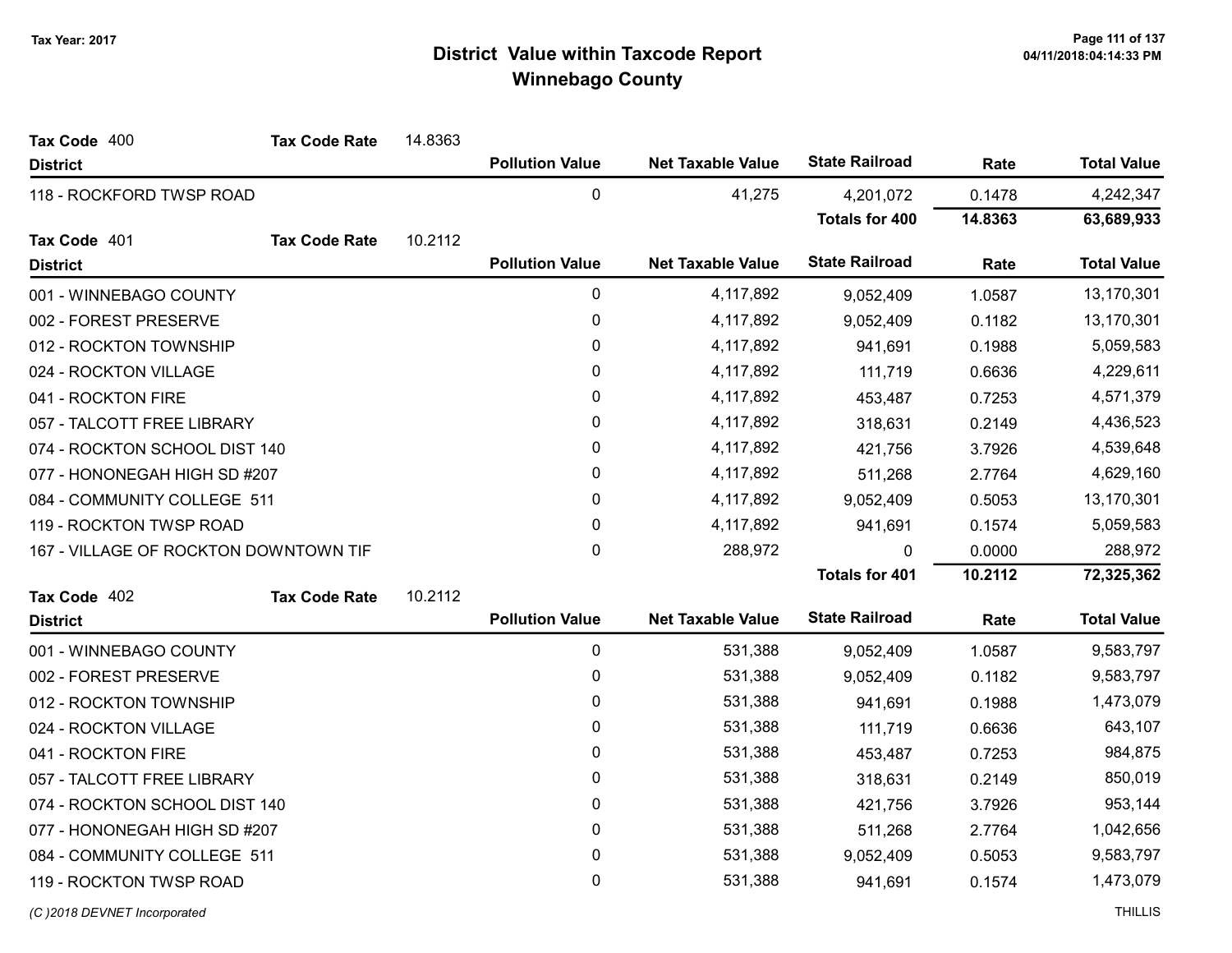| Tax Code 402                   | <b>Tax Code Rate</b> | 10.2112 |                        |                          |                       |         |                    |
|--------------------------------|----------------------|---------|------------------------|--------------------------|-----------------------|---------|--------------------|
| <b>District</b>                |                      |         | <b>Pollution Value</b> | <b>Net Taxable Value</b> | <b>State Railroad</b> | Rate    | <b>Total Value</b> |
| 125 - WAGON WHEEL TIF          |                      |         | $\pmb{0}$              | 1,106,710                | $\mathbf 0$           | 0.0000  | 1,106,710          |
|                                |                      |         |                        |                          | <b>Totals for 402</b> | 10.2112 | 37,278,060         |
| Tax Code 403                   | <b>Tax Code Rate</b> | 14.8363 |                        |                          |                       |         |                    |
| <b>District</b>                |                      |         | <b>Pollution Value</b> | <b>Net Taxable Value</b> | <b>State Railroad</b> | Rate    | <b>Total Value</b> |
| 001 - WINNEBAGO COUNTY         |                      |         | $\pmb{0}$              | 69,440                   | 9,052,409             | 1.0587  | 9,121,849          |
| 002 - FOREST PRESERVE          |                      |         | $\pmb{0}$              | 69,440                   | 9,052,409             | 0.1182  | 9,121,849          |
| 011 - ROCKFORD TOWNSHIP        |                      |         | 0                      | 69,440                   | 4,201,072             | 0.1446  | 4,270,512          |
| 023 - ROCKFORD CITY            |                      |         | $\pmb{0}$              | 69,440                   | 3,513,129             | 3.2517  | 3,582,569          |
| 046 - ROCKFORD PARK DISTRICT   |                      |         | $\pmb{0}$              | 69,440                   | 4,439,372             | 1.1371  | 4,508,812          |
| 051 - ROCK RIVER WATER REC     |                      |         | 0                      | 69,440                   | 4,747,761             | 0.2040  | 4,817,201          |
| 059 - ROCKFORD CITY LIBRARY    |                      |         | $\mathbf 0$            | 69,440                   | 3,513,129             | 0.5091  | 3,582,569          |
| 060 - GREATER RKFD AIRPORT     |                      |         | 0                      | 69,440                   | 6,098,957             | 0.1102  | 6,168,397          |
| 076 - ROCKFORD SCHOOL DIST 205 |                      |         | $\pmb{0}$              | 69,440                   | 5,364,189             | 7.6496  | 5,433,629          |
| 084 - COMMUNITY COLLEGE 511    |                      |         | 0                      | 69,440                   | 9,052,409             | 0.5053  | 9,121,849          |
| 118 - ROCKFORD TWSP ROAD       |                      |         | $\pmb{0}$              | 69,440                   | 4,201,072             | 0.1478  | 4,270,512          |
| 126 - RIVER OAKS TIF           |                      |         | 0                      | 166,836                  | 0                     | 0.0000  | 166,836            |
|                                |                      |         |                        |                          | <b>Totals for 403</b> | 14.8363 | 64,166,584         |
| Tax Code 404                   | <b>Tax Code Rate</b> | 14.8363 |                        |                          |                       |         |                    |
| <b>District</b>                |                      |         | <b>Pollution Value</b> | <b>Net Taxable Value</b> | <b>State Railroad</b> | Rate    | <b>Total Value</b> |
| 001 - WINNEBAGO COUNTY         |                      |         | $\pmb{0}$              | 996,621                  | 9,052,409             | 1.0587  | 10,049,030         |
| 002 - FOREST PRESERVE          |                      |         | $\pmb{0}$              | 996,621                  | 9,052,409             | 0.1182  | 10,049,030         |
| 011 - ROCKFORD TOWNSHIP        |                      |         | $\pmb{0}$              | 996,621                  | 4,201,072             | 0.1446  | 5,197,693          |
| 023 - ROCKFORD CITY            |                      |         | 0                      | 996,621                  | 3,513,129             | 3.2517  | 4,509,750          |
| 046 - ROCKFORD PARK DISTRICT   |                      |         | $\pmb{0}$              | 996,621                  | 4,439,372             | 1.1371  | 5,435,993          |
| 051 - ROCK RIVER WATER REC     |                      |         | 0                      | 996,621                  | 4,747,761             | 0.2040  | 5,744,382          |
| 059 - ROCKFORD CITY LIBRARY    |                      |         | $\mathbf 0$            | 996,621                  | 3,513,129             | 0.5091  | 4,509,750          |
| 060 - GREATER RKFD AIRPORT     |                      |         | 0                      | 996,621                  | 6,098,957             | 0.1102  | 7,095,578          |
| 076 - ROCKFORD SCHOOL DIST 205 |                      |         | $\mathbf 0$            | 996,621                  | 5,364,189             | 7.6496  | 6,360,810          |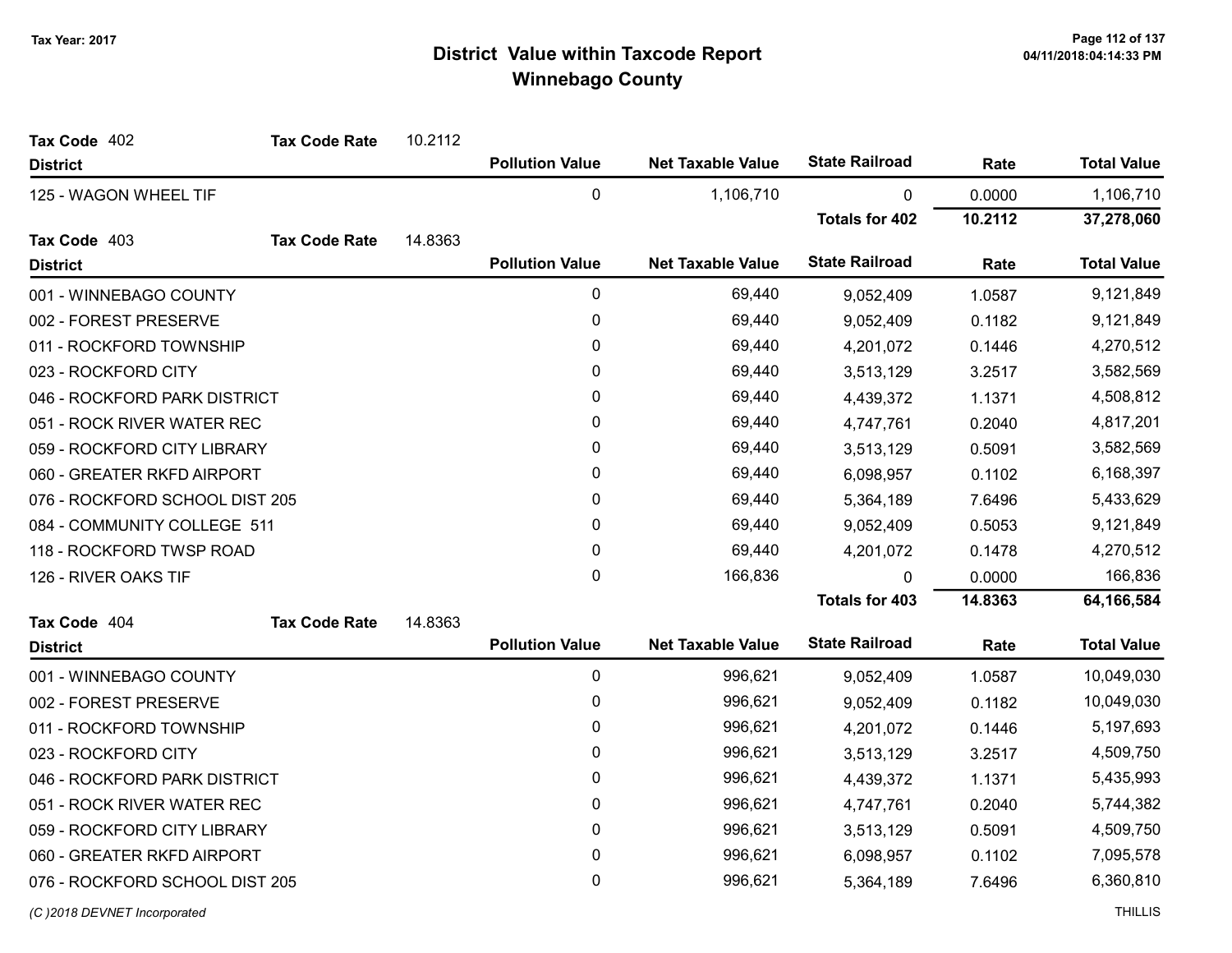| Tax Code 404                    | <b>Tax Code Rate</b> | 14.8363 |                        |                          |                       |         |                    |
|---------------------------------|----------------------|---------|------------------------|--------------------------|-----------------------|---------|--------------------|
| <b>District</b>                 |                      |         | <b>Pollution Value</b> | <b>Net Taxable Value</b> | <b>State Railroad</b> | Rate    | <b>Total Value</b> |
| 084 - COMMUNITY COLLEGE 511     |                      |         | 0                      | 996,621                  | 9,052,409             | 0.5053  | 10,049,030         |
| 118 - ROCKFORD TWSP ROAD        |                      |         | $\pmb{0}$              | 996,621                  | 4,201,072             | 0.1478  | 5,197,693          |
| 127 - GARRISON SCHOOL TIF       |                      |         | $\mathbf 0$            | 703,719                  | $\Omega$              | 0.0000  | 703,719            |
|                                 |                      |         |                        |                          | <b>Totals for 404</b> | 14.8363 | 74,902,458         |
| Tax Code 405                    | <b>Tax Code Rate</b> | 14.8363 |                        |                          |                       |         |                    |
| <b>District</b>                 |                      |         | <b>Pollution Value</b> | <b>Net Taxable Value</b> | <b>State Railroad</b> | Rate    | <b>Total Value</b> |
| 001 - WINNEBAGO COUNTY          |                      |         | $\pmb{0}$              | 1,397,645                | 9,052,409             | 1.0587  | 10,450,054         |
| 002 - FOREST PRESERVE           |                      |         | 0                      | 1,397,645                | 9,052,409             | 0.1182  | 10,450,054         |
| 011 - ROCKFORD TOWNSHIP         |                      |         | $\pmb{0}$              | 1,397,645                | 4,201,072             | 0.1446  | 5,598,717          |
| 023 - ROCKFORD CITY             |                      |         | 0                      | 1,397,645                | 3,513,129             | 3.2517  | 4,910,774          |
| 046 - ROCKFORD PARK DISTRICT    |                      |         | $\mathbf 0$            | 1,397,645                | 4,439,372             | 1.1371  | 5,837,017          |
| 051 - ROCK RIVER WATER REC      |                      |         | $\mathbf{0}$           | 1,397,645                | 4,747,761             | 0.2040  | 6,145,406          |
| 059 - ROCKFORD CITY LIBRARY     |                      |         | $\pmb{0}$              | 1,397,645                | 3,513,129             | 0.5091  | 4,910,774          |
| 060 - GREATER RKFD AIRPORT      |                      |         | $\pmb{0}$              | 1,397,645                | 6,098,957             | 0.1102  | 7,496,602          |
| 076 - ROCKFORD SCHOOL DIST 205  |                      |         | 0                      | 1,397,645                | 5,364,189             | 7.6496  | 6,761,834          |
| 084 - COMMUNITY COLLEGE 511     |                      |         | $\pmb{0}$              | 1,397,645                | 9,052,409             | 0.5053  | 10,450,054         |
| 118 - ROCKFORD TWSP ROAD        |                      |         | 0                      | 1,397,645                | 4,201,072             | 0.1478  | 5,598,717          |
| 128 - KISHWAUKEE & HARRISON TIF |                      |         | $\mathbf 0$            | 272,718                  | $\Omega$              | 0.0000  | 272,718            |
|                                 |                      |         |                        |                          | <b>Totals for 405</b> | 14.8363 | 78,882,721         |
| Tax Code 406                    | <b>Tax Code Rate</b> | 14.8363 |                        |                          |                       |         |                    |
| <b>District</b>                 |                      |         | <b>Pollution Value</b> | <b>Net Taxable Value</b> | <b>State Railroad</b> | Rate    | <b>Total Value</b> |
| 001 - WINNEBAGO COUNTY          |                      |         | $\pmb{0}$              | 10,548                   | 9,052,409             | 1.0587  | 9,062,957          |
| 002 - FOREST PRESERVE           |                      |         | $\pmb{0}$              | 10,548                   | 9,052,409             | 0.1182  | 9,062,957          |
| 011 - ROCKFORD TOWNSHIP         |                      |         | $\pmb{0}$              | 10,548                   | 4,201,072             | 0.1446  | 4,211,620          |
| 023 - ROCKFORD CITY             |                      |         | 0                      | 10,548                   | 3,513,129             | 3.2517  | 3,523,677          |
| 046 - ROCKFORD PARK DISTRICT    |                      |         | $\pmb{0}$              | 10,548                   | 4,439,372             | 1.1371  | 4,449,920          |
| 051 - ROCK RIVER WATER REC      |                      |         | 0                      | 10,548                   | 4,747,761             | 0.2040  | 4,758,309          |
| 059 - ROCKFORD CITY LIBRARY     |                      |         | 0                      | 10,548                   | 3,513,129             | 0.5091  | 3,523,677          |
|                                 |                      |         |                        |                          |                       |         |                    |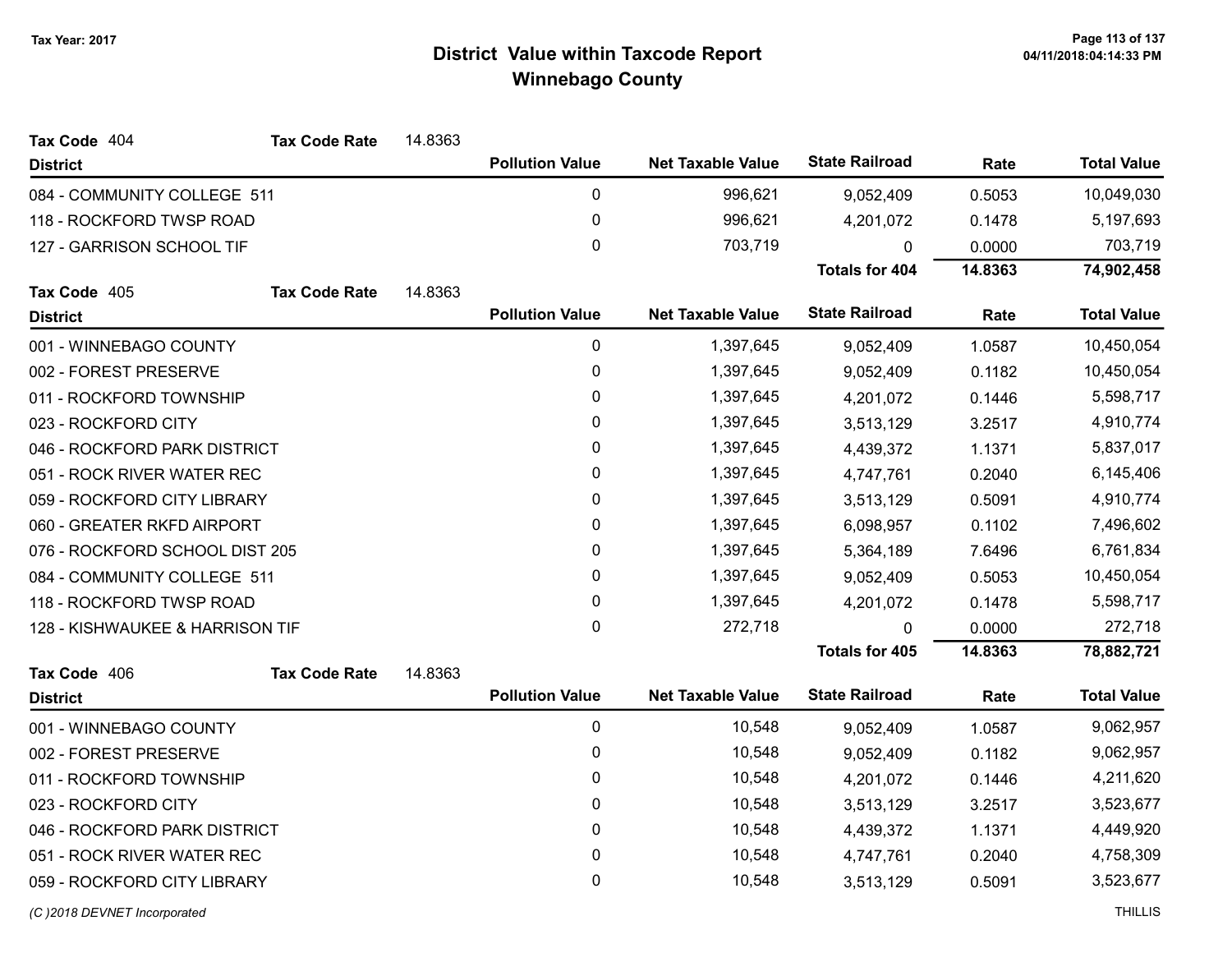| Tax Code 406                   | <b>Tax Code Rate</b> | 14.8363 |                        |                          |                       |         |                    |
|--------------------------------|----------------------|---------|------------------------|--------------------------|-----------------------|---------|--------------------|
| <b>District</b>                |                      |         | <b>Pollution Value</b> | <b>Net Taxable Value</b> | <b>State Railroad</b> | Rate    | <b>Total Value</b> |
| 060 - GREATER RKFD AIRPORT     |                      |         | $\pmb{0}$              | 10,548                   | 6,098,957             | 0.1102  | 6,109,505          |
| 076 - ROCKFORD SCHOOL DIST 205 |                      |         | $\pmb{0}$              | 10,548                   | 5,364,189             | 7.6496  | 5,374,737          |
| 084 - COMMUNITY COLLEGE 511    |                      |         | 0                      | 10,548                   | 9,052,409             | 0.5053  | 9,062,957          |
| 118 - ROCKFORD TWSP ROAD       |                      |         | $\pmb{0}$              | 10,548                   | 4,201,072             | 0.1478  | 4,211,620          |
| 129 - LINCOLNWOOD TIF #2       |                      |         | $\mathbf{0}$           | 265,639                  | 0                     | 0.0000  | 265,639            |
|                                |                      |         |                        |                          | <b>Totals for 406</b> | 14.8363 | 63,617,575         |
| Tax Code 407                   | <b>Tax Code Rate</b> | 14.8363 |                        |                          |                       |         |                    |
| <b>District</b>                |                      |         | <b>Pollution Value</b> | <b>Net Taxable Value</b> | <b>State Railroad</b> | Rate    | <b>Total Value</b> |
| 001 - WINNEBAGO COUNTY         |                      |         | $\pmb{0}$              | 665,546                  | 9,052,409             | 1.0587  | 9,717,955          |
| 002 - FOREST PRESERVE          |                      |         | $\pmb{0}$              | 665,546                  | 9,052,409             | 0.1182  | 9,717,955          |
| 011 - ROCKFORD TOWNSHIP        |                      |         | $\pmb{0}$              | 665,546                  | 4,201,072             | 0.1446  | 4,866,618          |
| 023 - ROCKFORD CITY            |                      |         | $\pmb{0}$              | 665,546                  | 3,513,129             | 3.2517  | 4,178,675          |
| 046 - ROCKFORD PARK DISTRICT   |                      |         | $\pmb{0}$              | 665,546                  | 4,439,372             | 1.1371  | 5,104,918          |
| 051 - ROCK RIVER WATER REC     |                      |         | 0                      | 665,546                  | 4,747,761             | 0.2040  | 5,413,307          |
| 059 - ROCKFORD CITY LIBRARY    |                      |         | 0                      | 665,546                  | 3,513,129             | 0.5091  | 4,178,675          |
| 060 - GREATER RKFD AIRPORT     |                      |         | $\mathbf 0$            | 665,546                  | 6,098,957             | 0.1102  | 6,764,503          |
| 076 - ROCKFORD SCHOOL DIST 205 |                      |         | $\mathbf 0$            | 665,546                  | 5,364,189             | 7.6496  | 6,029,735          |
| 084 - COMMUNITY COLLEGE 511    |                      |         | 0                      | 665,546                  | 9,052,409             | 0.5053  | 9,717,955          |
| 118 - ROCKFORD TWSP ROAD       |                      |         | 0                      | 665,546                  | 4,201,072             | 0.1478  | 4,866,618          |
| 130 - HOPE VI TIF              |                      |         | $\mathbf 0$            | 910,212                  | 0                     | 0.0000  | 910,212            |
|                                |                      |         |                        |                          | <b>Totals for 407</b> | 14.8363 | 71,467,126         |
| Tax Code 409                   | <b>Tax Code Rate</b> | 11.9246 |                        |                          |                       |         |                    |
| <b>District</b>                |                      |         | <b>Pollution Value</b> | <b>Net Taxable Value</b> | <b>State Railroad</b> | Rate    | <b>Total Value</b> |
| 001 - WINNEBAGO COUNTY         |                      |         | 0                      | 10,223,571               | 9,052,409             | 1.0587  | 19,275,980         |
| 002 - FOREST PRESERVE          |                      |         | $\pmb{0}$              | 10,223,571               | 9,052,409             | 0.1182  | 19,275,980         |
| 011 - ROCKFORD TOWNSHIP        |                      |         | 0                      | 10,223,571               | 4,201,072             | 0.1446  | 14,424,643         |
| 019 - LOVES PARK CITY          |                      |         | $\pmb{0}$              | 10,223,571               | $\mathbf 0$           | 0.0000  | 10,223,571         |
| 046 - ROCKFORD PARK DISTRICT   |                      |         | 0                      | 10,223,571               | 4,439,372             | 1.1371  | 14,662,943         |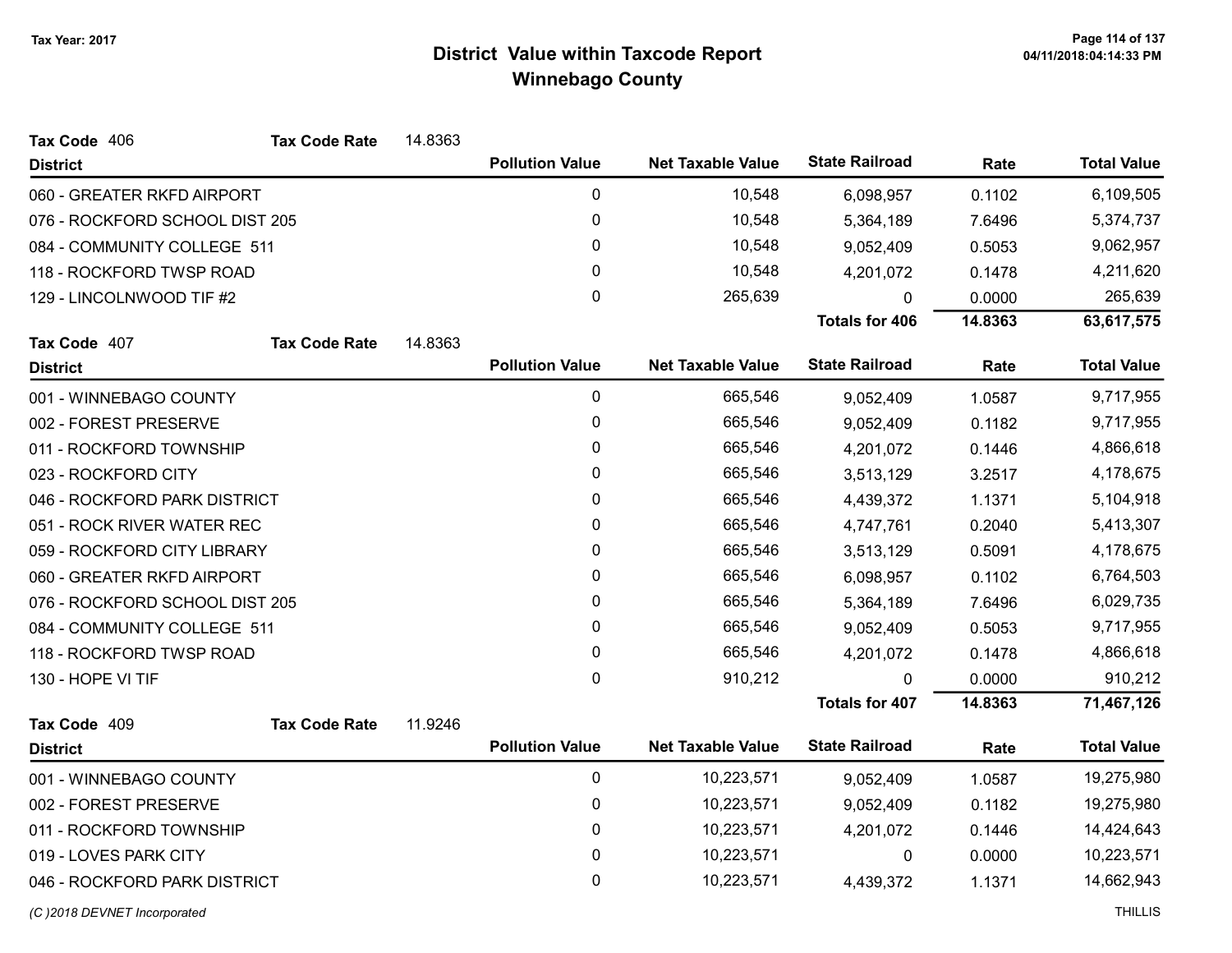| Tax Code 409                   | <b>Tax Code Rate</b> | 11.9246 |                        |                          |                       |         |                    |
|--------------------------------|----------------------|---------|------------------------|--------------------------|-----------------------|---------|--------------------|
| <b>District</b>                |                      |         | <b>Pollution Value</b> | <b>Net Taxable Value</b> | <b>State Railroad</b> | Rate    | <b>Total Value</b> |
| 051 - ROCK RIVER WATER REC     |                      |         | $\mathbf 0$            | 10,223,571               | 4,747,761             | 0.2040  | 14,971,332         |
| 055 - NORTH SUBURBAN LIBRARY   |                      |         | 0                      | 10,223,571               | 863,436               | 0.3023  | 11,087,007         |
| 060 - GREATER RKFD AIRPORT     |                      |         | 0                      | 10,223,571               | 6,098,957             | 0.1102  | 16,322,528         |
| 070 - HARLEM SCHOOL DIST 122   |                      |         | 0                      | 10,223,571               | 515,093               | 8.1964  | 10,738,664         |
| 084 - COMMUNITY COLLEGE 511    |                      |         | 0                      | 10,223,571               | 9,052,409             | 0.5053  | 19,275,980         |
| 118 - ROCKFORD TWSP ROAD       |                      |         | 0                      | 10,223,571               | 4,201,072             | 0.1478  | 14,424,643         |
| 132 - NORTH 2ND TIF LOVES PARK |                      |         | 0                      | 888,905                  | $\mathbf{0}$          | 0.0000  | 888,905            |
|                                |                      |         |                        |                          | <b>Totals for 409</b> | 11.9246 | 165,572,176        |
| Tax Code 410                   | <b>Tax Code Rate</b> | 14.8363 |                        |                          |                       |         |                    |
| <b>District</b>                |                      |         | <b>Pollution Value</b> | <b>Net Taxable Value</b> | <b>State Railroad</b> | Rate    | <b>Total Value</b> |
| 001 - WINNEBAGO COUNTY         |                      |         | 0                      | 6,938,452                | 9,052,409             | 1.0587  | 15,990,861         |
| 002 - FOREST PRESERVE          |                      |         | 0                      | 6,938,452                | 9,052,409             | 0.1182  | 15,990,861         |
| 011 - ROCKFORD TOWNSHIP        |                      |         | 0                      | 6,938,452                | 4,201,072             | 0.1446  | 11,139,524         |
| 023 - ROCKFORD CITY            |                      |         | 0                      | 6,938,452                | 3,513,129             | 3.2517  | 10,451,581         |
| 046 - ROCKFORD PARK DISTRICT   |                      |         | 0                      | 6,938,452                | 4,439,372             | 1.1371  | 11,377,824         |
| 051 - ROCK RIVER WATER REC     |                      |         | 0                      | 6,938,452                | 4,747,761             | 0.2040  | 11,686,213         |
| 059 - ROCKFORD CITY LIBRARY    |                      |         | 0                      | 6,938,452                | 3,513,129             | 0.5091  | 10,451,581         |
| 060 - GREATER RKFD AIRPORT     |                      |         | 0                      | 6,938,452                | 6,098,957             | 0.1102  | 13,037,409         |
| 076 - ROCKFORD SCHOOL DIST 205 |                      |         | 0                      | 6,938,452                | 5,364,189             | 7.6496  | 12,302,641         |
| 084 - COMMUNITY COLLEGE 511    |                      |         | 0                      | 6,938,452                | 9,052,409             | 0.5053  | 15,990,861         |
| 118 - ROCKFORD TWSP ROAD       |                      |         | 0                      | 6,938,452                | 4,201,072             | 0.1478  | 11,139,524         |
| 133 - GLOBAL TRADE TIF #2      |                      |         | 0                      | 1,633,683                | $\mathbf{0}$          | 0.0000  | 1,633,683          |
|                                |                      |         |                        |                          | <b>Totals for 410</b> | 14.8363 | 141,192,563        |
| Tax Code 411                   | <b>Tax Code Rate</b> | 14.6323 |                        |                          |                       |         |                    |
| <b>District</b>                |                      |         | <b>Pollution Value</b> | <b>Net Taxable Value</b> | <b>State Railroad</b> | Rate    | <b>Total Value</b> |
| 001 - WINNEBAGO COUNTY         |                      |         | $\pmb{0}$              | 410                      | 9,052,409             | 1.0587  | 9,052,819          |
| 002 - FOREST PRESERVE          |                      |         | 0                      | 410                      | 9,052,409             | 0.1182  | 9,052,819          |
| 011 - ROCKFORD TOWNSHIP        |                      |         | 0                      | 410                      | 4,201,072             | 0.1446  | 4,201,482          |
|                                |                      |         |                        |                          |                       |         |                    |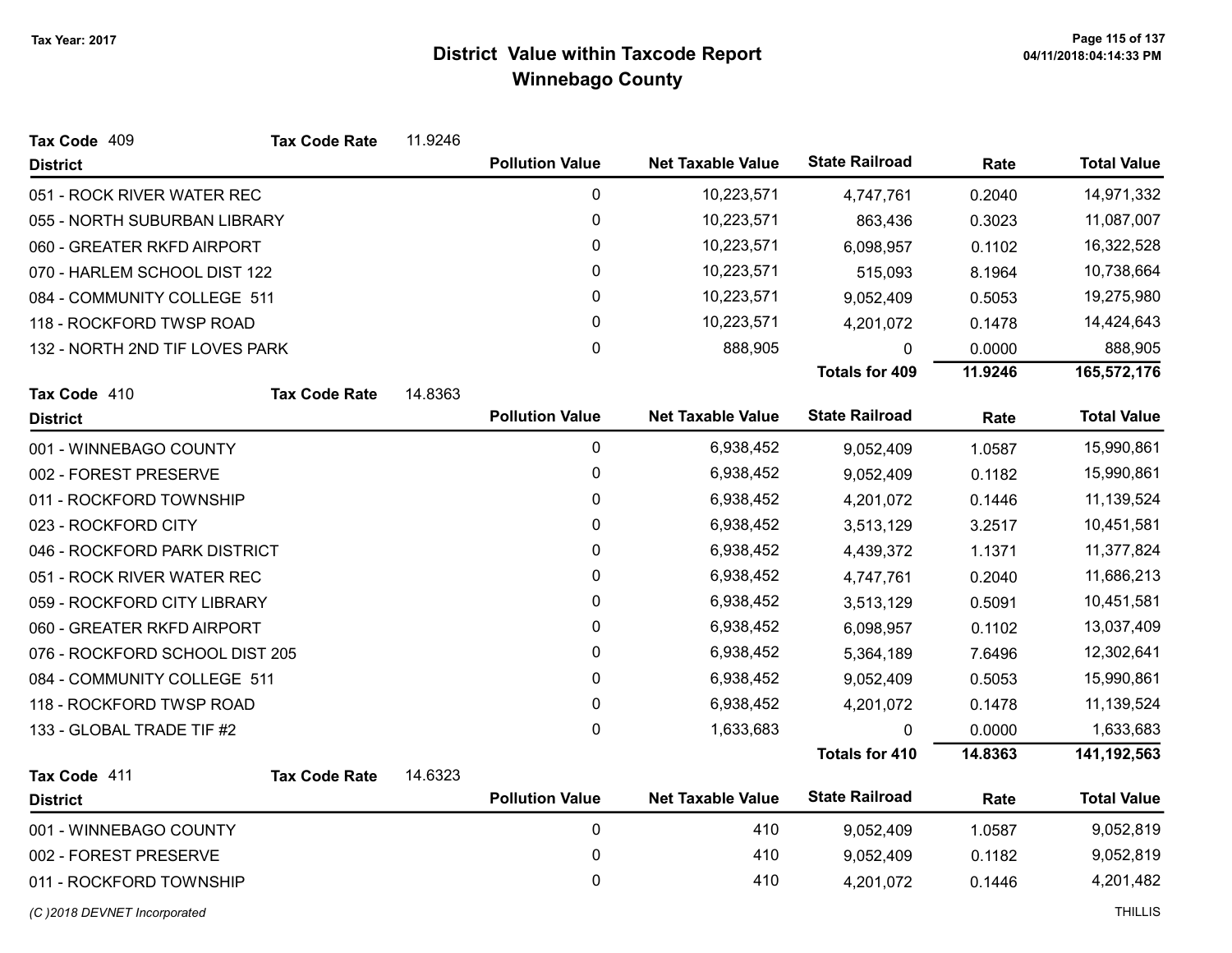| Tax Code 411                             | <b>Tax Code Rate</b> | 14.6323 |                        |                          |                       |         |                    |
|------------------------------------------|----------------------|---------|------------------------|--------------------------|-----------------------|---------|--------------------|
| <b>District</b>                          |                      |         | <b>Pollution Value</b> | <b>Net Taxable Value</b> | <b>State Railroad</b> | Rate    | <b>Total Value</b> |
| 023 - ROCKFORD CITY                      |                      |         | 0                      | 410                      | 3,513,129             | 3.2517  | 3,513,539          |
| 046 - ROCKFORD PARK DISTRICT             |                      |         | 0                      | 410                      | 4,439,372             | 1.1371  | 4,439,782          |
| 059 - ROCKFORD CITY LIBRARY              |                      |         | 0                      | 410                      | 3,513,129             | 0.5091  | 3,513,539          |
| 060 - GREATER RKFD AIRPORT               |                      |         | 0                      | 410                      | 6,098,957             | 0.1102  | 6,099,367          |
| 076 - ROCKFORD SCHOOL DIST 205           |                      |         | 0                      | 410                      | 5,364,189             | 7.6496  | 5,364,599          |
| 084 - COMMUNITY COLLEGE 511              |                      |         | 0                      | 410                      | 9,052,409             | 0.5053  | 9,052,819          |
| 118 - ROCKFORD TWSP ROAD                 |                      |         | 0                      | 410                      | 4,201,072             | 0.1478  | 4,201,482          |
| 133 - GLOBAL TRADE TIF #2                |                      |         | 0                      | 0                        | 0                     | 0.0000  | 0                  |
|                                          |                      |         |                        |                          | <b>Totals for 411</b> | 14.6323 | 58,492,247         |
| Tax Code 412                             | <b>Tax Code Rate</b> | 14.8363 |                        |                          |                       |         |                    |
| <b>District</b>                          |                      |         | <b>Pollution Value</b> | <b>Net Taxable Value</b> | <b>State Railroad</b> | Rate    | <b>Total Value</b> |
| 001 - WINNEBAGO COUNTY                   |                      |         | 0                      | 84,010                   | 9,052,409             | 1.0587  | 9,136,419          |
| 002 - FOREST PRESERVE                    |                      |         | 0                      | 84,010                   | 9,052,409             | 0.1182  | 9,136,419          |
| 011 - ROCKFORD TOWNSHIP                  |                      |         | 0                      | 84,010                   | 4,201,072             | 0.1446  | 4,285,082          |
| 023 - ROCKFORD CITY                      |                      |         | 0                      | 84,010                   | 3,513,129             | 3.2517  | 3,597,139          |
| 046 - ROCKFORD PARK DISTRICT             |                      |         | 0                      | 84,010                   | 4,439,372             | 1.1371  | 4,523,382          |
| 051 - ROCK RIVER WATER REC               |                      |         | 0                      | 84,010                   | 4,747,761             | 0.2040  | 4,831,771          |
| 059 - ROCKFORD CITY LIBRARY              |                      |         | 0                      | 84,010                   | 3,513,129             | 0.5091  | 3,597,139          |
| 060 - GREATER RKFD AIRPORT               |                      |         | 0                      | 84,010                   | 6,098,957             | 0.1102  | 6,182,967          |
| 076 - ROCKFORD SCHOOL DIST 205           |                      |         | 0                      | 84,010                   | 5,364,189             | 7.6496  | 5,448,199          |
| 084 - COMMUNITY COLLEGE 511              |                      |         | 0                      | 84,010                   | 9,052,409             | 0.5053  | 9,136,419          |
| 118 - ROCKFORD TWSP ROAD                 |                      |         | 0                      | 84,010                   | 4,201,072             | 0.1478  | 4,285,082          |
| 134 - ASSISTED LIVING/ RIVER HOUSING TIF |                      |         | 0                      | 0                        | 0                     | 0.0000  | $\mathbf{0}$       |
|                                          |                      |         |                        |                          | <b>Totals for 412</b> | 14.8363 | 64,160,018         |
| Tax Code 413                             | <b>Tax Code Rate</b> | 11.2151 | <b>Pollution Value</b> | <b>Net Taxable Value</b> | <b>State Railroad</b> | Rate    | <b>Total Value</b> |
| <b>District</b>                          |                      |         |                        |                          |                       |         |                    |
| 001 - WINNEBAGO COUNTY                   |                      |         | $\mathbf 0$            | 470,037                  | 9,052,409             | 1.0587  | 9,522,446          |
| 002 - FOREST PRESERVE                    |                      |         | 0                      | 470,037                  | 9,052,409             | 0.1182  | 9,522,446          |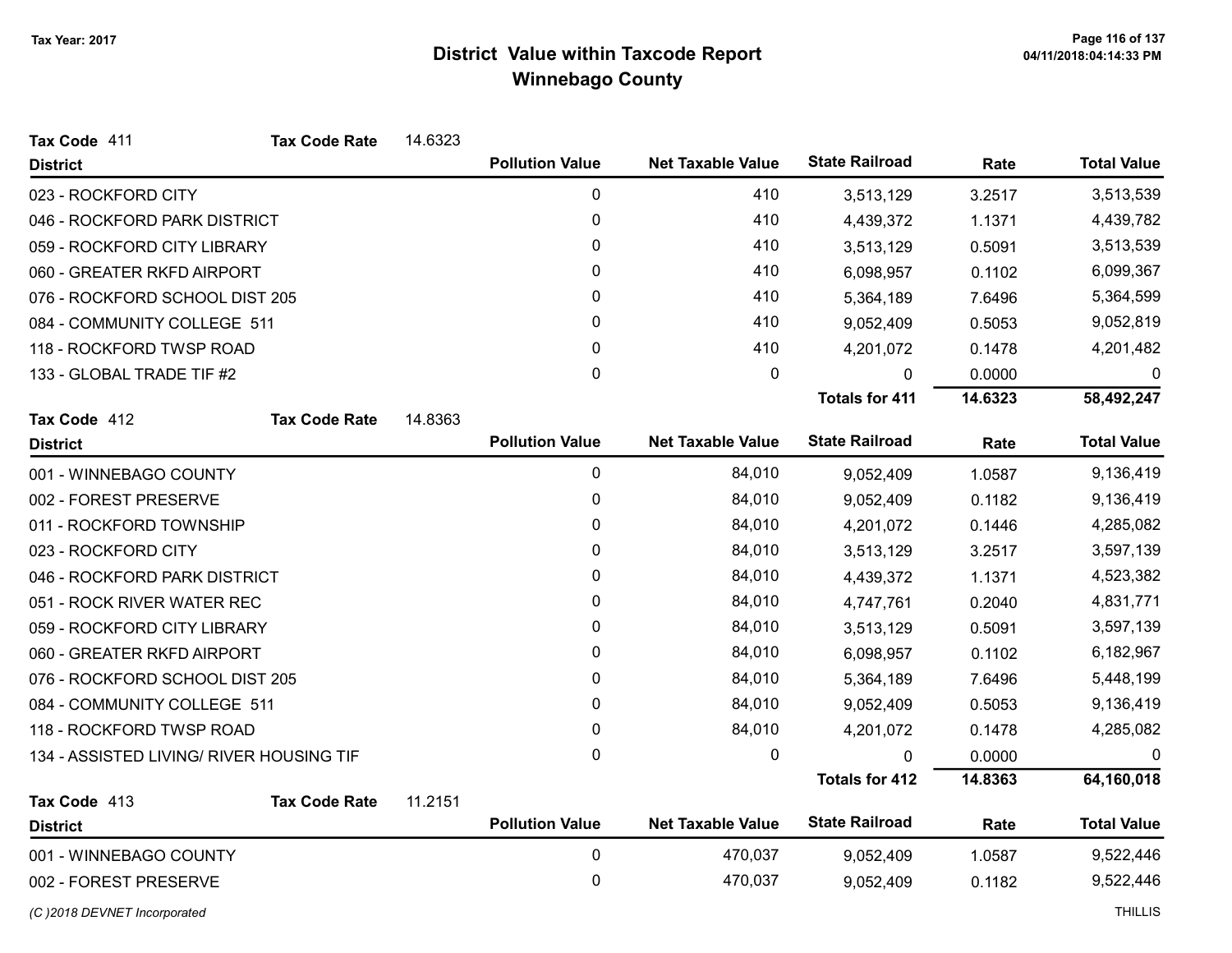| Tax Code 413                       | <b>Tax Code Rate</b> | 11.2151 |                        |                          |                       |         |                    |
|------------------------------------|----------------------|---------|------------------------|--------------------------|-----------------------|---------|--------------------|
| <b>District</b>                    |                      |         | <b>Pollution Value</b> | <b>Net Taxable Value</b> | <b>State Railroad</b> | Rate    | <b>Total Value</b> |
| 006 - HARLEM TOWNSHIP              |                      |         | $\mathbf 0$            | 470,037                  | 0                     | 0.1114  | 470,037            |
| 020 - MACHESNEY PARK VILLAGE       |                      |         | $\mathbf 0$            | 470,037                  | 0                     | 0.0000  | 470,037            |
| 035 - HARLEM-ROSCOE FIRE           |                      |         | 0                      | 470,037                  | 358,028               | 0.7649  | 828,065            |
| 055 - NORTH SUBURBAN LIBRARY       |                      |         | 0                      | 470,037                  | 863,436               | 0.3023  | 1,333,473          |
| 060 - GREATER RKFD AIRPORT         |                      |         | 0                      | 470,037                  | 6,098,957             | 0.1102  | 6,568,994          |
| 070 - HARLEM SCHOOL DIST 122       |                      |         | 0                      | 470,037                  | 515,093               | 8.1964  | 985,130            |
| 084 - COMMUNITY COLLEGE 511        |                      |         | 0                      | 470,037                  | 9,052,409             | 0.5053  | 9,522,446          |
| 113 - HARLEM TWSP ROAD             |                      |         | $\mathbf{0}$           | 470,037                  | 0                     | 0.0477  | 470,037            |
| 135 - NORTH 2ND TIF MACHESNEY PARK |                      |         | $\mathsf 0$            | 175,212                  | 0                     | 0.0000  | 175,212            |
|                                    |                      |         |                        |                          | <b>Totals for 413</b> | 11.2151 | 39,868,323         |
| Tax Code 414                       | <b>Tax Code Rate</b> | 11.4191 |                        |                          |                       |         |                    |
| <b>District</b>                    |                      |         | <b>Pollution Value</b> | <b>Net Taxable Value</b> | <b>State Railroad</b> | Rate    | <b>Total Value</b> |
| 001 - WINNEBAGO COUNTY             |                      |         | $\pmb{0}$              | 999,563                  | 9,052,409             | 1.0587  | 10,051,972         |
| 002 - FOREST PRESERVE              |                      |         | 0                      | 999,563                  | 9,052,409             | 0.1182  | 10,051,972         |
| 006 - HARLEM TOWNSHIP              |                      |         | 0                      | 999,563                  | 0                     | 0.1114  | 999,563            |
| 020 - MACHESNEY PARK VILLAGE       |                      |         | 0                      | 999,563                  | 0                     | 0.0000  | 999,563            |
| 035 - HARLEM-ROSCOE FIRE           |                      |         | 0                      | 999,563                  | 358,028               | 0.7649  | 1,357,591          |
| 051 - ROCK RIVER WATER REC         |                      |         | 0                      | 999,563                  | 4,747,761             | 0.2040  | 5,747,324          |
| 055 - NORTH SUBURBAN LIBRARY       |                      |         | 0                      | 999,563                  | 863,436               | 0.3023  | 1,862,999          |
| 060 - GREATER RKFD AIRPORT         |                      |         | 0                      | 999,563                  | 6,098,957             | 0.1102  | 7,098,520          |
| 070 - HARLEM SCHOOL DIST 122       |                      |         | 0                      | 999,563                  | 515,093               | 8.1964  | 1,514,656          |
| 084 - COMMUNITY COLLEGE 511        |                      |         | 0                      | 999,563                  | 9,052,409             | 0.5053  | 10,051,972         |
| 113 - HARLEM TWSP ROAD             |                      |         | 0                      | 999,563                  | 0                     | 0.0477  | 999,563            |
| 135 - NORTH 2ND TIF MACHESNEY PARK |                      |         | 0                      | 46,744                   | $\Omega$              | 0.0000  | 46,744             |
|                                    |                      |         |                        |                          | <b>Totals for 414</b> | 11.4191 | 50,782,439         |
| Tax Code 416                       | <b>Tax Code Rate</b> | 11.1115 |                        |                          |                       |         |                    |
| <b>District</b>                    |                      |         | <b>Pollution Value</b> | <b>Net Taxable Value</b> | <b>State Railroad</b> | Rate    | <b>Total Value</b> |
| 001 - WINNEBAGO COUNTY             |                      |         | $\mathbf{0}$           | 5,706,781                | 9,052,409             | 1.0587  | 14,759,190         |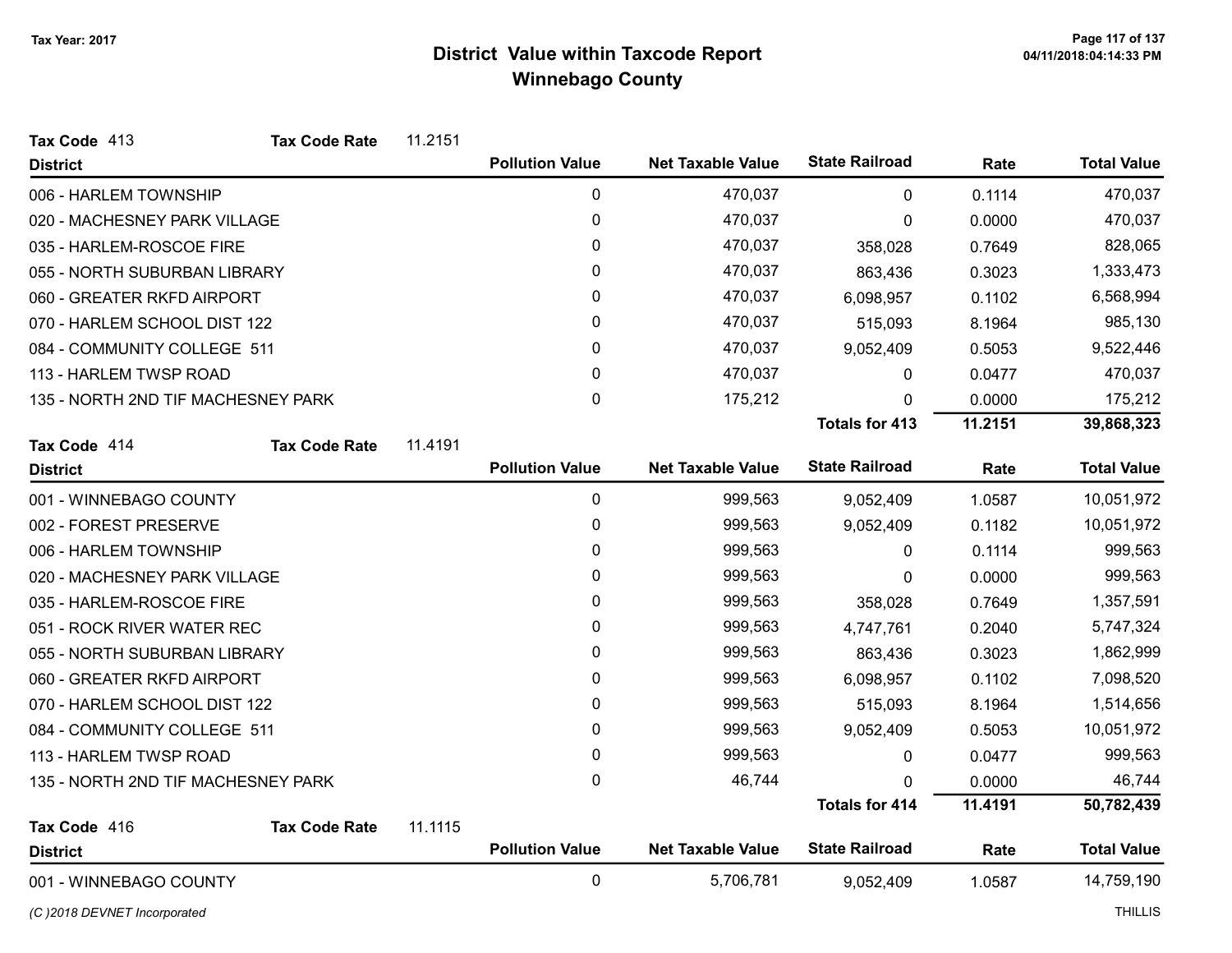| Tax Code 416                       | <b>Tax Code Rate</b> | 11.1115 |                        |                          |                       |         |                    |
|------------------------------------|----------------------|---------|------------------------|--------------------------|-----------------------|---------|--------------------|
| <b>District</b>                    |                      |         | <b>Pollution Value</b> | <b>Net Taxable Value</b> | <b>State Railroad</b> | Rate    | <b>Total Value</b> |
| 002 - FOREST PRESERVE              |                      |         | 0                      | 5,706,781                | 9,052,409             | 0.1182  | 14,759,190         |
| 006 - HARLEM TOWNSHIP              |                      |         | $\pmb{0}$              | 5,706,781                | 0                     | 0.1114  | 5,706,781          |
| 020 - MACHESNEY PARK VILLAGE       |                      |         | $\pmb{0}$              | 5,706,781                | 0                     | 0.0000  | 5,706,781          |
| 037 - NORTH PARK FIRE              |                      |         | 0                      | 5,706,781                | 440,322               | 0.4573  | 6,147,103          |
| 051 - ROCK RIVER WATER REC         |                      |         | 0                      | 5,706,781                | 4,747,761             | 0.2040  | 10,454,542         |
| 055 - NORTH SUBURBAN LIBRARY       |                      |         | 0                      | 5,706,781                | 863,436               | 0.3023  | 6,570,217          |
| 060 - GREATER RKFD AIRPORT         |                      |         | 0                      | 5,706,781                | 6,098,957             | 0.1102  | 11,805,738         |
| 070 - HARLEM SCHOOL DIST 122       |                      |         | 0                      | 5,706,781                | 515,093               | 8.1964  | 6,221,874          |
| 084 - COMMUNITY COLLEGE 511        |                      |         | 0                      | 5,706,781                | 9,052,409             | 0.5053  | 14,759,190         |
| 113 - HARLEM TWSP ROAD             |                      |         | 0                      | 5,706,781                | 0                     | 0.0477  | 5,706,781          |
| 135 - NORTH 2ND TIF MACHESNEY PARK |                      |         | 0                      | 2,670,681                | $\mathbf{0}$          | 0.0000  | 2,670,681          |
|                                    |                      |         |                        |                          | <b>Totals for 416</b> | 11.1115 | 105,268,068        |
| Tax Code 417                       | <b>Tax Code Rate</b> | 14.8363 |                        |                          |                       |         |                    |
| <b>District</b>                    |                      |         | <b>Pollution Value</b> | <b>Net Taxable Value</b> | <b>State Railroad</b> | Rate    | <b>Total Value</b> |
| 001 - WINNEBAGO COUNTY             |                      |         | $\pmb{0}$              | 891,520                  | 9,052,409             | 1.0587  | 9,943,929          |
| 002 - FOREST PRESERVE              |                      |         | 0                      | 891,520                  | 9,052,409             | 0.1182  | 9,943,929          |
| 011 - ROCKFORD TOWNSHIP            |                      |         | $\pmb{0}$              | 891,520                  | 4,201,072             | 0.1446  | 5,092,592          |
| 023 - ROCKFORD CITY                |                      |         | $\mathbf{0}$           | 891,520                  | 3,513,129             | 3.2517  | 4,404,649          |
| 046 - ROCKFORD PARK DISTRICT       |                      |         | 0                      | 891,520                  | 4,439,372             | 1.1371  | 5,330,892          |
| 051 - ROCK RIVER WATER REC         |                      |         | $\mathbf 0$            | 891,520                  | 4,747,761             | 0.2040  | 5,639,281          |
| 059 - ROCKFORD CITY LIBRARY        |                      |         | 0                      | 891,520                  | 3,513,129             | 0.5091  | 4,404,649          |
| 060 - GREATER RKFD AIRPORT         |                      |         | 0                      | 891,520                  | 6,098,957             | 0.1102  | 6,990,477          |
| 076 - ROCKFORD SCHOOL DIST 205     |                      |         | 0                      | 891,520                  | 5,364,189             | 7.6496  | 6,255,709          |
| 084 - COMMUNITY COLLEGE 511        |                      |         | 0                      | 891,520                  | 9,052,409             | 0.5053  | 9,943,929          |
| 118 - ROCKFORD TWSP ROAD           |                      |         | 0                      | 891,520                  | 4,201,072             | 0.1478  | 5,092,592          |
| 137 - MAIN & WHITMAN TIF           |                      |         | 0                      | 804,174                  | 0                     | 0.0000  | 804,174            |
|                                    |                      |         |                        |                          | <b>Totals for 417</b> | 14.8363 | 73,846,802         |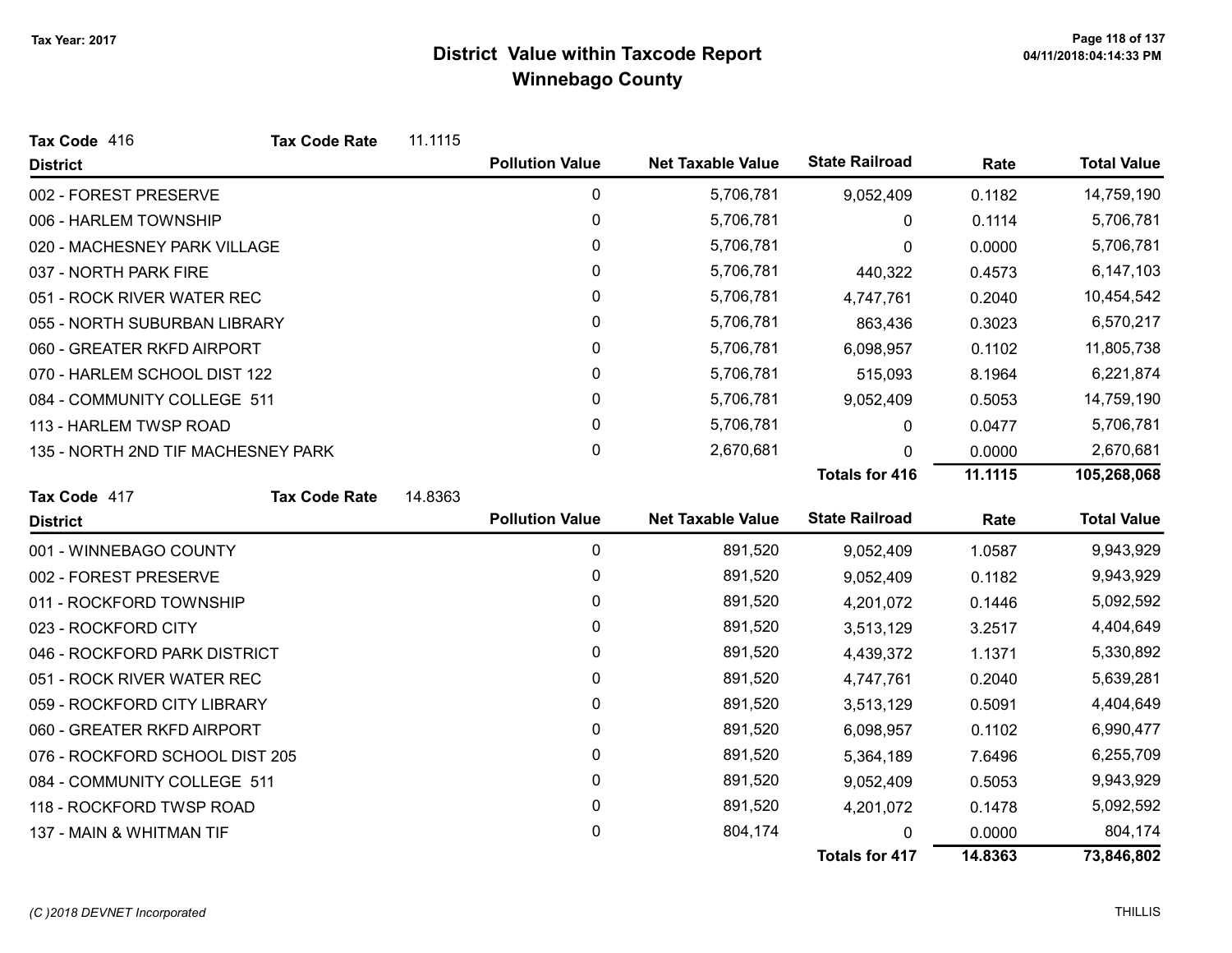| Tax Code 418                       | <b>Tax Code Rate</b> | 14.8363 |                        |                          |                       |         |                    |
|------------------------------------|----------------------|---------|------------------------|--------------------------|-----------------------|---------|--------------------|
| <b>District</b>                    |                      |         | <b>Pollution Value</b> | <b>Net Taxable Value</b> | <b>State Railroad</b> | Rate    | <b>Total Value</b> |
| 001 - WINNEBAGO COUNTY             |                      |         | 0                      | 5,279,760                | 9,052,409             | 1.0587  | 14,332,169         |
| 002 - FOREST PRESERVE              |                      |         | 0                      | 5,279,760                | 9,052,409             | 0.1182  | 14,332,169         |
| 011 - ROCKFORD TOWNSHIP            |                      |         | 0                      | 5,279,760                | 4,201,072             | 0.1446  | 9,480,832          |
| 023 - ROCKFORD CITY                |                      |         | 0                      | 5,279,760                | 3,513,129             | 3.2517  | 8,792,889          |
| 046 - ROCKFORD PARK DISTRICT       |                      |         | 0                      | 5,279,760                | 4,439,372             | 1.1371  | 9,719,132          |
| 051 - ROCK RIVER WATER REC         |                      |         | 0                      | 5,279,760                | 4,747,761             | 0.2040  | 10,027,521         |
| 059 - ROCKFORD CITY LIBRARY        |                      |         | 0                      | 5,279,760                | 3,513,129             | 0.5091  | 8,792,889          |
| 060 - GREATER RKFD AIRPORT         |                      |         | 0                      | 5,279,760                | 6,098,957             | 0.1102  | 11,378,717         |
| 076 - ROCKFORD SCHOOL DIST 205     |                      |         | 0                      | 5,279,760                | 5,364,189             | 7.6496  | 10,643,949         |
| 084 - COMMUNITY COLLEGE 511        |                      |         | 0                      | 5,279,760                | 9,052,409             | 0.5053  | 14,332,169         |
| 118 - ROCKFORD TWSP ROAD           |                      |         | 0                      | 5,279,760                | 4,201,072             | 0.1478  | 9,480,832          |
| 138 - MIDTOWN TIF                  |                      |         | 0                      | 138,024                  | 0                     | 0.0000  | 138,024            |
|                                    |                      |         |                        |                          | <b>Totals for 418</b> | 14.8363 | 121,451,292        |
| Tax Code 419                       | <b>Tax Code Rate</b> | 14.8363 |                        |                          |                       |         |                    |
| <b>District</b>                    |                      |         | <b>Pollution Value</b> | <b>Net Taxable Value</b> | <b>State Railroad</b> | Rate    | <b>Total Value</b> |
| 001 - WINNEBAGO COUNTY             |                      |         | 0                      | 393,594                  | 9,052,409             | 1.0587  | 9,446,003          |
| 002 - FOREST PRESERVE              |                      |         | 0                      | 393,594                  | 9,052,409             | 0.1182  | 9,446,003          |
| 011 - ROCKFORD TOWNSHIP            |                      |         | 0                      | 393,594                  | 4,201,072             | 0.1446  | 4,594,666          |
| 023 - ROCKFORD CITY                |                      |         | 0                      | 393,594                  | 3,513,129             | 3.2517  | 3,906,723          |
| 046 - ROCKFORD PARK DISTRICT       |                      |         | 0                      | 393,594                  | 4,439,372             | 1.1371  | 4,832,966          |
| 051 - ROCK RIVER WATER REC         |                      |         | 0                      | 393,594                  | 4,747,761             | 0.2040  | 5,141,355          |
| 059 - ROCKFORD CITY LIBRARY        |                      |         | 0                      | 393,594                  | 3,513,129             | 0.5091  | 3,906,723          |
| 060 - GREATER RKFD AIRPORT         |                      |         | 0                      | 393,594                  | 6,098,957             | 0.1102  | 6,492,551          |
| 076 - ROCKFORD SCHOOL DIST 205     |                      |         | 0                      | 393,594                  | 5,364,189             | 7.6496  | 5,757,783          |
| 084 - COMMUNITY COLLEGE 511        |                      |         | 0                      | 393,594                  | 9,052,409             | 0.5053  | 9,446,003          |
| 118 - ROCKFORD TWSP ROAD           |                      |         | 0                      | 393,594                  | 4,201,072             | 0.1478  | 4,594,666          |
|                                    |                      |         |                        |                          |                       |         |                    |
| 139 - KISHWAUKEE & HARRISON TIF #2 |                      |         | 0                      | 0                        | 0                     | 0.0000  | 0                  |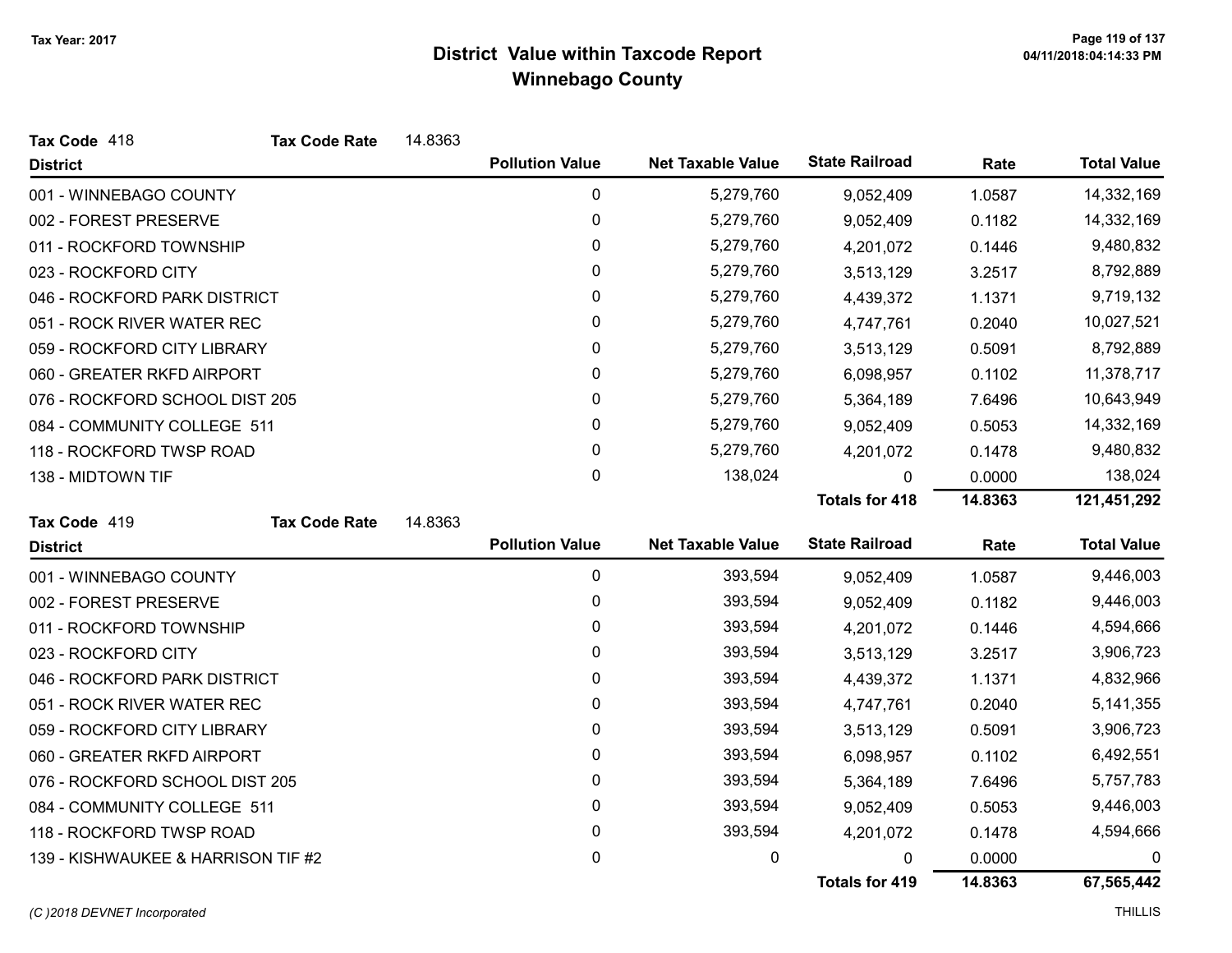| Tax Code 420                   | <b>Tax Code Rate</b> | 10.2112 |                        |                          |                       |         |                    |
|--------------------------------|----------------------|---------|------------------------|--------------------------|-----------------------|---------|--------------------|
| <b>District</b>                |                      |         | <b>Pollution Value</b> | <b>Net Taxable Value</b> | <b>State Railroad</b> | Rate    | <b>Total Value</b> |
| 001 - WINNEBAGO COUNTY         |                      |         | 0                      | 1,699,156                | 9,052,409             | 1.0587  | 10,751,565         |
| 002 - FOREST PRESERVE          |                      |         | 0                      | 1,699,156                | 9,052,409             | 0.1182  | 10,751,565         |
| 012 - ROCKTON TOWNSHIP         |                      |         | 0                      | 1,699,156                | 941,691               | 0.1988  | 2,640,847          |
| 024 - ROCKTON VILLAGE          |                      |         | 0                      | 1,699,156                | 111,719               | 0.6636  | 1,810,875          |
| 041 - ROCKTON FIRE             |                      |         | 0                      | 1,699,156                | 453,487               | 0.7253  | 2,152,643          |
| 057 - TALCOTT FREE LIBRARY     |                      |         | $\mathbf{0}$           | 1,699,156                | 318,631               | 0.2149  | 2,017,787          |
| 074 - ROCKTON SCHOOL DIST 140  |                      |         | 0                      | 1,699,156                | 421,756               | 3.7926  | 2,120,912          |
| 077 - HONONEGAH HIGH SD #207   |                      |         | 0                      | 1,699,156                | 511,268               | 2.7764  | 2,210,424          |
| 084 - COMMUNITY COLLEGE 511    |                      |         | 0                      | 1,699,156                | 9,052,409             | 0.5053  | 10,751,565         |
| 119 - ROCKTON TWSP ROAD        |                      |         | 0                      | 1,699,156                | 941,691               | 0.1574  | 2,640,847          |
| 140 - FORMER BELOIT CORP TIF   |                      |         | $\mathbf{0}$           | 3,033,265                | 0                     | 0.0000  | 3,033,265          |
|                                |                      |         |                        |                          | <b>Totals for 420</b> | 10.2112 | 50,882,295         |
| Tax Code 421                   | <b>Tax Code Rate</b> | 14.8363 |                        |                          |                       |         |                    |
| <b>District</b>                |                      |         | <b>Pollution Value</b> | <b>Net Taxable Value</b> | <b>State Railroad</b> | Rate    | <b>Total Value</b> |
| 001 - WINNEBAGO COUNTY         |                      |         | $\mathbf 0$            | 13,253,485               | 9,052,409             | 1.0587  | 22,305,894         |
| 002 - FOREST PRESERVE          |                      |         | $\mathbf{0}$           | 13,253,485               | 9,052,409             | 0.1182  | 22,305,894         |
| 011 - ROCKFORD TOWNSHIP        |                      |         | 0                      | 13,253,485               | 4,201,072             | 0.1446  | 17,454,557         |
| 023 - ROCKFORD CITY            |                      |         | 0                      | 13,253,485               | 3,513,129             | 3.2517  | 16,766,614         |
| 046 - ROCKFORD PARK DISTRICT   |                      |         | 0                      | 13,253,485               | 4,439,372             | 1.1371  | 17,692,857         |
| 051 - ROCK RIVER WATER REC     |                      |         | $\pmb{0}$              | 13,253,485               | 4,747,761             | 0.2040  | 18,001,246         |
| 059 - ROCKFORD CITY LIBRARY    |                      |         | 0                      | 13,253,485               | 3,513,129             | 0.5091  | 16,766,614         |
| 060 - GREATER RKFD AIRPORT     |                      |         | 0                      | 13,253,485               | 6,098,957             | 0.1102  | 19,352,442         |
| 076 - ROCKFORD SCHOOL DIST 205 |                      |         | 0                      | 13,253,485               | 5,364,189             | 7.6496  | 18,617,674         |
| 084 - COMMUNITY COLLEGE 511    |                      |         | $\mathbf{0}$           | 13,253,485               | 9,052,409             | 0.5053  | 22,305,894         |
| 118 - ROCKFORD TWSP ROAD       |                      |         | 0                      | 13,253,485               | 4,201,072             | 0.1478  | 17,454,557         |
| 141 - GLOBAL TRADE TIF #3      |                      |         | 0                      | 220,342                  | 0                     | 0.0000  | 220,342            |
|                                |                      |         |                        |                          | <b>Totals for 421</b> | 14.8363 | 209,244,585        |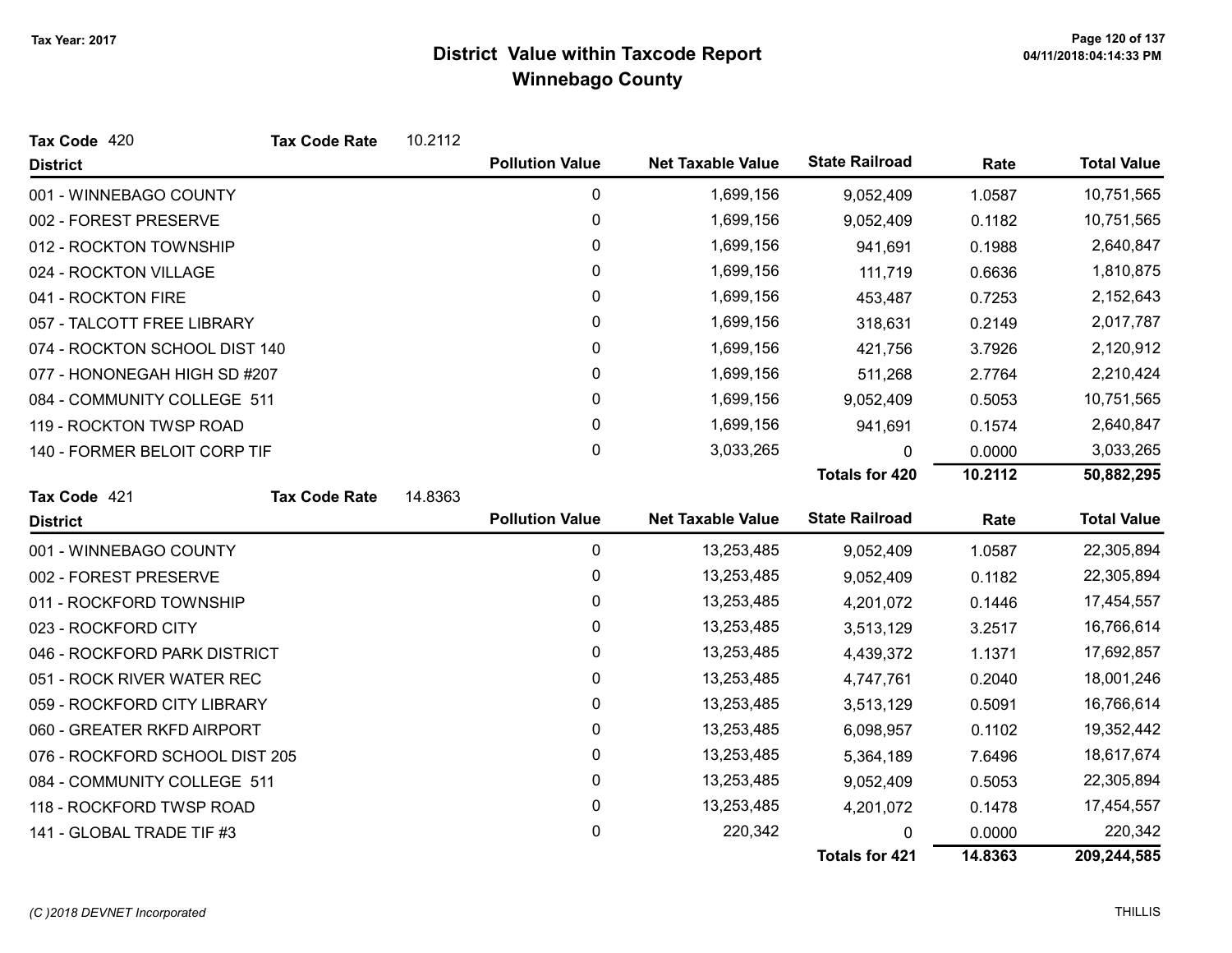| Tax Code 422                   | <b>Tax Code Rate</b> | 14.8363 |                        |                          |                       |         |                    |
|--------------------------------|----------------------|---------|------------------------|--------------------------|-----------------------|---------|--------------------|
| <b>District</b>                |                      |         | <b>Pollution Value</b> | <b>Net Taxable Value</b> | <b>State Railroad</b> | Rate    | <b>Total Value</b> |
| 001 - WINNEBAGO COUNTY         |                      |         | 0                      | 8,541,100                | 9,052,409             | 1.0587  | 17,593,509         |
| 002 - FOREST PRESERVE          |                      |         | 0                      | 8,541,100                | 9,052,409             | 0.1182  | 17,593,509         |
| 011 - ROCKFORD TOWNSHIP        |                      |         | 0                      | 8,541,100                | 4,201,072             | 0.1446  | 12,742,172         |
| 023 - ROCKFORD CITY            |                      |         | 0                      | 8,541,100                | 3,513,129             | 3.2517  | 12,054,229         |
| 046 - ROCKFORD PARK DISTRICT   |                      |         | 0                      | 8,541,100                | 4,439,372             | 1.1371  | 12,980,472         |
| 051 - ROCK RIVER WATER REC     |                      |         | 0                      | 8,541,100                | 4,747,761             | 0.2040  | 13,288,861         |
| 059 - ROCKFORD CITY LIBRARY    |                      |         | 0                      | 8,541,100                | 3,513,129             | 0.5091  | 12,054,229         |
| 060 - GREATER RKFD AIRPORT     |                      |         | 0                      | 8,541,100                | 6,098,957             | 0.1102  | 14,640,057         |
| 076 - ROCKFORD SCHOOL DIST 205 |                      |         | 0                      | 8,541,100                | 5,364,189             | 7.6496  | 13,905,289         |
| 084 - COMMUNITY COLLEGE 511    |                      |         | 0                      | 8,541,100                | 9,052,409             | 0.5053  | 17,593,509         |
| 118 - ROCKFORD TWSP ROAD       |                      |         | 0                      | 8,541,100                | 4,201,072             | 0.1478  | 12,742,172         |
| 142 - RIVER DISTRICT NORTH TIF |                      |         | 0                      | 1,177,730                | 0                     | 0.0000  | 1,177,730          |
|                                |                      |         |                        |                          | <b>Totals for 422</b> | 14.8363 | 158,365,738        |
| Tax Code 423                   | <b>Tax Code Rate</b> | 14.8363 |                        |                          |                       |         |                    |
| <b>District</b>                |                      |         | <b>Pollution Value</b> | <b>Net Taxable Value</b> | <b>State Railroad</b> | Rate    | <b>Total Value</b> |
| 001 - WINNEBAGO COUNTY         |                      |         | 0                      | 11,001,887               | 9,052,409             | 1.0587  | 20,054,296         |
| 002 - FOREST PRESERVE          |                      |         | 0                      | 11,001,887               | 9,052,409             | 0.1182  | 20,054,296         |
| 011 - ROCKFORD TOWNSHIP        |                      |         | 0                      | 11,001,887               | 4,201,072             | 0.1446  | 15,202,959         |
| 023 - ROCKFORD CITY            |                      |         | 0                      | 11,001,887               | 3,513,129             | 3.2517  | 14,515,016         |
| 046 - ROCKFORD PARK DISTRICT   |                      |         | $\pmb{0}$              | 11,001,887               | 4,439,372             | 1.1371  | 15,441,259         |
| 051 - ROCK RIVER WATER REC     |                      |         | 0                      | 11,001,887               | 4,747,761             | 0.2040  | 15,749,648         |
| 059 - ROCKFORD CITY LIBRARY    |                      |         | 0                      | 11,001,887               | 3,513,129             | 0.5091  | 14,515,016         |
| 060 - GREATER RKFD AIRPORT     |                      |         | 0                      | 11,001,887               | 6,098,957             | 0.1102  | 17,100,844         |
| 076 - ROCKFORD SCHOOL DIST 205 |                      |         | 0                      | 11,001,887               | 5,364,189             | 7.6496  | 16,366,076         |
| 084 - COMMUNITY COLLEGE 511    |                      |         | 0                      | 11,001,887               | 9,052,409             | 0.5053  | 20,054,296         |
| 118 - ROCKFORD TWSP ROAD       |                      |         | 0                      | 11,001,887               | 4,201,072             | 0.1478  | 15,202,959         |
| 143 - BROADWAY TIF             |                      |         | 0                      | 409,890                  | 0                     | 0.0000  | 409,890            |
|                                |                      |         |                        |                          | <b>Totals for 423</b> | 14.8363 | 184,666,555        |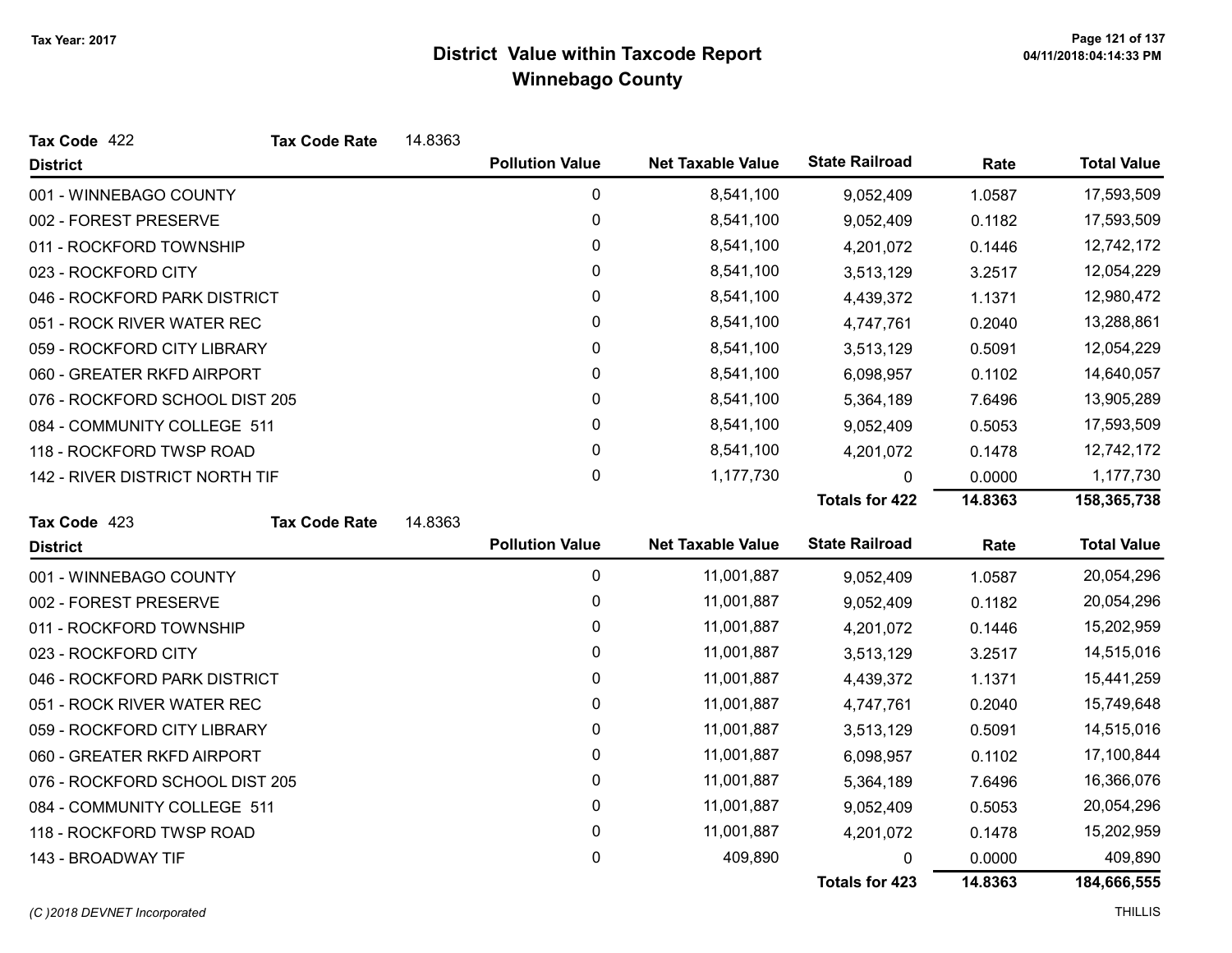| Tax Code 424                     | <b>Tax Code Rate</b> | 14.8363 |                        |                          |                       |         |                    |
|----------------------------------|----------------------|---------|------------------------|--------------------------|-----------------------|---------|--------------------|
| <b>District</b>                  |                      |         | <b>Pollution Value</b> | <b>Net Taxable Value</b> | <b>State Railroad</b> | Rate    | <b>Total Value</b> |
| 001 - WINNEBAGO COUNTY           |                      |         | 0                      | 8,085,918                | 9,052,409             | 1.0587  | 17,138,327         |
| 002 - FOREST PRESERVE            |                      |         | 0                      | 8,085,918                | 9,052,409             | 0.1182  | 17,138,327         |
| 011 - ROCKFORD TOWNSHIP          |                      |         | 0                      | 8,085,918                | 4,201,072             | 0.1446  | 12,286,990         |
| 023 - ROCKFORD CITY              |                      |         | 0                      | 8,085,918                | 3,513,129             | 3.2517  | 11,599,047         |
| 046 - ROCKFORD PARK DISTRICT     |                      |         | 0                      | 8,085,918                | 4,439,372             | 1.1371  | 12,525,290         |
| 051 - ROCK RIVER WATER REC       |                      |         | 0                      | 8,085,918                | 4,747,761             | 0.2040  | 12,833,679         |
| 059 - ROCKFORD CITY LIBRARY      |                      |         | 0                      | 8,085,918                | 3,513,129             | 0.5091  | 11,599,047         |
| 060 - GREATER RKFD AIRPORT       |                      |         | 0                      | 8,085,918                | 6,098,957             | 0.1102  | 14,184,875         |
| 076 - ROCKFORD SCHOOL DIST 205   |                      |         | 0                      | 8,085,918                | 5,364,189             | 7.6496  | 13,450,107         |
| 084 - COMMUNITY COLLEGE 511      |                      |         | 0                      | 8,085,918                | 9,052,409             | 0.5053  | 17,138,327         |
| 118 - ROCKFORD TWSP ROAD         |                      |         | 0                      | 8,085,918                | 4,201,072             | 0.1478  | 12,286,990         |
| 144 - EAST RIVER TIF             |                      |         | 0                      | 2,574,928                | 0                     | 0.0000  | 2,574,928          |
|                                  |                      |         |                        |                          | <b>Totals for 424</b> | 14.8363 | 154,755,934        |
| Tax Code 425                     | <b>Tax Code Rate</b> | 11.1376 |                        |                          |                       |         |                    |
| <b>District</b>                  |                      |         | <b>Pollution Value</b> | <b>Net Taxable Value</b> | <b>State Railroad</b> | Rate    | <b>Total Value</b> |
| 001 - WINNEBAGO COUNTY           |                      |         | 0                      | 58,419                   | 9,052,409             | 1.0587  | 9,110,828          |
| 002 - FOREST PRESERVE            |                      |         | 0                      | 58,419                   | 9,052,409             | 0.1182  | 9,110,828          |
| 010 - PECATONICA TOWNSHIP        |                      |         | 0                      | 58,419                   | 0                     | 0.1828  | 58,419             |
| 022 - PECATONICA VILLAGE         |                      |         | 0                      | 58,419                   | 0                     | 0.7382  | 58,419             |
| 039 - PECATONICA FIRE            |                      |         | 0                      | 58,419                   | 630,893               | 0.4295  | 689,312            |
| 047 - SUMNER PARK                |                      |         | 0                      | 58,419                   | 0                     | 0.1472  | 58,419             |
| 056 - PECATONICA LIBRARY         |                      |         | 0                      | 58,419                   | 0                     | 0.1940  | 58,419             |
|                                  |                      |         |                        |                          |                       |         |                    |
| 080 - PECATONICA UNIT SD #321    |                      |         | 0                      | 58,419                   | 0                     | 7.5223  | 58,419             |
| 084 - COMMUNITY COLLEGE 511      |                      |         | 0                      | 58,419                   | 9,052,409             | 0.5053  | 9,110,828          |
| 117 - PECATONICA TWSP ROAD       |                      |         | 0                      | 58,419                   | 0                     | 0.1873  | 58,419             |
| 124 - PE/SE MULTI TOWNSHIP       |                      |         | 0                      | 58,419                   | 0                     | 0.0541  | 58,419             |
| 145 - SUMNER ROAD / GROVE ST TIF |                      |         | 0                      | 0                        | 0                     | 0.0000  | 0                  |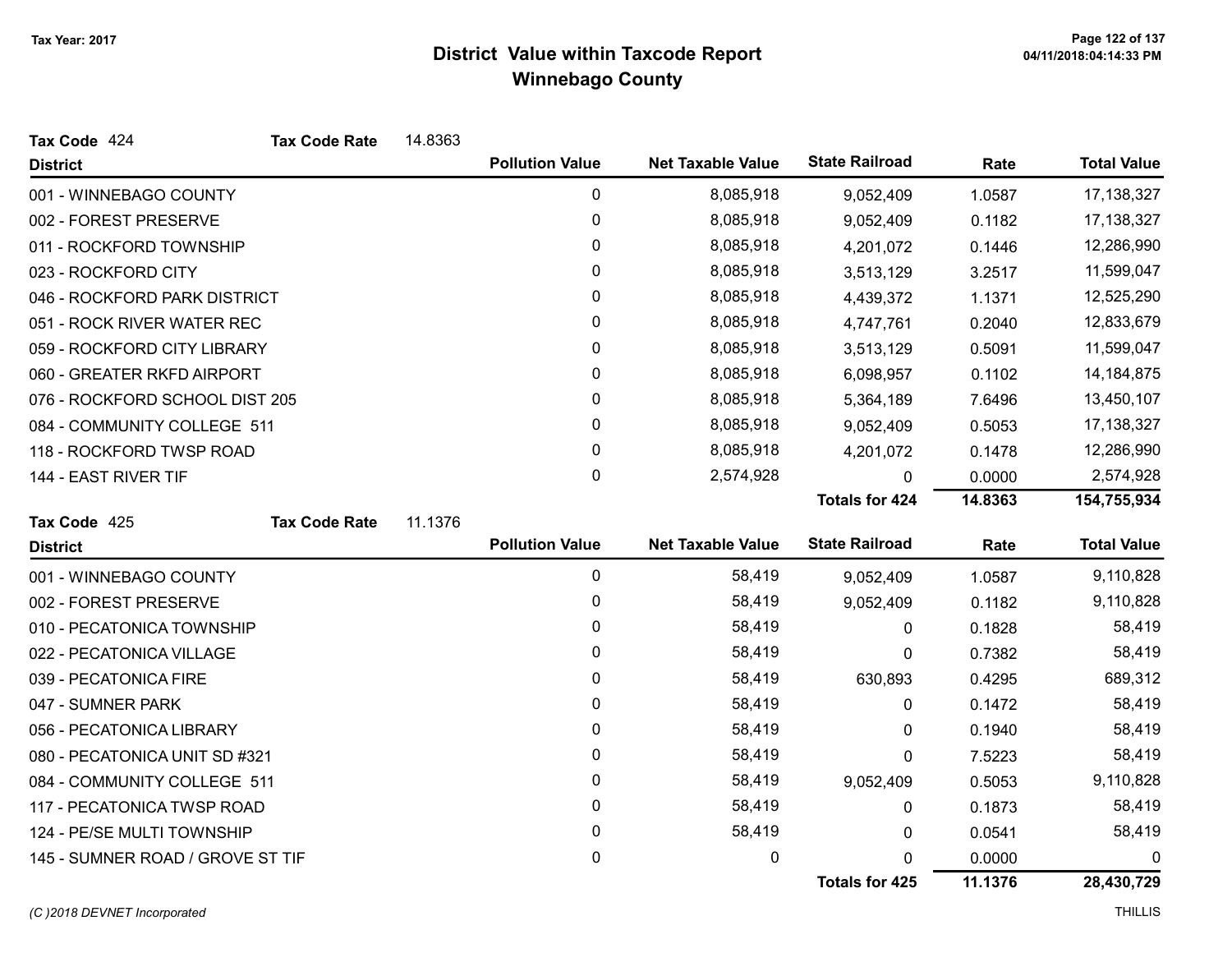| Tax Code 426                     | <b>Tax Code Rate</b> | 11.3778 |                        |                          |                       |         |                    |
|----------------------------------|----------------------|---------|------------------------|--------------------------|-----------------------|---------|--------------------|
| <b>District</b>                  |                      |         | <b>Pollution Value</b> | <b>Net Taxable Value</b> | <b>State Railroad</b> | Rate    | <b>Total Value</b> |
| 001 - WINNEBAGO COUNTY           |                      |         | 0                      | 2,235,459                | 9,052,409             | 1.0587  | 11,287,868         |
| 002 - FOREST PRESERVE            |                      |         | 0                      | 2,235,459                | 9,052,409             | 0.1182  | 11,287,868         |
| 011 - ROCKFORD TOWNSHIP          |                      |         | 0                      | 2,235,459                | 4,201,072             | 0.1446  | 6,436,531          |
| 019 - LOVES PARK CITY            |                      |         | 0                      | 2,235,459                | 0                     | 0.0000  | 2,235,459          |
| 046 - ROCKFORD PARK DISTRICT     |                      |         | 0                      | 2,235,459                | 4,439,372             | 1.1371  | 6,674,831          |
| 051 - ROCK RIVER WATER REC       |                      |         | 0                      | 2,235,459                | 4,747,761             | 0.2040  | 6,983,220          |
| 055 - NORTH SUBURBAN LIBRARY     |                      |         | 0                      | 2,235,459                | 863,436               | 0.3023  | 3,098,895          |
| 060 - GREATER RKFD AIRPORT       |                      |         | 0                      | 2,235,459                | 6,098,957             | 0.1102  | 8,334,416          |
| 076 - ROCKFORD SCHOOL DIST 205   |                      |         | 0                      | 2,235,459                | 5,364,189             | 7.6496  | 7,599,648          |
| 084 - COMMUNITY COLLEGE 511      |                      |         | 0                      | 2,235,459                | 9,052,409             | 0.5053  | 11,287,868         |
| 118 - ROCKFORD TWSP ROAD         |                      |         | 0                      | 2,235,459                | 4,201,072             | 0.1478  | 6,436,531          |
| 146 - LOVES PARK CORP CENTER TIF |                      |         | 0                      | 293,504                  | 0                     | 0.0000  | 293,504            |
|                                  |                      |         |                        |                          | <b>Totals for 426</b> | 11.3778 | 81,956,639         |
| Tax Code 427                     | <b>Tax Code Rate</b> | 11.0405 |                        |                          |                       |         |                    |
| <b>District</b>                  |                      |         | <b>Pollution Value</b> | <b>Net Taxable Value</b> | <b>State Railroad</b> | Rate    | <b>Total Value</b> |
| 001 - WINNEBAGO COUNTY           |                      |         | $\pmb{0}$              | 10,091                   | 9,052,409             | 1.0587  | 9,062,500          |
| 002 - FOREST PRESERVE            |                      |         | 0                      | 10,091                   | 9,052,409             | 0.1182  | 9,062,500          |
| 006 - HARLEM TOWNSHIP            |                      |         | $\Omega$               | 10,091                   | 0                     | 0.1114  | 10,091             |
| 019 - LOVES PARK CITY            |                      |         | 0                      | 10,091                   | 0                     | 0.0000  | 10,091             |
| 046 - ROCKFORD PARK DISTRICT     |                      |         | 0                      | 10,091                   | 4,439,372             | 1.1371  | 4,449,463          |
| 055 - NORTH SUBURBAN LIBRARY     |                      |         | 0                      | 10,091                   | 863,436               | 0.3023  | 873,527            |
| 060 - GREATER RKFD AIRPORT       |                      |         | 0                      | 10,091                   | 6,098,957             | 0.1102  | 6,109,048          |
| 076 - ROCKFORD SCHOOL DIST 205   |                      |         | 0                      | 10,091                   | 5,364,189             | 7.6496  | 5,374,280          |
| 084 - COMMUNITY COLLEGE 511      |                      |         | 0                      | 10,091                   | 9,052,409             | 0.5053  | 9,062,500          |
| 113 - HARLEM TWSP ROAD           |                      |         | 0                      | 10,091                   | 0                     | 0.0477  | 10,091             |
| 146 - LOVES PARK CORP CENTER TIF |                      |         | 0                      | 3,216                    | 0                     | 0.0000  | 3,216              |
|                                  |                      |         |                        |                          | <b>Totals for 427</b> | 11.0405 | 44,027,307         |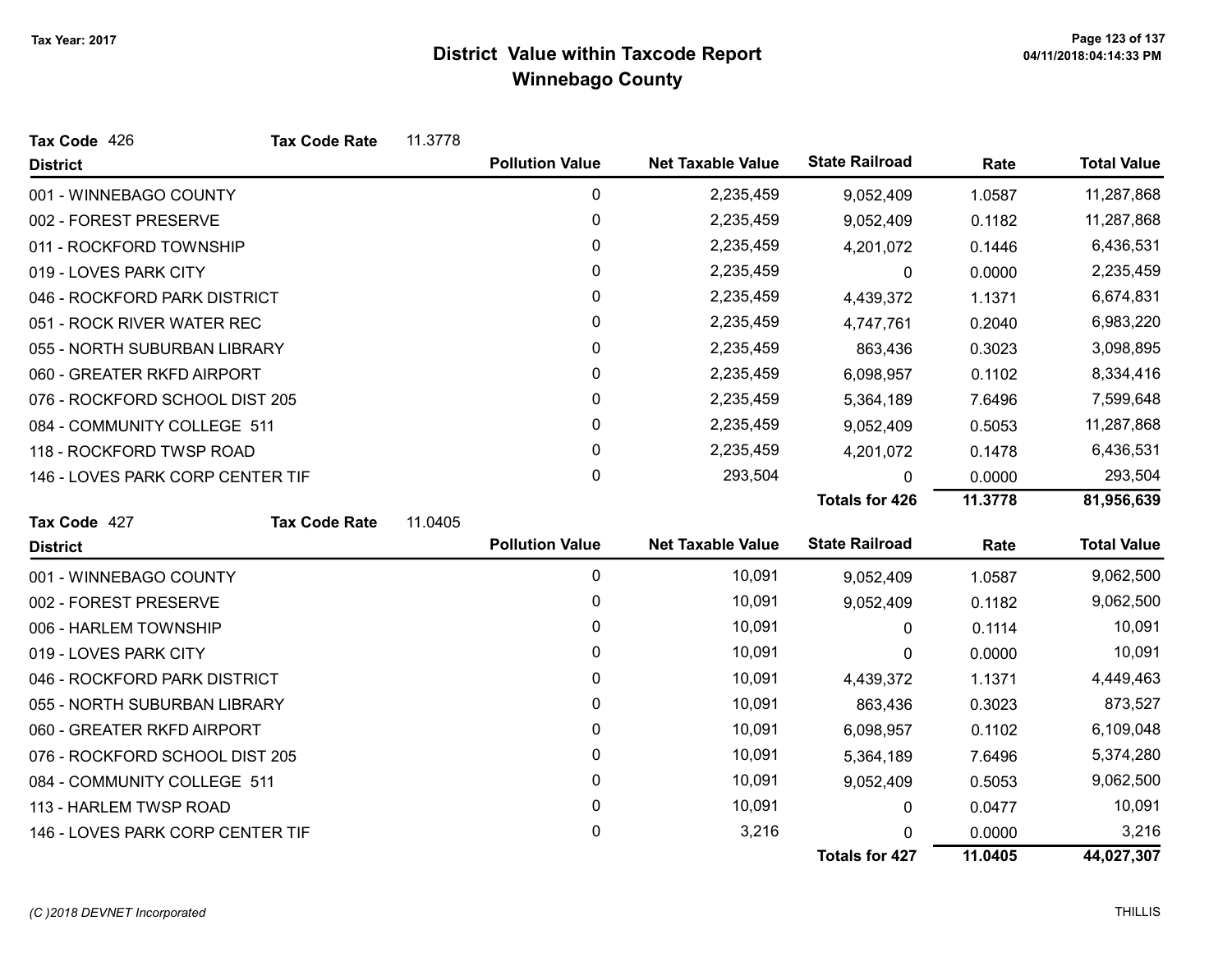| Tax Code 428                     | <b>Tax Code Rate</b> | 11.2445 |                        |                          |                       |         |                    |
|----------------------------------|----------------------|---------|------------------------|--------------------------|-----------------------|---------|--------------------|
| <b>District</b>                  |                      |         | <b>Pollution Value</b> | <b>Net Taxable Value</b> | <b>State Railroad</b> | Rate    | <b>Total Value</b> |
| 001 - WINNEBAGO COUNTY           |                      |         | 0                      | 1,763,863                | 9,052,409             | 1.0587  | 10,816,272         |
| 002 - FOREST PRESERVE            |                      |         | $\mathbf 0$            | 1,763,863                | 9,052,409             | 0.1182  | 10,816,272         |
| 006 - HARLEM TOWNSHIP            |                      |         | 0                      | 1,763,863                | 0                     | 0.1114  | 1,763,863          |
| 019 - LOVES PARK CITY            |                      |         | 0                      | 1,763,863                | 0                     | 0.0000  | 1,763,863          |
| 046 - ROCKFORD PARK DISTRICT     |                      |         | 0                      | 1,763,863                | 4,439,372             | 1.1371  | 6,203,235          |
| 051 - ROCK RIVER WATER REC       |                      |         | 0                      | 1,763,863                | 4,747,761             | 0.2040  | 6,511,624          |
| 055 - NORTH SUBURBAN LIBRARY     |                      |         | 0                      | 1,763,863                | 863,436               | 0.3023  | 2,627,299          |
| 060 - GREATER RKFD AIRPORT       |                      |         | 0                      | 1,763,863                | 6,098,957             | 0.1102  | 7,862,820          |
| 076 - ROCKFORD SCHOOL DIST 205   |                      |         | $\mathbf{0}$           | 1,763,863                | 5,364,189             | 7.6496  | 7,128,052          |
| 084 - COMMUNITY COLLEGE 511      |                      |         | $\pmb{0}$              | 1,763,863                | 9,052,409             | 0.5053  | 10,816,272         |
| 113 - HARLEM TWSP ROAD           |                      |         | 0                      | 1,763,863                | 0                     | 0.0477  | 1,763,863          |
| 146 - LOVES PARK CORP CENTER TIF |                      |         | 0                      | 1,609,480                | <sup>0</sup>          | 0.0000  | 1,609,480          |
|                                  |                      |         |                        |                          | <b>Totals for 428</b> | 11.2445 | 69,682,915         |
| Tax Code 429                     | <b>Tax Code Rate</b> | 10.6683 |                        |                          |                       |         |                    |
| <b>District</b>                  |                      |         | <b>Pollution Value</b> | <b>Net Taxable Value</b> | <b>State Railroad</b> | Rate    | <b>Total Value</b> |
| 001 - WINNEBAGO COUNTY           |                      |         | 0                      | 3,334                    | 9,052,409             | 1.0587  | 9,055,743          |
| 002 - FOREST PRESERVE            |                      |         | 0                      | 3,334                    | 9,052,409             | 0.1182  | 9,055,743          |
| 006 - HARLEM TOWNSHIP            |                      |         | 0                      | 3,334                    | 0                     | 0.1114  | 3,334              |
| 020 - MACHESNEY PARK VILLAGE     |                      |         | 0                      | 3,334                    | 0                     | 0.0000  | 3,334              |
| 035 - HARLEM-ROSCOE FIRE         |                      |         | 0                      | 3,334                    | 358,028               | 0.7649  | 361,362            |
| 055 - NORTH SUBURBAN LIBRARY     |                      |         | 0                      | 3,334                    | 863,436               | 0.3023  | 866,770            |
| 060 - GREATER RKFD AIRPORT       |                      |         | 0                      | 3,334                    | 6,098,957             | 0.1102  | 6,102,291          |
| 076 - ROCKFORD SCHOOL DIST 205   |                      |         | 0                      | 3,334                    | 5,364,189             | 7.6496  | 5,367,523          |
| 084 - COMMUNITY COLLEGE 511      |                      |         | 0                      | 3,334                    | 9,052,409             | 0.5053  | 9,055,743          |
| 113 - HARLEM TWSP ROAD           |                      |         | 0                      | 3,334                    | 0                     | 0.0477  | 3,334              |
| 147 - WESTSTONE TIF              |                      |         | 0                      | 6,432                    |                       | 0.0000  | 6,432              |
|                                  |                      |         |                        |                          | <b>Totals for 429</b> | 10.6683 | 39,881,609         |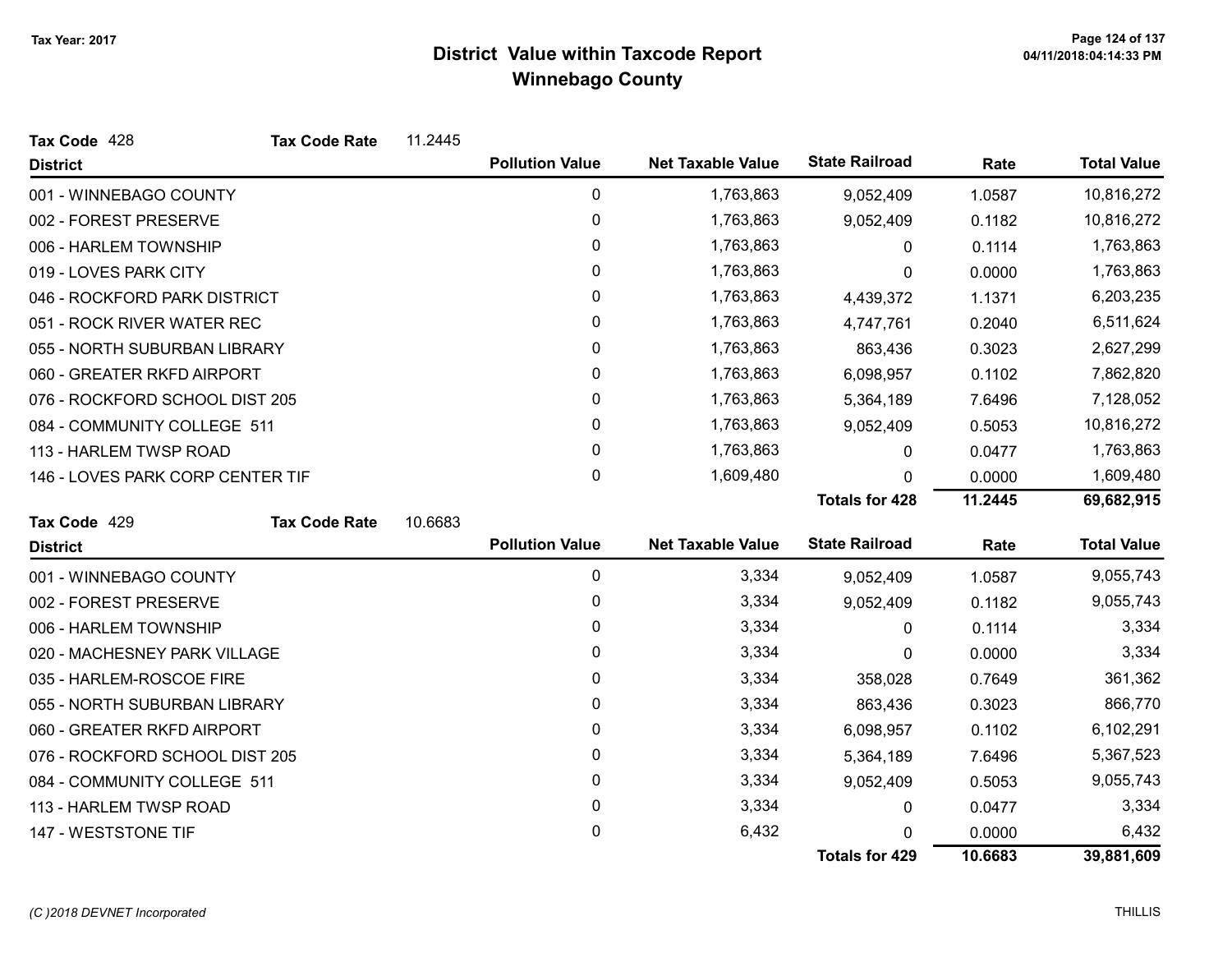| Tax Code 430                   | <b>Tax Code Rate</b> | 10.8723 |                        |                          |                       |         |                    |
|--------------------------------|----------------------|---------|------------------------|--------------------------|-----------------------|---------|--------------------|
| <b>District</b>                |                      |         | <b>Pollution Value</b> | <b>Net Taxable Value</b> | <b>State Railroad</b> | Rate    | <b>Total Value</b> |
| 001 - WINNEBAGO COUNTY         |                      |         | 0                      | 140,710                  | 9,052,409             | 1.0587  | 9,193,119          |
| 002 - FOREST PRESERVE          |                      |         | 0                      | 140,710                  | 9,052,409             | 0.1182  | 9,193,119          |
| 006 - HARLEM TOWNSHIP          |                      |         | $\mathbf{0}$           | 140,710                  | $\mathbf{0}$          | 0.1114  | 140,710            |
| 020 - MACHESNEY PARK VILLAGE   |                      |         | 0                      | 140,710                  | 0                     | 0.0000  | 140,710            |
| 035 - HARLEM-ROSCOE FIRE       |                      |         | 0                      | 140,710                  | 358,028               | 0.7649  | 498,738            |
| 051 - ROCK RIVER WATER REC     |                      |         | 0                      | 140,710                  | 4,747,761             | 0.2040  | 4,888,471          |
| 055 - NORTH SUBURBAN LIBRARY   |                      |         | 0                      | 140,710                  | 863,436               | 0.3023  | 1,004,146          |
| 060 - GREATER RKFD AIRPORT     |                      |         | 0                      | 140,710                  | 6,098,957             | 0.1102  | 6,239,667          |
| 076 - ROCKFORD SCHOOL DIST 205 |                      |         | 0                      | 140,710                  | 5,364,189             | 7.6496  | 5,504,899          |
| 084 - COMMUNITY COLLEGE 511    |                      |         | 0                      | 140,710                  | 9,052,409             | 0.5053  | 9,193,119          |
| 113 - HARLEM TWSP ROAD         |                      |         | $\mathbf{0}$           | 140,710                  | $\mathbf{0}$          | 0.0477  | 140,710            |
| 147 - WESTSTONE TIF            |                      |         | 0                      | 4,068,070                | U                     | 0.0000  | 4,068,070          |
|                                |                      |         |                        |                          | <b>Totals for 430</b> | 10.8723 | 50,205,478         |
| Tax Code 431                   | <b>Tax Code Rate</b> | 10.8723 |                        |                          |                       |         |                    |
| <b>District</b>                |                      |         | <b>Pollution Value</b> | <b>Net Taxable Value</b> | <b>State Railroad</b> | Rate    | <b>Total Value</b> |
| 001 - WINNEBAGO COUNTY         |                      |         | 0                      | 2,135                    | 9,052,409             | 1.0587  | 9,054,544          |
| 002 - FOREST PRESERVE          |                      |         | 0                      | 2,135                    | 9,052,409             | 0.1182  | 9,054,544          |
| 006 - HARLEM TOWNSHIP          |                      |         | 0                      | 2,135                    | 0                     | 0.1114  | 2,135              |
| 035 - HARLEM-ROSCOE FIRE       |                      |         | 0                      | 2,135                    | 358,028               | 0.7649  | 360,163            |
| 051 - ROCK RIVER WATER REC     |                      |         | 0                      | 2,135                    | 4,747,761             | 0.2040  | 4,749,896          |
| 055 - NORTH SUBURBAN LIBRARY   |                      |         | 0                      | 2,135                    | 863,436               | 0.3023  | 865,571            |
| 060 - GREATER RKFD AIRPORT     |                      |         | 0                      | 2,135                    | 6,098,957             | 0.1102  | 6,101,092          |
| 076 - ROCKFORD SCHOOL DIST 205 |                      |         | 0                      | 2,135                    | 5,364,189             | 7.6496  | 5,366,324          |
| 084 - COMMUNITY COLLEGE 511    |                      |         | 0                      | 2,135                    | 9,052,409             | 0.5053  | 9,054,544          |
| 113 - HARLEM TWSP ROAD         |                      |         | 0                      | 2,135                    | 0                     | 0.0477  | 2,135              |
| 147 - WESTSTONE TIF            |                      |         | 0                      | 1,827                    |                       | 0.0000  | 1,827              |
|                                |                      |         |                        |                          | <b>Totals for 431</b> | 10.8723 | 44,612,775         |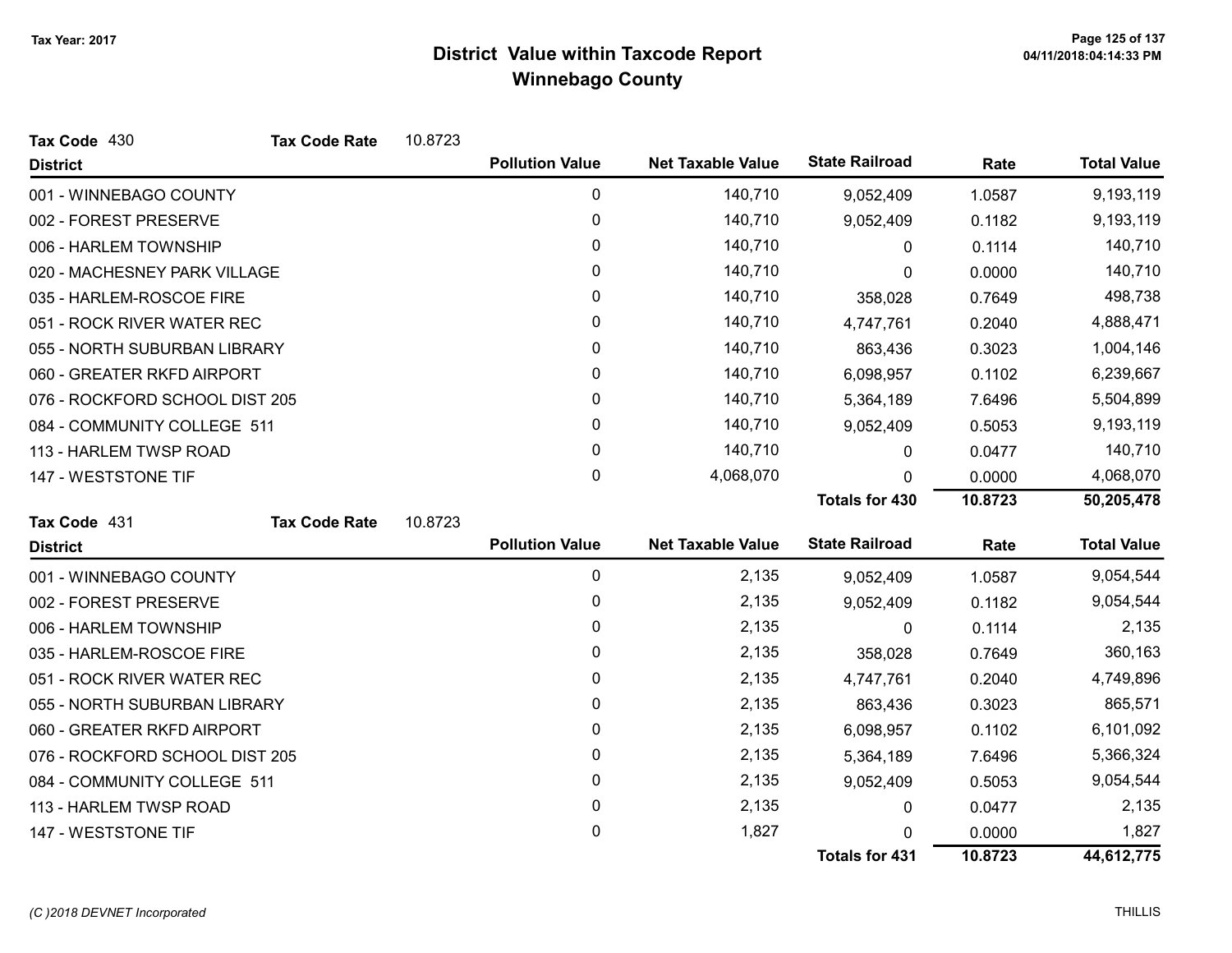| Tax Code 432                   | <b>Tax Code Rate</b> | 10.6683 |                        |                          |                       |         |                    |
|--------------------------------|----------------------|---------|------------------------|--------------------------|-----------------------|---------|--------------------|
| <b>District</b>                |                      |         | <b>Pollution Value</b> | <b>Net Taxable Value</b> | <b>State Railroad</b> | Rate    | <b>Total Value</b> |
| 001 - WINNEBAGO COUNTY         |                      |         | $\mathbf 0$            | 1,279                    | 9,052,409             | 1.0587  | 9,053,688          |
| 002 - FOREST PRESERVE          |                      |         | $\mathbf 0$            | 1,279                    | 9,052,409             | 0.1182  | 9,053,688          |
| 006 - HARLEM TOWNSHIP          |                      |         | 0                      | 1,279                    | 0                     | 0.1114  | 1,279              |
| 035 - HARLEM-ROSCOE FIRE       |                      |         | $\mathbf{0}$           | 1,279                    | 358,028               | 0.7649  | 359,307            |
| 055 - NORTH SUBURBAN LIBRARY   |                      |         | 0                      | 1,279                    | 863,436               | 0.3023  | 864,715            |
| 060 - GREATER RKFD AIRPORT     |                      |         | 0                      | 1,279                    | 6,098,957             | 0.1102  | 6,100,236          |
| 076 - ROCKFORD SCHOOL DIST 205 |                      |         | 0                      | 1,279                    | 5,364,189             | 7.6496  | 5,365,468          |
| 084 - COMMUNITY COLLEGE 511    |                      |         | $\mathbf{0}$           | 1,279                    | 9,052,409             | 0.5053  | 9,053,688          |
| 113 - HARLEM TWSP ROAD         |                      |         | $\mathbf 0$            | 1,279                    | 0                     | 0.0477  | 1,279              |
| 147 - WESTSTONE TIF            |                      |         | $\mathbf 0$            | 1,497                    | $\Omega$              | 0.0000  | 1,497              |
|                                |                      |         |                        |                          | <b>Totals for 432</b> | 10.6683 | 39,854,845         |
| Tax Code 433                   | <b>Tax Code Rate</b> | 11.4191 |                        |                          |                       |         |                    |
| <b>District</b>                |                      |         | <b>Pollution Value</b> | <b>Net Taxable Value</b> | <b>State Railroad</b> | Rate    | <b>Total Value</b> |
| 001 - WINNEBAGO COUNTY         |                      |         | 0                      | 1,342,418                | 9,052,409             | 1.0587  | 10,394,827         |
| 002 - FOREST PRESERVE          |                      |         | 0                      | 1,342,418                | 9,052,409             | 0.1182  | 10,394,827         |
| 006 - HARLEM TOWNSHIP          |                      |         | 0                      | 1,342,418                | 0                     | 0.1114  | 1,342,418          |
| 020 - MACHESNEY PARK VILLAGE   |                      |         | 0                      | 1,342,418                | 0                     | 0.0000  | 1,342,418          |
| 035 - HARLEM-ROSCOE FIRE       |                      |         | 0                      | 1,342,418                | 358,028               | 0.7649  | 1,700,446          |
| 051 - ROCK RIVER WATER REC     |                      |         | 0                      | 1,342,418                | 4,747,761             | 0.2040  | 6,090,179          |
| 055 - NORTH SUBURBAN LIBRARY   |                      |         | 0                      | 1,342,418                | 863,436               | 0.3023  | 2,205,854          |
| 060 - GREATER RKFD AIRPORT     |                      |         | $\mathbf 0$            | 1,342,418                | 6,098,957             | 0.1102  | 7,441,375          |
| 070 - HARLEM SCHOOL DIST 122   |                      |         | 0                      | 1,342,418                | 515,093               | 8.1964  | 1,857,511          |
| 084 - COMMUNITY COLLEGE 511    |                      |         | $\mathbf 0$            | 1,342,418                | 9,052,409             | 0.5053  | 10,394,827         |
| 113 - HARLEM TWSP ROAD         |                      |         | $\mathbf 0$            | 1,342,418                | 0                     | 0.0477  | 1,342,418          |
| 148 - NORTH WILLOW CREEK TIF   |                      |         | 0                      | 139,287                  | U                     | 0.0000  | 139,287            |
|                                |                      |         |                        |                          | <b>Totals for 433</b> | 11.4191 | 54,646,387         |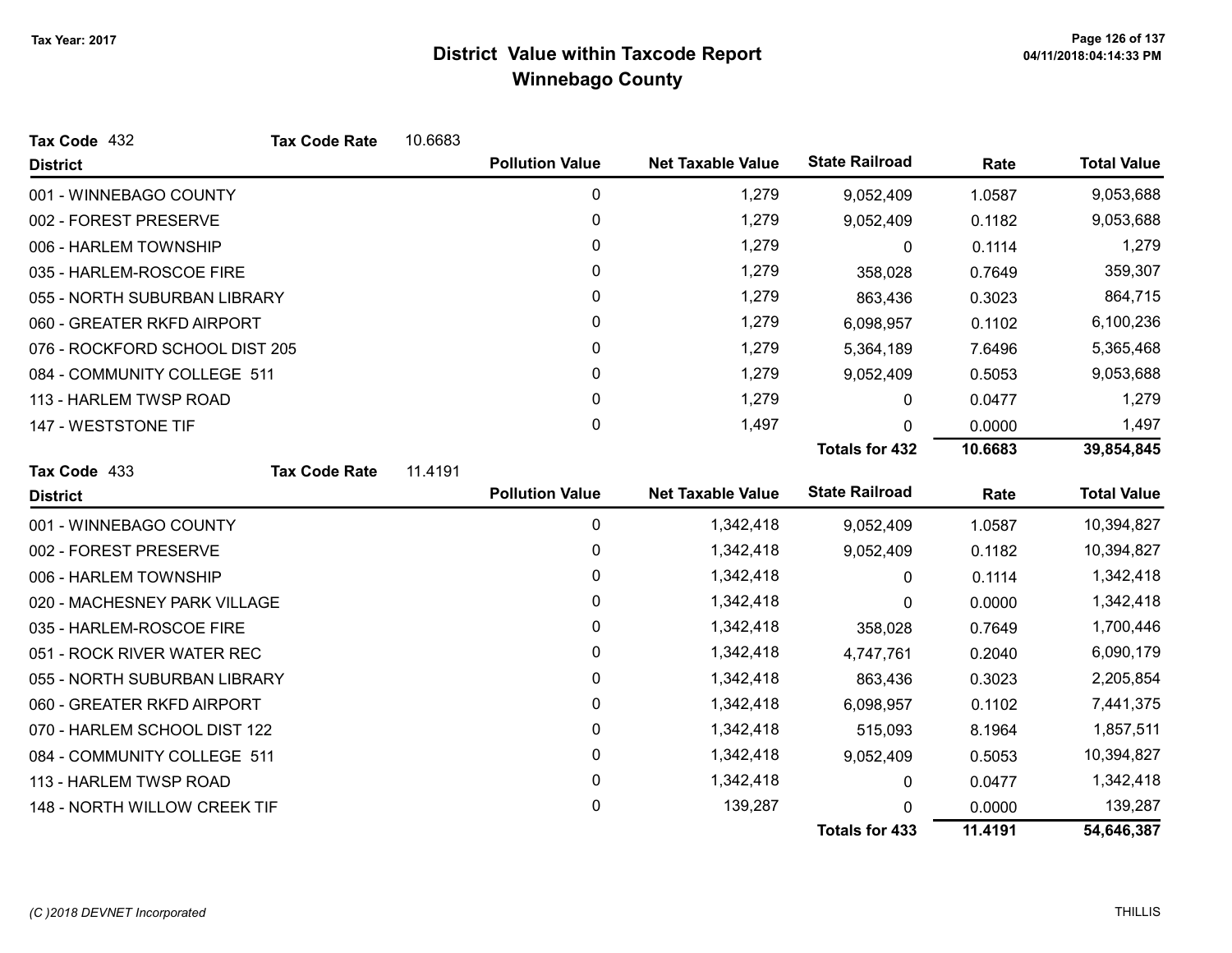| Tax Code 434                 | <b>Tax Code Rate</b> | 11.4191 |                        |                          |                       |         |                    |
|------------------------------|----------------------|---------|------------------------|--------------------------|-----------------------|---------|--------------------|
| <b>District</b>              |                      |         | <b>Pollution Value</b> | <b>Net Taxable Value</b> | <b>State Railroad</b> | Rate    | <b>Total Value</b> |
| 001 - WINNEBAGO COUNTY       |                      |         | 0                      | 194,447                  | 9,052,409             | 1.0587  | 9,246,856          |
| 002 - FOREST PRESERVE        |                      |         | 0                      | 194,447                  | 9,052,409             | 0.1182  | 9,246,856          |
| 006 - HARLEM TOWNSHIP        |                      |         | 0                      | 194,447                  | 0                     | 0.1114  | 194,447            |
| 035 - HARLEM-ROSCOE FIRE     |                      |         | 0                      | 194,447                  | 358,028               | 0.7649  | 552,475            |
| 051 - ROCK RIVER WATER REC   |                      |         | 0                      | 194,447                  | 4,747,761             | 0.2040  | 4,942,208          |
| 055 - NORTH SUBURBAN LIBRARY |                      |         | 0                      | 194,447                  | 863,436               | 0.3023  | 1,057,883          |
| 060 - GREATER RKFD AIRPORT   |                      |         | 0                      | 194,447                  | 6,098,957             | 0.1102  | 6,293,404          |
| 070 - HARLEM SCHOOL DIST 122 |                      |         | $\mathbf 0$            | 194,447                  | 515,093               | 8.1964  | 709,540            |
| 084 - COMMUNITY COLLEGE 511  |                      |         | 0                      | 194,447                  | 9,052,409             | 0.5053  | 9,246,856          |
| 113 - HARLEM TWSP ROAD       |                      |         | $\pmb{0}$              | 194,447                  | 0                     | 0.0477  | 194,447            |
| 149 - SOUTH WILLOW CREEK TIF |                      |         | 0                      | 0                        | 0                     | 0.0000  | 0                  |
|                              |                      |         |                        |                          | <b>Totals for 434</b> | 11.4191 | 41,684,972         |
| Tax Code 435                 | <b>Tax Code Rate</b> | 11.4191 |                        |                          |                       |         |                    |
| <b>District</b>              |                      |         | <b>Pollution Value</b> | <b>Net Taxable Value</b> | <b>State Railroad</b> | Rate    | <b>Total Value</b> |
| 001 - WINNEBAGO COUNTY       |                      |         | 0                      | 5,851,220                | 9,052,409             | 1.0587  | 14,903,629         |
| 002 - FOREST PRESERVE        |                      |         | 0                      | 5,851,220                | 9,052,409             | 0.1182  | 14,903,629         |
| 006 - HARLEM TOWNSHIP        |                      |         | $\pmb{0}$              | 5,851,220                | 0                     | 0.1114  | 5,851,220          |
| 020 - MACHESNEY PARK VILLAGE |                      |         | 0                      | 5,851,220                | 0                     | 0.0000  | 5,851,220          |
| 035 - HARLEM-ROSCOE FIRE     |                      |         | 0                      | 5,851,220                | 358,028               | 0.7649  | 6,209,248          |
| 051 - ROCK RIVER WATER REC   |                      |         | 0                      | 5,851,220                | 4,747,761             | 0.2040  | 10,598,981         |
| 055 - NORTH SUBURBAN LIBRARY |                      |         | 0                      | 5,851,220                | 863,436               | 0.3023  | 6,714,656          |
| 060 - GREATER RKFD AIRPORT   |                      |         | 0                      | 5,851,220                | 6,098,957             | 0.1102  | 11,950,177         |
| 070 - HARLEM SCHOOL DIST 122 |                      |         | 0                      | 5,851,220                | 515,093               | 8.1964  | 6,366,313          |
| 084 - COMMUNITY COLLEGE 511  |                      |         | 0                      | 5,851,220                | 9,052,409             | 0.5053  | 14,903,629         |
| 113 - HARLEM TWSP ROAD       |                      |         | $\pmb{0}$              | 5,851,220                | 0                     | 0.0477  | 5,851,220          |
| 149 - SOUTH WILLOW CREEK TIF |                      |         | 0                      | 2,763,684                | $\Omega$              | 0.0000  | 2,763,684          |
|                              |                      |         |                        |                          | <b>Totals for 435</b> | 11.4191 | 106,867,606        |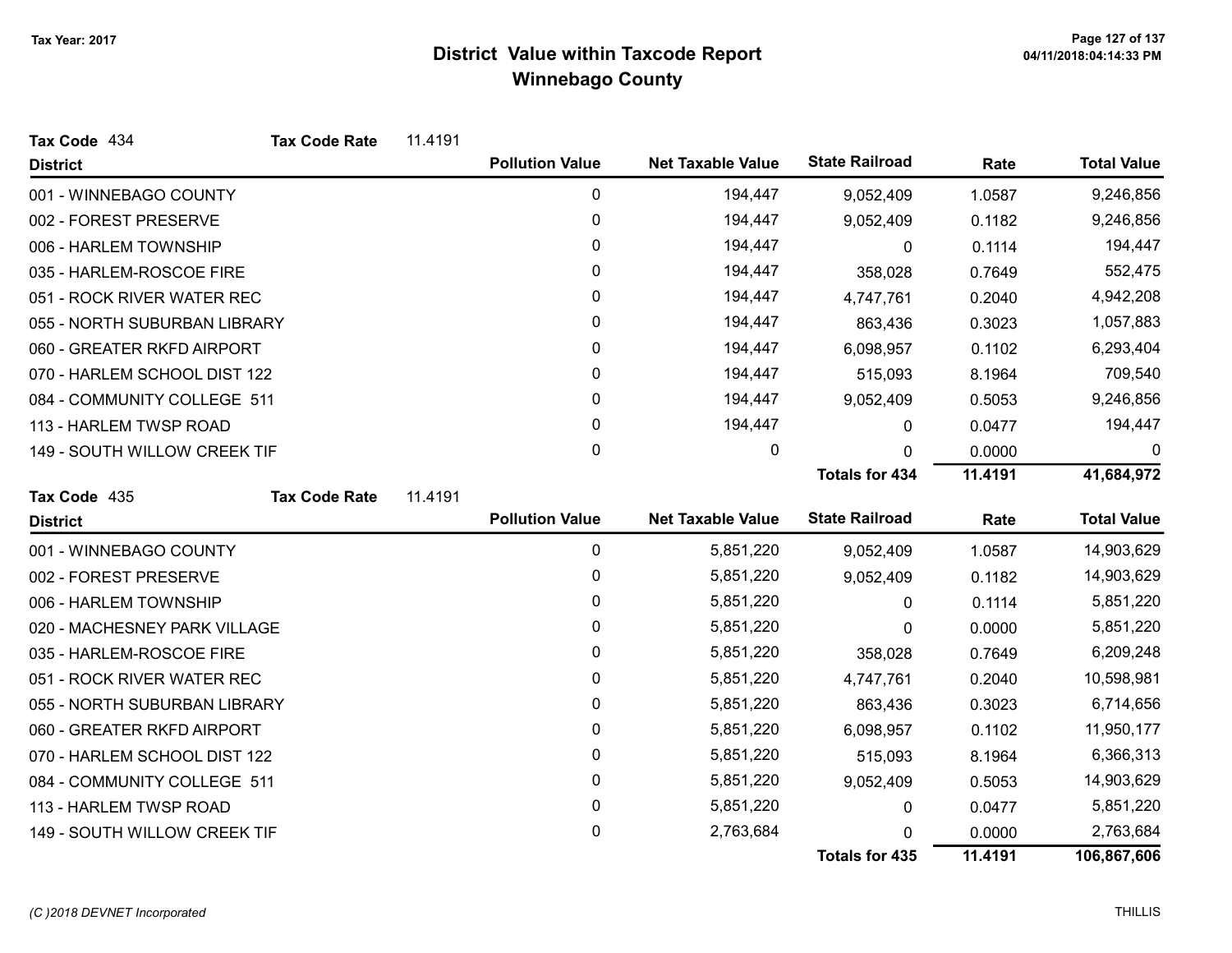| Tax Code 438                   | <b>Tax Code Rate</b> | 10.7217 |                        |                          |                       |         |                    |
|--------------------------------|----------------------|---------|------------------------|--------------------------|-----------------------|---------|--------------------|
| <b>District</b>                |                      |         | <b>Pollution Value</b> | <b>Net Taxable Value</b> | <b>State Railroad</b> | Rate    | <b>Total Value</b> |
| 001 - WINNEBAGO COUNTY         |                      |         | $\pmb{0}$              | 484,944                  | 9,052,409             | 1.0587  | 9,537,353          |
| 002 - FOREST PRESERVE          |                      |         | 0                      | 484,944                  | 9,052,409             | 0.1182  | 9,537,353          |
| 011 - ROCKFORD TOWNSHIP        |                      |         | 0                      | 484,944                  | 4,201,072             | 0.1446  | 4,686,016          |
| 036 - NEW MILFORD FIRE         |                      |         | 0                      | 484,944                  | 43,474                | 0.5899  | 528,418            |
| 054 - CHERRY VALLEY LIBRARY    |                      |         | 0                      | 484,944                  | 954,912               | 0.3974  | 1,439,856          |
| 060 - GREATER RKFD AIRPORT     |                      |         | 0                      | 484,944                  | 6,098,957             | 0.1102  | 6,583,901          |
| 076 - ROCKFORD SCHOOL DIST 205 |                      |         | 0                      | 484,944                  | 5,364,189             | 7.6496  | 5,849,133          |
| 084 - COMMUNITY COLLEGE 511    |                      |         | 0                      | 484,944                  | 9,052,409             | 0.5053  | 9,537,353          |
| 118 - ROCKFORD TWSP ROAD       |                      |         | 0                      | 484,944                  | 4,201,072             | 0.1478  | 4,686,016          |
| 151 - I-39 / BAXTER ROAD TIF   |                      |         | 0                      | 46,977                   | $\mathbf{0}$          | 0.0000  | 46,977             |
|                                |                      |         |                        |                          | <b>Totals for 438</b> | 10.7217 | 52,432,376         |
| Tax Code 439                   | <b>Tax Code Rate</b> | 11.1579 |                        |                          |                       |         |                    |
| <b>District</b>                |                      |         | <b>Pollution Value</b> | <b>Net Taxable Value</b> | <b>State Railroad</b> | Rate    | <b>Total Value</b> |
| 001 - WINNEBAGO COUNTY         |                      |         | $\mathbf 0$            | 421,897                  | 9,052,409             | 1.0587  | 9,474,306          |
| 002 - FOREST PRESERVE          |                      |         | 0                      | 421,897                  | 9,052,409             | 0.1182  | 9,474,306          |
| 011 - ROCKFORD TOWNSHIP        |                      |         | 0                      | 421,897                  | 4,201,072             | 0.1446  | 4,622,969          |
| 017 - CHERRY VALLEY VILLAGE    |                      |         | 0                      | 421,897                  | 174,165               | 0.0000  | 596,062            |
| 031 - CHERRY VALLEY FIRE       |                      |         | 0                      | 421,897                  | 828,716               | 1.0261  | 1,250,613          |
| 054 - CHERRY VALLEY LIBRARY    |                      |         | 0                      | 421,897                  | 954,912               | 0.3974  | 1,376,809          |
| 060 - GREATER RKFD AIRPORT     |                      |         | 0                      | 421,897                  | 6,098,957             | 0.1102  | 6,520,854          |
| 076 - ROCKFORD SCHOOL DIST 205 |                      |         | 0                      | 421,897                  | 5,364,189             | 7.6496  | 5,786,086          |
| 084 - COMMUNITY COLLEGE 511    |                      |         | 0                      | 421,897                  | 9,052,409             | 0.5053  | 9,474,306          |
| 118 - ROCKFORD TWSP ROAD       |                      |         | 0                      | 421,897                  | 4,201,072             | 0.1478  | 4,622,969          |
| 151 - I-39 / BAXTER ROAD TIF   |                      |         | 0                      | 27,083                   | $\Omega$              | 0.0000  | 27,083             |
|                                |                      |         |                        |                          | <b>Totals for 439</b> | 11.1579 | 53,226,363         |
| Tax Code 440                   | <b>Tax Code Rate</b> | 11.2795 |                        |                          |                       |         |                    |
| <b>District</b>                |                      |         | <b>Pollution Value</b> | <b>Net Taxable Value</b> | <b>State Railroad</b> | Rate    | <b>Total Value</b> |
| 001 - WINNEBAGO COUNTY         |                      |         | $\mathbf 0$            | 26,288                   | 9,052,409             | 1.0587  | 9,078,697          |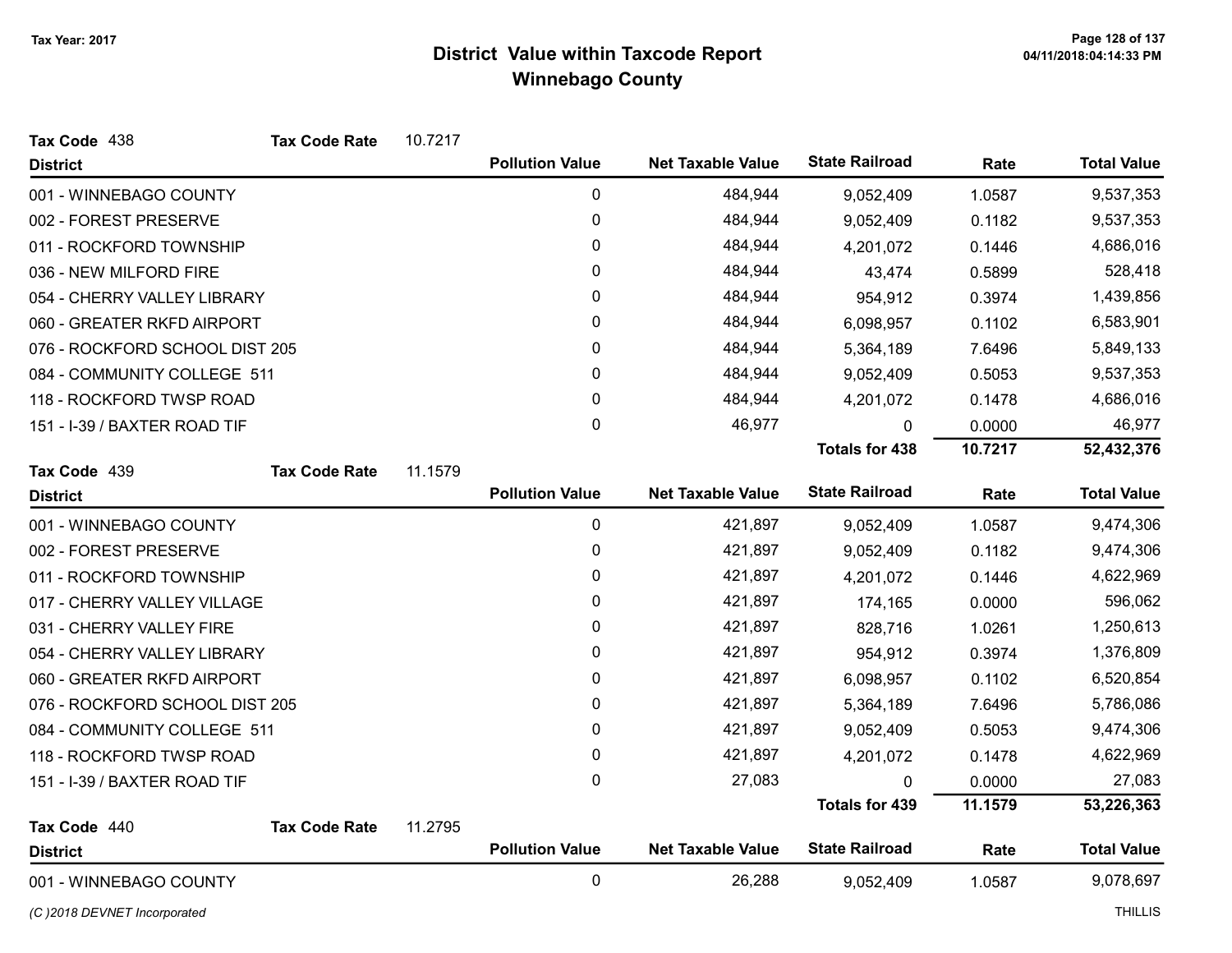| Tax Code 440                   | <b>Tax Code Rate</b> | 11.2795 |                        |                          |                       |         |                    |
|--------------------------------|----------------------|---------|------------------------|--------------------------|-----------------------|---------|--------------------|
| <b>District</b>                |                      |         | <b>Pollution Value</b> | <b>Net Taxable Value</b> | <b>State Railroad</b> | Rate    | <b>Total Value</b> |
| 002 - FOREST PRESERVE          |                      |         | 0                      | 26,288                   | 9,052,409             | 0.1182  | 9,078,697          |
| 004 - CHERRY VALLEY TOWNSHIP   |                      |         | 0                      | 26,288                   | 1,507,199             | 0.1401  | 1,533,487          |
| 017 - CHERRY VALLEY VILLAGE    |                      |         | 0                      | 26,288                   | 174,165               | 0.0000  | 200,453            |
| 031 - CHERRY VALLEY FIRE       |                      |         | 0                      | 26,288                   | 828,716               | 1.0261  | 855,004            |
| 054 - CHERRY VALLEY LIBRARY    |                      |         | 0                      | 26,288                   | 954,912               | 0.3974  | 981,200            |
| 060 - GREATER RKFD AIRPORT     |                      |         | 0                      | 26,288                   | 6,098,957             | 0.1102  | 6,125,245          |
| 076 - ROCKFORD SCHOOL DIST 205 |                      |         | 0                      | 26,288                   | 5,364,189             | 7.6496  | 5,390,477          |
| 084 - COMMUNITY COLLEGE 511    |                      |         | 0                      | 26,288                   | 9,052,409             | 0.5053  | 9,078,697          |
| 111 - CHERRY VALLEY TWSP ROAD  |                      |         | 0                      | 26,288                   | 1,507,199             | 0.2739  | 1,533,487          |
| 151 - I-39 / BAXTER ROAD TIF   |                      |         | 0                      | 2,562,625                | 0                     | 0.0000  | 2,562,625          |
|                                |                      |         |                        |                          | <b>Totals for 440</b> | 11.2795 | 46,418,069         |
| Tax Code 441                   | <b>Tax Code Rate</b> | 10.7217 |                        |                          |                       |         |                    |
| <b>District</b>                |                      |         | <b>Pollution Value</b> | <b>Net Taxable Value</b> | <b>State Railroad</b> | Rate    | <b>Total Value</b> |
| 001 - WINNEBAGO COUNTY         |                      |         | 0                      | 384,166                  | 9,052,409             | 1.0587  | 9,436,575          |
| 002 - FOREST PRESERVE          |                      |         | 0                      | 384,166                  | 9,052,409             | 0.1182  | 9,436,575          |
| 011 - ROCKFORD TOWNSHIP        |                      |         | 0                      | 384,166                  | 4,201,072             | 0.1446  | 4,585,238          |
| 021 - NEW MILFORD VILLAGE      |                      |         | 0                      | 384,166                  | 0                     | 0.0000  | 384,166            |
| 036 - NEW MILFORD FIRE         |                      |         | 0                      | 384,166                  | 43,474                | 0.5899  | 427,640            |
| 054 - CHERRY VALLEY LIBRARY    |                      |         | 0                      | 384,166                  | 954,912               | 0.3974  | 1,339,078          |
| 060 - GREATER RKFD AIRPORT     |                      |         | 0                      | 384,166                  | 6,098,957             | 0.1102  | 6,483,123          |
| 076 - ROCKFORD SCHOOL DIST 205 |                      |         | 0                      | 384,166                  | 5,364,189             | 7.6496  | 5,748,355          |
| 084 - COMMUNITY COLLEGE 511    |                      |         | 0                      | 384,166                  | 9,052,409             | 0.5053  | 9,436,575          |
| 118 - ROCKFORD TWSP ROAD       |                      |         | 0                      | 384,166                  | 4,201,072             | 0.1478  | 4,585,238          |
| 151 - I-39 / BAXTER ROAD TIF   |                      |         | 0                      | 22,932                   | $\mathbf{0}$          | 0.0000  | 22,932             |
|                                |                      |         |                        |                          | <b>Totals for 441</b> | 10.7217 | 51,885,495         |
| Tax Code 442                   | <b>Tax Code Rate</b> | 11.7913 |                        |                          |                       |         |                    |
| <b>District</b>                |                      |         | <b>Pollution Value</b> | <b>Net Taxable Value</b> | <b>State Railroad</b> | Rate    | <b>Total Value</b> |
| 001 - WINNEBAGO COUNTY         |                      |         | 0                      | 977,147                  | 9,052,409             | 1.0587  | 10,029,556         |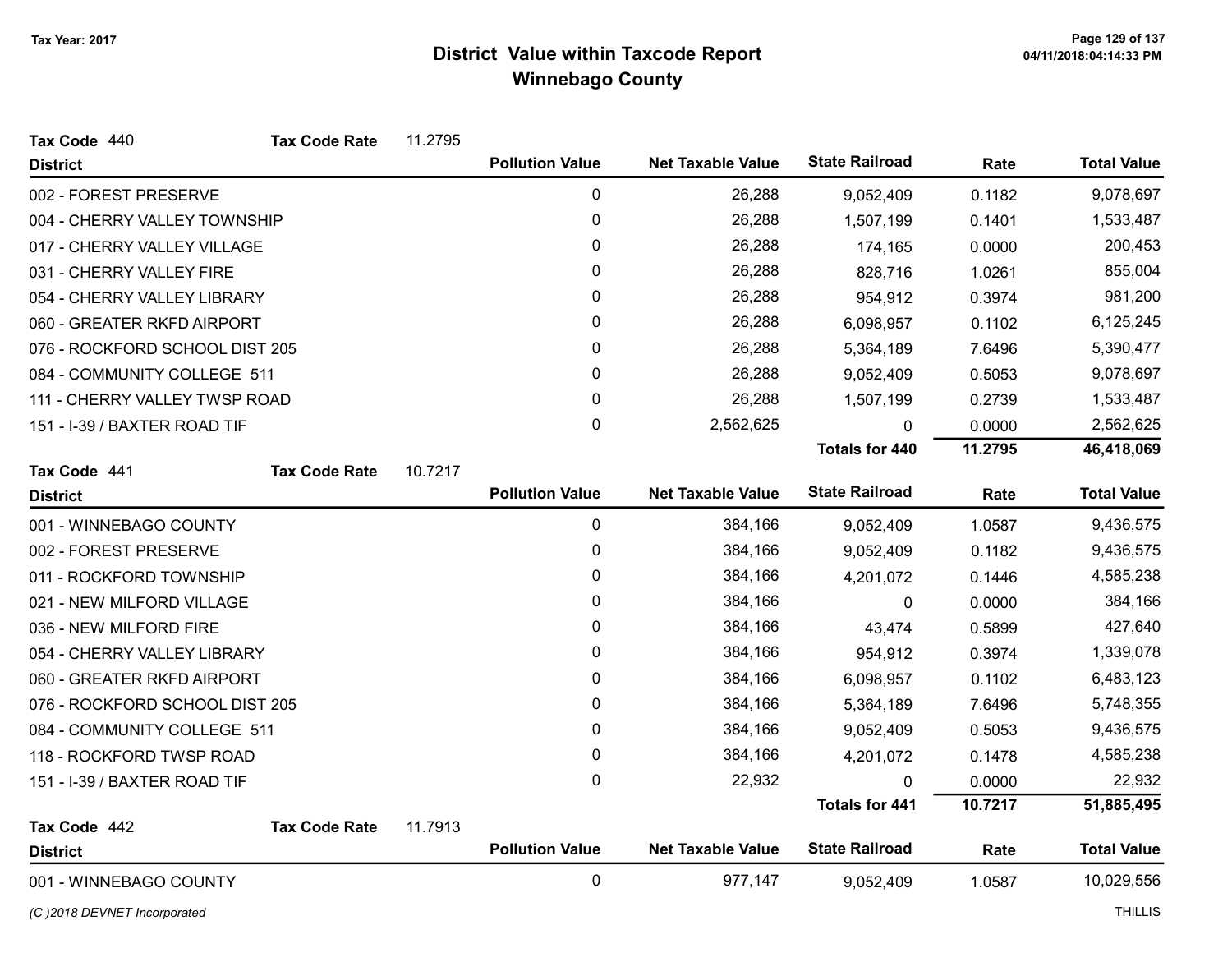| Tax Code 442                   | <b>Tax Code Rate</b> | 11.7913 |                        |                          |                       |         |                    |
|--------------------------------|----------------------|---------|------------------------|--------------------------|-----------------------|---------|--------------------|
| <b>District</b>                |                      |         | <b>Pollution Value</b> | <b>Net Taxable Value</b> | <b>State Railroad</b> | Rate    | <b>Total Value</b> |
| 002 - FOREST PRESERVE          |                      |         | $\pmb{0}$              | 977,147                  | 9,052,409             | 0.1182  | 10,029,556         |
| 006 - HARLEM TOWNSHIP          |                      |         | 0                      | 977,147                  | 0                     | 0.1114  | 977,147            |
| 019 - LOVES PARK CITY          |                      |         | 0                      | 977,147                  | $\Omega$              | 0.0000  | 977,147            |
| 046 - ROCKFORD PARK DISTRICT   |                      |         | 0                      | 977,147                  | 4,439,372             | 1.1371  | 5,416,519          |
| 051 - ROCK RIVER WATER REC     |                      |         | 0                      | 977,147                  | 4,747,761             | 0.2040  | 5,724,908          |
| 055 - NORTH SUBURBAN LIBRARY   |                      |         | 0                      | 977,147                  | 863,436               | 0.3023  | 1,840,583          |
| 060 - GREATER RKFD AIRPORT     |                      |         | 0                      | 977,147                  | 6,098,957             | 0.1102  | 7,076,104          |
| 070 - HARLEM SCHOOL DIST 122   |                      |         | 0                      | 977,147                  | 515,093               | 8.1964  | 1,492,240          |
| 084 - COMMUNITY COLLEGE 511    |                      |         | 0                      | 977,147                  | 9,052,409             | 0.5053  | 10,029,556         |
| 113 - HARLEM TWSP ROAD         |                      |         | 0                      | 977,147                  | 0                     | 0.0477  | 977,147            |
| 152 - ZENITH CUTTER TIF        |                      |         | 0                      | 9,841,338                | $\Omega$              | 0.0000  | 9,841,338          |
|                                |                      |         |                        |                          | <b>Totals for 442</b> | 11.7913 | 64,411,801         |
| Tax Code 443                   | <b>Tax Code Rate</b> | 9.9034  |                        |                          |                       |         |                    |
| <b>District</b>                |                      |         | <b>Pollution Value</b> | <b>Net Taxable Value</b> | <b>State Railroad</b> | Rate    | <b>Total Value</b> |
| 001 - WINNEBAGO COUNTY         |                      |         | $\mathbf 0$            | 53,848                   | 9,052,409             | 1.0587  | 9,106,257          |
| 002 - FOREST PRESERVE          |                      |         | 0                      | 53,848                   | 9,052,409             | 0.1182  | 9,106,257          |
| 006 - HARLEM TOWNSHIP          |                      |         | 0                      | 53,848                   | 0                     | 0.1114  | 53,848             |
| 019 - LOVES PARK CITY          |                      |         | 0                      | 53,848                   | 0                     | 0.0000  | 53,848             |
| 055 - NORTH SUBURBAN LIBRARY   |                      |         | 0                      | 53,848                   | 863,436               | 0.3023  | 917,284            |
| 060 - GREATER RKFD AIRPORT     |                      |         | 0                      | 53,848                   | 6,098,957             | 0.1102  | 6,152,805          |
| 076 - ROCKFORD SCHOOL DIST 205 |                      |         | 0                      | 53,848                   | 5,364,189             | 7.6496  | 5,418,037          |
| 084 - COMMUNITY COLLEGE 511    |                      |         | 0                      | 53,848                   | 9,052,409             | 0.5053  | 9,106,257          |
| 113 - HARLEM TWSP ROAD         |                      |         | 0                      | 53,848                   | 0                     | 0.0477  | 53,848             |
| 153 - SPRING CREEK LAKES TIF   |                      |         | 0                      | 40,620                   | 0                     | 0.0000  | 40,620             |
|                                |                      |         |                        |                          | <b>Totals for 443</b> | 9.9034  | 40,009,061         |
| Tax Code 444                   | <b>Tax Code Rate</b> | 11.2445 |                        |                          |                       |         |                    |
| <b>District</b>                |                      |         | <b>Pollution Value</b> | <b>Net Taxable Value</b> | <b>State Railroad</b> | Rate    | <b>Total Value</b> |
| 001 - WINNEBAGO COUNTY         |                      |         | $\pmb{0}$              | 13,539                   | 9,052,409             | 1.0587  | 9,065,948          |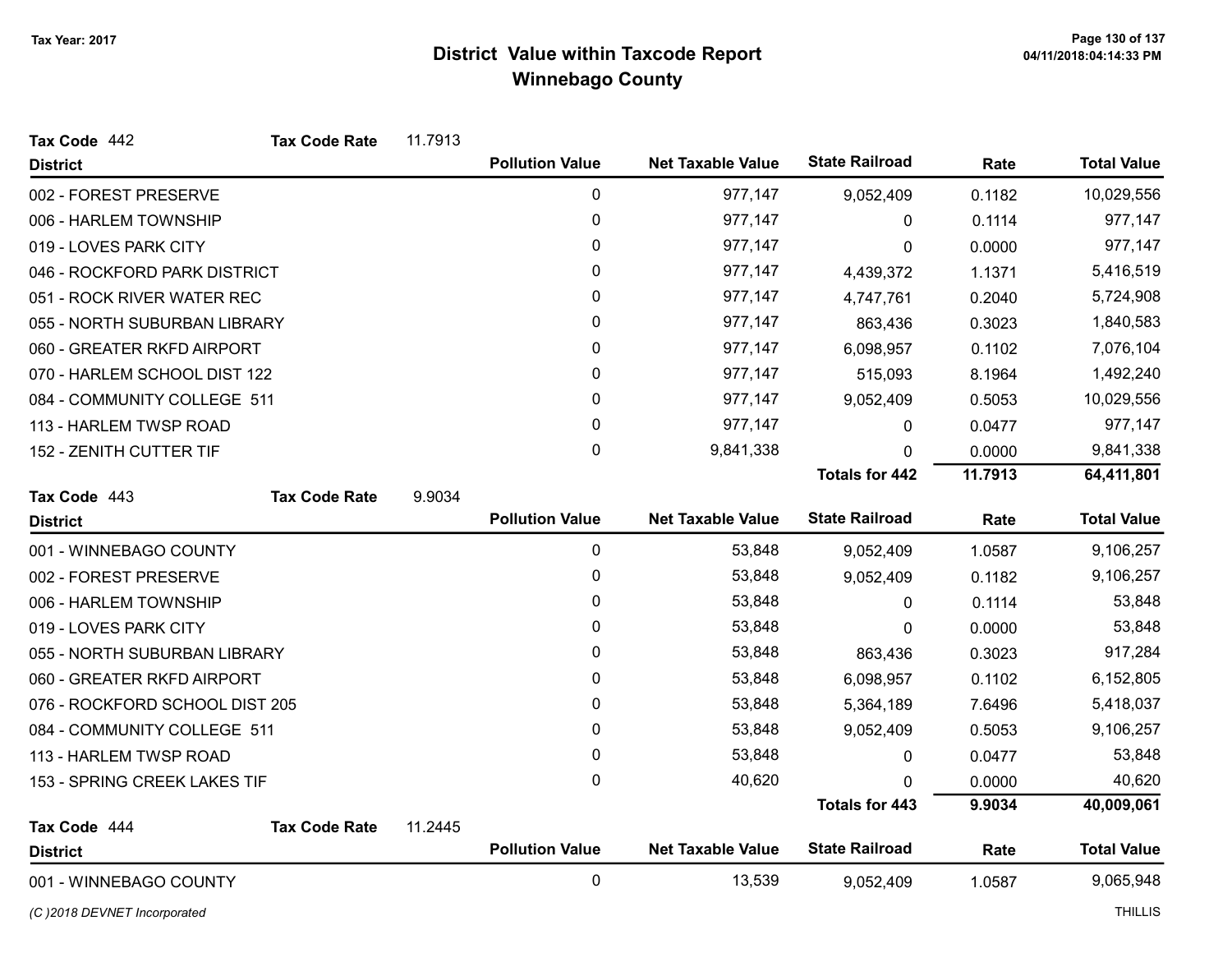| Tax Code 444                     | <b>Tax Code Rate</b> | 11.2445 |                        |                          |                       |         |                    |
|----------------------------------|----------------------|---------|------------------------|--------------------------|-----------------------|---------|--------------------|
| <b>District</b>                  |                      |         | <b>Pollution Value</b> | <b>Net Taxable Value</b> | <b>State Railroad</b> | Rate    | <b>Total Value</b> |
| 002 - FOREST PRESERVE            |                      |         | 0                      | 13,539                   | 9,052,409             | 0.1182  | 9,065,948          |
| 006 - HARLEM TOWNSHIP            |                      |         | 0                      | 13,539                   | 0                     | 0.1114  | 13,539             |
| 019 - LOVES PARK CITY            |                      |         | 0                      | 13,539                   | 0                     | 0.0000  | 13,539             |
| 046 - ROCKFORD PARK DISTRICT     |                      |         | $\mathbf{0}$           | 13,539                   | 4,439,372             | 1.1371  | 4,452,911          |
| 051 - ROCK RIVER WATER REC       |                      |         | 0                      | 13,539                   | 4,747,761             | 0.2040  | 4,761,300          |
| 055 - NORTH SUBURBAN LIBRARY     |                      |         | 0                      | 13,539                   | 863,436               | 0.3023  | 876,975            |
| 060 - GREATER RKFD AIRPORT       |                      |         | 0                      | 13,539                   | 6,098,957             | 0.1102  | 6,112,496          |
| 076 - ROCKFORD SCHOOL DIST 205   |                      |         | 0                      | 13,539                   | 5,364,189             | 7.6496  | 5,377,728          |
| 084 - COMMUNITY COLLEGE 511      |                      |         | 0                      | 13,539                   | 9,052,409             | 0.5053  | 9,065,948          |
| 113 - HARLEM TWSP ROAD           |                      |         | $\mathbf{0}$           | 13,539                   | 0                     | 0.0477  | 13,539             |
| 153 - SPRING CREEK LAKES TIF     |                      |         | 0                      | 55,226                   | 0                     | 0.0000  | 55,226             |
|                                  |                      |         |                        |                          | <b>Totals for 444</b> | 11.2445 | 48,875,097         |
| Tax Code 447                     | <b>Tax Code Rate</b> | 10.8111 |                        |                          |                       |         |                    |
| <b>District</b>                  |                      |         | <b>Pollution Value</b> | <b>Net Taxable Value</b> | <b>State Railroad</b> | Rate    | <b>Total Value</b> |
| 001 - WINNEBAGO COUNTY           |                      |         | 0                      | 390,181                  | 9,052,409             | 1.0587  | 9,442,590          |
| 002 - FOREST PRESERVE            |                      |         | 0                      | 390,181                  | 9,052,409             | 0.1182  | 9,442,590          |
| 013 - ROSCOE TOWNSHIP            |                      |         | 0                      | 390,181                  | 651,183               | 0.1482  | 1,041,364          |
| 025 - ROSCOE VILLAGE             |                      |         | 0                      | 390,181                  | 0                     | 0.6667  | 390,181            |
| 035 - HARLEM-ROSCOE FIRE         |                      |         | 0                      | 390,181                  | 358,028               | 0.7649  | 748,209            |
| 055 - NORTH SUBURBAN LIBRARY     |                      |         | 0                      | 390,181                  | 863,436               | 0.3023  | 1,253,617          |
| 071 - KINNIKINNICK SD #131       |                      |         | 0                      | 390,181                  | 89,512                | 4.2896  | 479,693            |
| 077 - HONONEGAH HIGH SD #207     |                      |         | 0                      | 390,181                  | 511,268               | 2.7764  | 901,449            |
| 084 - COMMUNITY COLLEGE 511      |                      |         | 0                      | 390,181                  | 9,052,409             | 0.5053  | 9,442,590          |
| 120 - ROSCOE TWSP ROAD           |                      |         | 0                      | 390,181                  | 651,183               | 0.1808  | 1,041,364          |
| 154 - FORMER WARNER ELECTRIC TIF |                      |         | 0                      | 77,664                   | 0                     | 0.0000  | 77,664             |
|                                  |                      |         |                        |                          | <b>Totals for 447</b> | 10.8111 | 34,261,311         |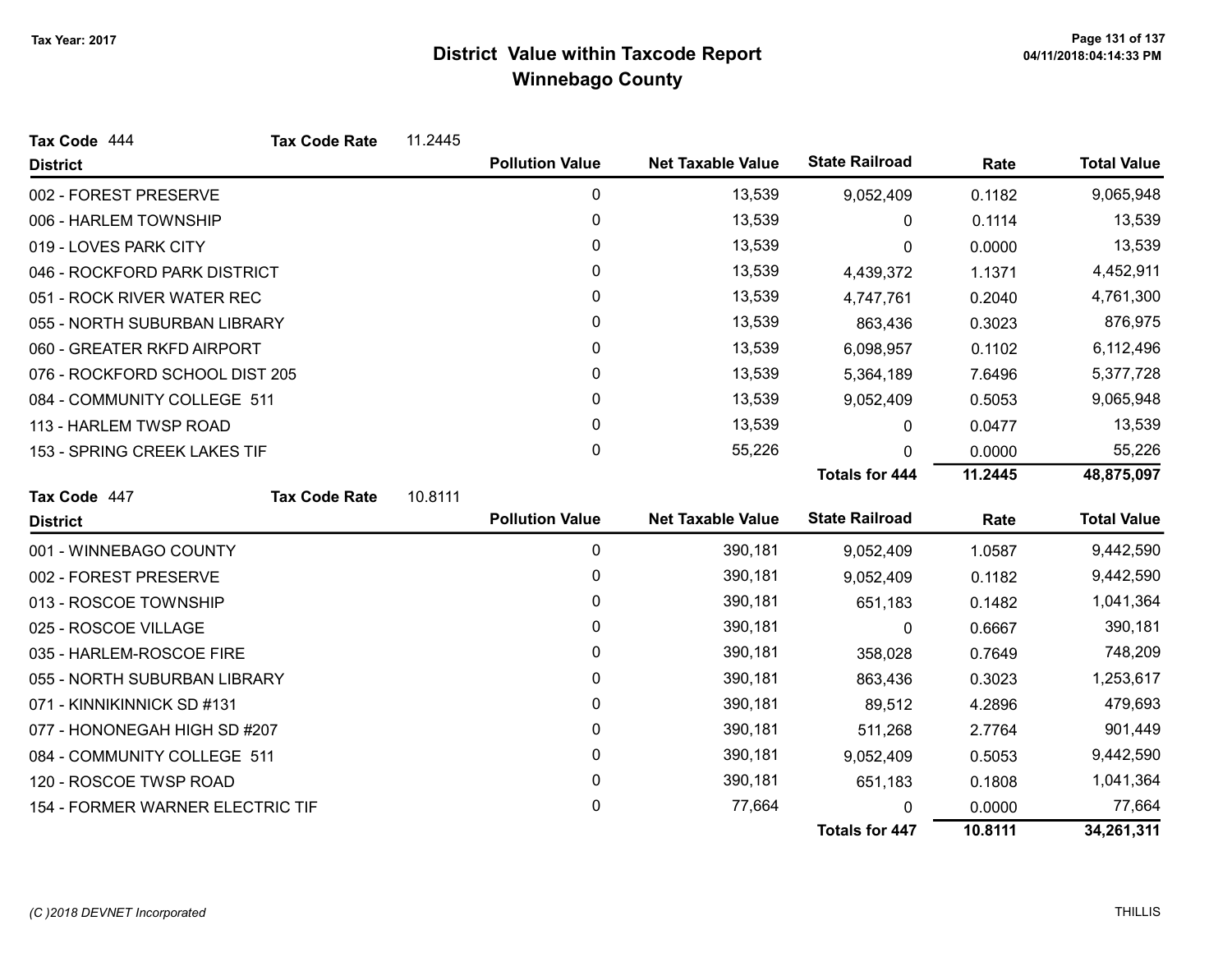| Tax Code 448                       | <b>Tax Code Rate</b> | 11.3778 |                        |                          |                       |         |                    |
|------------------------------------|----------------------|---------|------------------------|--------------------------|-----------------------|---------|--------------------|
| <b>District</b>                    |                      |         | <b>Pollution Value</b> | <b>Net Taxable Value</b> | <b>State Railroad</b> | Rate    | <b>Total Value</b> |
| 001 - WINNEBAGO COUNTY             |                      |         | 0                      | 11,686                   | 9,052,409             | 1.0587  | 9,064,095          |
| 002 - FOREST PRESERVE              |                      |         | 0                      | 11,686                   | 9,052,409             | 0.1182  | 9,064,095          |
| 011 - ROCKFORD TOWNSHIP            |                      |         | 0                      | 11,686                   | 4,201,072             | 0.1446  | 4,212,758          |
| 019 - LOVES PARK CITY              |                      |         | 0                      | 11,686                   | $\mathbf 0$           | 0.0000  | 11,686             |
| 046 - ROCKFORD PARK DISTRICT       |                      |         | 0                      | 11,686                   | 4,439,372             | 1.1371  | 4,451,058          |
| 051 - ROCK RIVER WATER REC         |                      |         | 0                      | 11,686                   | 4,747,761             | 0.2040  | 4,759,447          |
| 055 - NORTH SUBURBAN LIBRARY       |                      |         | 0                      | 11,686                   | 863,436               | 0.3023  | 875,122            |
| 060 - GREATER RKFD AIRPORT         |                      |         | 0                      | 11,686                   | 6,098,957             | 0.1102  | 6,110,643          |
| 076 - ROCKFORD SCHOOL DIST 205     |                      |         | 0                      | 11,686                   | 5,364,189             | 7.6496  | 5,375,875          |
| 084 - COMMUNITY COLLEGE 511        |                      |         | 0                      | 11,686                   | 9,052,409             | 0.5053  | 9,064,095          |
| 118 - ROCKFORD TWSP ROAD           |                      |         | 0                      | 11,686                   | 4,201,072             | 0.1478  | 4,212,758          |
| 153 - SPRING CREEK LAKES TIF       |                      |         | 0                      | 109,816                  | $\mathbf{0}$          | 0.0000  | 109,816            |
|                                    |                      |         |                        |                          | <b>Totals for 448</b> | 11.3778 | 57,311,448         |
| Tax Code 450                       | <b>Tax Code Rate</b> | 14.8363 |                        |                          |                       |         |                    |
| <b>District</b>                    |                      |         | <b>Pollution Value</b> | <b>Net Taxable Value</b> | <b>State Railroad</b> | Rate    | <b>Total Value</b> |
| 001 - WINNEBAGO COUNTY             |                      |         | $\pmb{0}$              | 195,506                  | 9,052,409             | 1.0587  | 9,247,915          |
| 002 - FOREST PRESERVE              |                      |         | 0                      | 195,506                  | 9,052,409             | 0.1182  | 9,247,915          |
| 011 - ROCKFORD TOWNSHIP            |                      |         | 0                      | 195,506                  | 4,201,072             | 0.1446  | 4,396,578          |
| 023 - ROCKFORD CITY                |                      |         | 0                      | 195,506                  | 3,513,129             | 3.2517  | 3,708,635          |
| 046 - ROCKFORD PARK DISTRICT       |                      |         | 0                      | 195,506                  | 4,439,372             | 1.1371  | 4,634,878          |
| 051 - ROCK RIVER WATER REC         |                      |         | 0                      | 195,506                  | 4,747,761             | 0.2040  | 4,943,267          |
| 059 - ROCKFORD CITY LIBRARY        |                      |         | 0                      | 195,506                  | 3,513,129             | 0.5091  | 3,708,635          |
| 060 - GREATER RKFD AIRPORT         |                      |         | 0                      | 195,506                  | 6,098,957             | 0.1102  | 6,294,463          |
| 076 - ROCKFORD SCHOOL DIST 205     |                      |         | 0                      | 195,506                  | 5,364,189             | 7.6496  | 5,559,695          |
| 084 - COMMUNITY COLLEGE 511        |                      |         | 0                      | 195,506                  | 9,052,409             | 0.5053  | 9,247,915          |
| 118 - ROCKFORD TWSP ROAD           |                      |         | 0                      | 195,506                  | 4,201,072             | 0.1478  | 4,396,578          |
| 157 - JEFFERSON / NORTH 3RD ST TIF |                      |         | 0                      | 106,501                  | $\mathbf{0}$          | 0.0000  | 106,501            |
|                                    |                      |         |                        |                          | <b>Totals for 450</b> | 14.8363 | 65,492,975         |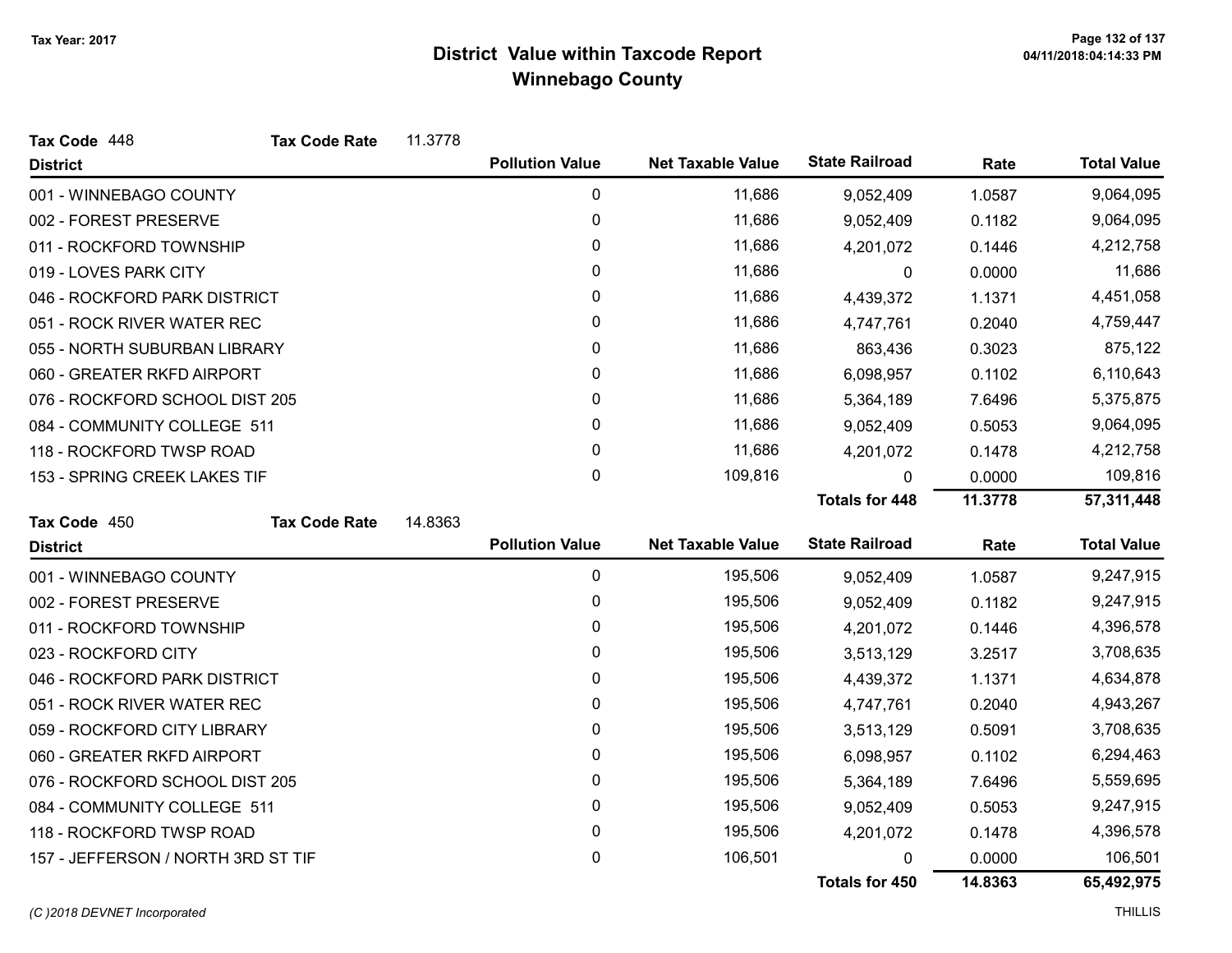| Tax Code 451                          | <b>Tax Code Rate</b> | 14.8363 |                        |                          |                       |           |                    |
|---------------------------------------|----------------------|---------|------------------------|--------------------------|-----------------------|-----------|--------------------|
| <b>District</b>                       |                      |         | <b>Pollution Value</b> | <b>Net Taxable Value</b> | <b>State Railroad</b> | Rate      | <b>Total Value</b> |
| 001 - WINNEBAGO COUNTY                |                      |         | 0                      | 37,398,878               | 9,052,409             | 1.0587    | 46,451,287         |
| 002 - FOREST PRESERVE                 |                      |         | 0                      | 37,398,878               | 9,052,409             | 0.1182    | 46,451,287         |
| 011 - ROCKFORD TOWNSHIP               |                      |         | 0                      | 37,398,878               | 4,201,072             | 0.1446    | 41,599,950         |
| 023 - ROCKFORD CITY                   |                      |         | 0                      | 37,398,878               | 3,513,129             | 3.2517    | 40,912,007         |
| 046 - ROCKFORD PARK DISTRICT          |                      |         | 0                      | 37,398,878               | 4,439,372             | 1.1371    | 41,838,250         |
| 051 - ROCK RIVER WATER REC            |                      |         | 0                      | 37,398,878               | 4,747,761             | 0.2040    | 42,146,639         |
| 059 - ROCKFORD CITY LIBRARY           |                      |         | 0                      | 37,398,878               | 3,513,129             | 0.5091    | 40,912,007         |
| 060 - GREATER RKFD AIRPORT            |                      |         | 0                      | 37,398,878               | 6,098,957             | 0.1102    | 43,497,835         |
| 076 - ROCKFORD SCHOOL DIST 205        |                      |         | 0                      | 37,398,878               | 5,364,189             | 7.6496    | 42,763,067         |
| 084 - COMMUNITY COLLEGE 511           |                      |         | 0                      | 37,398,878               | 9,052,409             | 0.5053    | 46,451,287         |
| 118 - ROCKFORD TWSP ROAD              |                      |         | 0                      | 37,398,878               | 4,201,072             | 0.1478    | 41,599,950         |
| 159 - MULFORD & EAST STATE STREET TIF |                      |         | 0                      | 1,800,949                | 0                     | 0.0000    | 1,800,949          |
|                                       |                      |         |                        |                          | <b>Totals for 451</b> | 14.8363   | 476,424,515        |
| Tax Code 452                          | <b>Tax Code Rate</b> | 10.7217 |                        |                          |                       |           |                    |
| <b>District</b>                       |                      |         | <b>Pollution Value</b> | <b>Net Taxable Value</b> | <b>State Railroad</b> | Rate      | <b>Total Value</b> |
| 001 - WINNEBAGO COUNTY                |                      |         | 0                      | 24,596                   | 9,052,409             | 1.0587    | 9,077,005          |
| 002 - FOREST PRESERVE                 |                      |         | 0                      | 24,596                   | 9,052,409             | 0.1182    | 9,077,005          |
| 011 - ROCKFORD TOWNSHIP               |                      |         | 0                      | 24,596                   | 4,201,072             | 0.1446    | 4,225,668          |
| 017 - CHERRY VALLEY VILLAGE           |                      |         | 0                      | 24,596                   | 174,165               | 0.0000    | 198,761            |
| 036 - NEW MILFORD FIRE                |                      |         | 0                      | 24,596                   | 43,474                | 0.5899    | 68,070             |
| 054 - CHERRY VALLEY LIBRARY           |                      |         | 0                      | 24,596                   | 954,912               | 0.3974    | 979,508            |
| 060 - GREATER RKFD AIRPORT            |                      |         | 0                      | 24,596                   | 6,098,957             | 0.1102    | 6,123,553          |
| 076 - ROCKFORD SCHOOL DIST 205        |                      |         | 0                      | 24,596                   | 5,364,189             | 7.6496    | 5,388,785          |
| 084 - COMMUNITY COLLEGE 511           |                      | 0       | 24,596                 | 9,052,409                | 0.5053                | 9,077,005 |                    |
| 118 - ROCKFORD TWSP ROAD              |                      | 0       | 24,596                 | 4,201,072                | 0.1478                | 4,225,668 |                    |
| 151 - I-39 / BAXTER ROAD TIF          |                      |         | 0                      | 4,243                    | N                     | 0.0000    | 4,243              |
|                                       |                      |         |                        |                          | <b>Totals for 452</b> | 10.7217   | 48,445,271         |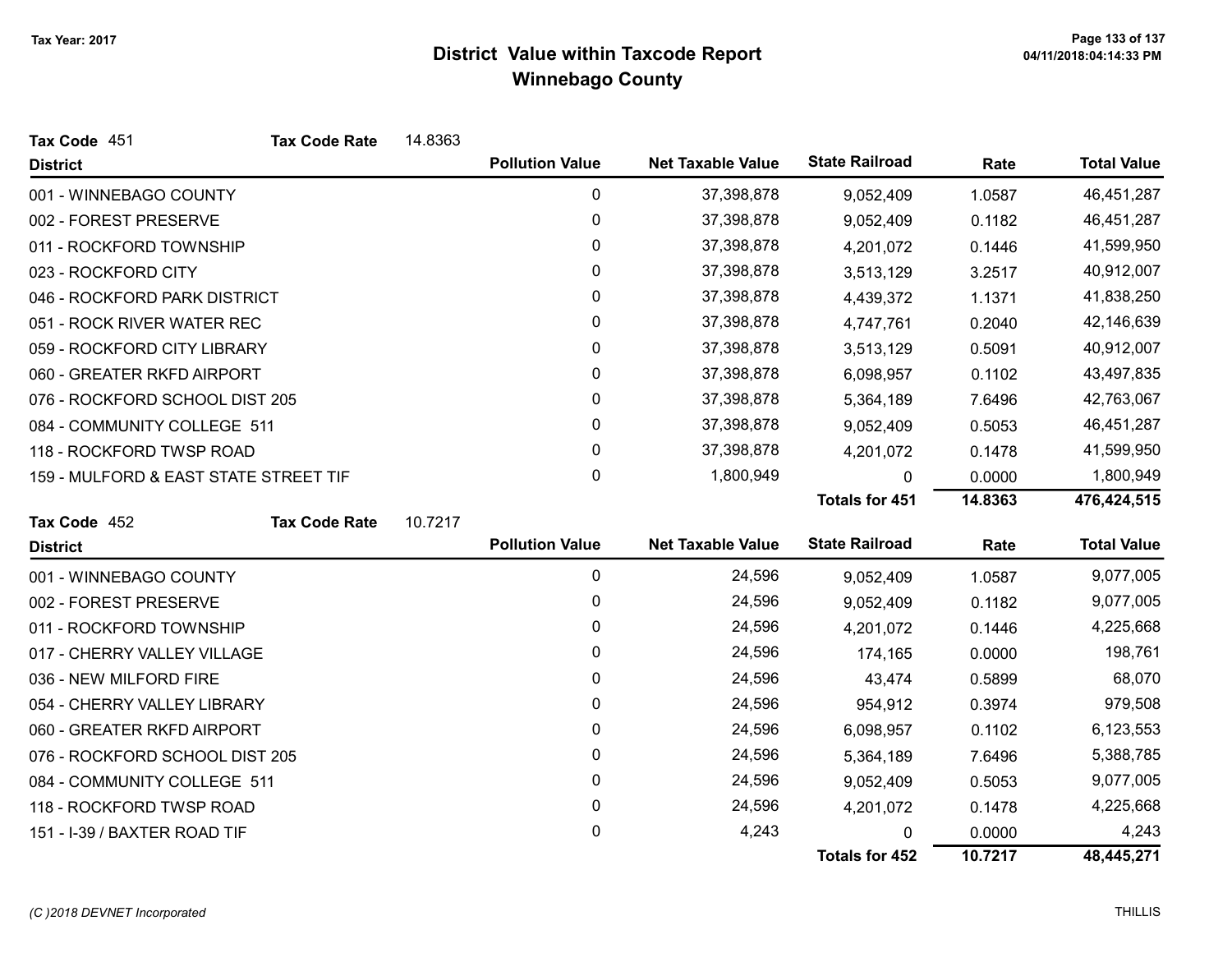| Tax Code 453                     | <b>Tax Code Rate</b> | 12.9617 |                        |                          |                       |         |                    |
|----------------------------------|----------------------|---------|------------------------|--------------------------|-----------------------|---------|--------------------|
| <b>District</b>                  |                      |         | <b>Pollution Value</b> | <b>Net Taxable Value</b> | <b>State Railroad</b> | Rate    | <b>Total Value</b> |
| 001 - WINNEBAGO COUNTY           |                      |         | $\pmb{0}$              | 181,171                  | 9,052,409             | 1.0587  | 9,233,580          |
| 002 - FOREST PRESERVE            |                      |         | 0                      | 181,171                  | 9,052,409             | 0.1182  | 9,233,580          |
| 011 - ROCKFORD TOWNSHIP          |                      |         | 0                      | 181,171                  | 4,201,072             | 0.1446  | 4,382,243          |
| 023 - ROCKFORD CITY              |                      |         | 0                      | 181,171                  | 3,513,129             | 3.2517  | 3,694,300          |
| 046 - ROCKFORD PARK DISTRICT     |                      |         | 0                      | 181,171                  | 4,439,372             | 1.1371  | 4,620,543          |
| 059 - ROCKFORD CITY LIBRARY      |                      |         | 0                      | 181,171                  | 3,513,129             | 0.5091  | 3,694,300          |
| 060 - GREATER RKFD AIRPORT       |                      |         | 0                      | 181,171                  | 6,098,957             | 0.1102  | 6,280,128          |
| 078 - MERIDIAN SCHOOL DIST 223   |                      |         | 0                      | 181,171                  | 11,758                | 5.9790  | 192,929            |
| 084 - COMMUNITY COLLEGE 511      |                      |         | 0                      | 181,171                  | 9,052,409             | 0.5053  | 9,233,580          |
| 118 - ROCKFORD TWSP ROAD         |                      |         | 0                      | 181,171                  | 4,201,072             | 0.1478  | 4,382,243          |
| 150 - GLOBAL TRADEPARK SOUTH TIF |                      |         | 0                      | 153,985                  | 0                     | 0.0000  | 153,985            |
|                                  |                      |         |                        |                          | <b>Totals for 453</b> | 12.9617 | 55,101,411         |
| Tax Code 454                     | <b>Tax Code Rate</b> | 11.0405 |                        |                          |                       |         |                    |
| <b>District</b>                  |                      |         | <b>Pollution Value</b> | <b>Net Taxable Value</b> | <b>State Railroad</b> | Rate    | <b>Total Value</b> |
| 001 - WINNEBAGO COUNTY           |                      |         | 0                      | 30,306                   | 9,052,409             | 1.0587  | 9,082,715          |
| 002 - FOREST PRESERVE            |                      |         | 0                      | 30,306                   | 9,052,409             | 0.1182  | 9,082,715          |
| 006 - HARLEM TOWNSHIP            |                      |         | 0                      | 30,306                   | 0                     | 0.1114  | 30,306             |
| 019 - LOVES PARK CITY            |                      |         | 0                      | 30,306                   | 0                     | 0.0000  | 30,306             |
| 046 - ROCKFORD PARK DISTRICT     |                      |         | 0                      | 30,306                   | 4,439,372             | 1.1371  | 4,469,678          |
| 055 - NORTH SUBURBAN LIBRARY     |                      |         | 0                      | 30,306                   | 863,436               | 0.3023  | 893,742            |
| 060 - GREATER RKFD AIRPORT       |                      |         | 0                      | 30,306                   | 6,098,957             | 0.1102  | 6,129,263          |
| 076 - ROCKFORD SCHOOL DIST 205   |                      |         | 0                      | 30,306                   | 5,364,189             | 7.6496  | 5,394,495          |
| 084 - COMMUNITY COLLEGE 511      |                      |         | 0                      | 30,306                   | 9,052,409             | 0.5053  | 9,082,715          |
| 113 - HARLEM TWSP ROAD           |                      | 0       | 30,306                 | 0                        | 0.0477                | 30,306  |                    |
| 153 - SPRING CREEK LAKES TIF     |                      |         | 0                      | 2,193,934                | 0                     | 0.0000  | 2,193,934          |
|                                  |                      |         |                        |                          | <b>Totals for 454</b> | 11.0405 | 46,420,175         |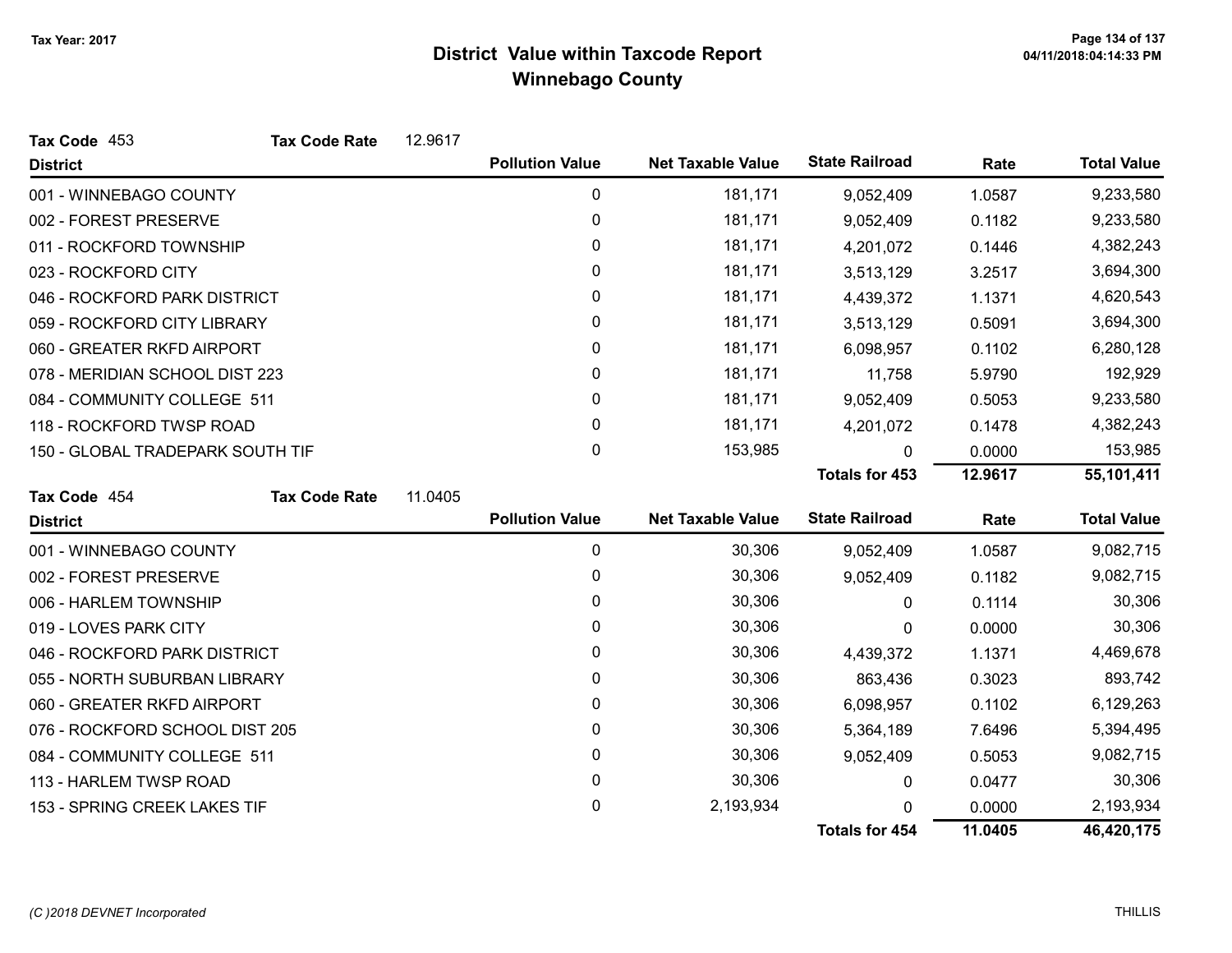| Tax Code 455                   | <b>Tax Code Rate</b> | 14.8363 |                        |                          |                       |            |                    |
|--------------------------------|----------------------|---------|------------------------|--------------------------|-----------------------|------------|--------------------|
| <b>District</b>                |                      |         | <b>Pollution Value</b> | <b>Net Taxable Value</b> | <b>State Railroad</b> | Rate       | <b>Total Value</b> |
| 001 - WINNEBAGO COUNTY         |                      |         | 0                      | 6,365,466                | 9,052,409             | 1.0587     | 15,417,875         |
| 002 - FOREST PRESERVE          |                      |         | 0                      | 6,365,466                | 9,052,409             | 0.1182     | 15,417,875         |
| 011 - ROCKFORD TOWNSHIP        |                      |         | 0                      | 6,365,466                | 4,201,072             | 0.1446     | 10,566,538         |
| 023 - ROCKFORD CITY            |                      |         | 0                      | 6,365,466                | 3,513,129             | 3.2517     | 9,878,595          |
| 046 - ROCKFORD PARK DISTRICT   |                      |         | 0                      | 6,365,466                | 4,439,372             | 1.1371     | 10,804,838         |
| 051 - ROCK RIVER WATER REC     |                      |         | 0                      | 6,365,466                | 4,747,761             | 0.2040     | 11, 113, 227       |
| 059 - ROCKFORD CITY LIBRARY    |                      |         | 0                      | 6,365,466                | 3,513,129             | 0.5091     | 9,878,595          |
| 060 - GREATER RKFD AIRPORT     |                      |         | 0                      | 6,365,466                | 6,098,957             | 0.1102     | 12,464,423         |
| 076 - ROCKFORD SCHOOL DIST 205 |                      |         | 0                      | 6,365,466                | 5,364,189             | 7.6496     | 11,729,655         |
| 084 - COMMUNITY COLLEGE 511    |                      |         | 0                      | 6,365,466                | 9,052,409             | 0.5053     | 15,417,875         |
| 118 - ROCKFORD TWSP ROAD       |                      |         | 0                      | 6,365,466                | 4,201,072             | 0.1478     | 10,566,538         |
| 164 - AUBURN STREET TIF        |                      |         | $\mathbf 0$            | 193,570                  | 0                     | 0.0000     | 193,570            |
|                                |                      |         |                        |                          | <b>Totals for 455</b> | 14.8363    | 133,449,604        |
| Tax Code 456                   | <b>Tax Code Rate</b> | 11.9246 |                        |                          |                       |            |                    |
| <b>District</b>                |                      |         | <b>Pollution Value</b> | <b>Net Taxable Value</b> | <b>State Railroad</b> | Rate       | <b>Total Value</b> |
| 001 - WINNEBAGO COUNTY         |                      |         | $\mathbf 0$            | 4,218,320                | 9,052,409             | 1.0587     | 13,270,729         |
| 002 - FOREST PRESERVE          |                      |         | 0                      | 4,218,320                | 9,052,409             | 0.1182     | 13,270,729         |
| 011 - ROCKFORD TOWNSHIP        |                      |         | $\pmb{0}$              | 4,218,320                | 4,201,072             | 0.1446     | 8,419,392          |
| 019 - LOVES PARK CITY          |                      |         | 0                      | 4,218,320                | 0                     | 0.0000     | 4,218,320          |
| 046 - ROCKFORD PARK DISTRICT   |                      |         | 0                      | 4,218,320                | 4,439,372             | 1.1371     | 8,657,692          |
| 051 - ROCK RIVER WATER REC     |                      |         | 0                      | 4,218,320                | 4,747,761             | 0.2040     | 8,966,081          |
| 055 - NORTH SUBURBAN LIBRARY   |                      |         | 0                      | 4,218,320                | 863,436               | 0.3023     | 5,081,756          |
| 060 - GREATER RKFD AIRPORT     |                      |         | 0                      | 4,218,320                | 6,098,957             | 0.1102     | 10,317,277         |
| 070 - HARLEM SCHOOL DIST 122   |                      | 0       | 4,218,320              | 515,093                  | 8.1964                | 4,733,413  |                    |
| 084 - COMMUNITY COLLEGE 511    |                      | 0       | 4,218,320              | 9,052,409                | 0.5053                | 13,270,729 |                    |
| 118 - ROCKFORD TWSP ROAD       |                      | 0       | 4,218,320              | 4,201,072                | 0.1478                | 8,419,392  |                    |
| 165 - FOREST HILLS ROAD TIF    |                      |         | 0                      | 384,959                  | 0                     | 0.0000     | 384,959            |
|                                |                      |         |                        |                          | Totals for 456        | 11.9246    | 99,010,469         |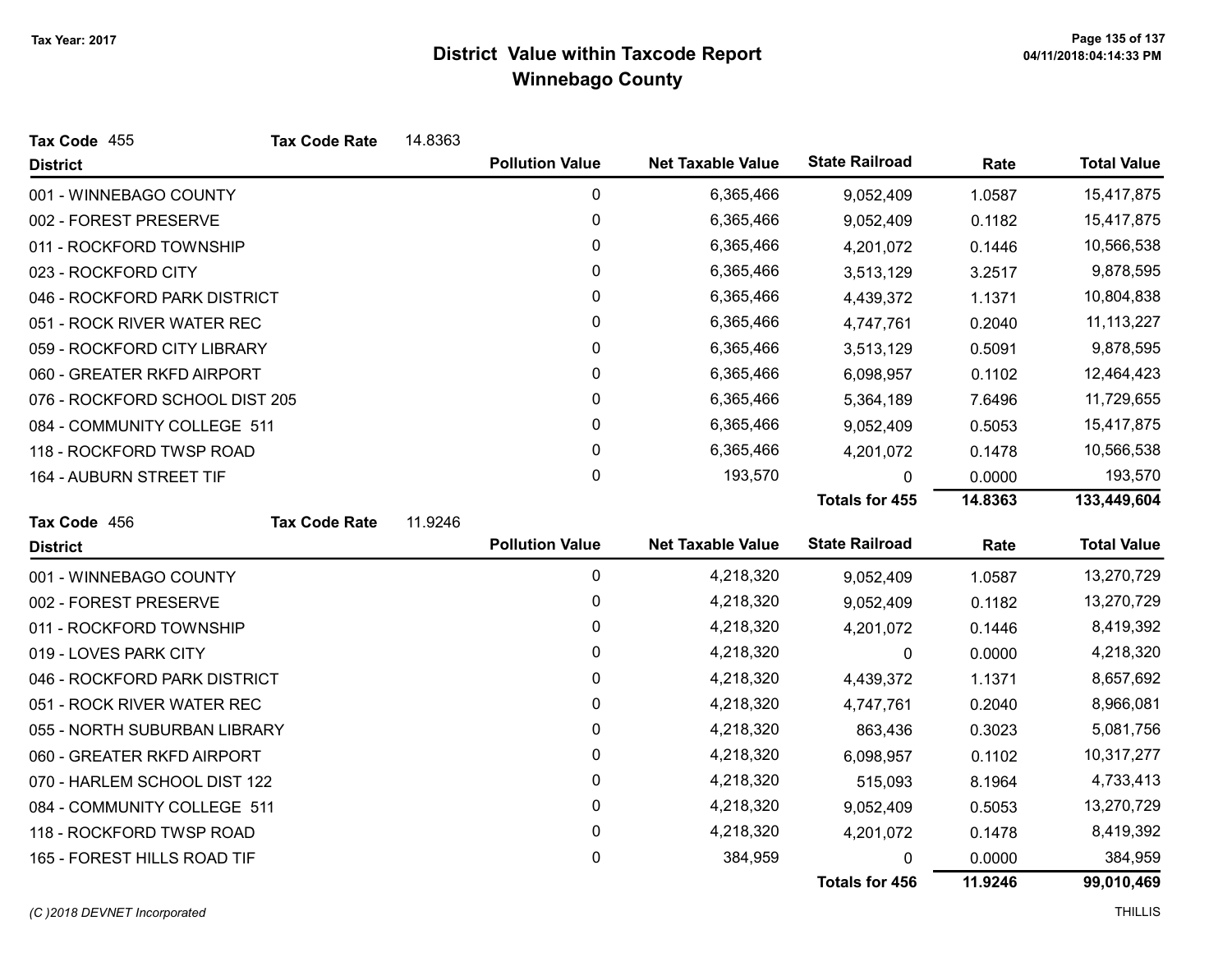| Tax Code 457                    | <b>Tax Code Rate</b> | 10.2036          |                        |                          |                       |           |                    |
|---------------------------------|----------------------|------------------|------------------------|--------------------------|-----------------------|-----------|--------------------|
| <b>District</b>                 |                      |                  | <b>Pollution Value</b> | <b>Net Taxable Value</b> | <b>State Railroad</b> | Rate      | <b>Total Value</b> |
| 001 - WINNEBAGO COUNTY          |                      |                  | $\pmb{0}$              | 1,644,580                | 9,052,409             | 1.0587    | 10,696,989         |
| 002 - FOREST PRESERVE           |                      |                  | $\pmb{0}$              | 1,644,580                | 9,052,409             | 0.1182    | 10,696,989         |
| 013 - ROSCOE TOWNSHIP           |                      |                  | 0                      | 1,644,580                | 651,183               | 0.1482    | 2,295,763          |
| 026 - SOUTH BELOIT CITY         |                      |                  | 0                      | 1,644,580                | 1,033,392             | 1.1625    | 2,677,972          |
| 061 - SOUTH BELOIT CITY LIBRARY |                      |                  | 0                      | 1,644,580                | 1,033,392             | 0.2118    | 2,677,972          |
| 079 - SOUTH BELOIT SD #320      |                      |                  | 0                      | 1,644,580                | 1,123,914             | 6.8181    | 2,768,494          |
| 084 - COMMUNITY COLLEGE 511     |                      |                  | 0                      | 1,644,580                | 9,052,409             | 0.5053    | 10,696,989         |
| 120 - ROSCOE TWSP ROAD          |                      |                  | 0                      | 1,644,580                | 651,183               | 0.1808    | 2,295,763          |
| 166 - GARDNER / BLACKHAWK TIF   |                      |                  | 0                      | 89,582                   | 0                     | 0.0000    | 89,582             |
|                                 |                      |                  |                        |                          | <b>Totals for 457</b> | 10.2036   | 44,896,513         |
| Tax Code 458                    | <b>Tax Code Rate</b> | 10.2308          |                        |                          |                       |           |                    |
| <b>District</b>                 |                      |                  | <b>Pollution Value</b> | <b>Net Taxable Value</b> | <b>State Railroad</b> | Rate      | <b>Total Value</b> |
| 001 - WINNEBAGO COUNTY          |                      |                  | $\pmb{0}$              | 5,125,902                | 9,052,409             | 1.0587    | 14,178,311         |
| 002 - FOREST PRESERVE           |                      |                  | $\pmb{0}$              | 5,125,902                | 9,052,409             | 0.1182    | 14,178,311         |
| 012 - ROCKTON TOWNSHIP          |                      | $\boldsymbol{0}$ | 5,125,902              | 941,691                  | 0.1988                | 6,067,593 |                    |
| 026 - SOUTH BELOIT CITY         |                      |                  | 0                      | 5,125,902                | 1,033,392             | 1.1625    | 6,159,294          |
| 061 - SOUTH BELOIT CITY LIBRARY |                      |                  | $\pmb{0}$              | 5,125,902                | 1,033,392             | 0.2118    | 6,159,294          |
| 079 - SOUTH BELOIT SD #320      |                      |                  | 0                      | 5,125,902                | 1,123,914             | 6.8181    | 6,249,816          |
| 084 - COMMUNITY COLLEGE 511     |                      |                  | 0                      | 5,125,902                | 9,052,409             | 0.5053    | 14,178,311         |
| 119 - ROCKTON TWSP ROAD         |                      |                  | $\pmb{0}$              | 5,125,902                | 941,691               | 0.1574    | 6,067,593          |
| 166 - GARDNER / BLACKHAWK TIF   |                      |                  | 0                      | 376,760                  | $\Omega$              | 0.0000    | 376,760            |
|                                 |                      |                  |                        |                          | <b>Totals for 458</b> | 10.2308   | 73,615,283         |
| Tax Code 459                    | <b>Tax Code Rate</b> | 10.2308          |                        |                          |                       |           |                    |
| <b>District</b>                 |                      |                  | <b>Pollution Value</b> | <b>Net Taxable Value</b> | <b>State Railroad</b> | Rate      | <b>Total Value</b> |
| 001 - WINNEBAGO COUNTY          |                      |                  | $\pmb{0}$              | 11,456                   | 9,052,409             | 1.0587    | 9,063,865          |
| 002 - FOREST PRESERVE           |                      | $\pmb{0}$        | 11,456                 | 9,052,409                | 0.1182                | 9,063,865 |                    |
| 012 - ROCKTON TOWNSHIP          |                      | 0                | 11,456                 | 941,691                  | 0.1988                | 953,147   |                    |
| 026 - SOUTH BELOIT CITY         |                      | 0                | 11,456                 | 1,033,392                | 1.1625                | 1,044,848 |                    |
| (C) 2018 DEVNET Incorporated    |                      |                  |                        |                          |                       |           | <b>THILLIS</b>     |